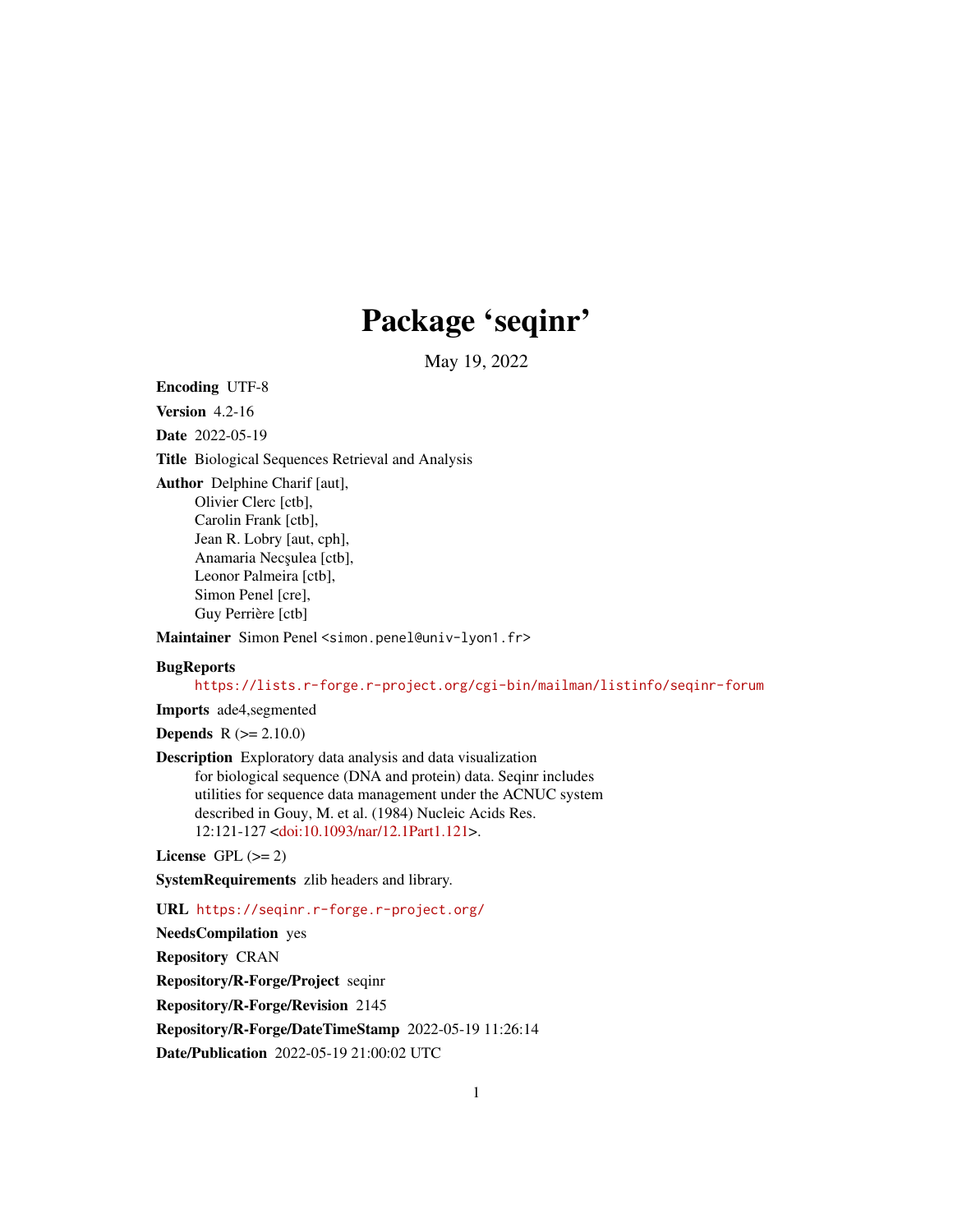# R topics documented:

|               | 5  |
|---------------|----|
|               | 5  |
|               | 6  |
|               | 8  |
|               | 10 |
|               | 23 |
|               | 24 |
| al2bp         | 26 |
|               | 27 |
| amb           | 28 |
|               | 30 |
|               | 30 |
|               | 31 |
|               | 32 |
|               | 33 |
|               | 34 |
|               | 35 |
|               | 36 |
|               | 38 |
|               | 39 |
|               | 42 |
| circle        | 44 |
|               | 45 |
|               | 46 |
|               | 47 |
|               | 48 |
|               | 49 |
|               | 50 |
| count         | 52 |
|               | 54 |
| countsubseqs  | 56 |
|               | 57 |
|               | 59 |
|               | 60 |
| dinucleotides | 62 |
|               | 64 |
|               | 65 |
|               | 66 |
| draw.oriloc   | 68 |
|               | 70 |
|               | 71 |
| ec999         | 72 |
|               | 73 |
|               | 74 |
|               | 77 |
|               | 78 |
|               |    |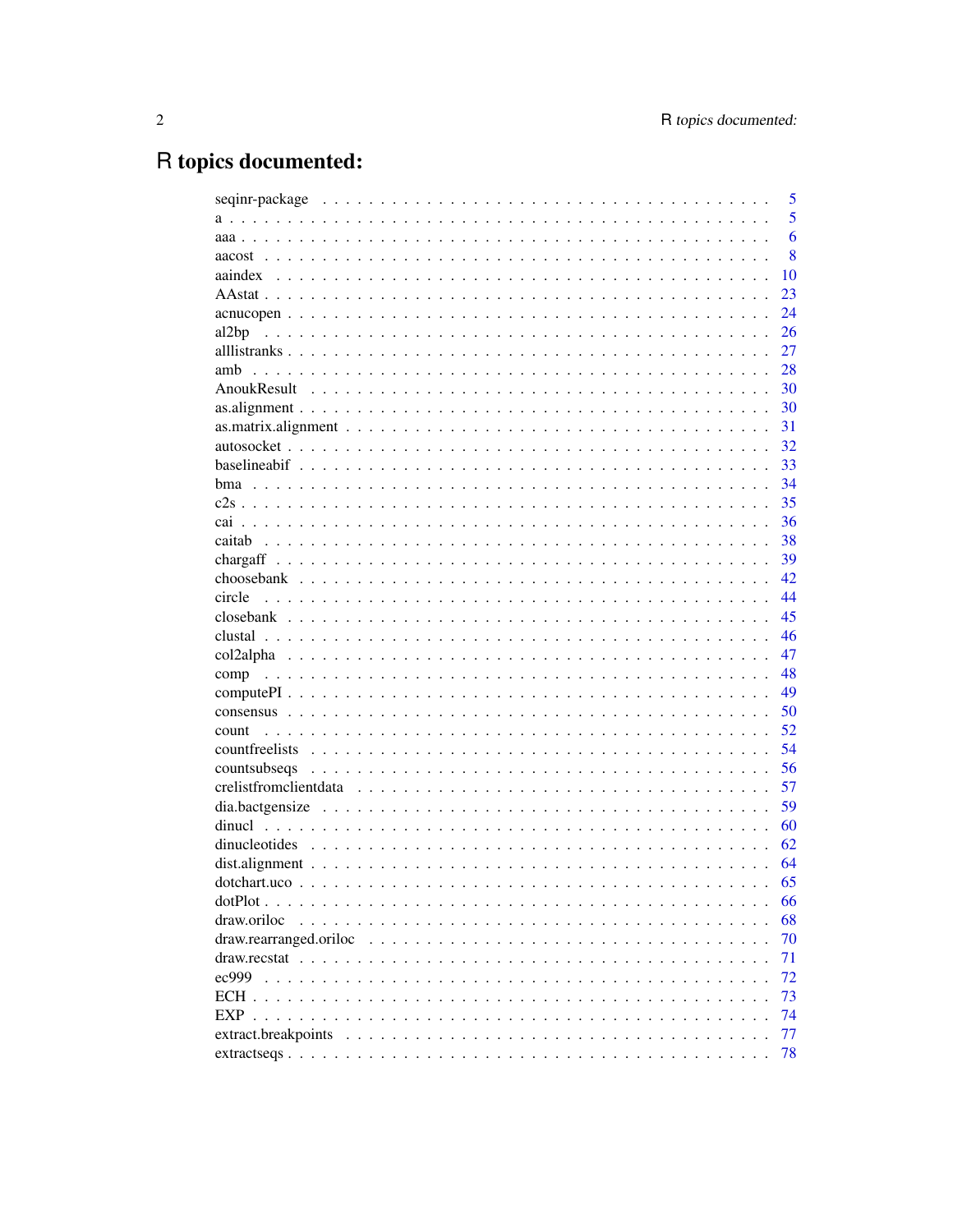|               | 80   |
|---------------|------|
|               | 81   |
|               | 85   |
|               | 89   |
| $g$ bk2 $g$ 2 | 90   |
|               | 91   |
|               | 92   |
|               | 93   |
|               | - 94 |
|               |      |
|               |      |
|               |      |
|               |      |
|               |      |
|               |      |
|               |      |
|               |      |
|               |      |
|               |      |
|               |      |
|               |      |
|               |      |
|               |      |
|               |      |
|               |      |
|               |      |
|               |      |
|               |      |
|               |      |
|               |      |
|               |      |
|               |      |
|               |      |
|               |      |
|               |      |
|               |      |
|               |      |
| oriloc        |      |
|               |      |
|               |      |
|               |      |
| phylip        |      |
|               |      |
|               |      |
|               |      |
|               |      |
|               |      |
|               |      |
|               |      |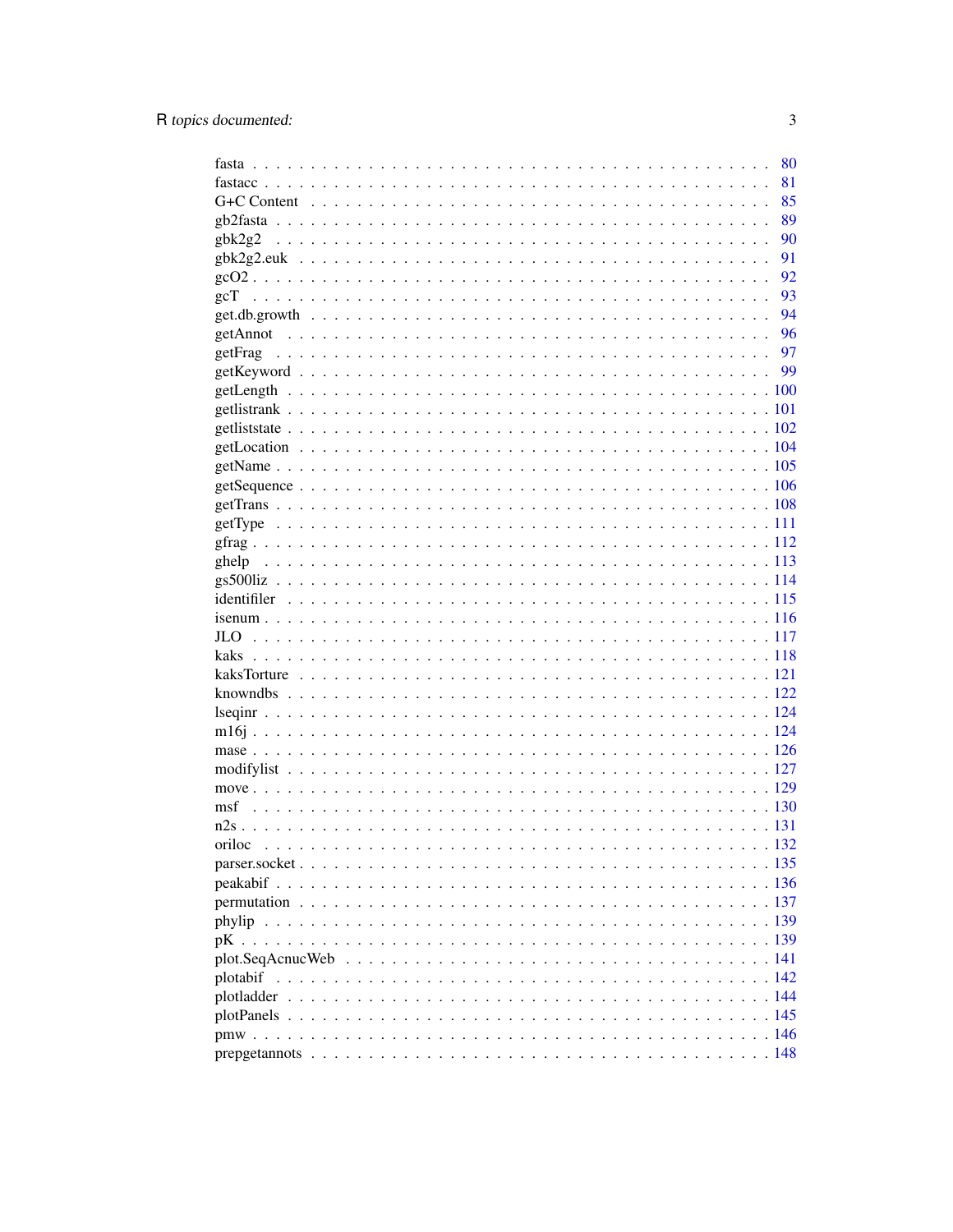| $\ldots$ 203 |  |
|--------------|--|
|              |  |
|              |  |
|              |  |
|              |  |
|              |  |
|              |  |
| words        |  |
| words.pos    |  |
|              |  |
|              |  |

**Index**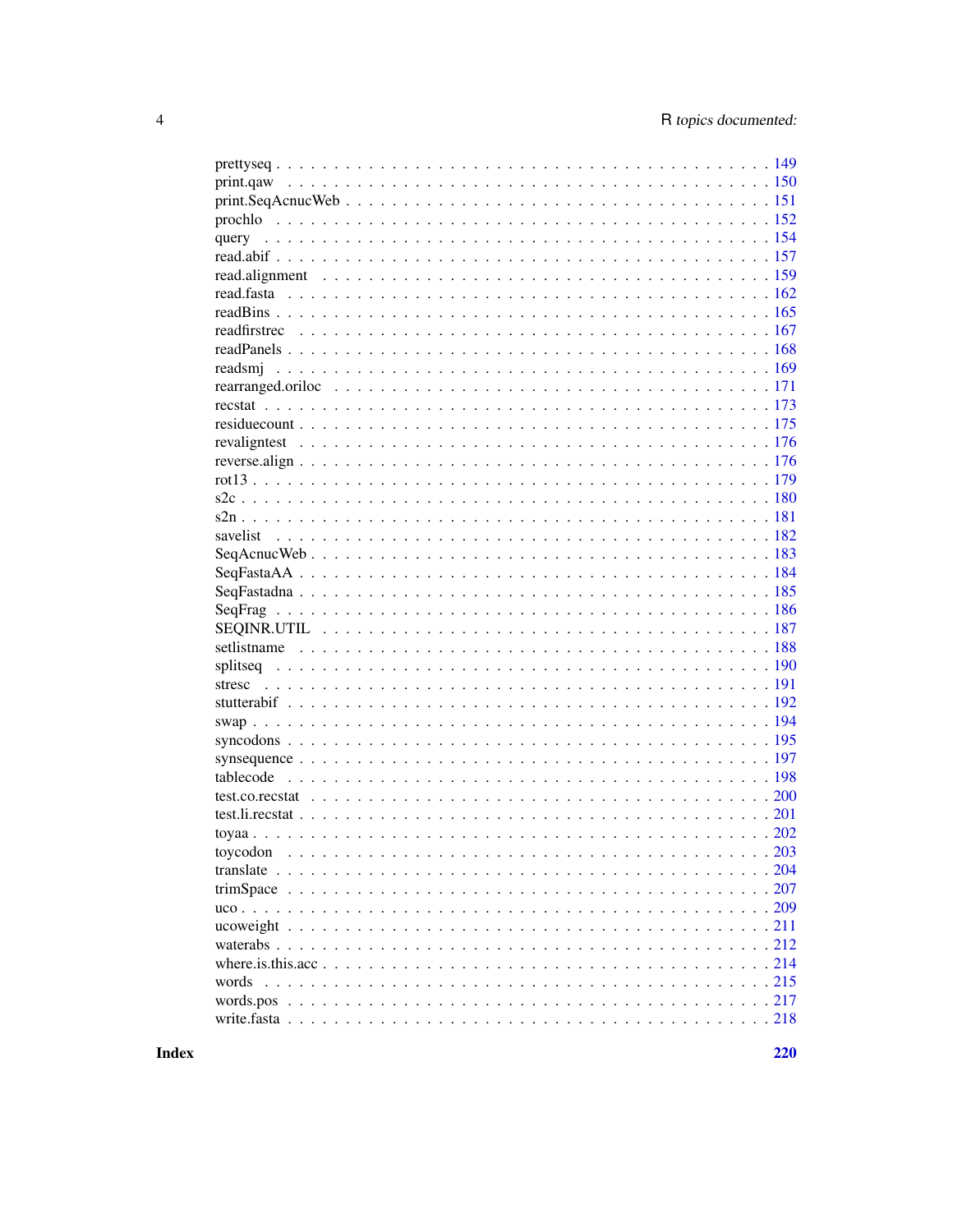## <span id="page-4-0"></span>Description

Exploratory data analysis and data visualization for biological sequence (DNA and protein) data. Include also utilities for sequence data management under the ACNUC system.

#### Author(s)

Delphine Charif [aut], Olivier Clerc [ctb], Carolin Frank [ctb], Jean R. Lobry [aut], Anamaria Necșulea [ctb], Leonor Palmeira [ctb], Simon Penel [cre], Guy Perrière [ctb]

# References

citation('seqinr')

<span id="page-4-1"></span>

a *Converts amino-acid three-letter code into the one-letter one*

## Description

This is a vectorized function to convert three-letters amino-acid code into the one-letter one, for instance "Ala" into "A".

#### Usage

a(aa)

# Arguments

aa A vector of string. All strings are 3 chars long.

## Details

Allowed character values for aa are given by aaa(). All other values will generate a warning and return NA. Called without arguments, a() returns the list of all possible output values.

## Value

A vector of single characters.

## Author(s)

D. Charif, J.R. Lobry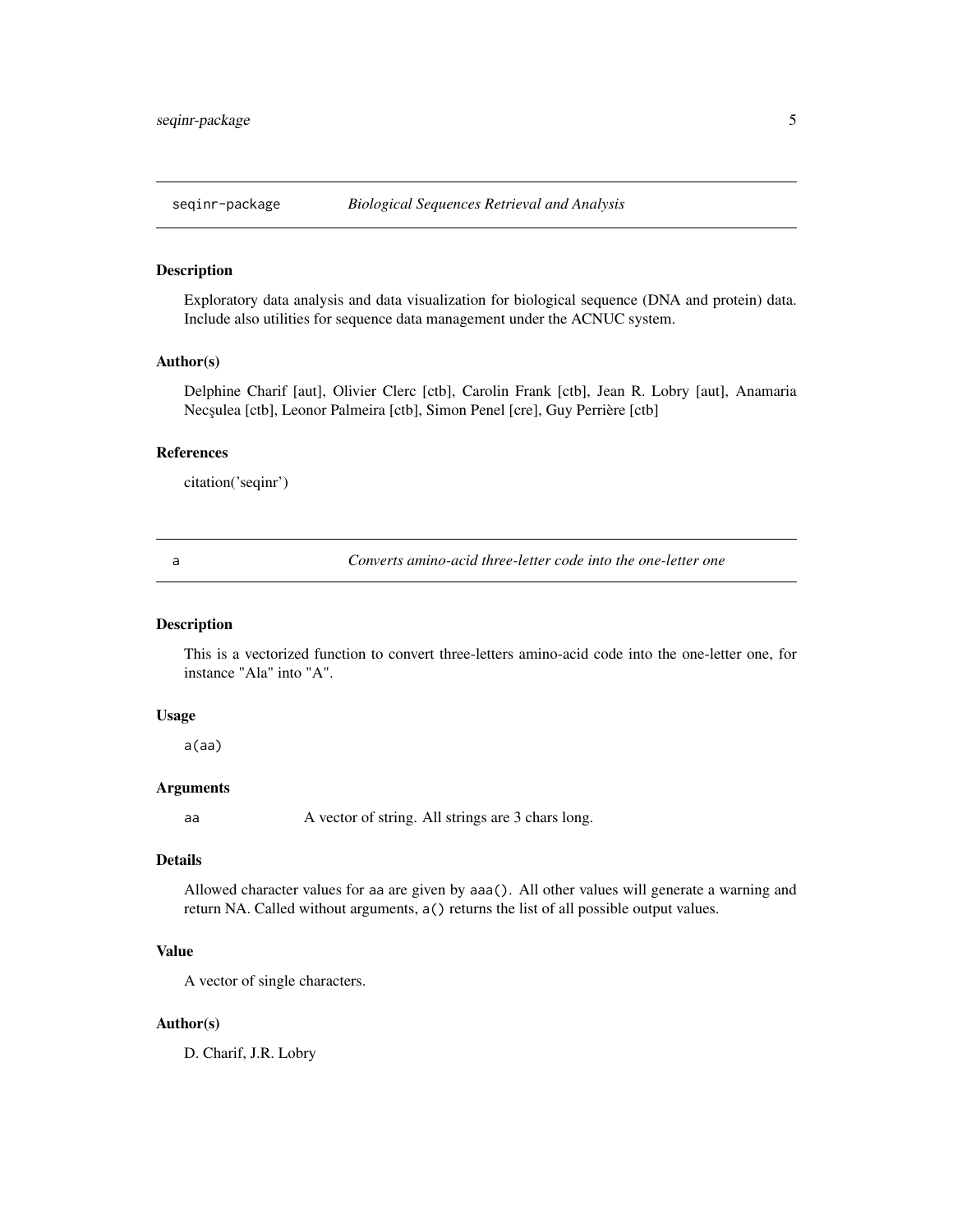# <span id="page-5-0"></span>References

The IUPAC one-letter code for aminoacids is described at: [https://www.bioinformatics.org/](https://www.bioinformatics.org/sms/iupac.html) [sms/iupac.html](https://www.bioinformatics.org/sms/iupac.html) citation("seqinr")

#### See Also

[aaa](#page-5-1), [translate](#page-203-1)

## Examples

```
#
# Show all possible input values:
#
aaa()
#
# Convert them in one letter-code:
#
a(aaa())
#
# Check consistency of results:
#
stopifnot( aaa(a(aaa())) == aaa())
#
# Show what happens with non-allowed values:
#
a("SOS") # should be NA and a warning is generated
```
<span id="page-5-1"></span>aaa *Converts amino-acid one-letter code into the three-letter one*

## Description

This is a vectorized function to convert one-letter amino-acid code into the three-letter one, for instance "A" into "Ala".

# Usage

aaa(aa)

# Arguments

aa A vector of single characters.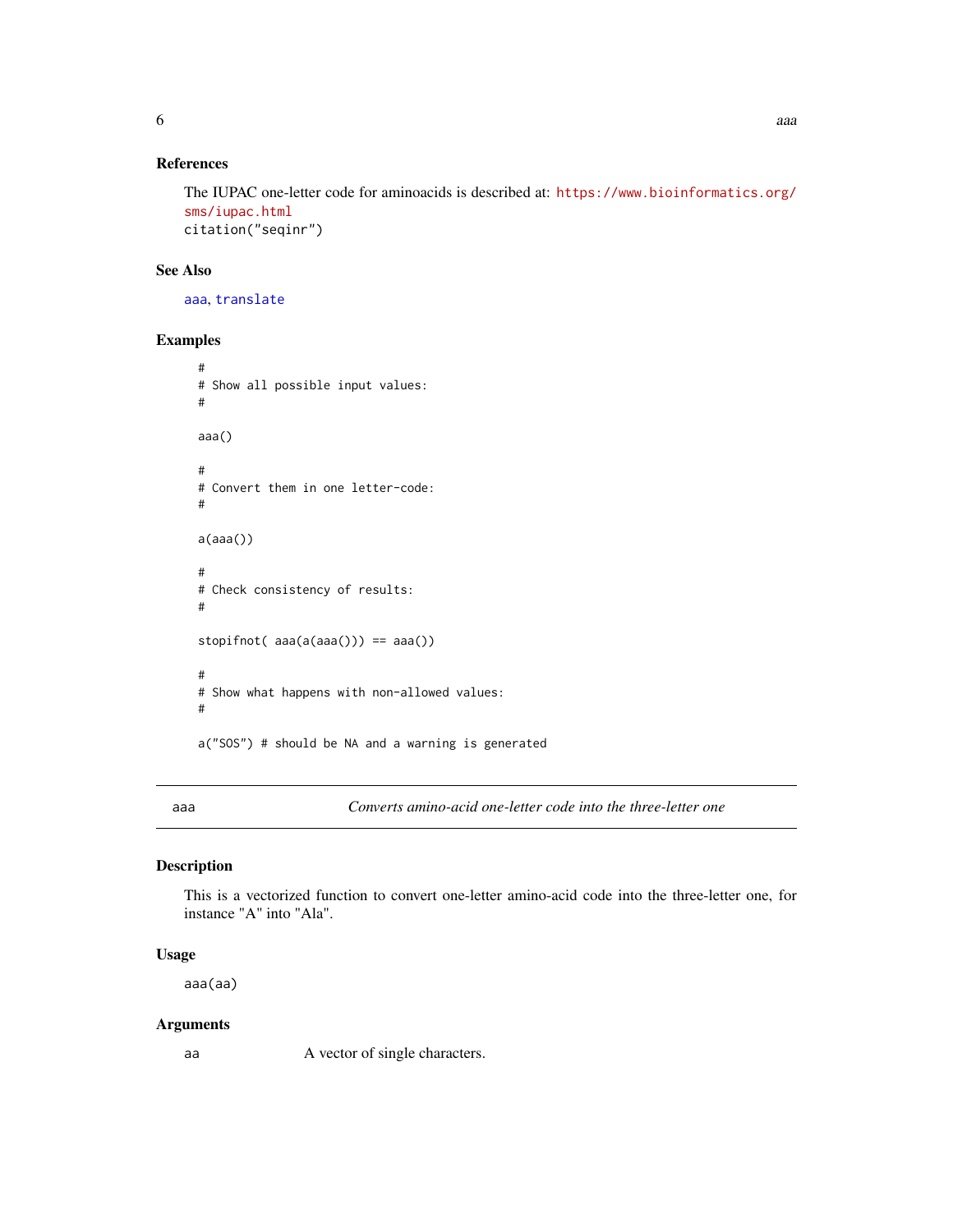# Details

Allowed character values for aa are given by a(). All other values will generate a warning and return NA. Called without arguments, aaa() returns the list of all possible output values.

## Value

A vector of char string. All strings are 3 chars long.

## Author(s)

J.R. Lobry

# References

The IUPAC one-letter code for aminoacids is described at: [https://www.bioinformatics.org/](https://www.bioinformatics.org/sms/iupac.html) [sms/iupac.html](https://www.bioinformatics.org/sms/iupac.html) citation("seqinr")

# See Also

[a](#page-4-1), [translate](#page-203-1)

# Examples

```
#
# Show all possible input values:
#
a()
#
# Convert them in one letter-code:
#
aaa(a())
#
# Check consistency of results:
#
stopifnot(a(aaa(a))) == a()#
# Show what happens with non-allowed values:
#
aaa("Z") # should be NA and a warning is generated
```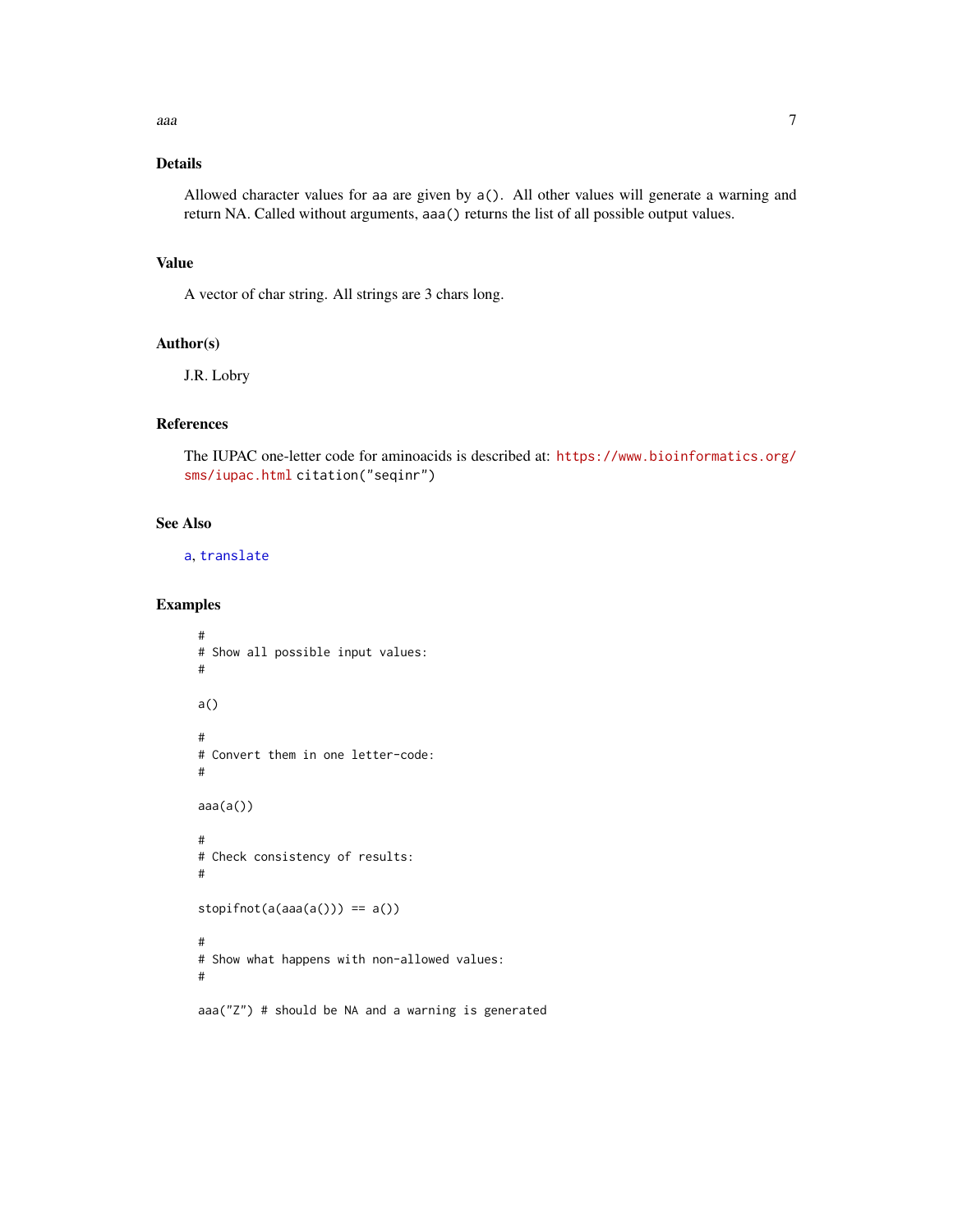<span id="page-7-0"></span>

## **Description**

The metabolic cost of amino-acid biosynthesis in *E. coli* under aerobic conditions from table 1 in Akashi and Gojobori (2002). The G+C classes are from Lobry (1997).

#### Usage

data(aacost)

# Format

A data frame with 20 rows for the amino-acids and the following 7 columns:

aaa amino-acid (three-letters code).

a amino-acid (one-letter code).

prec precursor metabolites (see details).

p number of high-energy phosphate bonds contained in ATP and GTP molecules.

h number of available hydrogen atoms carried in NADH, NADPH, and FADH2 molcules.

tot total metabolic cost assuming 2 high-energy phosphate bonds per hydrogen atom.

gc an ordered factor ( $l$ <m<h) for the G+C class of the amino-acid (see details)

## Details

Precursor metabolites are: penP, ribose 5-phosphate; PRPP, 5-phosphoribosyl pyrophosphate; eryP, erythrose 4-phosphate; 3pg, 3-phosphoglycerate; pep, phospho*enol*pyruvate; pyr, pyruvate; acCoA, acetyl-CoA; akg, alpha-ketoglutarate; oaa, oxaloacetate. Negative signs on precursor metabolites indicate chemicals *gained* through biosynthetic pathways. Costs of precursors reflect averages for growth on glucose, acetate, and malate (see Table 6 in the supporting information from Akashi and Gojobori 2002).

The levels  $\vert$ <m</h> for the gc ordered factor stand for Low G+C, Middle G+C, High G+C aminoacid, respectively. The frequencies of Low G+C amino-acids monotonously decrease with G+C content. The frequencies of High G+C amino- acids monotonously increase with G+C content. The frequencies of Middle G+C amino-acids first increase and then decrease with G+C content. These G+C classes are from Lobry (1997).

example(aacost) reproduces figure 2 from Lobry (2004).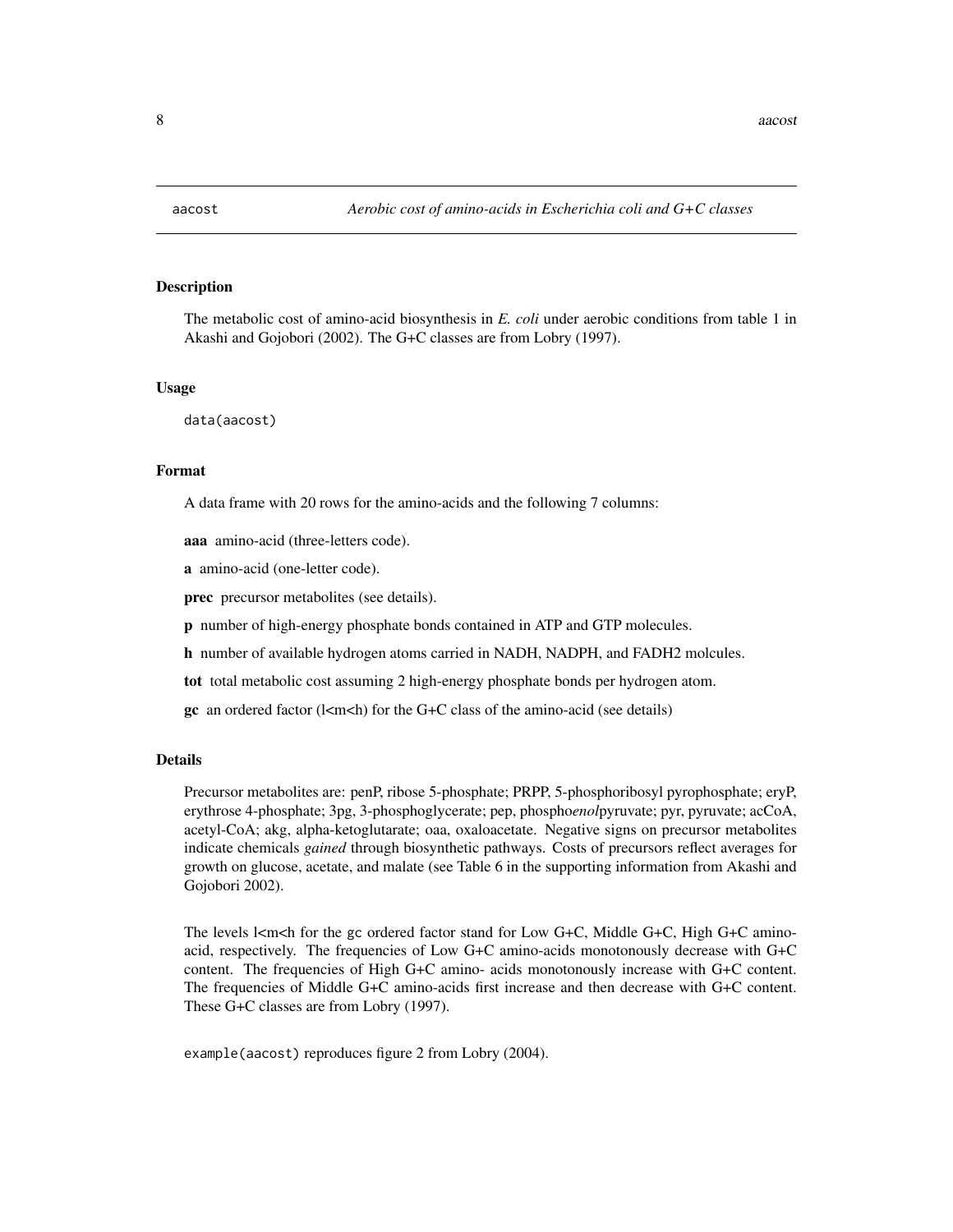

## Source

Akashi, H, Gojobori, T. (2002) Metabolic efficiency and amino acid composition in the proteomes of *Escherichia coli* and *Bacillus subtilis*. *Proceedings of the National Academy of Sciences of the United States of America*, 99:3695-3700.

Lobry, J.R. (1997) Influence of genomic G+C content on average amino-acid composition of proteins from 59 bacterial species. *Gene*, 205:309-316.

Lobry, J.R. (2004) Life history traits and genome structure: aerobiosis and G+C content in bacteria. *Lecture Notes in Computer Sciences*, 3039:679-686.

## References

citation("seqinr")

#### Examples

```
data(aacost)
levels(aacost$gc) <- c("low G+C", "mid G+C", "high G+C")
stripchart(aacost$tot~aacost$gc, pch = 19, ylim = c(0.5,3.5),
    xlim = c(0, max(aacost$tot)),xlab = "Metabolic cost (high-energy phosphate bonds equivalent)",
     main = "Metabolic cost of the 20 amino-acids\nas function of their G+C class" )
boxplot(aacost$tot~aacost$gc, horizontal = TRUE, add = TRUE)
```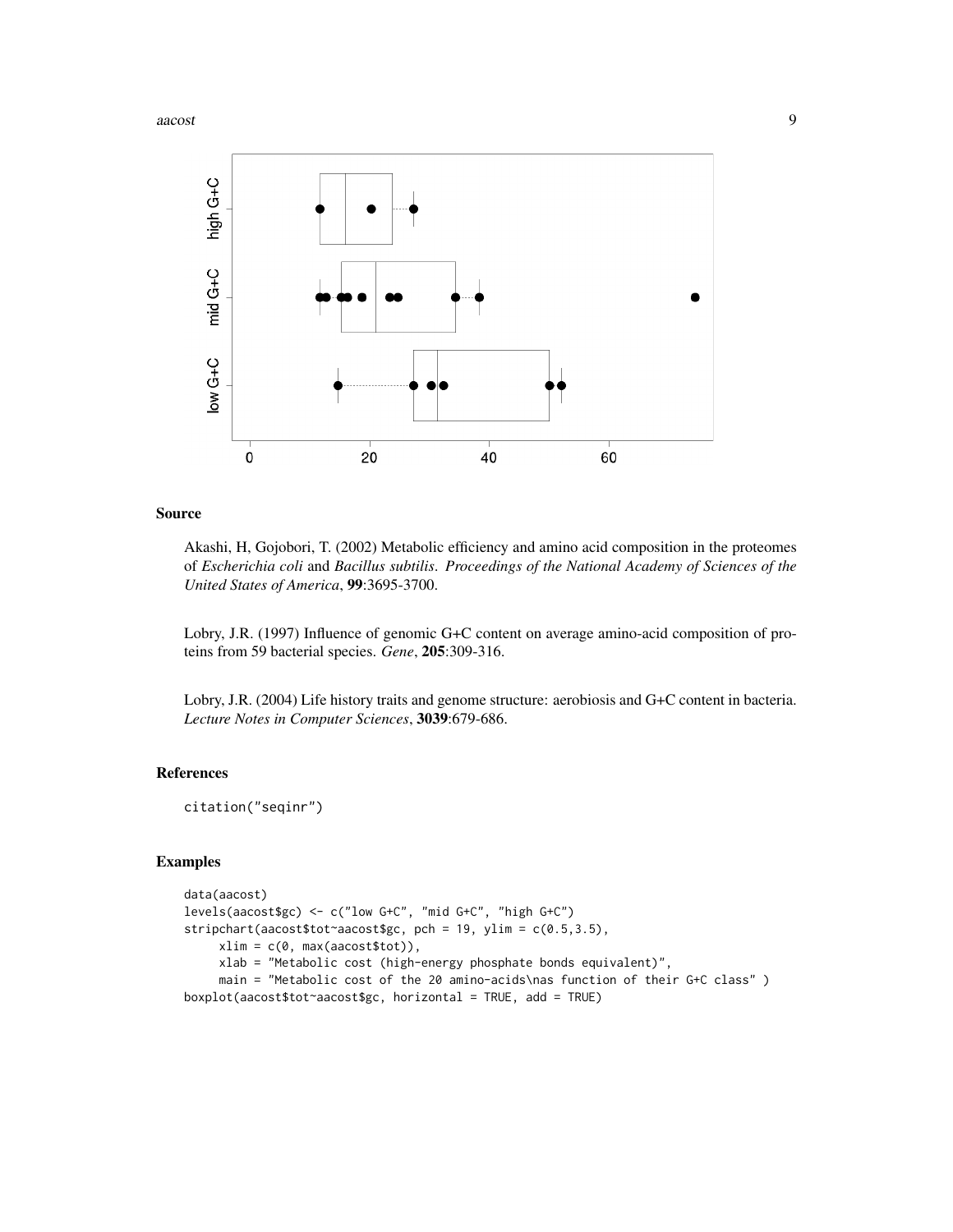<span id="page-9-0"></span>

## Description

Data were imported from release 9.1 (AUG 2006) of the aaindex1 database. See the reference section to cite this database in a publication.

#### Usage

data(aaindex)

# Format

A named list with 544 elements having each the following components:

- H String: Accession number in the aaindex database.
- D String: Data description.
- R String: LITDB entry number.
- A String: Author(s).
- T String: Title of the article.
- J String: Journal reference and comments.
- C String: Accession numbers of similar entries with the correlation coefficients of 0.8 (-0.8) or more (less). Notice: The correlation coefficient is calculated with zeros filled for missing values.
- I Numeric named vector: amino acid index data.

#### Details

A short description of each entry is available under the D component:

alpha-CH chemical shifts (Andersen et al., 1992) Hydrophobicity index (Argos et al., 1982) Signal sequence helical potential (Argos et al., 1982) Membrane-buried preference parameters (Argos et al., 1982) Conformational parameter of inner helix (Beghin-Dirkx, 1975) Conformational parameter of beta-structure (Beghin-Dirkx, 1975) Conformational parameter of beta-turn (Beghin-Dirkx, 1975) Average flexibility indices (Bhaskaran-Ponnuswamy, 1988) Residue volume (Bigelow, 1967) Information value for accessibility; average fraction 35 Information value for accessibility; average fraction 23 Retention coefficient in TFA (Browne et al., 1982) Retention coefficient in HFBA (Browne et al., 1982) Transfer free energy to surface (Bull-Breese, 1974)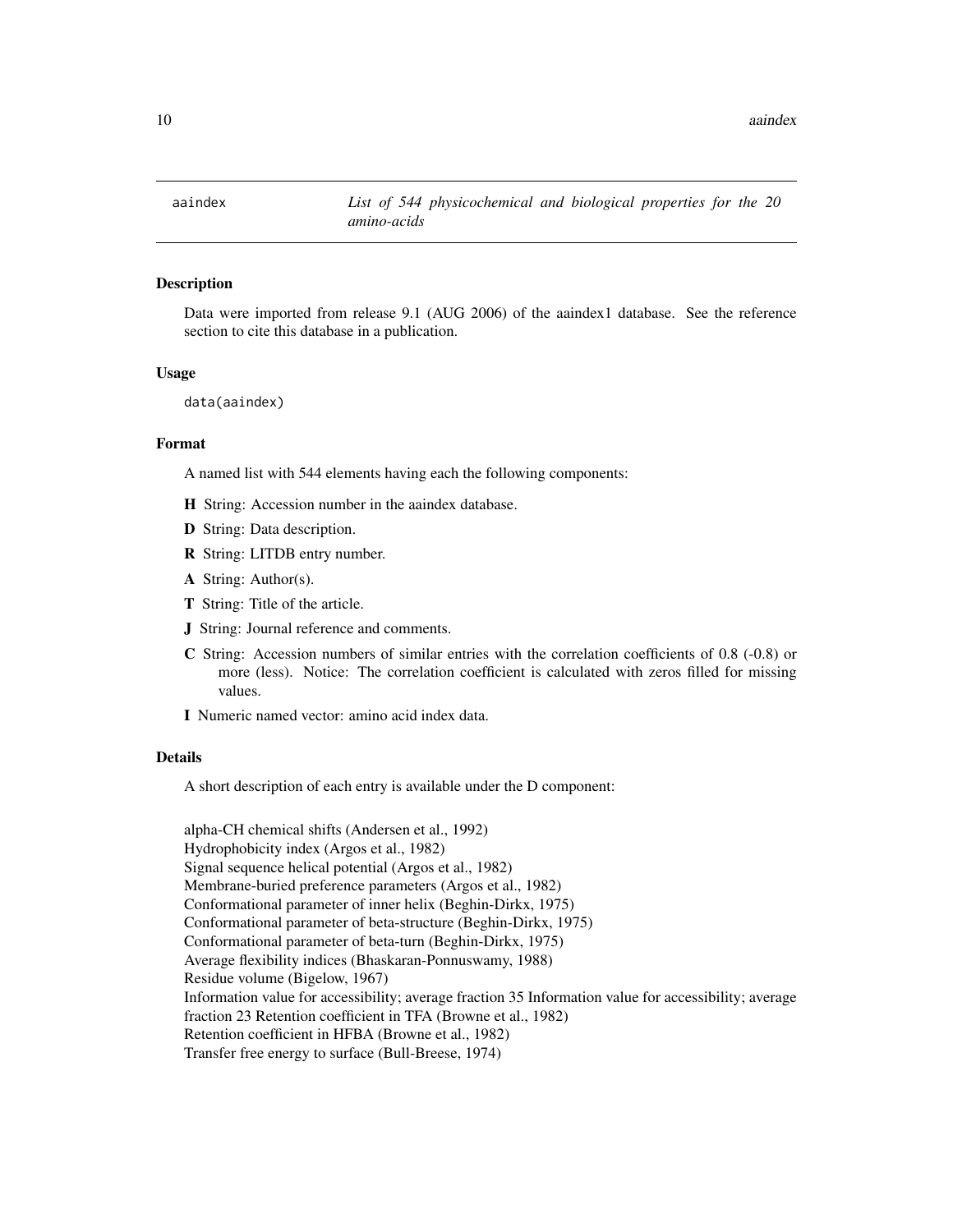#### aaindex 11

Apparent partial specific volume (Bull-Breese, 1974) alpha-NH chemical shifts (Bundi-Wuthrich, 1979) alpha-CH chemical shifts (Bundi-Wuthrich, 1979) Spin-spin coupling constants 3JHalpha-NH (Bundi-Wuthrich, 1979) Normalized frequency of alpha-helix (Burgess et al., 1974) Normalized frequency of extended structure (Burgess et al., 1974) Steric parameter (Charton, 1981) Polarizability parameter (Charton-Charton, 1982) Free energy of solution in water, kcal/mole (Charton-Charton, 1982) The Chou-Fasman parameter of the coil conformation (Charton-Charton, 1983) A parameter defined from the residuals obtained from the best correlation of the Chou-Fasman parameter of beta-sheet (Charton-Charton, 1983) The number of atoms in the side chain labelled 1+1 (Charton-Charton, 1983) The number of atoms in the side chain labelled 2+1 (Charton-Charton, 1983) The number of atoms in the side chain labelled 3+1 (Charton-Charton, 1983) The number of bonds in the longest chain (Charton-Charton, 1983) A parameter of charge transfer capability (Charton-Charton, 1983) A parameter of charge transfer donor capability (Charton-Charton, 1983) Average volume of buried residue (Chothia, 1975) Residue accessible surface area in tripeptide (Chothia, 1976) Residue accessible surface area in folded protein (Chothia, 1976) Proportion of residues 95 Proportion of residues 100 Normalized frequency of beta-turn (Chou-Fasman, 1978a) Normalized frequency of alpha-helix (Chou-Fasman, 1978b) Normalized frequency of beta-sheet (Chou-Fasman, 1978b) Normalized frequency of beta-turn (Chou-Fasman, 1978b) Normalized frequency of N-terminal helix (Chou-Fasman, 1978b) Normalized frequency of C-terminal helix (Chou-Fasman, 1978b) Normalized frequency of N-terminal non helical region (Chou-Fasman, 1978b) Normalized frequency of C-terminal non helical region (Chou-Fasman, 1978b) Normalized frequency of N-terminal beta-sheet (Chou-Fasman, 1978b) Normalized frequency of C-terminal beta-sheet (Chou-Fasman, 1978b) Normalized frequency of N-terminal non beta region (Chou-Fasman, 1978b) Normalized frequency of C-terminal non beta region (Chou-Fasman, 1978b) Frequency of the 1st residue in turn (Chou-Fasman, 1978b) Frequency of the 2nd residue in turn (Chou-Fasman, 1978b) Frequency of the 3rd residue in turn (Chou-Fasman, 1978b) Frequency of the 4th residue in turn (Chou-Fasman, 1978b) Normalized frequency of the 2nd and 3rd residues in turn (Chou-Fasman, 1978b) Normalized hydrophobicity scales for alpha-proteins (Cid et al., 1992) Normalized hydrophobicity scales for beta-proteins (Cid et al., 1992) Normalized hydrophobicity scales for alpha+beta-proteins (Cid et al., 1992) Normalized hydrophobicity scales for alpha/beta-proteins (Cid et al., 1992) Normalized average hydrophobicity scales (Cid et al., 1992) Partial specific volume (Cohn-Edsall, 1943) Normalized frequency of middle helix (Crawford et al., 1973) Normalized frequency of beta-sheet (Crawford et al., 1973) Normalized frequency of turn (Crawford et al., 1973)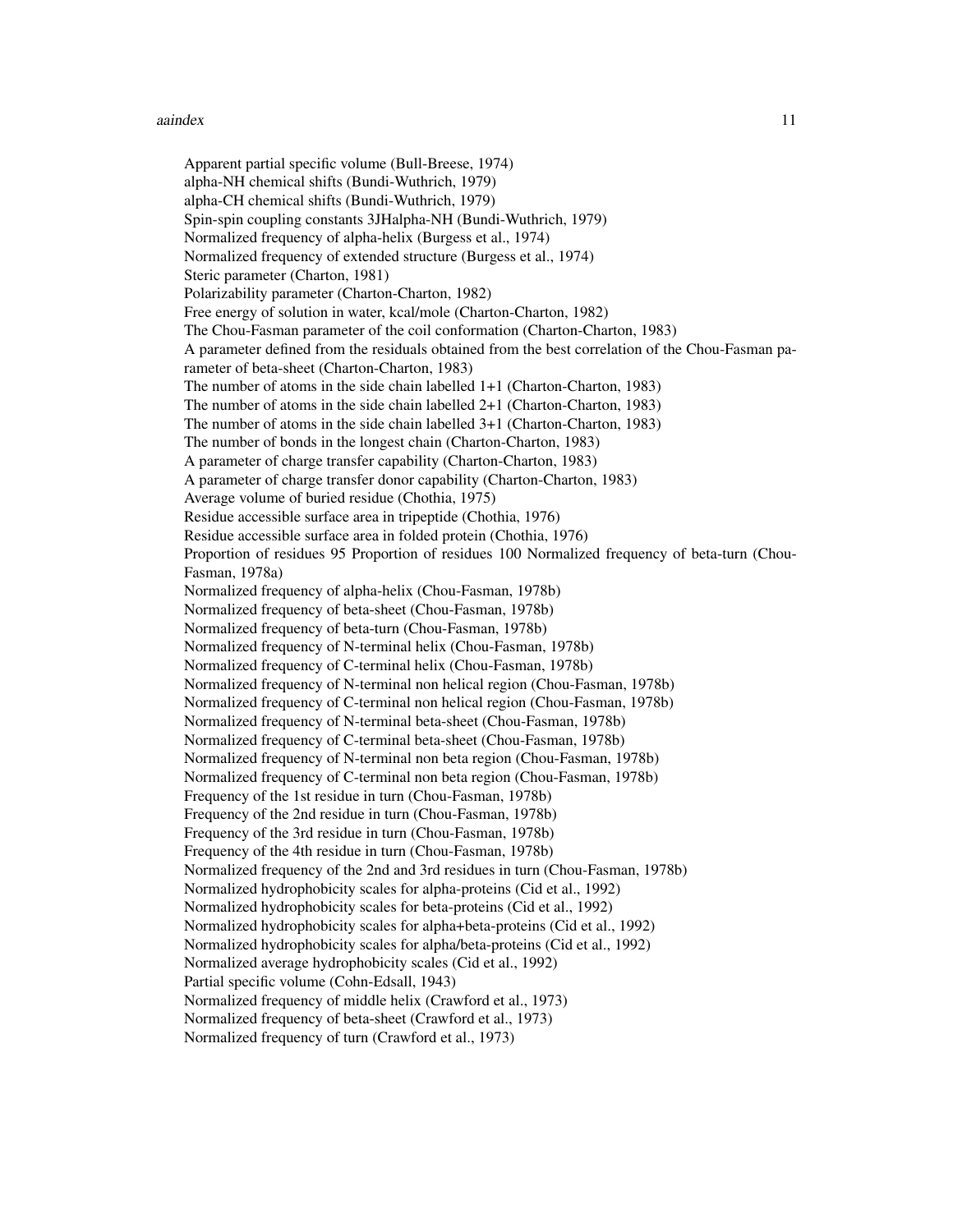12 aaindex aandex aandex aandex aandex aandex aandex aandex aandex aandex aandex aandex aandex aandex aandex aandex aandex aandex aandex aandex aandex aandex aandex aandex aandex aandex aandex aandex aandex aandex aandex a

Size (Dawson, 1972) Amino acid composition (Dayhoff et al., 1978a) Relative mutability (Dayhoff et al., 1978b) Membrane preference for cytochrome b: MPH89 (Degli Esposti et al., 1990) Average membrane preference: AMP07 (Degli Esposti et al., 1990) Consensus normalized hydrophobicity scale (Eisenberg, 1984) Solvation free energy (Eisenberg-McLachlan, 1986) Atom-based hydrophobic moment (Eisenberg-McLachlan, 1986) Direction of hydrophobic moment (Eisenberg-McLachlan, 1986) Molecular weight (Fasman, 1976) Melting point (Fasman, 1976) Optical rotation (Fasman, 1976) pK-N (Fasman, 1976) pK-C (Fasman, 1976) Hydrophobic parameter pi (Fauchere-Pliska, 1983) Graph shape index (Fauchere et al., 1988) Smoothed upsilon steric parameter (Fauchere et al., 1988) Normalized van der Waals volume (Fauchere et al., 1988) STERIMOL length of the side chain (Fauchere et al., 1988) STERIMOL minimum width of the side chain (Fauchere et al., 1988) STERIMOL maximum width of the side chain (Fauchere et al., 1988) N.m.r. chemical shift of alpha-carbon (Fauchere et al., 1988) Localized electrical effect (Fauchere et al., 1988) Number of hydrogen bond donors (Fauchere et al., 1988) Number of full nonbonding orbitals (Fauchere et al., 1988) Positive charge (Fauchere et al., 1988) Negative charge (Fauchere et al., 1988) pK-a(RCOOH) (Fauchere et al., 1988) Helix-coil equilibrium constant (Finkelstein-Ptitsyn, 1977) Helix initiation parameter at posision i-1 (Finkelstein et al., 1991) Helix initiation parameter at posision i, i+1, i+2 (Finkelstein et al., 1991) Helix termination parameter at posision j-2,j-1,j (Finkelstein et al., 1991) Helix termination parameter at posision j+1 (Finkelstein et al., 1991) Partition coefficient (Garel et al., 1973) Alpha-helix indices (Geisow-Roberts, 1980) Alpha-helix indices for alpha-proteins (Geisow-Roberts, 1980) Alpha-helix indices for beta-proteins (Geisow-Roberts, 1980) Alpha-helix indices for alpha/beta-proteins (Geisow-Roberts, 1980) Beta-strand indices (Geisow-Roberts, 1980) Beta-strand indices for beta-proteins (Geisow-Roberts, 1980) Beta-strand indices for alpha/beta-proteins (Geisow-Roberts, 1980) Aperiodic indices (Geisow-Roberts, 1980) Aperiodic indices for alpha-proteins (Geisow-Roberts, 1980) Aperiodic indices for beta-proteins (Geisow-Roberts, 1980) Aperiodic indices for alpha/beta-proteins (Geisow-Roberts, 1980) Hydrophobicity factor (Goldsack-Chalifoux, 1973) Residue volume (Goldsack-Chalifoux, 1973) Composition (Grantham, 1974)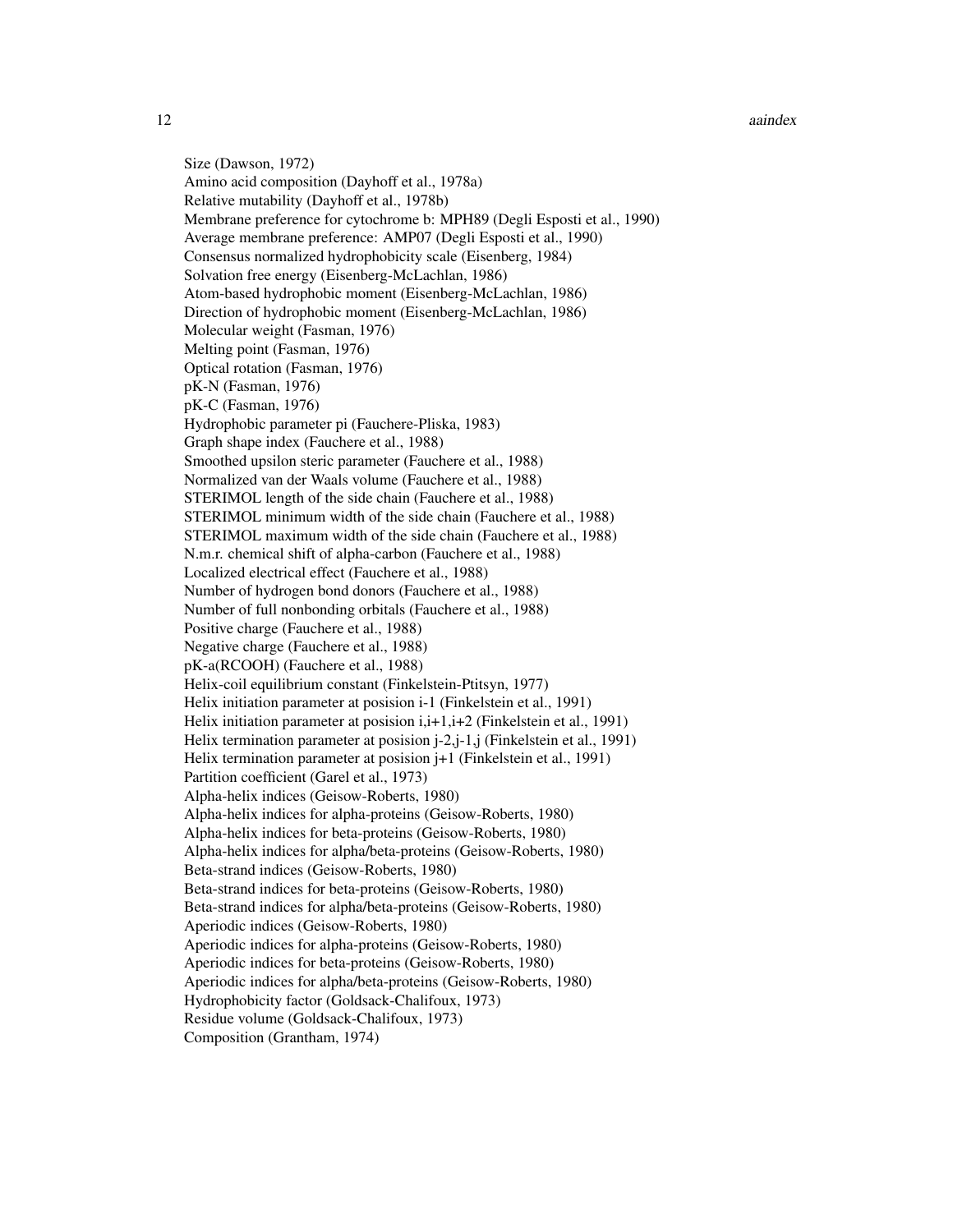#### aaindex 13

Polarity (Grantham, 1974) Volume (Grantham, 1974) Partition energy (Guy, 1985) Hydration number (Hopfinger, 1971), Cited by Charton-Charton (1982) Hydrophilicity value (Hopp-Woods, 1981) Heat capacity (Hutchens, 1970) Absolute entropy (Hutchens, 1970) Entropy of formation (Hutchens, 1970) Normalized relative frequency of alpha-helix (Isogai et al., 1980) Normalized relative frequency of extended structure (Isogai et al., 1980) Normalized relative frequency of bend (Isogai et al., 1980) Normalized relative frequency of bend R (Isogai et al., 1980) Normalized relative frequency of bend S (Isogai et al., 1980) Normalized relative frequency of helix end (Isogai et al., 1980) Normalized relative frequency of double bend (Isogai et al., 1980) Normalized relative frequency of coil (Isogai et al., 1980) Average accessible surface area (Janin et al., 1978) Percentage of buried residues (Janin et al., 1978) Percentage of exposed residues (Janin et al., 1978) Ratio of buried and accessible molar fractions (Janin, 1979) Transfer free energy (Janin, 1979) Hydrophobicity (Jones, 1975) pK (-COOH) (Jones, 1975) Relative frequency of occurrence (Jones et al., 1992) Relative mutability (Jones et al., 1992) Amino acid distribution (Jukes et al., 1975) Sequence frequency (Jungck, 1978) Average relative probability of helix (Kanehisa-Tsong, 1980) Average relative probability of beta-sheet (Kanehisa-Tsong, 1980) Average relative probability of inner helix (Kanehisa-Tsong, 1980) Average relative probability of inner beta-sheet (Kanehisa-Tsong, 1980) Flexibility parameter for no rigid neighbors (Karplus-Schulz, 1985) Flexibility parameter for one rigid neighbor (Karplus-Schulz, 1985) Flexibility parameter for two rigid neighbors (Karplus-Schulz, 1985) The Kerr-constant increments (Khanarian-Moore, 1980) Net charge (Klein et al., 1984) Side chain interaction parameter (Krigbaum-Rubin, 1971) Side chain interaction parameter (Krigbaum-Komoriya, 1979) Fraction of site occupied by water (Krigbaum-Komoriya, 1979) Side chain volume (Krigbaum-Komoriya, 1979) Hydropathy index (Kyte-Doolittle, 1982) Transfer free energy, CHP/water (Lawson et al., 1984) Hydrophobic parameter (Levitt, 1976) Distance between C-alpha and centroid of side chain (Levitt, 1976) Side chain angle theta(AAR) (Levitt, 1976) Side chain torsion angle phi(AAAR) (Levitt, 1976) Radius of gyration of side chain (Levitt, 1976)

van der Waals parameter R0 (Levitt, 1976)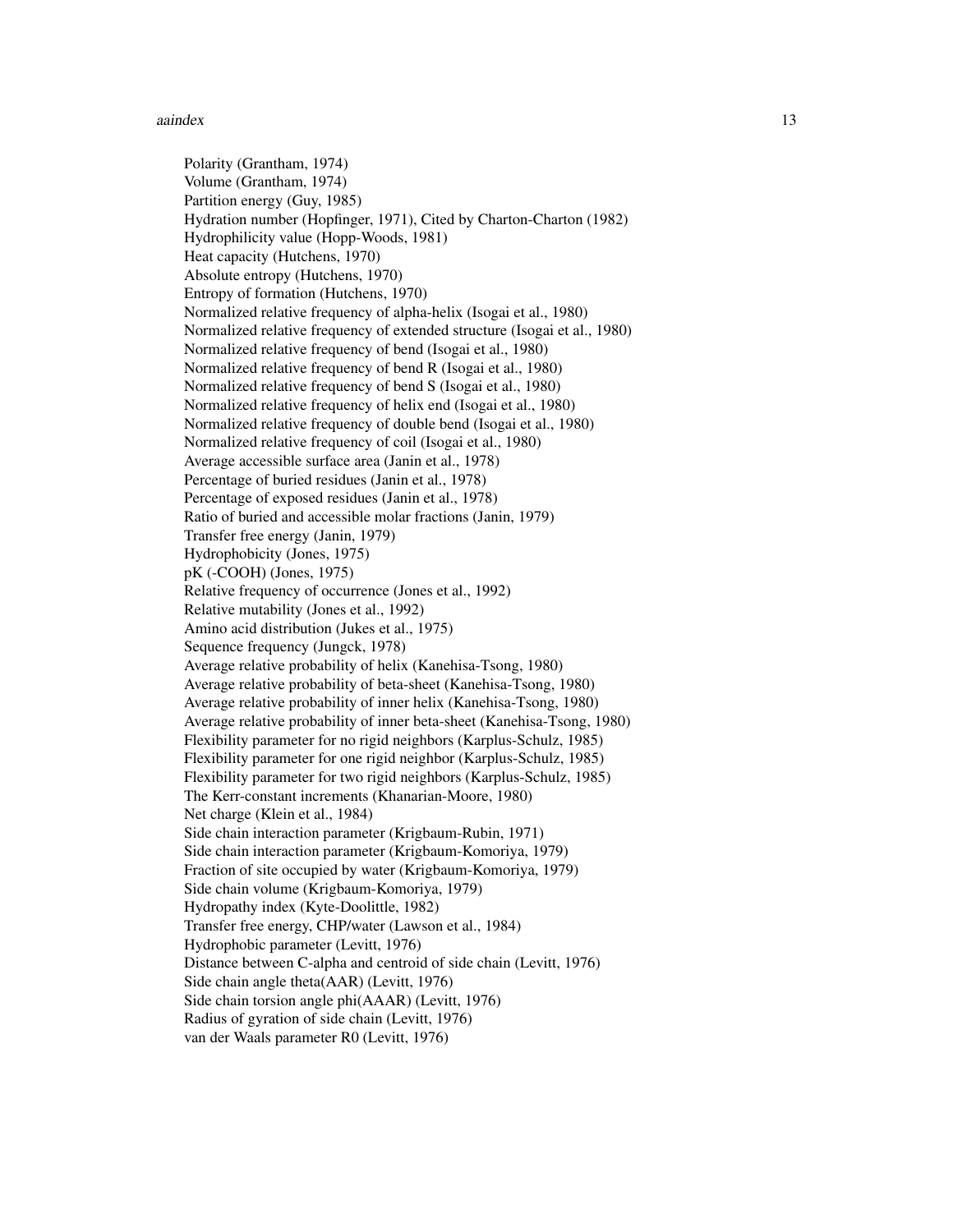van der Waals parameter epsilon (Levitt, 1976) Normalized frequency of alpha-helix, with weights (Levitt, 1978) Normalized frequency of beta-sheet, with weights (Levitt, 1978) Normalized frequency of reverse turn, with weights (Levitt, 1978) Normalized frequency of alpha-helix, unweighted (Levitt, 1978) Normalized frequency of beta-sheet, unweighted (Levitt, 1978) Normalized frequency of reverse turn, unweighted (Levitt, 1978) Frequency of occurrence in beta-bends (Lewis et al., 1971) Conformational preference for all beta-strands (Lifson-Sander, 1979) Conformational preference for parallel beta-strands (Lifson-Sander, 1979) Conformational preference for antiparallel beta-strands (Lifson-Sander, 1979) Average surrounding hydrophobicity (Manavalan-Ponnuswamy, 1978) Normalized frequency of alpha-helix (Maxfield-Scheraga, 1976) Normalized frequency of extended structure (Maxfield-Scheraga, 1976) Normalized frequency of zeta R (Maxfield-Scheraga, 1976) Normalized frequency of left-handed alpha-helix (Maxfield-Scheraga, 1976) Normalized frequency of zeta L (Maxfield-Scheraga, 1976) Normalized frequency of alpha region (Maxfield-Scheraga, 1976) Refractivity (McMeekin et al., 1964), Cited by Jones (1975) Retention coefficient in HPLC, pH7.4 (Meek, 1980) Retention coefficient in HPLC, pH2.1 (Meek, 1980) Retention coefficient in NaClO4 (Meek-Rossetti, 1981) Retention coefficient in NaH2PO4 (Meek-Rossetti, 1981) Average reduced distance for C-alpha (Meirovitch et al., 1980) Average reduced distance for side chain (Meirovitch et al., 1980) Average side chain orientation angle (Meirovitch et al., 1980) Effective partition energy (Miyazawa-Jernigan, 1985) Normalized frequency of alpha-helix (Nagano, 1973) Normalized frequency of bata-structure (Nagano, 1973) Normalized frequency of coil (Nagano, 1973) AA composition of total proteins (Nakashima et al., 1990) SD of AA composition of total proteins (Nakashima et al., 1990) AA composition of mt-proteins (Nakashima et al., 1990) Normalized composition of mt-proteins (Nakashima et al., 1990) AA composition of mt-proteins from animal (Nakashima et al., 1990) Normalized composition from animal (Nakashima et al., 1990) AA composition of mt-proteins from fungi and plant (Nakashima et al., 1990) Normalized composition from fungi and plant (Nakashima et al., 1990) AA composition of membrane proteins (Nakashima et al., 1990) Normalized composition of membrane proteins (Nakashima et al., 1990) Transmembrane regions of non-mt-proteins (Nakashima et al., 1990) Transmembrane regions of mt-proteins (Nakashima et al., 1990) Ratio of average and computed composition (Nakashima et al., 1990) AA composition of CYT of single-spanning proteins (Nakashima-Nishikawa, 1992) AA composition of CYT2 of single-spanning proteins (Nakashima-Nishikawa, 1992) AA composition of EXT of single-spanning proteins (Nakashima-Nishikawa, 1992) AA composition of EXT2 of single-spanning proteins (Nakashima-Nishikawa, 1992) AA composition of MEM of single-spanning proteins (Nakashima-Nishikawa, 1992)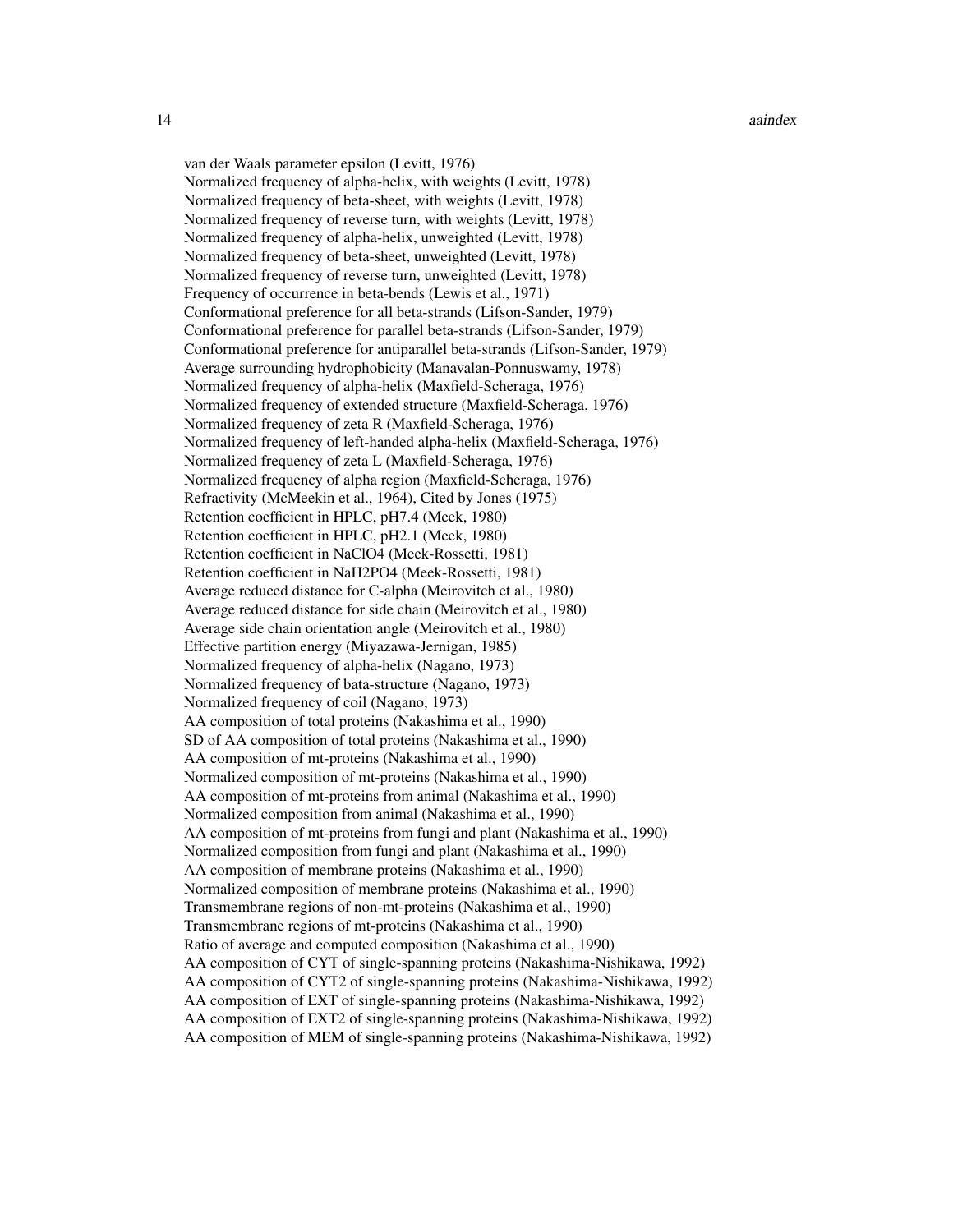#### aaindex 15

AA composition of CYT of multi-spanning proteins (Nakashima-Nishikawa, 1992) AA composition of EXT of multi-spanning proteins (Nakashima-Nishikawa, 1992) AA composition of MEM of multi-spanning proteins (Nakashima-Nishikawa, 1992) 8 A contact number (Nishikawa-Ooi, 1980) 14 A contact number (Nishikawa-Ooi, 1986) Transfer energy, organic solvent/water (Nozaki-Tanford, 1971) Average non-bonded energy per atom (Oobatake-Ooi, 1977) Short and medium range non-bonded energy per atom (Oobatake-Ooi, 1977) Long range non-bonded energy per atom (Oobatake-Ooi, 1977) Average non-bonded energy per residue (Oobatake-Ooi, 1977) Short and medium range non-bonded energy per residue (Oobatake-Ooi, 1977) Optimized beta-structure-coil equilibrium constant (Oobatake et al., 1985) Optimized propensity to form reverse turn (Oobatake et al., 1985) Optimized transfer energy parameter (Oobatake et al., 1985) Optimized average non-bonded energy per atom (Oobatake et al., 1985) Optimized side chain interaction parameter (Oobatake et al., 1985) Normalized frequency of alpha-helix from LG (Palau et al., 1981) Normalized frequency of alpha-helix from CF (Palau et al., 1981) Normalized frequency of beta-sheet from LG (Palau et al., 1981) Normalized frequency of beta-sheet from CF (Palau et al., 1981) Normalized frequency of turn from LG (Palau et al., 1981) Normalized frequency of turn from CF (Palau et al., 1981) Normalized frequency of alpha-helix in all-alpha class (Palau et al., 1981) Normalized frequency of alpha-helix in alpha+beta class (Palau et al., 1981) Normalized frequency of alpha-helix in alpha/beta class (Palau et al., 1981) Normalized frequency of beta-sheet in all-beta class (Palau et al., 1981) Normalized frequency of beta-sheet in alpha+beta class (Palau et al., 1981) Normalized frequency of beta-sheet in alpha/beta class (Palau et al., 1981) Normalized frequency of turn in all-alpha class (Palau et al., 1981) Normalized frequency of turn in all-beta class (Palau et al., 1981) Normalized frequency of turn in alpha+beta class (Palau et al., 1981) Normalized frequency of turn in alpha/beta class (Palau et al., 1981) HPLC parameter (Parker et al., 1986) Partition coefficient (Pliska et al., 1981) Surrounding hydrophobicity in folded form (Ponnuswamy et al., 1980) Average gain in surrounding hydrophobicity (Ponnuswamy et al., 1980) Average gain ratio in surrounding hydrophobicity (Ponnuswamy et al., 1980) Surrounding hydrophobicity in alpha-helix (Ponnuswamy et al., 1980) Surrounding hydrophobicity in beta-sheet (Ponnuswamy et al., 1980) Surrounding hydrophobicity in turn (Ponnuswamy et al., 1980) Accessibility reduction ratio (Ponnuswamy et al., 1980) Average number of surrounding residues (Ponnuswamy et al., 1980) Intercept in regression analysis (Prabhakaran-Ponnuswamy, 1982) Slope in regression analysis x 1.0E1 (Prabhakaran-Ponnuswamy, 1982) Correlation coefficient in regression analysis (Prabhakaran-Ponnuswamy, 1982) Hydrophobicity (Prabhakaran, 1990) Relative frequency in alpha-helix (Prabhakaran, 1990) Relative frequency in beta-sheet (Prabhakaran, 1990)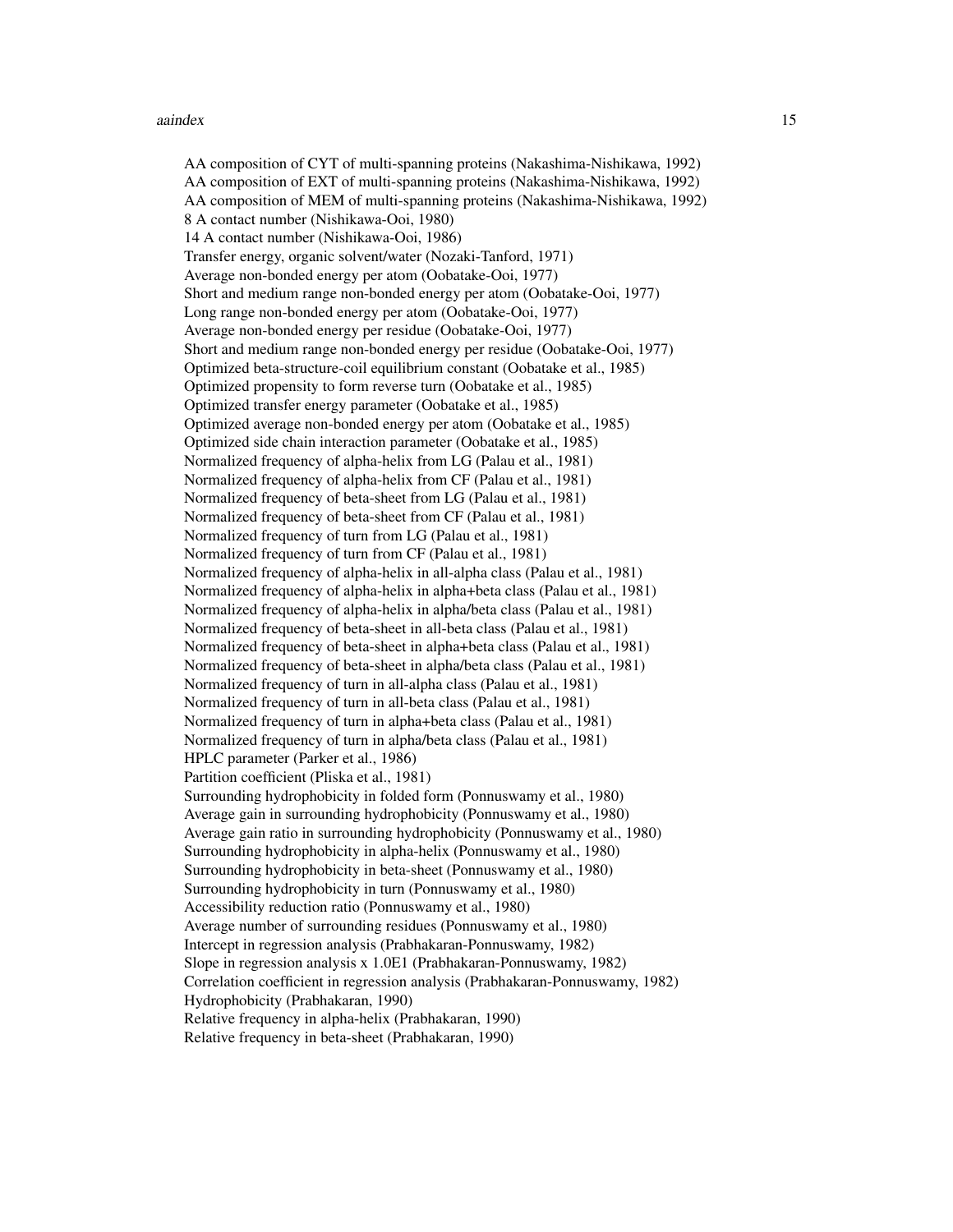Relative frequency in reverse-turn (Prabhakaran, 1990) Helix-coil equilibrium constant (Ptitsyn-Finkelstein, 1983) Beta-coil equilibrium constant (Ptitsyn-Finkelstein, 1983) Weights for alpha-helix at the window position of -6 (Qian-Sejnowski, 1988) Weights for alpha-helix at the window position of -5 (Qian-Sejnowski, 1988) Weights for alpha-helix at the window position of -4 (Qian-Sejnowski, 1988) Weights for alpha-helix at the window position of -3 (Qian-Sejnowski, 1988) Weights for alpha-helix at the window position of -2 (Qian-Sejnowski, 1988) Weights for alpha-helix at the window position of -1 (Qian-Sejnowski, 1988) Weights for alpha-helix at the window position of 0 (Qian-Sejnowski, 1988) Weights for alpha-helix at the window position of 1 (Qian-Sejnowski, 1988) Weights for alpha-helix at the window position of 2 (Qian-Sejnowski, 1988) Weights for alpha-helix at the window position of 3 (Qian-Sejnowski, 1988) Weights for alpha-helix at the window position of 4 (Qian-Sejnowski, 1988) Weights for alpha-helix at the window position of 5 (Qian-Sejnowski, 1988) Weights for alpha-helix at the window position of 6 (Qian-Sejnowski, 1988) Weights for beta-sheet at the window position of -6 (Qian-Sejnowski, 1988) Weights for beta-sheet at the window position of -5 (Qian-Sejnowski, 1988) Weights for beta-sheet at the window position of -4 (Qian-Sejnowski, 1988) Weights for beta-sheet at the window position of -3 (Qian-Sejnowski, 1988) Weights for beta-sheet at the window position of -2 (Qian-Sejnowski, 1988) Weights for beta-sheet at the window position of -1 (Qian-Sejnowski, 1988) Weights for beta-sheet at the window position of 0 (Qian-Sejnowski, 1988) Weights for beta-sheet at the window position of 1 (Qian-Sejnowski, 1988) Weights for beta-sheet at the window position of 2 (Qian-Sejnowski, 1988) Weights for beta-sheet at the window position of 3 (Qian-Sejnowski, 1988) Weights for beta-sheet at the window position of 4 (Qian-Sejnowski, 1988) Weights for beta-sheet at the window position of 5 (Qian-Sejnowski, 1988) Weights for beta-sheet at the window position of 6 (Qian-Sejnowski, 1988) Weights for coil at the window position of -6 (Qian-Sejnowski, 1988) Weights for coil at the window position of -5 (Qian-Sejnowski, 1988) Weights for coil at the window position of -4 (Qian-Sejnowski, 1988) Weights for coil at the window position of -3 (Qian-Sejnowski, 1988) Weights for coil at the window position of -2 (Qian-Sejnowski, 1988) Weights for coil at the window position of -1 (Qian-Sejnowski, 1988) Weights for coil at the window position of 0 (Qian-Sejnowski, 1988) Weights for coil at the window position of 1 (Qian-Sejnowski, 1988) Weights for coil at the window position of 2 (Qian-Sejnowski, 1988) Weights for coil at the window position of 3 (Qian-Sejnowski, 1988) Weights for coil at the window position of 4 (Qian-Sejnowski, 1988) Weights for coil at the window position of 5 (Qian-Sejnowski, 1988) Weights for coil at the window position of 6 (Qian-Sejnowski, 1988) Average reduced distance for C-alpha (Rackovsky-Scheraga, 1977) Average reduced distance for side chain (Rackovsky-Scheraga, 1977) Side chain orientational preference (Rackovsky-Scheraga, 1977) Average relative fractional occurrence in A0(i) (Rackovsky-Scheraga, 1982) Average relative fractional occurrence in AR(i) (Rackovsky-Scheraga, 1982) Average relative fractional occurrence in AL(i) (Rackovsky-Scheraga, 1982)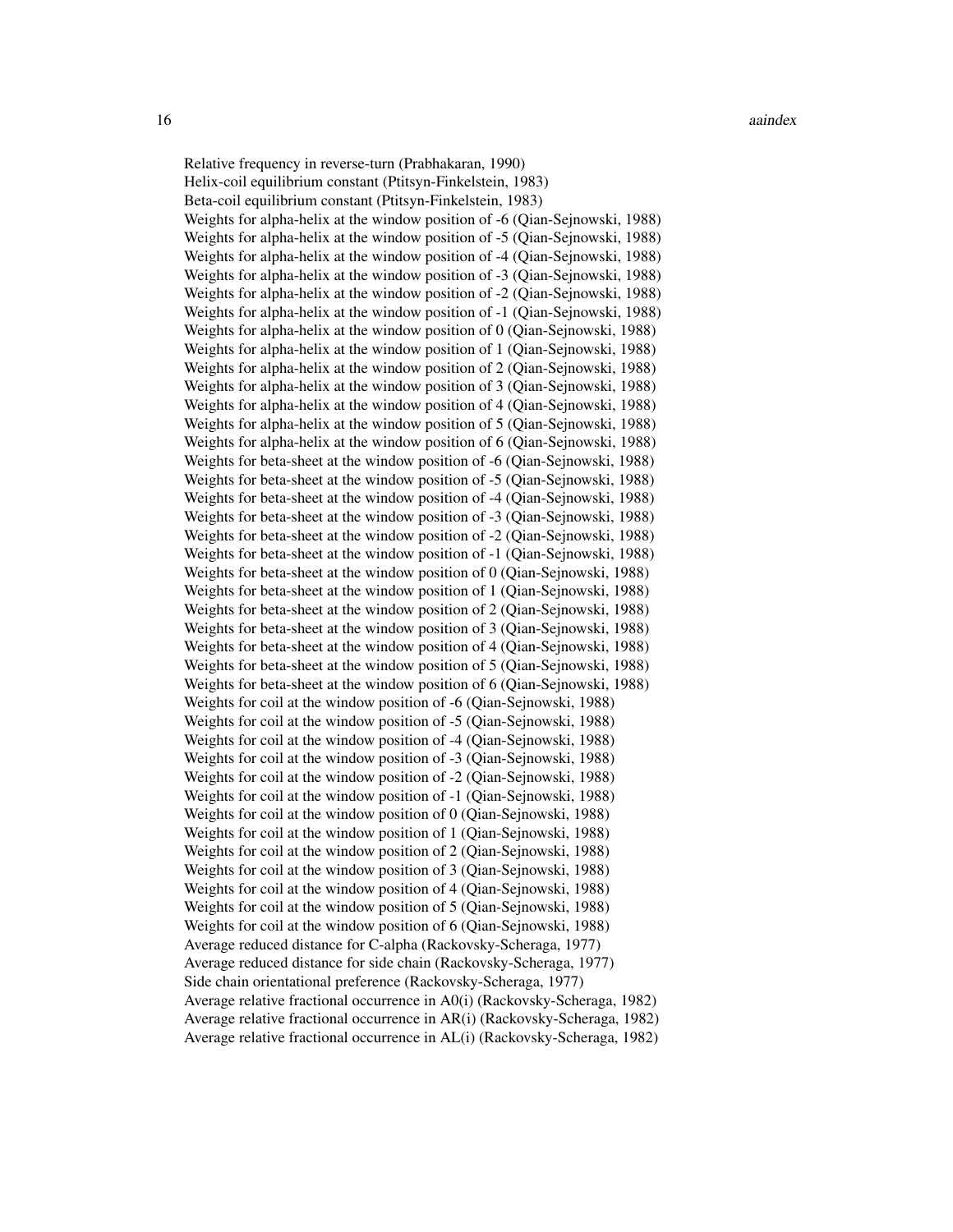#### aaindex 17

Average relative fractional occurrence in EL(i) (Rackovsky-Scheraga, 1982) Average relative fractional occurrence in E0(i) (Rackovsky-Scheraga, 1982) Average relative fractional occurrence in ER(i) (Rackovsky-Scheraga, 1982) Average relative fractional occurrence in A0(i-1) (Rackovsky-Scheraga, 1982) Average relative fractional occurrence in AR(i-1) (Rackovsky-Scheraga, 1982) Average relative fractional occurrence in AL(i-1) (Rackovsky-Scheraga, 1982) Average relative fractional occurrence in EL(i-1) (Rackovsky-Scheraga, 1982) Average relative fractional occurrence in E0(i-1) (Rackovsky-Scheraga, 1982) Average relative fractional occurrence in ER(i-1) (Rackovsky-Scheraga, 1982) Value of theta(i) (Rackovsky-Scheraga, 1982) Value of theta(i-1) (Rackovsky-Scheraga, 1982) Transfer free energy from chx to wat (Radzicka-Wolfenden, 1988) Transfer free energy from oct to wat (Radzicka-Wolfenden, 1988) Transfer free energy from vap to chx (Radzicka-Wolfenden, 1988) Transfer free energy from chx to oct (Radzicka-Wolfenden, 1988) Transfer free energy from vap to oct (Radzicka-Wolfenden, 1988) Accessible surface area (Radzicka-Wolfenden, 1988) Energy transfer from out to in(95 Mean polarity (Radzicka-Wolfenden, 1988) Relative preference value at N" (Richardson-Richardson, 1988) Relative preference value at N' (Richardson-Richardson, 1988) Relative preference value at N-cap (Richardson-Richardson, 1988) Relative preference value at N1 (Richardson-Richardson, 1988) Relative preference value at N2 (Richardson-Richardson, 1988) Relative preference value at N3 (Richardson-Richardson, 1988) Relative preference value at N4 (Richardson-Richardson, 1988) Relative preference value at N5 (Richardson-Richardson, 1988) Relative preference value at Mid (Richardson-Richardson, 1988) Relative preference value at C5 (Richardson-Richardson, 1988) Relative preference value at C4 (Richardson-Richardson, 1988) Relative preference value at C3 (Richardson-Richardson, 1988) Relative preference value at C2 (Richardson-Richardson, 1988) Relative preference value at C1 (Richardson-Richardson, 1988) Relative preference value at C-cap (Richardson-Richardson, 1988) Relative preference value at C' (Richardson-Richardson, 1988) Relative preference value at C" (Richardson-Richardson, 1988) Information measure for alpha-helix (Robson-Suzuki, 1976) Information measure for N-terminal helix (Robson-Suzuki, 1976) Information measure for middle helix (Robson-Suzuki, 1976) Information measure for C-terminal helix (Robson-Suzuki, 1976) Information measure for extended (Robson-Suzuki, 1976) Information measure for pleated-sheet (Robson-Suzuki, 1976) Information measure for extended without H-bond (Robson-Suzuki, 1976) Information measure for turn (Robson-Suzuki, 1976) Information measure for N-terminal turn (Robson-Suzuki, 1976) Information measure for middle turn (Robson-Suzuki, 1976) Information measure for C-terminal turn (Robson-Suzuki, 1976) Information measure for coil (Robson-Suzuki, 1976) Information measure for loop (Robson-Suzuki, 1976)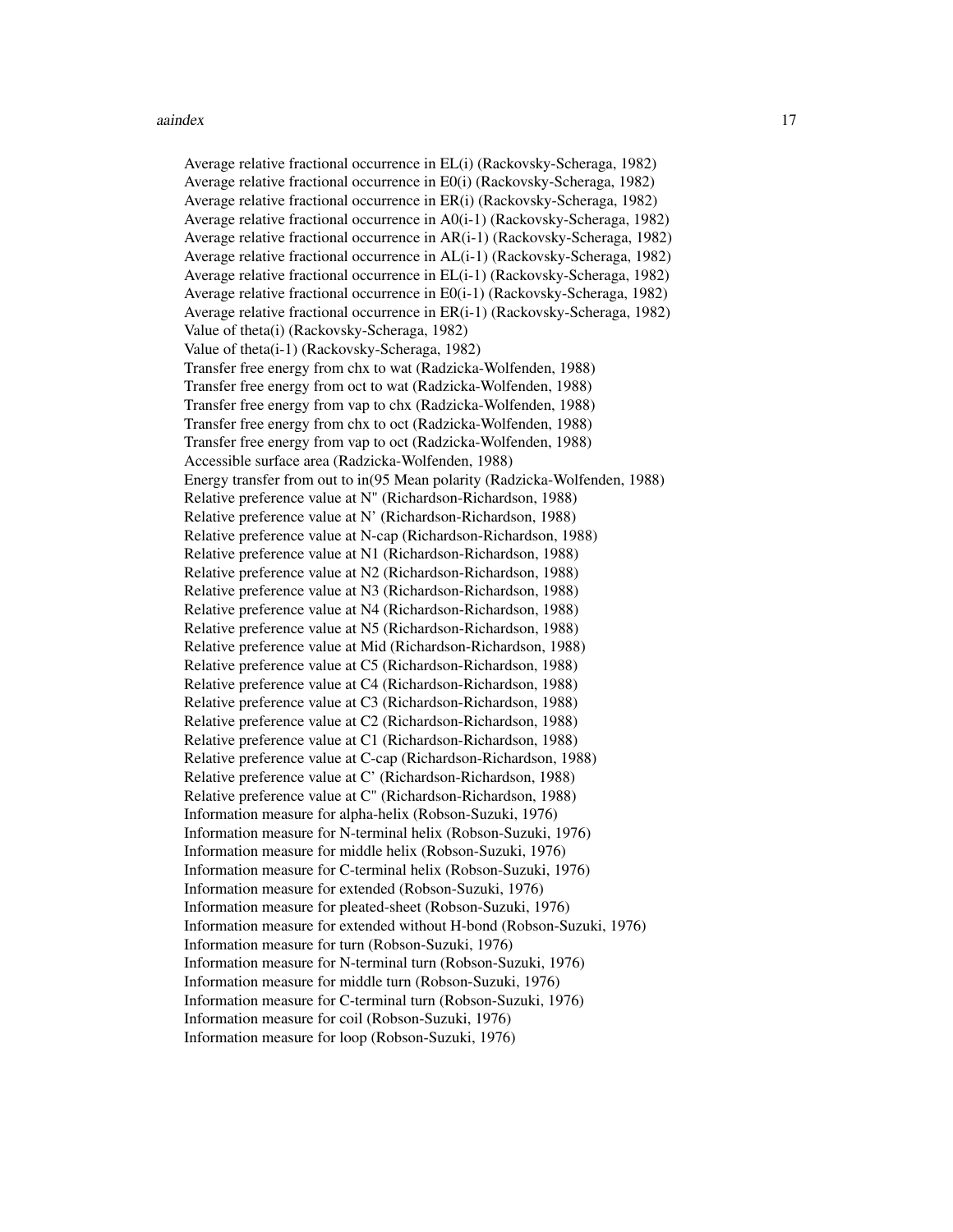18 aaindex aan de gewone van de gewone van de gewone van de gewone van de gewone van de gewone van de gewone v

Hydration free energy (Robson-Osguthorpe, 1979) Mean area buried on transfer (Rose et al., 1985) Mean fractional area loss (Rose et al., 1985) Side chain hydropathy, uncorrected for solvation (Roseman, 1988) Side chain hydropathy, corrected for solvation (Roseman, 1988) Loss of Side chain hydropathy by helix formation (Roseman, 1988) Transfer free energy (Simon, 1976), Cited by Charton-Charton (1982) Principal component I (Sneath, 1966) Principal component II (Sneath, 1966) Principal component III (Sneath, 1966) Principal component IV (Sneath, 1966) Zimm-Bragg parameter s at 20 C (Sueki et al., 1984) Zimm-Bragg parameter sigma x 1.0E4 (Sueki et al., 1984) Optimal matching hydrophobicity (Sweet-Eisenberg, 1983) Normalized frequency of alpha-helix (Tanaka-Scheraga, 1977) Normalized frequency of isolated helix (Tanaka-Scheraga, 1977) Normalized frequency of extended structure (Tanaka-Scheraga, 1977) Normalized frequency of chain reversal R (Tanaka-Scheraga, 1977) Normalized frequency of chain reversal S (Tanaka-Scheraga, 1977) Normalized frequency of chain reversal D (Tanaka-Scheraga, 1977) Normalized frequency of left-handed helix (Tanaka-Scheraga, 1977) Normalized frequency of zeta R (Tanaka-Scheraga, 1977) Normalized frequency of coil (Tanaka-Scheraga, 1977) Normalized frequency of chain reversal (Tanaka-Scheraga, 1977) Relative population of conformational state A (Vasquez et al., 1983) Relative population of conformational state C (Vasquez et al., 1983) Relative population of conformational state E (Vasquez et al., 1983) Electron-ion interaction potential (Veljkovic et al., 1985) Bitterness (Venanzi, 1984) Transfer free energy to lipophilic phase (von Heijne-Blomberg, 1979) Average interactions per side chain atom (Warme-Morgan, 1978) RF value in high salt chromatography (Weber-Lacey, 1978) Propensity to be buried inside (Wertz-Scheraga, 1978) Free energy change of epsilon(i) to epsilon(ex) (Wertz-Scheraga, 1978) Free energy change of alpha(Ri) to alpha(Rh) (Wertz-Scheraga, 1978) Free energy change of epsilon(i) to alpha(Rh) (Wertz-Scheraga, 1978) Polar requirement (Woese, 1973) Hydration potential (Wolfenden et al., 1981) Principal property value z1 (Wold et al., 1987) Principal property value z2 (Wold et al., 1987) Principal property value z3 (Wold et al., 1987) Unfolding Gibbs energy in water, pH7.0 (Yutani et al., 1987) Unfolding Gibbs energy in water, pH9.0 (Yutani et al., 1987) Activation Gibbs energy of unfolding, pH7.0 (Yutani et al., 1987) Activation Gibbs energy of unfolding, pH9.0 (Yutani et al., 1987) Dependence of partition coefficient on ionic strength (Zaslavsky et al., 1982) Hydrophobicity (Zimmerman et al., 1968) Bulkiness (Zimmerman et al., 1968)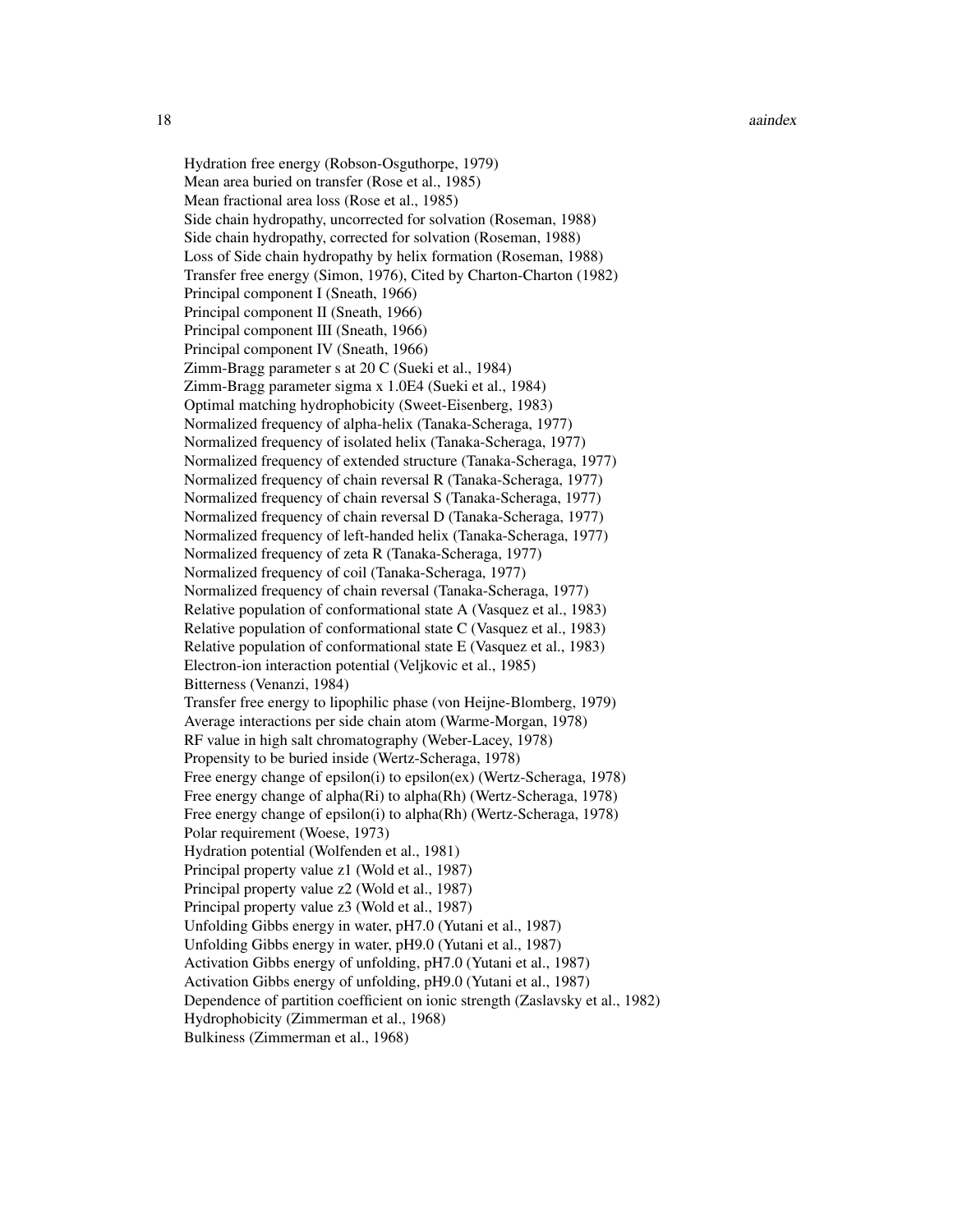#### aaindex 19

Polarity (Zimmerman et al., 1968) Isoelectric point (Zimmerman et al., 1968) RF rank (Zimmerman et al., 1968) Normalized positional residue frequency at helix termini N4'(Aurora-Rose, 1998) Normalized positional residue frequency at helix termini N"' (Aurora-Rose, 1998) Normalized positional residue frequency at helix termini N" (Aurora-Rose, 1998) Normalized positional residue frequency at helix termini N'(Aurora-Rose, 1998) Normalized positional residue frequency at helix termini Nc (Aurora-Rose, 1998) Normalized positional residue frequency at helix termini N1 (Aurora-Rose, 1998) Normalized positional residue frequency at helix termini N2 (Aurora-Rose, 1998) Normalized positional residue frequency at helix termini N3 (Aurora-Rose, 1998) Normalized positional residue frequency at helix termini N4 (Aurora-Rose, 1998) Normalized positional residue frequency at helix termini N5 (Aurora-Rose, 1998) Normalized positional residue frequency at helix termini C5 (Aurora-Rose, 1998) Normalized positional residue frequency at helix termini C4 (Aurora-Rose, 1998) Normalized positional residue frequency at helix termini C3 (Aurora-Rose, 1998) Normalized positional residue frequency at helix termini C2 (Aurora-Rose, 1998) Normalized positional residue frequency at helix termini C1 (Aurora-Rose, 1998) Normalized positional residue frequency at helix termini Cc (Aurora-Rose, 1998) Normalized positional residue frequency at helix termini C' (Aurora-Rose, 1998) Normalized positional residue frequency at helix termini C" (Aurora-Rose, 1998) Normalized positional residue frequency at helix termini C"' (Aurora-Rose, 1998) Normalized positional residue frequency at helix termini C4' (Aurora-Rose, 1998) Delta G values for the peptides extrapolated to 0 M urea (O'Neil-DeGrado, 1990) Helix formation parameters (delta delta G) (O'Neil-DeGrado, 1990) Normalized flexibility parameters (B-values), average (Vihinen et al., 1994) Normalized flexibility parameters (B-values) for each residue surrounded by none rigid neighbours (Vihinen et al., 1994) Normalized flexibility parameters (B-values) for each residue surrounded by one rigid neighbours (Vihinen et al., 1994) Normalized flexibility parameters (B-values) for each residue surrounded by two rigid neighbours (Vihinen et al., 1994) Free energy in alpha-helical conformation (Munoz-Serrano, 1994) Free energy in alpha-helical region (Munoz-Serrano, 1994) Free energy in beta-strand conformation (Munoz-Serrano, 1994) Free energy in beta-strand region (Munoz-Serrano, 1994) Free energy in beta-strand region (Munoz-Serrano, 1994) Free energies of transfer of AcWl-X-LL peptides from bilayer interface to water (Wimley-White, 1996) Thermodynamic beta sheet propensity (Kim-Berg, 1993) Turn propensity scale for transmembrane helices (Monne et al., 1999) Alpha helix propensity of position 44 in T4 lysozyme (Blaber et al., 1993) p-Values of mesophilic proteins based on the distributions of B values (Parthasarathy-Murthy, 2000) p-Values of thermophilic proteins based on the distributions of B values (Parthasarathy-Murthy, 2000) Distribution of amino acid residues in the 18 non-redundant families of thermophilic proteins (Kumar et al., 2000) Distribution of amino acid residues in the 18 non-redundant families of mesophilic proteins (Kumar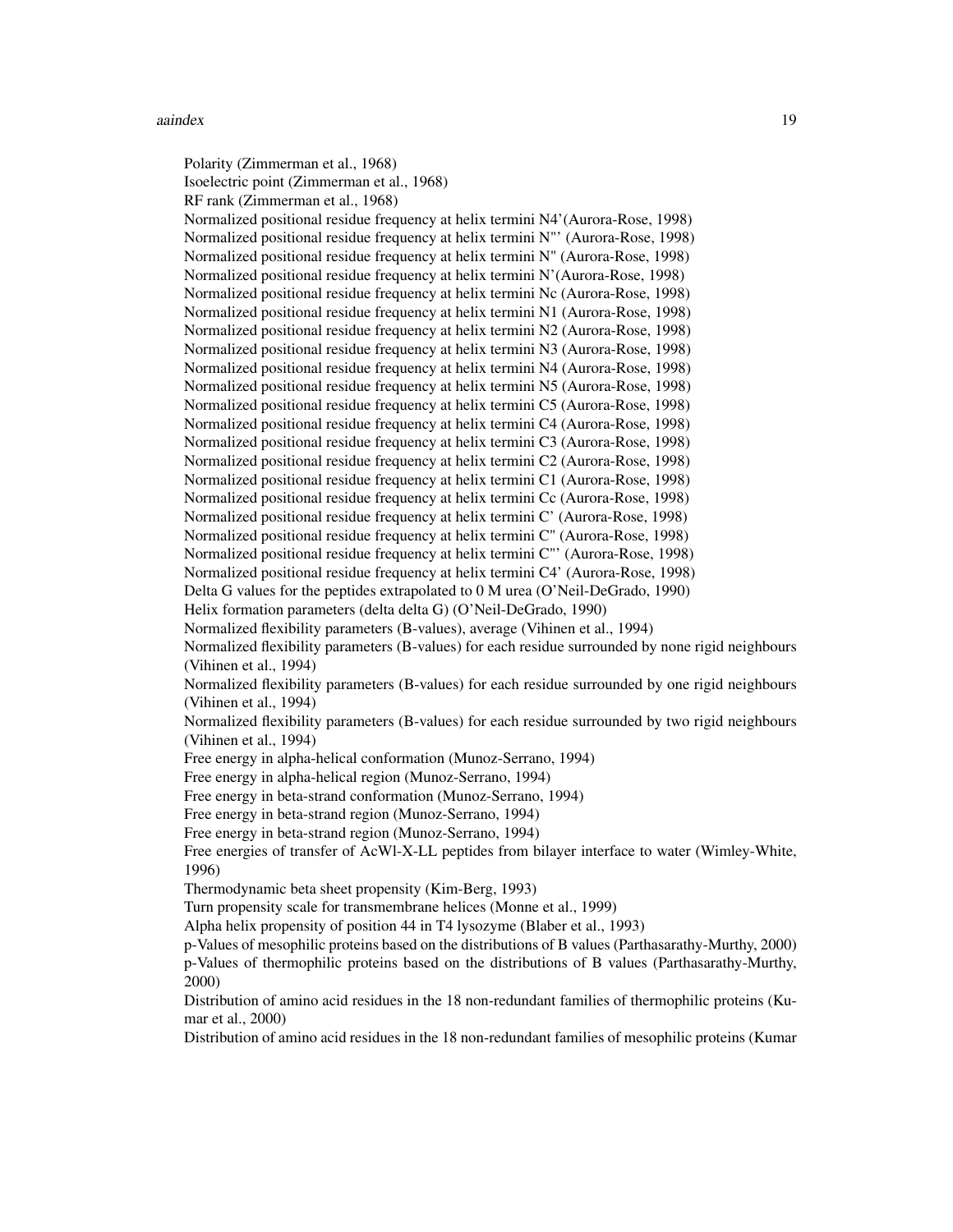et al., 2000)

Distribution of amino acid residues in the alpha-helices in thermophilic proteins (Kumar et al., 2000)

Distribution of amino acid residues in the alpha-helices in mesophilic proteins (Kumar et al., 2000) Side-chain contribution to protein stability (kJ/mol) (Takano-Yutani, 2001)

Propensity of amino acids within pi-helices (Fodje-Al-Karadaghi, 2002)

Hydropathy scale based on self-information values in the two-state model (5 Hydropathy scale based on self-information values in the two-state model (9 Hydropathy scale based on self-information values in the two-state model (16 Hydropathy scale based on self-information values in the two-state model (20 Hydropathy scale based on self-information values in the two-state model (25 Hydropathy scale based on self-information values in the two-state model (36 Hydropathy scale based on self-information values in the two-state model (50 Averaged turn propensities in a transmembrane helix (Monne et al., 1999)

Alpha-helix propensity derived from designed sequences (Koehl-Levitt, 1999)

Beta-sheet propensity derived from designed sequences (Koehl-Levitt, 1999)

Composition of amino acids in extracellular proteins (percent) (Cedano et al., 1997)

Composition of amino acids in anchored proteins (percent) (Cedano et al., 1997)

Composition of amino acids in membrane proteins (percent) (Cedano et al., 1997)

Composition of amino acids in intracellular proteins (percent) (Cedano et al., 1997)

Composition of amino acids in nuclear proteins (percent) (Cedano et al., 1997)

Surface composition of amino acids in intracellular proteins of thermophiles (percent) (Fukuchi-Nishikawa, 2001)

Surface composition of amino acids in intracellular proteins of mesophiles (percent) (Fukuchi-Nishikawa, 2001)

Surface composition of amino acids in extracellular proteins of mesophiles (percent) (Fukuchi-Nishikawa, 2001)

Surface composition of amino acids in nuclear proteins (percent) (Fukuchi-Nishikawa, 2001)

Interior composition of amino acids in intracellular proteins of thermophiles (percent) (Fukuchi-Nishikawa, 2001)

Interior composition of amino acids in intracellular proteins of mesophiles (percent) (Fukuchi-Nishikawa, 2001)

Interior composition of amino acids in extracellular proteins of mesophiles (percent) (Fukuchi-Nishikawa, 2001)

Interior composition of amino acids in nuclear proteins (percent) (Fukuchi-Nishikawa, 2001)

Entire chain composition of amino acids in intracellular proteins of thermophiles (percent) (Fukuchi-Nishikawa, 2001)

Entire chain composition of amino acids in intracellular proteins of mesophiles (percent) (Fukuchi-Nishikawa, 2001)

Entire chain composition of amino acids in extracellular proteins of mesophiles (percent) (Fukuchi-Nishikawa, 2001)

Entire chain compositino of amino acids in nuclear proteins (percent) (Fukuchi-Nishikawa, 2001) Screening coefficients gamma, local (Avbelj, 2000)

Screening coefficients gamma, non-local (Avbelj, 2000)

Slopes tripeptide, FDPB VFF neutral (Avbelj, 2000)

Slopes tripeptides, LD VFF neutral (Avbelj, 2000)

Slopes tripeptide, FDPB VFF noside (Avbelj, 2000)

Slopes tripeptide FDPB VFF all (Avbelj, 2000)

Slopes tripeptide FDPB PARSE neutral (Avbelj, 2000)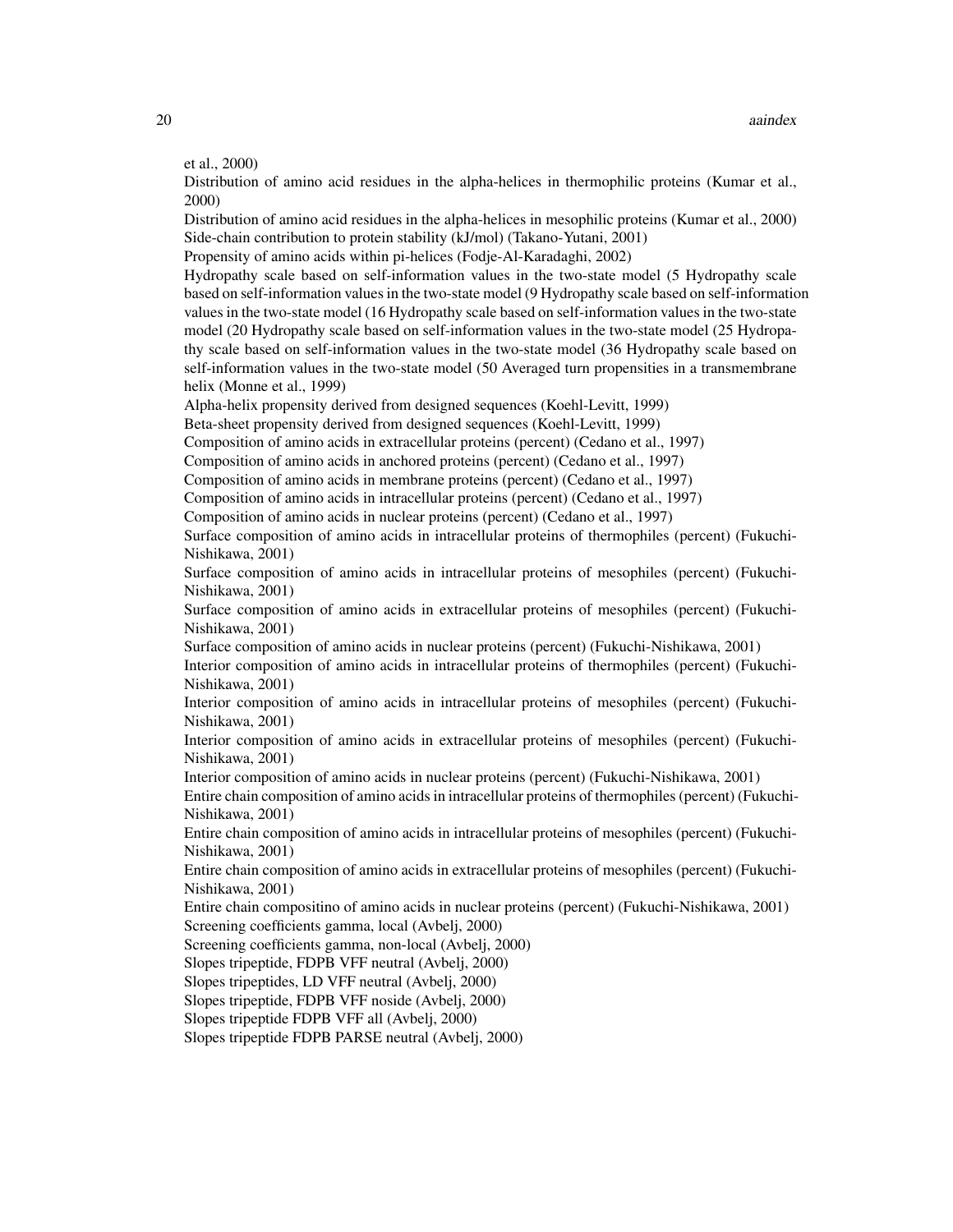#### aaindex 21

Slopes dekapeptide, FDPB VFF neutral (Avbelj, 2000) Slopes proteins, FDPB VFF neutral (Avbelj, 2000) Side-chain conformation by gaussian evolutionary method (Yang et al., 2002) Amphiphilicity index (Mitaku et al., 2002) Volumes including the crystallographic waters using the ProtOr (Tsai et al., 1999) Volumes not including the crystallographic waters using the ProtOr (Tsai et al., 1999) Electron-ion interaction potential values (Cosic, 1994) Hydrophobicity scales (Ponnuswamy, 1993) Hydrophobicity coefficient in RP-HPLC, C18 with 0.1 Hydrophobicity coefficient in RP-HPLC, C8 with 0.1 Hydrophobicity coefficient in RP-HPLC, C4 with 0.1 Hydrophobicity coefficient in RP-HPLC, C18 with 0.1 Hydrophilicity scale (Kuhn et al., 1995) Retention coefficient at pH 2 (Guo et al., 1986) Modified Kyte-Doolittle hydrophobicity scale (Juretic et al., 1998) Interactivity scale obtained from the contact matrix (Bastolla et al., 2005) Interactivity scale obtained by maximizing the mean of correlation coefficient over single-domain globular proteins (Bastolla et al., 2005) Interactivity scale obtained by maximizing the mean of correlation coefficient over pairs of sequences sharing the TIM barrel fold (Bastolla et al., 2005) Linker propensity index (Suyama-Ohara, 2003) Knowledge-based membrane-propensity scale from 1D\ Helix in MPtopo databases (Punta-Maritan, 2003) Knowledge-based membrane-propensity scale from 3D\\_Helix in MPtopo databases (Punta-Maritan, 2003) Linker propensity from all dataset (George-Heringa, 2003) Linker propensity from 1-linker dataset (George-Heringa, 2003) Linker propensity from 2-linker dataset (George-Heringa, 2003) Linker propensity from 3-linker dataset (George-Heringa, 2003) Linker propensity from small dataset (linker length is less than six residues) (George-Heringa, 2003) Linker propensity from medium dataset (linker length is between six and 14 residues) (George-Heringa, 2003) Linker propensity from long dataset (linker length is greater than 14 residues) (George-Heringa, 2003) Linker propensity from helical (annotated by DSSP) dataset (George-Heringa, 2003) Linker propensity from non-helical (annotated by DSSP) dataset (George-Heringa, 2003) The stability scale from the knowledge-based atom-atom potential (Zhou-Zhou, 2004) The relative stability scale extracted from mutation experiments (Zhou-Zhou, 2004) Buriability (Zhou-Zhou, 2004) Linker index (Bae et al., 2005) Mean volumes of residues buried in protein interiors (Harpaz et al., 1994) Average volumes of residues (Pontius et al., 1996) Hydrostatic pressure asymmetry index, PAI (Di Giulio, 2005) Hydrophobicity index (Wolfenden et al., 1979) Average internal preferences (Olsen, 1980) Hydrophobicity-related index (Kidera et al., 1985) Apparent partition energies calculated from Wertz-Scheraga index (Guy, 1985) Apparent partition energies calculated from Robson-Osguthorpe index (Guy, 1985) Apparent partition energies calculated from Janin index (Guy, 1985) Apparent partition energies calculated from Chothia index (Guy, 1985)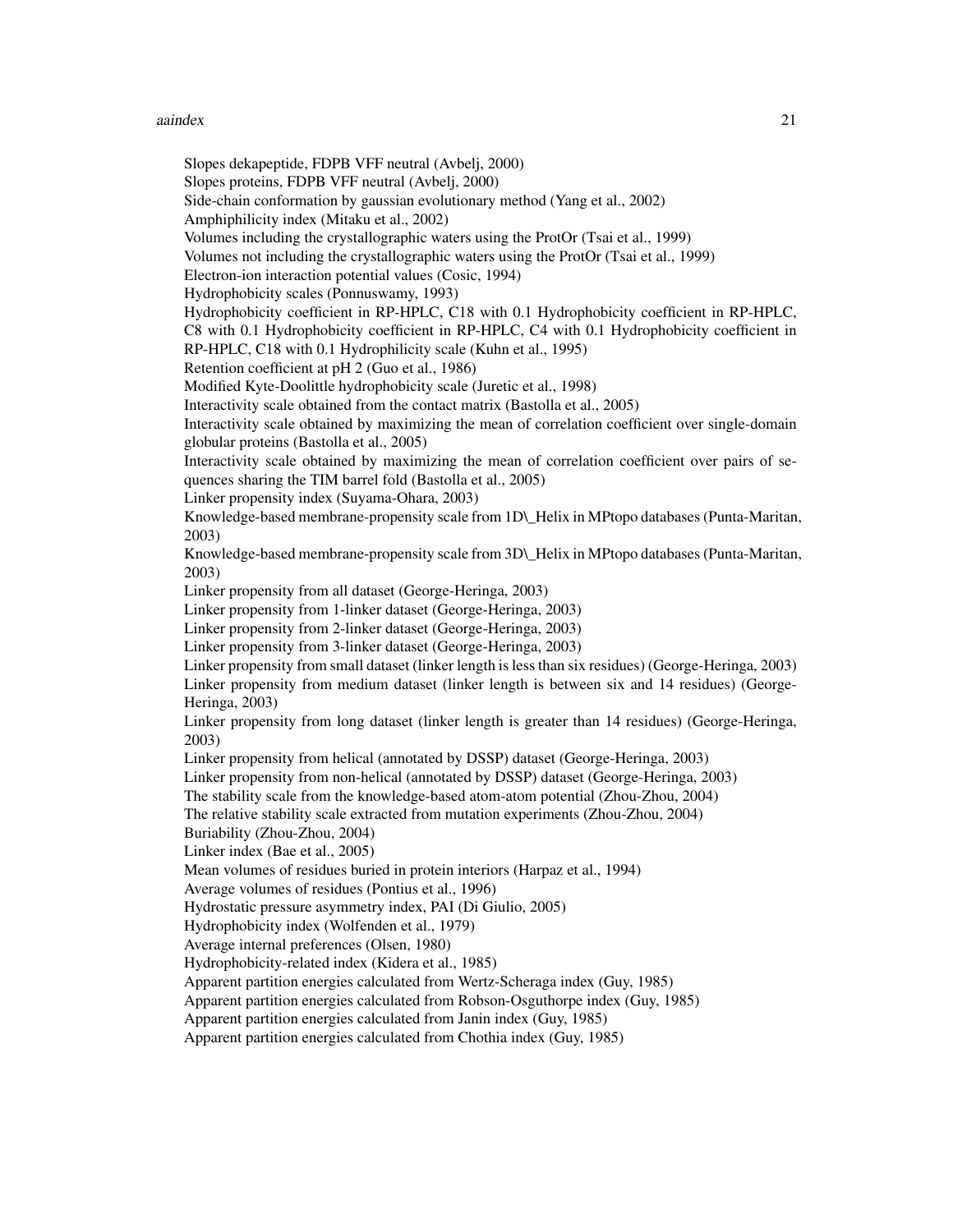#### 22 aaindex aandex aandex aandex aandex aandex aandex aandex aandex aandex aandex aandex aandex aandex aandex a

Hydropathies of amino acid side chains, neutral form (Roseman, 1988) Hydropathies of amino acid side chains, pi-values in pH 7.0 (Roseman, 1988) Weights from the IFH scale (Jacobs-White, 1989) Hydrophobicity index, 3.0 pH (Cowan-Whittaker, 1990) Scaled side chain hydrophobicity values (Black-Mould, 1991) Hydrophobicity scale from native protein structures (Casari-Sippl, 1992) NNEIG index (Cornette et al., 1987) SWEIG index (Cornette et al., 1987) PRIFT index (Cornette et al., 1987) PRILS index (Cornette et al., 1987) ALTFT index (Cornette et al., 1987) ALTLS index (Cornette et al., 1987) TOTFT index (Cornette et al., 1987) TOTLS index (Cornette et al., 1987) Relative partition energies derived by the Bethe approximation (Miyazawa-Jernigan, 1999) Optimized relative partition energies - method A (Miyazawa-Jernigan, 1999) Optimized relative partition energies - method B (Miyazawa-Jernigan, 1999) Optimized relative partition energies - method C (Miyazawa-Jernigan, 1999) Optimized relative partition energies - method D (Miyazawa-Jernigan, 1999) Hydrophobicity index (Engelman et al., 1986) Hydrophobicity index (Fasman, 1989)

#### Source

<https://www.genome.jp/aaindex/>

## References

From the original aaindex documentation:

Please cite the following references when making use of the database:

Kawashima, S. and Kanehisa, M. (2000) AAindex: amino acid index database. *Nucleic Acids Res.*, 28:374.

Tomii, K. and Kanehisa, M. (1996) Analysis of amino acid indices and mutation matrices for sequence comparison and structure prediction of proteins. *Protein Eng.*, 9:27-36.

Nakai, K., Kidera, A., and Kanehisa, M. (1988) Cluster analysis of amino acid indices for prediction of protein structure and function. *Protein Eng.* 2:93-100.

#### Examples

```
#
# Load data:
#
data(aaindex)
```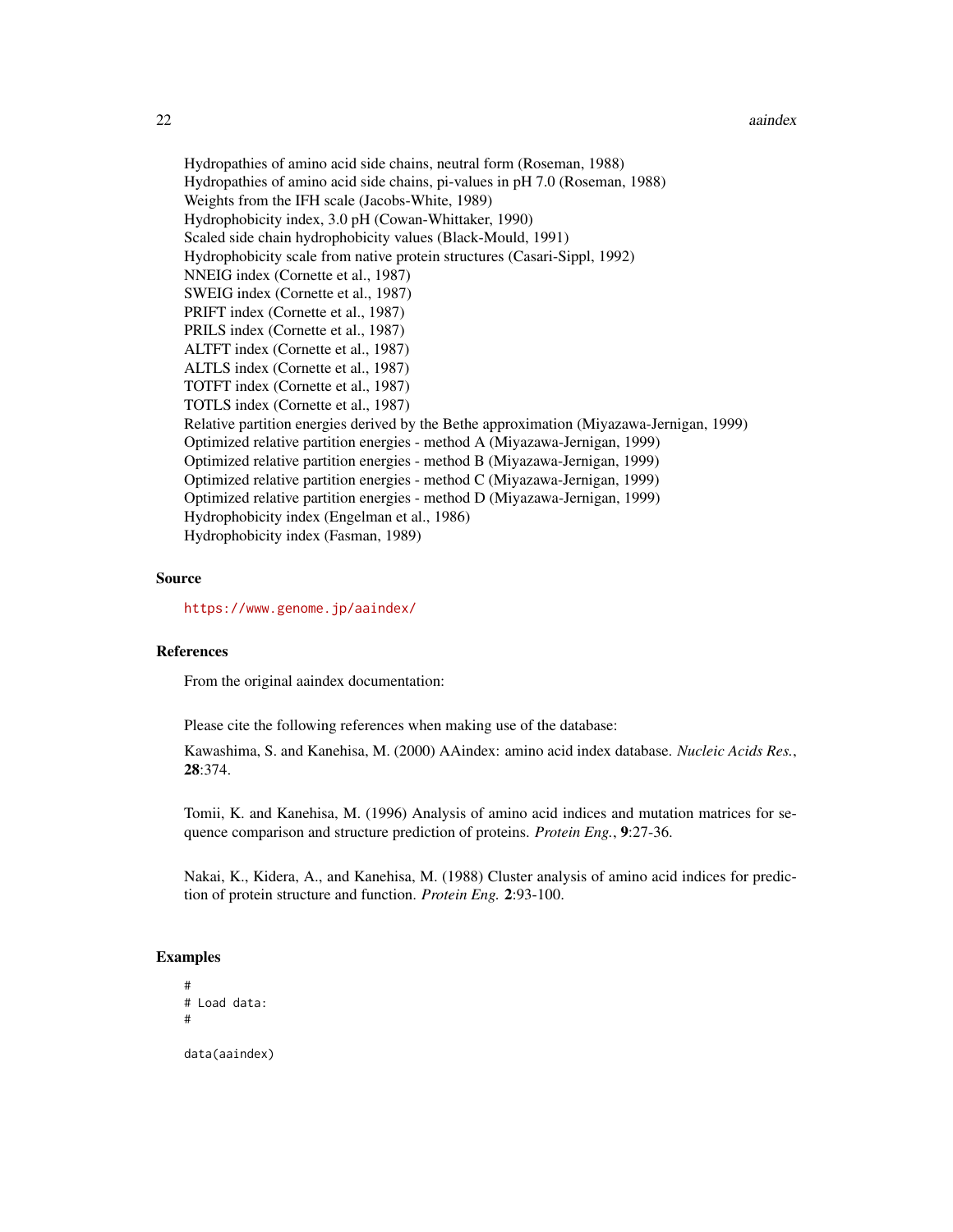```
#
# Supose that we need the Kyte & Doolittle Hydrophaty index. We first look
# at the entries with Kyte as author:
#
which(sapply(aaindex, function(x) length(grep("Kyte", x$A)) != 0))
#
# This should return that entry number 151 named KYTJ820101 is the only
# one that fit our request. We can access to it by position or by name,
# for instance:
#
aaindex[[151]]$I
aaindex[["KYTJ820101"]]$I
aaindex$KYTJ820101$I
```
AAstat *To Get Some Protein Statistics*

# Description

Returns simple protein sequence information including the number of residues, the percentage physico-chemical classes and the theoretical isoelectric point. The functions ignore ambiguous amino acids (e.g. "B", "Z", "X", "J").

# Usage

AAstat(seq, plot = TRUE)

## Arguments

| sea  | a protein sequence as a vector of upper-case chars                                |
|------|-----------------------------------------------------------------------------------|
| plot | if TRUE, plots the presence of residues splited by physico-chemical classes along |
|      | the sequence.                                                                     |

## Value

A list with the three following components:

| Compo | A factor giving the amino acid counts.                                                                                                              |
|-------|-----------------------------------------------------------------------------------------------------------------------------------------------------|
| Prop  | A list giving the percentage of each physico-chemical classes (Tiny, Small,<br>Aliphatic, Aromatic, Non-polar, Polar, Charged, Positive, Negative). |
| Рi    | The theoretical isoelectric point                                                                                                                   |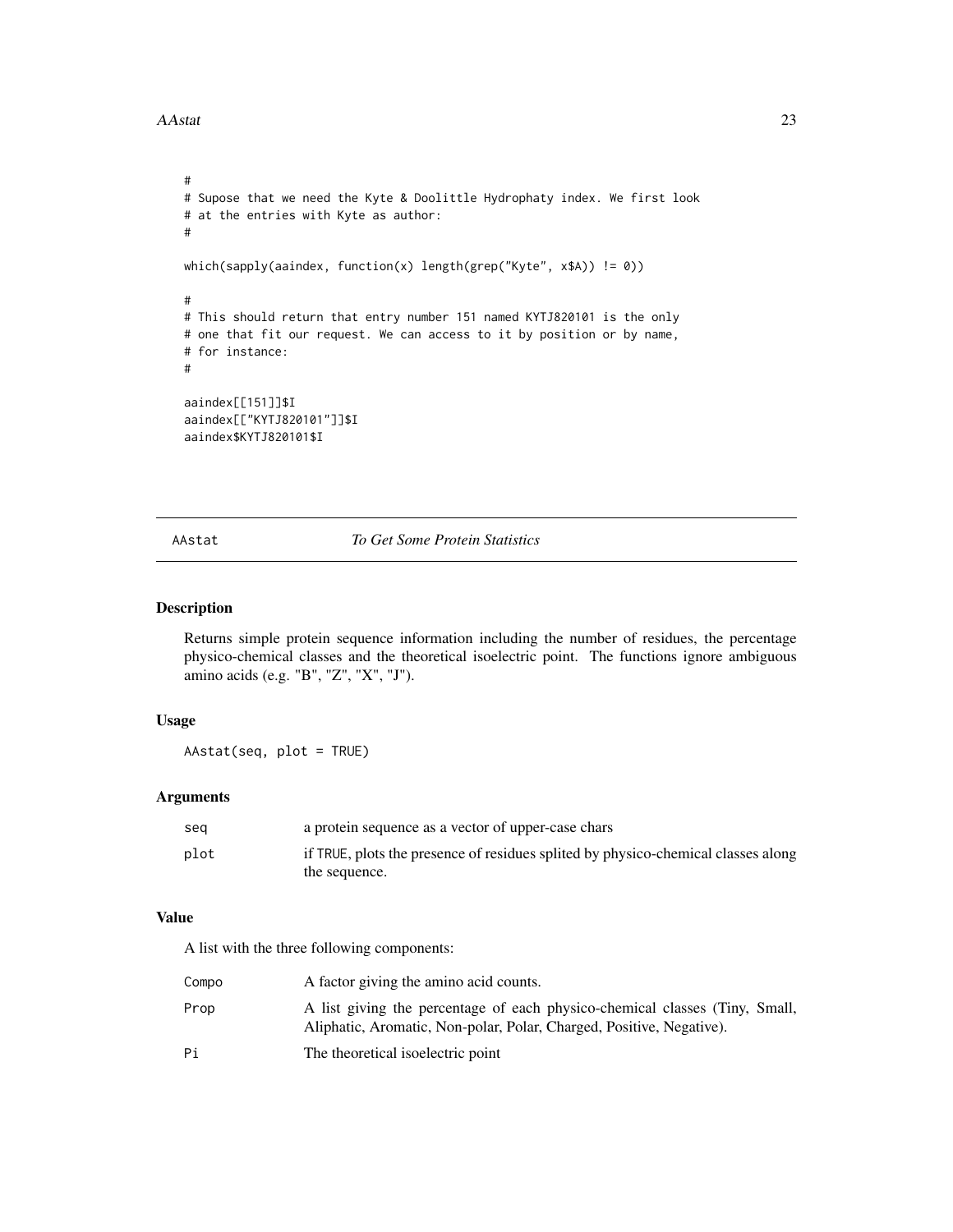# Author(s)

D. Charif, J.R. Lobry

# References

citation("seqinr")

# See Also

[computePI](#page-48-1), [SEQINR.UTIL](#page-186-1), [SeqFastaAA](#page-183-1)

## Examples

```
seqAA <- read.fasta(file = system.file("sequences/seqAA.fasta", package = "seqinr"),
seqtype = "AA")
AAstat(seqAA[[1]])
```
acnucopen *open and close a remote access to an ACNUC database*

# Description

These are low level functions to start and stop a remote access to an ACNUC database.

#### Usage

```
acnucopen(db, socket, challenge = NA)
acnucclose(socket)
clientid(id = paste("seqinr_",
packageDescription("seqinr")$Version, sep = ""),
socket, verbose = FALSE)
quitacnuc(socket)
```
# Arguments

| db        | the remote ACNUC database name                                     |
|-----------|--------------------------------------------------------------------|
| socket    | an object of class sockconn connecting to an ACNUC server          |
| challenge | unimplemented yet                                                  |
| id        | client ID definition defaulting to seqinr + package version number |
| verbose   | logical, if TRUE mode verbose is on                                |

## Details

these low level functions are usually not used directly by the user. Use [choosebank](#page-41-1) to open a remote ACNUC database and [closebank](#page-44-1) to close it.

<span id="page-23-0"></span>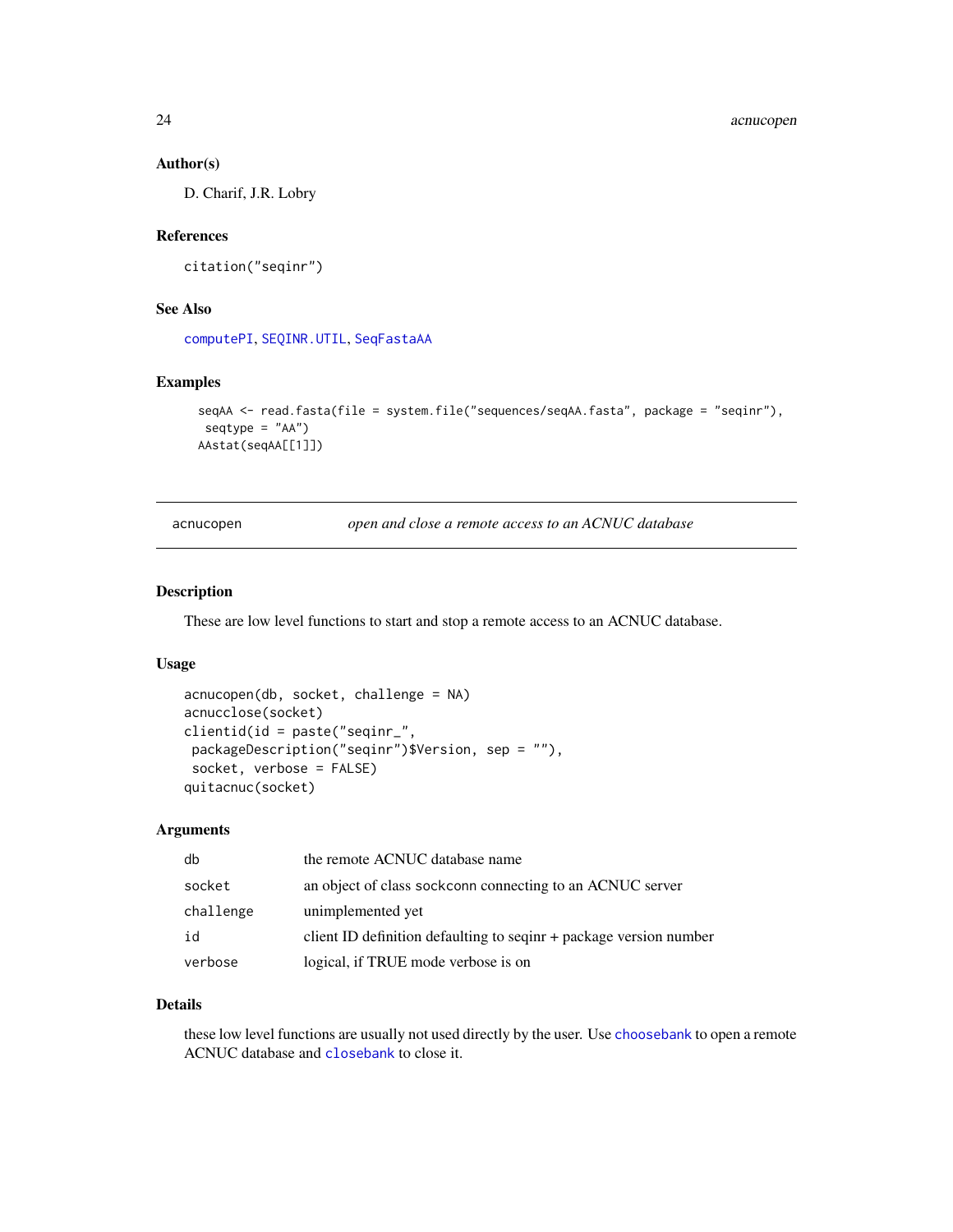#### acnucopen 25

## Value

For openacnuc a list with the following components: type : the type of database that was opened. totseqs, totspec, totkey : total number of seqs, species, keywords in opened database. ACC\\_LENGTH, L\\_MNEMO, WIDTH\\_KW, WIDTH\\_SP, WIDTH\\_SMJ, WIDTH\\_AUT, WIDTH\\_BIB, lrtxt, SUBINLNG: max lengths of record keys in database.

## Author(s)

J.R. Lobry

#### References

citation("seqinr")

## See Also

[choosebank](#page-41-1), [closebank](#page-44-1)

## Examples

```
## Not run: # Need internet connection
mysocket <- socketConnection( host = "pbil.univ-lyon1.fr",
  port = 5558, server = FALSE, blocking = TRUE)
readLines(mysocket, n = 1) # OK acnuc socket started
acnucopen("emblTP", socket = mysocket) -> res
expected <- c("EMBL", "14138095", "236401", "1186228", "8",
   "16", "40", "40", "20", "20", "40", "60", "504")
stopifnot(all(unlist(res) == expected))
tryalreadyopen <- try(acnucopen("emblTP", socket = mysocket))
stopifnot(inherits(tryalreadyopen, "try-error"))
# Need a fresh socket because acnucopen() close it if error:
mysocket <- socketConnection( host = "pbil.univ-lyon1.fr",
  port = 5558, server = FALSE, blocking = TRUE)
tryoff <- try(acnucopen("off", socket = mysocket))
 stopifnot(inherits(tryoff, "try-error"))
mysocket <- socketConnection( host = "pbil.univ-lyon1.fr",
  port = 5558, server = FALSE, blocking = TRUE)
tryinexistent <- try(acnucopen("tagadatagadatsointsoin", socket = mysocket))
stopifnot(inherits(tryinexistent, "try-error"))
mysocket <- socketConnection( host = "pbil.univ-lyon1.fr",
  port = 5558, server = FALSE, blocking = TRUE)
 trycloseunopened <- try(acnucclose(mysocket))
stopifnot(inherits(trycloseunopened, "try-error"))
```
## End(Not run)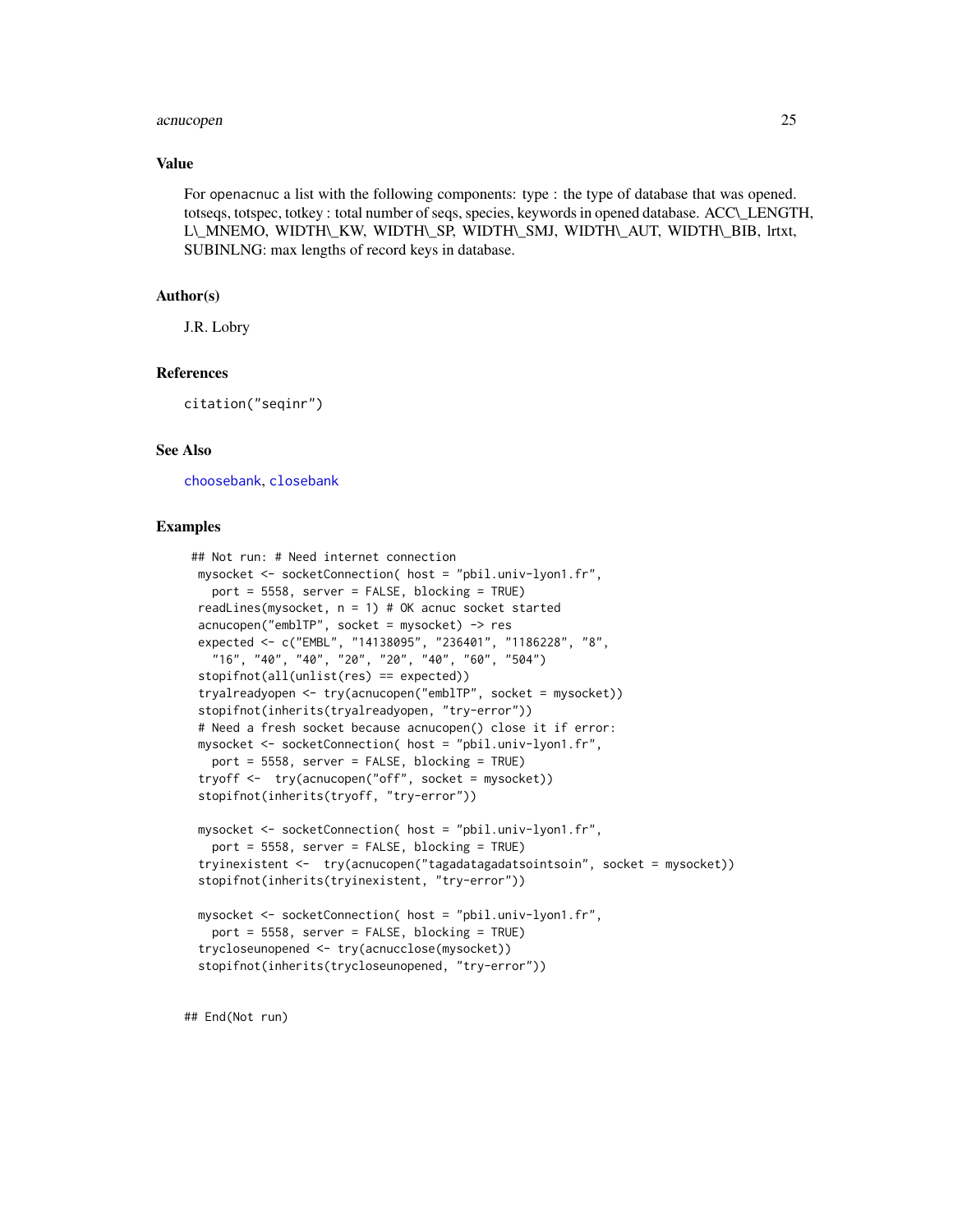<span id="page-25-0"></span>

## Description

Conventions used to name forensic microsatellite alleles (STR) are described in Bar *et al.* (1994). The name "9.3" means for instance that there are 9 repetitions of the complete base oligomer and an incomplete repeat with 3 bp.

### Usage

```
al2bp(allele.name, repeat.bp = 4, offLadderChars = "\times", split = "\\.")
```
## Arguments

| allele.name | The name of the allele, coerced to a string type.                                                                                                                                                                                                                                                        |
|-------------|----------------------------------------------------------------------------------------------------------------------------------------------------------------------------------------------------------------------------------------------------------------------------------------------------------|
| repeat.bp   | The length in bp of the microsatellite base repeat, most of them are tetranu-<br>cleotides so that it defaults to 4. Do not forget to change this to 5 for loci based<br>on pentanucleotides such as Penta D or Penta E.                                                                                 |
|             | offLadderChars NA is returned when at least one of these characters are found in the allele name.<br>Off ladder alleles are typically reported as "<8" or ">19"                                                                                                                                          |
| split       | The convention is to use a dot, as in "9.3", between the number of repeats and the<br>number of bases in the incomplete repeat. On some locales where the decimal<br>separator is a comma this could be a source of problem, try to use "," instead for<br>this argument which is forwarded to strsplit. |

# Details

Warnings generated by faulty numeric conversions are suppressed here.

## Value

A single numeric value corresponding to the size in bp of the allele, or NA when characters spoting off ladder alleles are encountedred or when numeric conversion is impossible (*e.g.* with "X" or "Y" allele names at Amelogenin locus).

#### Author(s)

J.R. Lobry

## References

Bar, W. and Brinkmann, B. and Lincoln, P. and Mayr, W.R. and Rossi, U. (1994) DNA recommendations. 1994 report concerning further recommendations of the DNA Commission of the ISFH regarding PCR-based polymorphisms in STR (short tandem repeat) systems. *Int. J. Leg. Med.*, 107:159-160.

citation("seqinR")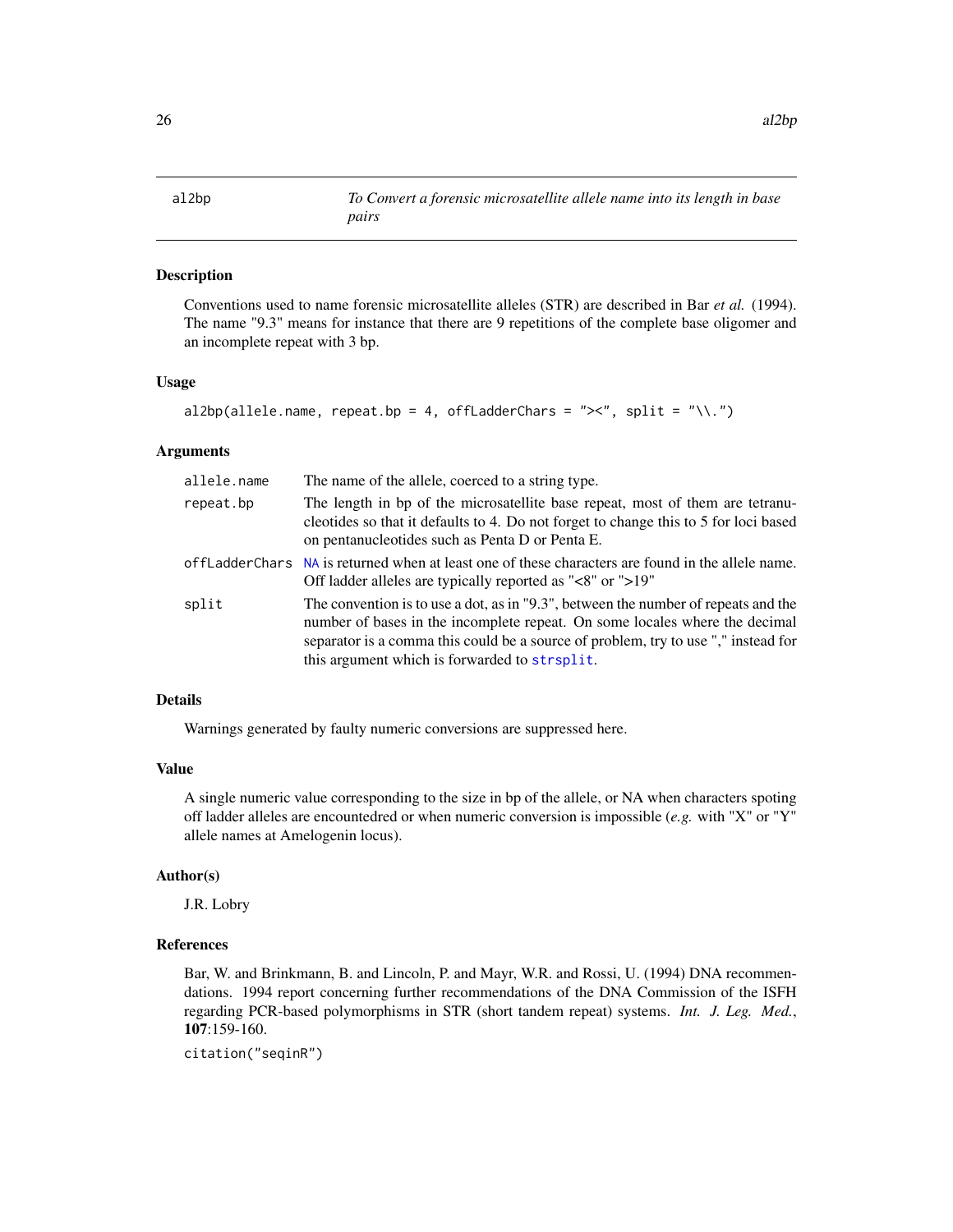#### <span id="page-26-0"></span>alllistranks 27

## See Also

[identifiler](#page-114-1) for forensic microsatellite allele name examples.

#### Examples

```
#
# Quality check and examples:
#
stopifnot( al2bp("9") == 36 ) # 9 repeats of a tetranucleotide is 36 bp
stopifnot(al2bp(9) == 36) # also OK with numerical argument
stopifnot( al2bp(9, 5) == 45 ) # 9 repeats of a pentanucleotide is 45 bp
stopifnot( al2bp("9.3") == 39 ) # microvariant case
stopifnot( is.na(al2bp("<8")) ) # off ladder case
stopifnot( is.na(al2bp(">19")) ) # off ladder case
stopifnot( is.na(al2bp("X")) ) # non STR case
#
# Application to the alleles names in the identifiler data set where all loci are
# tetranucleotide repeats:
#
data(identifiler)
al.names <- unlist(identifiler)
al.length <- sapply(al.names, al2bp)
loc.names <- unlist(lapply(identifiler, names))
loc.nall <-unlist(lapply(identifiler, function(x) lapply(x,length)))
loc.fac <- factor(rep(loc.names, loc.nall))
par(lend = "butt", mar = c(5, 6, 4, 1)+0.1)boxplot(al.length~loc.fac, las = 1, col = "lightblue",
  horizontal = TRUE, main = "Range of allele lengths at forensic loci",
  xlab = "Length (bp)", ylim = c(0, max(al.length, na.rm = TRUE)))
```
alllistranks *To get the count of existing lists and all their ranks on server*

#### Description

This is a low level function to get the total number of list and all their ranks in an opened database.

#### Usage

```
alllistranks(socket = autosocket(), verbose = FALSE)
alr(socket = autosocket(), verbose = FALSE)
```
### Arguments

| socket  | an object of class sockconn connecting to a remote ACNUC database (default |
|---------|----------------------------------------------------------------------------|
|         | is a socket to the last opened database).                                  |
| verbose | if TRUE, verbose mode is on                                                |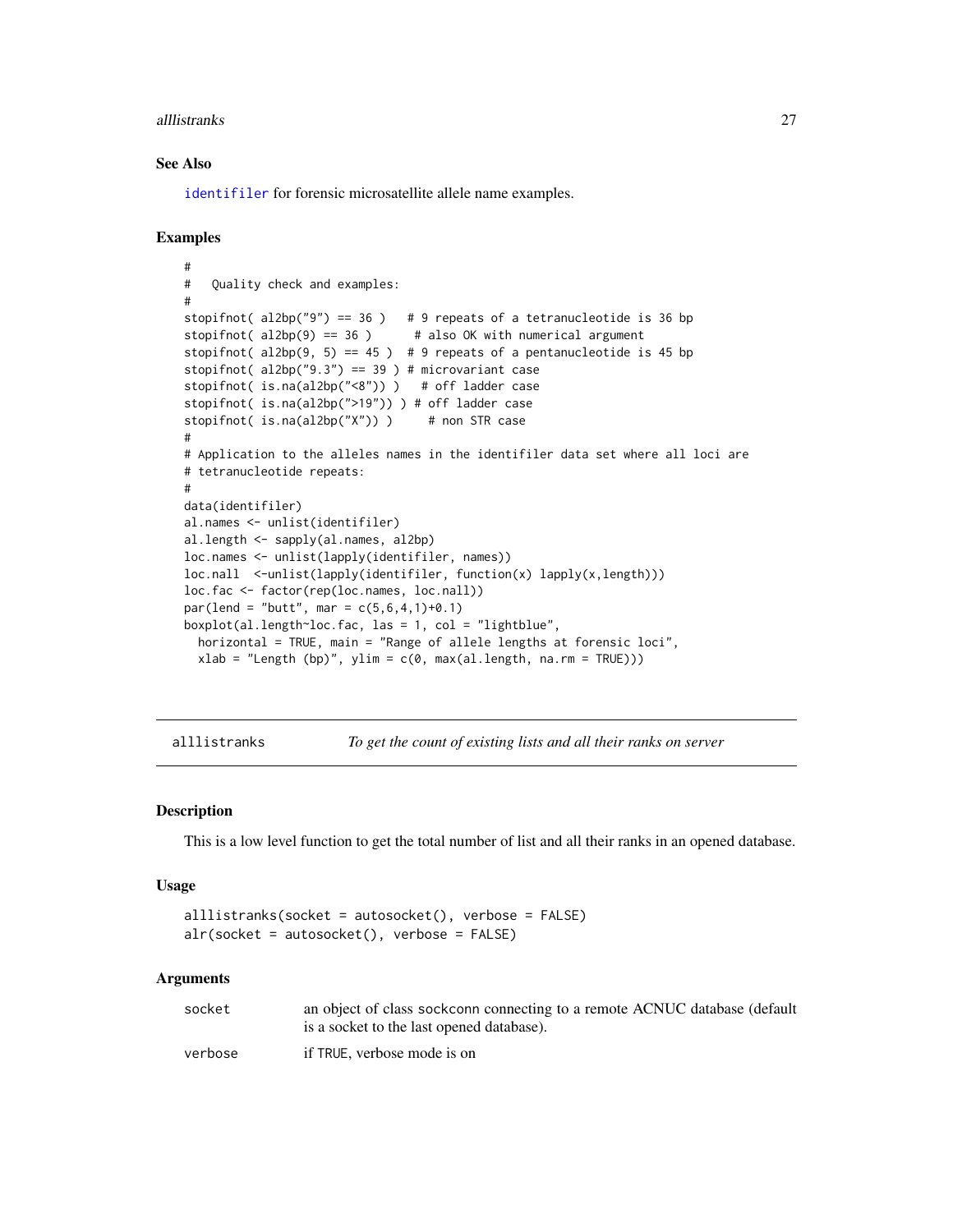# <span id="page-27-0"></span>Details

This low level function is usually not used directly by the user.

## Value

A list with two components:

| count | count of existing lists |
|-------|-------------------------|
| rank  | their rank              |

## Author(s)

J.R. Lobry

# References

citation("seqinr")

## See Also

[choosebank](#page-41-1), [query](#page-153-1)

# Examples

```
## Not run: # Need internet connection
choosebank("emblTP")
tmp1 <- query("tmp1", "sp=Borrelia burgdorferi", virtual = TRUE)
tmp2 <- query("tmp2", "sp=Borrelia burgdorferi", virtual = TRUE)
tmp3 <- query("tmp3", "sp=Borrelia burgdorferi", virtual = TRUE)
(result <- alllistranks())
stopifnot(result$count == 3) # Three ACNUC lists
stopifnot(result$ranks == 2:4) # Starting at rank 2
#
# Summay of current lists defined on the ACNUC server:
#
sapply(result$ranks, getliststate)
closebank()
```
## End(Not run)

<span id="page-27-1"></span>amb *Expansion of IUPAC nucleotide symbols*

#### Description

This function returns the list of nucleotide matching a given IUPAC nucleotide symbol, for instance  $c("c", "g")$  for "s".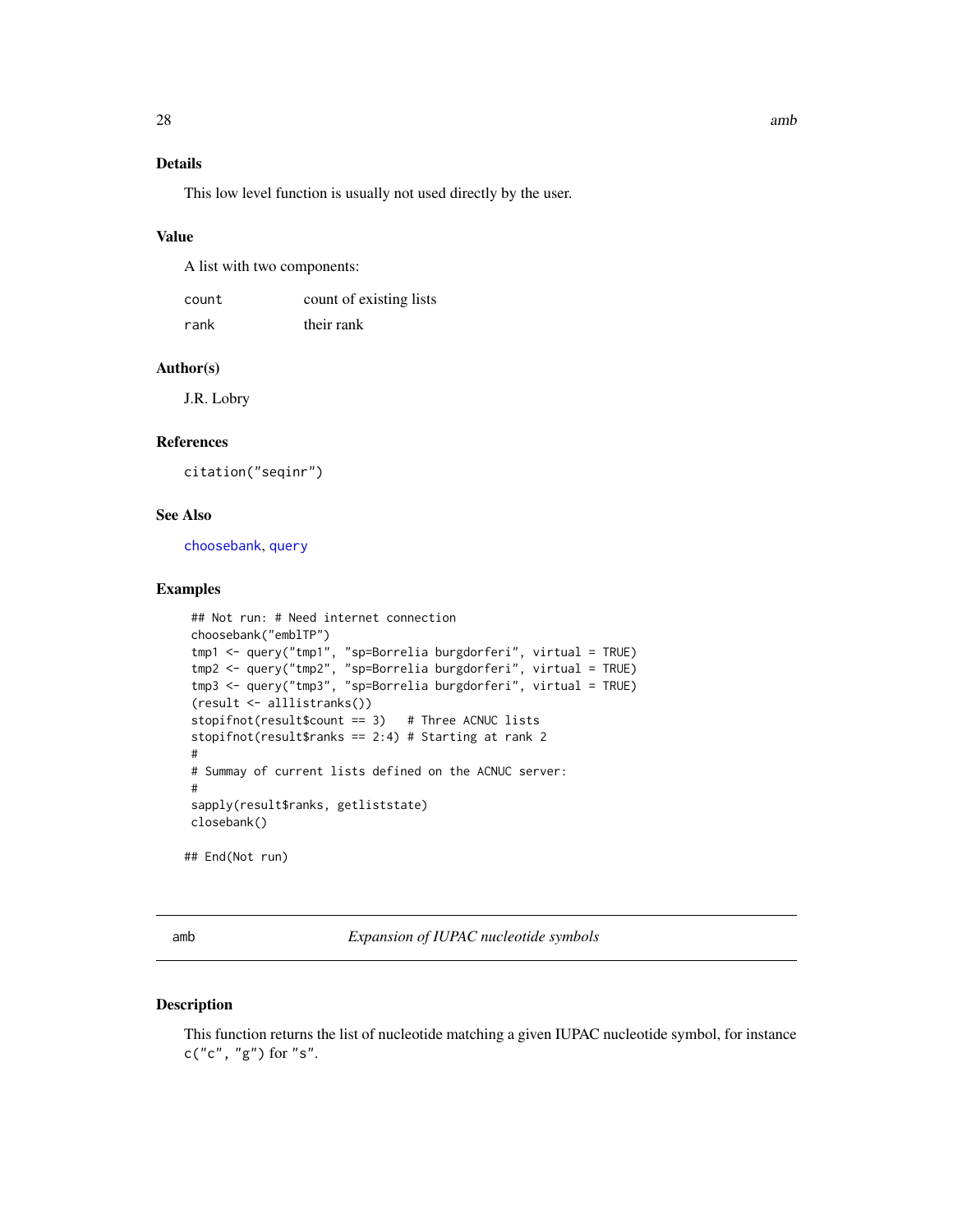#### amb 29

# Usage

```
amb(base, forceToLower = TRUE, checkBase = TRUE,
IUPAC = s2c("acgturymkswbdhvn"), u2t = TRUE)
```
# Arguments

| base         | an IUPAC symbol for a nucleotide as a single character                      |
|--------------|-----------------------------------------------------------------------------|
| forceToLower | if TRUE the base is forced to lower case                                    |
| checkBase    | if TRUE the character is checked to belong to the allowed IUPAC symbol list |
| IUPAC        | the list of allowed IUPAC symbols                                           |
| u2t          | if TRUE "u" for uracil in RNA are changed into "t" for thymine in DNA       |

# Details

Non ambiguous bases are returned unchanged (except for "u" when u2t is TRUE).

## Value

When base is missing, the list of IUPAC symbols is returned, otherwise a vector with expanded symbols.

# Author(s)

J.R. Lobry

## References

The nomenclature for incompletely specified bases in nucleic acid sequences at: [https://www.](https://www.ncbi.nlm.nih.gov/pmc/articles/PMC341218/) [ncbi.nlm.nih.gov/pmc/articles/PMC341218/](https://www.ncbi.nlm.nih.gov/pmc/articles/PMC341218/)

citation("seqinr")

## See Also

See [bma](#page-33-1) for the reverse operation. Use [tolower](#page-0-0) to change upper case letters into lower case letters.

## Examples

```
#
# The list of IUPAC symbols:
#
amb()
#
# And their expansion:
#
sapply(amb(), amb)
```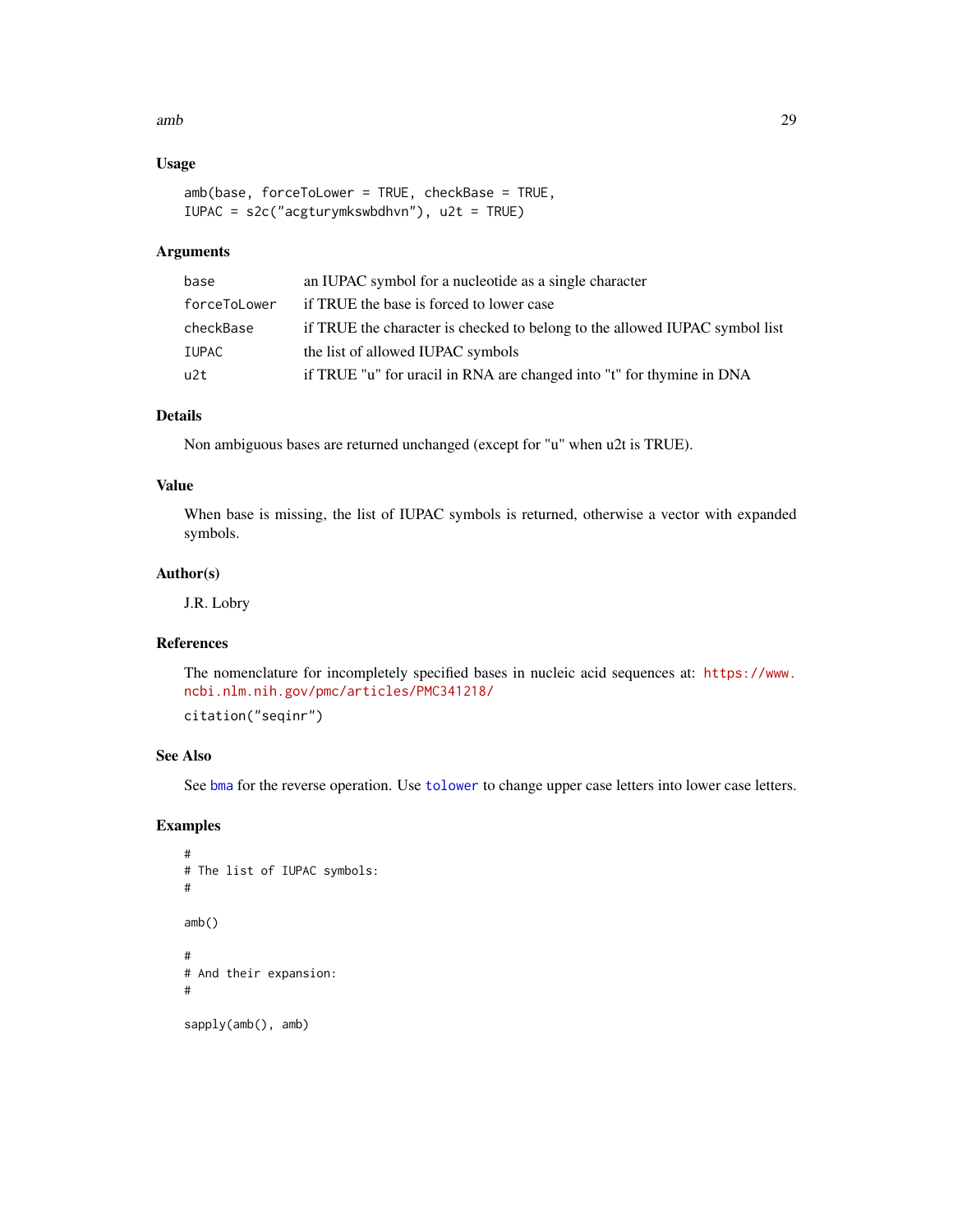<span id="page-29-0"></span>

# Description

This data set is what should be obtained when runing kaks() on the test file Anouk.fasta in the sequences directory of the seqinR package.

#### Usage

data(AnoukResult)

## Format

A list with 4 components of class dist.

ka Ka ks Ks

vka variance for Ka

vks variance for Ks

## Details

See the example in [kaks](#page-117-1).

## Source

The fasta test file was provided by Anamaria Necşulea.

# References

citation("seqinr")

as.alignment *Constructor for class alignment*

# Description

Returns an object of (S3) class alignment.

## Usage

```
as.alignment(nb = NULL, nam = NULL, seq = NULL, com = NULL)
```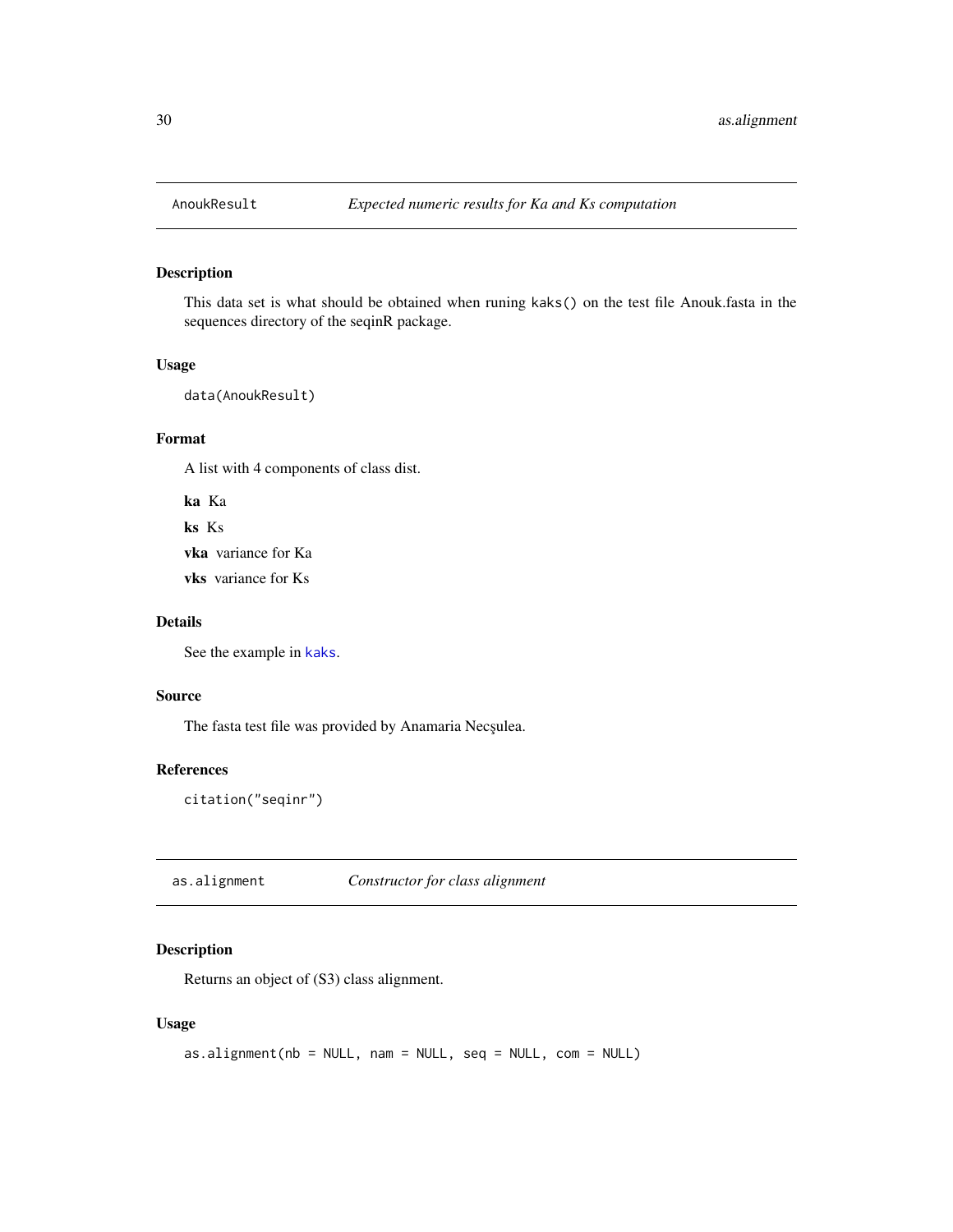## <span id="page-30-0"></span>Arguments

| nb  | integer. The number of sequences in the alignment.            |
|-----|---------------------------------------------------------------|
| nam | vector of nb character strings. The sequence names.           |
| seg | vector of nb character strings. The aligned sequences.        |
| com | vector of nb character strings. The comments about sequences. |

# Value

An object of class alignment which is a list with the following components:

| nb  | the number of aligned sequences                                                                     |
|-----|-----------------------------------------------------------------------------------------------------|
| nam | a vector of strings containing the names of the aligned sequences                                   |
| seg | a vector of strings containing the aligned sequences                                                |
| com | a vector of strings containing the commentaries for each sequence or NA if there<br>are no comments |

# Author(s)

D. Charif, J.R. Lobry

# References

citation("seqinr")

# See Also

[read.alignment](#page-158-1), [as.matrix.alignment](#page-30-1), [read.fasta](#page-161-1), [write.fasta](#page-217-1), [reverse.align](#page-175-1), [dist.alignment](#page-63-1).

# Examples

```
as.alignment(nb = 2, nam = c("one", "two"),
  seq = c("-ACGT", "GACG-"), com = c("un", "deux"))
```
<span id="page-30-1"></span>as.matrix.alignment *as.matrix.alignment*

# Description

Converts an alignment into a matrix of characters

#### Usage

```
## S3 method for class 'alignment'
as.matrix(x, \ldots)
```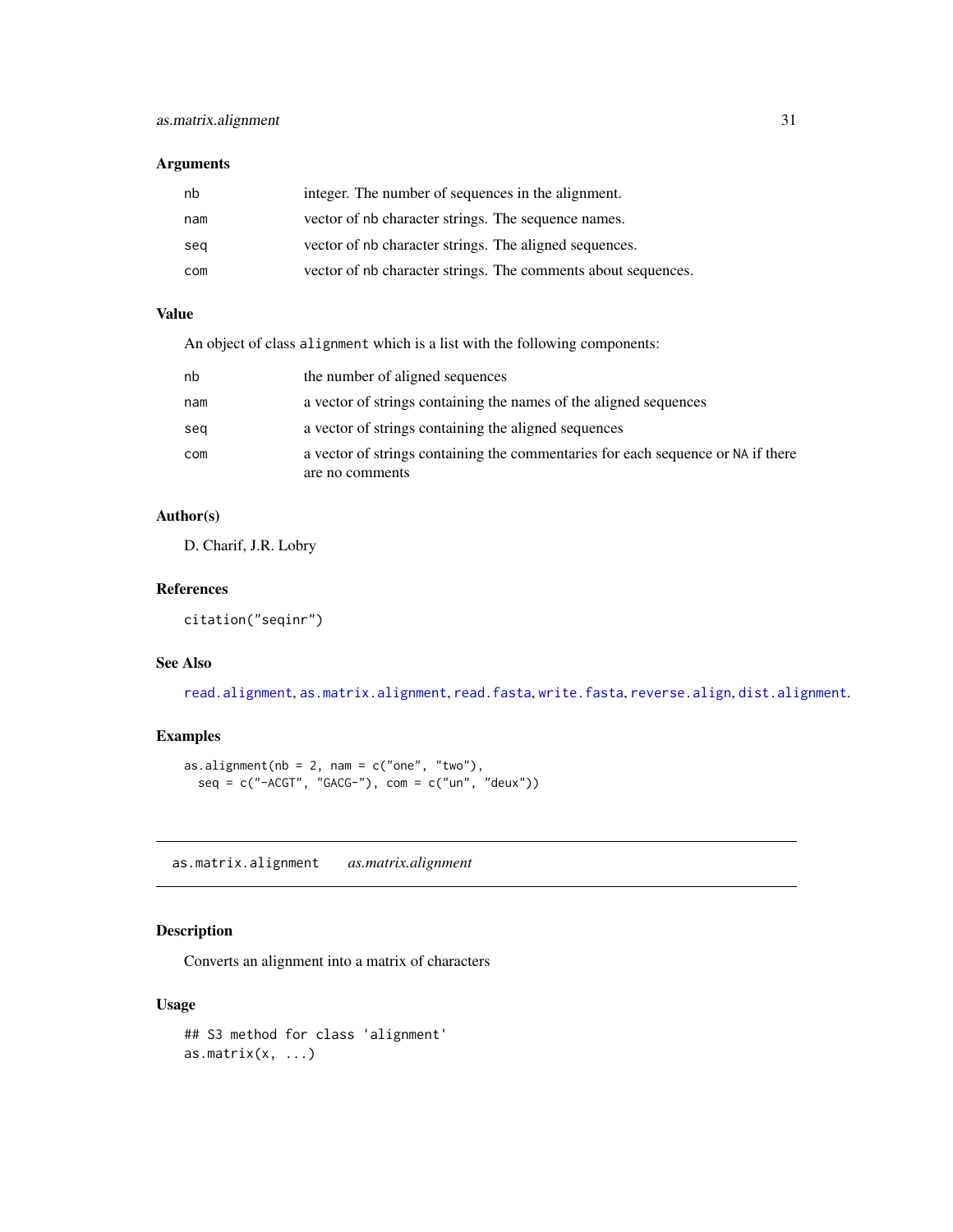32 autosocket autosocket autosocket autosocket autosocket autosocket autosocket autosocket autosocket autosocket autosocket autosocket autosocket autosocket autosocket autosocket autosocket autosocket autosocket autosocket

## Arguments

|          | an object of the class alignment.                     |
|----------|-------------------------------------------------------|
| $\cdots$ | additional arguments to be passed to or from methods. |

## Value

A matrix of characters.

## Author(s)

J.R. Lobry

# See Also

[read.alignment](#page-158-1)

# Examples

```
phylip <- read.alignment(file = system.file("sequences/test.phylip",
package = "seqinr"), format = "phylip")
as.matrix(phylip)
```
# Description

This is a low level function that is mainly used to select automatically the last opened ACNUC database for functions using sockets.

# Usage

autosocket()

# Value

An object of class sockconn.

## Author(s)

J.R. Lobry

# References

<http://doua.prabi.fr/databases/acnuc.html> citation("seqinr")

<span id="page-31-0"></span>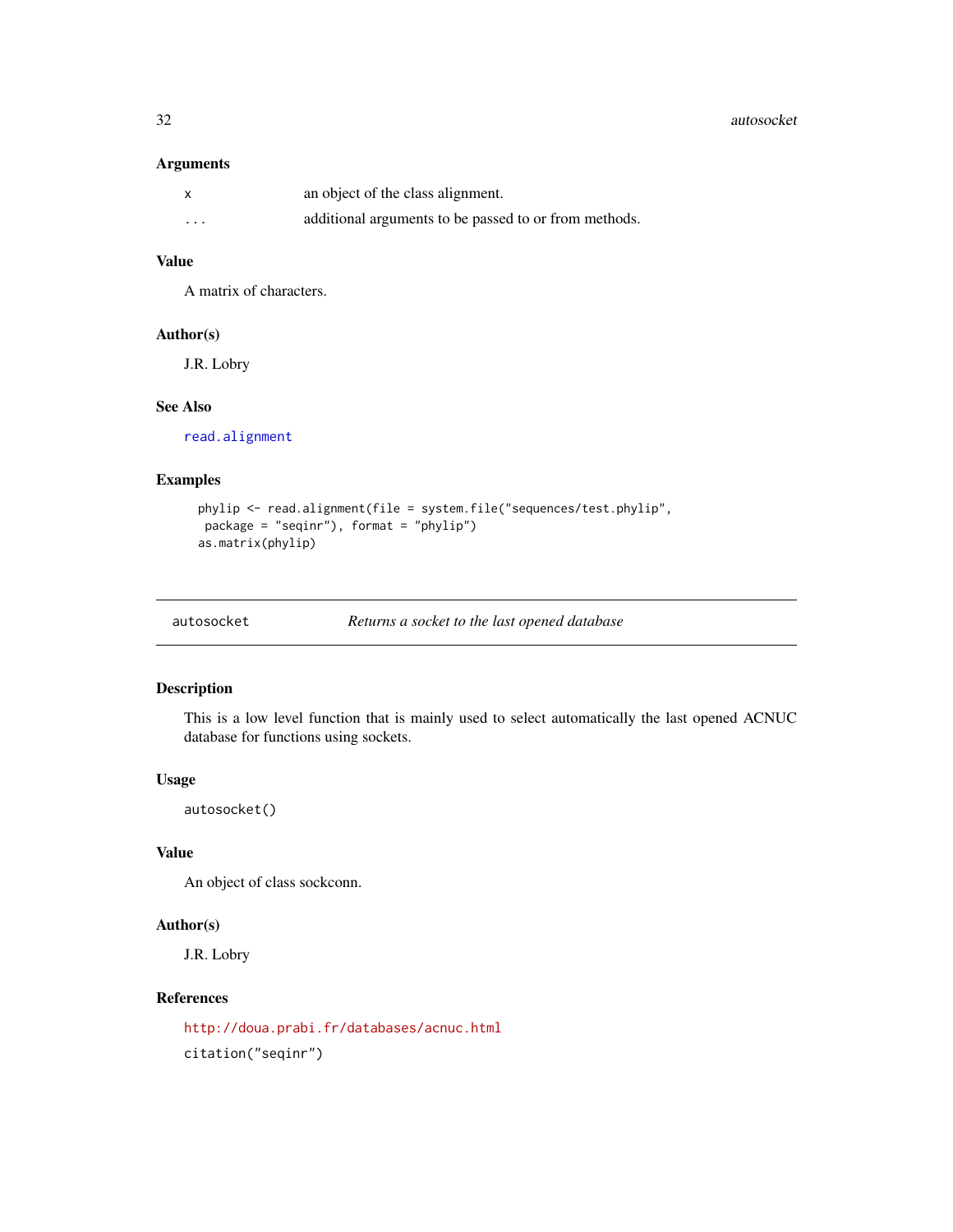#### <span id="page-32-0"></span>baselineabif 33

# See Also

[choosebank](#page-41-1), [connections](#page-0-0).

# Examples

```
## Not run: #Need internet connection
 choosebank("emblTP")
 autosocket()
 closebank()
```
## End(Not run)

baselineabif *Estimation of baseline value*

## Description

This function tries to estimate the baseline value for RFU data from capillary electrophoresis whith the heuristic that the most common value is the baseline.

## Usage

baselineabif(rfu, maxrfu = 1000)

## Arguments

| rfu    | a numeric vector of signal value                          |
|--------|-----------------------------------------------------------|
| maxrfu | signal values greater or equal to maxrfu are forced to NA |

# Value

A single numeric value for the estimated baseline.

#### Author(s)

J.R. Lobry

# See Also

[JLO](#page-116-1) for a dataset example, [plotabif](#page-141-1) to plot this kind of data, [peakabif](#page-135-1) to estimate peak parameters.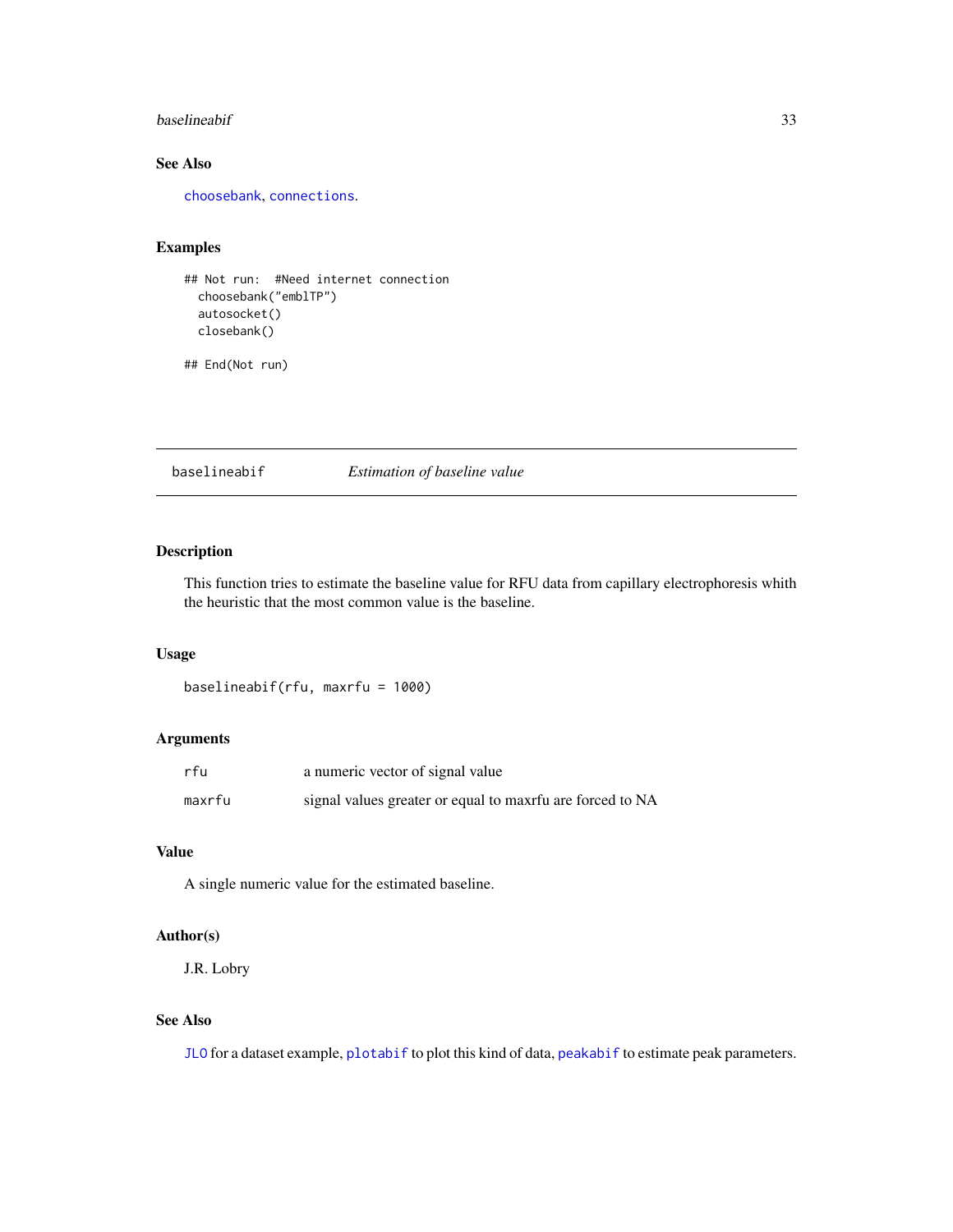## Examples

```
data(JLO)
rfu <- JLO$Data$DATA.1
bl <- baselineabif(rfu)
plot(1:length(rfu), rfu, type = "l",
  xlab = "Time [datapoint units]",
  ylab = "Signal [RFU]",
  main = "Example of baseline estimates")
abline(h = bl, col="red", lty = 2)legend("topright", inset = 0.02, "Baseline estimate", lty = 2, col = "red")
```
<span id="page-33-1"></span>bma *Computing an IUPAC nucleotide symbol*

## Description

This function returns the IUPAC symbol for a nucleotide sequence, for instance  $c("c", "c", "g")$ is coded by "s".

## Usage

 $b$ ma(nucl, warn.non.IUPAC = TRUE, type = c("DNA", "RNA"))

## Arguments

| nucl | a nucleotide sequence as a vector of single chars             |
|------|---------------------------------------------------------------|
|      | warn.non.IUPAC if TRUE warns when no IUPAC symbol is possible |
| type | whether this is a DNA or a RNA sequence                       |

## Details

The sequence is forced in lower case letters and ambiguous bases are expanded before trying to find an IUPAC symbol.

# Value

A single IUPAC symbol in lower case, or NA when this is not possible.

## Author(s)

J.R. Lobry

## References

The nomenclature for incompletely specified bases in nucleic acid sequences at: [https://www.](https://www.ncbi.nlm.nih.gov/pmc/articles/PMC341218/) [ncbi.nlm.nih.gov/pmc/articles/PMC341218/](https://www.ncbi.nlm.nih.gov/pmc/articles/PMC341218/)

citation("seqinr")

<span id="page-33-0"></span>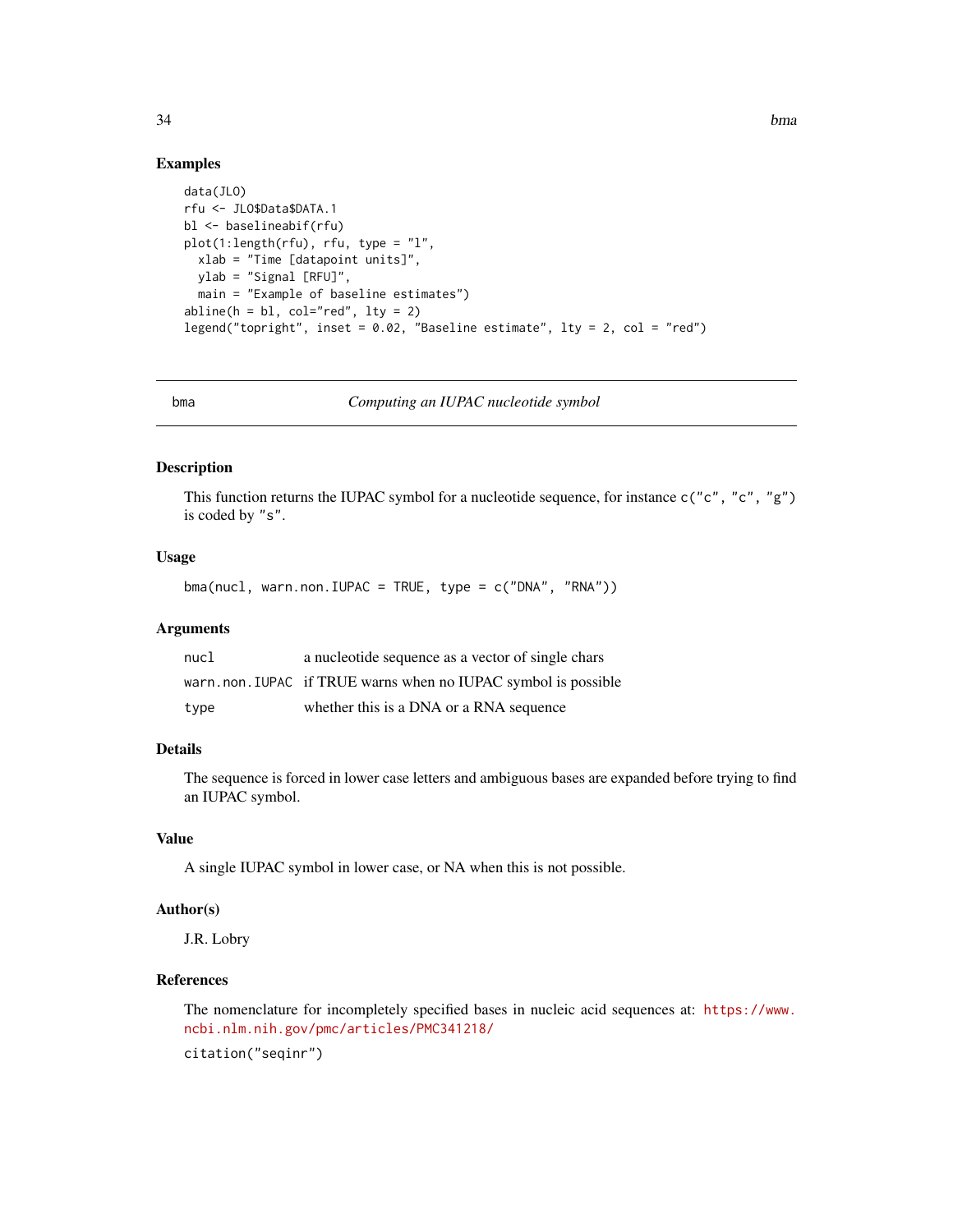#### <span id="page-34-0"></span> $czss$  35

# See Also

See [amb](#page-27-1) for the reverse operation. Use [toupper](#page-0-0) to change lower case letters into upper case letters.

## Examples

```
stopifnot(bma(s2c("atatattttata")) == "w")
stopifnot(bma(s2c("gcggcgcgcggc")) == "s")
stopifnot(bma(s2c("ACGT")) == "n")
stopifnot(is.na(bma(s2c("atatttt---tatat")))) # a warning is issued
```
c2s *conversion of a vector of chars into a string*

# Description

This is a simple utility function to convert a vector of chars such as  $c("m", "e", "r", "g", "e", "d")$ into a single string such as "merged".

# Usage

c2s(chars = c("m", "e", "r", "g", "e", "d"))

# Arguments

chars a vector of chars

# Value

a string

## Author(s)

J.R. Lobry

## References

citation("seqinr")

## See Also

[s2c](#page-179-1)

#### Examples

```
c2s( c("m","e","r","g","e","d") )
```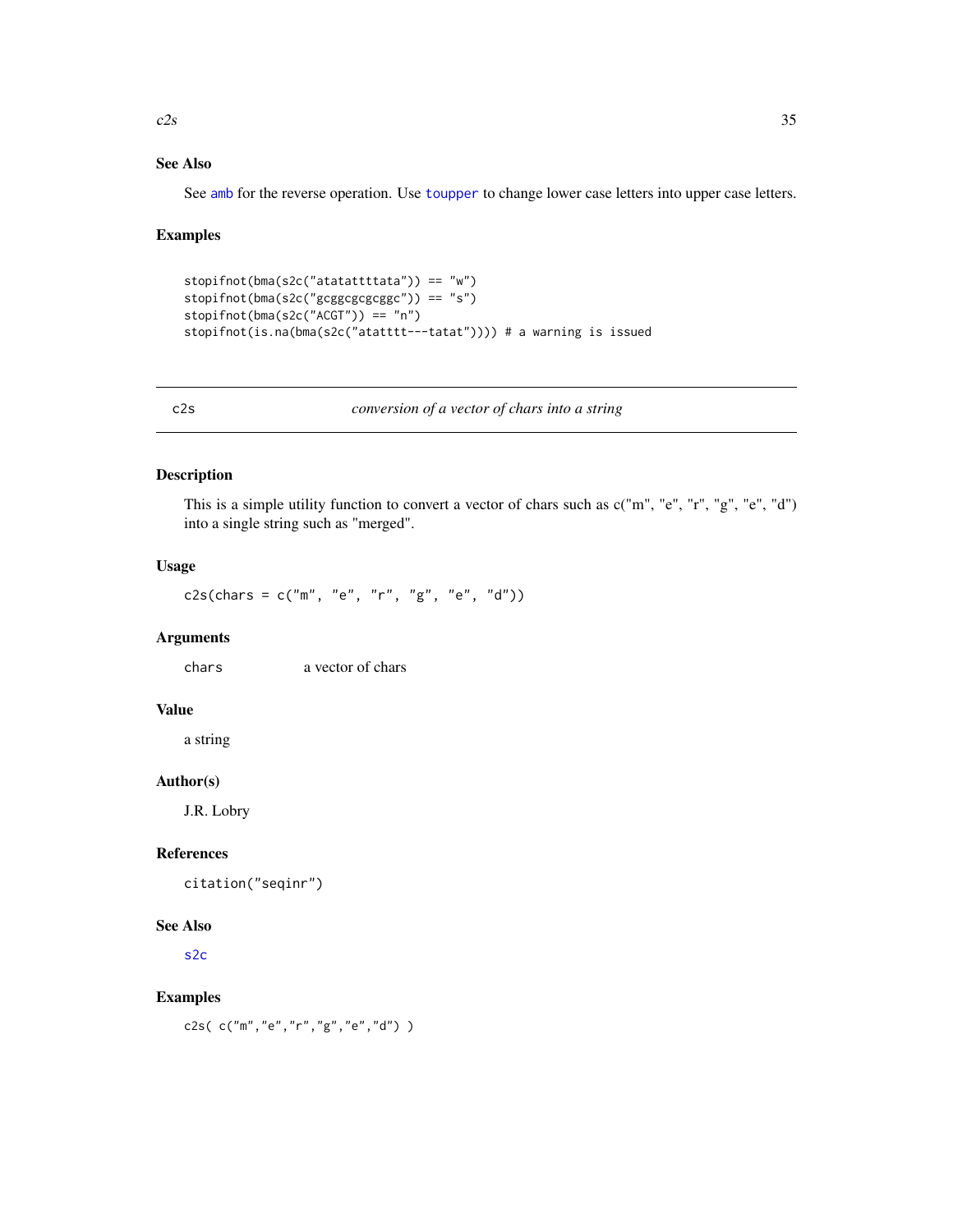## Description

The Codon Adaptation Index (Sharp and Li 1987) is the most popular index of gene expressivity with about 1000 citations 20 years after its publication. Its values range from 0 (low) to 1 (high). The implementation here is intended to work exactly as in the program codonW written by by John Peden during his PhD thesis under the supervision of P.M. Sharp.

## Usage

 $cai(seq, w, numcode = 1, zero.threshold = 0.0001, zero.to = 0.01)$ 

## Arguments

| seg     | a coding sequence as a vector of single characters                                             |
|---------|------------------------------------------------------------------------------------------------|
| W       | a vector for the relative adaptiveness of each codon                                           |
| numcode | the genetic code number as in translate                                                        |
|         | zero. threshold a value in w below this threshold is considered as zero                        |
| zero.to | a value considered as zero in w is forced to this value. The default is from Bulmer<br>(1988). |

# Details

Adapted from the documentation of the CAI function in the program codonW writen by John Peden: CAI is a measurement of the relative adaptiveness of the codon usage of a gene towards the codon usage of highly expressed genes. The relative adaptiveness (w) of each codon is the ratio of the usage of each codon, to that of the most abundant codon for the same amino acid. The CAI index is defined as the geometric mean of these relative adaptiveness values. Non-synonymous codons and termination codons (genetic code dependent) are excluded. To aid computation, the CAI is calculated as using a natural log summation, To prevent a codon having a relative adaptiveness value of zero, which could result in a CAI of zero; these codons have fitness of zero (<.0001) are adjusted to 0.01.

## Value

A single numerical value for the CAI.

#### Author(s)

J.R. Lobry

<span id="page-35-0"></span>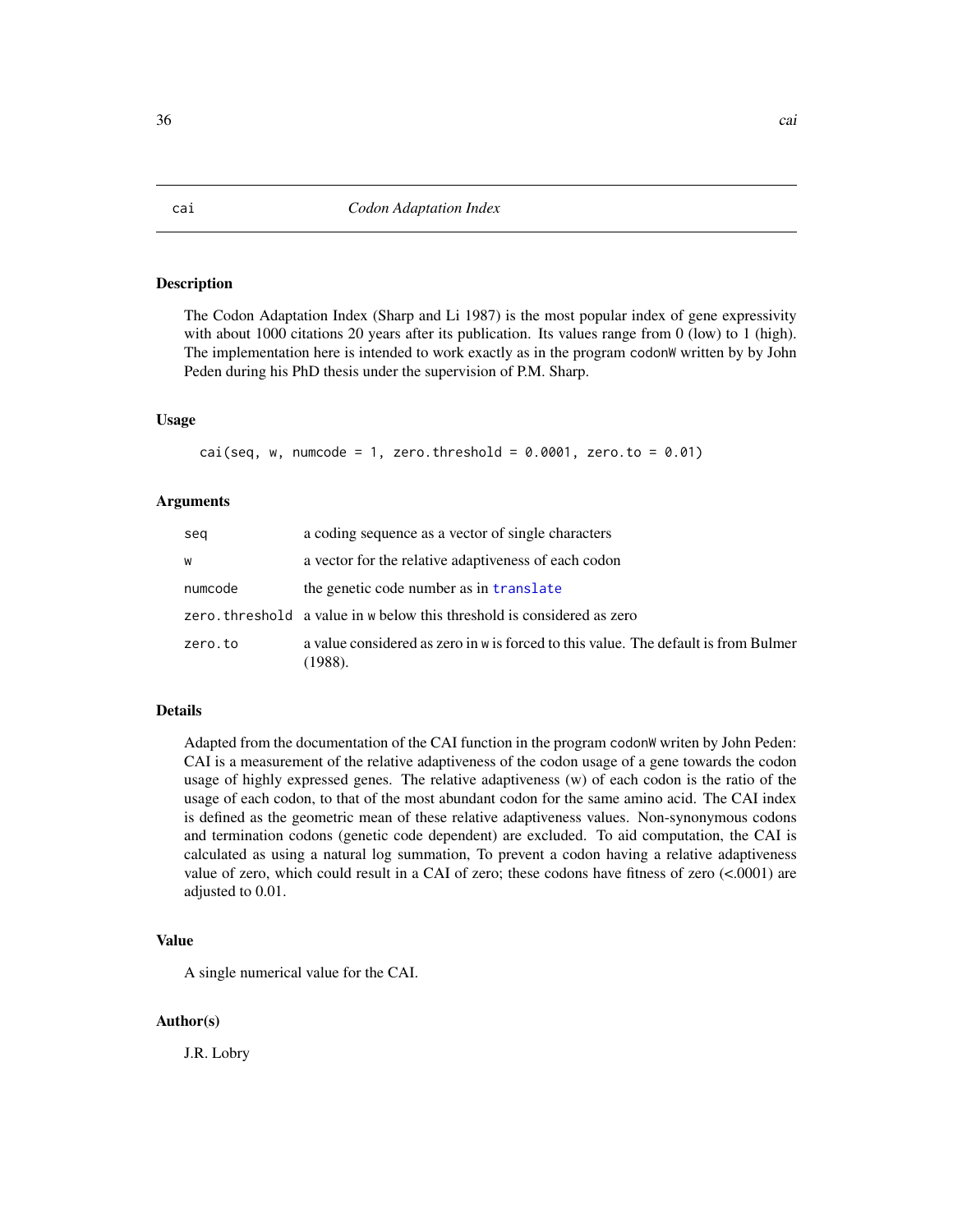#### References

Sharp, P.M., Li, W.-H. (1987) The codon adaptation index - a measure of directional synonymous codon usage bias, and its potential applications. *Nucleic Acids Research*, 15:1281-1295.

Bulmer, M. (1988). Are codon usage patterns in unicellular organisms determined by selectionmutation balance. *Journal of Evolutionary Biology*, 1:15-26.

Peden, J.F. (1999) Analysis of codon usage. PhD Thesis, University of Nottingham, UK.

The program codonW used here for comparison is available at <http://codonw.sourceforge.net/> under a GPL licence.

citation("seqinr").

# See Also

[caitab](#page-37-0) for some w values from codonW. [uco](#page-208-0) for codon usage tabulation.

```
#
# How to reproduce the results obtained with the C program codonW
# version 1.4.4 writen by John Peden. We use here the "input.dat"
# test file from codonW (Saccharomyces cerevisiae).
#
  inputdatfile <- system.file("sequences/input.dat", package = "seqinr")
  input \leq read.fasta(file = inputdatfile) # read the FASTA file
#
# Import results obtained with codonW
#
  scucofile <- system.file("sequences/scuco.txt", package = "seqinr")
  scuco.res <- read.table(scucofile, header = TRUE) # read codonW result file
#
# Use w for Saccharomyces cerevisiae
#
  data(caitab)
  w <- caitab$sc
#
# Compute CAI and compare results:
#
  cai.res \leq sapply(input, cai, w = w)
  plot(cai.res, scuco.res$CAI,
    main = "Comparison of seqinR and codonW results",
    xlab = "CAI from seqinR",
   ylab = "CAI from codonW",
   \text{las} = 1abline(c(0,1))
```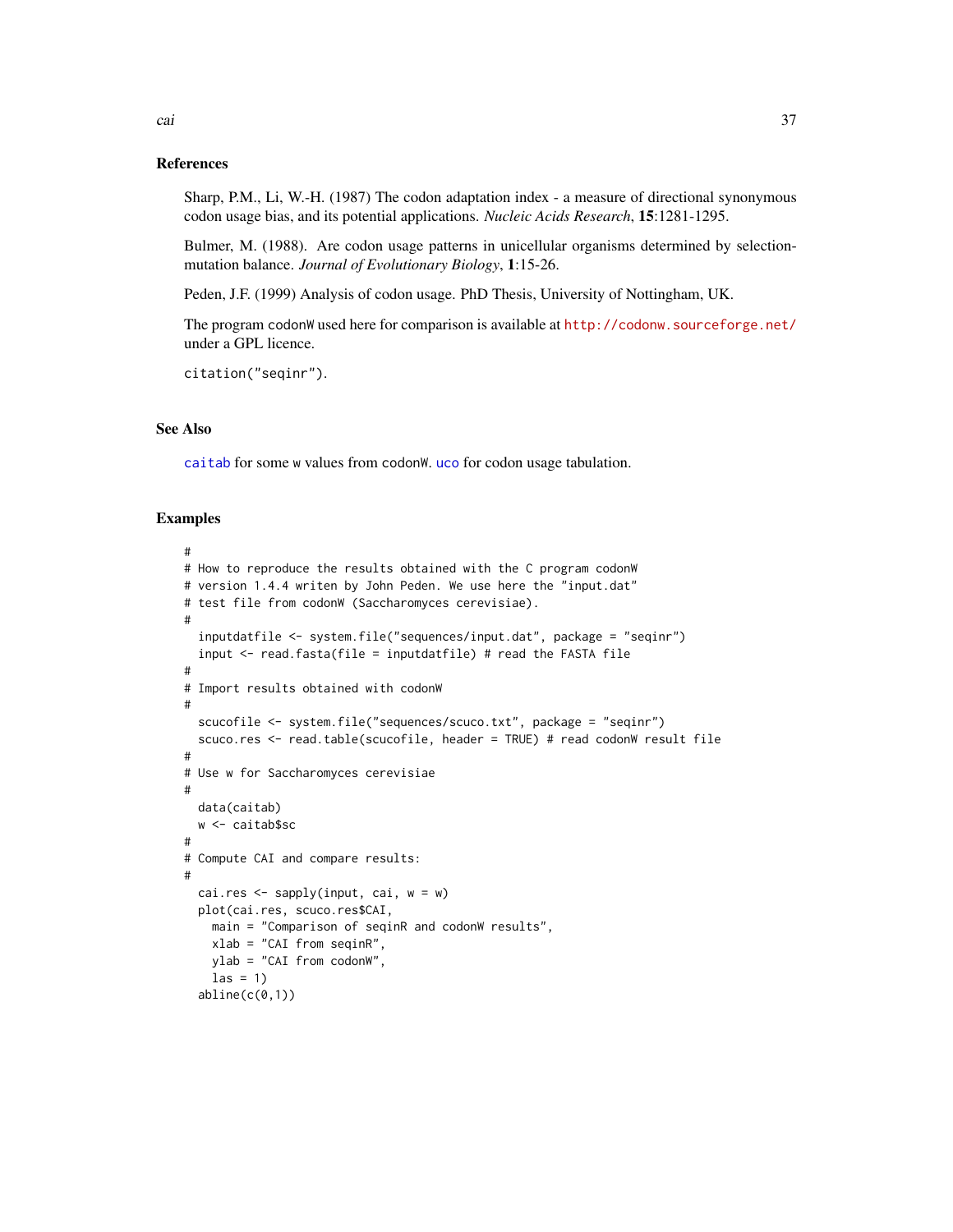<span id="page-37-0"></span>

# **Description**

Information about a preferred set of codons for highly expressed genes in three species.

#### Usage

data(caitab)

# Format

A data frame with 64 rows for the codons and the following 3 columns:

- ec *Escherichia coli*
- bs *Bacillus subtilis*
- sc *Saccharomyces cerevisiae*

#### Details

Codons are given by row.names(caitab).

### Source

The data were hard-encoded in the C program codonW version 1.4.4 writen by John Peden available at <http://codonw.sourceforge.net/>. The data are from the file codonW.h. According to this source file, there were no reference for *Escherichia coli* and *Bacillus subtilis* and the reference for *Saccharomyces cerevisiae* was Sharp and Cowe (1991).

It turns out that the data for *Escherichia coli* and *Saccharomyces cerevisiae* are identical to table 1 in Sharp and Li (1987) where the missing values for the stop codons are represented here by zeros. All codons were documented by at least one count in both datasets.

The data for *Bacillus subtilis* are from table 2 in Shields and Sharp (1987). Missing values for stops codons are represented as previously by zeros, missing values for single-box amino-acids are represented by 1 here. Note that some codons were undocumented in this dataset and that a 0.5 value in absolute frequencies was already forced to avoid zeros. It is therefore impossible to use directly these data to obtain the exact expected CAI values as documented in [cai](#page-35-0) because of overlapping with documented codons.

### References

Sharp, P.M., Li, W.-H. (1987) The codon adaptation index - a measure of directional synonymous codon usage bias, and its potential applications. *Nucleic Acids Research*, 15:1281-1295.

Shields, D.C., Sharp, P.M. (1987) Synonymous codon usage in *Bacillus subtilis* reflects both traditional selection and mutational biases. *Nucleic Acids Research*, 15:8023-8040.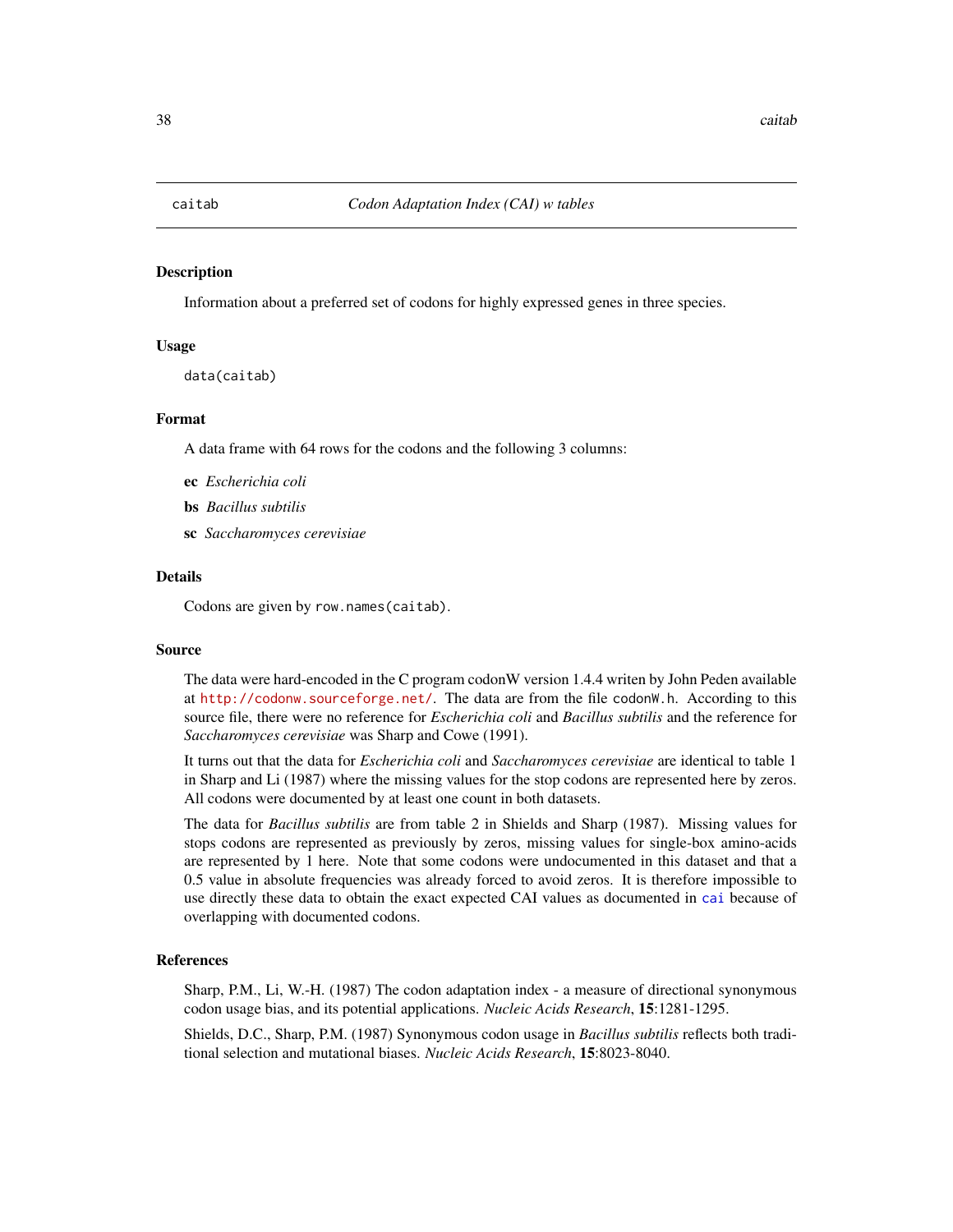#### chargaff 39

Sharp, P. M., Cowe, E. (1991). Synonymous codon usage in *Saccharomyces cerevisiae*. *Yeast*, 7:657-678.

Peden, J.F. (1999) Analysis of codon usage. PhD Thesis, University of Nottingham, UK. citation("seqinr")

### See Also

[cai](#page-35-0) for an example using this dataset to compute CAI values.

## Examples

data(caitab)

chargaff *Base composition in ssDNA for 7 bacterial DNA*

## Description

Long before the genomic era, it was possible to get some data for the global composition of singlestranded DNA chromosomes by direct chemical analyses. These data are from Chargaff's lab and give the base composition of the L (Ligth) strand for 7 bacterial chromosomes.

### Usage

data(chargaff)

#### Format

A data frame with 7 observations on the following 4 variables.

- [A ] frequencies of A bases in percent
- [G ] frequencies of G bases in percent
- [C ] frequencies of C bases in percent
- [T ] frequencies of T bases in percent

#### Details

Data are from Table 2 in Rudner *et al.* (1969) for the L-strand. Data for *Bacillus subtilis* were taken from a previous paper: Rudner *et al.* (1968). This is in fact the average value observed for two different strains of *B. subtilis*: strain W23 and strain Mu8u5u16.

Denaturated chromosomes can be separated by a technique of intermitent gradient elution from a column of methylated albumin kieselguhr (MAK), into two fractions, designated, by virtue of their buoyant densities, as L (light) and H (heavy). The fractions can be hydrolyzed and subjected to chromatography to determined their global base composition.

The surprising result is that we have almost exactly A=T and C=G in single stranded-DNAs. The second paragraph page 157 in Rudner *et al.* (1969) says: "Our previous work on the complementary strands of *B. subtilis* DNA suggested an additional, entirely unexpected regularity, namely, the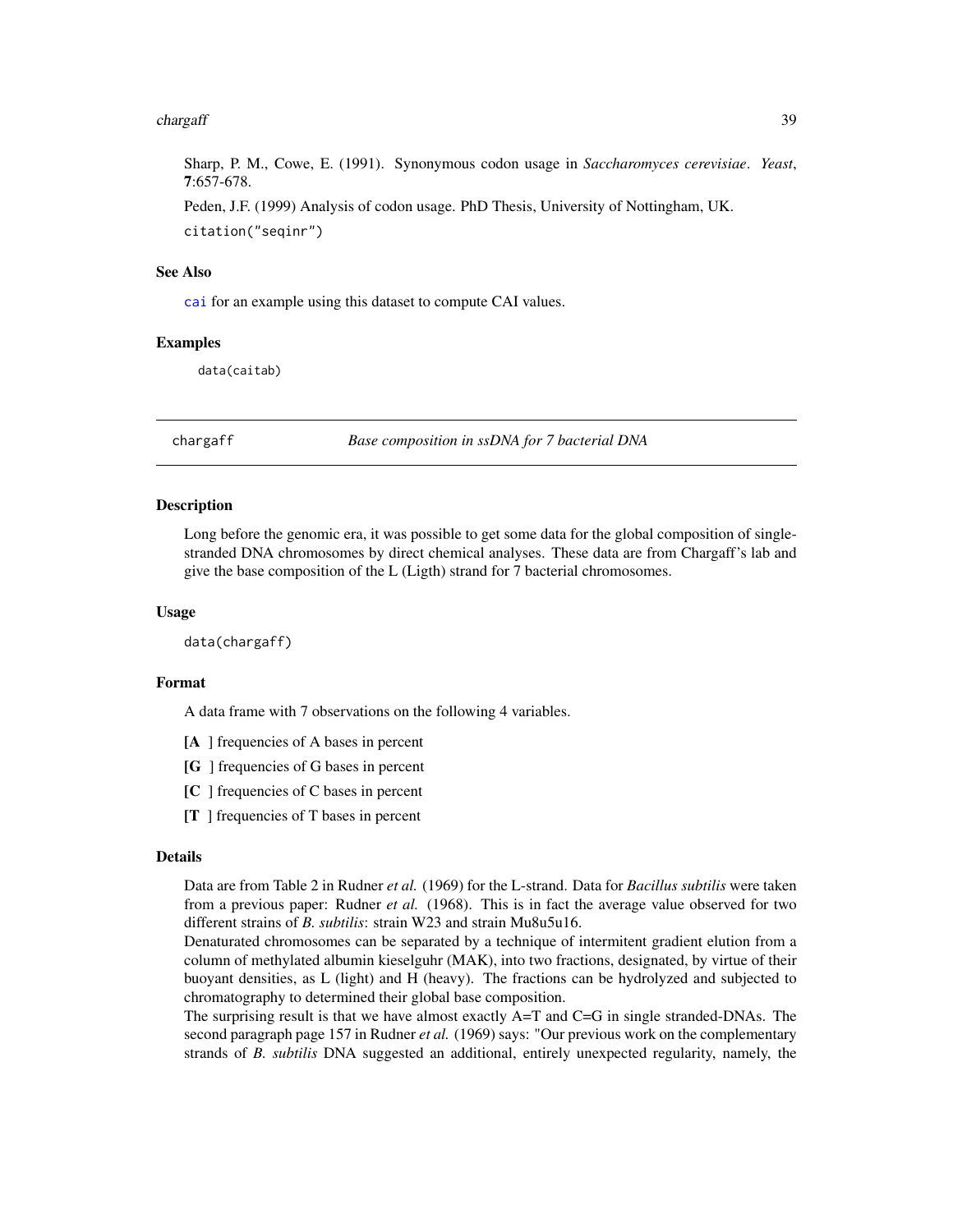equality in either strand of 6-amino and 6-keto nucleotides ( $A + C = G + T$ ). This relationship, which would normally have been regarded merely as the consequence of base-pairing in DNA duplex and would not have been predicted as a likely property of a single strand, is shown here to apply to all strand specimens isolated from denaturated DNA of the AT type (Table 2, preps. 1-4). It cannot yet be said to be established for the DNA specimens from the equimolar and GC types (nos. 5-7)."

Try example(chargaff) to mimic figure page 17 in Lobry (2000) :



Note that example(chargaff) gives more details: the red areas correspond to non-allowed values beause the sum of the four bases frequencies cannot exceed 100%. The white areas correspond to possible values (more exactly to the projection from R^4 to the corresponding R^2 planes of the region of allowed values). The blue lines correspond to the very small subset of allowed values for which we have in addition PR2 state, that is [A]=[T] and [C]=[G]. Remember, these data are for ssDNA!

#### Source

Rudner, R., Karkas, J.D., Chargaff, E. (1968) Separation of *B. subtilis* DNA into complementary strands, III. Direct Analysis. *Proceedings of the National Academy of Sciences of the United States of America*, 60:921-922.

Rudner, R., Karkas, J.D., Chargaff, E. (1969) Separation of microbial deoxyribonucleic acids into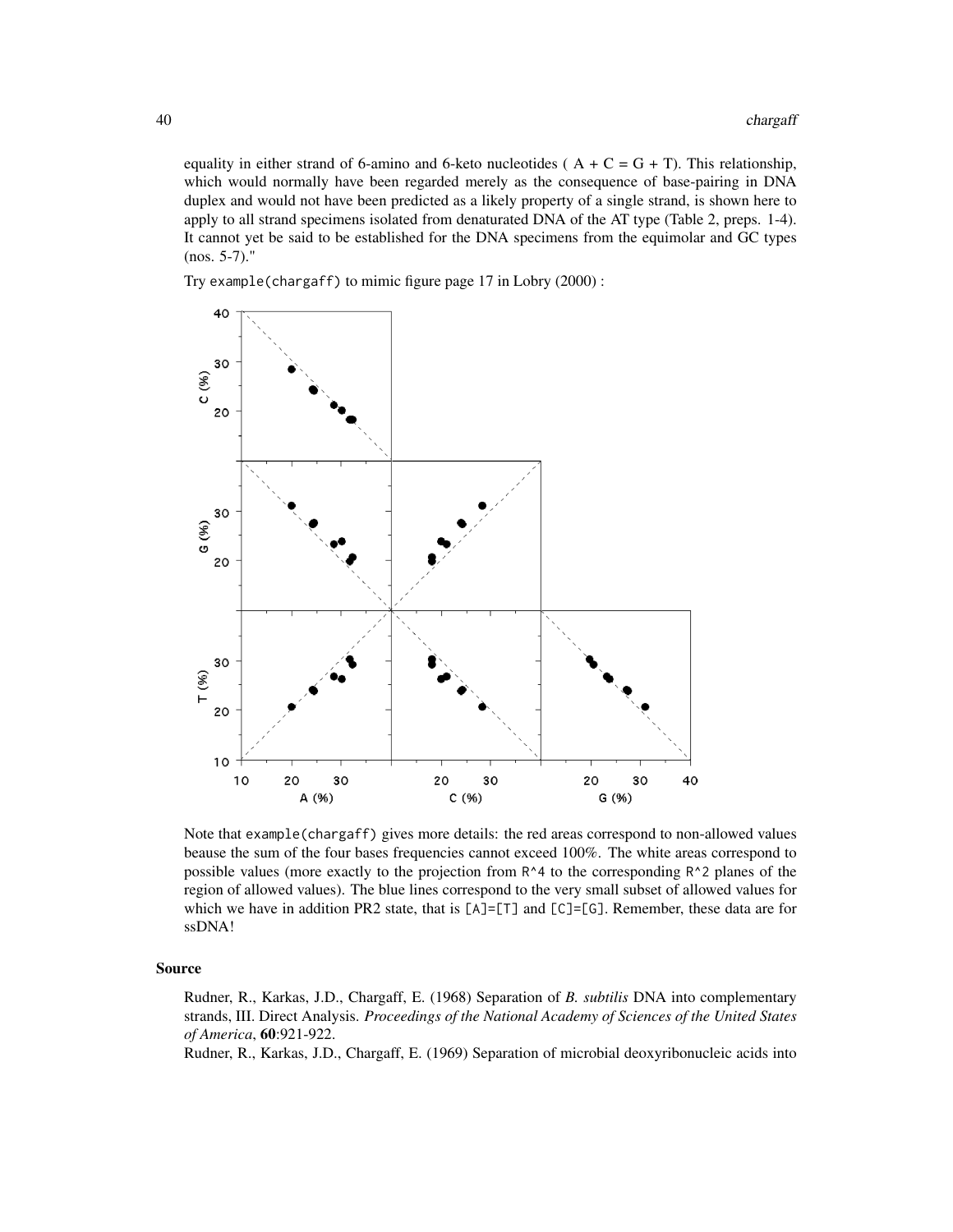#### chargaff 41

complementary strands. *Proceedings of the National Academy of Sciences of the United States of America*, 63:152-159.

## References

Lobry, J.R. (2000) The black hole of symmetric molecular evolution. Habilitation thesis, Université Claude Bernard - Lyon 1. <https://pbil.univ-lyon1.fr/members/lobry/articles/HDR.pdf>. citation("seqinr")

```
data(chargaff)
op <- par(no.readonly = TRUE)
par(mfrow = c(4, 4), mai = rep(0, 4), xaxs = "i", yaxs = "i")
xlim \leftarrow ylim \leftarrow c(0, 100)for( i in 1:4 )
{
  for( j in 1:4 )
  {
   if( i == j )
   {
      plot(chargaff[,i], chargaff[,j],t = "n", xlim = xlim, ylim = ylim,
      xlab = "", ylab = "", xaxt = "n", yaxt = "n")polygon(x = c(0, 0, 100, 100), y = c(0, 100, 100, 0), col = "lightgrey")for( k in seq(from = 0, to = 100, by = 10) )
      {
       lseg \leftarrow 3segments(k, 0, k, lseg)
        segments(k, 100 - lseg, k, 100)
        segments(0, k, lseg, k)
        segments(100 - lseg, k, 100, k)
      }
      string <- paste(names(chargaff)[i],"\n\n",xlim[1],"% -",xlim[2],"%")
      text(x=mean(xlim), y=mean(ylim), string, cex = 1.5)}
    else
    {
      plot(chargaff[,i], chargaff[,j], pch = 1, xlim = xlim, ylim = ylim,xlab = "", ylab = "", xaxt = "n", yaxt = "n", cex = 2)iname <- names(chargaff)[i]
      jname <- names(chargaff)[j]
      direct <- function() segments(0, 0, 50, 50, col="blue")
      invers <- function() segments(0, 50, 50, 0, col="blue")
      PR2 <- function()
      {
        if( iname == "[A]' & jname == "[T]" ) { direct(); return() }
        if( iname == "[T]" & jname == "[A]" ) { direct(); return() }
        if( iname == "[C]'' & jname == "[G]'' ) { direct(); return() }
        if( iname == "[G]' & jname == "[C]' ) { direct(); return() }
        invers()
```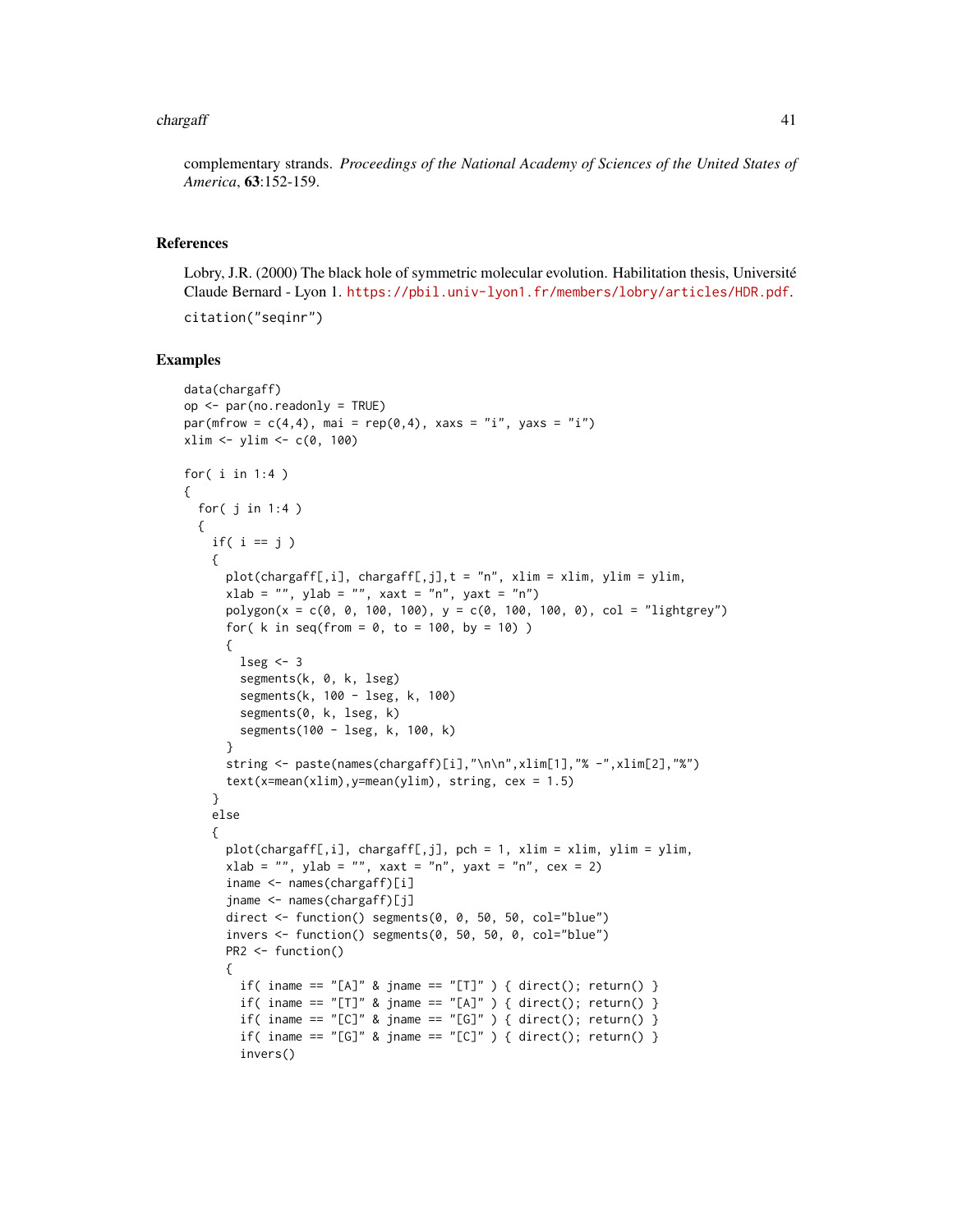#### 42 choosebank

```
}
     PR2()
     polygon(x = c(0, 100, 100), y = c(100, 100, 0), col = "pink4")
     polygon(x = c(0, 0, 100), y = c(0, 100, 0))}
 }
}
# Clean up
par(op)
```
<span id="page-41-0"></span>choosebank *To select a database structured under ACNUC and located on the web*

## Description

This function allows to select one of the databases structured under ACNUC and located on the web. Called without arguments, choosebank(), will return the list of available databases. Then, you can use [query](#page-153-0) to make your query and get a list of sequence names. Remote access to ACNUC databases works by opening a socket connection on a port (for example on port number 5558 at pbil.univ-lyon1.fr) and by communicating on this socket following the protocol described in the section references.

#### Usage

```
choosebank(bank = NA, host = "pbil.univ-lyon1.fr", port = 5558, server = FALSE,
                  blocking = TRUE, open = "a+", encoding = "", verbose = FALSE,
                    timeout = 5, infobank = FALSE, tagbank = NA)
```
## Arguments

| bank     | string. The name of the bank. If NA, choosebank will return the names of all<br>database known by the server.                                                                                                                                                                                                                                                                                                |
|----------|--------------------------------------------------------------------------------------------------------------------------------------------------------------------------------------------------------------------------------------------------------------------------------------------------------------------------------------------------------------------------------------------------------------|
| host     | string. Host name for port (see socket Connection)                                                                                                                                                                                                                                                                                                                                                           |
| port     | integer. The TCP port number (see socketConnection)                                                                                                                                                                                                                                                                                                                                                          |
| server   | logical. Should the socket be a client or a server? (see socketConnection)                                                                                                                                                                                                                                                                                                                                   |
| blocking | logical. (see socketConnection)                                                                                                                                                                                                                                                                                                                                                                              |
| open     | string. A description of how to open the connection (see socket Connection)                                                                                                                                                                                                                                                                                                                                  |
| encoding | string. The name of the encoding to be used. (see socket Connection)                                                                                                                                                                                                                                                                                                                                         |
| verbose  | logical. If TRUE, verbose mode is on                                                                                                                                                                                                                                                                                                                                                                         |
| timeout  | integer. The timeout in seconds for socket Connection. Default 5 seconds.                                                                                                                                                                                                                                                                                                                                    |
| infobank | logical. If infobank is TRUE and bank is NA, a data. frame with all database<br>informations will be returned                                                                                                                                                                                                                                                                                                |
| tagbank  | string. If bank is NA and tagbank is documented, the names of special purposes<br>databases are returned. Current allowed values are TP for frozen databases (TP<br>is an acronym for "travaux pratiques" which means practicals in french, these<br>databases are useful mainly for teaching so as to have stable results), TEST for<br>test databases, and DEV for databases under development (unstable). |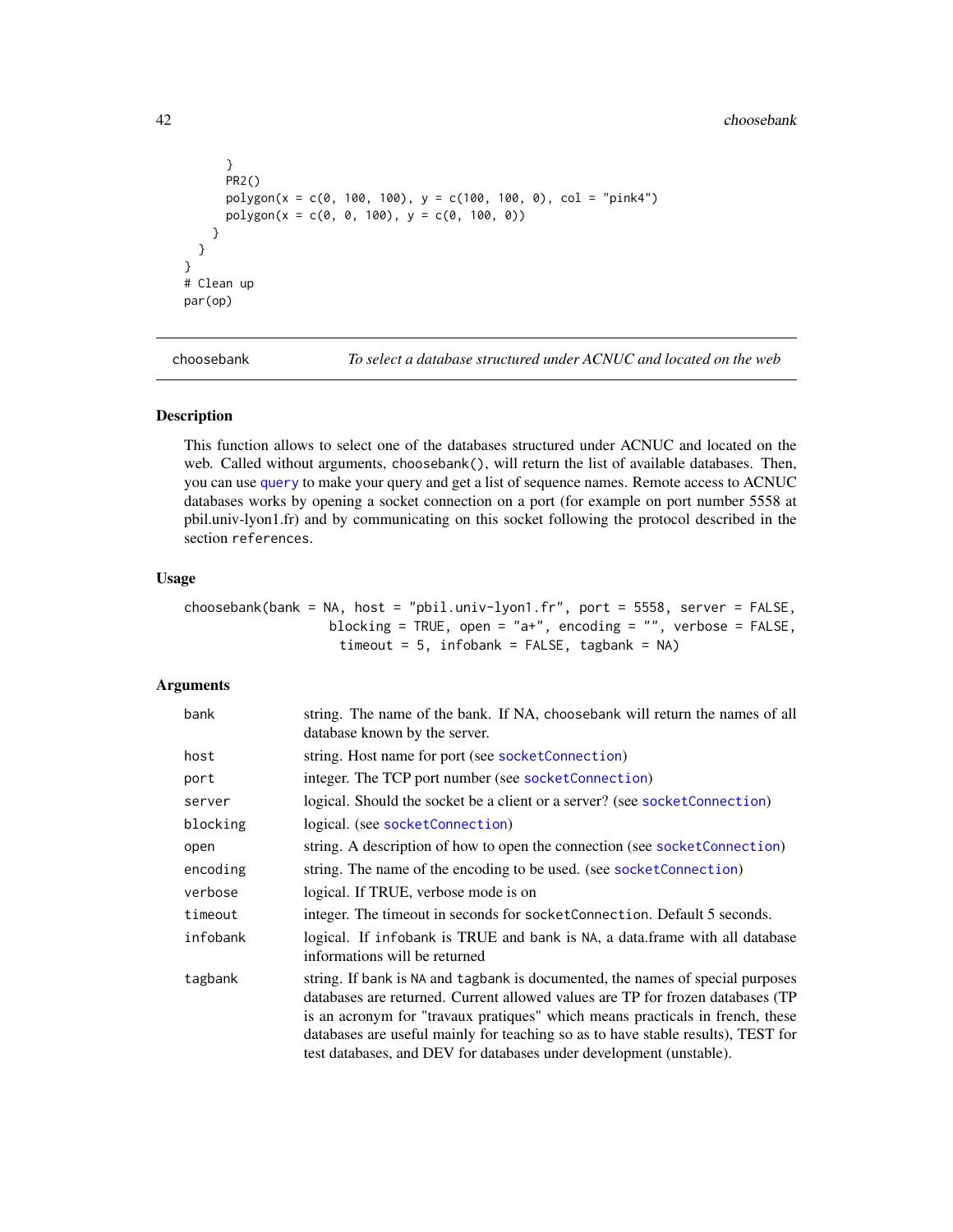#### choosebank 43

## Details

When called without arguments, choosebank() returns a list of all the databases names known by the server, as a vector of string. When called with choosebank(infobank = TRUE), a data.frame with more information is returned.

### Value

When called with a regular bank name, an (invisible) list with 6 components:

| socket                         | an object of class socket                                                             |
|--------------------------------|---------------------------------------------------------------------------------------|
| bankname                       | the name of the bank                                                                  |
| banktype                       | the type of the bank (GENBANK, EMBL, SWISSPROT, NBRF)                                 |
| totsegs                        | the total number of sequences present in the opened database                          |
| totspecs                       | the total number of species present in the opened database                            |
| totkeys                        | the total number of keywords present in the opened database                           |
| When called with bank $= NA$ : |                                                                                       |
| names                          | A vector of all available bank names.                                                 |
|                                | When called with bank $= NA$ and infobank $= TRUE$ , a data frame with three columns: |
| bank                           | The name of the bank.                                                                 |
| status                         | The bank status (on/of).                                                              |
| info                           | Short description of bank with last release date.                                     |

### Note

The invisible list returned when a database is opened is stored in the variable banknameSocket in the global environment.

## Author(s)

D. Charif, J.R. Lobry

### References

For more information about the socket communication protocol with ACNUC please get at [http:](http://doua.prabi.fr/databases/acnuc/remote_acnuc.html) [//doua.prabi.fr/databases/acnuc/remote\\_acnuc.html](http://doua.prabi.fr/databases/acnuc/remote_acnuc.html). To get the release date and content of all the databases located at the pbil, please look at the following url: [http://doua.prabi.fr/](http://doua.prabi.fr/search/releases) [search/releases](http://doua.prabi.fr/search/releases)

Gouy, M., Milleret, F., Mugnier, C., Jacobzone, M., Gautier,C. (1984) ACNUC: a nucleic acid sequence data base and analysis system. *Nucl. Acids Res.*, 12:121-127.

Gouy, M., Gautier, C., Attimonelli, M., Lanave, C., Di Paola, G. (1985) ACNUC - a portable retrieval system for nucleic acid sequence databases: logical and physical designs and usage. *Comput. Appl. Biosci.*, 3:167-172.

Gouy, M., Gautier, C., Milleret, F. (1985) System analysis and nucleic acid sequence banks. *Biochimie*, 67:433-436.

citation("seqinr")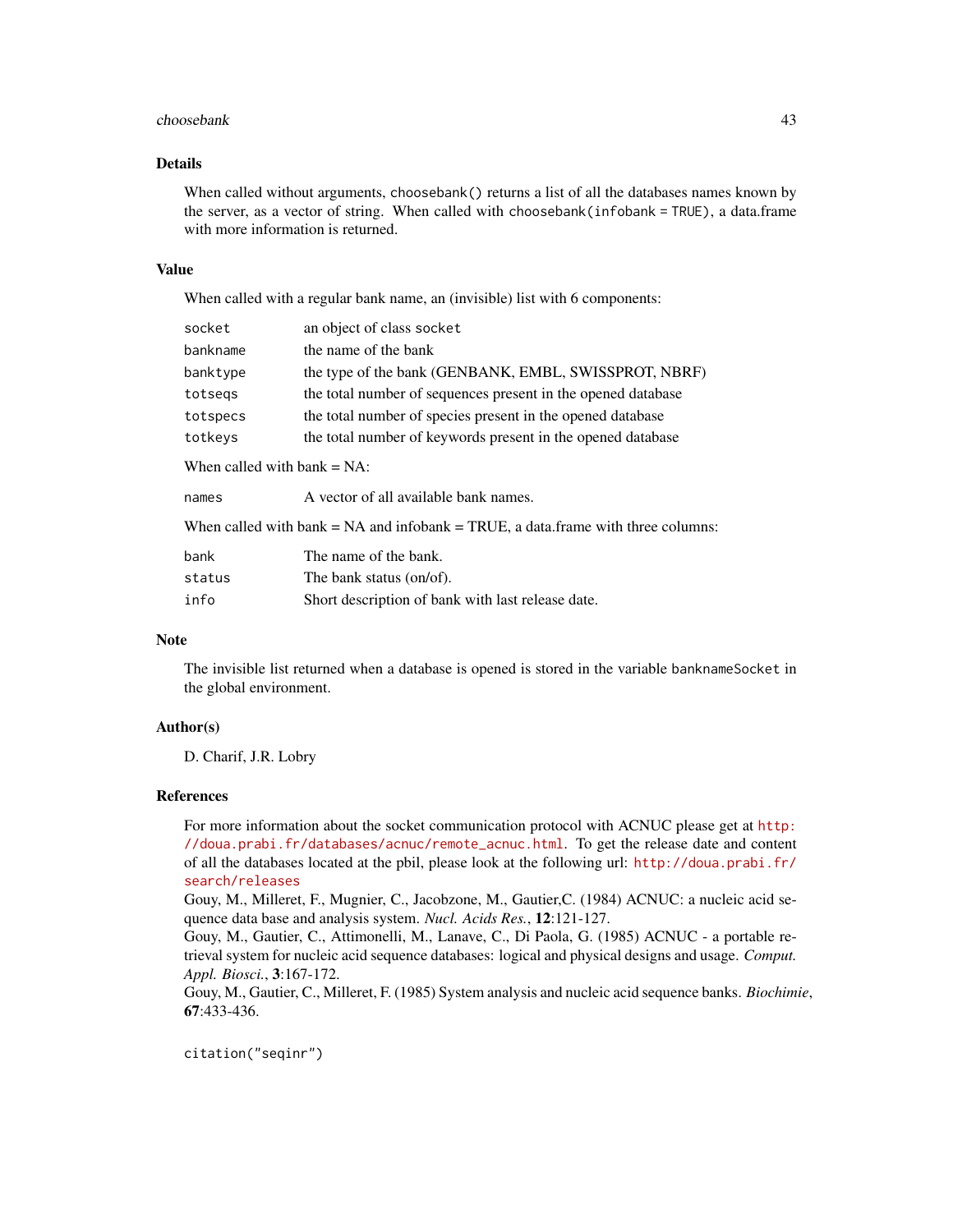# See Also

where. is. this. acc if you have a sequence accession number but you don't know which database to open, [query](#page-153-0) to make a query when a database is opened, [connection](#page-0-0), [socketConnection](#page-0-0)

## Examples

```
## Not run: # Need internet connection
 # Show available databases:
 choosebank()
 # Show frozen databases:
 choosebank(tag = "TP")
 # Select a database:
 choosebank("emblTP", tag = "TP")
 # Do something with the database:
 myseq <- gfrag("LMFLCHR36", start = 1, length = 30)
 stopifnot(myseq == "cgcgtgctggcggcaatgaagcgttcgatg")
 # Close the database:
 closebank()
## End(Not run)
```
circle *Draws a circle*

## Description

Draws a circle or an arc-circle on the current graphic device

### Usage

circle(x = 0, y = 0, r = 1, theta =  $c(0, 360)$ , n = 100, ...)

# Arguments

| X     | x coordinate for the center of the circle |
|-------|-------------------------------------------|
|       | y coordinate for the center of the circle |
|       | radius of the circle                      |
| theta | start and stop angle                      |
|       | number of points for polygon object       |
|       | arguments passed to polygon               |

# Value

none

# Author(s)

J.R. Lobry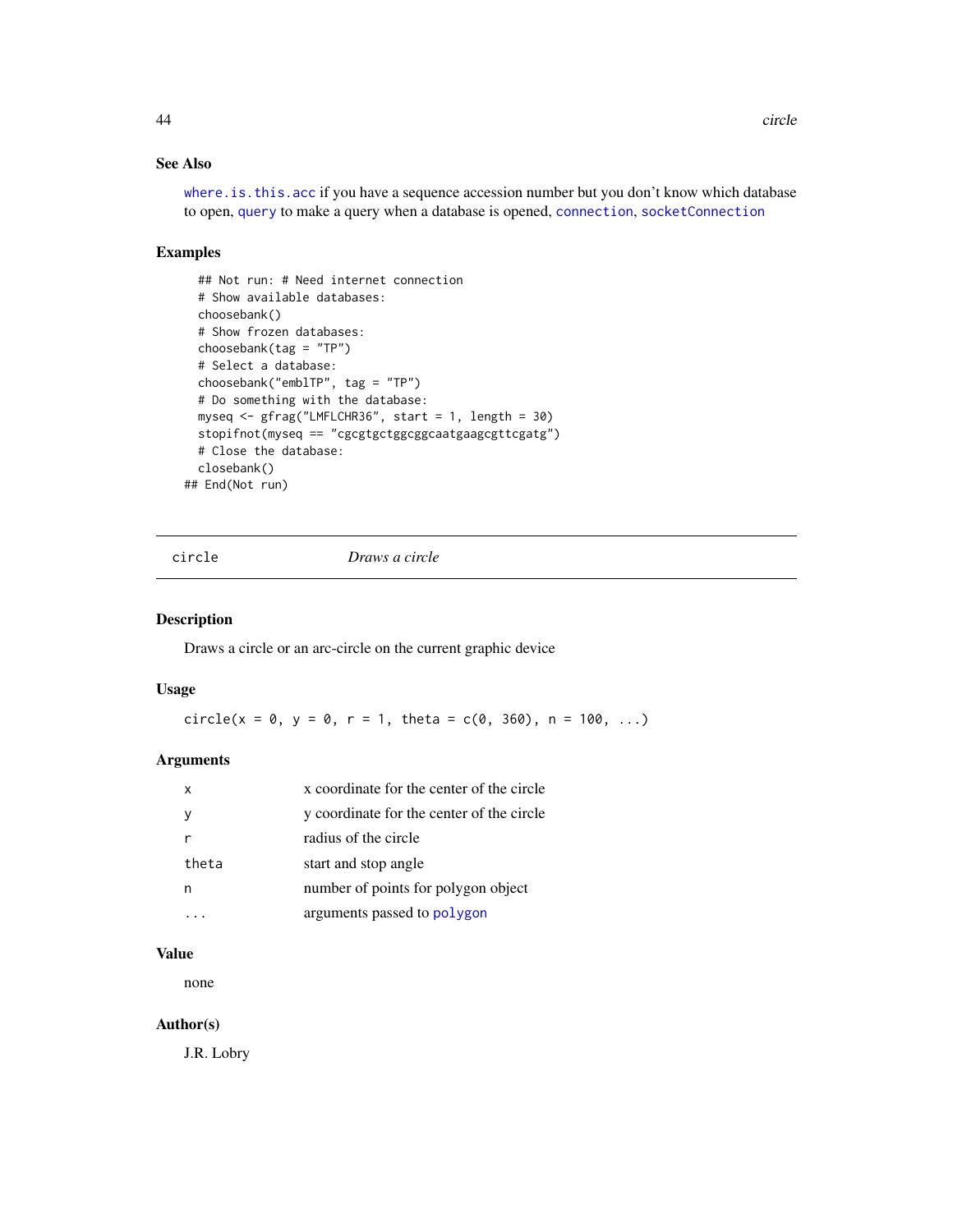#### closebank 45

# See Also

[polygon](#page-0-0)

## Examples

```
par(mfrow = c(2, 2), mar = c(0, 0, 2, 0))setup <- function(){
  plot.new()
 plot.window(xlim = c(-1,1), ylim = c(-1,1), asp = 1)}
setup()
circle(col = "lightblue")
title(main = "theta = c(0, 360)")
setup()
circle(col = "lightblue", theta = c(0, 270))title(main = "theta = c(0, 270)")
setup()
circle(col = "lightblue", theta = c(-90, 180))title(main = "theta = c(-90, 180)")
setup()
n < - 20for(i in seq(0, 360, length = n)){
  circle(col = "lightblue", theta = c(i, i+360/(2*n)))}
title(main = "many thetas")
```
closebank *To close a remote ACNUC database*

# Description

This function tries to close a remote ACNUC database.

## Usage

```
closebank(socket = autosocket(), verbose = FALSE)
```
## Arguments

| socket  | an object of class sockconn connecting to a remote ACNUC database (default |
|---------|----------------------------------------------------------------------------|
|         | is a socket to the last opened database).                                  |
| verbose | Logical. If TRUE, verbose mode is on                                       |

## Author(s)

J.R. Lobry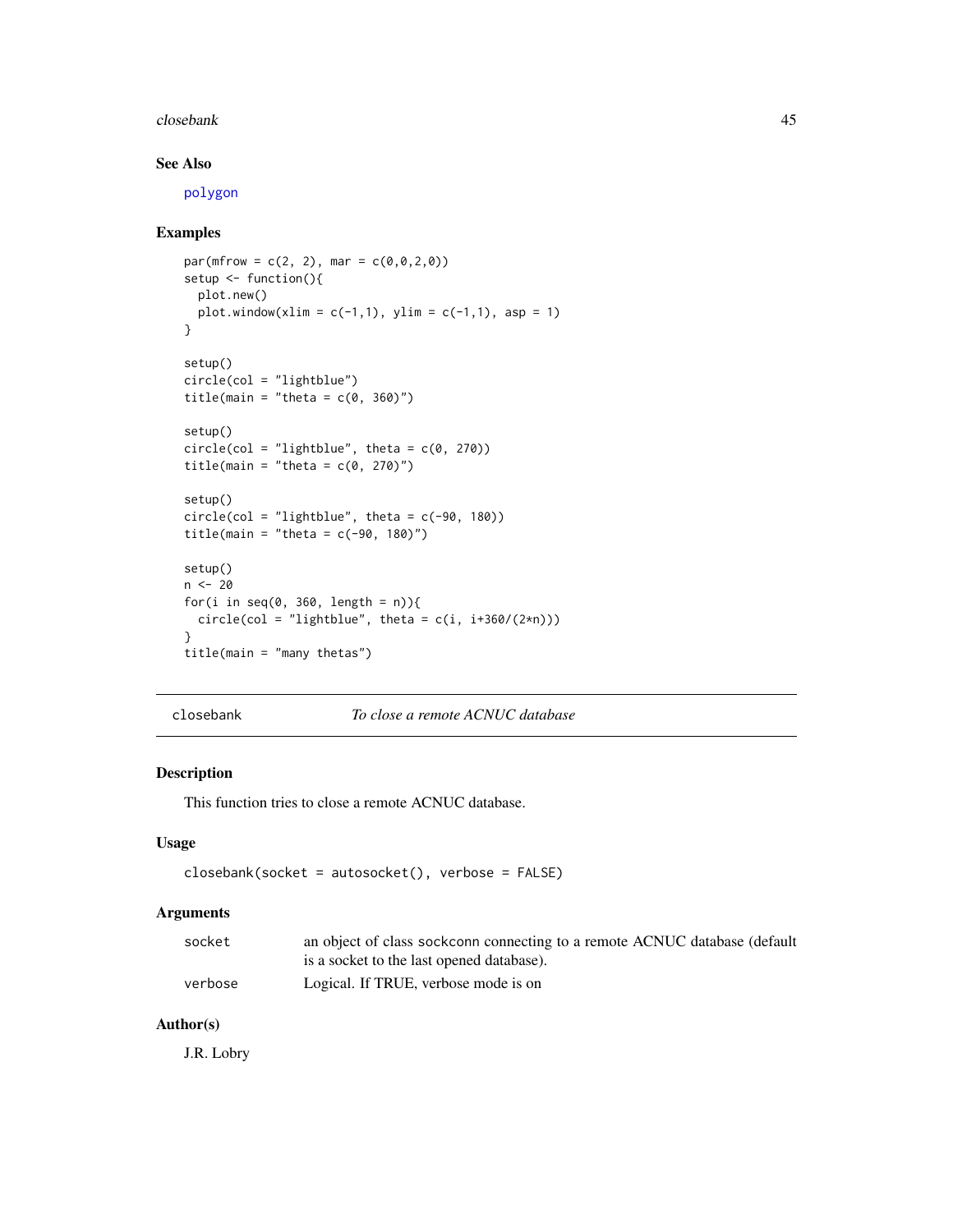46 clustal and the contract of the contract of the contract of the contract of the contract of the contract of the contract of the contract of the contract of the contract of the contract of the contract of the contract of

## References

citation("seqinr")

## See Also

[choosebank](#page-41-0)

# Examples

```
## Not run: # Need internet connection
 choosebank("emblTP")
 closebank()
```
## End(Not run)

clustal *Example of results obtained after a call to read.alignment*

# Description

This data set gives an example of a protein alignment obtained after a call to the function read.alignment on an alignment file in "clustal" format.

#### Usage

data(clustal)

# Format

A List of class alignment

## Source

```
http://www.clustal.org/
```
## References

Thompson, J.D., Higgins D.G., Gibson T.J. (1994) *CLUSTAL W: improving the sensitivity of progressive multiple sequence alignment through sequence weighting, position specific gap penalties and weight matrix choice*. Nucleic Acids Res. 22(22):4673-80.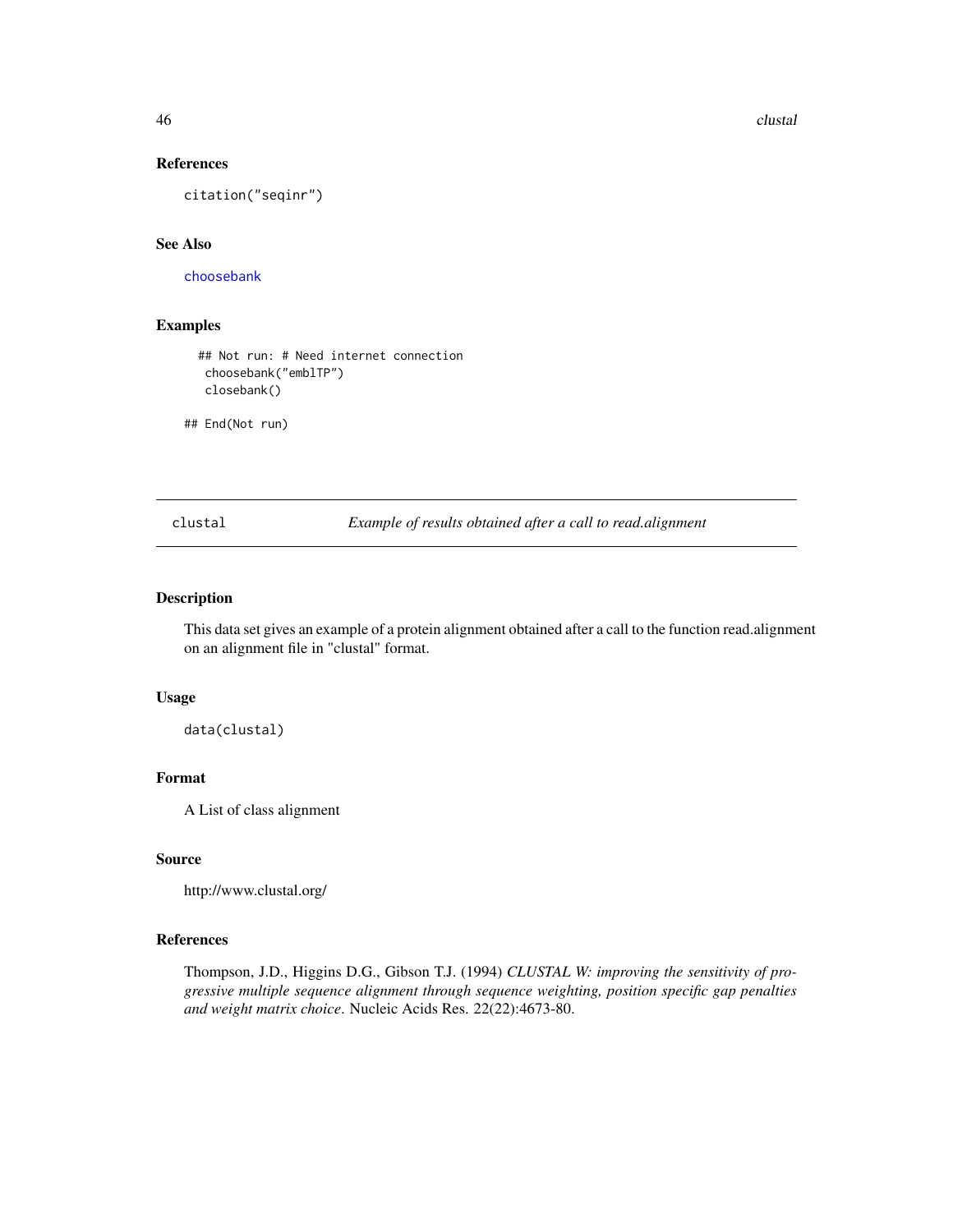## Description

Takes as input a standard R color and an alpha value to return its rgb coding.

## Usage

```
col2alpha(color, alpha = 0.5)
```
# Arguments

| color | A standard R color as in colors.                      |
|-------|-------------------------------------------------------|
| alpha | An alpha transparency value in the interval $[0,1]$ . |

# Value

same as in [rgb](#page-0-0).

### Author(s)

J.R. Lobry

## See Also

[colors](#page-0-0), [col2rgb](#page-0-0), [rgb](#page-0-0).

```
#
# Need alpha transparency channel
#
par(max = c(0, 0, 2, 2)+0.1, oma = c(0, 0, 2, 0), mfrom = c(3,2))for(testcol in c("blue", "red", "green", "yellow", "purple", "darkgreen")){
 plot(0,0, type="n", xlim=0:1, ylim = 0:1, axes = FALSE, xlab = "", ylab = "", main = testcol)n < -11for(i in seq(0, 1, length = n)){
   col <- col2alpha(testcol, i)
   rect(i, 0, i + 1/n, 1, col = col, border = "black", xpd = NA)text(i+0.5/n, 0.5, round(i,2), xpd = NA)}
}
mtext("Effect of alpha on some colors\nNote: need alpha transparency channel",
side = 3, outer = TRUE)
#
# The substractive color scheme:
#
par(max = c(0, 0, 3, 0))
```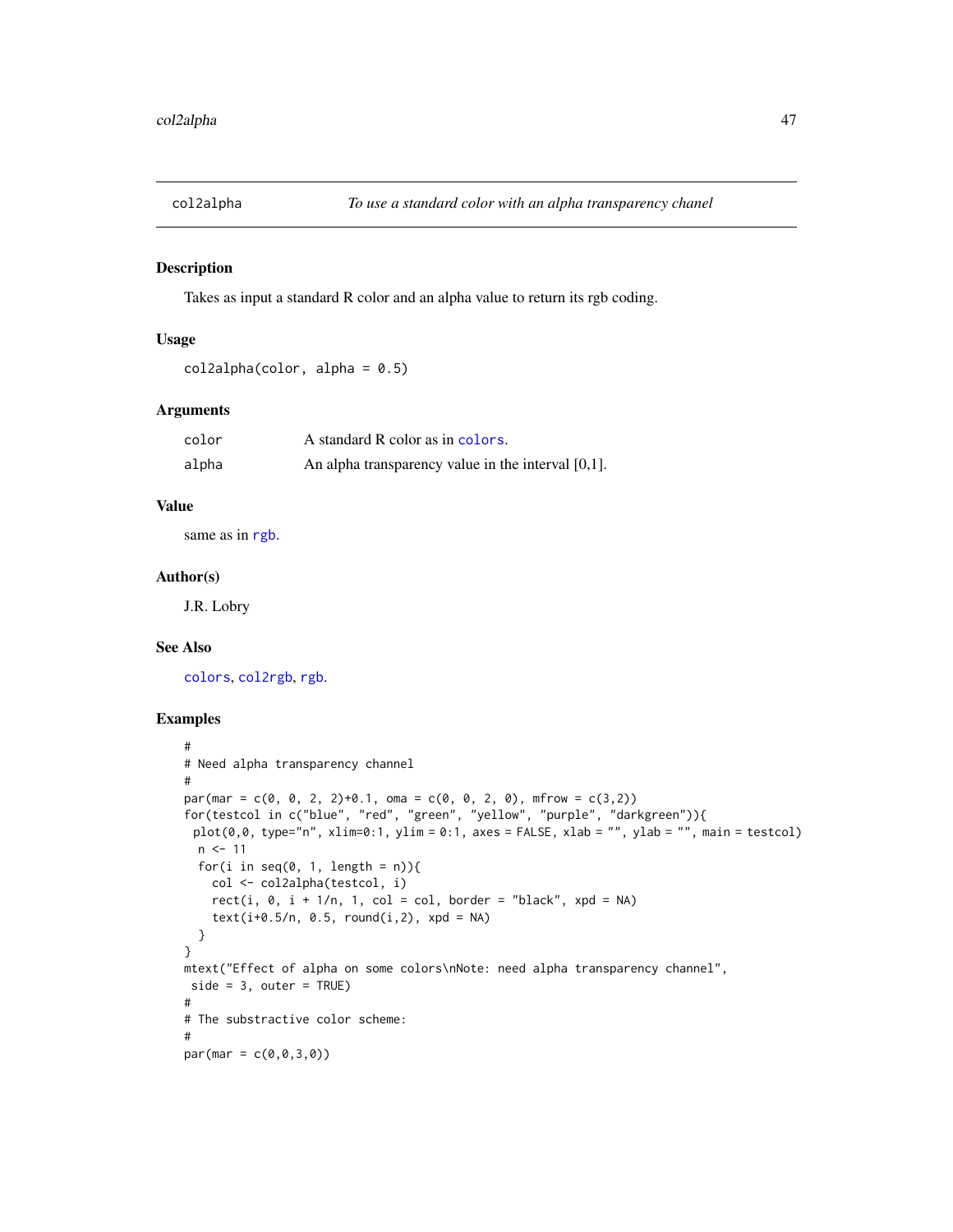48 comp

```
plot.new()
plot.window(xlim = c(-1.5, 1.5), ylim = c(-1, 1.75), asp = 1)
n < -10alpha <-1/nfor(i in 1:(2*n)){
  circle(x = -0.5, y = 0, col = col2alpha("yellow", alpha))circle(x = 0.5, y = 0, col = col2alpha("cyan", alpha))circle(x = 0, y = 3/4, col = col2alpha("magenta", alpha))}
title("Substractive color scheme\nNote: need alpha transparency channel")
```
comp *complements a nucleic acid sequence*

#### Description

Complements a sequence, for instance if the sequence is "a","c","g","t" it returns "t","g","c","a". This is not the reverse complementary strand. This function can handle ambiguous bases if required.

### Usage

comp(seq, forceToLower = TRUE, ambiguous = FALSE)

#### Arguments

| sea          | a DNA sequence as a vector of single chars         |
|--------------|----------------------------------------------------|
| forceToLower | if TRUE characters in seq are forced to lower case |
| ambiguous    | if TRUE ambiguous bases in seq are handled         |

## Value

a vector of characters which is the complement of the sequence, not the reverse complementary strand. Undefined values are returned as NA.

# Author(s)

D. Charif, J.R. Lobry

# References

citation("seqinr")

### See Also

Because ssDNA sequences are always written in the 5'->3' direction, use rev(comp(seq)) to get the reverse complementary strand (see [rev](#page-0-0)).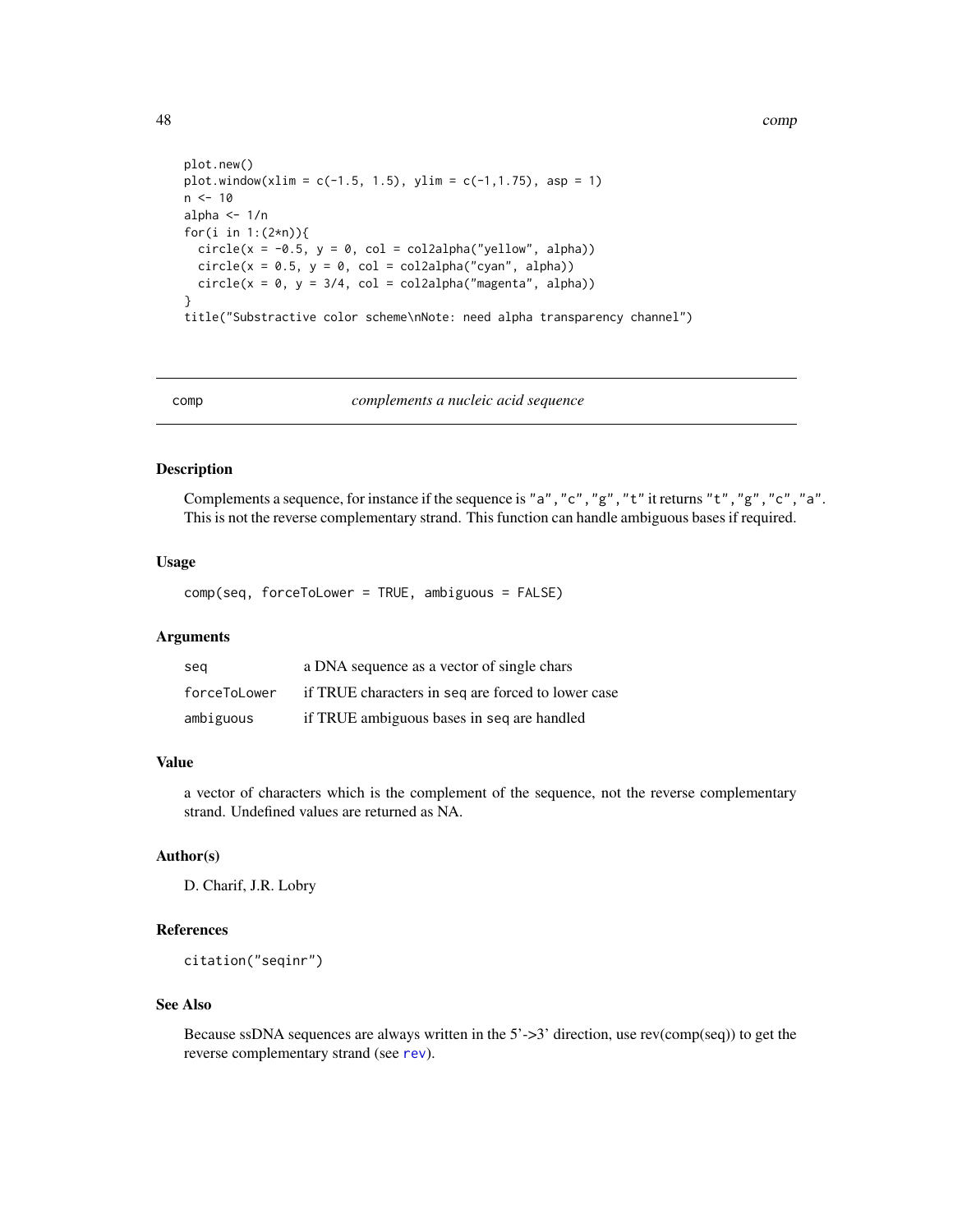#### computePI 49

## Examples

```
##
## Show that comp() does *not* return the reverve complementary strand:
##
c2s(comp(s2c("aaaattttggggcccc")))
##
## Show how to get the reverse complementary strand:
##
c2s(rev(comp(s2c("aaaattttggggcccc"))))
##
## Show what happens with non allowed values:
##
c2s(rev(comp(s2c("aaaaXttttYggggZcccc"))))
##
## Show what happens with ambiguous bases:
##
allbases <- s2c("abcdghkmstvwn")
comp(allbases) # NA are produced
comp(allbases, ambiguous = TRUE) # No more NA
##
## Routine sanity checks:
##
stopifnot(identical(comp(allbases, ambiguous = TRUE), s2c("tvghcdmksabwn")))
stopifnot(identical(comp(c("A", "C", "G", "T"), forceToLower = FALSE), c("T", "G", "C", "A")))
```
computePI *To Compute the Theoretical Isoelectric Point*

# Description

This function calculates the theoretical isoelectric point of a protein. Isoelectric point is the pH at which the protein has a neutral charge. This estimate does not account for the post-translational modifications.

## Usage

computePI(seq)

#### Arguments

seq Protein sequence as a vector of single chars in upper case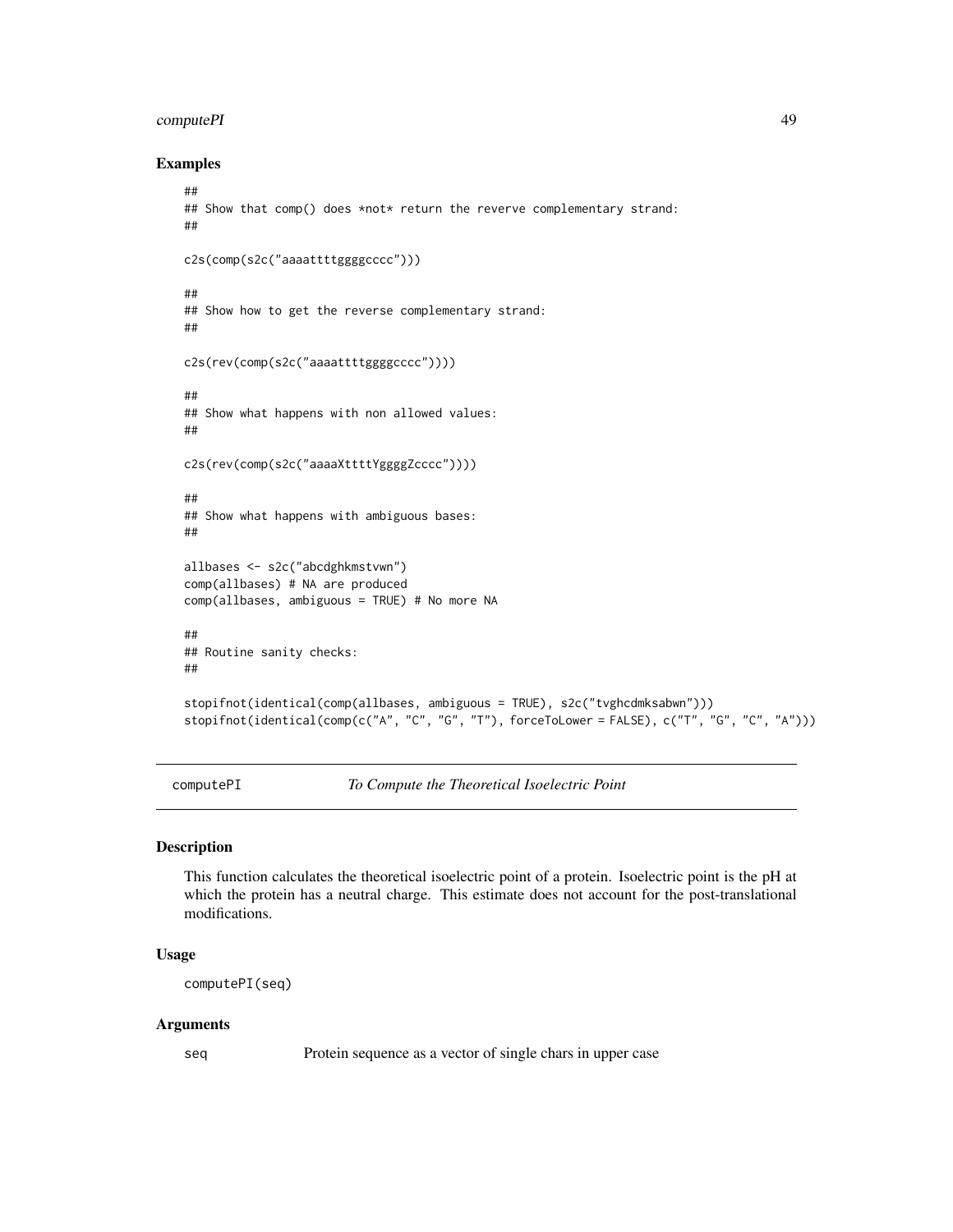#### Value

The theoretical isoelectric point (pI) as a numerical vector of length one.

### Note

Protein pI is calculated using pK values of amino acids described in Bjellqvist et al. See also SEQINR.UTIL for more details.

### Author(s)

D. Charif, J.R. Lobry

## References

The algorithm is the same as the one which is implemented at the following url: [https://web.](https://web.expasy.org/compute_pi/pi_tool-doc.html) [expasy.org/compute\\_pi/pi\\_tool-doc.html](https://web.expasy.org/compute_pi/pi_tool-doc.html) but with many trials in case of convergence failure of the non-linear regression procedure. citation("seqinr")

### See Also

[SEQINR.UTIL](#page-186-0)

#### Examples

```
#
# Simple sanity check with all 20 amino-acids in one-letter code alphabetical order:
#
prot <- s2c("ACDEFGHIKLMNPQRSTVWY")
stopifnot(all.equal(computePI(prot), 6.78454))
#
# Read a protein sequence in a FASTA file and then compute its pI :
#
myProts <- read.fasta(file = system.file("sequences/seqAA.fasta",
 package = "seqinr"), seqtype = "AA")
computePI(myProts[[1]]) # Should be 8.534902
```
consensus *Consensus and profiles for sequence alignments*

## Description

This function returns a consensus using variuous methods (see details) or a profile from a sequence alignment.

### Usage

```
consensus(matali, method = c( "majority", "threshold", "IUPAC", "profile"),
  threshold = 0.60, warn.non.IUPAC = FALSE, type = c("DNA", "RNA"))
con(matali, method = c( "majority", "threshold", "IUPAC", "profile"),
  threshold = 0.60, warn.non.IUPAC = FALSE, type = c("DNA", "RNA"))
```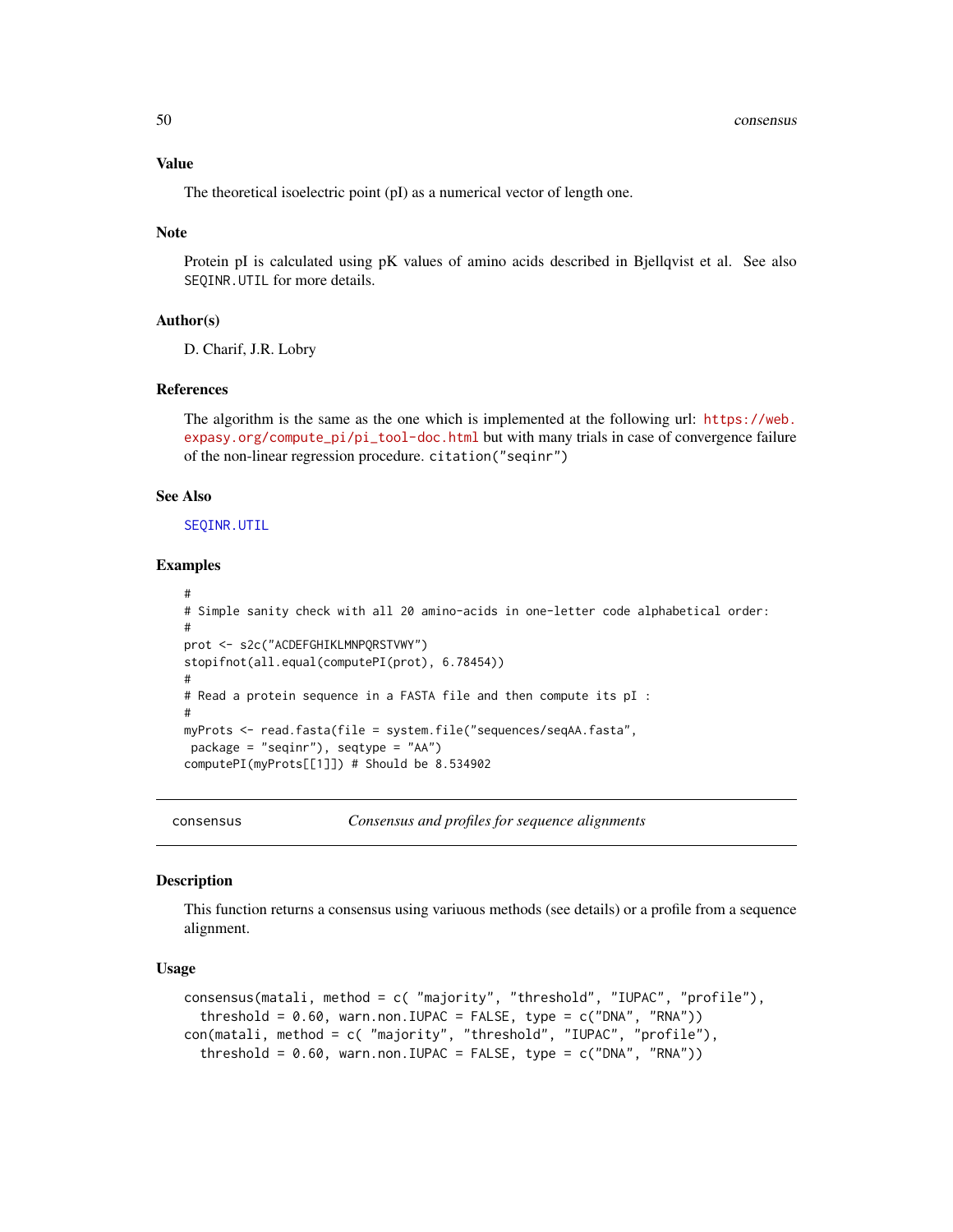#### consensus 51

#### **Arguments**

| matali    | an object of class alignment as returned by read. alignment, or a matrix of<br>characters.                                                                                                     |
|-----------|------------------------------------------------------------------------------------------------------------------------------------------------------------------------------------------------|
| method    | select the method to use, see details.                                                                                                                                                         |
| threshold | for the threshold method, a numeric value beteen 0 and 1 indicating the mini-<br>mum relative frequency for a character to be returned as the consensus character.<br>If none, NA is returned. |
|           | warn.non.IUPAC for the IUPAC method this argument is passed to bma with a default value set to<br>FALSE to avoid warnings due to gap characters in the alignment.                              |
| type      | for the IUPAC method this argument is passed to bma.                                                                                                                                           |

## Details

"majority" The character with the higher frequency is returned as the consensus character.

- "threshold" As above but in addition the character relative frequency must be higher than the value controled by the threshold argument. If none, NA id returned.
- "IUPAC" Make sense only for nucleic acid sequences (DNA or RNA). The consensus character is defined if possible by an IUPAC symbol by function [bma](#page-33-0). If this is not possible, when there is a gap character for instance, NA is returned.
- "profile" With this method a matrix with the count of each possible character at each position is returned.

con is a short form for consensus.

# Value

Either a vector of single characters with possible NA or a matrix with the method profile.

## Author(s)

J.R. Lobry

# References

citation("seqinr")

# See Also

See [read.alignment](#page-158-0) to import alignment from files.

```
#
# Read 5 aligned DNA sequences at 42 sites:
#
 phylip <- read.alignment(file = system.file("sequences/test.phylip",
   package = "seqinr"), format = "phylip")
#
```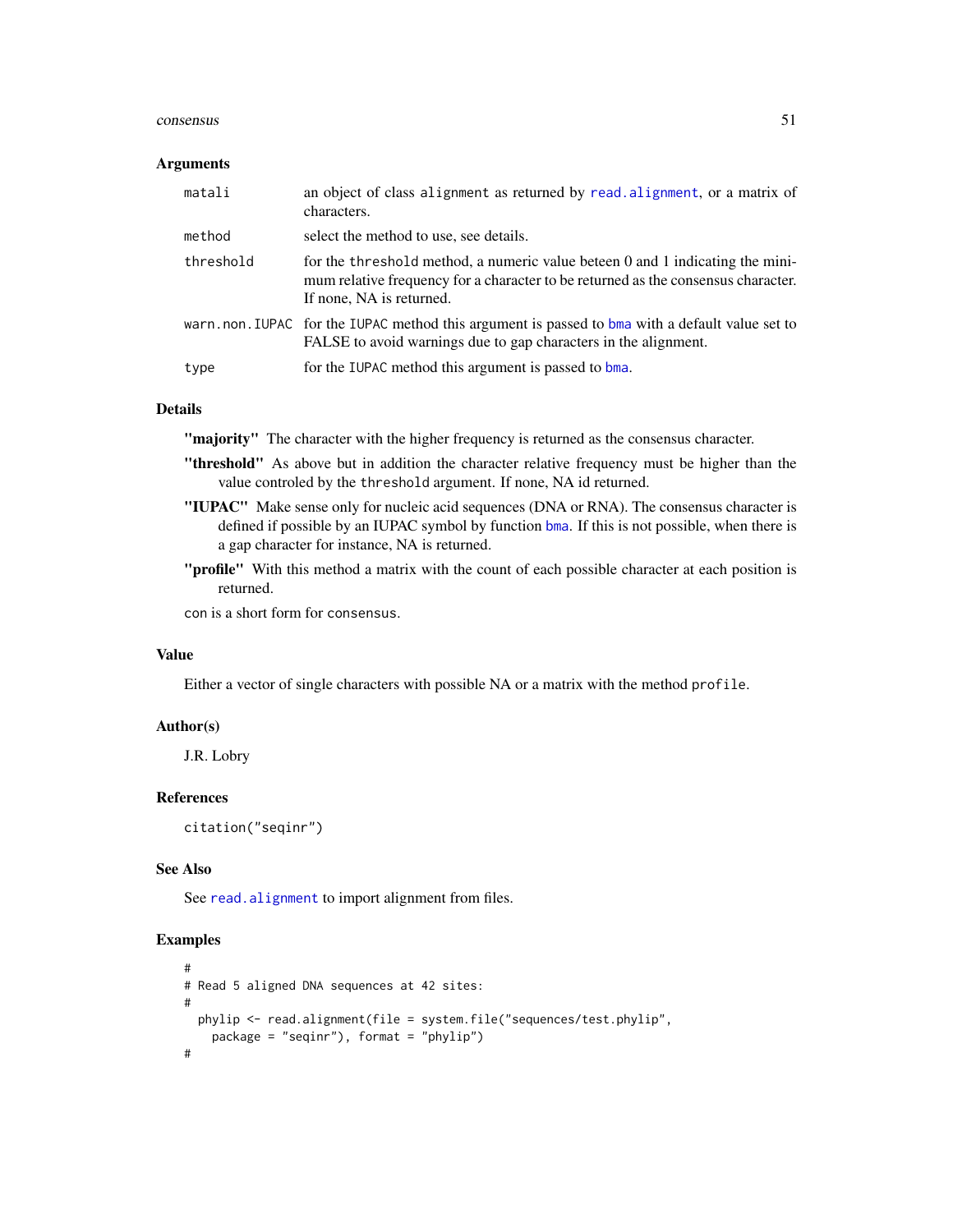$52$  count

```
# Show data in a matrix form:
#
  (matali <- as.matrix(phylip))
#
# With the majority rule:
#
 res <- consensus(phylip)
 stopifnot(c2s(res) == "aaaccctggccgttcagggtaaaccgtggccgggcagggtat")
#
# With a threshold:
#
 res.thr <- consensus(phylip, method = "threshold")
 res.thr[is.na(res.thr)] <- "." # change NA into dots
# stopifnot(c2s(res.thr) == "aa.c..t.gc.gtt..g..t.a.cc..ggccg.......ta.")
  stopifnot(c2s(res.thr) == "aa.cc.tggccgttcagggtaaacc.tggccgg.cagggtat")
#
# With an IUPAC summary:
#
 res.iup <- consensus(phylip, method = "IUPAC")
 stopifnot(c2s(res.iup) == "amvsbnkkgcmkkkmmgsktrmrssndkgcmrkdmmvskyaw")
 # replace 3 and 4-fold symbols by dots:
 res.iup[match(res.iup, s2c("bdhvn"), nomatch = 0) > 0] <- "."
 stopifnot(c2s(res.iup) == "am.s..kkgcmkkkmmgsktrmrss..kgcmrk.mm.skyaw")
#
# With a profile method:
#
  (res <- consensus(phylip, method = "profile"))
#
# Show the connection between the profile and some consensus:
#
 bxc <- barplot(res, col = c("green", "blue", "orange", "white", "red"), border = NA,
 space = 0, las = 2, ylab = "Base count",
 main = "Profile of a DNA sequence alignment",
 xlab = "sequence position", xaxs = "i")text(x = bxc, y = par("usr")[4], lab = res.thr, pos = 3, xpd = NA)
 text(x = bxc, y = par("usr")[1], lab = res.iup, pos = 1, xpd = NA)
```
count *Composition of dimer/trimer/etc oligomers*

#### Description

Counts the number of times dimer/trimer/etc oligomers occur in a sequence. Note that the oligomers are overlapping by default.

#### Usage

```
count(seq, wordsize, start = 0, by = 1,
freq = FALSE, alphabet = s2c("acgt"), frame = start)
```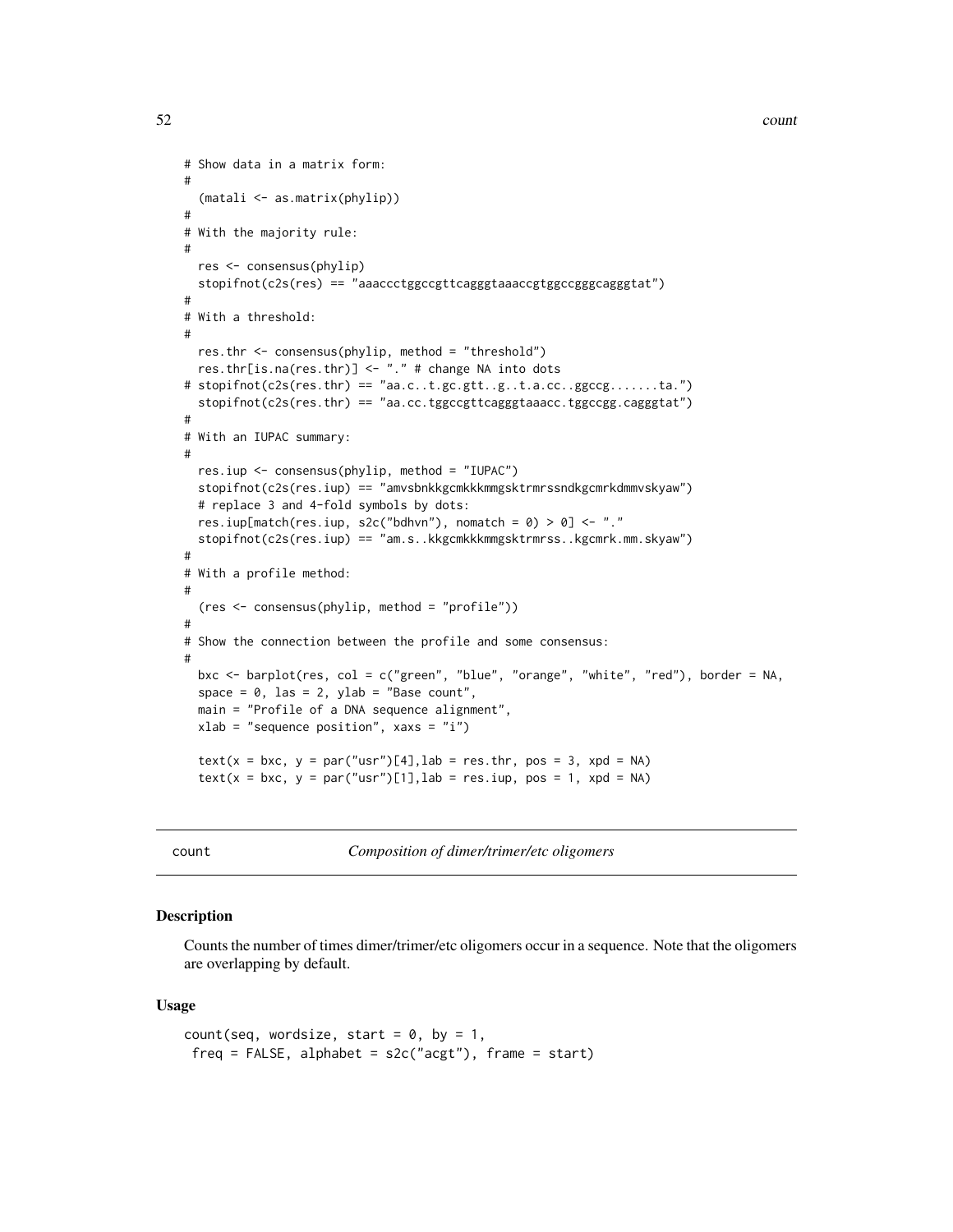#### count 53

### Arguments

| seg      | a vector of single characters.                                                                                                                                        |
|----------|-----------------------------------------------------------------------------------------------------------------------------------------------------------------------|
| wordsize | an integer giving the size of word (n-mer) to count.                                                                                                                  |
| start    | an integer $(0, 1, 2,)$ giving the starting position to consider in the sequence.<br>The default value 0 means that we start at the first nucleotide in the sequence. |
| by       | an integer defaulting to 1 for the window step.                                                                                                                       |
| freq     | if TRUE, word relative frequencies (summing to 1) are returned instead of counts                                                                                      |
| alphabet | a vector of single characters used to build the oligomer set.                                                                                                         |
| frame    | synonymous for start                                                                                                                                                  |

#### Details

count counts the occurence of all words by moving a window of length word. The window step is controlled by the argument by. start controls the starting position in the sequence for the count.

## Value

This function returns a [table](#page-0-0) whose [dimnames](#page-0-0) are all the possible oligomers. All oligomers are returned, even if absent from the sequence.

### Author(s)

D. Charif, J.R. Lobry with suggestions from Gabriel Valiente, Stefanie Hartmann and Christian Gautier

# References

```
citation("seqinr")
```
# See Also

[table](#page-0-0) for the class of the returned objet. See [rho](#page-61-0) and [zscore](#page-61-0) for dinucleotide statistics.

```
a <- s2c("acgggtacggtcccatcgaa")
##
## To count dinucleotide occurrences in sequence a:
##
count(a, word = 2)##
## To count trinucleotide occurrences in sequence a, with start = 2:
##
count(a, word = 3, start = 2)##
## To count dinucleotide relative frequencies in sequence a:
##
count(a, word = 2, freq = TRUE)##
```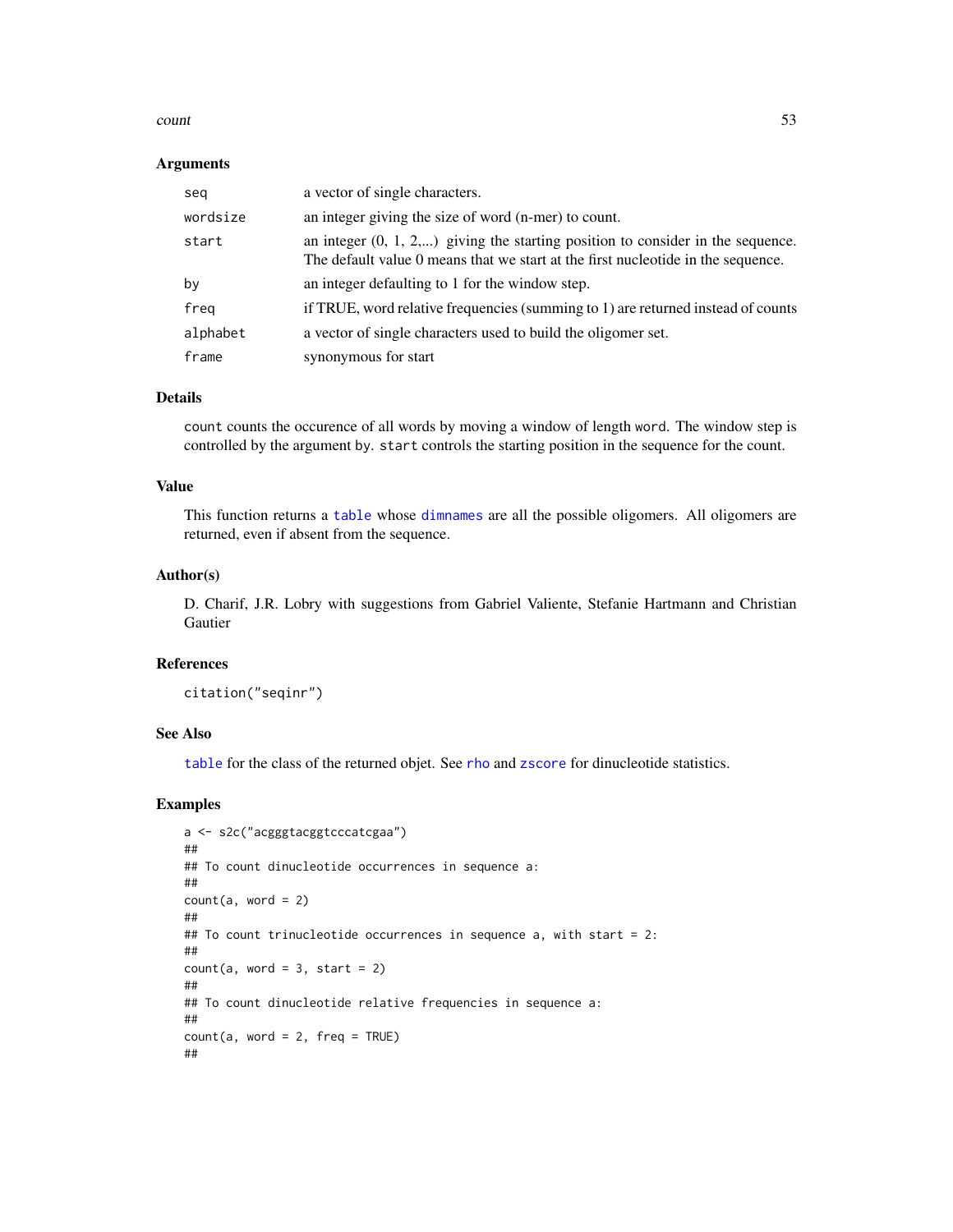```
## To count dinucleotides in codon positions III-I in a coding sequence:
##
alldinuclIIIpI <- s2c("NNaaNatNttNtgNgtNtcNctNtaNagNggNgcNcgNgaNacNccNcaNN")
resIIIpI \le count(alldinuclIIIpI, word = 2, start = 2, by = 3)
stopifnot(all( resIIIpI == 1))
##
## Simple sanity check:
##
#alldinucl <- "aattgtctaggcgacca"
#stopifnot(all(count(s2c(alldinucl), 2) == 1))
#alldiaa <- "aaxxzxbxvxyxwxtxsxpxfxmxkxlxixhxgxexqxcxdxnxrxazzbzvzyzwztzszpzfzmzkzlzizhzgzezqzczdznz
#rzabbvbybwbtbsbpbfbmbkblbibhbgbebqbcbdbnbrbavvyvwvtvsvpvfvmvkvlvivhvgvevqvcvdvnvrvayywytysypyfymyky
#lyiyhygyeyqycydynyryawwtwswpwfwmwkwlwiwhwgwewqwcwdwnwrwattstptftmtktltithtgtetqtctdtntrtasspsfsmsks
#lsishsgsesqscsdsnsrsappfpmpkplpiphpgpepqpcpdpnprpaffmfkflfifhfgfefqfcfdfnfrfammkmlmimhmgmemqmcmdmnm
#rmakklkikhkgkekqkckdknkrkallilhlglelqlcldlnlrlaiihigieiqicidiniriahhghehqhchdhnhrhaggegqgcgdgngrgae
#eqecedenereaqqcqdqnqrqaccdcncrcaddndrdannrnarra"
#stopifnot(all(count(s2c(alldiaa), 2, alphabet = s2c("arndcqeghilkmfpstwyvbzx")) == 1))
##
## Example with dinucleotide count in the complete Human mitochondrion genome:
##
humanMito <- read.fasta(file = system.file("sequences/humanMito.fasta", package = "seqinr"))
##
## Get the dinucleotide count:
##
dinu <- count(humanMito[[1]], 2)
##
## Put the results in a 4 X 4 array:
##
dinu2 <- dinu
dim(dinu2) \leq c(4, 4)
nucl <- s2c("ACGT")
dimnames(dinu2) <- list(paste(nucl, "-3\'", sep = ""), paste("5\'-", nucl, sep = ""))
##
## Show that CpG and GpT dinucleotides are depleted:
##
mosaicplot(t(dinu2), shade = TRUE,
 main = "Dinucleotide XpY frequencies in the Human\nmitochondrion complete genome",
 xlab = "First nucleotide: Xp",
 ylab = "Second nucleotide: pY", las = 1, cex = 1)
mtext("Note the depletion in CpG and GpT dinucleotides", side = 1, line = 3)
```
countfreelists *The number of free lists available and annotation lines in an ACNUC server*

#### **Description**

Returns the number of free lists available list of names of annotation lines in the opened ACNUC database.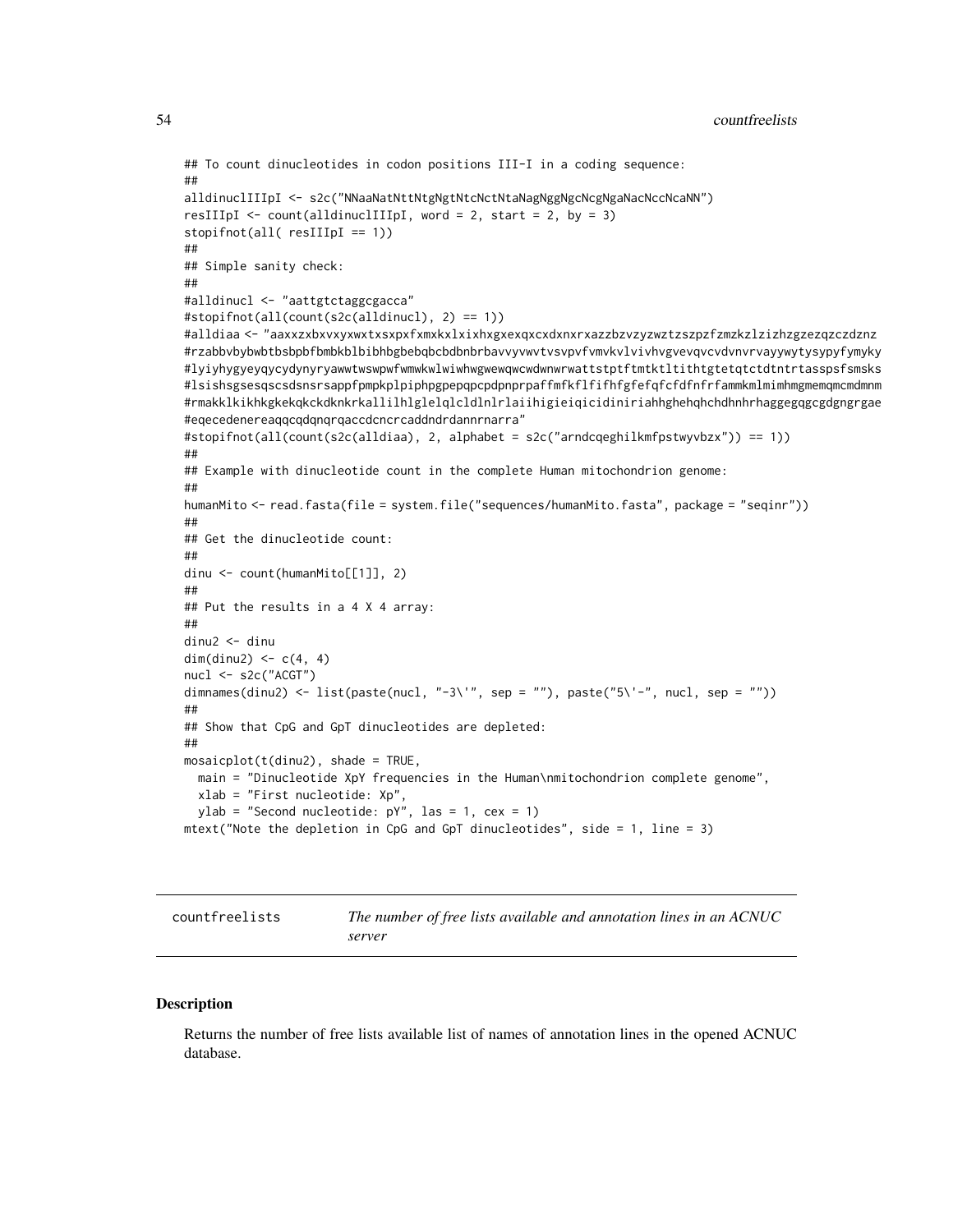# countfreelists 55

# Usage

```
countfreelists(socket = autosocket())
cfl(socket = autosocket())
```
# Arguments

| socket | an object of class sockconn connecting to a remote ACNUC database (default |
|--------|----------------------------------------------------------------------------|
|        | is a socket to the last opened database).                                  |

# Value

a list with the following 2 components:

| free       | numeric. The number of free lists            |
|------------|----------------------------------------------|
| annotlines | vector of strings. Names of annotation lines |

# Author(s)

J.R. Lobry

# References

<http://doua.prabi.fr/databases/acnuc.html>

```
citation("seqinr")
```
# See Also

[choosebank](#page-41-0), [query](#page-153-0)

## Examples

```
## Not run: # Need internet connection
 choosebank("emblTP")
 (rescountfreelists <- countfreelists())
 stopifnot(all(rescountfreelists$annotlines ==
   c("ALL", "AC", "PR", "DT", "KW", "OS", "OC",
   "OG", "RN", "RC", "RP", "RX", "RG", "RA", "RT", "RL", "DR",
   "CC", "AH", "AS", "FH", "FT", "CO", "SQ", "SEQ")))
 closebank()
```
## End(Not run)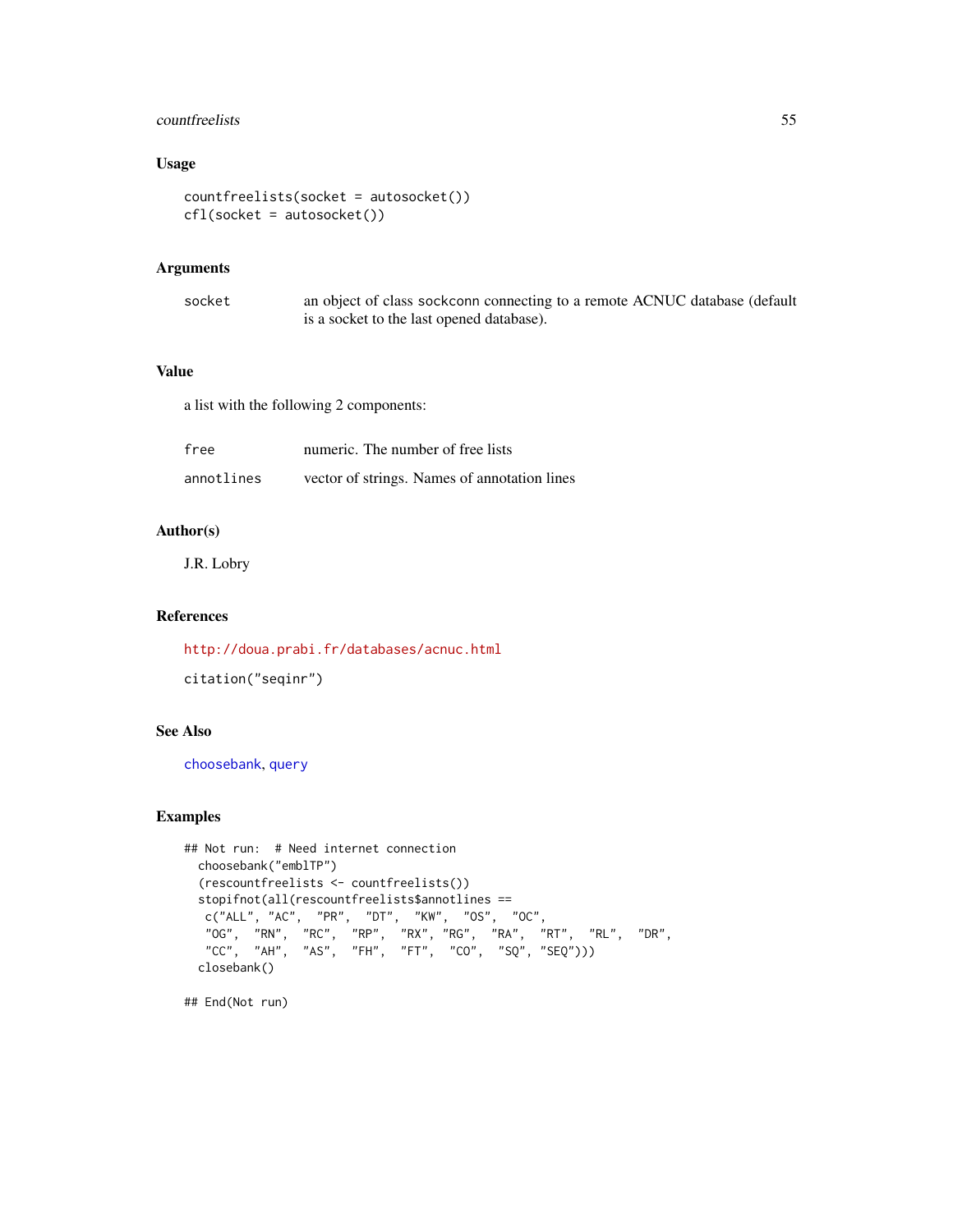## Description

Returns the number of subsequences in the ACNUC list of rank lrank.

#### Usage

```
countsubseqs(lrank, socket = autosocket())
css(lrank, socket = autosocket())
```
## Arguments

| lrank  | the rank of the ACNUC list to consider.                                    |
|--------|----------------------------------------------------------------------------|
| socket | an object of class sockconn connecting to a remote ACNUC database (default |
|        | is a socket to the last opened database).                                  |

# Value

Numeric.

## Author(s)

J.R. Lobry

## References

<http://doua.prabi.fr/databases/acnuc.html> citation("seqinr")

### See Also

[choosebank](#page-41-0), [query](#page-153-0), [glr](#page-100-0) to get a list rank from its name.

# Examples

```
## Not run: # Need internet connection
 choosebank("emblTP")
 mylist<-query("mylist", "N=@", virtual = TRUE) # select all (seqs + subseqs)
 mylist$nelem # 14138094 seqs + subseqs
 stopifnot(mylist$nelem == 14138094)
 css(glr("mylist")) # 1604500 subsequences only
 stopifnot(css(glr("mylist")) == 1604500)
 closebank()
```
## End(Not run)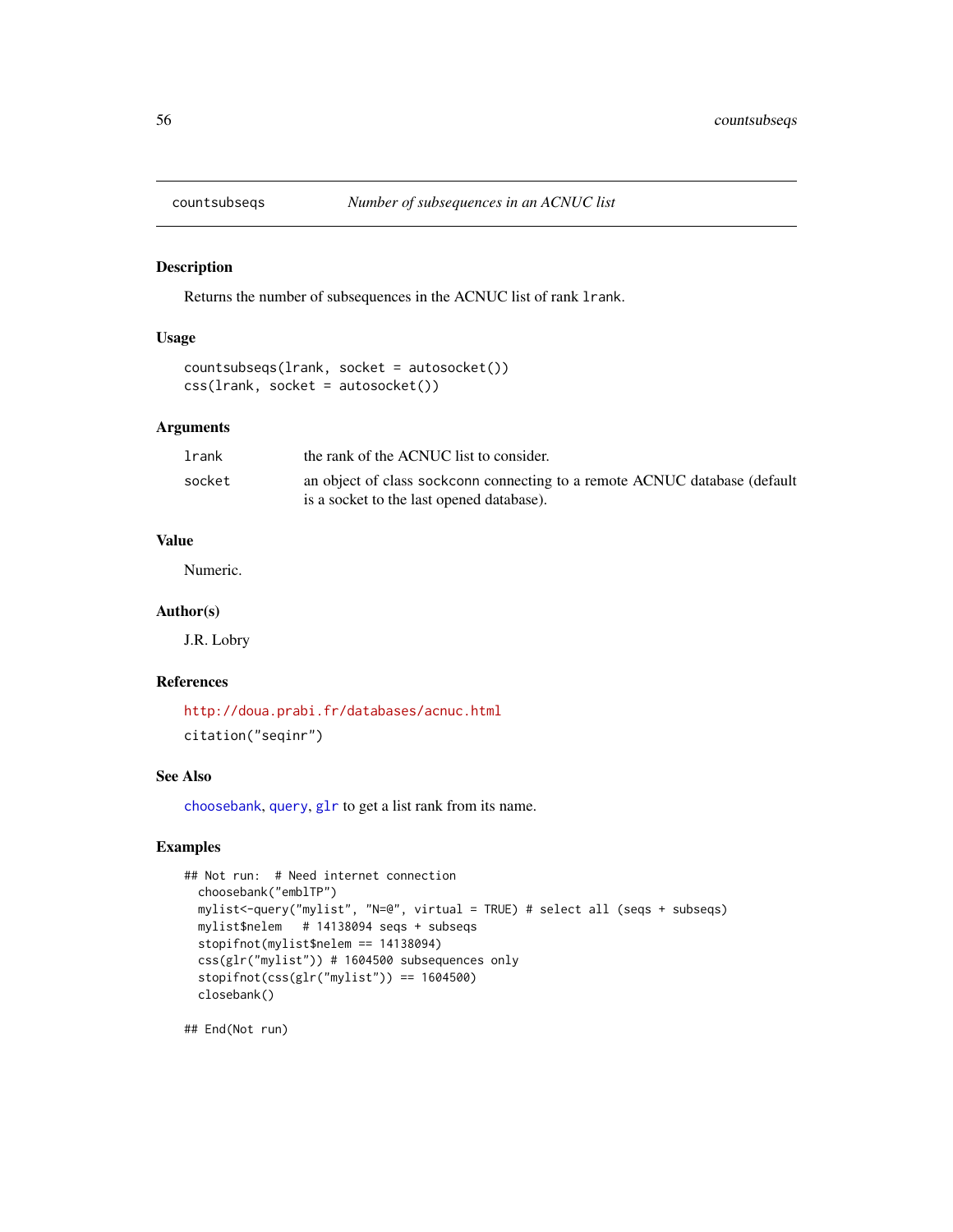crelistfromclientdata *To create on server an ACNUC list from data lines sent by client*

# Description

This function is usefull if you have a local file with sequence names (sequence ID), or sequence accession numbers, or species names, or keywords. This allows you to create on the server a list with the corresponding items.

# Usage

```
crelistfromclientdata(listname, file, type,
socket = autosockets(), invisible = TRUE,
verbose = FALSE, virtual = FALSE)
clfcd(listname, file, type, socket = autosocket(),
 invisible = TRUE, verbose = FALSE, virtual = FALSE)
```
# Arguments

| listname  | The name of the list as a quoted string of chars                                                                                                         |
|-----------|----------------------------------------------------------------------------------------------------------------------------------------------------------|
| file      | The local file name                                                                                                                                      |
| type      | Could be one of "SQ", "AC", "SP", "KW", see examples                                                                                                     |
| socket    | an object of class sockconn connecting to a remote ACNUC database (default<br>is a socket to the last opened database).                                  |
| invisible | if FALSE, the result is returned visibly.                                                                                                                |
| verbose   | if TRUE, verbose mode is on                                                                                                                              |
| virtual   | if TRUE, no attempt is made to retrieve the information about all the elements of<br>the list. In this case, the req component of the list is set to NA. |

# Details

clfcd is a shortcut for crelistfromclientdata.

## Value

The result is directly assigned to the object listname in the user workspace. This is an objet of class qaw, a list with the following 6 components:

| call     | the original call                                                                                                                             |
|----------|-----------------------------------------------------------------------------------------------------------------------------------------------|
| name     | the ACNUC list name                                                                                                                           |
| nelem    | the number of elements (for instance sequences) in the ACNUC list                                                                             |
| typelist | the type of the elements of the list. Could be SQ for a list of sequence names,<br>KW for a list of keywords, SP for a list of species names. |
| rea      | a list of sequence names that fit the required criteria or NA when called with<br>parameter virtual is TRUE                                   |
| socket   | the socket connection that was used                                                                                                           |
|          |                                                                                                                                               |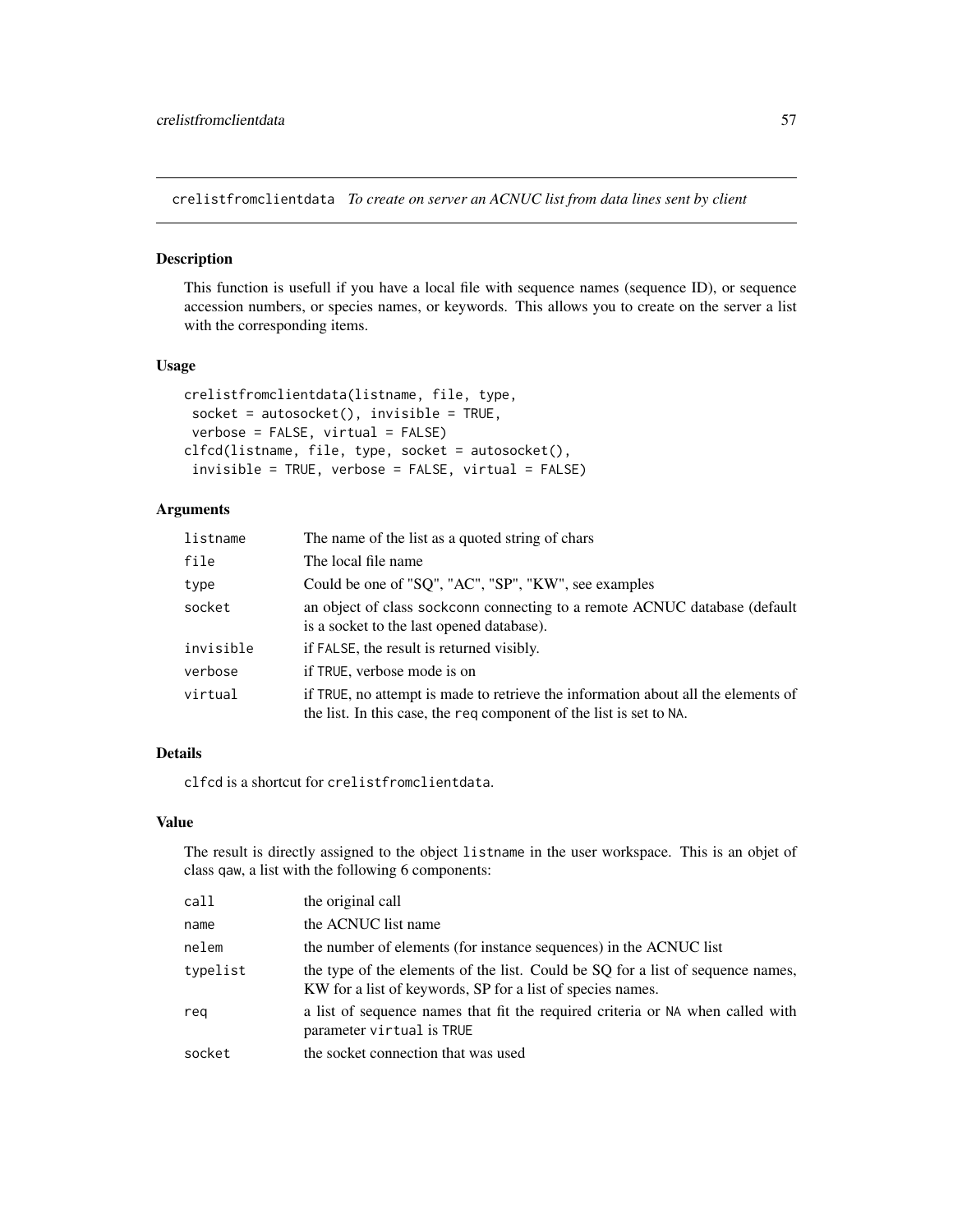#### Author(s)

J.R. Lobry

#### References

citation("seqinr")

## See Also

[choosebank](#page-41-0), [query](#page-153-0), [savelist](#page-181-0) for the reverse operation with an ACNUC list of sequences.

#### Examples

```
## Not run: # Need internet connection
choosebank("emblTP")
#
# Example with a file that contains sequence names:
#
fileSQ <- system.file("sequences/bb.mne", package = "seqinr")
listSQ <- crelistfromclientdata("listSQ", file = fileSQ, type = "SQ")
sapply(listSQ$req, getName)
#
# Example with a file that contains sequence accession numbers:
#
fileAC <- system.file("sequences/bb.acc", package = "seqinr")
listAC <- crelistfromclientdata("listAC", file = fileAC, type = "AC")
sapply(listAC$req, getName)
#
# Example with a file that contains species names:
#
fileSP <- system.file("sequences/bb.sp", package = "seqinr")
listSP <- crelistfromclientdata("listSP", file = fileSP, type = "SP")
sapply(listSP$req, getName)
#
# Example with a file that contains keywords:
#
fileKW <- system.file("sequences/bb.kwd", package = "seqinr")
listKW <- crelistfromclientdata("listKW", file = fileKW, type = "KW")
sapply(listKW$req, getName)
#
# Summary of ACNUC lists:
#
sapply(alr()$rank, getliststate)
closebank()
```
## End(Not run)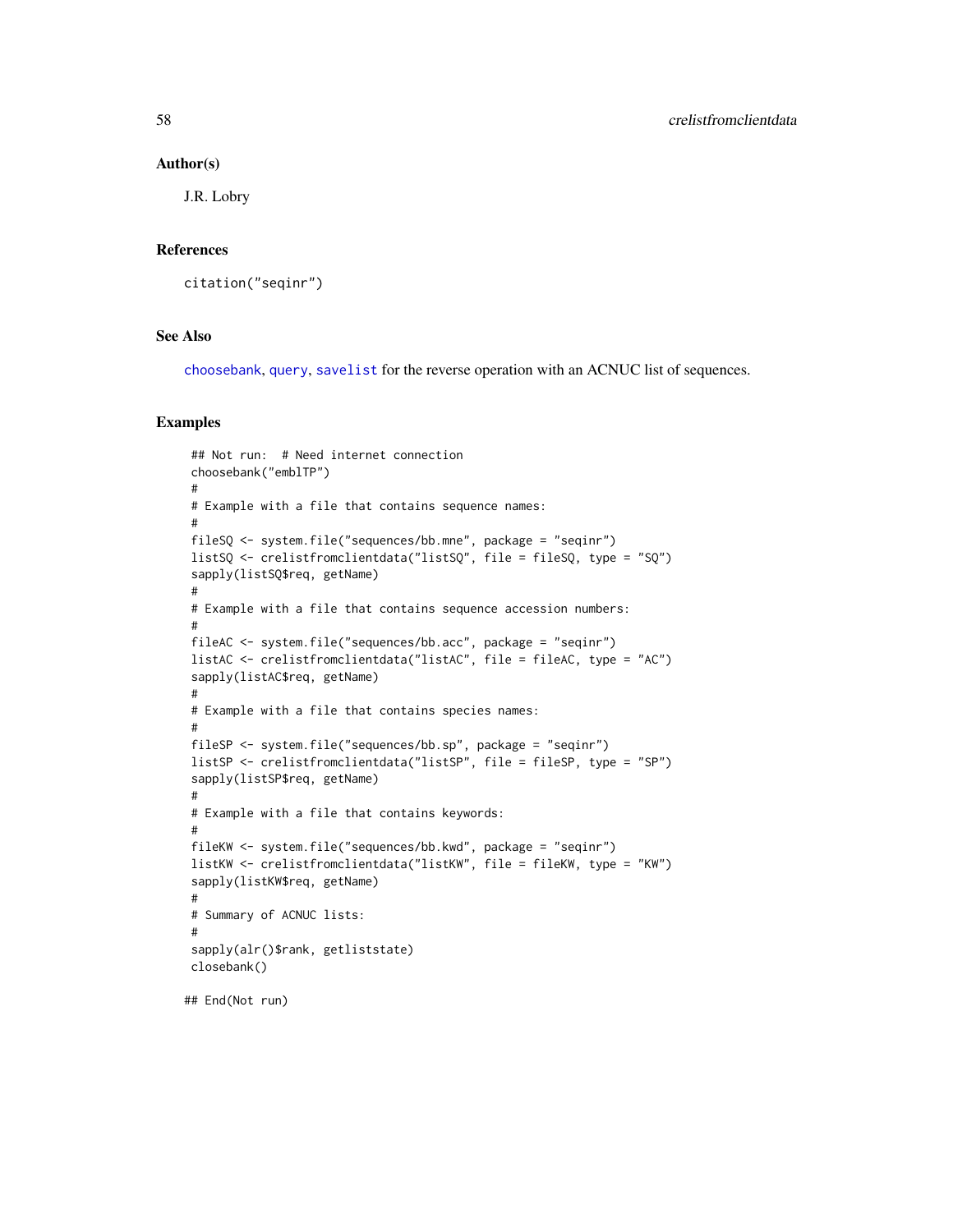# Description

This function tries to download the last update of the GOLD (Genomes OnLine Database) to extract bacterial genomes sizes when available. The histogram and the default density() output is produced. Optionally, a maximum likelihood estimate of a superposition of two or three normal distributions is also represented.

## Usage

```
dia.bactgensize(fit = 2, p = 0.5, m1 = 2000, sd1 = 600, m2 = 4500,
       sd2 = 1000, p3 = 0.05, m3 = 9000, sd3 = 1000, maxgensize = 20000,
    source = c("https://pbil.univ-lyon1.fr/datasets/seqinr/data/goldtable15Dec07.txt"))
```
## Arguments

| fit             | integer value. If $fit == 0$ no normal fit is produced, if $fit == 2$ try to fit a<br>superposition of two normal distributions, if $fit == 3$ try to fit a superposition<br>of three normal distributions. |
|-----------------|-------------------------------------------------------------------------------------------------------------------------------------------------------------------------------------------------------------|
| p               | initial guess for the proportion of the first population.                                                                                                                                                   |
| m1              | initial guess for the mean of the first population.                                                                                                                                                         |
| sd1             | initial guess for the standard deviation of the first population.                                                                                                                                           |
| m2              | initial guess for the mean of the second population.                                                                                                                                                        |
| sd <sub>2</sub> | initial guess for the standard deviation of the second population.                                                                                                                                          |
| p3              | initial guess for the proportion of the third population.                                                                                                                                                   |
| mЗ              | initial guess for the mean of the third population.                                                                                                                                                         |
| sd3             | initial guess for the standard deviation of the third population.                                                                                                                                           |
| maxgensize      | maximum admissive value in bp for a bacterial genome size: only value less or<br>equal to this threshold are considered.                                                                                    |
| source          | the file with raw data. By default a local (outdated) copy is used.                                                                                                                                         |

## Value

An invisible dataframe with three components:

| genus   | genus name        |
|---------|-------------------|
| species | species names     |
| gs      | genome size in Kb |

# Author(s)

J.R. Lobry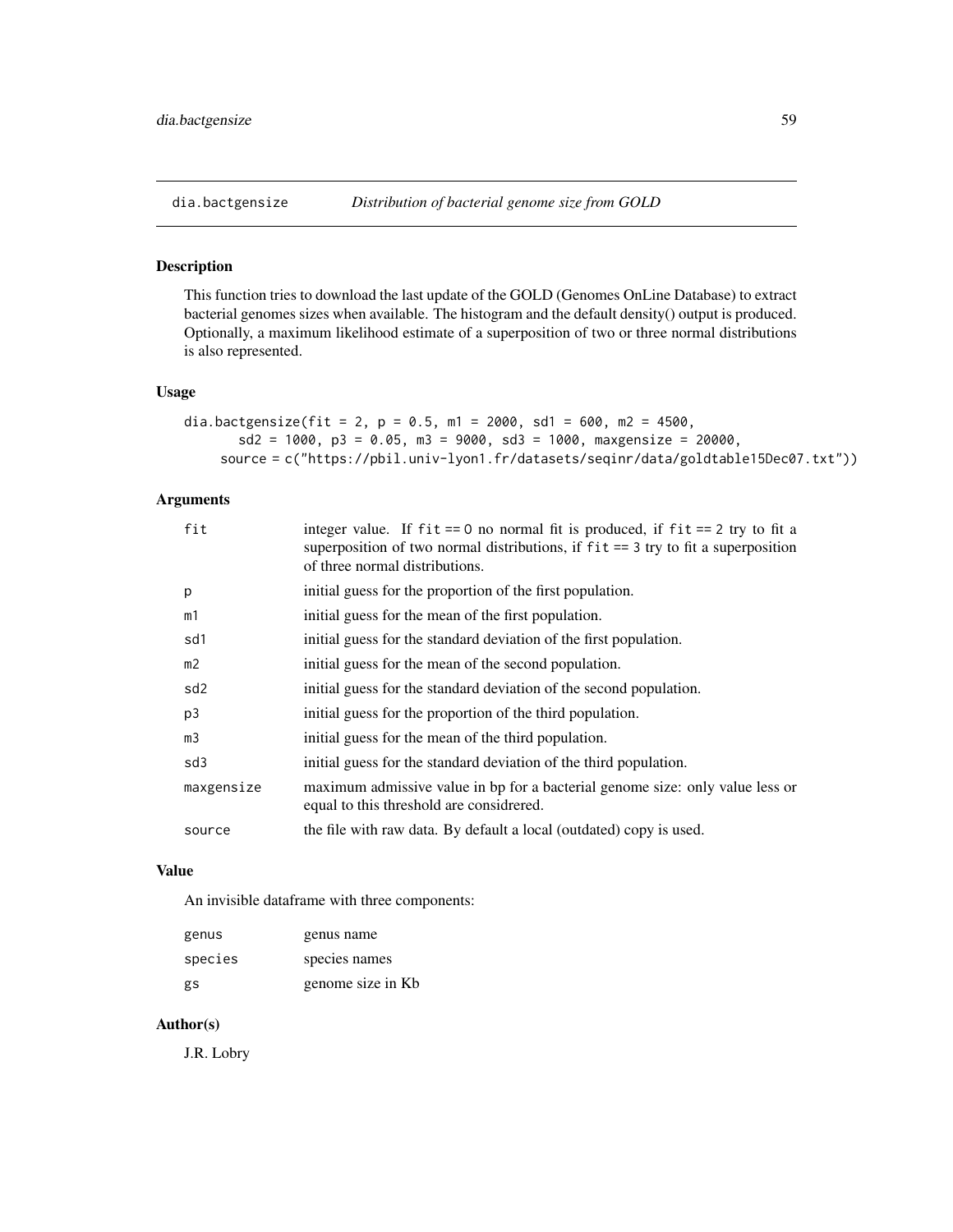## References

Please cite the following references when using data from GOLD:

Kyrpides, N.C. (1999) Genomes OnLine Database (GOLD 1.0): a monitor of complete and ongoing genome projects world-wide. *Bioinformatics*, 15:773-774.

Bernal, A., Ear, U., Kyrpides, N. (2001) Genomes OnLine Database (GOLD): a monitor of genome projects world-wide. *Nucleic Acids Research*, 29:126-127.

Liolios, K., Tavernarakis, N., Hugenholtz, P., Kyrpides, N.C. (2006) The Genomes On Line Database (GOLD) v.2: a monitor of genome projects worldwide. *Nucleic Acids Research*, 34:D332-D334.

Liolios, K., Mavrommatis, K., Tavernarakis, N., Kyrpides, N.C. (2008) The Genomes On Line Database (GOLD) in 2007: status of genomic and metagenomic projects and their associated metadata. *Nucleic Acids Research*, in press:D000-D000.

```
citation("seqinr")
```
### See Also

[density](#page-0-0)

### Examples

```
## Not run: # Need internet connection
#
# With a local outdated copy from GOLD:
#
  dia.bactgensize()
#
# With last GOLD data:
#
 # The URL is no more accessible.
 # dia.bactgensize(source = "http://www.genomesonline.org/DBs/goldtable.txt")
## End(Not run)
```
dinucl *Mean zscore on 242 complete bacterial chromosomes*

### **Description**

This dataset contains the mean zscores as computed on all intergenic sequences (intergenic) and on all CDS (coding) from 242 complete bacterial chromosomes (as retrieved from Genome Reviews database on June 16, 2005).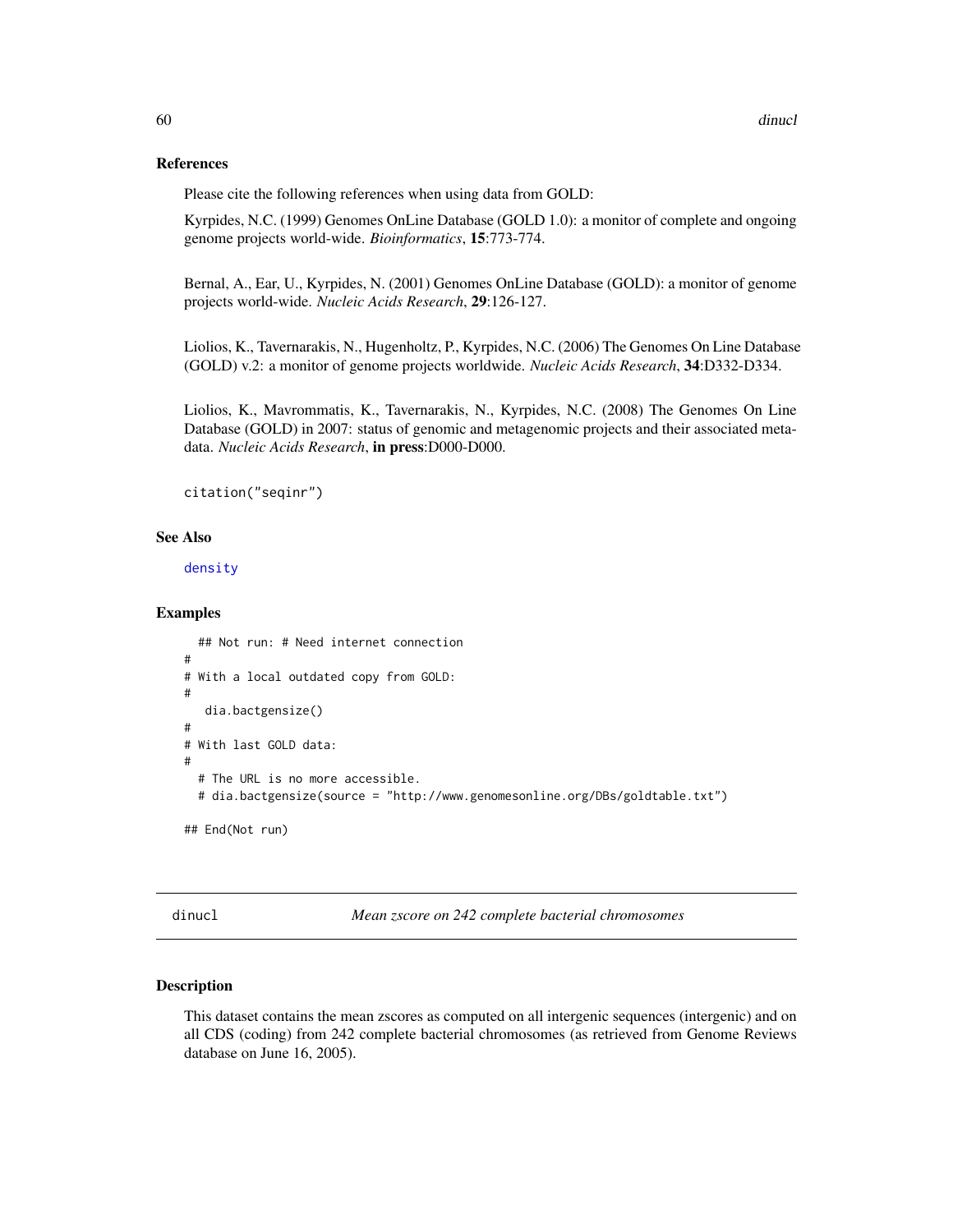dinucles and the contract of the contract of the contract of the contract of the contract of the contract of the contract of the contract of the contract of the contract of the contract of the contract of the contract of t

## Usage

data(dinucl)

## Format

List of two dataframes of 242 chromosomes and 16 dinucleotides: one for intergenic, one for coding sequences.

intergenic the mean of zscore computed with the base model on each intergenic sequence

coding the mean of zscore computed with the codon model on each coding sequence

## References

Palmeira, L., Guéguen, L. and Lobry JR. (2006) UV-targeted dinucleotides are not depleted in lightexposed Prokaryotic genomes. *Molecular Biology and Evolution*, 23:2214-2219. <https://academic.oup.com/mbe/article/23/11/2214/1335460>

citation("seqinr")

# See Also

[zscore](#page-61-0)

```
data(dinucl)
par(mfrow = c(2, 2), mar = c(4, 4, 0.5, 0.5)+0.1)myplot \leq function(x){
 plot(dinucl$intergenic[, x], dinucl$coding[, x],
 xlab = "intergenic", ylab = "coding",
 \text{las} = 1, \text{ylim} = c(-6, 4),
 xlim = c(-3, 3), cex = 0rect(-10,-10,-1.96,10,col="yellow", border = "yellow")
 rect(1.96,-10,10,10,col="yellow", border = "yellow")
 rect(-10,-10,10,-1.96,col="yellow", border = "yellow")
 rect(-10, 1.96, 10, 10, col='yellow", border = "yellow")abline(v=0,lty=3)
 abline(h=0,lty=3)
 abline(h=-1.96,lty=2)
 abline(h=+1.96,lty=2)
 abline(v=-1.96,lty=2)
 abline(v=+1.96,lty=2)
 points(dinucl$intergenic[, x], dinucl$coding[, x], pch = 21,
 col = rgb(.1,.1,.1,.5), bg = rgb(.5,.5,.5,.5))legend("bottomright", inset = 0.02,
  legend = paste(substr(x,1,1), "p",
    {\sf substr}(x,2,2), " bias", sep = ""), cex = 1.25, bg = "white")
 box()
}
myplot("CT")
```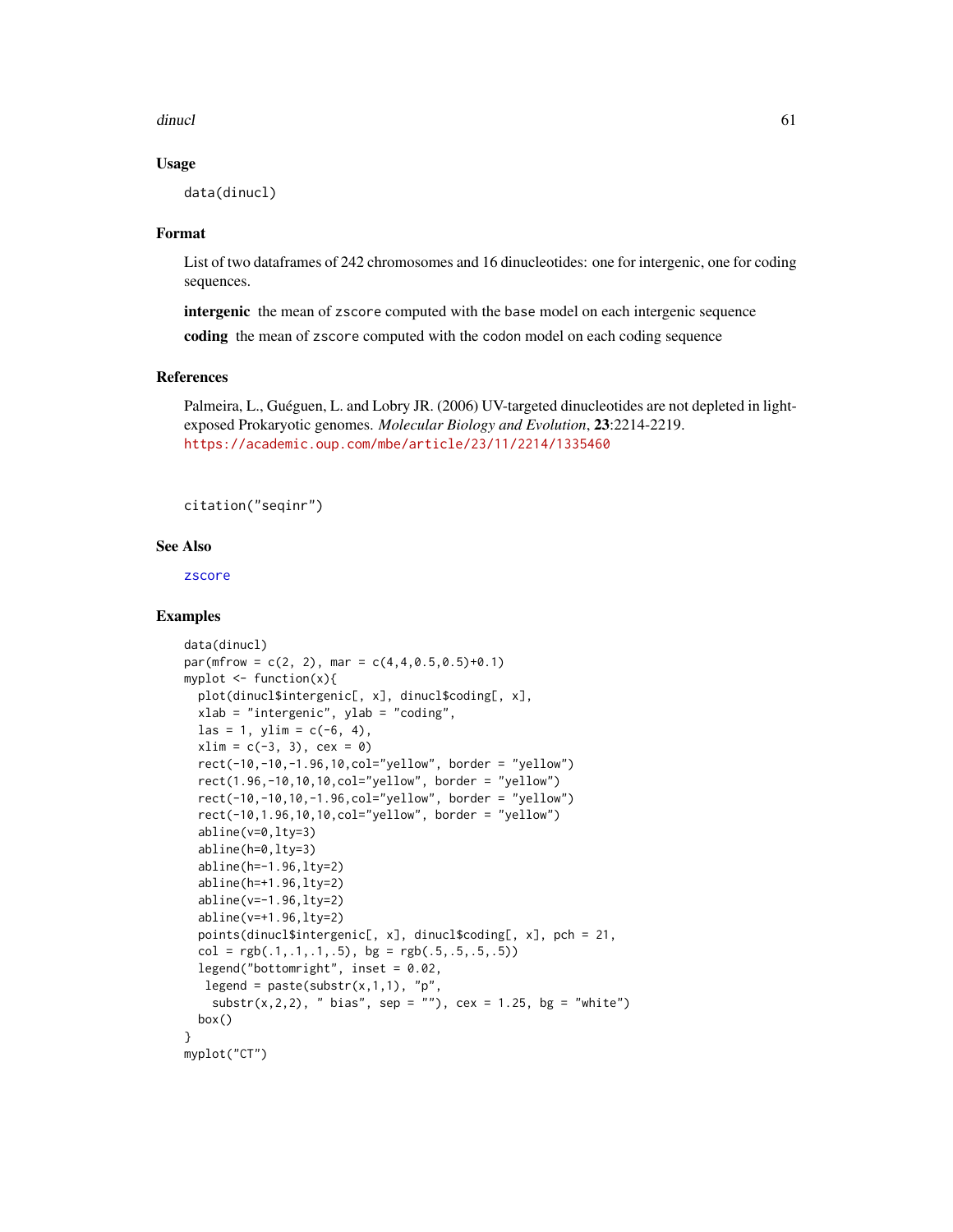```
myplot("TC")
myplot("CC")
myplot("TT")
```
dinucleotides *Statistical over- and under- representation of dinucleotides in a sequence*

### <span id="page-61-0"></span>Description

These two functions compute two different types of statistics for the measure of statistical dinculeotide over- and under-representation : the rho statistic, and the z-score, each computed for all 16 dinucleotides.

## Usage

```
rho(s)equence, wordsize = 2, alphabet = s2c("acgt"))
zscore(sequence, simulations = NULL, modele, exact = FALSE, alphabet = s2c("acgt"), ... )
```
## Arguments

| sequence    | a vector of single characters.                                                                                                                                     |
|-------------|--------------------------------------------------------------------------------------------------------------------------------------------------------------------|
| wordsize    | an integer giving the size of word (n-mer) to consider.                                                                                                            |
| simulations | If NULL, analytical solution is computed when available (models base and codon).<br>Otherwise, it should be the number of permutations for the z-score computation |
| modele      | A string of characters describing the model chosen for the random generation                                                                                       |
| exact       | Whether exact analytical calculation or an approximation should be used                                                                                            |
| alphabet    | A vector of single characters.                                                                                                                                     |
| .           | Optional parameters for specific model permutations are passed on to permutation<br>function.                                                                      |

## Details

The rho statistic, as presented in Karlin S., Cardon LR. (1994), can be computed on each of the 16 dinucleotides. It is the frequence of dinucleotide *xy* divided by the product of frequencies of nucleotide *x* and nucleotide *y*. It is equal to 1.00 when dinucleotide *xy* is formed by pure chance, and it is superior (respectively inferior) to 1.00 when dinucleotide *xy* is over- (respectively under-) represented. Note that if you want to reproduce Karlin's results you have to compute the statistic from the sequence concatenated with its inverted complement that is with something like rho(c(myseq, rev(comp(mysed)))).

The zscore statistic, as presented in Palmeira, L., Guéguen, L. and Lobry JR. (2006). The statistic is the normalization of the rho statistic by its expectation and variance according to a given random sequence generation model, and follows the standard normal distribution. This statistic can be computed with several models (cf. [permutation](#page-136-0) for the description of each of the models). We provide analytical calculus for two of them: the base permutations model and the codon permutations model.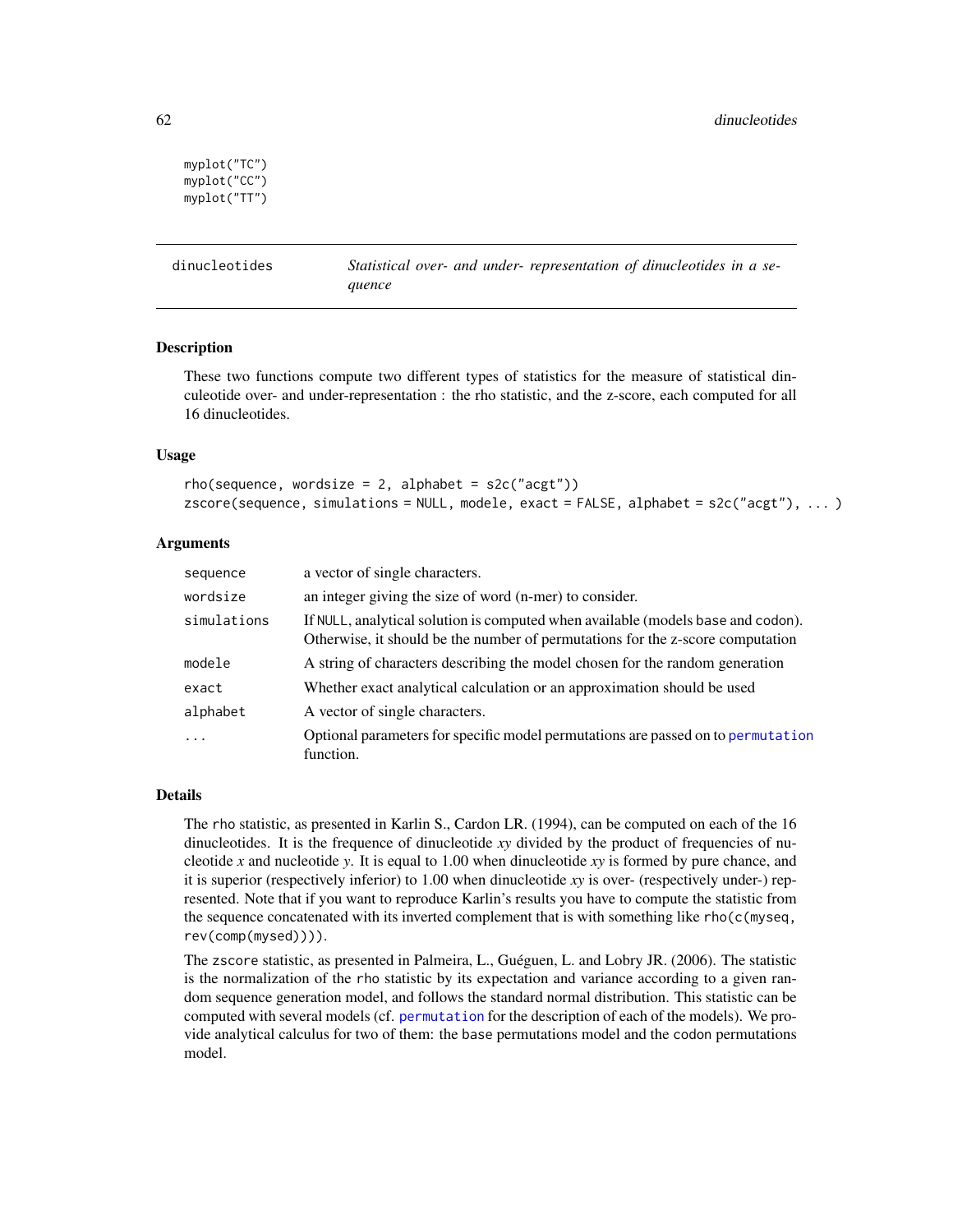#### dinucleotides 63

The base model allows for random sequence generation by shuffling (with/without replacement) of all bases in the sequence. Analytical computations are available for this model: either as an approximation for large sequences (cf. Palmeira, L., Guéguen, L. and Lobry JR. (2006)), either as the exact analytical formulae (cf. Schbath, S. (1995)).

The position model allows for random sequence generation by shuffling (with/without replacement) of bases within their position in the codon (bases in position I, II or III stay in position I, II or III in the new sequence.

The codon model allows for random sequence generation by shuffling (with/without replacement) of codons. Analytical computation is available for this model (Gautier, C., Gouy, M. and Louail, S. (1985)).

The syncodon model allows for random sequence generation by shuffling (with/without replacement) of synonymous codons.

# Value

a table containing the computed statistic for each dinucleotide

## Author(s)

L. Palmeira, J.R. Lobry with suggestions from A. Coghlan.

#### References

Gautier, C., Gouy, M. and Louail, S. (1985) Non-parametric statistics for nucleic acid sequence study. *Biochimie*, 67:449-453.

Karlin S. and Cardon LR. (1994) Computational DNA sequence analysis. *Annu Rev Microbiol*, 48:619-654.

Schbath, S. (1995) Étude asymptotique du nombre d'occurrences d'un mot dans une chaîne de Markov et application à la recherche de mots de fréquence exceptionnelle dans les séquences d'ADN. *Thèse de l'Université René Descartes, Paris V*

Palmeira, L., Guéguen, L. and Lobry, J.R. (2006) UV-targeted dinucleotides are not depleted in light-exposed Prokaryotic genomes. *Molecular Biology and Evolution*, 23:2214-2219. [https:](https://academic.oup.com/mbe/article/23/11/2214/1335460) [//academic.oup.com/mbe/article/23/11/2214/1335460](https://academic.oup.com/mbe/article/23/11/2214/1335460)

citation("seqinr")

### See Also

[permutation](#page-136-0)

```
## Not run:
sequence \leq sample(x = s2c("acgt"), size = 6000, replace = TRUE)
rho(sequence)
zscore(sequence, modele = "base")
zscore(sequence, modele = "base", exact = TRUE)
zscore(sequence, modele = "codon")
zscore(sequence, simulations = 1000, modele = "syncodon")
```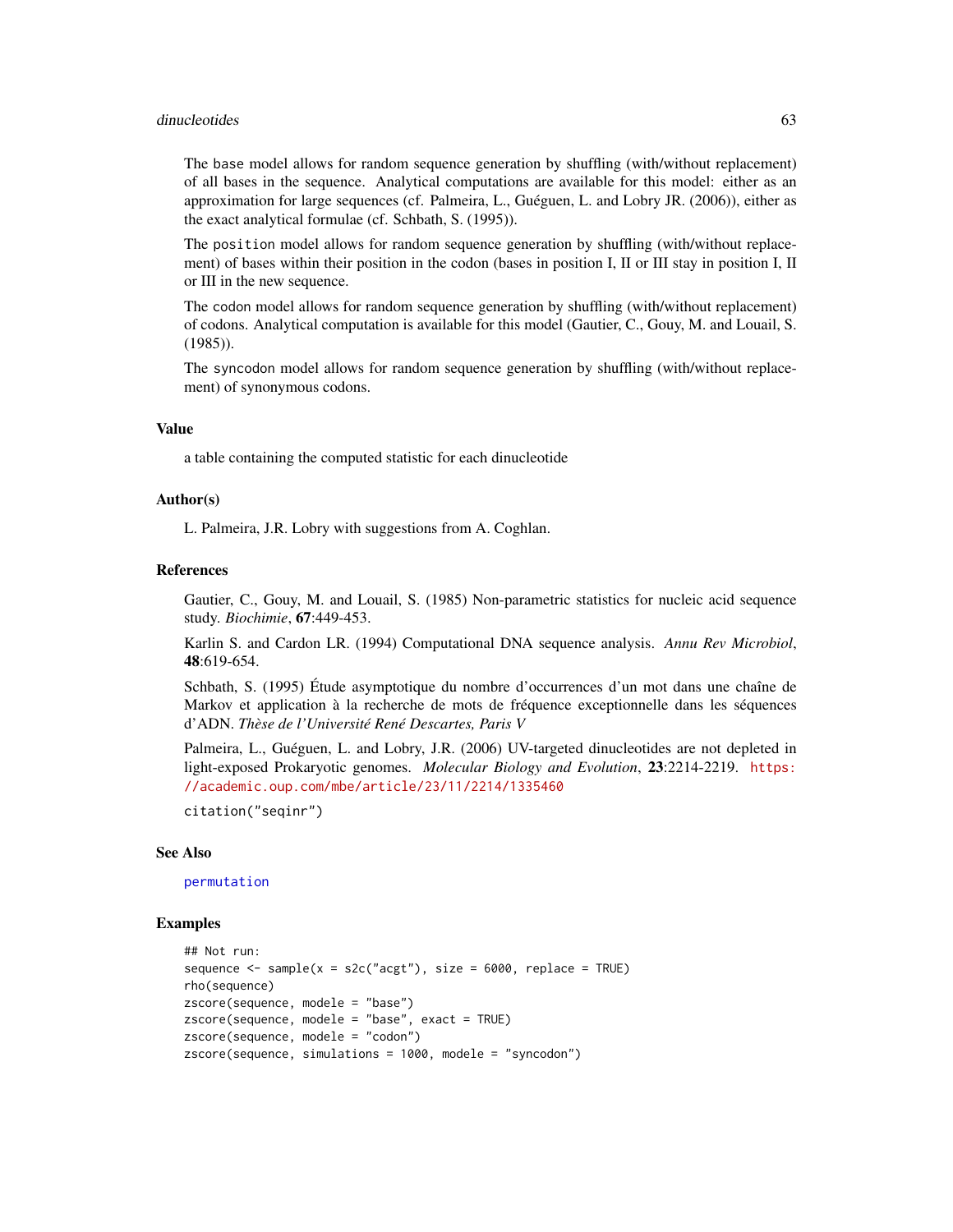## End(Not run)

dist.alignment *Pairwise Distances from Aligned Protein or DNA/RNA Sequences*

## Description

These functions compute a matrix of pairwise distances from aligned sequences using similarity (Fitch matrix, for protein sequences only) or identity matrix (for protein and DNA sequences). The resulting matrix contains the squared root of the pairwise distances. For example, if identity between 2 sequences is 80 the squared root of (1.0 - 0.8) i.e. 0.4472136. Note: seqinr::dist.alignment is the square root version of ape::dist.gene (and not ape::dist.dna).

### Usage

```
dist.alignment(x, matrix = c("identity", "similarity"),gap)
```
### Arguments

| X      | an object of class alignment, as returned by read, alignment for instance                                 |
|--------|-----------------------------------------------------------------------------------------------------------|
| matrix | the matrix distance to be used, partial matching allowed                                                  |
| gap    | -optional- logical, with identity matrix, if set to TRUE, gaps will be counted in<br>the identity measure |

# Value

The distance matrix, object of class dist, computed by using the specified distance measure.

## Author(s)

D. Charif, J.R. Lobry

# References

The reference for the similarity matrix is : Fitch, W.M. (1966) An improved method of testing for evolutionary homology. *J. Mol. Biol.*, 16:9- 16.

```
citation("seqinr")
```
### See Also

[read.alignment](#page-158-0)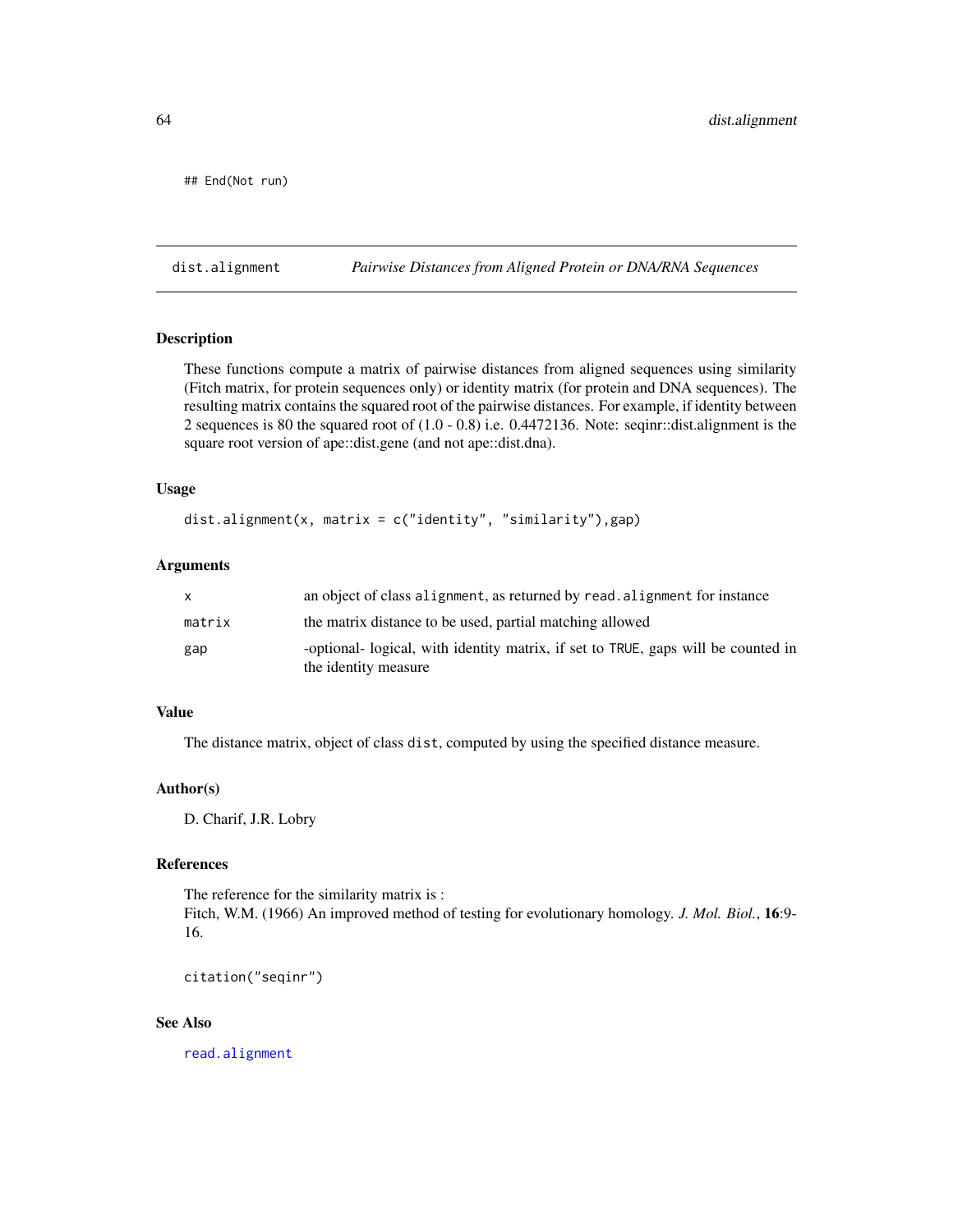# dotchart.uco 65

# Examples

```
myseqs <- read.alignment(file = system.file("sequences/test.mase",
package = "seqinr"), format = "mase")
dist.alignment(myseqs, matrix = "identity" )
as.matrix(dist.alignment(myseqs, matrix = "identity" ))
```

| dotchart.ucc |  |
|--------------|--|
|--------------|--|

dotchart.uco *Cleveland plot for codon usage tables*

# Description

Draw a Cleveland dot plot for codon usage tables

# Usage

dotchart.uco(x, numcode = 1, aa3 = TRUE, pt.cex = 0.7, alphabet =  $s2c("tcag"),$  pch = 21, gpch = 20, bg = par("bg"), cex  $= 0.7$ , color = "black", gcolor = "black", lcolor =  $grey(0.9)$ , xlim, offset =  $0.4$ , ...)

# Arguments

| X        | table of codon usage as computed by uco.                                                                          |
|----------|-------------------------------------------------------------------------------------------------------------------|
| numcode  | the number of the code to be used by translate.                                                                   |
| aa3      | logical. If TRUE use the three-letter code for amino- acids. If FALSE use the<br>one-letter code for amino-acids. |
| pt.cex   | the character size to be used for points.                                                                         |
| alphabet | character for codons labels                                                                                       |
| pch      | the plotting character or symbol to be used.                                                                      |
| gpch     | the plotting character or symbol to be used for group values.                                                     |
| bg       | the background color to be used.                                                                                  |
| cex      | the character expansion size passed to dot chart.                                                                 |
| color    | the color(s) to be used for points an labels.                                                                     |
| gcolor   | the single color to be used for group labels and values.                                                          |
| lcolor   | the color(s) to be used for the horizontal lines.                                                                 |
| xlim     | horizontal range for the plot                                                                                     |
| offset   | offset in inches of ylab and labels; was hardwired to 0.4 before R 4.0.0                                          |
| .        | graphical parameters can also be specified as arguments                                                           |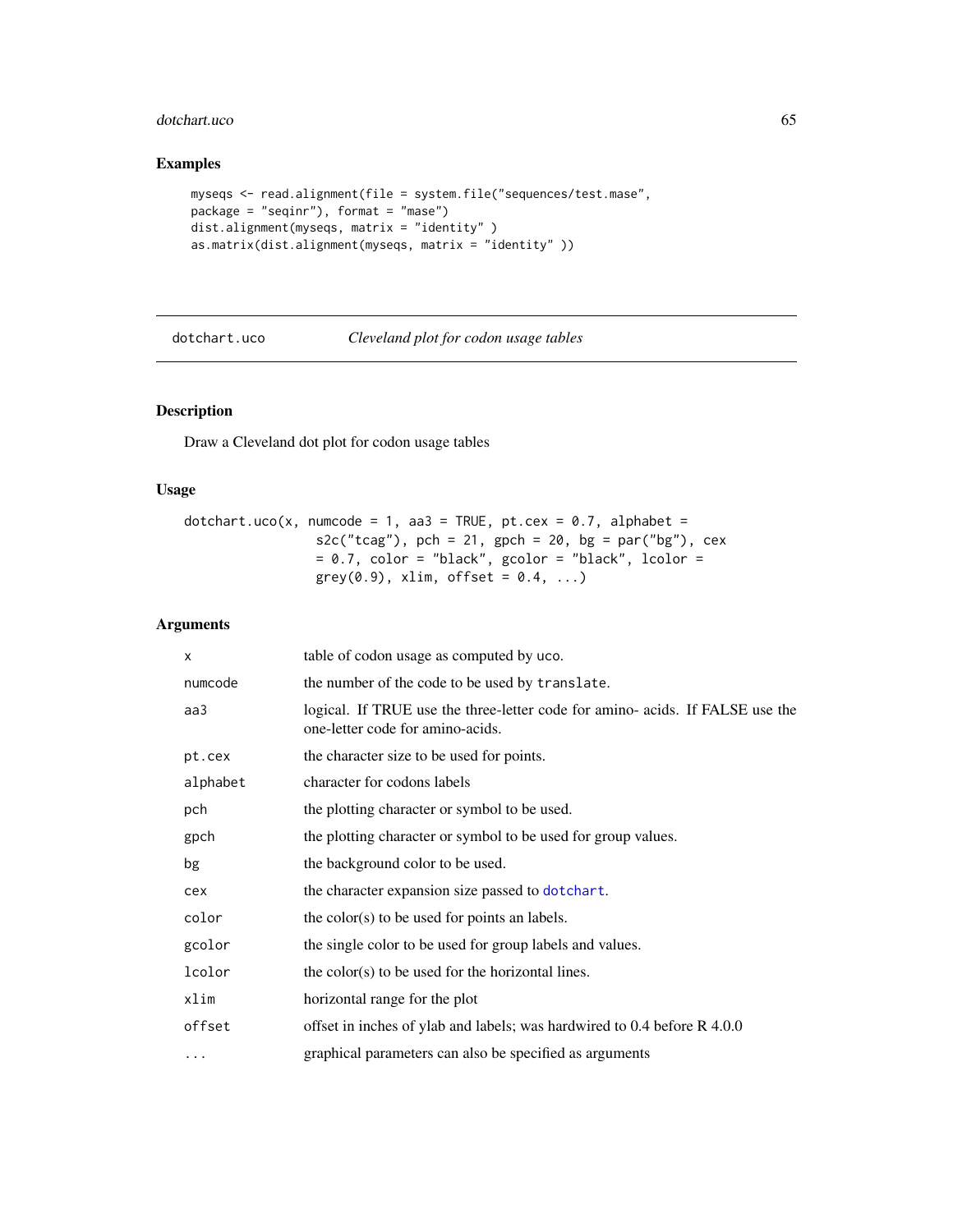66 doct that the contract of the contract of the contract of the contract of the contract of the contract of the contract of the contract of the contract of the contract of the contract of the contract of the contract of t

## Value

An invisible list with components:

| x      | table of codon usage                   |
|--------|----------------------------------------|
| labels | codon names                            |
| groups | amino acid factor                      |
| gdata  | sums by amino acid                     |
| ypg    | the y-axis coordinates for amino acids |
| ypi    | the y-axis coordinates for codons      |

## Author(s)

J.R. Lobry

# References

Cleveland, W. S. (1985) The Elements of Graphing Data. Monterey, CA: Wadsworth. citation("seqinr")

## See Also

[dotchart](#page-0-0), [uco](#page-208-0), [aaa](#page-5-0), [translate](#page-203-0)

### Examples

```
# Load dataset:
data(ec999)
# Compute codon usage for all coding sequences:
ec999.uco <- lapply(ec999, uco, index="eff")
# Put it in a dataframe:
df <- as.data.frame(lapply(ec999.uco, as.vector))
# Add codon names:
row.names(df) <- names(ec999.uco[[1]])
# Compute global codon usage:
global <- rowSums(df)
# Choose a title for the graph:
title <- "Codon usage in 999 E. coli coding sequences"
# Plot data:
dotchart.uco(global, main = title)
```
dotPlot *Dot Plot Comparison of two sequences*

# Description

Dot plots are most likely the oldest visual representation used to compare two sequences (see Maizel and Lenk 1981 and references therein). In its simplest form, a dot is produced at position  $(i,j)$  iff character number i in the first sequence is the same as character number j in the second sequence. More eleborated forms use sliding windows and a threshold value for two windows to be considered as matched.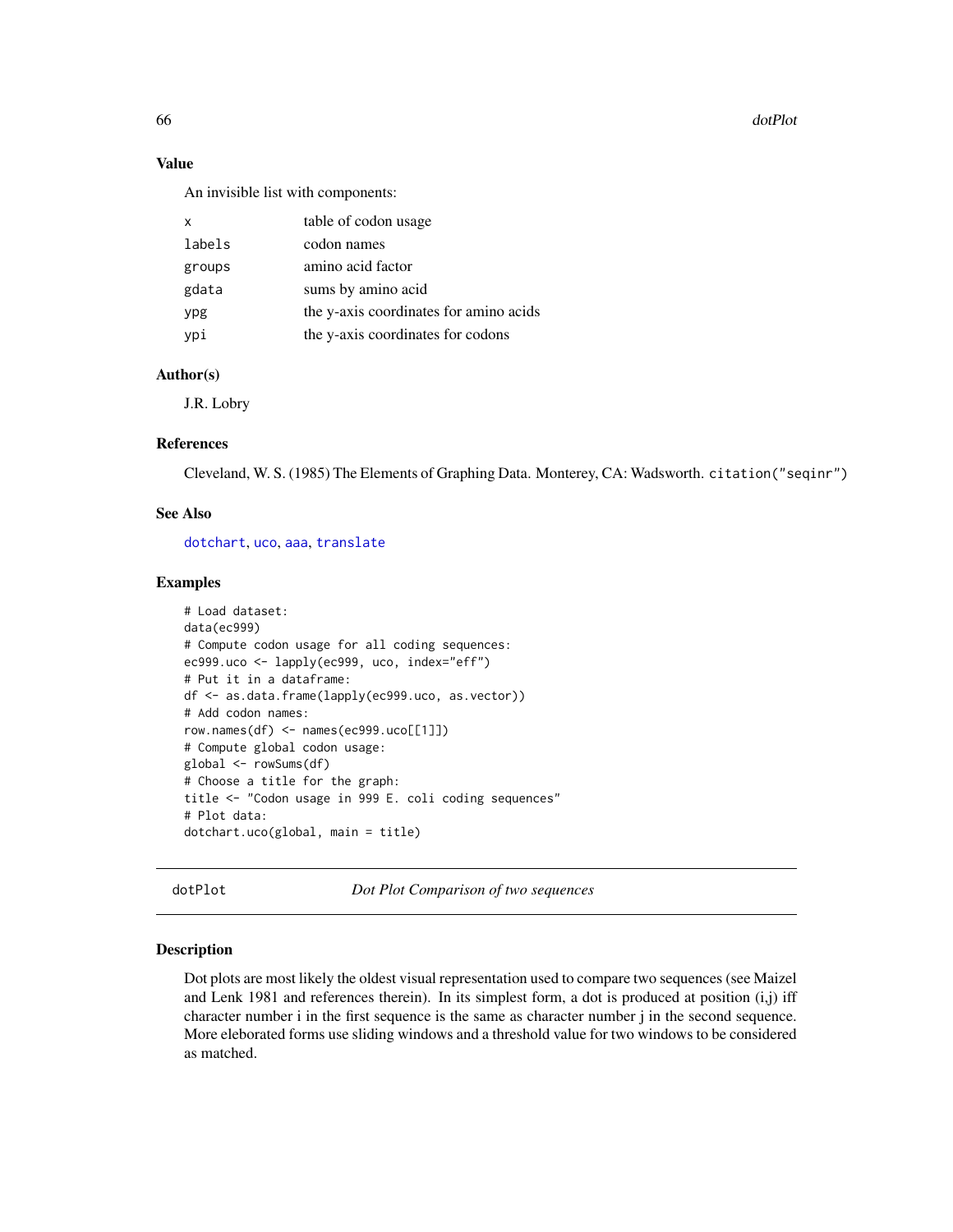#### dotPlot 67

# Usage

```
dot(Seq1, seq2, wsize = 1, wstep = 1, nmatch = 1, col = c("white", "black"),
xlab = deparse(substitute(seq1)), ylab = deparse(substitute(seq2)), ...)
```
### Arguments

| seq1     | the first sequence (x-axis) as a vector of single chars.                                                 |
|----------|----------------------------------------------------------------------------------------------------------|
| seq2     | the second sequence (y-axis) as a vector of single char.                                                 |
| wsize    | the size in chars of the moving window.                                                                  |
| wstep    | the size in chars for the steps of the moving window. Use wstep == wsize for<br>non-overlapping windows. |
| nmatch   | if the number of match per window is greater than or equal to nmatch then a dot<br>is produced.          |
| col      | color of points passed to image.                                                                         |
| xlab     | label of x-axis passed to image.                                                                         |
| ylab     | label of y-axis passed to image.                                                                         |
| $\cdots$ | further arguments passed to image.                                                                       |

# Value

NULL.

# Author(s)

J.R. Lobry

# References

Maizel, J.V. and Lenk, R.P. (1981) Enhanced Graphic Matrix Analysis of Nucleic Acid and Protein Sequences. *Proceedings of the National Academy of Science USA*, 78:7665-7669.

citation("seqinr")

# See Also

[image](#page-0-0)

```
#
# Identity is on the main diagonal:
#
dotPlot(letters, letters, main = "Direct repeat")
#
# Internal repeats are off the main diagonal:
#
dotPlot(rep(letters, 2), rep(letters, 2), main = "Internal repeats")
```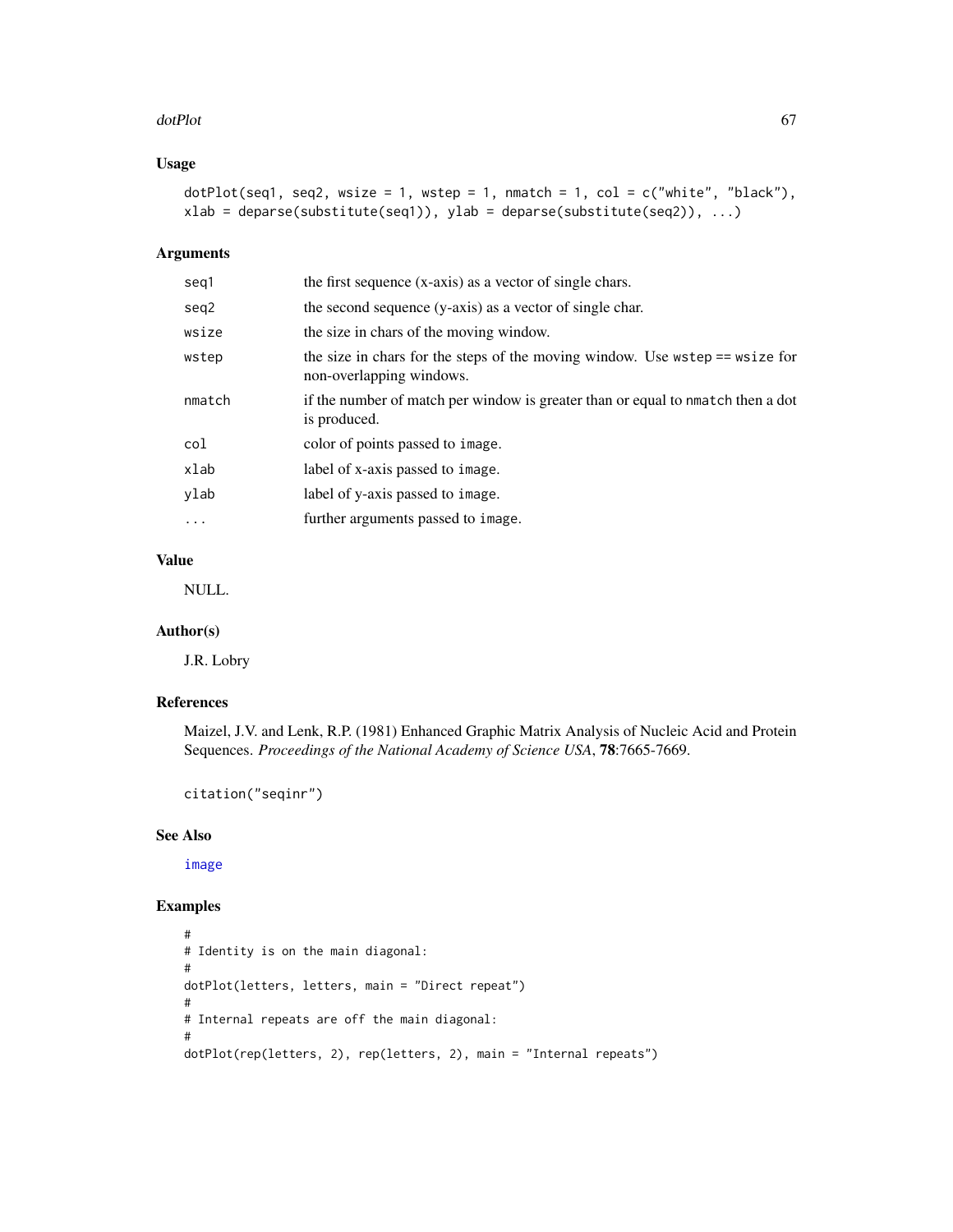```
#
# Inversions are orthogonal to the main diagonal:
#
dotPlot(letters, rev(letters), main = "Inversion")
#
# Insertion in the second sequence yields a vertical jump:
#
dotPlot(letters, c(letters[1:10], s2c("insertion"), letters[11:26]),
  main = "Insertion in the second sequence", asp = 1)
#
# Insertion in the first sequence yields an horizontal jump:
#
dotPlot(c(letters[1:10], s2c("insertion"), letters[11:26]), letters,
  main = "Insertion in the first sequence", asp = 1)
#
# Protein sequences have usually a good signal/noise ratio because there
# are 20 possible amino-acids:
#
aafile <- system.file("sequences/seqAA.fasta", package = "seqinr")
protein <- read.fasta(aafile)[[1]]
dotP( protein, protein, main = "Dot plot of a protein\nwsize = 1, wstep = 1, nmatch = 1")
#
# Nucleic acid sequences have usually a poor signal/noise ratio because
# there are only 4 different bases:
#
dnafile <- system.file("sequences/malM.fasta", package = "seqinr")
dna <- protein <- read.fasta(dnafile)[[1]]
dotPlot(dna[1:200], dna[1:200],
main = "Dot plot of a nucleic acid sequence\nwsize = 1, wstep = 1, nmatch = 1")
#
# Play with the wsize, wstep and nmatch arguments to increase the
# signal/noise ratio:
#
dot[1:200], dna[1:200], wsize = 3, wstep = 3, nmatch = 3,
main = "Dot plot of a nucleic acid sequence\nwsize = 3, wstep = 3, nmatch = 3")
```
draw.oriloc *Graphical representation for nucleotide skews in prokaryotic chromosomes.*

## Description

Graphical representation for nucleotide skews in prokaryotic chromosomes.

## Usage

```
draw.oriloc(ori, main = "Title",
 xlab = "Map position in Kb",
 ylab = "Cumulated combined skew in Kb", las = 1, las.right = 3,
  ta.mtext = "Cumul. T-A skew", ta.col = "pink", ta.lwd = 1,
```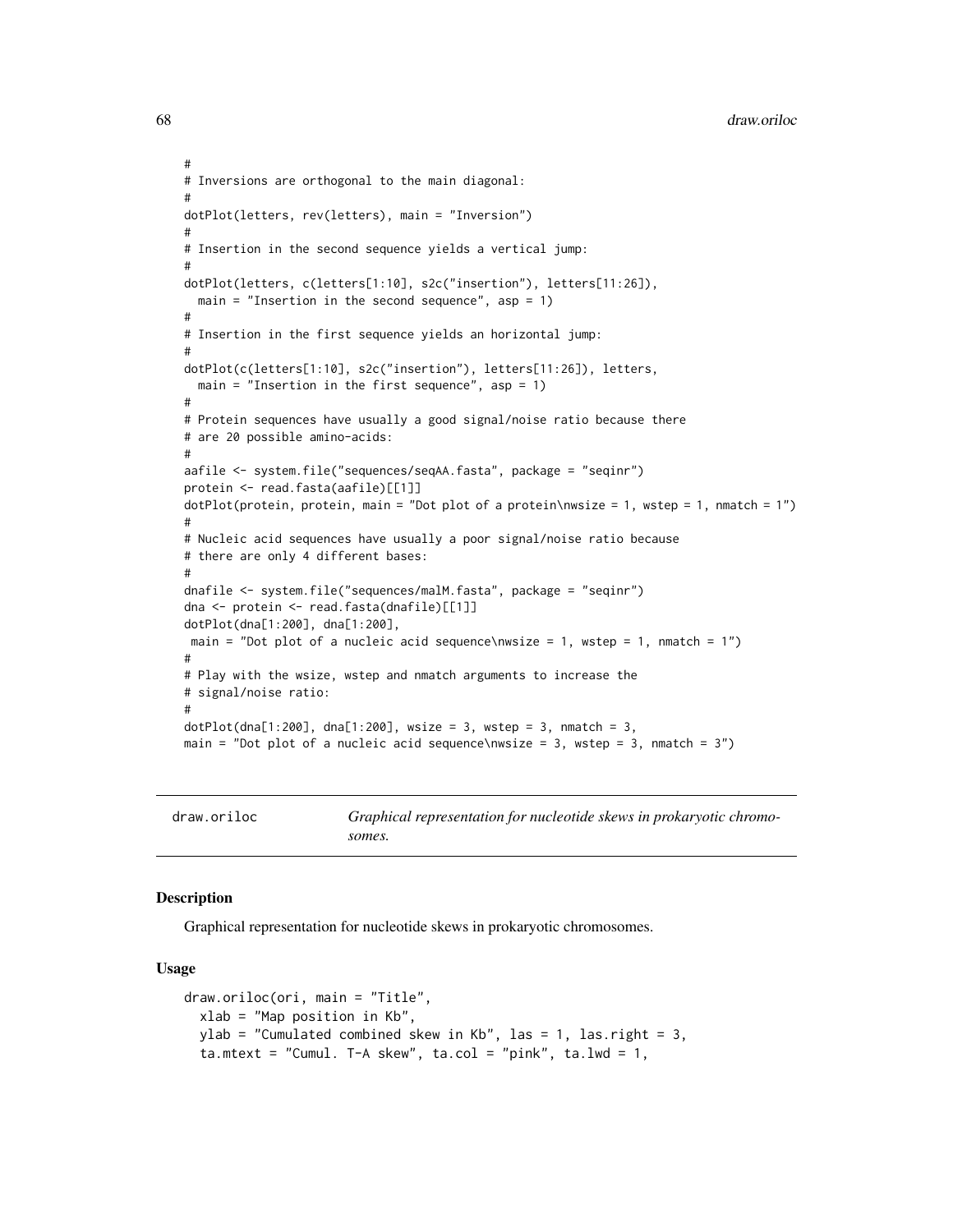#### draw.oriloc 69 and 200 and 200 and 200 and 200 and 200 and 200 and 200 and 200 and 200 and 200 and 200 and 200

```
cg.mtext = "Cumul. C-G skew", cg.col = "lightblue", cg.lwd = 1,
cds.mtext = "Cumul. CDS skew", cds.col = "lightgreen", cds.lwd = 1,
sk.col = "black", sk.lwd = 2,
add.grid = TRUE, ...)
```
# Arguments

| ori       | A data frame obtained with the oriloc function.        |
|-----------|--------------------------------------------------------|
| main      | The main title of the plot.                            |
| xlab      | The x-axis title.                                      |
| ylab      | The y-axis title.                                      |
| las       | The style of axis labels for the bottom and left axes. |
| las.right | The style of axis labels for the right axis.           |
| ta.mtext  | The marginal legend for the TA skew.                   |
| ta.col    | The color for the TA skew.                             |
| ta.lwd    | The line width for the TA skew.                        |
| cg.mtext  | The marginal legend for the CG skew.                   |
| cg.col    | The color for the CG skew.                             |
| cg.lwd    | The line width for the CG skew.                        |
| cds.mtext | The marginal legend for the CDS skew.                  |
| cds.col   | The color for the CDS skew.                            |
| cds.lwd   | The line width for the CDS skew.                       |
| sk.col    | The color for the cumulated combined skew.             |
| sk.lwd    | The line width for the cumulated combined skew.        |
| add.grid  | Logical, if TRUE a vertical grid is added to the plot. |
| $\cdots$  | Further arguments are passed to the function plot.     |

# Author(s)

J.R. Lobry

# References

citation("seqinr")

# See Also

[oriloc](#page-131-0), [rearranged.oriloc](#page-170-0), [extract.breakpoints](#page-76-0)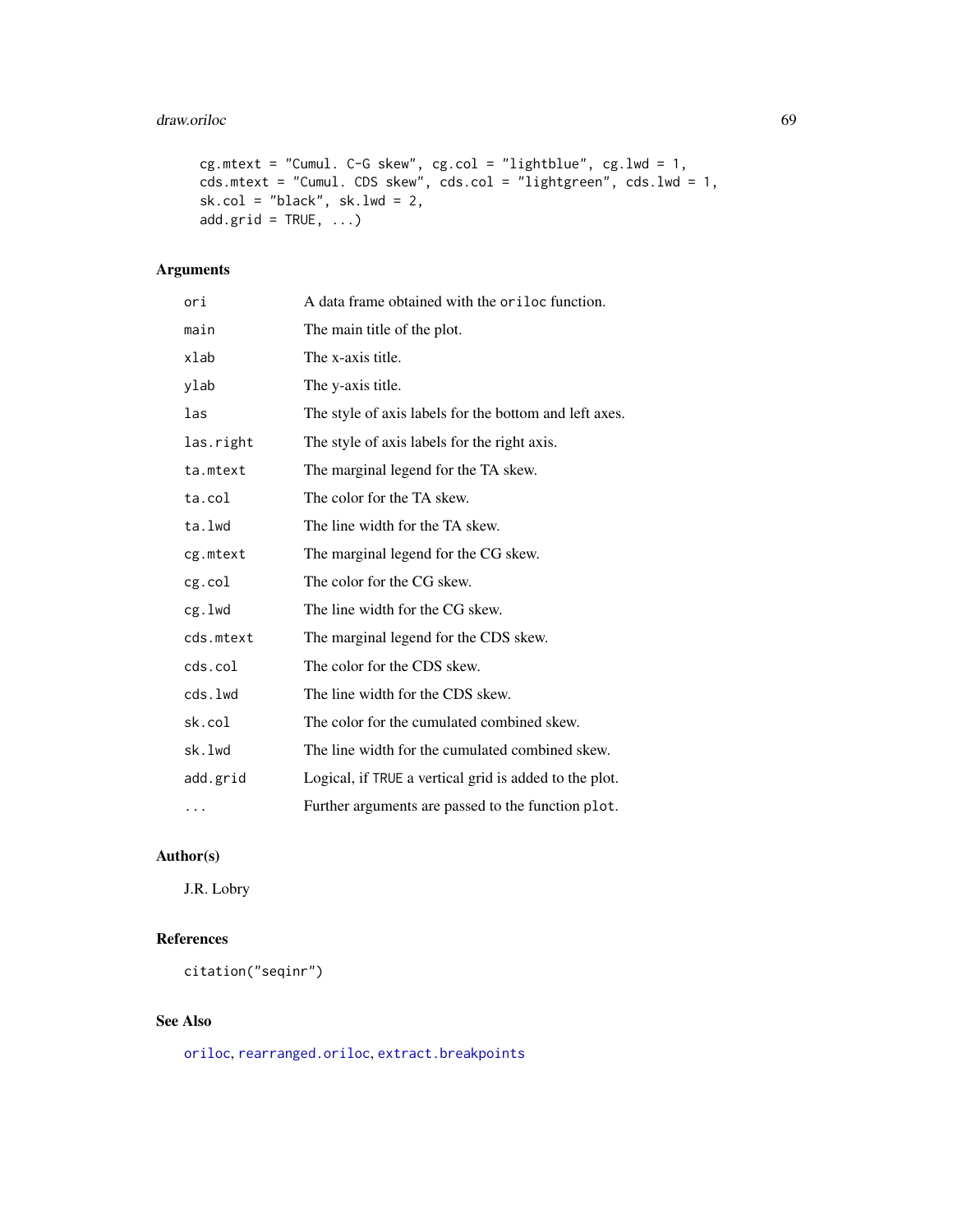# Examples

```
## Not run: # need internet connection
#
# Example with Chlamydia trachomatis complete genome
#
 ori <- oriloc()
 draw.oriloc(ori)
#
# The same, using more options from function draw.oriloc()
#
draw.oriloc(ori,
 main = expression(italic(Chlamydia~~trachomatis)~~complete~~genome),
  ta.mtext = "TA skew", ta.col = "red",
  cg.mtext = "CG skew", cg.col = "blue",
  cds.mtext = "CDS skew", cds.col = "seagreen",
  add.grid = FALSE)
## End(Not run)
```
draw.rearranged.oriloc

*Graphical representation for rearranged nucleotide skews in prokaryotic chromosomes.*

## Description

Graphical representation for rearranged nucleotide skews in prokaryotic chromosomes.

## Usage

```
draw.rearranged.oriloc(rearr.ori, breaks.gcfw = NA,
breaks.gcrev = NA, breaks.atfw = NA, breaks.atrev = NA)
```
## Arguments

| rearr.ori    | A data frame obtained with the rearranged.oriloc function.                                                                                                                             |
|--------------|----------------------------------------------------------------------------------------------------------------------------------------------------------------------------------------|
| breaks.gcfw  | The coordinates of the breakpoints in the GC-skew, for forward transcribed pro-<br>tein coding sequences. These coordinates can be obtained with the extract. breakpoints<br>function. |
| breaks.gcrev | The coordinates of the breakpoints in the GC-skew, for reverse transcribed pro-<br>tein coding sequences. These coordinates can be obtained with the extract. breakpoints<br>function. |
| breaks.atfw  | The coordinates of the breakpoints in the AT-skew, for forward transcribed pro-<br>tein coding sequences. These coordinates can be obtained with the extract. breakpoints<br>function. |
| breaks.atrev | The coordinates of the breakpoints in the AT-skew, for reverse transcribed pro-<br>tein coding sequences. These coordinates can be obtained with the extract. breakpoints<br>function. |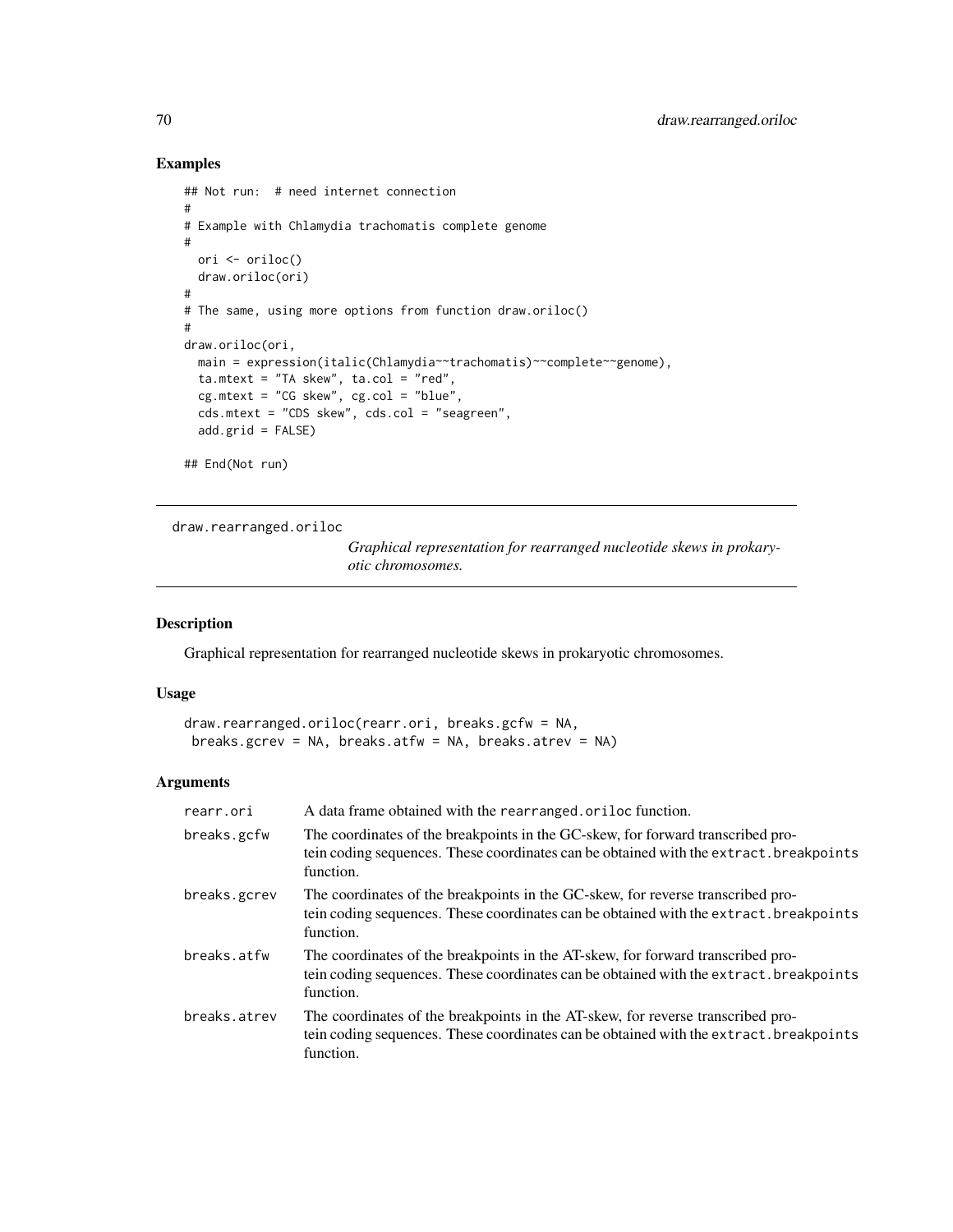#### draw.recstat 71

### Author(s)

J.R. Lobry, A. Necşulea

#### References

Nec<sub>sulea</sub>, A. and Lobry, J.R. (2007) A New Method for Assessing the Effect of Replication on DNA Base Composition Asymmetry. *Molecular Biology and Evolution*, 24:2169-2179.

#### See Also

[rearranged.oriloc](#page-170-0), [extract.breakpoints](#page-76-0)

### Examples

## Not run: ### Example for Chlamydia trachomatis ####

### Rearrange the chromosome and compute the nucleotide skews ###

```
#r.ori <- rearranged.oriloc(seq.fasta = system.file("sequences/ct.fasta.gz", package = "seqinr"),
# g2.coord = system.file("sequences/ct.coord", package = "seqinr"))
```

```
r.ori <- rearranged.oriloc(seq.fasta = system.file("sequences/ct.fasta.gz", package = "seqinr"),
    g2.coord = system.file("sequences/ct.coord", package = "seqinr"))
```
### Extract the breakpoints for the rearranged nucleotide skews ###

```
breaks <- extract.breakpoints(r.ori, type = c("gcfw", "gcrev"),
nbreaks = c(2, 2), gridsize = 50, it.max = 100)
```

```
### Draw the rearranged nucleotide skews and ###
### place the position of the breakpoints on the graphics ###
```

```
draw.rearranged.oriloc(r.ori, breaks.gcfw = breaks$gcfw$breaks,
breaks.gcrev = breaks$gcrev$breaks)
## End(Not run)
```
draw.recstat *Graphical representation of a recstat analysis.*

#### Description

This function displays the results returned by recstat with two plots. The first one shows the factor scores of a CA computed on the codon composition of a DNA sequence. The second one shows the locations of all Start and Stop codons in this sequence.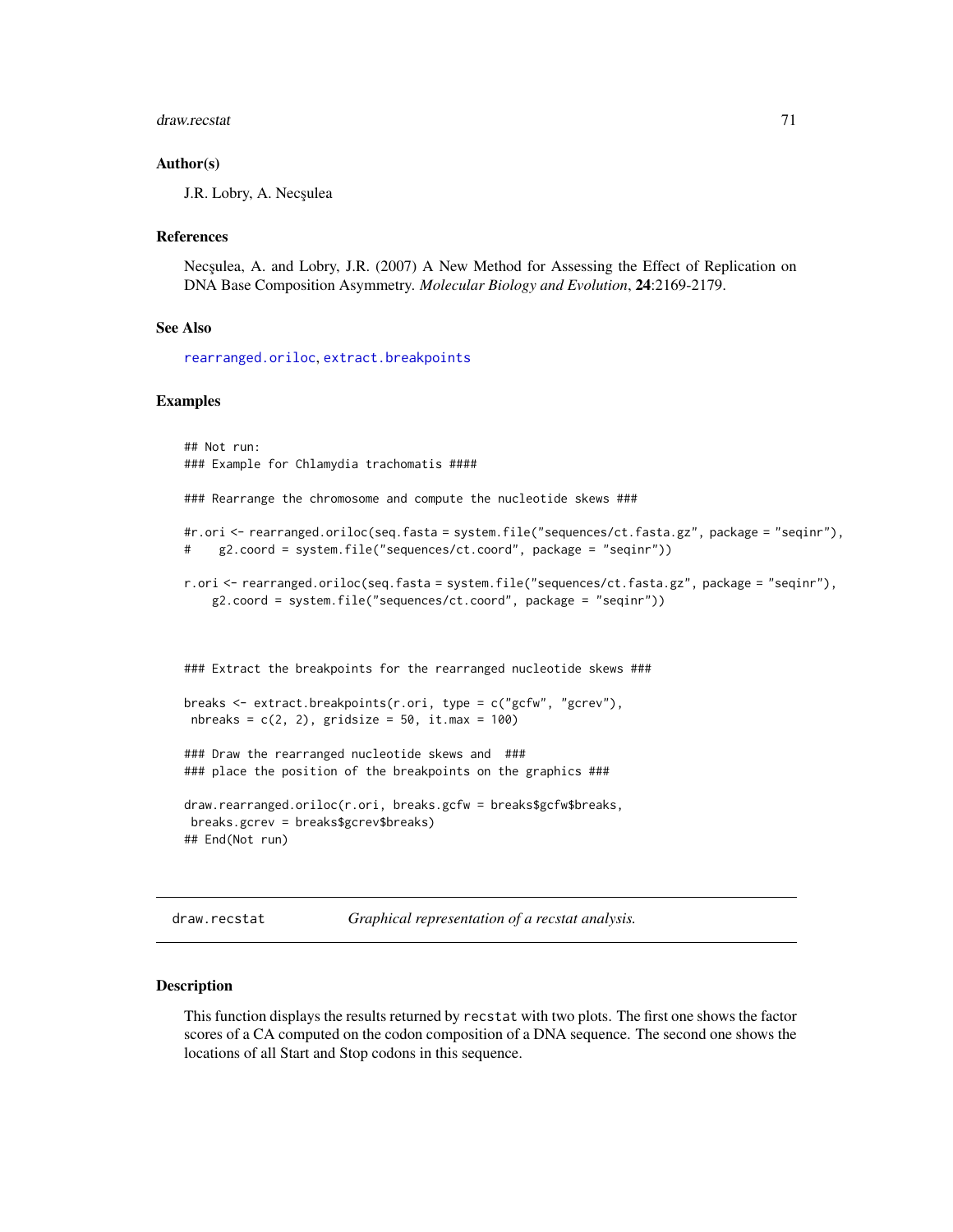### Usage

```
draw.rect = 1, direct = TRUE, xlim = c(1, seqsize),
   col = c("red", "blue", "purple"))
```
## **Arguments**

| rec    | list of elements returned by recstat function.               |
|--------|--------------------------------------------------------------|
| fac    | axis of the CA to use for display ( $4 \ge$ fac $\ge$ 1).    |
| direct | a logical for the choice of direct or reverse strand.        |
| xlim   | starting and ending positions in the sequence for the plot.  |
| col    | vector of colour codes for the three frames of the sequence. |

# Details

The first plot shows the factor scores of the sliding windows, this for the three possible frames of the strand selected by the user. The second shows the Start (filled grey triangles pointing up) and Stop (solid black triangles pointing down) codons positions. Note that the standard genetic code is used for that purpose. Visual detection of putative CDS is performed through the simultaneous use of these two graphics. If a CDS is located within the sequence, the factor scores for the windows located in the corresponding reading frame will be significantly separated from the two others. Moreover, the region where this separation is seen should be located between a Start and a Stop codon.

### Author(s)

O. Clerc, G. Perrière

#### See Also

[test.li.recstat](#page-200-0), [test.co.recstat](#page-199-0)

## Examples

```
ff <- system.file("sequences/ECOUNC.fsa", package = "seqinr")
seq <- read.fasta(ff)
rec <- recstat(seq[[1]], seqname = getName(seq))
draw.recstat(rec)
```
ec999 *999 coding sequences from E. coli*

### Description

This dataset contains 999 coding sequences from the Escherichia coli chromosome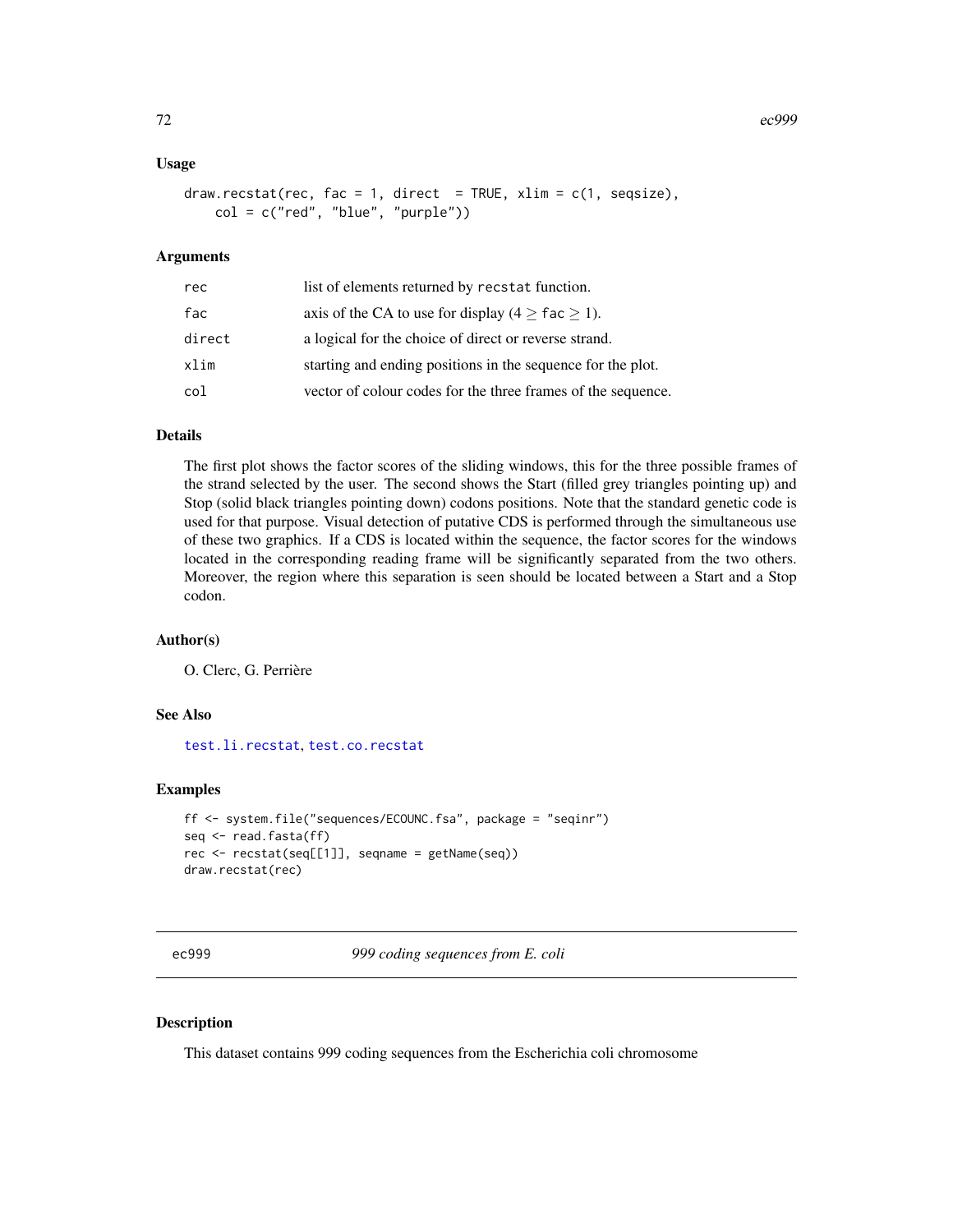# $ECH$  73

## Usage

data(ec999)

# Format

List of 999 vectors of characters, one for each coding sequence.

ECFOLE.FOLE chr [1:672] "A" "T" "G" "C" ... ECMSBAG.MSBA chr [1:1749] "A" "T" "G" "C" ... ECNARZYW-C.NARV chr [1:681] "A" "T" "G" "A" ... ... ... TRUNCATED ... XYLEECOM.MALK chr [1:1116] "A" "T" "G" "G" ... XYLEECOM.LAMB chr [1:1341] "A" "T" "G" "A" ... XYLEECOM.MALM chr [1:921] "A" "T" "G" "A" ...

# References

Lobry, J.R., Gautier, C. (1994) Hydrophobicity, expressivity and aromaticity are the major trends of amino-acid usage in 999 *Escherichia coli* chromosome-encode genes. *Nucleic Acids Research*,22:3174- 3180.

citation("seqinr")

#### Examples

```
data(ec999)
#
# How to export sequences in a FASTA file:
#
fname <- tempfile(pattern = "ecc999", tmpdir = tempdir(), fileext = "ffn")
tempdir(check = FALSE)
write.fasta(ec999, names(ec999), file = fname)
```
ECH *Forensic Genetic Profile Allelic Ladder Raw Data*

# Description

This is an example of allelic ladder raw data for a human STR genetic profile at 16 loci (*viz.* D8S1179, D21S11, D7S820, CSF1PO, D3S1358, TH01, D13S317, D16S539, D2S1338, D19S433, vWA, TPOX, D18S51, Amelogenin, D5S818, FGA) which are commonly used in forensic sciences for individual identifications.

# Usage

data(ECH)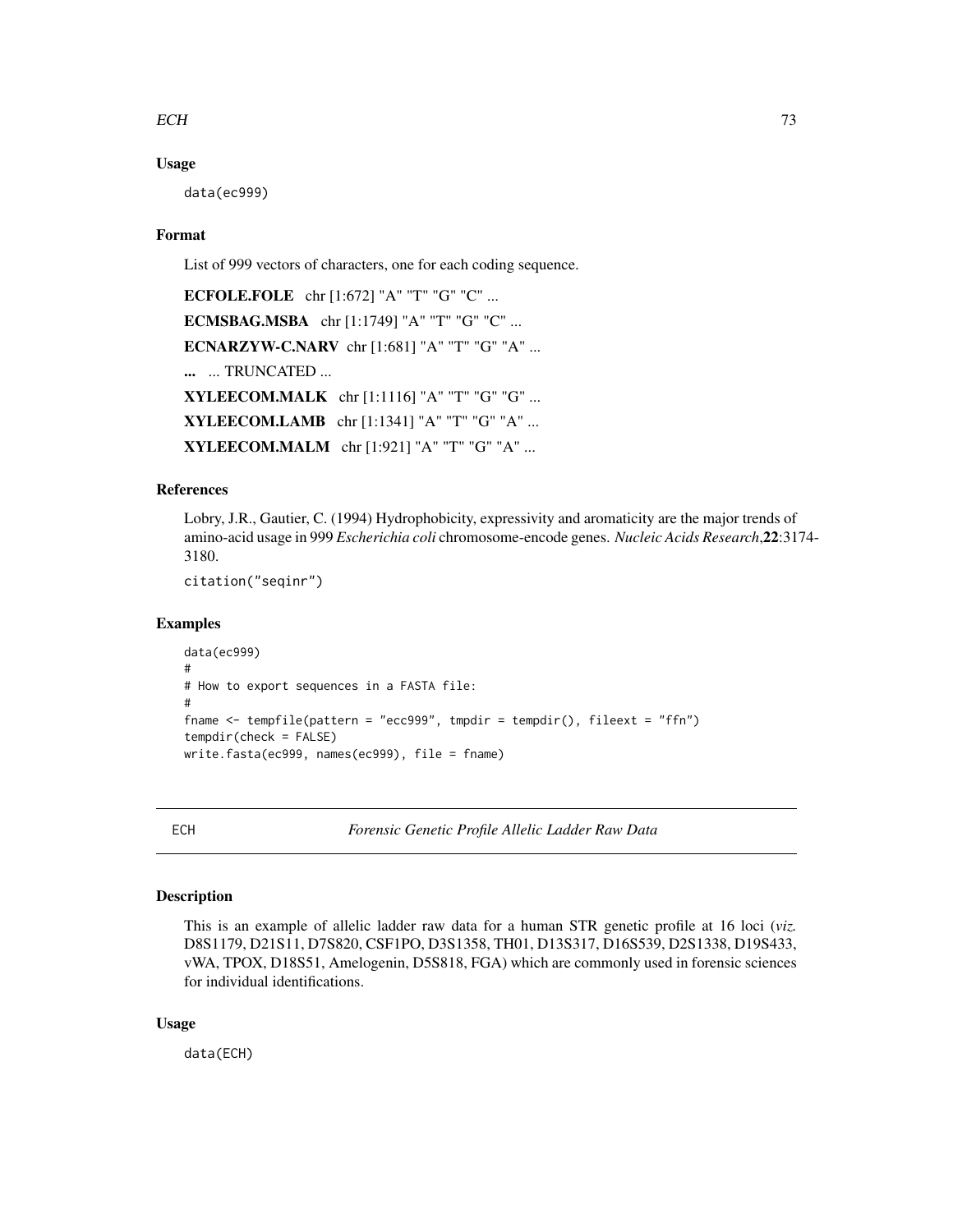# Format

A list with 3 components as in [JLO](#page-116-0)

#### Author(s)

J.R. Lobry

## Source

Data were kindly provided by the INPS (Institut National de Police Scientifique) which is the national forensic sciences institute in France. Experiments were done at the LPS (Laboratoire de Police Scientifique de Lyon) in 2008.

# References

citation("seqinr")

Anonymous (2006) Applied Biosystem Genetic Analysis Data File Format. Available at [https://](https://www.thermofisher.com/at/en/home/brands/applied-biosystems.html) [www.thermofisher.com/at/en/home/brands/applied-biosystems.html](https://www.thermofisher.com/at/en/home/brands/applied-biosystems.html). Last visited on 03- NOV-2008.

# See Also

function [read.abif](#page-156-0) to import files in ABIF format, data [gs500liz](#page-113-0) for internal size standards, data [identifiler](#page-114-0) for allele names in the allelic ladder, data [JLO](#page-116-0) for an example of an individual sample file.

# Examples

data(JLO)

EXP *Vectors of coefficients to compute linear forms.*

## Description

This dataset is used to compute linear forms on codon frequencies: if codfreq is a vector of codon frequencies then drop(freq %\*% EXP\$CG3) will return for instance the G+C content in third codon positions. Base order is the lexical order: a, c, g, t (or u).

## Usage

data(EXP)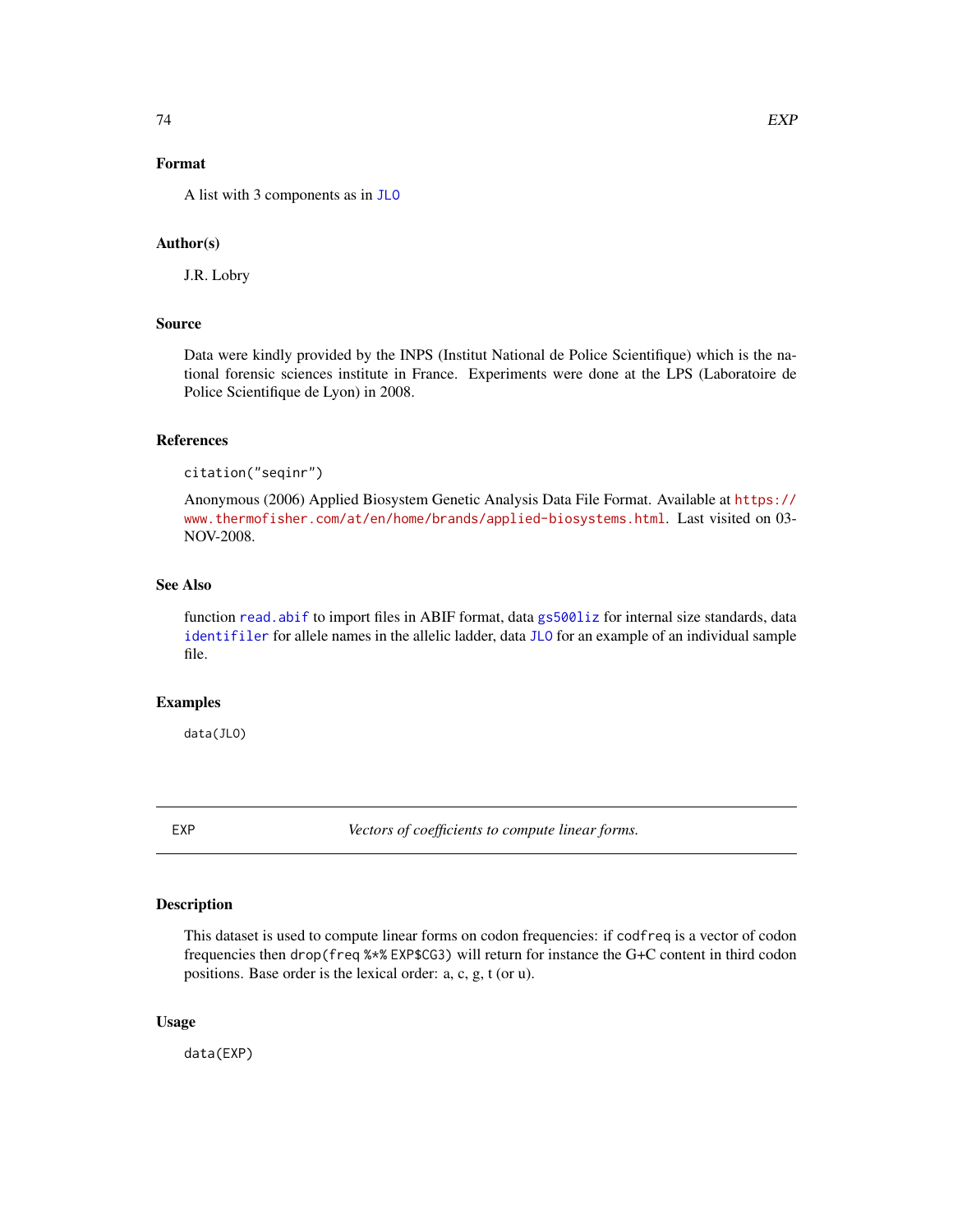# $EXP$  75

# Format

List of 24 vectors of coefficients

A num [1:4] 1 0 0 0 A3 num [1:64] 1 0 0 0 1 0 0 0 1 0 ... AGZ num [1:64] 0 0 0 0 0 0 0 0 1 0 ... ARG num [1:64] 0000000010... AU3 num [1:64] 1001100110... BC num [1:64] 0 1 0 0 0 0 0 0 0 0 ... C num [1:4] 0 1 0 0 C3 num [1:64] 0 1 0 0 0 1 0 0 0 1 ... CAI num [1:64] 0.00 0.00 -1.37 -2.98 -2.58 ... CG num [1:4] 0 1 1 0 CG1 num [1:64] 0 0 0 0 0 0 0 0 0 0 ... CG12 num [1:64] 0 0 0 0 0.5 0.5 0.5 0.5 0.5 0.5 ... CG2 num [1:64] 0 0 0 0 1 1 1 1 1 1 ... CG3 num [1:64] 0 1 1 0 0 1 1 0 0 1 ... CGN num [1:64] 0 0 0 0 0 0 0 0 0 0 ... F1 num [1:64] 1.026 0.239 1.026 0.239 -0.097 ... G num [1:4] 0 0 1 0 G3 num [1:64] 0 0 1 0 0 0 1 0 0 0 ... KD num [1:64] -3.9 -3.5 -3.9 -3.5 -0.7 -0.7 -0.7 -0.7 -4.5 -0.8 ... **Q** num  $[1:64] 0 0 0 0 1 1 1 1 0 0 ...$ QA3 num [1:64] 0 0 0 0 1 0 0 0 0 0 ... **QC3** num [1:64]  $0 0 0 0 0 1 0 0 0 0 ...$ U num [1:4] 0 0 0 1 U3 num [1:64] 0 0 0 1 0 0 0 1 0 0 ...

# Details

It's better to work directly at the amino-acid level when computing linear forms on amino-acid frequencies so as to have a single coefficient vector. For instance EXP\$KD to compute the Kyte and Doolittle hydrophaty index from codon frequencies is valid only for the standard genetic code.

An alternative for drop(freq  $%x$ % EXP\$CG3) is sum(freq  $*$  EXP\$CG3), but this is less efficient in terms of CPU time. The advantage of the latter, however, is that thanks to recycling rules you can use either sum( freq  $*$  EXP\$A) or sum( freq  $*$  EXP\$A3). To do the same with the  $%$  $*$ % operator you have to explicit the recycling rule as in drop( freq %\*% rep(EXP\$A, 16)).

#### Source

ANALSEQ EXPFILEs for command EXP. <http://pbil.univ-lyon1.fr/software/doclogi/docanals/manuel.html>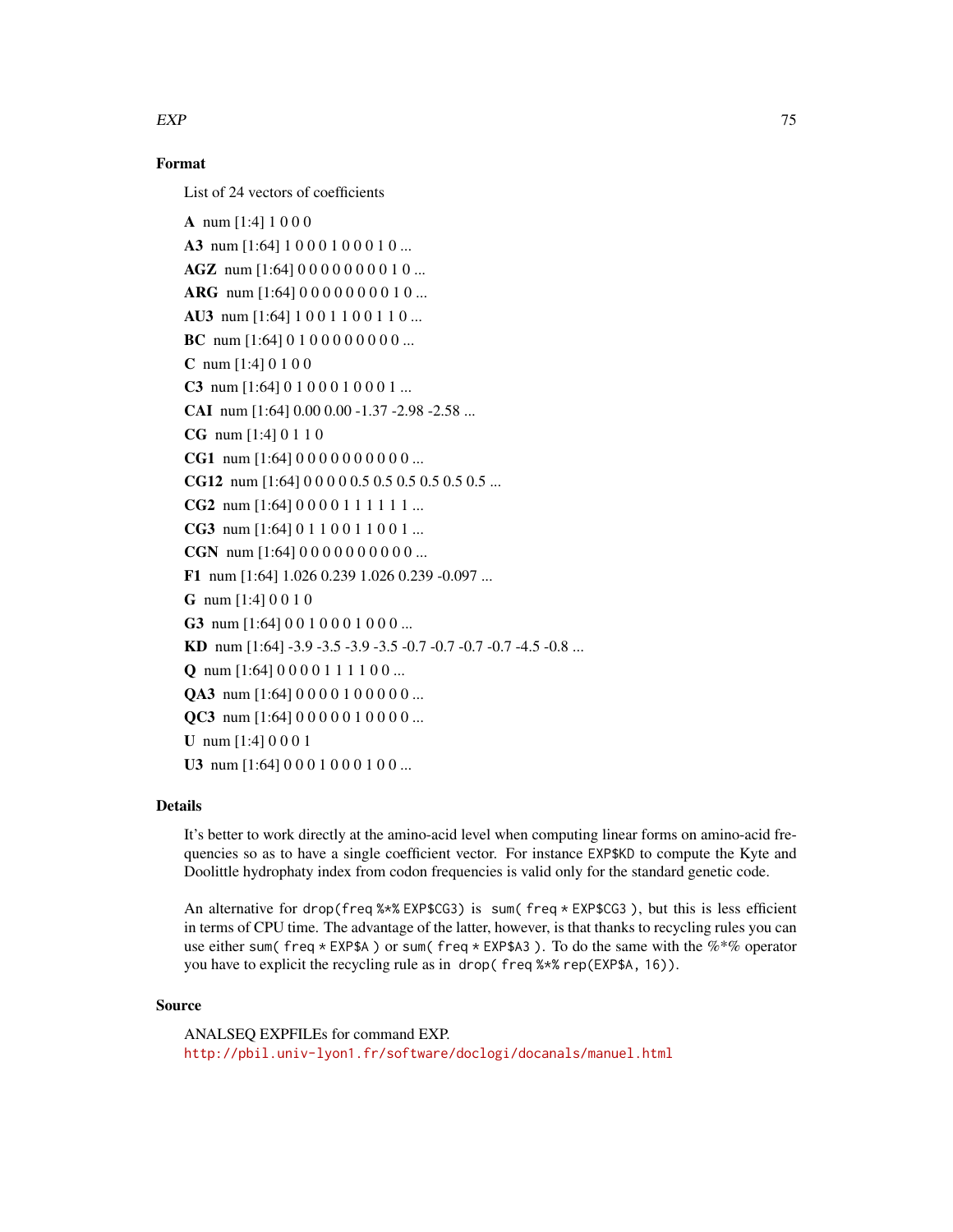## References

citation("seqinr")

A content in A nucleotide

A3 content in A nucleotide in third position of codon

AGZ Arg content (aga and agg codons)

ARG Arg content

AU3 content in A and U nucleotides in third position of codon

- BC Good choice (Bon choix). Gouy M., Gautier C. (1982) codon usage in bacteria : Correlation with gene expressivity. *Nucleic Acids Research*,10(22):7055-7074.
- C content in C nucleotides
- C3 content in A nucleotides in third position of codon
- CAI Codon adaptation index for E. coli. Sharp, P.M., Li, W.-H. (1987) The codon adaptation index - a measure of directionam synonymous codon usage bias, and its potential applications. *Nucleic Acids Research*,15:1281-1295.
- $CG$  content in  $G + C$  nucleotides
- CG1 content in  $G + C$  nucleotides in first position of codon
- CG12 content in  $G + C$  nucleotides in first and second position of codon
- $CG2$  content in  $G + C$  nucleotides in second position of codon
- $CG3$  content in  $G + C$  nucleotides in third position of codon
- CGN content in CGA + CGU + CGA + CGG
- F1 From Table 2 in Lobry, J.R., Gautier, C. (1994) Hydrophobicity, expressivity and aromaticity are the major trends of amino-acid usage in 999 *Escherichia coli* chromosome-encode genes. *Nucleic Acids Research*,22:3174-3180.
- G3 content in G nucleotides in third position of codon
- KD Kyte, J., Doolittle, R.F. (1982) A simple method for displaying the hydropathic character of a protein. *J. Mol. Biol.*,157 :105-132.
- Q content in quartet
- QA3 content in quartet with the A nucleotide in third position
- QC3 content in quartet with the A nucleotide in third position
- U content in U nucleotide
- U3 content in U nucleotides in third position of codon

# Examples

data(EXP)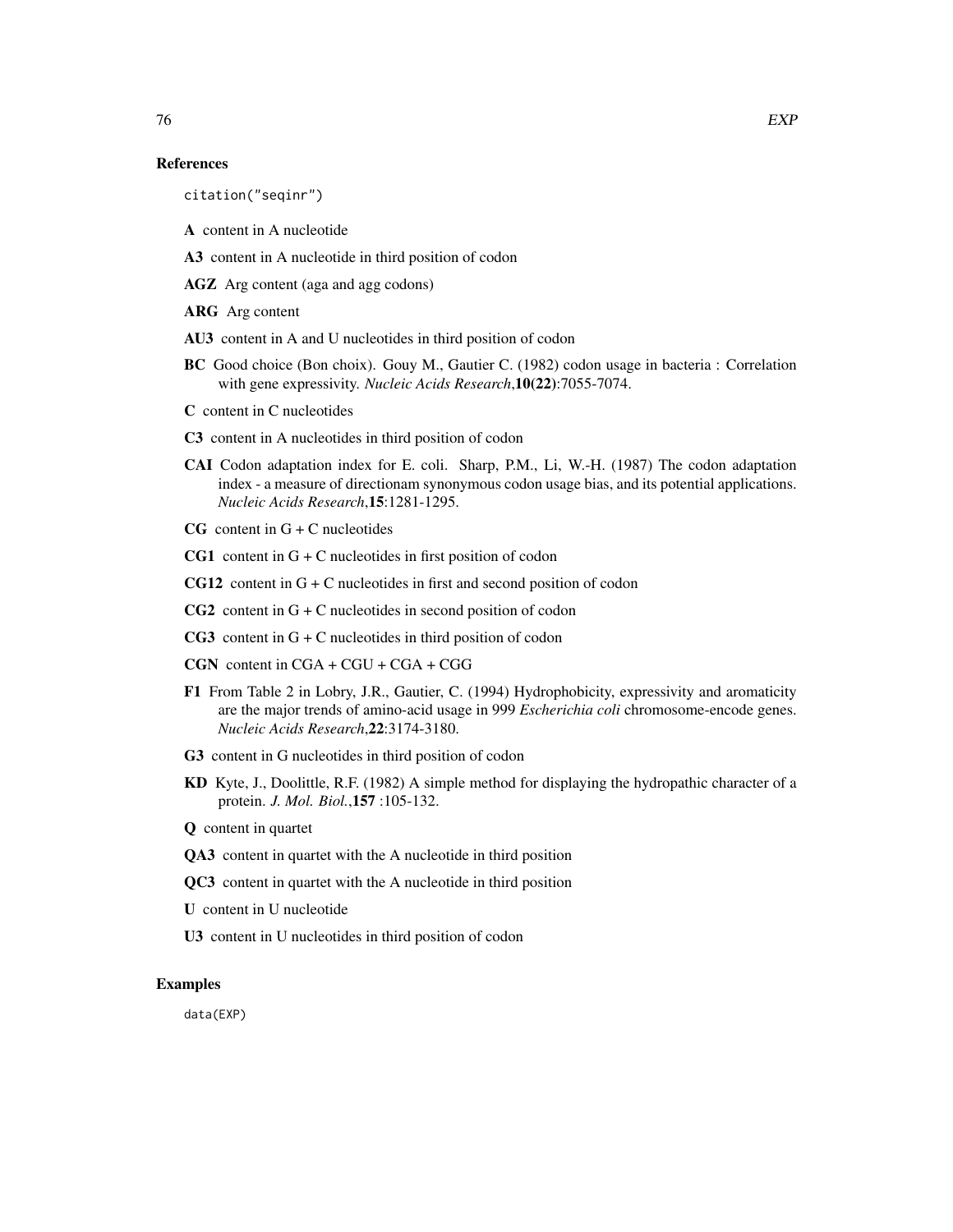extract.breakpoints *Extraction of breakpoint positions on the rearranged nucleotide skews.*

#### Description

Extraction of breakpoint positions on the rearranged nucleotide skews.

## Usage

```
extract.breakpoints(rearr.ori,
type = c("atfw", "atrev", "gcfw", "gcrev"),
nbreaks, gridsize = 100, it.max = 500)
```
## Arguments

| rearr.ori | A data frame obtained with the rearranged oriloc function.                                                                                                                                                                                                                                           |
|-----------|------------------------------------------------------------------------------------------------------------------------------------------------------------------------------------------------------------------------------------------------------------------------------------------------------|
| type      | The type of skew for which to extract the breakpoints; must be a subset of<br>c("atfw", "atrev", "gcfw", "gcrev").                                                                                                                                                                                   |
| nbreaks   | The number of breakpoints to extract for each type of skew. Provide a vector of<br>the same length as type.                                                                                                                                                                                          |
| gridsize  | To make sure that the best breakpoints are found, and to avoid finding only a<br>local extremum of the likelihood and residual sum of square functions, a grid<br>search is performed. The search for breakpoints is repeated gridsize times,<br>with different starting values for the breakpoints. |
| it.max    | The maximum number of iterations to be performed when searching for the<br>breakpoints. This argument corresponds to the it max argument in segmented.                                                                                                                                               |

# Details

This method uses the segmented function in the segmented package to extract the breakpoints positions in the rearranged nucleotide skews obtained with the rearranged.oriloc function. To make sure that the best breakpoints are found, and to avoid finding only a local extremum of the likelihood and residual sum of square functions, a grid search is performed. The search for breakpoints is repeated gridsize times, with different starting values for the breakpoints.

#### Value

This function returns a list, with as many elements as the type argument (for example \$gcfw will contain the results for the rearranged GC-skew, for forward-encoded genes). Each element of this list is also a list, containing the following information: in \$breaks the position of the breakpoints on the rearranged chromosome; in \$slopes.left the slopes of the segments on the left side of each breakpoint; in \$slopes.right the slopes of the segments on the right side of each breakpoint; in \$real.coord, the coordinates of the breakpoints on the real chromosome (before rearrangement).

# Author(s)

A. Necșulea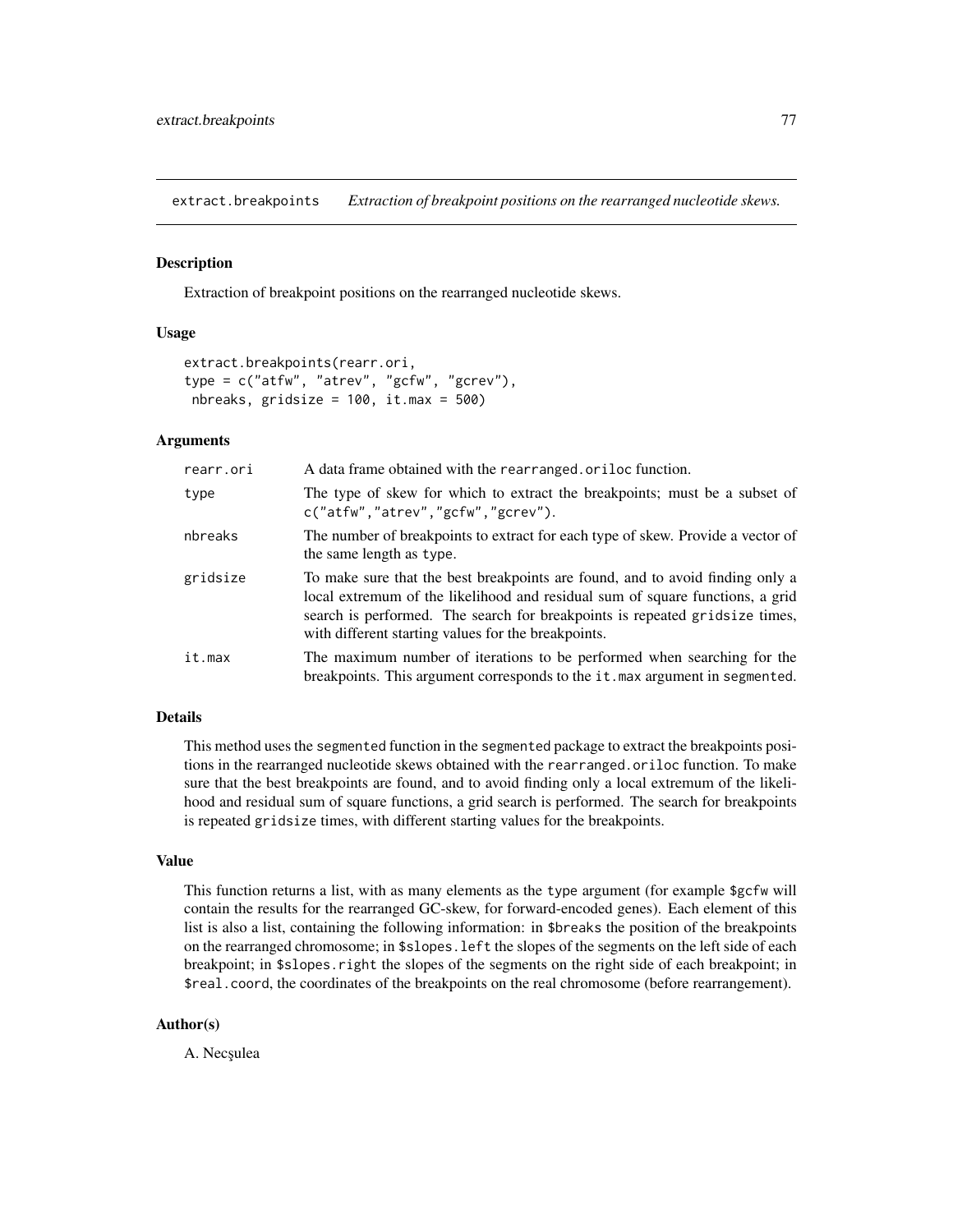## References

citation("segmented")

Nec<sub>s</sub>ulea, A. and Lobry, J.R. (in prep) A novel method for assessing the effect of replication on DNA base composition asymmetry. *Molecular Biology and Evolution*,24:2169-2179.

#### See Also

[oriloc](#page-131-0), [draw.rearranged.oriloc](#page-69-0), [rearranged.oriloc](#page-170-0)

# Examples

### Example for Chlamydia trachomatis ####

### Rearrange the chromosome and compute the nucleotide skews ###

```
## Not run: r.ori <- rearranged.oriloc(seq.fasta = system.file("sequences/ct.fasta.gz", package = "seqinr"),
    g2.coord = system.file("sequences/ct.coord",package = "seqinr"))
## End(Not run)
```
### Extract the breakpoints for the rearranged nucleotide skews ###

```
## Not run: breaks <- extract.breakpoints(r.ori,type = c("gcfw", "gcrev"),
nbreaks = c(2, 2), gridsize = 50, it.max = 100)
## End(Not run)
```
### Draw the rearranged nucleotide skews and ### ### place the position of the breakpoints on the graphics ###

```
## Not run: draw.rearranged.oriloc(r.ori, breaks.gcfw = breaks$gcfw$breaks,
breaks.gcrev = breaks$gcrev$breaks)
## End(Not run)
```
extractseqs *To extract the sequences information of a sequence or a list of sequence in different formats*

## Description

The function allows to extract large amount of data as whole genome sequences,using different output formats and types of extraction. This function is not yet available for windows in zlib mode.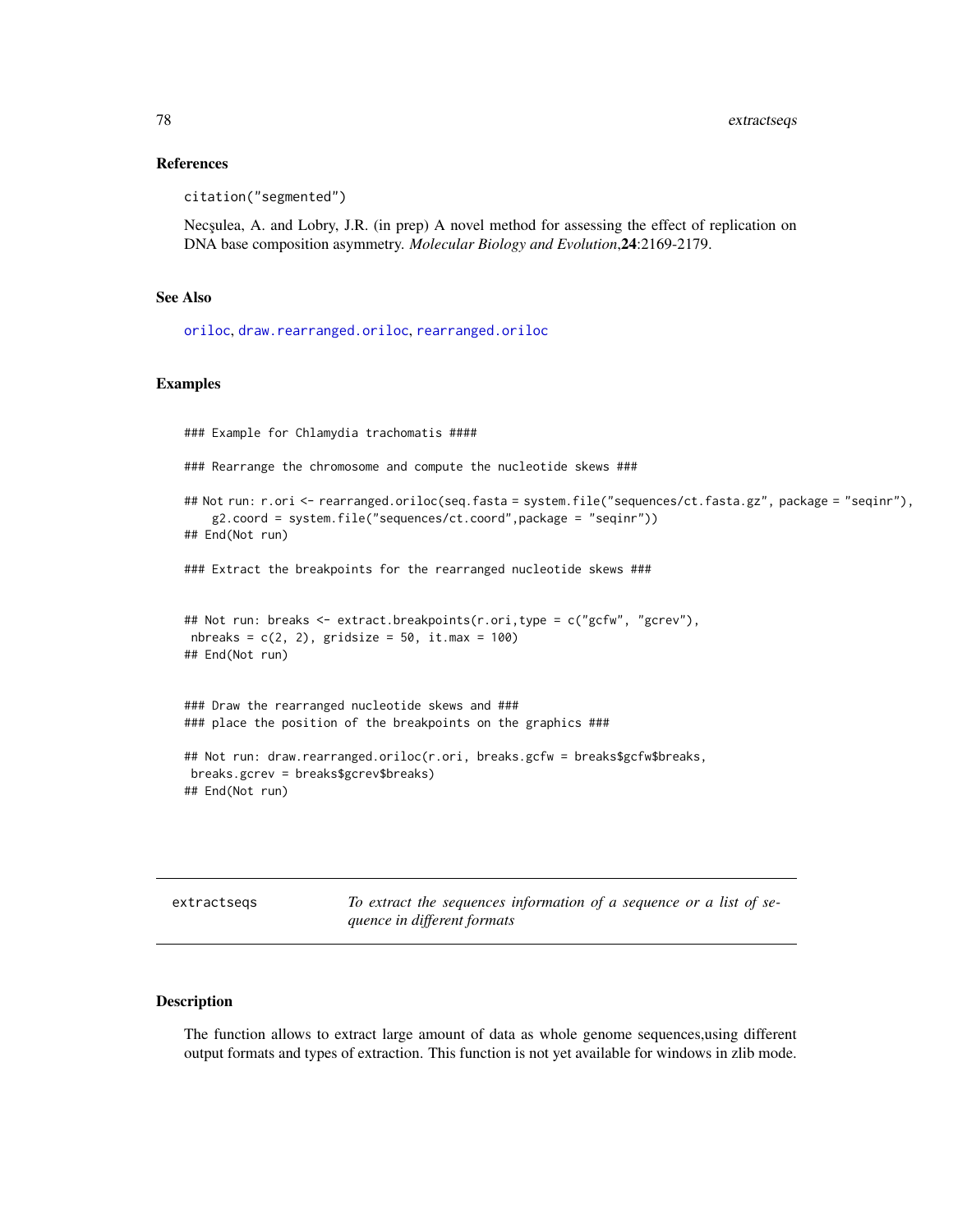#### extractseqs 79

## Usage

```
extractseqs(listname,socket = autosocket(), format="fasta",
operation="simple",feature="xx", bounds="xx", minbounds="xx",
verbose = FALSE, nzlines=1000, zlib = FALSE)
exseq(listname, socket = autosocket(),
format="fasta",operation="simple", feature="xx",
bounds="xx", minbounds="xx", verbose = FALSE, nzlines=1000, zlib = FALSE)
```
## **Arguments**

| listname  | the name of list on server (may be a virtual list)                                                                      |
|-----------|-------------------------------------------------------------------------------------------------------------------------|
| socket    | an object of class sockconn connecting to a remote ACNUC database (default<br>is a socket to the last opened database). |
| format    | the format of output. Can be acnuc, fasta, flat or coordinates                                                          |
| operation | the type of extraction. Can be simple, translate, fragment, feature or<br>region                                        |
| feature   | -optional- the feature to be extracted (for operations "feature" or "region"): a<br>feature table item (CDS, mRNA,)     |
| bounds    | -optional- the bounds for extraction (for operations "fragment" or "region")                                            |
| minbounds | -optional- the minimal bounds for extraction (for operations "fragment" or "re-<br>gion")                               |
| verbose   | if TRUE, verbose mode is on                                                                                             |
| nzlines   | number of line in zlib mode                                                                                             |
| zlib      | logical. If TRUE sequences are download in zlib compress mode.                                                          |
|           |                                                                                                                         |

# Details

To extract a list of sequences (lrank argument) or a single sequence (seqnum argument) using different output formats and types of extraction. All formats except "coordinates" extract sequence data. Format "coordinates" extract coordinate data; start > end indicates the complementary strand.

listname sequence list name.

socket a socket of class connection and sockconn returned by choosebank. Default value (auto) means that the socket will be set to to the socket component of the banknameSocket variable.

format acnuc, fasta, flat or coordinates

operation simple, translate, fragment, feature or region

feature (for operations "feature" or "region") a feature table item (CDS, mRNA,...).

*simple* each sequence or subsequence is extracted.

*translate* meaningful only for protein-coding (sub)sequences that are extracted as protein sequences. Nothing is extracted for non-protein coding sequences.

*fragment* Allows to extract any part of the sequence(s) in list. Such part is specified by the bounds and minbounds arguments according to the syntax suggested by these examples:

| 132,1600   | to extract from nucl. 132 to nucl 1600 of the sequence. If applied to a subsequence, coordinates are in the parel       |
|------------|-------------------------------------------------------------------------------------------------------------------------|
| $-10,10$   | to extract from 10 nucl. BEFORE the 5' end of the sequence to nucl. 10 of it. Useful only for subsequences, an          |
|            | e-20,e+10 to extract from 20 nucl. BEFORE the 3' end of the sequence to 10 nucl. AFTER its 3' end. Useful only for sub- |
| $-20, e+5$ | to extract from 20 nucl. BEFORE the 5' end of the sequence to 5 nucl. AFTER its 3' end.                                 |
|            |                                                                                                                         |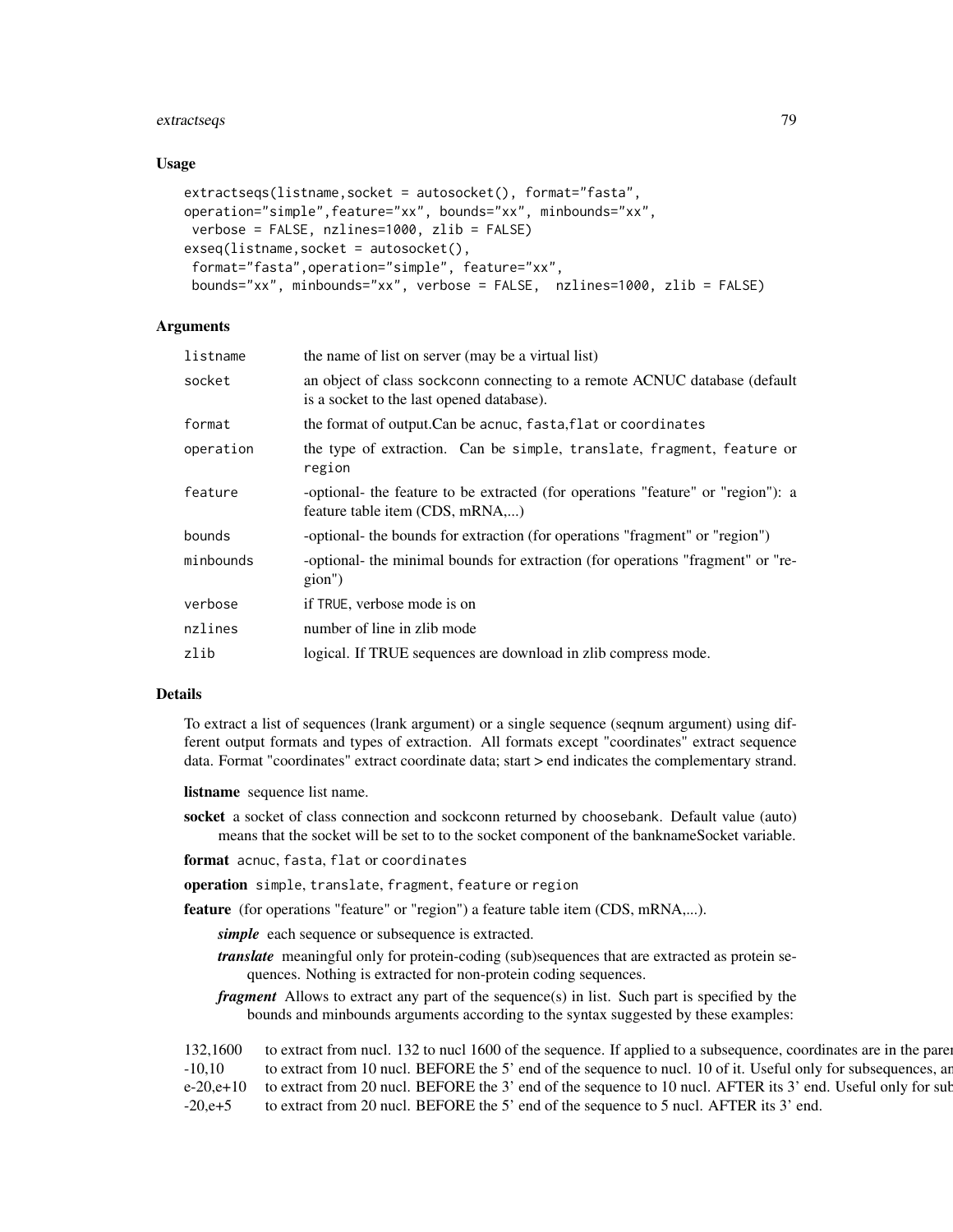bounds (for operations "fragment" or "region") see syntax above.

minbounds same syntax as bounds. When the sequence data is too short for this quantity to be extracted, nothing is extracted. When the sequence data is between minbounds and bounds, extracted sequence data is extended by N's to the desired length.

# Value

Sequence data.

#### Author(s)

S. Penel

# References

citation("seqinr")

## See Also

[choosebank](#page-41-0), [query](#page-153-0) [getlistrank](#page-100-0)

# Examples

```
## Not run: # Need internet connection
choosebank("emblTP")
mylist <- query("mylist", "k=globin", virtual = TRUE)
mylist.fasta <- exseq("mylist", verbose = TRUE)
# 103 lines of FASTA
stopifnot(length(mylist.fasta) == 103)
closebank()
```
## End(Not run)

fasta *Example of results obtained after a call to read.alignment*

#### Description

This data set gives an example of a amino acids alignment obtained after a call to the function read.alignment on an alignment file in "fasta" format.

## Usage

data(fasta)

# Format

A List of class alignment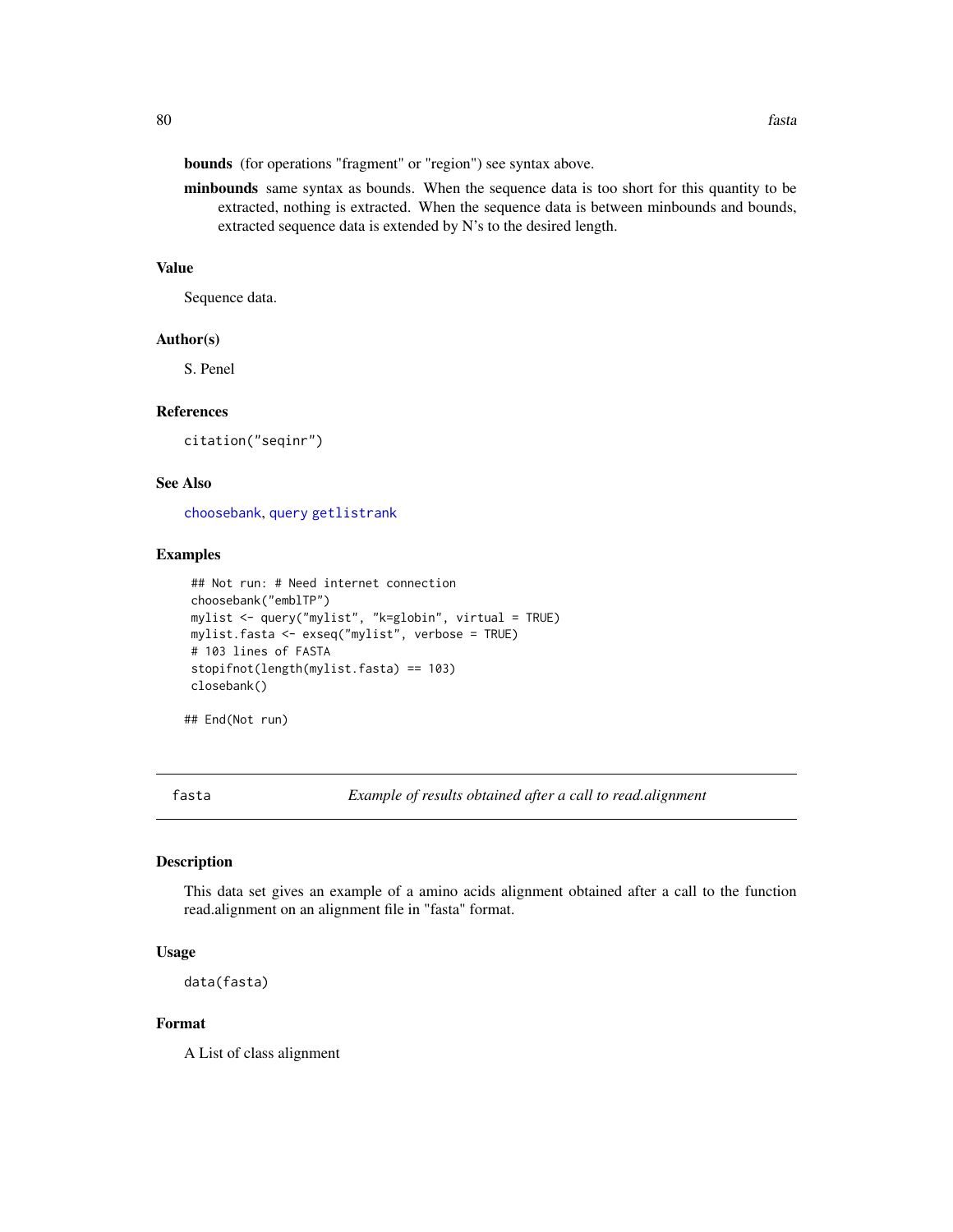#### fastacc 81

## Source

https://pbil.univ-lyon1.fr/help/formats.html/

## References

Pearson W.R. and Lipman D.J. (1988) *Improved tools for biological sequence comparison.*.Proc Natl Acad Sci U S A. 85(8):2444-8.

fastacc *Fast Allele in Common Count*

## Description

The purpose of this function is to compute as fast as possible the number of allele in common between a target (typically the genetic profile observed at a crime scene, possibly a mixture with dropouts) and a database reference (typically genetic profile of individuals). Both are assumed to be pre-encoded at the bit level in a consistent way.

# Usage

```
fastacc(target, database)
```
# Arguments

| target   | the raw encoding of the target, typically 40 octets for a core-CODIS profile in<br>2009                                             |
|----------|-------------------------------------------------------------------------------------------------------------------------------------|
| database | the raw encoding of the database. If there are n entries in the database, then the<br>database must n times longer than the target. |

#### Details

This function is an RFC state. Comments are welcome.

Genetic profiles are encoded at the bit level. One bit represents one allele. Count is based on a logical AND at bit level. Bit count is encoded at C level using the precomputed approach: one indirection with an auxiliary table of size 256 called bits\_in\_char which is pre-computed at R level and passed at C level.

# Value

A vector of [integer](#page-0-0) giving for each entry in the database how many alleles are in common between the entry and the target.

## Warning

Experimental, first release schedulded for seqinr 2.0-6 by the end of 2009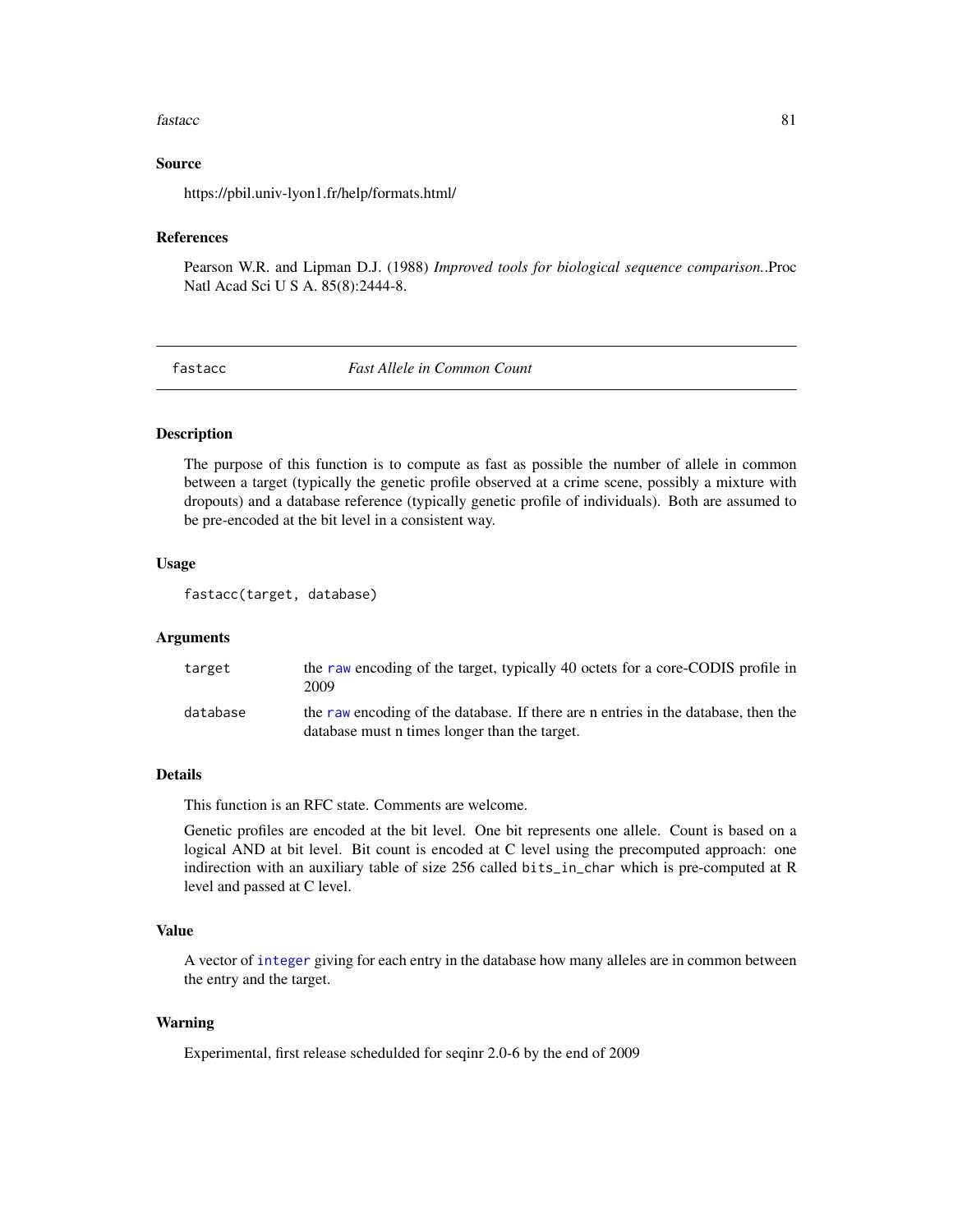82 fastacc

#### Author(s)

J.R. Lobry

# References

citation("seqinr")

# See Also

FIXME

# Examples

```
#
# NOTE:
#
# This example section is a proof-of-concept stuff. Most code should be
# enbeded in documented functions to avoid verbosity. But at the RFC stage
# this is perhaps not a too bad idea to show how powerfull R is.
#
#
# Let's start from the 16 loci available in the AmpFLSTR kit:
#
path <- system.file("abif/AmpFLSTR_Bins_v1.txt", package = "seqinr")
resbin <- readBins(path)
codis <- resbin[["Identifiler_CODIS_v1"]]
names(codis)
#
# We count how many different alleles are present per locus:
#
na <- unlist(lapply(codis, function(x) length(x[[1]])))
na
#
# The number of octets required to encode a genetic for each locus is then:
#
ceiling(na/8)
#
# We need then a total of 40 octets to code these profiles:
#
sum(ceiling(na/8))
#
# Let's definene a function to encode a profile at a given locus, and vice versa :
#
```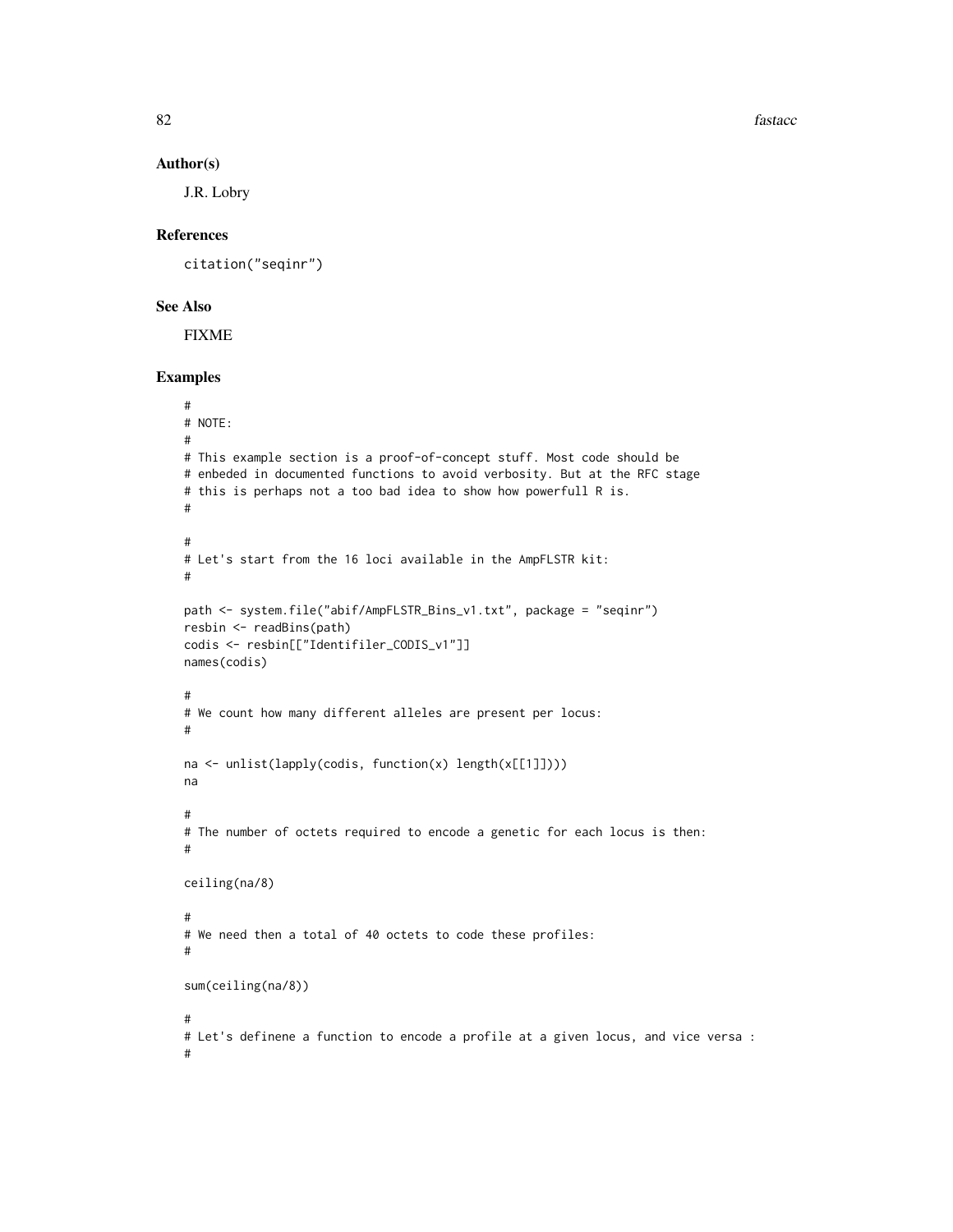```
prof2raw <- function(profile, alleles) {
 if (!is.ordered(alleles)) stop("ordered factor expected for alleles")
 if (!is.character(profile)) stop("vector of character expected for profile")
 noctets <- ceiling(length(alleles)/8)
 res.b <- rawToBits(raw(noctets))
 for (i in 1:length(profile)) {
    res.b[which(profile[i] == alleles)] < -asraw(1)}
 return(packBits(res.b, type = "raw"))
}
raw2prof <- function(rawdata, alleles) {
 if (!is.ordered(alleles)) stop("ordered factor expected for alleles")
 if (!is.raw(rawdata)) stop("vector of raw expected for rawdata")
 res <- as.character(alleles)[as.logical(rawToBits(rawdata))]
 return(paste(res, collapse = ", "))
}
#
# Let now code all alleles present in codis as ordered factors:
#
allalleles \leq lapply(codis, function(x) factor(x[, 1], levels = x[, 1], ordered = TRUE))
#
# Let's play with our encoding/decoding utilities with first locus:
#
allalleles[[1]] # <8 8 9 10 11 12 13 14 15 16 17 18 19 >19
res <- prof2raw(c("8", "9", "13", "14", ">19"), allalleles[[1]])
res # c6 20
rawToBits(res) # 00 01 01 00 00 00 01 01 00 00 00 00 00 01 00 00
raw2prof(res, allalleles[[1]]) # "8, 9, 13, 14, >19"
#
# Let define a profile with all possible alleles:
#
ladder <- unlist(lapply(allalleles, function(x) prof2raw(as.character(x),x)))
names(ladder) <- NULL
stopifnot(identical(as.integer(ladder),
c(255L, 63L, 255L, 255L, 255L, 63L, 255L, 63L, 255L, 31L, 255L,
63L, 255L, 255L, 7L, 255L, 3L, 255L, 63L, 255L, 255L, 255L, 255L,
15L, 255L, 127L, 255L, 3L, 255L, 255L, 255L, 255L, 3L, 3L, 255L,
15L, 255L, 255L, 255L, 7L))) # simple sanity check
#
# Let's make a simulated database. Here we use a random sampling
# with a uniform distribution between all possible profile possible
# at a given locus. A more realist sampling for an individual database
# would be to sample only two alleles at each locus according to
# observed frequencies in populations.
```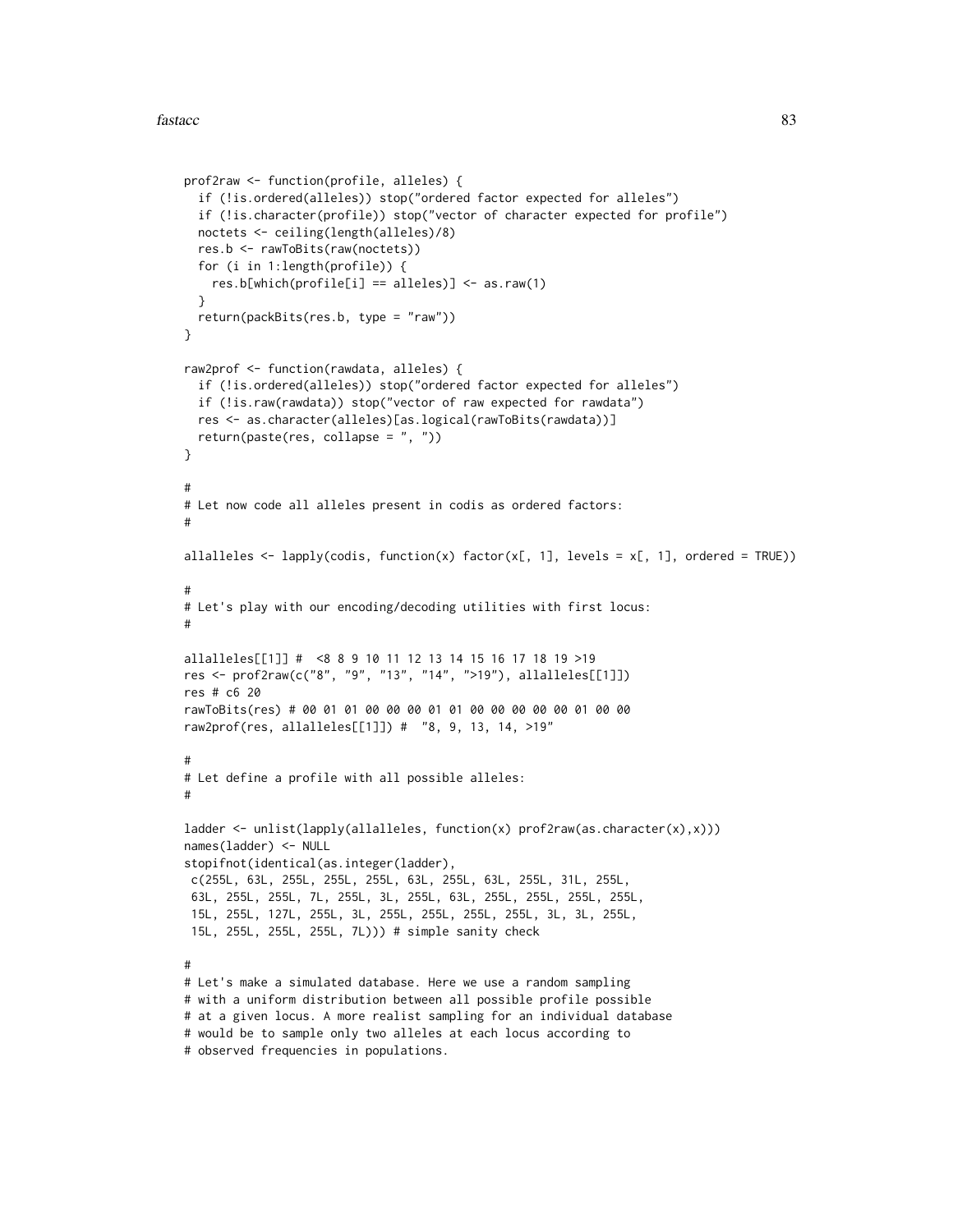```
n < -10^5 # the number of records in the database
DB <- sapply(ladder, function(x) as.raw(sample(0:as.integer(x), size = n, replace = TRUE)))
#
# Now we make sure that the target is in the database:
#
target <- DB[666, ]
DB \leq as. vector(t(DB)) # put DB as a flat database (is it usefull?)
#
# Now we compute the number of alleles in common between the
# target and all the entries in the DB:
#
system.time(res <- fastacc(target,DB)) # Fast, isn't it ?
stopifnot(which.max(res) == 666) # sanity check
#
# Don't run : too tedious for routine check. We check here that complexity is
# linear in time up to a 10 10^6 database size (roughly the size of individual
# profiles at the EU level)
#
## Not run:
maxn <- 10^7
DB <- sapply(ladder, function(x) as.raw(sample(0:as.integer(x),
 size = maxn, replace = T)))
target <- DB[666, ]
DB <- as.vector(t(DB))
np <- 10
nseq \leq seq(from = 10^5, to = maxn, length = np)
res <- numeric(np)
i \leq 1for (n in nseq) {
  print(i)
  res[i] <- system.time(tmp <- fastacc(target, DB[1:n]))[1]
  stopifnot(which.max(tmp) == 666)
 i \leftarrow i + 1}
dbse <- data.frame(list(nseq = nseq, res = res))
x <- dbse$nseq
y <- dbse$res
plot(x, y, type = "b", xlab = "Number of entries in DB", ylab = "One query time [s]",
las = 1, xlim = c(0, \text{max}), ylim = c(0, \text{max}(y)), main = "Data base size effect on query time")
lm1 < - lm(y \sim x - 1)abline(lm1, col = "red")legend("topleft", inset = 0.01, legend = paste("y =", formatC(lm1$coef[1],
digits = 3), "x"), col = "red", lty = 1)
```
#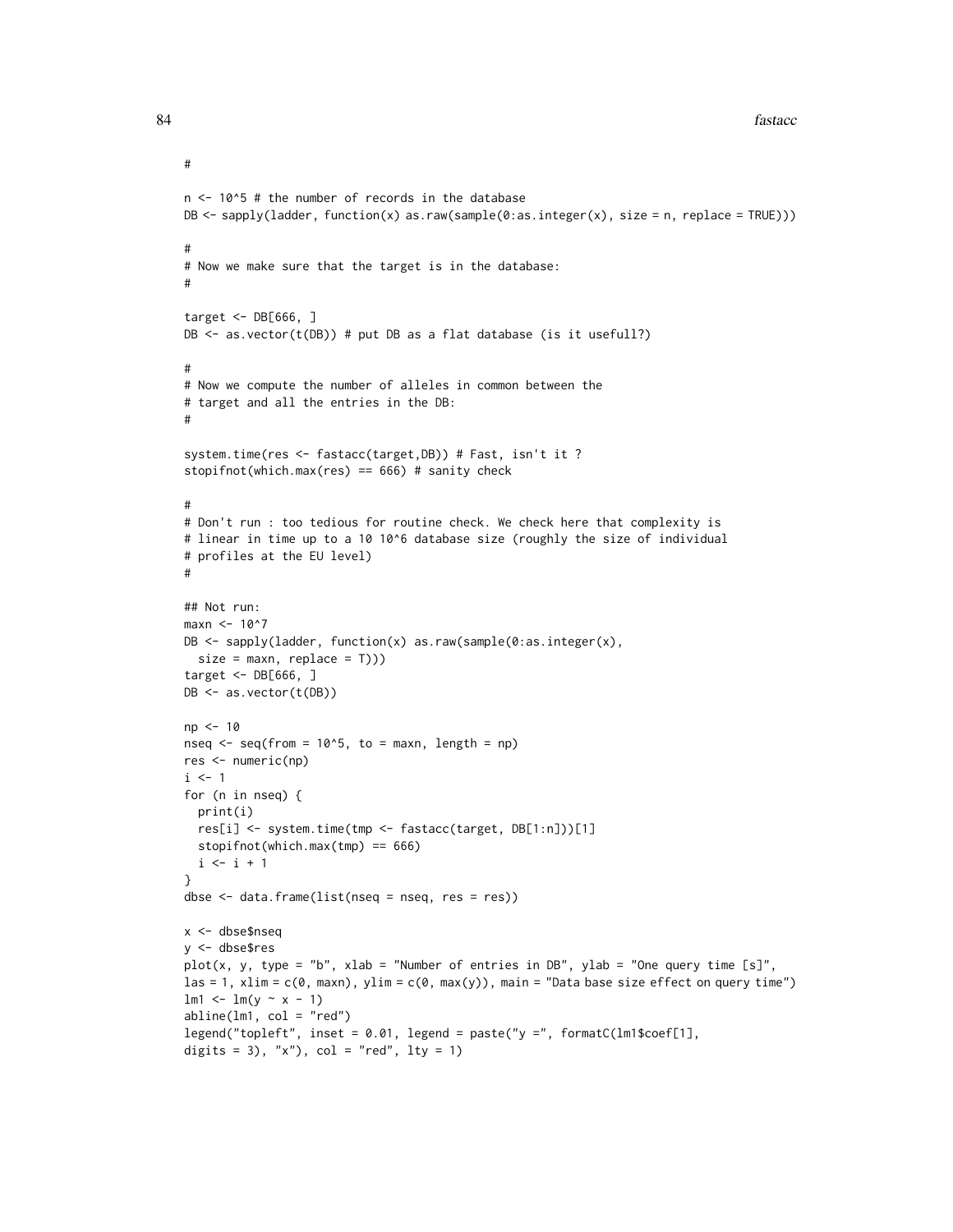# # On my laptop the slope is 2.51e-08, that is a 1/4 of second to scan a database # with 10 10^6 entries. # ## End(Not run) ## end

G+C Content *Calculates the fractional G+C content of nucleic acid sequences.* 

# Description

Calculates the fraction of G+C bases of the input nucleic acid sequence(s). It reads in nucleic acid sequences, sums the number of 'g' and 'c' bases and writes out the result as the fraction (in the interval 0.0 to 1.0) to the total number of 'a', 'c', 'g' and 't' bases. Global G+C content GC, G+C in the first position of the codon bases GC1, G+C in the second position of the codon bases GC2, and G+C in the third position of the codon bases GC3 can be computed. All functions can take ambiguous bases into account when requested.

# Usage

```
GC(seq, forceToLower = TRUE, exact = FALSE, NA.GC = NA, oldGC = FALSE,
alphabet = s2c("acgtswmkryvhdb"))
GC1(seq, frame = 0, ...)
GC2(seq, frame = 0, \ldots)
GC3(seq, frame = 0, ...)GCpos(seq, pos, frame = 0, ...)
```
#### Arguments

| seq          | a nucleic acid sequence as a vector of single characters                                                                                                                                                                                                               |
|--------------|------------------------------------------------------------------------------------------------------------------------------------------------------------------------------------------------------------------------------------------------------------------------|
| frame        | for coding sequences, an integer $(0, 1, 2)$ giving the frame                                                                                                                                                                                                          |
| forceToLower | logical. if TRUE force sequence characters in lower-case. Turn this to FALSE to<br>save time if your sequence is already in lower-case (cpu time is approximately<br>divided by 3 when turned off)                                                                     |
| exact        | logical: if TRUE ambiguous bases are taken into account when computing the<br>G+C content (see details). Turn this to FALSE to save time if your you can<br>neglect ambiguous bases in your sequence (cpu time is approximately divided<br>by 3 when turned off)       |
| NA.GC        | what should be returned when the GC is impossible to compute from data, for<br>instance with NNNNNNN. This behaviour could be different when argument<br>exact is TRUE, for instance the G+C content of WWSS is NA by default, but is<br>0.5 when exact is set to TRUE |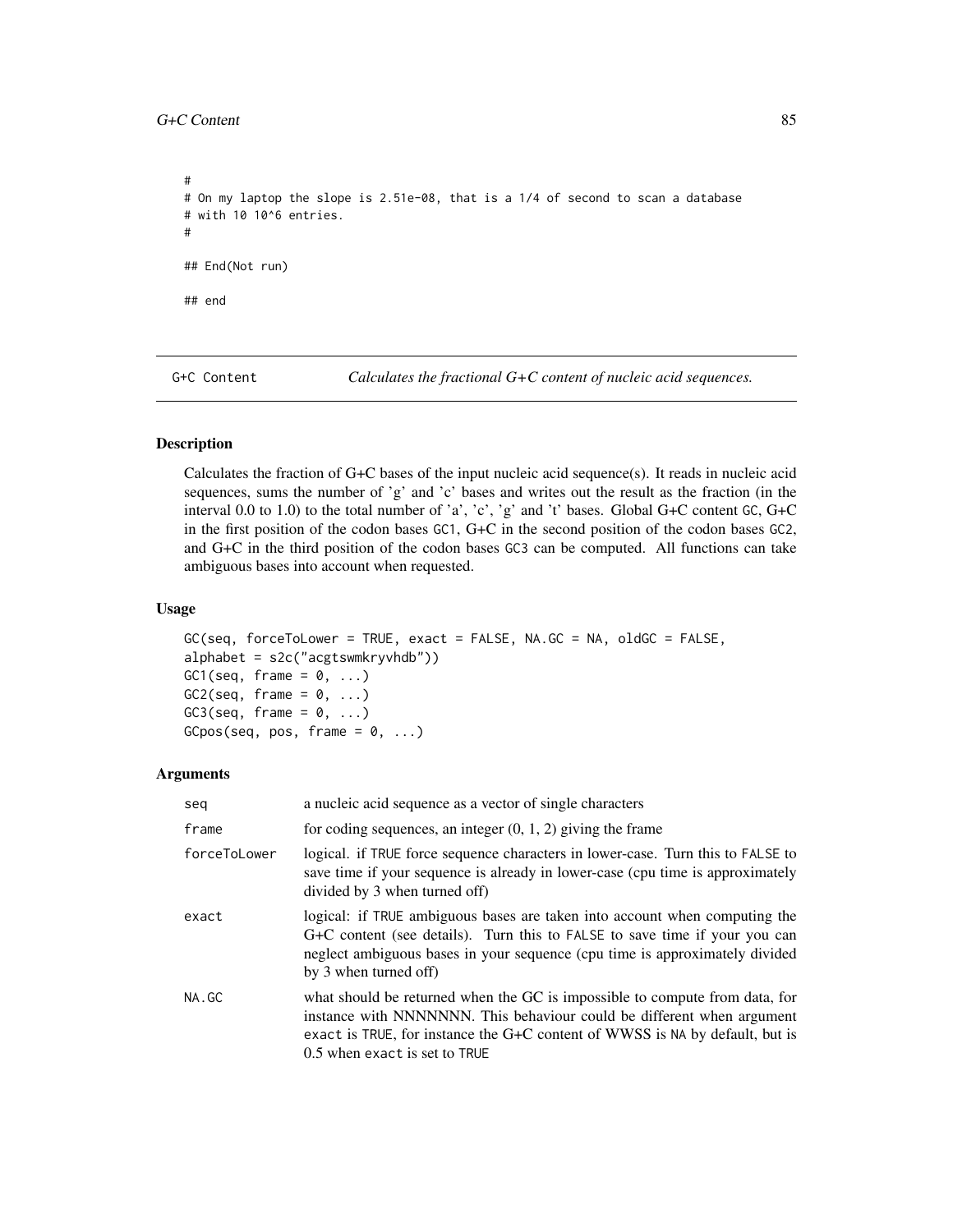| $\ddotsc$ | arguments passed to the function GC                                                                                                                                                                                                                                 |
|-----------|---------------------------------------------------------------------------------------------------------------------------------------------------------------------------------------------------------------------------------------------------------------------|
| pos       | for coding sequences, the codon position $(1, 2, 3)$ that should be taken into<br>account to compute the G+C content                                                                                                                                                |
| oldGC     | logical defaulting to FALSE: should the GC content computed as in seqin $R \le$<br>1.0-6, that is as the sum of 'g' and 'c' bases divided by the length of the se-<br>quence. As from seqin $R \ge 1.1$ -3, this argument is deprecated and a warning is<br>issued. |
| alphabet  | alphabet used. This allows you to choose ambiguous bases used during GC<br>calculation.                                                                                                                                                                             |

#### Details

When exact is set to TRUE the G+C content is estimated with ambiguous bases taken into account. Note that this is time expensive. A first pass is made on non-ambiguous bases to estimate the probabilities of the four bases in the sequence. They are then used to weight the contributions of ambiguous bases to the G+C content. Let note nx the total number of base 'x' in the sequence. For instance suppose that there are nb bases 'b'. 'b' stands for "not a", that is for 'c', 'g' or 't'. The contribution of 'b' bases to the GC base count will be:

 $nb*(nc + ng)/(nc + ng + nt)$ 

The contribution of 'b' bases to the AT base count will be:

 $nb*nt/(nc + ng + nt)$ 

All ambiguous bases contributions to the AT and GC counts are weighted is similar way and then the G+C content is computed as  $\frac{1}{2}$  ngc/(nat + ngc).

## Value

GC returns the fraction of G+C (in  $[0,1]$ ) as a numeric vector of length one. GCpos returns GC at position pos. GC1, GC2, GC3 are wrappers for GCpos with the argument pos set to 1, 2, and 3, respectively. NA is returned when seq is NA. NA.GC defaulting to NA is returned when the G+C content can not be computed from data.

#### Author(s)

D. Charif, L. Palmeira, J.R. Lobry

#### References

citation("seqinr").

The program codonW used here for comparison is available at [http://codonw.sourceforge.](http://codonw.sourceforge.net/) [net/](http://codonw.sourceforge.net/).

#### See Also

You can use [s2c](#page-179-0) to convert a string into a vetor of single character and [tolower](#page-0-0) to convert uppercase characters into lower-case characters. Do not confuse with [gc](#page-0-0) for garbage collection.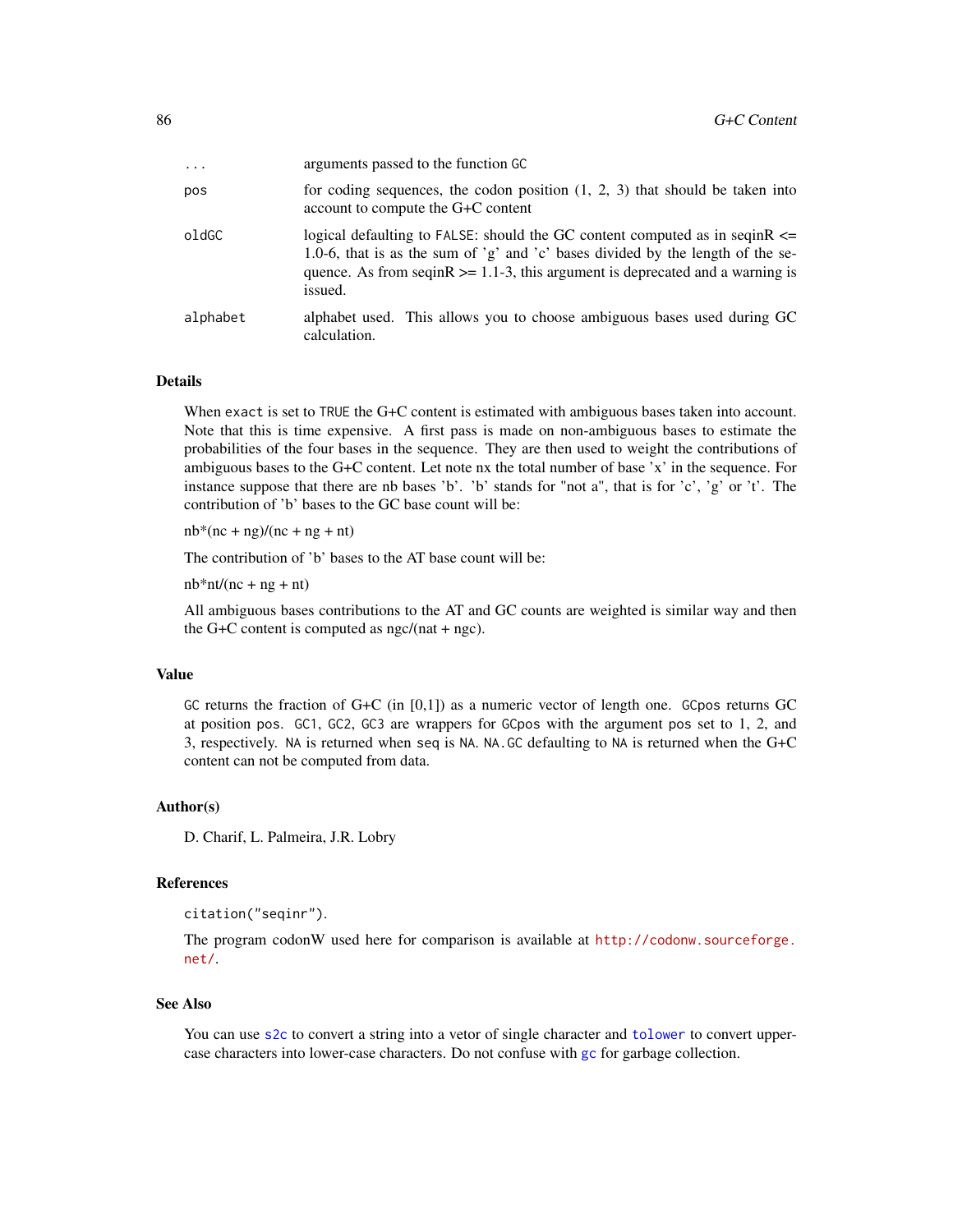## G+C Content 87

## Examples

```
mysequence <- s2c("agtctggggggccccttttaagtagatagatagctagtcgta")
  GC(mysequence) # 0.4761905
  GC1(mysequence) # 0.6428571
  GC2(mysequence) # 0.3571429
  GC3(mysequence) # 0.4285714
#
# With upper-case characters:
#
 myUCsequence <- s2c("GGGGGGGGGA")
 GC(myUCsequence) # 0.9
#
# With ambiguous bases:
#
 GC(s2c("acgt")) # 0.5
 GC(s2c("acgfssss")) # 0.5GC(s2c("acgtssss"), exact = TRUE) # 0.75
#
# Missing data:
#
 stopifnot(is.na(GC(s2c("NNNN"))))
 stopifnot(is.na(GC(s2c("NNNN"), exact = TRUE)))
 stopifnot(is.na(GC(s2c("WWSS"))))
 stopifnot(GC(s2c("WWSS"), exact = TRUE) == 0.5)#
# Coding sequences tests:
#
 cdstest <- s2c("ATGATG")
 stopifnot(GC3(cdstest) == 1)
 stopifnot(GC2(cdstest) == 0)
 stopifnot(GC1(cdstest) == 0)
#
# How to reproduce the results obtained with the C program codonW
# version 1.4.4 writen by John Peden. We use here the "input.dat"
# test file from codonW (there are no ambiguous base in these
# sequences).
#
 inputdatfile <- system.file("sequences/input.dat", package = "seqinr")
 input \leq read.fasta(file = inputdatfile) # read the FASTA file
 inputoutfile <- system.file("sequences/input.out", package = "seqinr")
 input.res <- read.table(inputoutfile, header = TRUE) # read codonW result file
#
# remove stop codon before computing G+C content (as in codonW)
#
 GC.codom \leq -function(dnaseq, ...)\{GC(dnaseq[seq_len(length(dnaseq) - 3)], ...)
  }
 input.gc <- sapply(input, GC.codonW, forceToLower = FALSE)
 max(abs(input.gc - input.res$GC)) # 0.0004946237
 plot(x = input.gc, y = input.res$GC, las = 1,
 xlab = "Results with GC()", ylab = "Results from codonW",
```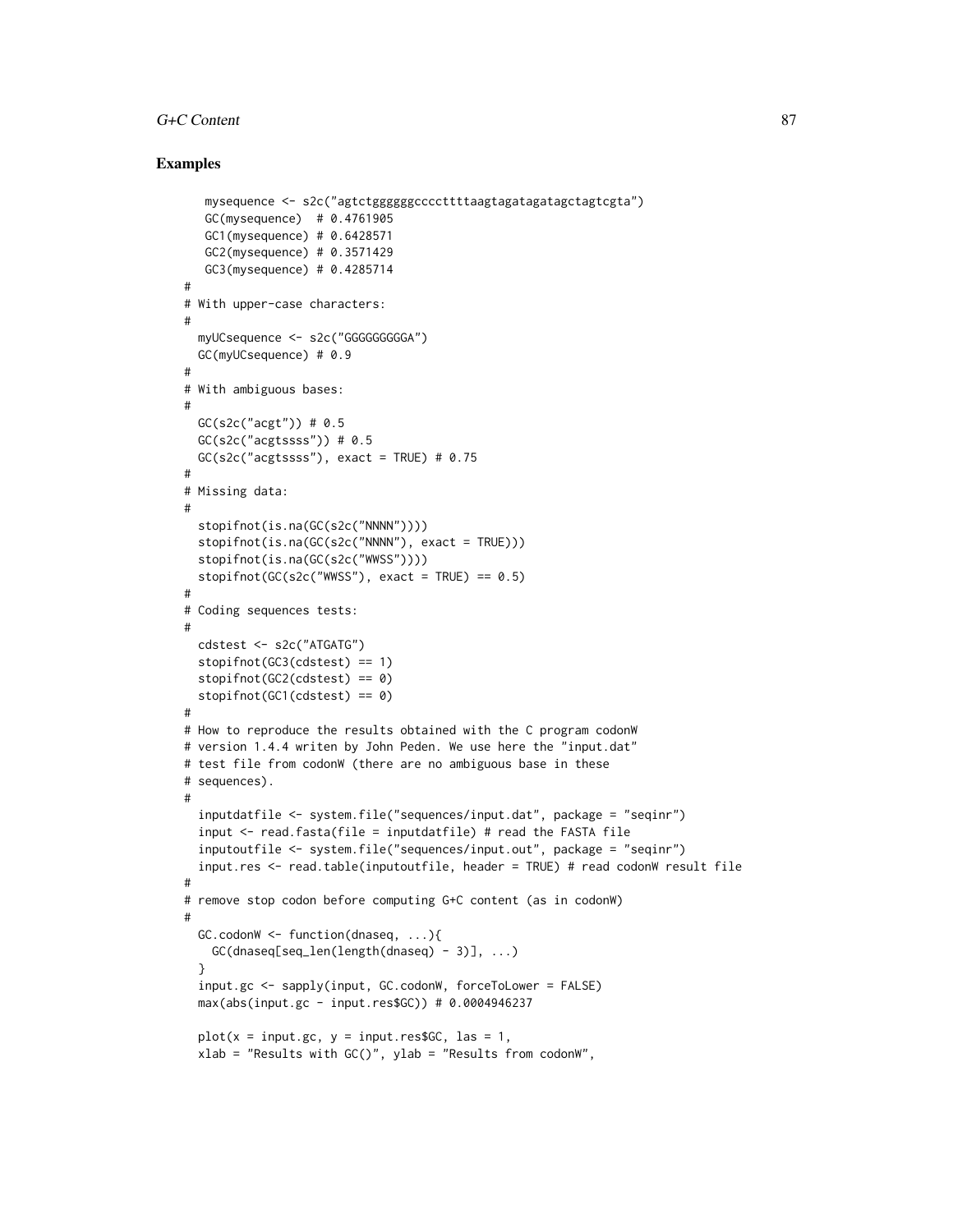```
main = "Comparison of G+C content results")
  abline(c(0, 1), col = "red")legend("topleft", inset = 0.01, legend = "y = x", lty = 1, col = "red")
## Not run:
# Too long for routine check
# This is a benchmark to compare the effect of various parameter
# setting on computation time
n < -10from <-10<sup>4</sup>to <-10.5size \leq seq(from = from, to = to, length = n)
res \leq data.frame(matrix(NA, nrow = n, ncol = 5))
colnames(res) <- c("size", "FF", "FT", "TF", "TT")
res[, "size"] <- size
for(i in seq_len(n)){
  myseq <- sample(x = s2c("acgtws"), size = size[i], replace = TRUE)
  res[i, "FF"] <- system.time(GC(myseq, forceToLower = FALSE, exact = FALSE))[3]
  res[i, "FT"] <- system.time(GC(myseq, forceToLower = FALSE, exact = TRUE))[3]
  res[i, "TF"] <- system.time(GC(myseq, forceToLower = TRUE, exact = FALSE))[3]
   res[i, "TT"] <- system.time(GC(myseq, forceToLower = TRUE, exact = TRUE))[3]
}
par(oma = c(0, 0, 2.5, 0), mar = c(4, 5, 0, 2) + 0.1, mfrow = c(2, 1))
plot(res$size, res$TT, las = 1,
xlab = "Sequence size [bp]",
ylim = c(0, max(resSTT)), xlim = c(0, max(resSsize)), ylab = "")title(ylab = "Observed time [s]", line = 4)
abline(lm(res$TT~res$size))
points(res$size, res$FT, col = "red")
abline(lm(res$FT~res$size), col = "red", lty = 3)
points(res$size, res$TF, pch = 2)
abline(lm(res$TF~res$size))
points(res$size, res$FF, pch = 2, col = "red")
abline(lm(res$FF~res$size), lty = 3, col = "red")
legend("topleft", inset = 0.01,
 legend = c("forceToLower = TRUE", "forceToLower = FALSE"),
  col = c("black", "red"), \; lty = c(1,3))legend("bottomright", inset = 0.01, legend = c("exact = TRUE", "exact = FALSE"),
pch = c(1,2)mincpu <- lm(res$FF~res$size)$coef[2]
barplot(
c(lm(res$FF~res$size)$coef[2]/mincpu,
  lm(res$TF~res$size)$coef[2]/mincpu,
  lm(res$FT~res$size)$coef[2]/mincpu,
  lm(res$TT~res$size)$coef[2]/mincpu),
horiz = TRUE, xlab = "Increase of CPU time",
col = c("red", "black", "red", "black"),
names.arg = c("(F,F)", "(T,F)", "(F,T)", "(T,T)"), las = 1)
```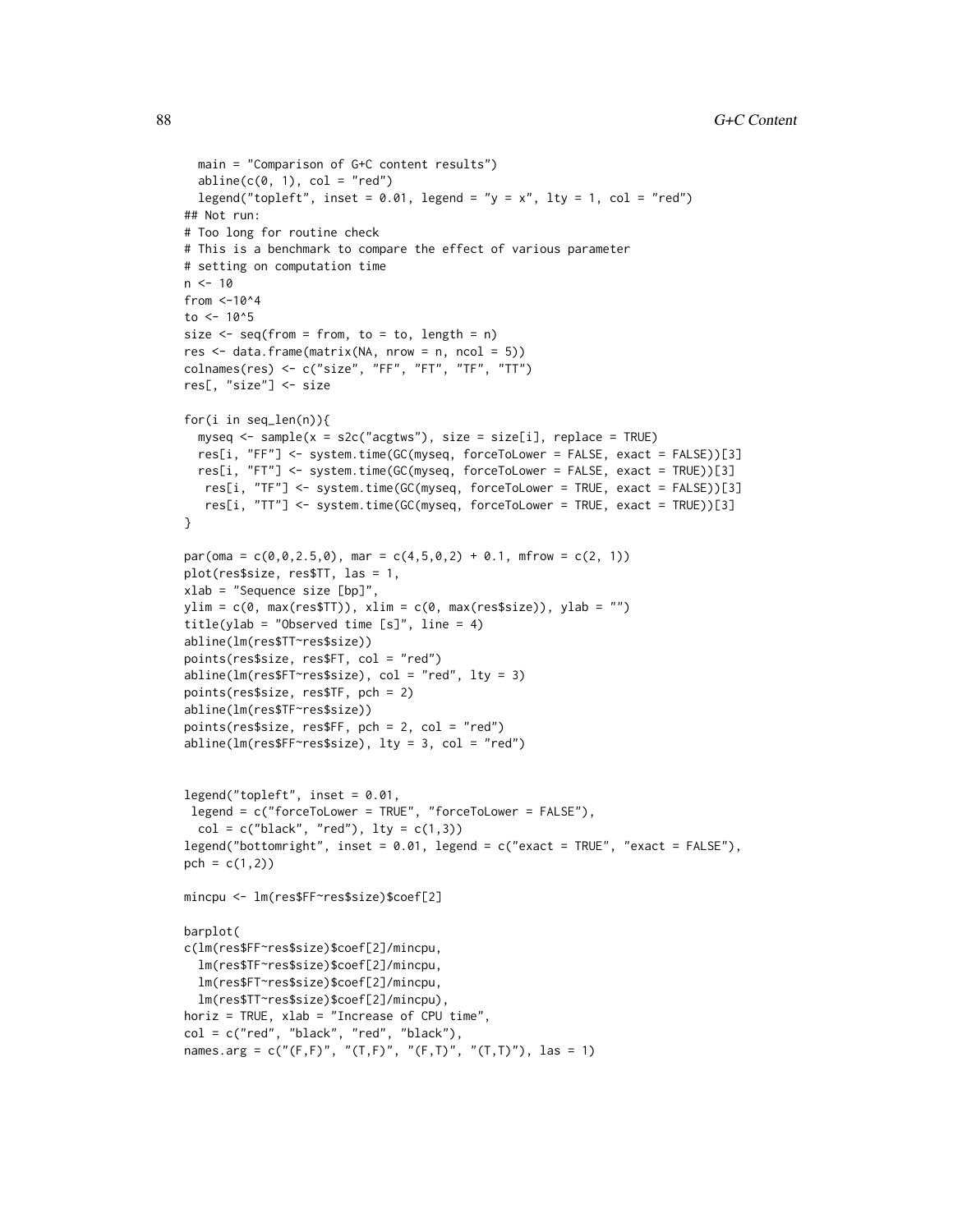#### gb2fasta 89

```
title(ylab = "forceToLower,exact", line = 4)
mtext("CPU time as function of options", outer = TRUE, line = 1, cex = 1.5)
## End(Not run)
```
gb2fasta *Conversion of GenBank file into fasta file*

# Description

Converts a single entry in GenBank format into a fasta file.

# Usage

gb2fasta(source.file, destination.file)

# Arguments

source.file GenBank file destination.file Fasta file

# Details

Multiple entries in GenBank file are not supported.

#### Value

none

# Author(s)

J.R. Lobry

# References

citation("seqinr")

# See Also

[oriloc](#page-131-0)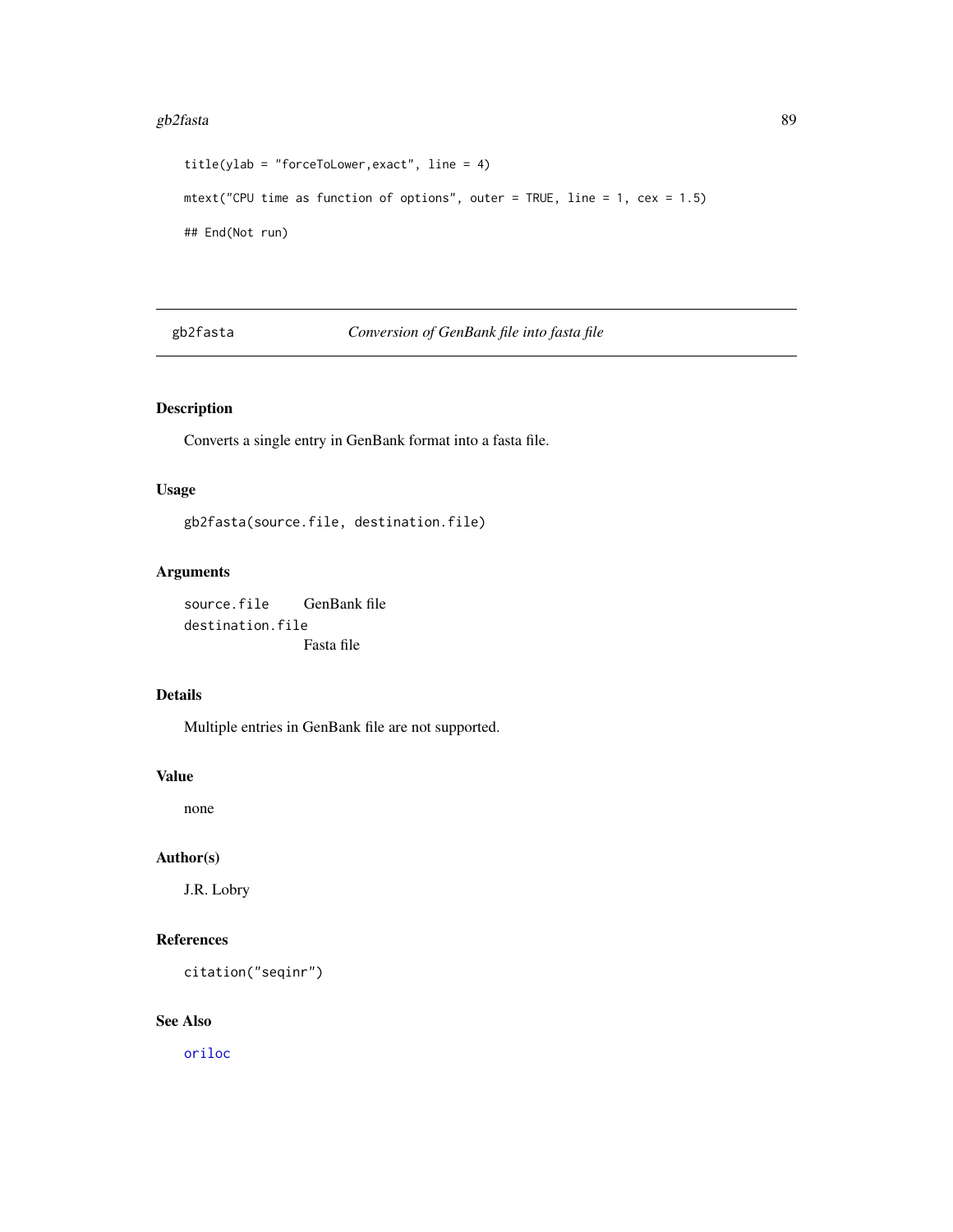## Examples

```
myGenBankFile <- system.file("sequences/ct.gbk.gz", package = "seqinr")
#myFastaFileName <- "Acinetobacter_ADP1_uid61597.fasta"
myFastaFileName <-tempfile(pattern = "Acinetobacter_ADP1_uid61597",
tmpdir = tempdir(), fileext = "fasta")
tempdir(check = FALSE)
gb2fasta(myGenBankFile, myFastaFileName)
readLines(myFastaFileName)[1:5]
#
# Should be :
#
# [1] ">CHLTCG 1042519 bp"
# [2] "gcggccgcccgggaaattgctaaaagatgggagcaaagagttagagatctacaagataaa"
# [3] "ggtgctgcacgaaaattattaaatgatcctttaggccgacgaacacctaattatcagagc"
# [4] "aaaaatccaggtgagtatactgtagggaattccatgttttacgatggtcctcaggtagcg"
# [5] "aatctccagaacgtcgacactggtttttggctggacatgagcaatctctcagacgttgta"
#
```
<span id="page-89-0"></span>gbk2g2 *Conversion of a GenBank format file into a glimmer-like one*

## Description

This function reads a file in GenBank format and converts the features corresponding to CDS (Coding Sequences) into a format similar to glimmer program output.

#### Usage

```
gbk2g2(gbkfile = "https://pbil.univ-lyon1.fr/datasets/seqinr/data/ct.gbk",
g2.coord = "g2.coord")
```
## Arguments

| gbkfile  | The name of the GenBank file                       |
|----------|----------------------------------------------------|
| g2.coord | The name of the output file in glimmer-like format |

## Details

Partial CDS (either 5' or 3') and join in features are discarded.

# Value

The input file is returned invisibly.

# Author(s)

J.R. Lobry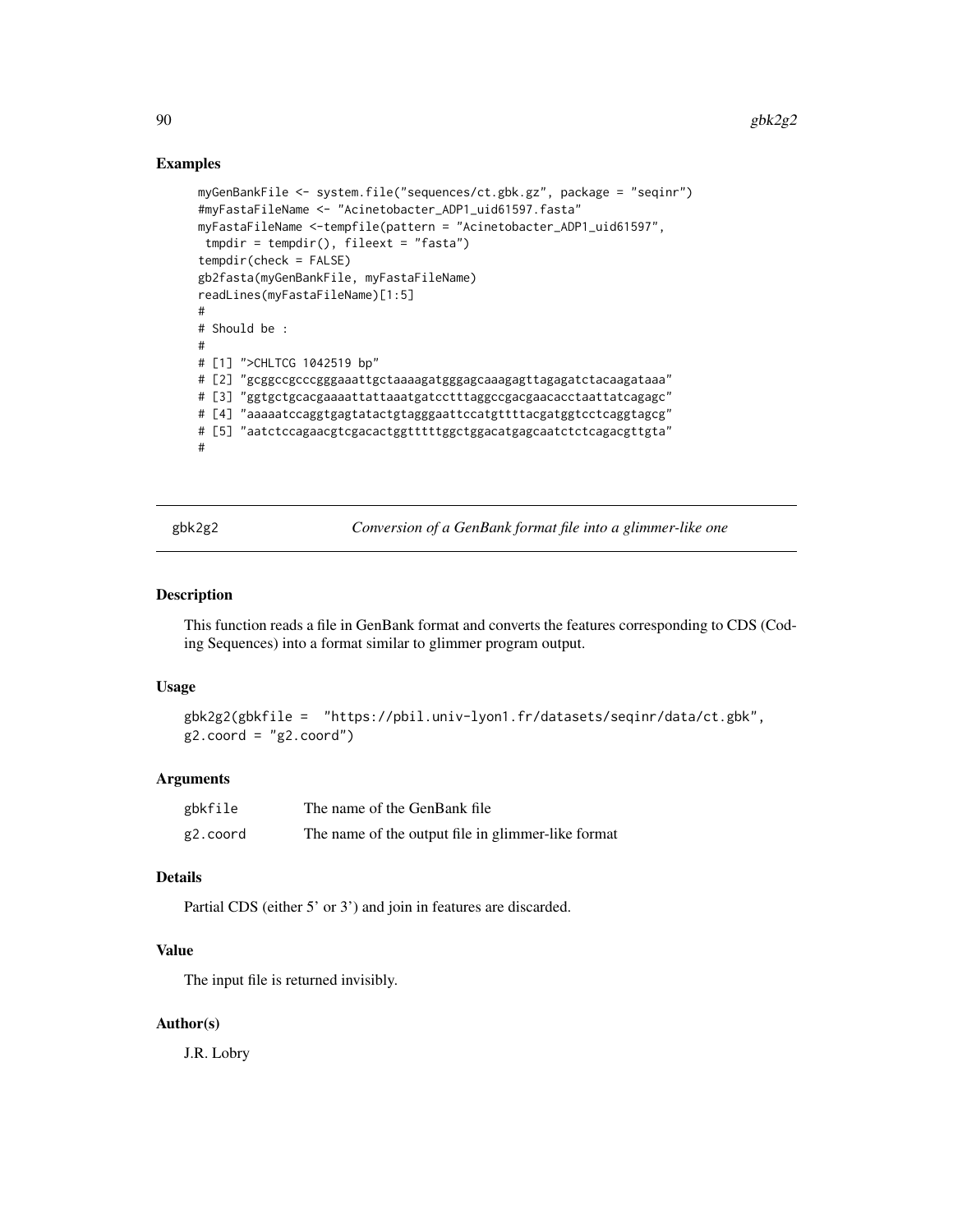# $gbk2g2.euk$  91

## References

citation("seqinr")

## See Also

[oriloc](#page-131-0) which uses glimmer-like files, [gbk2g2.euk](#page-90-0) for eukaryotic sequences with introns.

## Examples

```
## Not run: # need internet connection
 suppressWarnings(gbk2g2(g2.coord = "gbk2g2.test"))
 res <- read.table("gbk2g2.test")
 head(res)
 stopifnot(nrow(res) == 892)
```
## End(Not run)

<span id="page-90-0"></span>

| gbk2g2.euk | Conversion of a GenBank format file into a glimmer-like one. Eukary- |  |
|------------|----------------------------------------------------------------------|--|
|            | <i>otic</i> version.                                                 |  |

# Description

This function reads a file in GenBank format and converts the features corresponding to CDS (Coding Sequences) into a format similar to glimmer program output. This function is specifically made for eukaryotic sequences, i.e. with introns.

# Usage

```
gbk2g2.euk(gbkfile = system.file("sequences/ame1.gbk", package ="seqinr"),
g2.coord = "g2.coord")
```
## Arguments

| gbkfile  | The name of the GenBank file |
|----------|------------------------------|
| g2.coord | The name of the output file. |

## Details

This function returns the coordinates of the exons annotated in the GenBank format file.

# Value

A data frame with three columns will be written to the g2.coord file. The first column corresponds to the name of the gene, given in the GenBank file through the /gene feature. The second and third column contain the start and the stop position of the exon.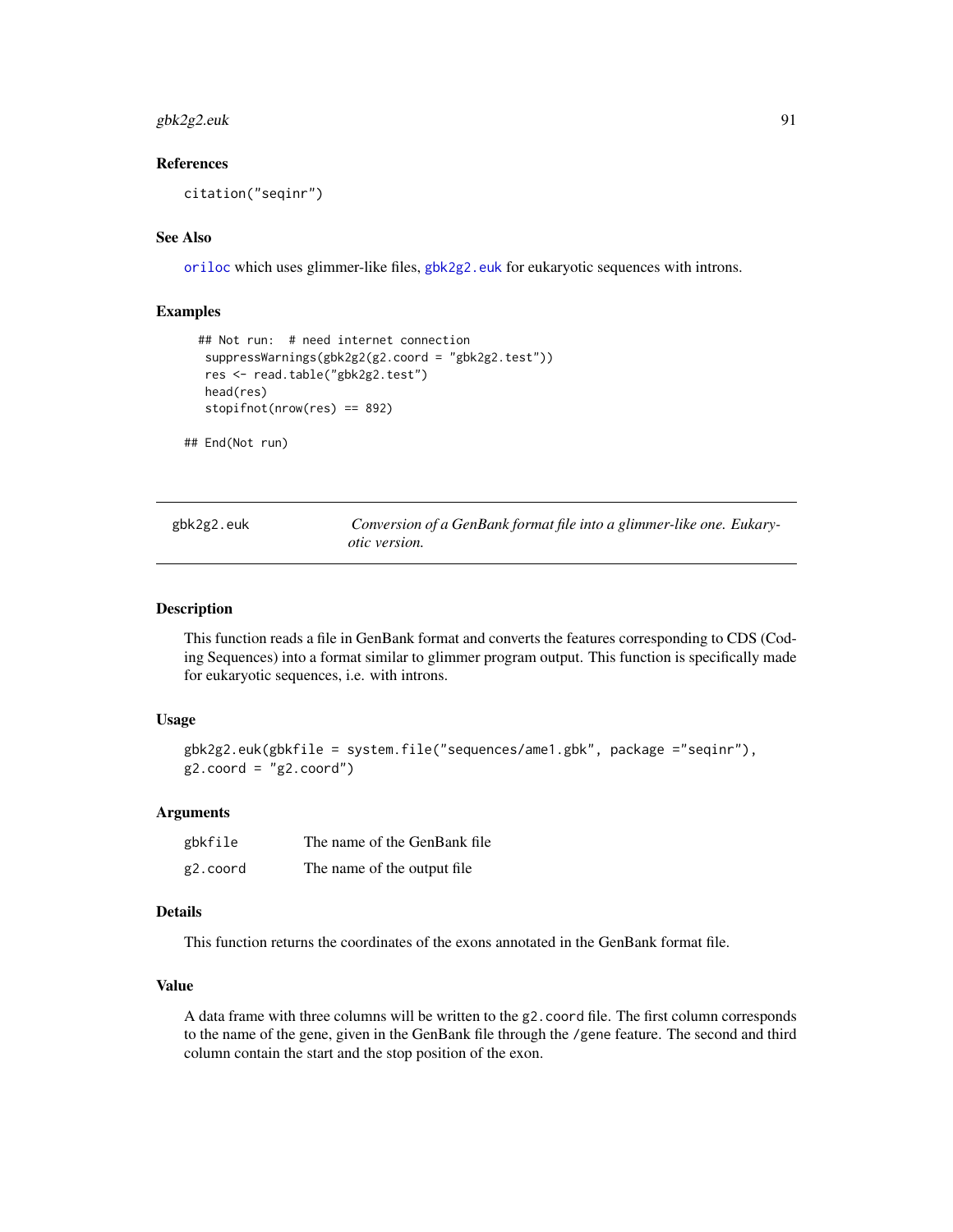J.R. Lobry, A. Necșulea

#### References

citation("seqinr")

## See Also

[oriloc](#page-131-0), [gbk2g2](#page-89-0)

#### Examples

## Not run: gbk2g2.euk()

## gcO2 *GC content and aerobiosis in bacteria*

#### Description

This data set was used in Naya *et al.* (2002) to study the relationship between the genomic G+C content of bacteria and whether they are (stricly) aerobes or anaerobes.

# Format

gcO2 is a data frame.

# Source

Naya, H., Romero, H., Zavala, A., Alvarez, B. and Musto, H. (2002) Aerobiosis increases the Genomic Guanine Plus Cytosine Content (GC

Data imported into seqinr by J.R. Lobry on 09-OCT-2016. Original source location given in the article was http://oeg.fcien.edu.uy/GCprok/ but is no more active. Data were copied at [http:](http://pbil.univ-lyon1.fr/R/donnees/gcO2.txt) [//pbil.univ-lyon1.fr/R/donnees/gcO2.txt](http://pbil.univ-lyon1.fr/R/donnees/gcO2.txt) (*cf.* section 2.1 in Lobry, J.R (2004) Life history traits and genome structure: aerobiosis and G+C content in bacteria. *Lecture Notes in Computer Sciences*, 3039:679-686). Import was from this last ressource. There are 130 aerobic genera in this data set while fig. 1 in Naya *et al.* (2002) gives 126. There is no way to track down the reason for this difference because the original data set was lost (Héctor Musto pers. comm.). The number of anaerobic genera (n = 69) is consistent between the present data set and fig. 1 in Naya *et al.* (2002).

## References

citation("seqinr")

## Examples

data(gcO2)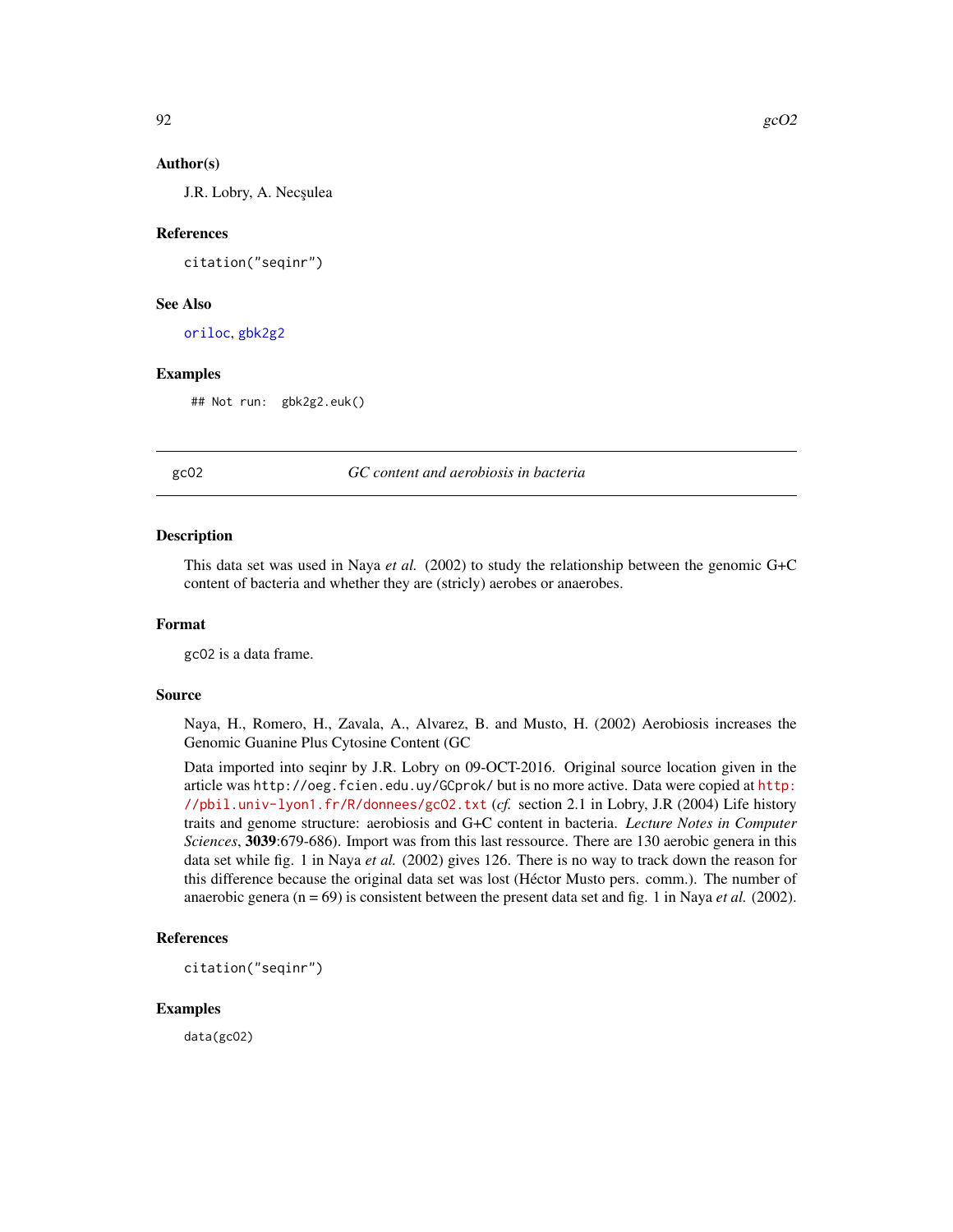## **Description**

This data set was used in Galtier and Lobry (1997) to study the relationship between the optimal growth temperature of bacteria and their G+C content at the genomic level and locally were selection is active to maintain secondary structures in the stems of RNAs.

#### Format

gcT is a list containing the 9 following components:

- species is a data frame containing the optimal growth temperature and genomic G+C content for 772 bacterial species. Detailled explanations for this table and the following are available in the README component.
- genus is a data frame containing the optimal growth temperature and genomic G+C content for 224 bacterial genus.
- details is a data frame with more information, see README.
- gc16S is a data frame containing the optimal growth temperature and stems G+C content for 16S RNA from 165 bacterial genus.
- **gctRNA** is a data frame containing the optimal growth temperature and stems G+C content for tRNA from 51 bacterial genus.
- gc23S is a data frame containing the optimal growth temperature and stems G+C content for 23S RNA from 38 bacterial genus.
- gc5S is a data frame containing the optimal growth temperature and stems G+C content for 5S RNA from 71 bacterial genus.
- README is the original README file from ftp://biom3.univ-lyon1.fr/pub/datasets/JME97/ last updated 13-MAY-2002.

importgcT is the R script used to import data.

#### Source

Galtier, N. & Lobry, J.R. (1997). Relationships between genomic G+C content, RNA secondary structures, and optimal growth temperature in prokaryotes. *Journal of Molecular Evolution* 44:632- 636.

Data imported into seqinr with the R script given in the last component of the dataset by J.R. Lobry on 09-OCT-2016.

# References

citation("seqinr")

## Examples

data(gcT)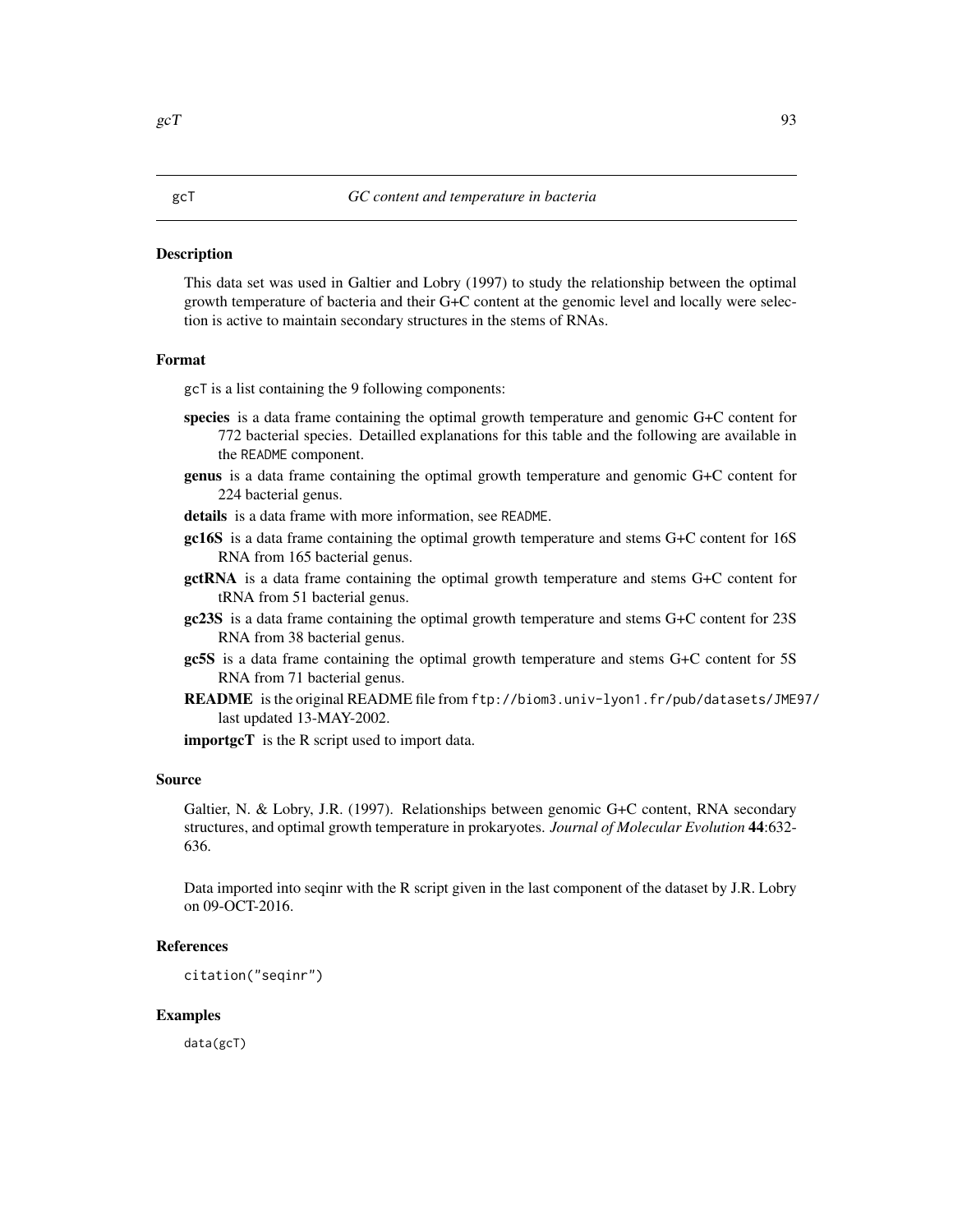# Description

Connects to the embl database to read the last release note about the number of nucleotides in the DDBJ/EMBL/Genbank database content. A log-linear fit is represented by dia.bd.gowth() with an estimate of the doubling time in months.

#### Usage

```
get.db.growth(
where = "ftp://ftp.ebi.ac.uk/pub/databases/embl/doc/relnotes.txt")
dia.db.growth( get.db.growth.out = get.db.growth(), Moore = TRUE, ... )
```
# Arguments

| where             | the file containig the database growth table.                                                                                     |
|-------------------|-----------------------------------------------------------------------------------------------------------------------------------|
| get.db.growth.out |                                                                                                                                   |
|                   | the output from get.db.growth $()$                                                                                                |
| Moore             | logical, if TRUE add lines corresponding to an exponential growth rate with a<br>doubling time of 18 months, that is Moore's law. |
| $\cdots$          | further arguments to plot                                                                                                         |

# Details

This is a screenshot from fig. 1 in Lobry (2004):



At that time the doubling time was 16.9 months. This is an update in 2016 from release 3.1-5 of the seqinr tutorial [https://seqinr.r-forge.r-project.org/seqinr\\_3\\_1-5.pdf](https://seqinr.r-forge.r-project.org/seqinr_3_1-5.pdf):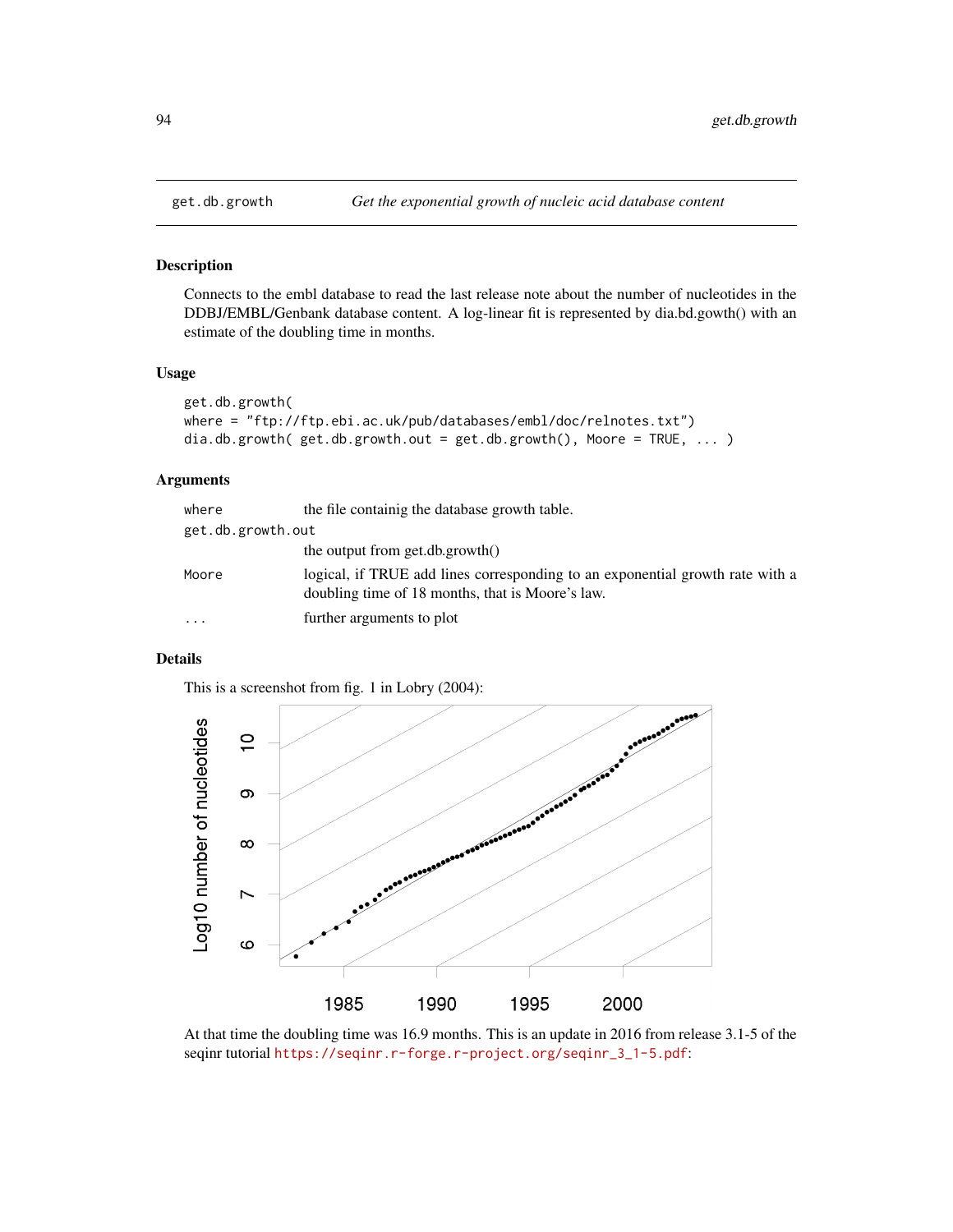

The doubling time was 18.8 monts in this update. The fit to Moore's law is still striking over such a long period.

## Value

A dataframe with the statistics from the embl site.

# Author(s)

J.R. Lobry

# References

<https://www.ebi.ac.uk/ena/browser>

Lobry, J.R. (2004) Life History Traits and Genome Structure: Aerobiosis and G+C Content in Bacteria. *Lectures Notes in Computer Sciences*, 3039:679-686.

citation("seqinr")

# Examples

```
## Not run:
 ### Need internet connection
 data <- get.db.growth()
 dia.db.growth(data)
```
## End(Not run)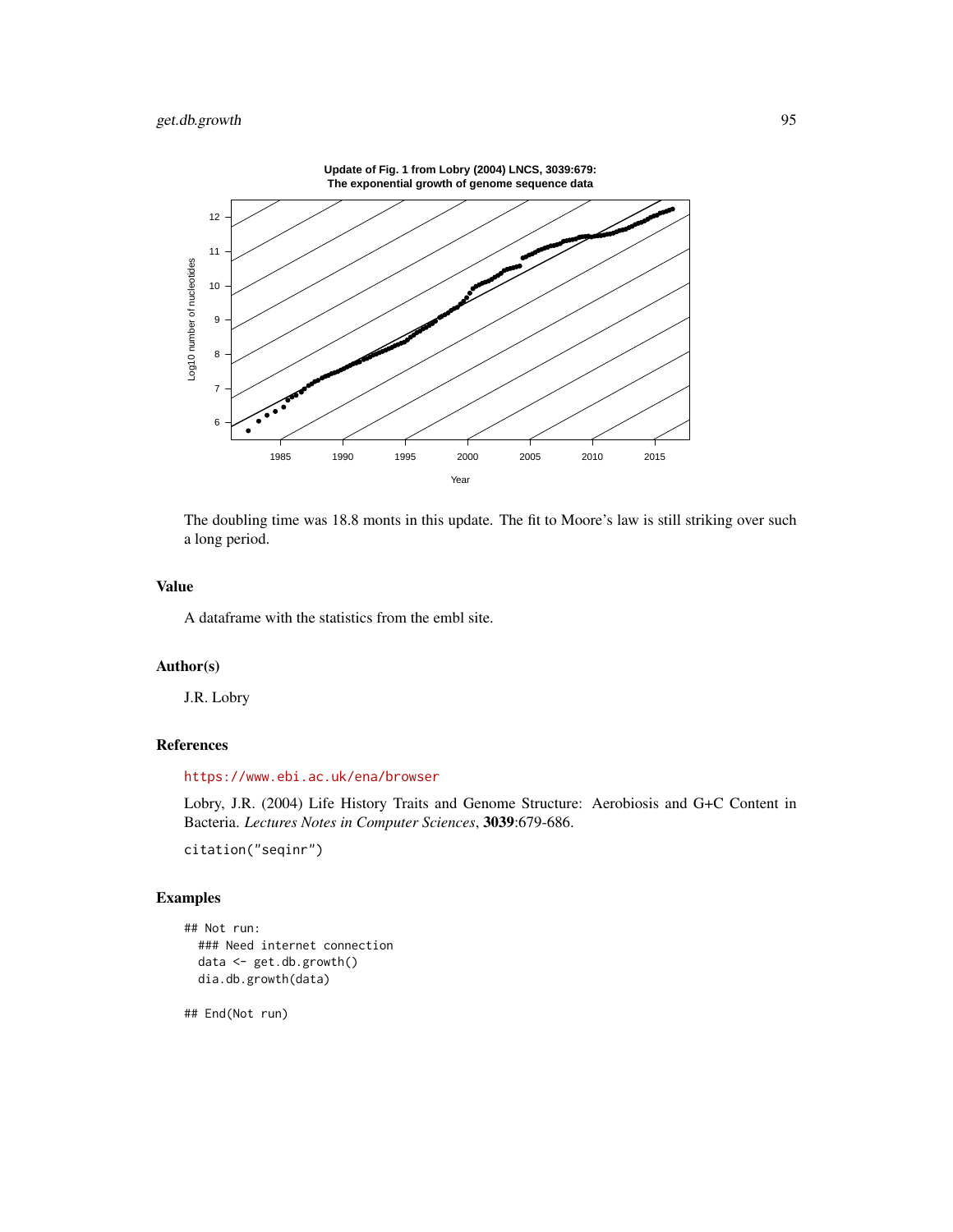# Description

Annotations are taken from the Annot attribute for sequences imported from a FASTA file and retrieved from an ACNUC server for objects of the SeqAcnucWeb class.

# Usage

```
getAnnot(object, ...)
## S3 method for class 'SeqAcnucWeb'
getAnnot(object, ..., nbl = 100, socket = autosocket())
```
# Arguments

| object | an object of the class SeqAcnucWeb or SeqFastadna, or SeqFastaAA or a list of<br>these objects                                                                                          |
|--------|-----------------------------------------------------------------------------------------------------------------------------------------------------------------------------------------|
| nbl    | the maximum number of line of annotation to read. Reading of lines stops when<br>nbl lines have been transmitted or at the last annotation line of the sequence (SQ<br>or ORIGIN line). |
| socket | an object of class sockconn connecting to a remote ACNUC database (default<br>is a socket to the last opened database).                                                                 |
|        | further arguments passed to or from other methods                                                                                                                                       |

# Value

getAnnot returns a vector of string of characters containing the annotations for the sequences.

# Author(s)

D. Charif, J.R. Lobry, L. Palmeira

# References

citation("seqinr")

# See Also

[query](#page-153-0), [SeqAcnucWeb](#page-182-0), [c2s](#page-34-0), [translate](#page-203-0) and [prepgetannots](#page-147-0) to select the annotation lines.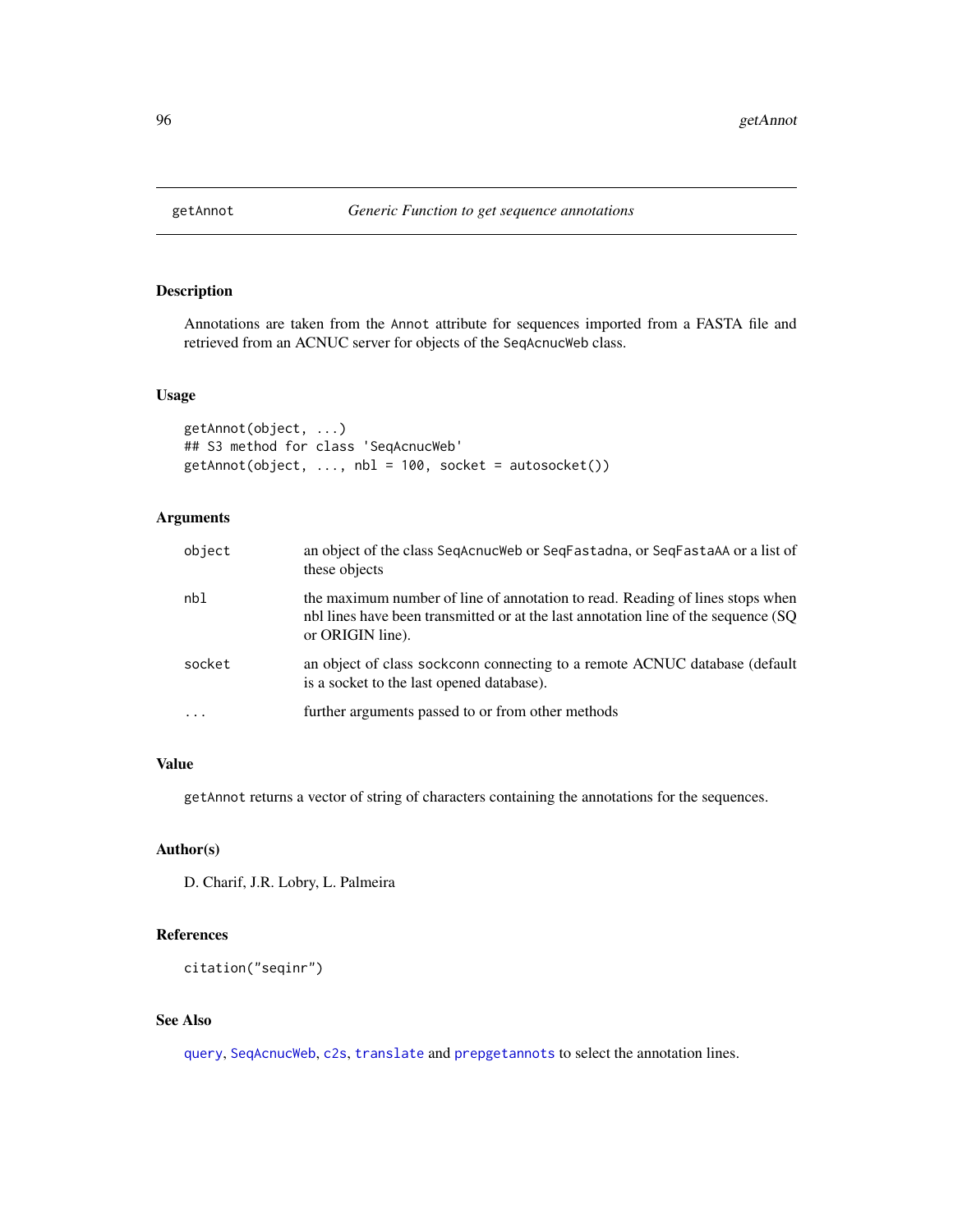## getFrag 97

## Examples

```
#
# List all available methods for getAnnot generic function:
#
   methods(getAnnot)
#
# SeqAcnucWeb class example:
#
  ## Not run:
  # Need internet connection
  choosebank("emblTP")
  fc<-query("fc", "sp=felis catus et t=cds et O=mitochondrion et Y>2001 et no k=partial")
  # get the first 5 lines annotating the first sequence:
  annots <- getAnnot(fc$req[[1]], nbl = 5)
  cat(annots, sep = "\\n")# or use the list method to get them all at once:
  annots <- getAnnot(fc$req, nbl = 5)
  cat(annots, sep = "\\n")closebank()
## End(Not run)
#
# SeqFastaAA class example:
#
   aafile <- system.file("sequences/seqAA.fasta", package = "seqinr")
   sfaa <- read.fasta(aafile, seqtype = "AA")
   getAnnot(sfaa[[1]])
#
# SeqFastadna class example:
#
   dnafile <- system.file("sequences/malM.fasta", package = "seqinr")
   sfdna <- read.fasta(file = dnafile)
   getAnnot(sfdna[[1]])
#
# Example with a FASTA file with multiple entries:
#
  ff <- system.file("sequences/someORF.fsa", package = "seqinr")
  fs <- read.fasta(ff)
  getAnnot(fs) # the list method is used here to get them all at once
#
# Default getAnnot method example. An error is produced because
# there are no annotations by default:
#
   result <- try(getAnnot(letters))
   stopifnot(!inherits("result", "try-error"))
```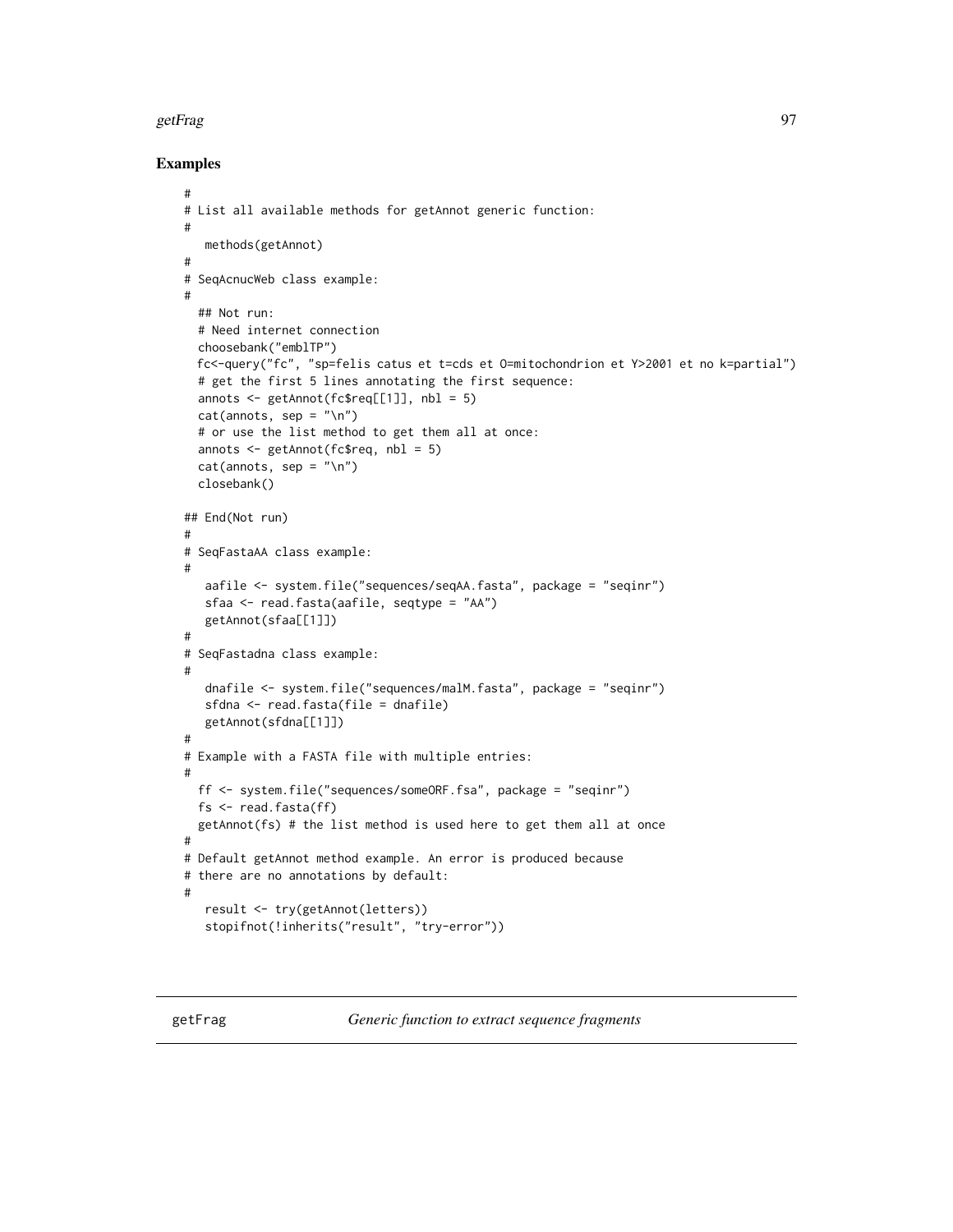## Description

getFrag is used to extract the sequence fragment starting at the begin position and ending at the end position.

# Usage

```
getFrag(object, begin, end, ...)
## S3 method for class 'SeqAcnucWeb'
getFrag(object, begin, end, ..., socket = autosocket(), name = getName(object))
## S3 method for class 'SeqFastadna'
getFrag(object, begin, end, ..., name = getName(object))
## S3 method for class 'SeqFastaAA'
getFrag(object, begin, end, ..., name = getName(object))
## S3 method for class 'SeqFrag'
getFrag(object, begin, end, ..., name = getName(object))
```
## Arguments

| object   | an object of the class SegAcnucWeb or SegFastadna, or SegFastaAA or SegFrag<br>or a list of these objects                             |
|----------|---------------------------------------------------------------------------------------------------------------------------------------|
| begin    | First position of the fragment to extract. This position is included. Numerotation<br>starts at 1.                                    |
| end      | Last position of the fragment to extract. This position is included.                                                                  |
| socket   | an object of class sockconn connecting to a remote ACNUC database (default<br>is a socket to the last opened database by choosebank). |
| name     | the sequence name                                                                                                                     |
| $\cdots$ | further arguments passed to or from other methods                                                                                     |

# Value

getFrag returns an object of class [SeqFrag](#page-185-0).

## Author(s)

D. Charif, J.R. Lobry, L. Palmeira

# References

citation("seqinr")

# See Also

[SeqAcnucWeb](#page-182-0), [SeqFastadna](#page-184-0), [SeqFastaAA](#page-183-0), [SeqFrag](#page-185-0)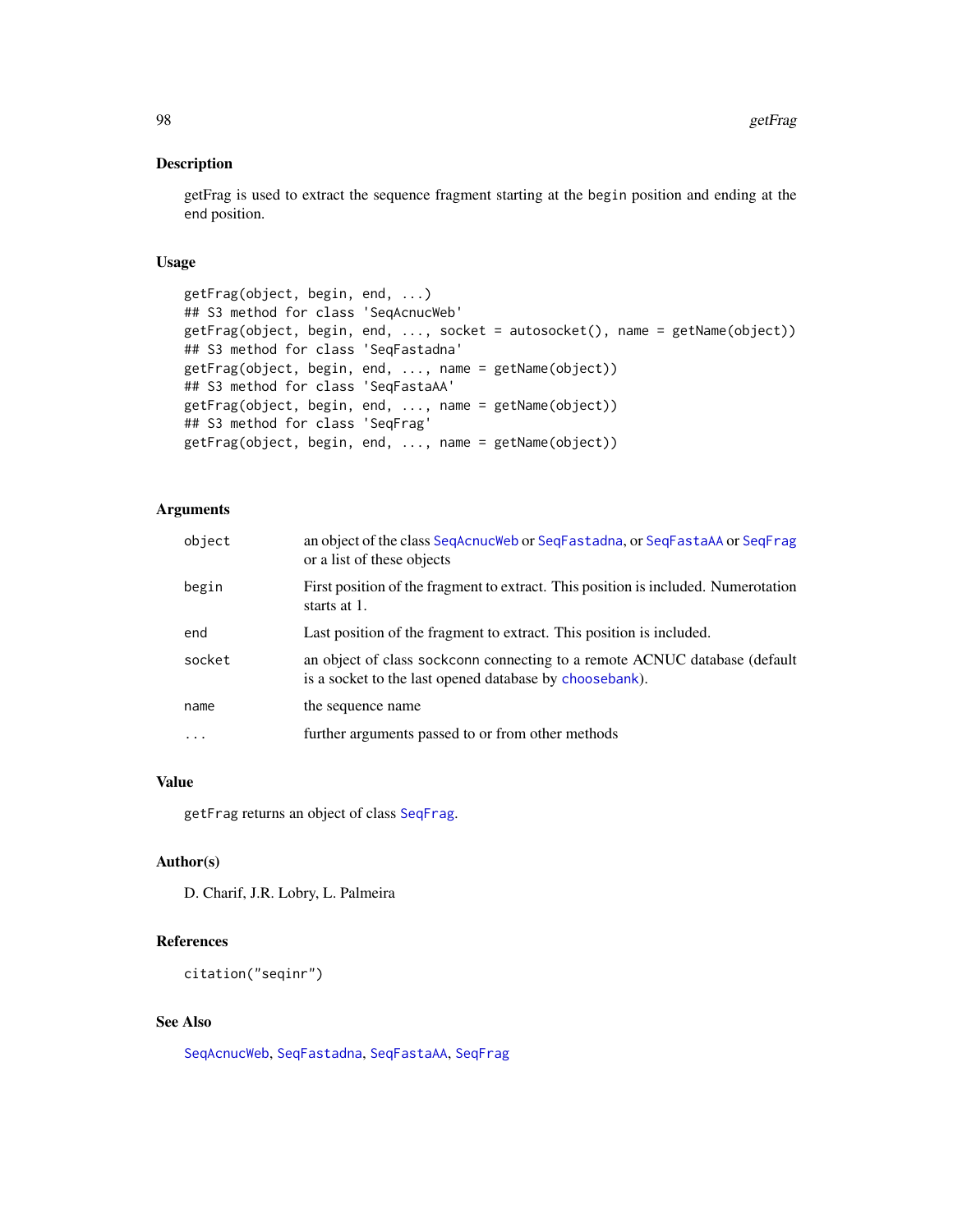# getKeyword 99

# Examples

```
#
# List all available methods for getFrag generic function:
#
  methods(getFrag)
#
# Example with a DNA sequence from a FASTA file:
#
  dnafile <- system.file("sequences/malM.fasta", package = "seqinr")
  sfdna <- read.fasta(file = dnafile)
  myfrag \leq getFrag(sfdna[[1]], begin = 1, end = 10)
  stopifnot(getSequence(myfrag, as.string = TRUE) == "atgaaaatga")
```
getKeyword *Generic function to get keywords associated to sequences*

# Description

Get keywords from an ACNUC server.

## Usage

```
getKeyword(object, ...)
## S3 method for class 'SeqAcnucWeb'
getKeyword(object, ..., socket = autosocket())
```
#### Arguments

| object  | an object of the class SegAcnucWeb, or a list of them, or the object resulting from<br>query                                          |
|---------|---------------------------------------------------------------------------------------------------------------------------------------|
| socket  | an object of class sockconn connecting to a remote ACNUC database (default<br>is a socket to the last opened database by choosebank). |
| $\cdot$ | further arguments passed to or from other methods                                                                                     |

# Value

getKeyword returns a vector of strings containing the keyword(s) associated to a sequence.

## Author(s)

D. Charif, J.R. Lobry, L. Palmeira

# References

citation("seqinr")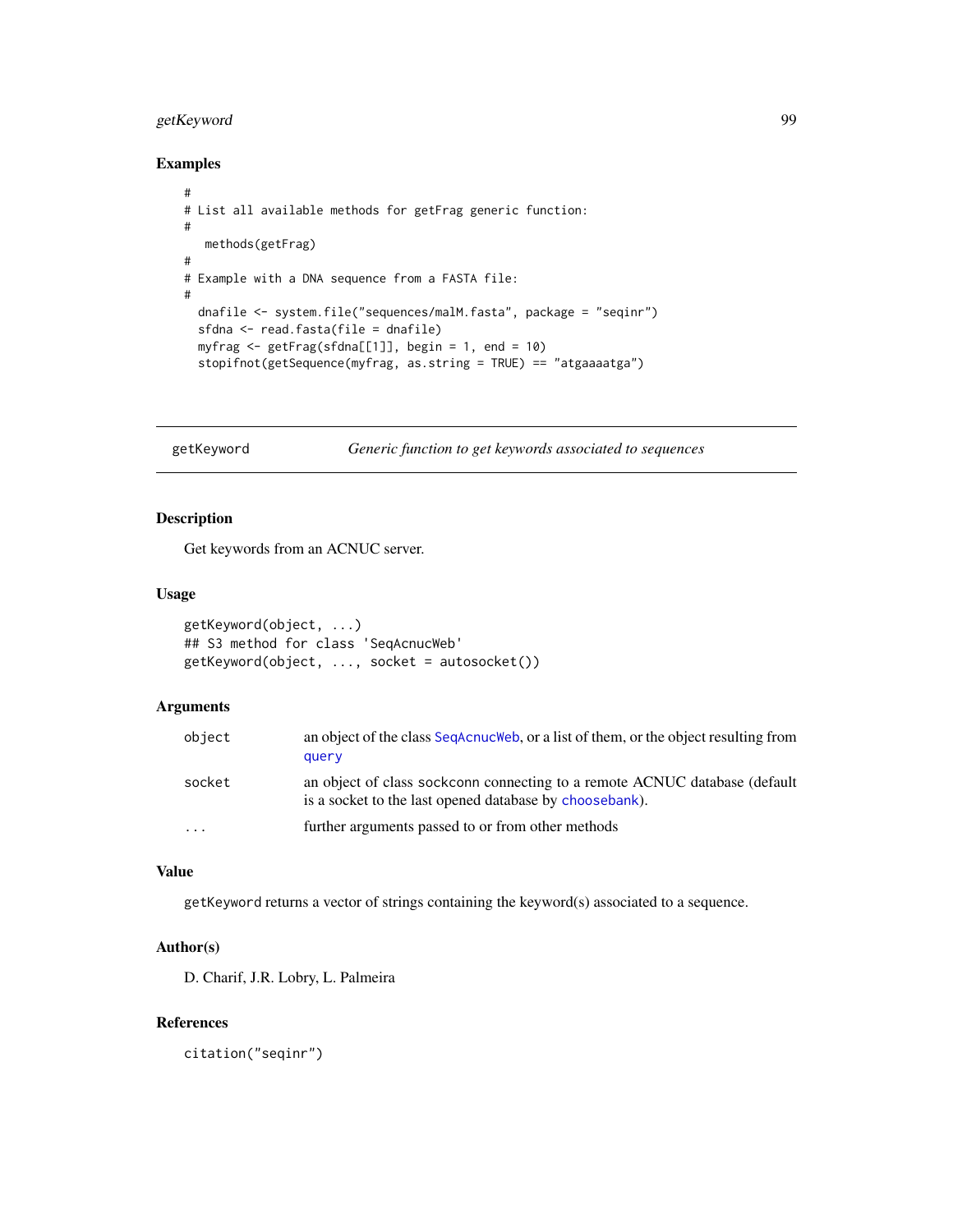# See Also

[SeqAcnucWeb](#page-182-0)

## Examples

```
#
# List all available methods for getKeyword generic function:
#
  methods(getKeyword)
#
# Example of keyword extraction from an ACNUC server:
#
 ## Not run:
 # Need internet connection
 choosebank("emblTP")
 fc<-query("fc", "sp=felis catus et t=cds et o=mitochondrion")
 getKeyword(fc$req[[1]])
 # Should be:
 # [1] "DIVISION ORG" "RELEASE 62" "CYTOCHROME B" "SOURCE" "CDS"
 closebank()
```
## End(Not run)

getLength *Generic function to get the length of sequences*

## Description

getLength returns the total number of bases or amino-acids in a sequence.

## Usage

getLength(object, ...)

# Arguments

| object   | an object of the class SegAcnucWeb or SegFastadna, or SegFastaAA or SegFrag |
|----------|-----------------------------------------------------------------------------|
|          | or a list of these objects                                                  |
| $\cdots$ | further arguments passed to or from other methods                           |

# Value

getLength returns a numeric vector giving the length of the sequences.

# Author(s)

D. Charif, J.R. Lobry, L. Palmeira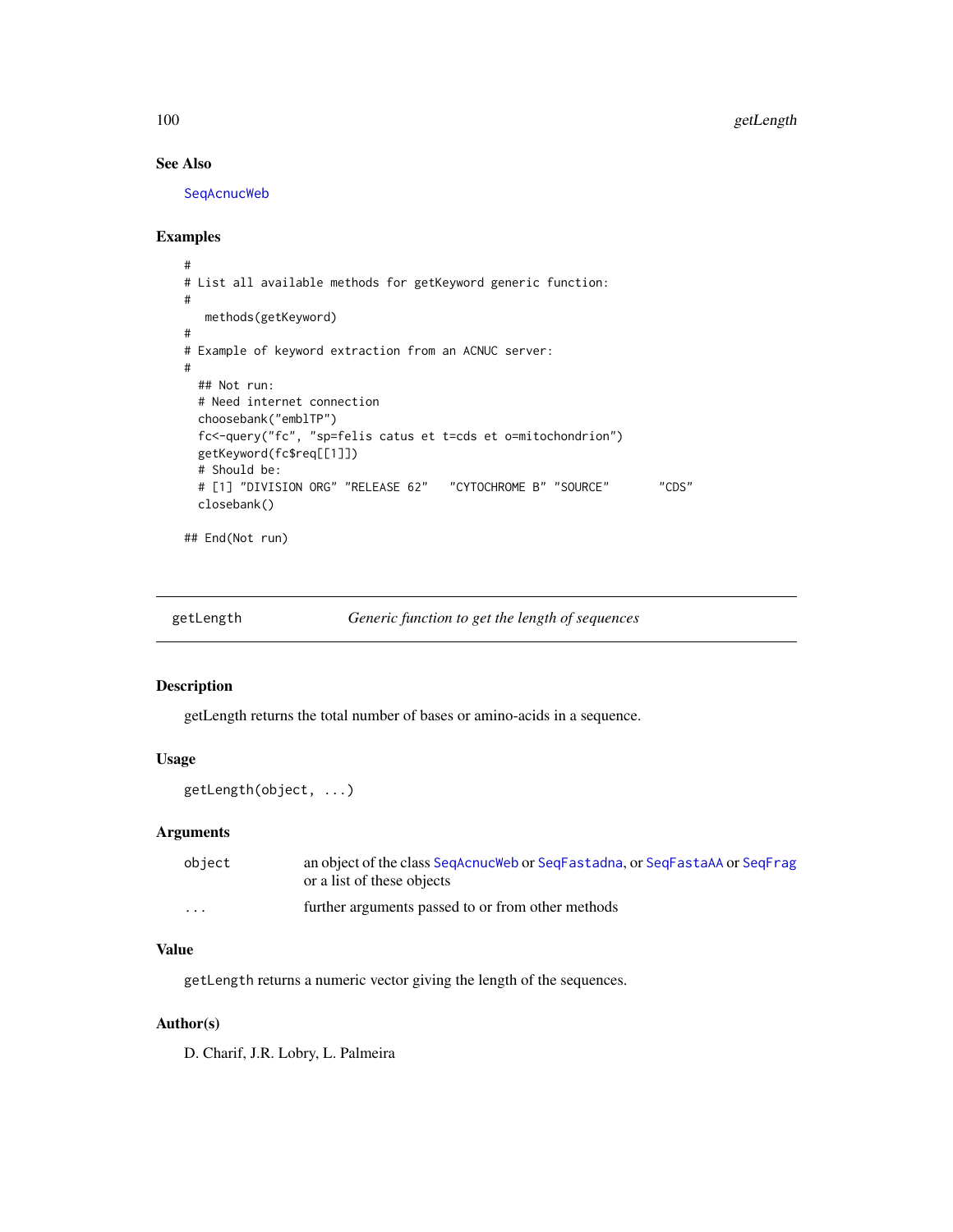# getlistrank 101

## References

citation("seqinr")

## See Also

[SeqAcnucWeb](#page-182-0), [SeqFastadna](#page-184-0), [SeqFastaAA](#page-183-0), [SeqFrag](#page-185-0)

## Examples

```
#
# List all available methods for getLength generic function:
#
  methods(getLength)
#
# Example with seven DNA sequences from a FASTA file:
#
 ff <- system.file("sequences/someORF.fsa", package = "seqinr")
 fs \le read.fasta(file = ff)
 stopifnot(all(getLength(fs) == c(5573, 5825, 2987, 3929, 2648, 2597, 2780)))
#
# Example with 49 sequences from an ACNUC server:
#
 ## Not run:
 # Need internet connection
 choosebank("emblTP")
 fc <- query("fc", "sp=felis catus et t=cds et o=mitochondrion")
 getLength(fc)
 closebank()
## End(Not run)
```
<span id="page-100-0"></span>getlistrank *To get the rank of a list from its name*

#### <span id="page-100-1"></span>Description

This is a low level function to get the rank of a list on server from its name.

## Usage

```
getlistrank(listname, socket = autosocket(), verbose = FALSE)
glr(listname, socket = autosocket(), verbose = FALSE)
```
# Arguments

| listname | the name of list on server                                                                                              |
|----------|-------------------------------------------------------------------------------------------------------------------------|
| socket   | an object of class sockconn connecting to a remote ACNUC database (default<br>is a socket to the last opened database). |
| verbose  | if TRUE, verbose mode is on                                                                                             |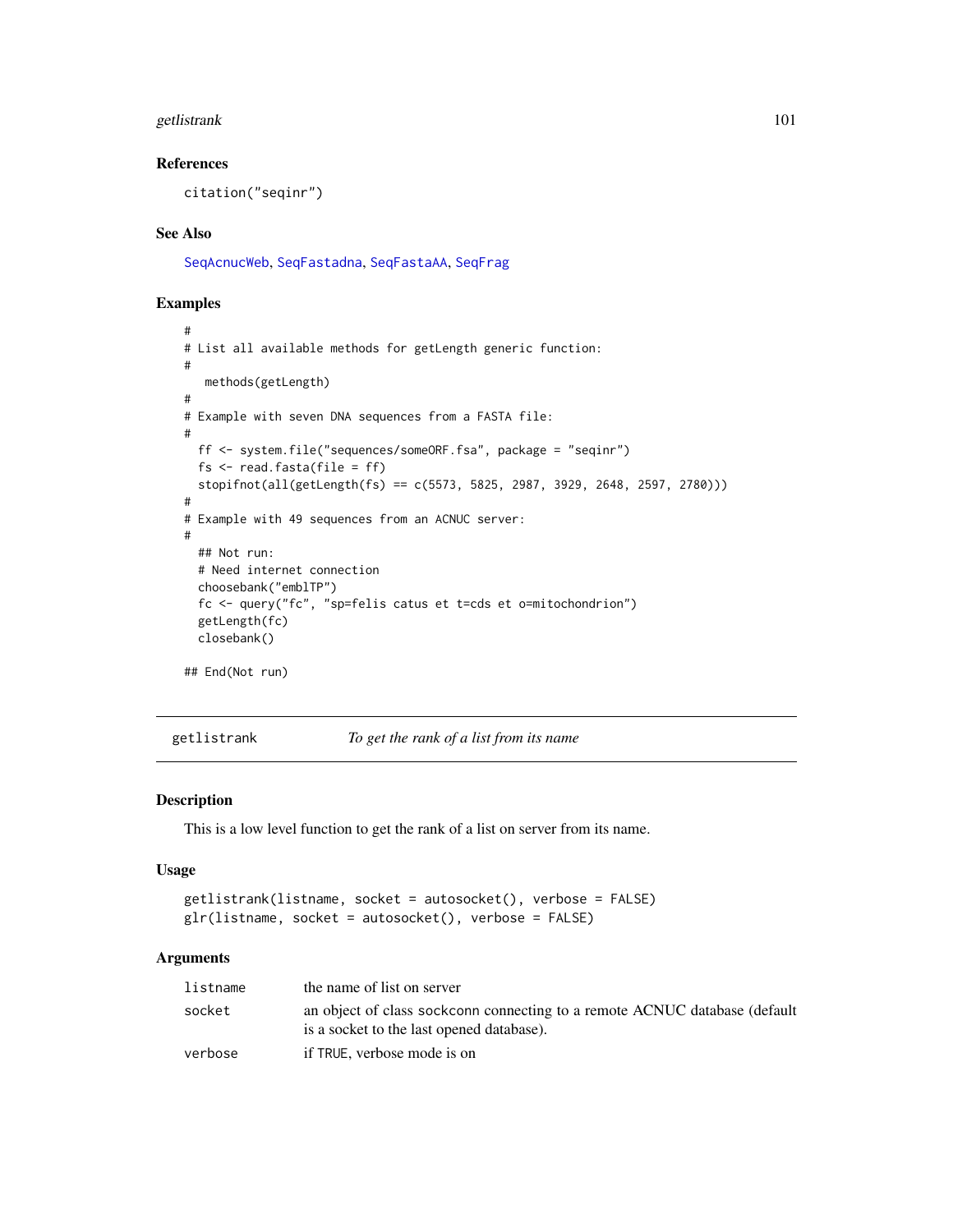# 102 getliststate

# Details

This low level function is usually not used directly by the user.

# Value

The rank of list named listname on server, or 0 if no list with this name exists.

#### Author(s)

J.R. Lobry

## References

citation("seqinr")

#### See Also

[choosebank](#page-41-0), [query](#page-153-0)

# Examples

```
## Not run:
# Need internet connection
choosebank("emblTP")
MyListName <- query("MyListName", "sp=Borrelia burgdorferi", virtual = TRUE)
(result <- getlistrank("MyListName"))
stopifnot(result == 2)
closebank()
```
## End(Not run)

getliststate *Asks for information about an ACNUC list of specified rank*

## Description

Reply gives the type of list, its name, the number of elements it contains, and, for sequence lists, says whether the list contains only parent seqs (locus=T).

# Usage

```
getliststate(lrank, socket = autosocket())
gls(lrank, socket = autosocket())
gln(lrank, ...)
```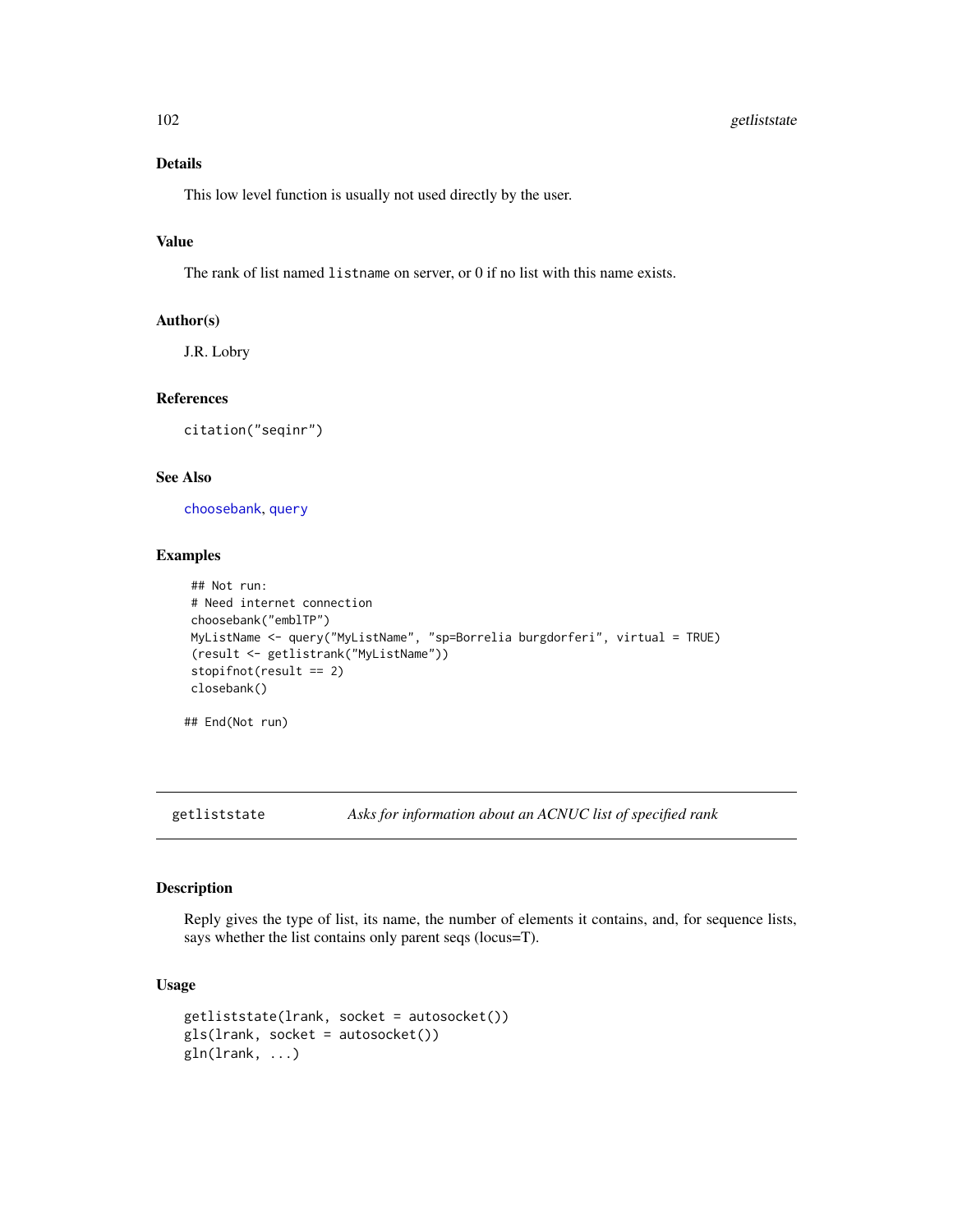# getliststate 103

# Arguments

| lrank    | the name of the ACNUC list to modify                                                                                    |
|----------|-------------------------------------------------------------------------------------------------------------------------|
| socket   | an object of class sockconn connecting to a remote ACNUC database (default<br>is a socket to the last opened database). |
| $\cdots$ | arguments passed to get list state                                                                                      |

# Value

NA in case of problem and an warning is issued. When there is no problem a list with the following 4 components:

| type  | string. Type of ACNUC list (SQ, KW, SP)                                                                     |
|-------|-------------------------------------------------------------------------------------------------------------|
| name  | string. ACNUC list name                                                                                     |
| count | numeric. Number of elements in ACNUC list                                                                   |
| locus | logical. For ACNUC sequence lists TRUE means that the list contains only<br>parent sequences. NA otherwise. |

gln is a shortcut for getliststate(lrank, ...)\$name

# Author(s)

J.R. Lobry

# References

<http://doua.prabi.fr/databases/acnuc.html>

citation("seqinr")

# See Also

[choosebank](#page-41-0), [query](#page-153-0), [alr](#page-26-0), [glr](#page-100-1)

# Examples

```
## Not run:
 ### Need internet connection
 choosebank("emblTP")
 mylist <- query("mylist", "sp=felis catus et t=cds", virtual=TRUE)
 getliststate(glr("mylist")) # SQ, MYLIST, 603, FALSE
 gln(glr("mylist")) # MYLIST (upper case letters on server)
 closebank()
```
## End(Not run)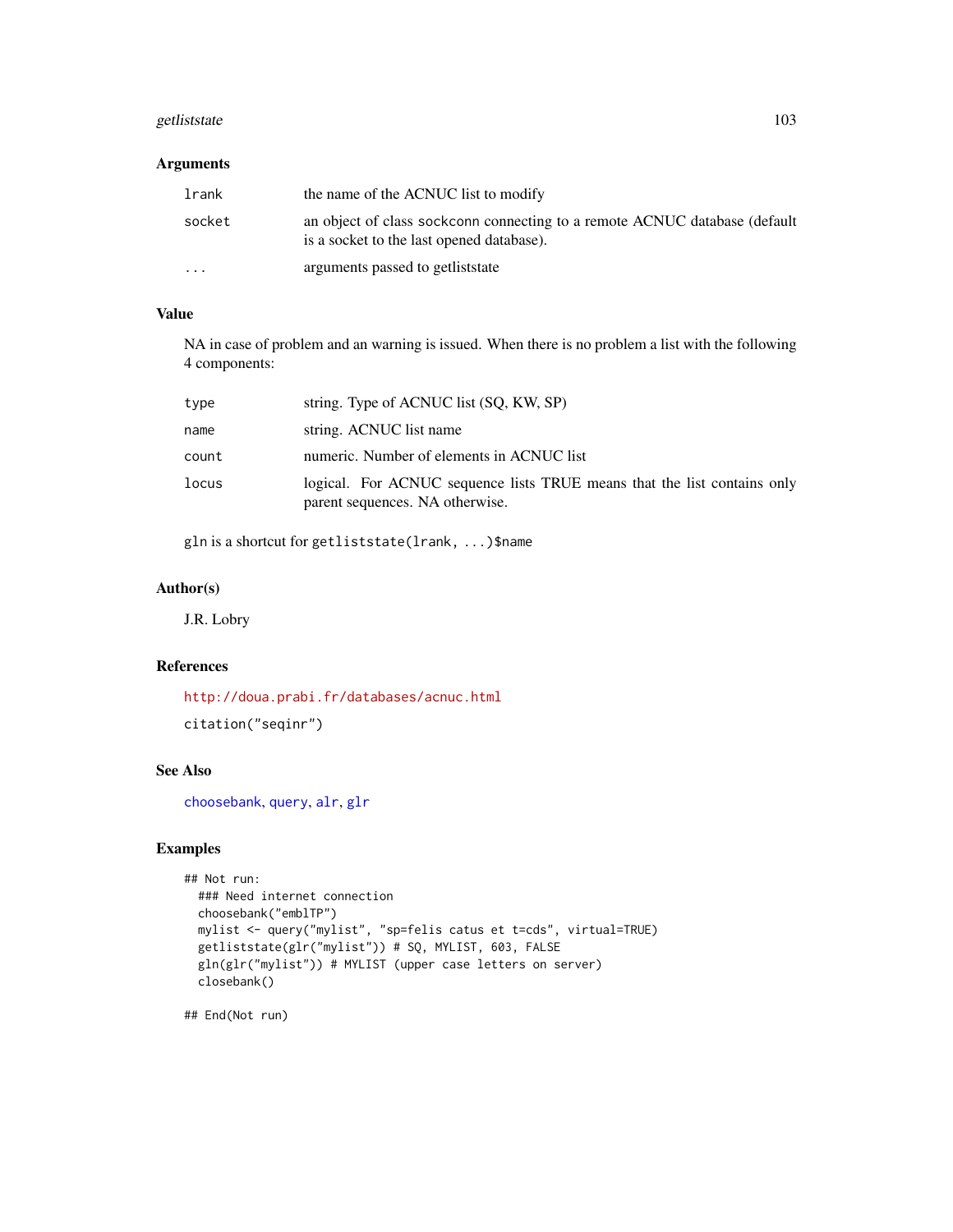## Description

This function works only with subsequences from an ACNUC server.

## Usage

```
getLocation(object, ...)
## S3 method for class 'SeqAcnucWeb'
getLocation(object, ..., socket = autosocket())
```
## Arguments

| object    | an object of the class SeqAcnucWeb, or a list of them, or an object created by<br>query                                               |
|-----------|---------------------------------------------------------------------------------------------------------------------------------------|
| socket    | an object of class sockconn connecting to a remote ACNUC database (default<br>is a socket to the last opened database by choosebank). |
| $\ddotsc$ | further arguments passed to or from other methods                                                                                     |

# Value

A list giving the positions of the sequence on the parent sequence. If the sequence is a subsequence (*e.g.* coding sequence), the function returns the position of each exon on the parent sequence. NA is returned for parent sequences and a warning is isued.

# Author(s)

D. Charif, J.R. Lobry, L. Palmeira

#### References

citation("seqinr")

#### See Also

[SeqAcnucWeb](#page-182-0)

# Examples

```
#
# List all available methods for getLocation generic function:
#
  methods(getLocation)
#
# Example with a subsequence from an ACNUC server:
```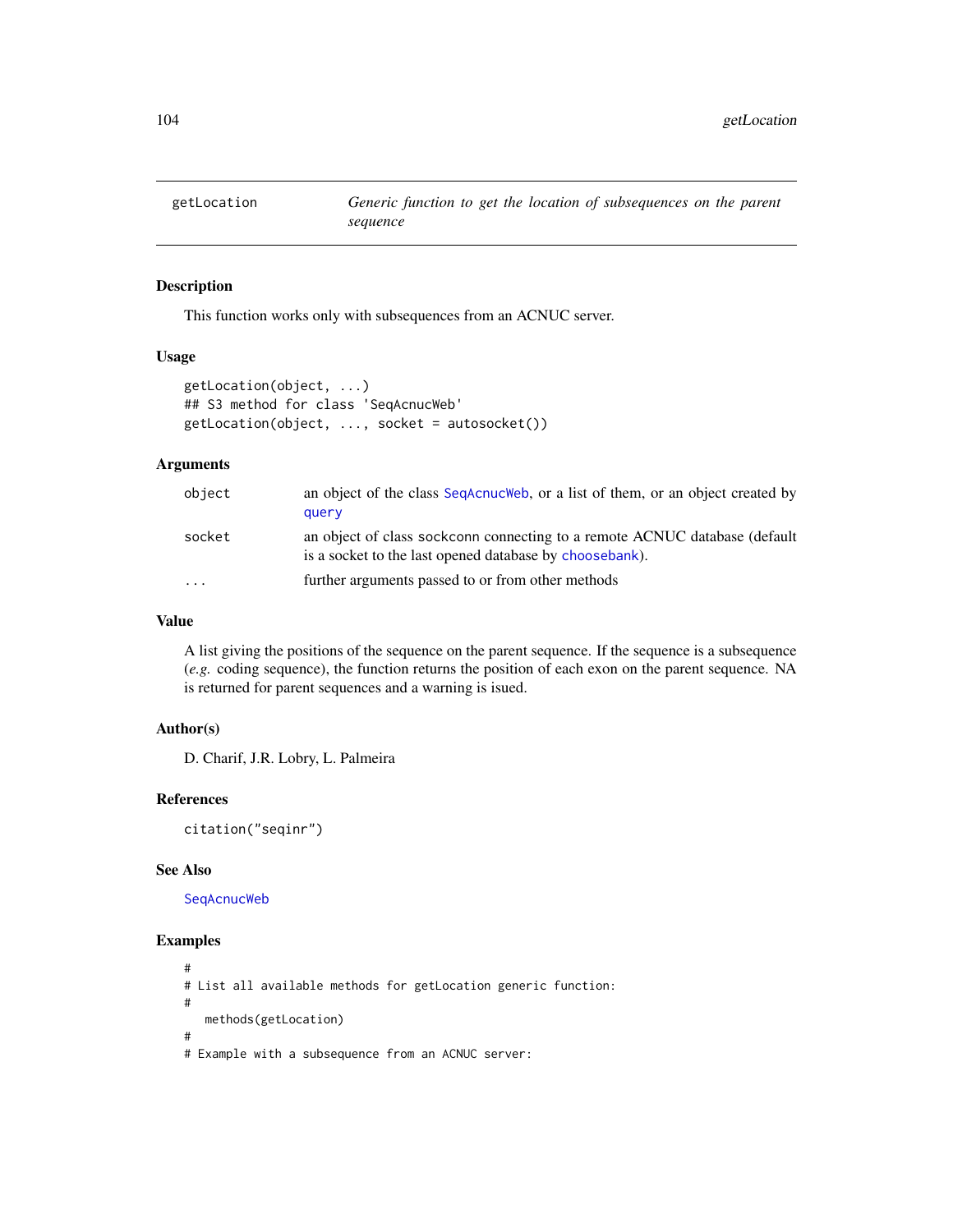getName 105

```
#
 ## Not run:
 # Need internet connection
 choosebank("emblTP")
 fc <- query("fc", "sp=felis catus et t=cds et o=mitochondrion")
 getLocation(fc$req[[5]])
 closebank()
```
## End(Not run)

# getName *Generic function to get the names of sequences*

# Description

GetName returns the sequence names.

## Usage

getName(object, ...)

## Arguments

| object                  | an object of the class SegAcnucWeb or SegFastadna, or SegFastaAA or SegFrag<br>or a list of these objects |
|-------------------------|-----------------------------------------------------------------------------------------------------------|
| $\cdot$ $\cdot$ $\cdot$ | further arguments passed to or from other methods                                                         |

# Value

an object of class character containing the names of the sequences

# Author(s)

D. Charif, J.R. Lobry, L. Palmeira

## References

citation("seqinr")

# See Also

[SeqAcnucWeb](#page-182-0), [SeqFastadna](#page-184-0), [SeqFastaAA](#page-183-0), [SeqFrag](#page-185-0)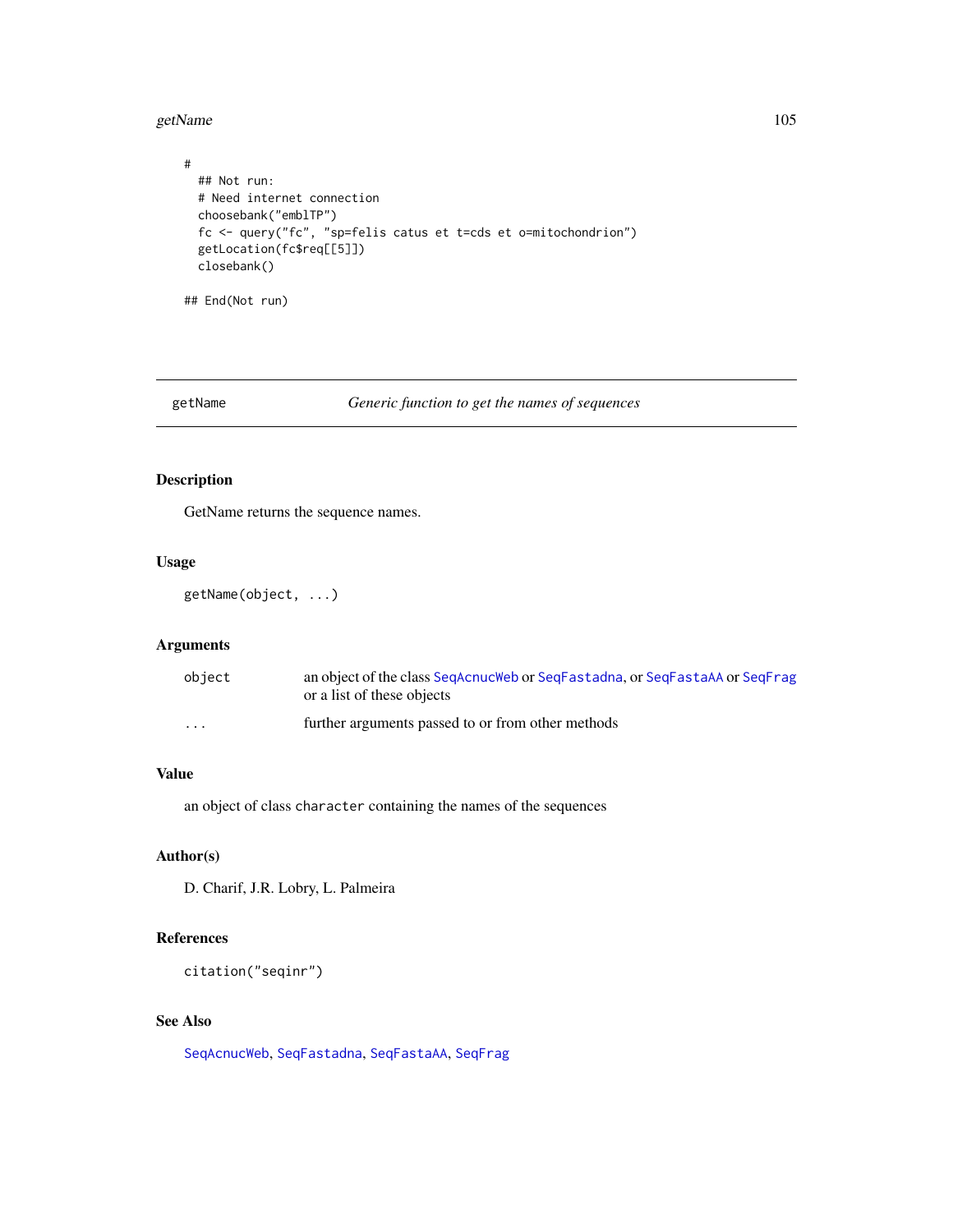# Examples

```
#
# List all available methods for getName generic function:
#
   methods(getName)
#
# Example with seven DNA sequences from a FASTA file:
#
  ff <- system.file("sequences/someORF.fsa", package = "seqinr")
  fs \leq read.fasta(file = ff)stopifnot(all(getName(fs) == c("YAL001C", "YAL002W", "YAL003W",
    "YAL005C", "YAL007C", "YAL008W", "YAL009W")))
#
# Example with 49 sequences from an ACNUC server:
#
  ## Not run:
  # Need internet connection
  choosebank("emblTP")
  fc <- query("fc", "sp=felis catus et t=cds et o=mitochondrion")
  getName(fc)
  closebank()
## End(Not run)
```
getSequence *Generic function to get sequence data*

# Description

getSequence returns the sequence either as vector of single chararacters or as a single string of multiple characters.

#### Usage

```
getSequence(object, as.string = FALSE, ...)
## S3 method for class 'SeqAcnucWeb'
getSequence(object, as.string = FALSE, ..., socket = autosocket())
```
## Arguments

| object    | an object of the class SeqAcnucWeb or SeqFastadna, or SeqFastaAA or SeqFrag<br>or a list of these objects, or an object of class gaw created by query |
|-----------|-------------------------------------------------------------------------------------------------------------------------------------------------------|
| as.string | if TRUE sequences are returned as strings of multiple characters instead of a<br>vector of single characters                                          |
| socket    | an object of class sockconn connecting to a remote ACNUC database (default<br>is a socket to the last opened database).                               |
| $\cdots$  | further arguments passed to or from other methods                                                                                                     |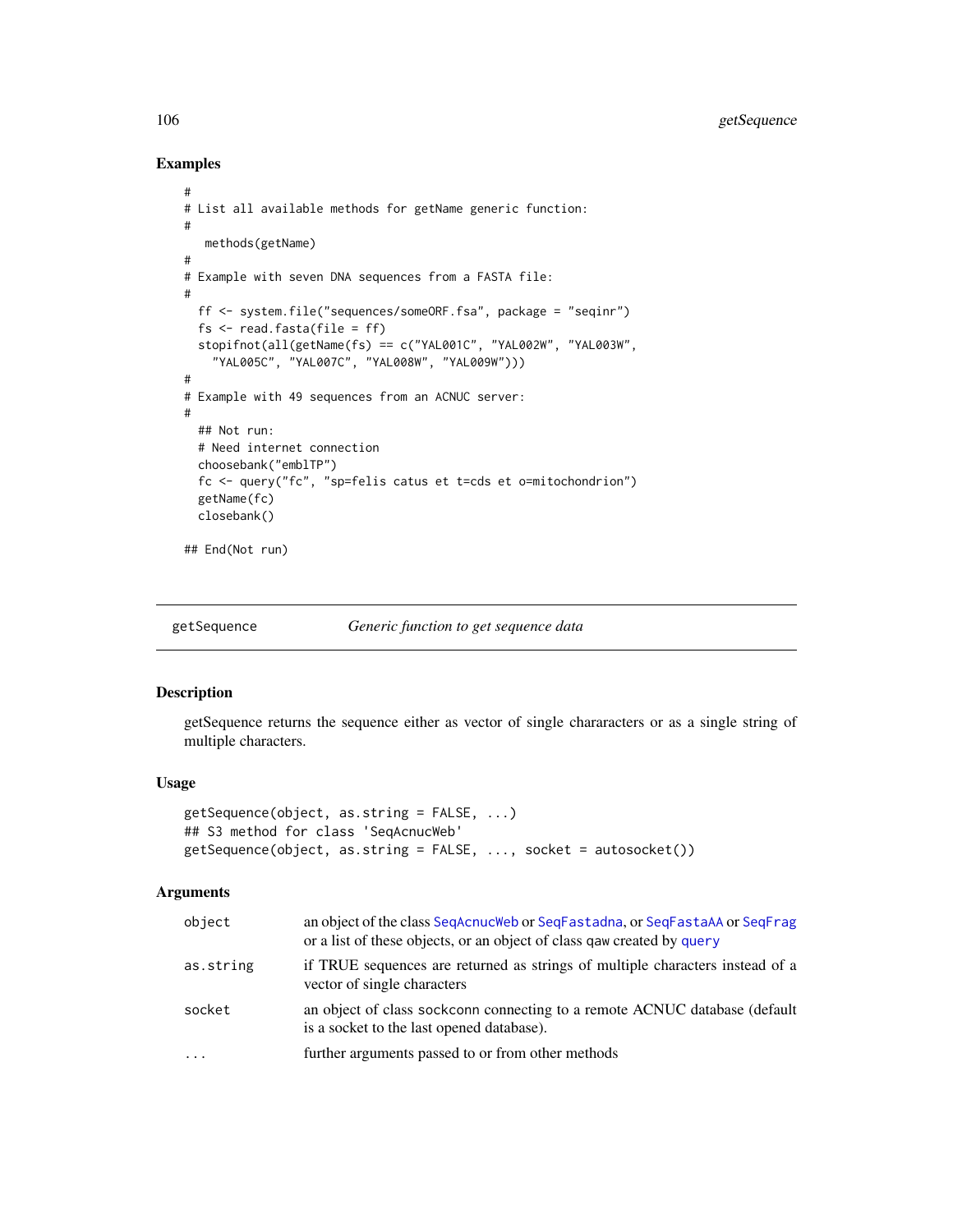# getSequence 107

# Value

For a single sequence an object of class character containing the characters of the sequence, either of length 1 when as.string is TRUE, or of the length of the sequence when as.string is FALSE. For many sequences, a list of these.

#### Author(s)

D. Charif, J.R. Lobry, L. Palmeira

#### References

```
citation("seqinr")
```
#### See Also

[SeqAcnucWeb](#page-182-0), [SeqFastadna](#page-184-0), [SeqFastaAA](#page-183-0), [SeqFrag](#page-185-0)

## Examples

```
#
# List all available methods for getSequence generic function:
#
   methods(getSequence)
#
# SeqAcnucWeb class example:
#
  ## Not run: # Need internet connection
  choosebank("emblTP")
  fc <- query("fc", "sp=felis catus et t=cds et o=mitochondrion")
  getSequence(fc$req[[1]])
  getSequence(fc$req[[1]], as.string = TRUE)
  closebank()
## End(Not run)
#
# SeqFastaAA class example:
#
  aafile <- system.file("sequences/seqAA.fasta", package = "seqinr")
  sfaa <- read.fasta(aafile, seqtype = "AA")
  getSequence(sfaa[[1]])
  getSequence(sfaa[[1]], as.string = TRUE)
#
# SeqFastadna class example:
#
  dnafile <- system.file("sequences/someORF.fsa", package = "seqinr")
  sfdna <- read.fasta(file = dnafile)
  getSequence(sfdna[[1]])
  getSequence(sfdna[[1]], as.string = TRUE)
#
# SeqFrag class example:
#
  sfrag \le getFrag(object = sfdna[[1]], begin = 1, end = 10)
```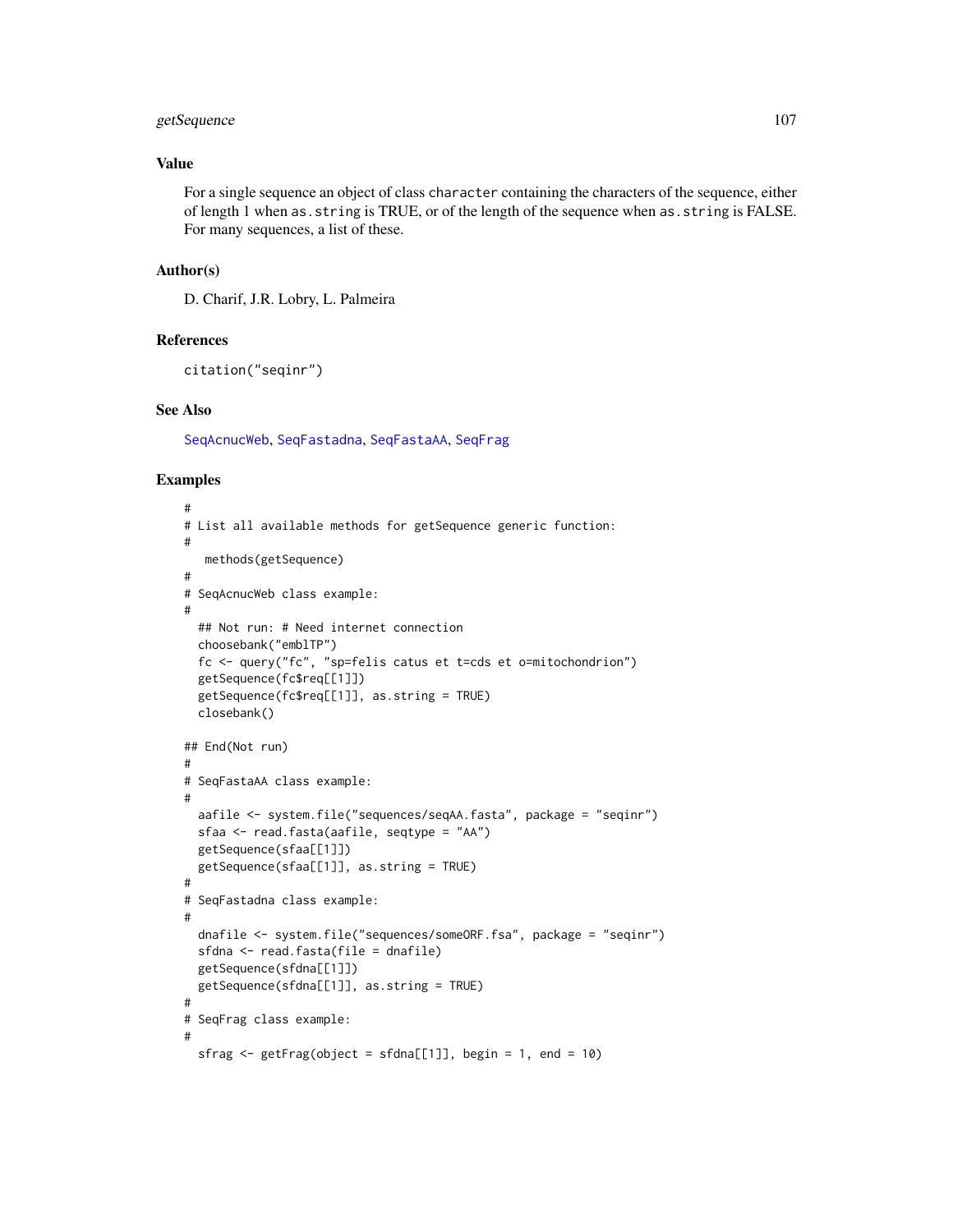```
getSequence(sfrag)
getSequence(sfrag, as.string = TRUE)
```
getTrans *Generic function to translate coding sequences into proteins*

# Description

This function translates nucleic acid sequences into the corresponding peptide sequence. It can translate in any of the 3 forward or three reverse sense frames. In the case of reverse sense, the reverse-complement of the sequence is taken. It can translate using the standard (universal) genetic code and also with non-standard codes. Ambiguous bases can also be handled.

## Usage

```
getTrans(object, sens = "F", NAstring = "X", ambiguous = FALSE, \ldots)
## S3 method for class 'SeqAcnucWeb'
getTrans(object, sens = "F", NAstring = "X", ambiguous = FALSE, ...,
frame = "auto", numcode = "auto")
## S3 method for class 'SeqFastadna'
getTrans(object, sens = "F", NAstring = "X", ambiguous = FALSE, \ldots,
frame = 0, numcode = 1)
## S3 method for class 'SeqFrag'
getTrans(object, sens = "F", NAstring = "X", ambiguous = FALSE, ...,
frame = 0, numcode = 1)
```
## Arguments

| object    | an object of the class SeqAcnucWeb or SeqFastadna, or SeqFrag or a list of<br>these objects, or an object of class gaw created by query                                                       |
|-----------|-----------------------------------------------------------------------------------------------------------------------------------------------------------------------------------------------|
| numcode   | The nobi genetic code number for translation. By default the standard genetic<br>code is used, and for sequences coming from an ACNUC server the relevant<br>genetic code is used by default. |
| NAstring  | How to translate amino-acids when there are ambiguous bases in codons.                                                                                                                        |
| ambiguous | If TRUE, ambiguous bases are taken into account so that for instance GGN is<br>translated to Gly in the standard genetic code.                                                                |
| frame     | Frame(s) $(0,1,2)$ to translate. By default the frame $\theta$ is used.                                                                                                                       |
| sens      | Direction for translation: F for the direct strand e and R for the reverse comple-<br>mentary strand.                                                                                         |
| $\cdots$  | further arguments passed to or from other methods                                                                                                                                             |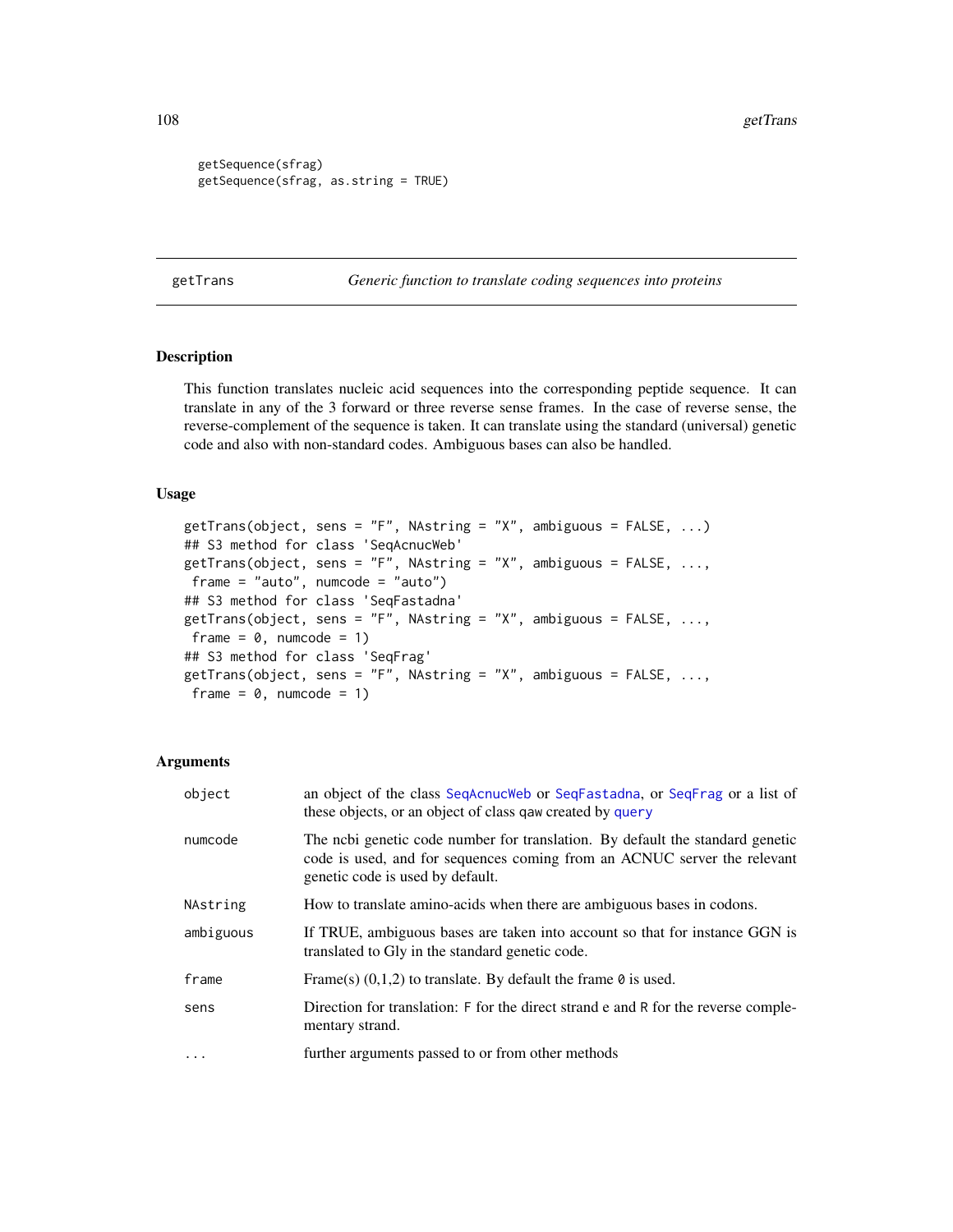#### getTrans 2009 and 2009 and 2009 and 2009 and 2009 and 2009 and 2009 and 2009 and 2009 and 2009 and 2009 and 200

### Details

The following genetic codes are described here. The number preceding each code corresponds to numcode.

- 1 standard
- 2 vertebrate.mitochondrial
- 3 yeast.mitochondrial
- 4 protozoan.mitochondrial+mycoplasma
- 5 invertebrate.mitochondrial
- 6 ciliate+dasycladaceal
- 9 echinoderm+flatworm.mitochondrial
- 10 euplotid
- 11 bacterial+plantplastid
- 12 alternativeyeast
- 13 ascidian.mitochondrial
- 14 alternativeflatworm.mitochondrial
- 15 blepharism
- 16 chlorophycean.mitochondrial
- 21 trematode.mitochondrial
- 22 scenedesmus.mitochondrial
- 23 hraustochytrium.mitochondria

#### Value

For a single sequence an object of class character containing the characters of the sequence, either of length 1 when as.string is TRUE, or of the length of the sequence when as.string is FALSE. For many sequences, a list of these.

### Author(s)

D. Charif, J.R. Lobry, L. Palmeira

### References

citation("seqinr")

#### See Also

[SeqAcnucWeb](#page-182-0), [SeqFastadna](#page-184-0), [SeqFrag](#page-185-0)

The genetic codes are given in the object [SEQINR.UTIL](#page-186-0), a more human readable form is given by the function [tablecode](#page-197-0). Use [aaa](#page-5-0) to get the three-letter code for amino-acids.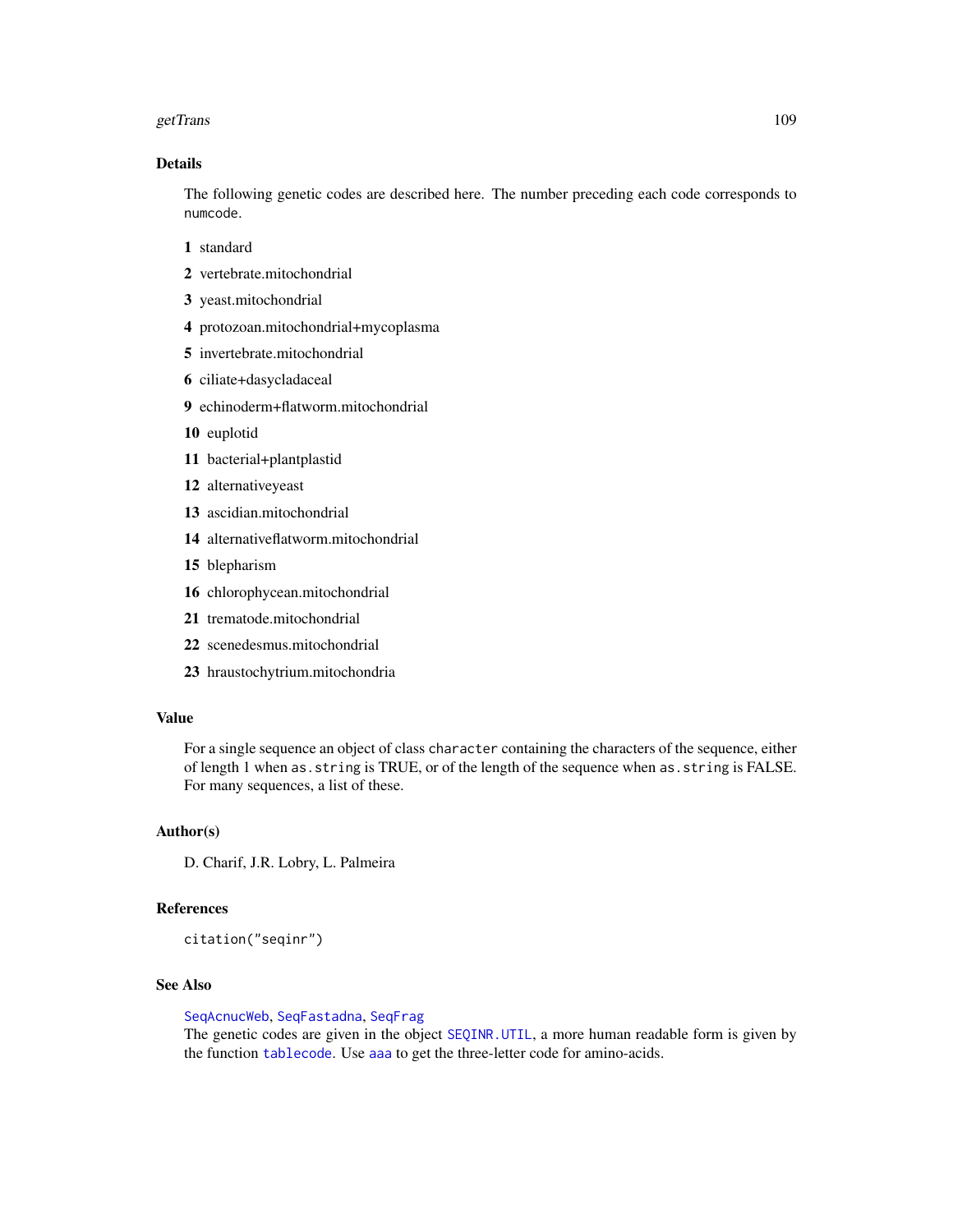### Examples

#

```
# List all available methods for getTrans generic function:
#
  methods(getTrans)
#
# Toy CDS example invented by Leonor Palmeira:
#
 toycds <- s2c("tctgagcaaataaatcgg")
 getTrans(toycds) # should be c("S", "E", "Q", "I", "N", "R")
#
# Toy CDS example with ambiguous bases:
#
 toycds2 <- s2c("tcngarcarathaaycgn")
 getTrans(toycds2) # should be c("X", "X", "X", "X", "X", "X")getTrans(toycds2, ambiguous = TRUE) # should be c("S", "E", "Q", "I", "N", "R")
 getTrans(toycds2, ambiguous = TRUE, numcode = 2) # should be c("S", "E", "Q", "X", "N", "R")#
# Real CDS example:
#
 realcds <- read.fasta(file = system.file("sequences/malM.fasta", package ="seqinr"))[[1]]
 getTrans(realcds)
# Biologically correct, only one stop codon at the end
 getTrans(realcds, frame = 3, sens = "R", numcode = 6)
# Biologically meaningless, note the in-frame stop codons
# Read from an alignment as suggested by Dr. H. Suzuki
fasta.res <- read.alignment(file = system.file("sequences/Anouk.fasta", package = "seqinr"),
format = "fasta")
AA1 <- seqinr::getTrans(s2c(fasta.res$seq[[1]]))
AA2 <- seqinr::translate(s2c(fasta.res$seq[[1]]))
identical(AA1, AA2)
AA1 <- lapply(fasta.res$seq, function(x) seqinr::getTrans(s2c(x)))
AA2 <- lapply(fasta.res$seq, function(x) seqinr::translate(s2c(x)))
identical(AA1, AA2)
#
# Complex transsplicing operations, the correct frame and the correct
# genetic code are automatically used for translation into protein for
# sequences coming from an ACNUC server:
#
## Not run:
 # Need internet connection.
 # Translation of the following EMBL entry:
 #
 # FT CDS join(complement(153944..154157),complement(153727..153866),
 # FT complement(152185..153037),138523..138735,138795..138955)
 # FT /codon_start=1
 choosebank("emblTP")
 trans <- query("trans", "N=AE003734.PE35")
```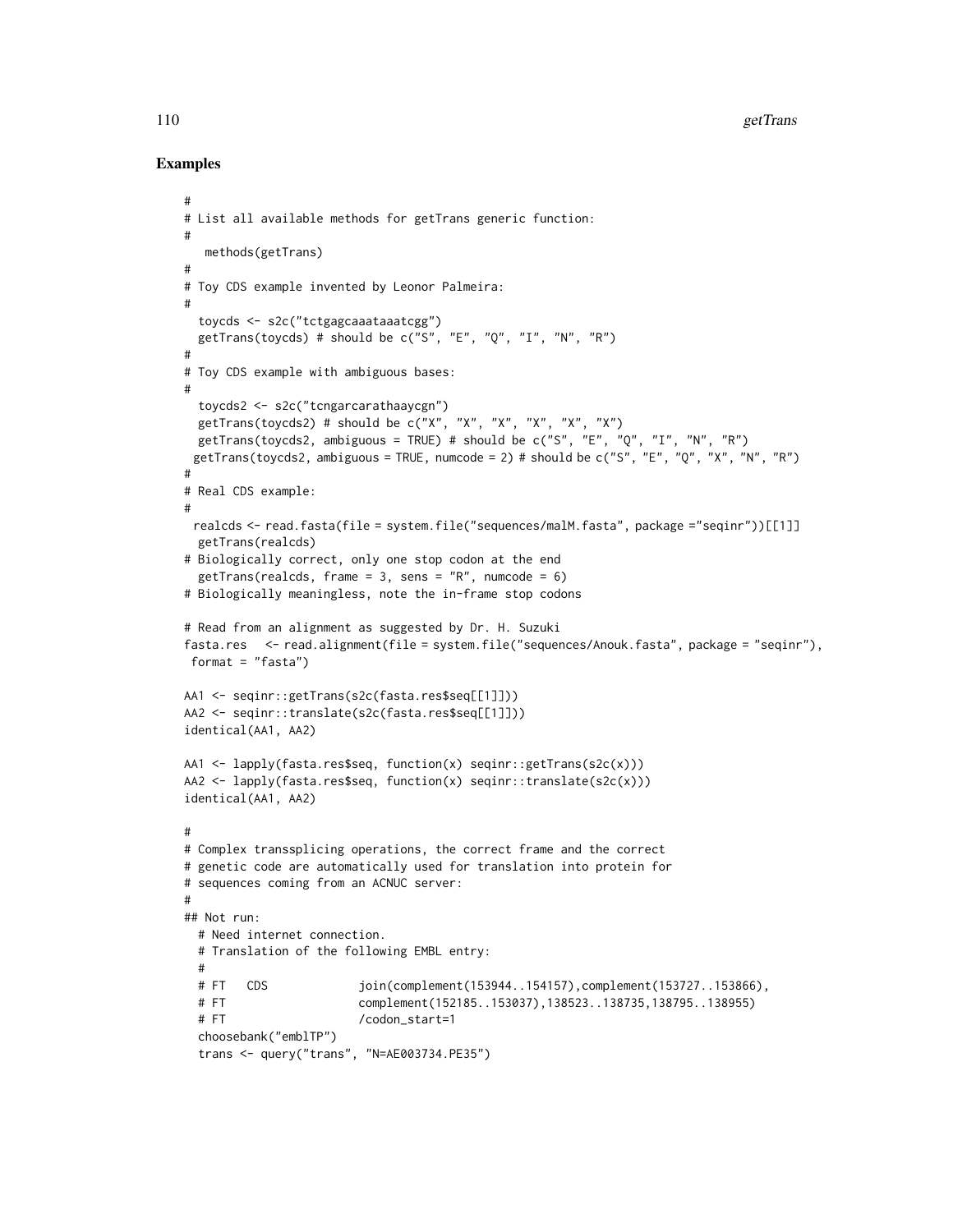#### getType and the state of the state of the state of the state of the state of the state of the state of the state of the state of the state of the state of the state of the state of the state of the state of the state of th

```
getTrans(trans$req[[1]])
```
## End(Not run)

<span id="page-110-0"></span>getType *To get available subsequence types in an opened ACNUC database*

### Description

This function returns all subsequence types (e.g. CDS, TRNA) present in an opened ACNUC database, using default database if no socket is provided.

## Usage

getType(socket = autosocket())

## Arguments

socket an object of class sockconn connecting to a remote ACNUC database (default is a socket to the last opened database).

### Value

a list containing a short description for each subsequence type.

### Author(s)

D. Charif, J.R. Lobry

# References

citation("seqinr")

# See Also

[choosebank](#page-41-0), [query](#page-153-0)

```
## Not run:
# Need internet connection
 choosebank("emblTP")
 getType()
## End(Not run)
```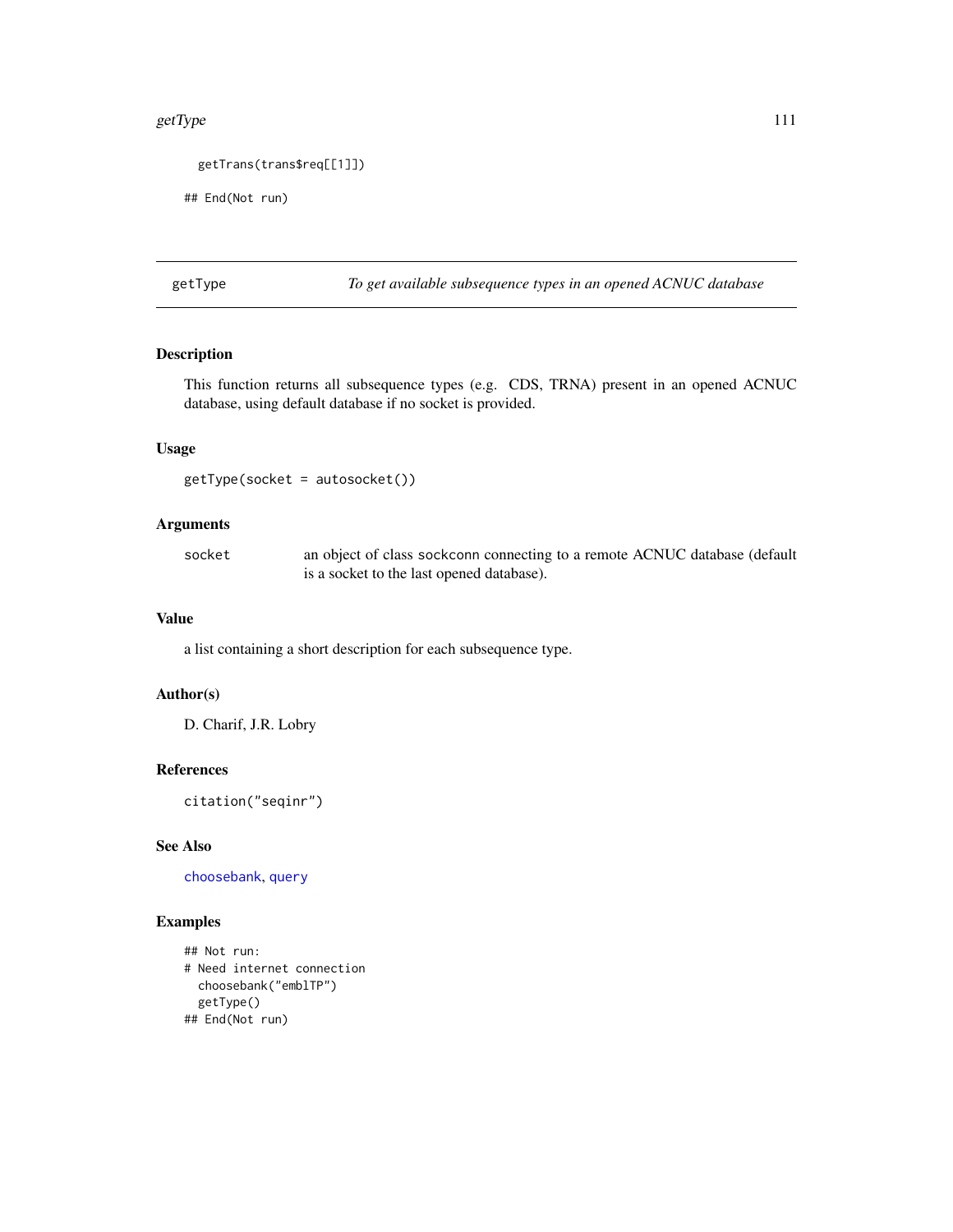## Description

Get length characters from sequence identified by name or by number starting from position start (counted from 1).

### Usage

gfrag(what, start, length, idby = c("name", "number"), socket = autosocket())

## Arguments

| what   | A sequence name or number                                                                                               |
|--------|-------------------------------------------------------------------------------------------------------------------------|
| start  | Start position from 1                                                                                                   |
| length | Number of requested characters (answer may be shorter)                                                                  |
| idby   | Is the sequence identified by name or number? Default to name                                                           |
| socket | an object of class sockconn connecting to a remote ACNUC database (default<br>is a socket to the last opened database). |

### Value

A string of characters with at most length characters (may be shorter than asked for). NA is returned and a warning is issued in case of problem (non existent sequence for instance).

# Author(s)

J.R. Lobry

### References

<http://doua.prabi.fr/databases/acnuc.html> citation("seqinr")

### See Also

[choosebank](#page-41-0), [query](#page-153-0)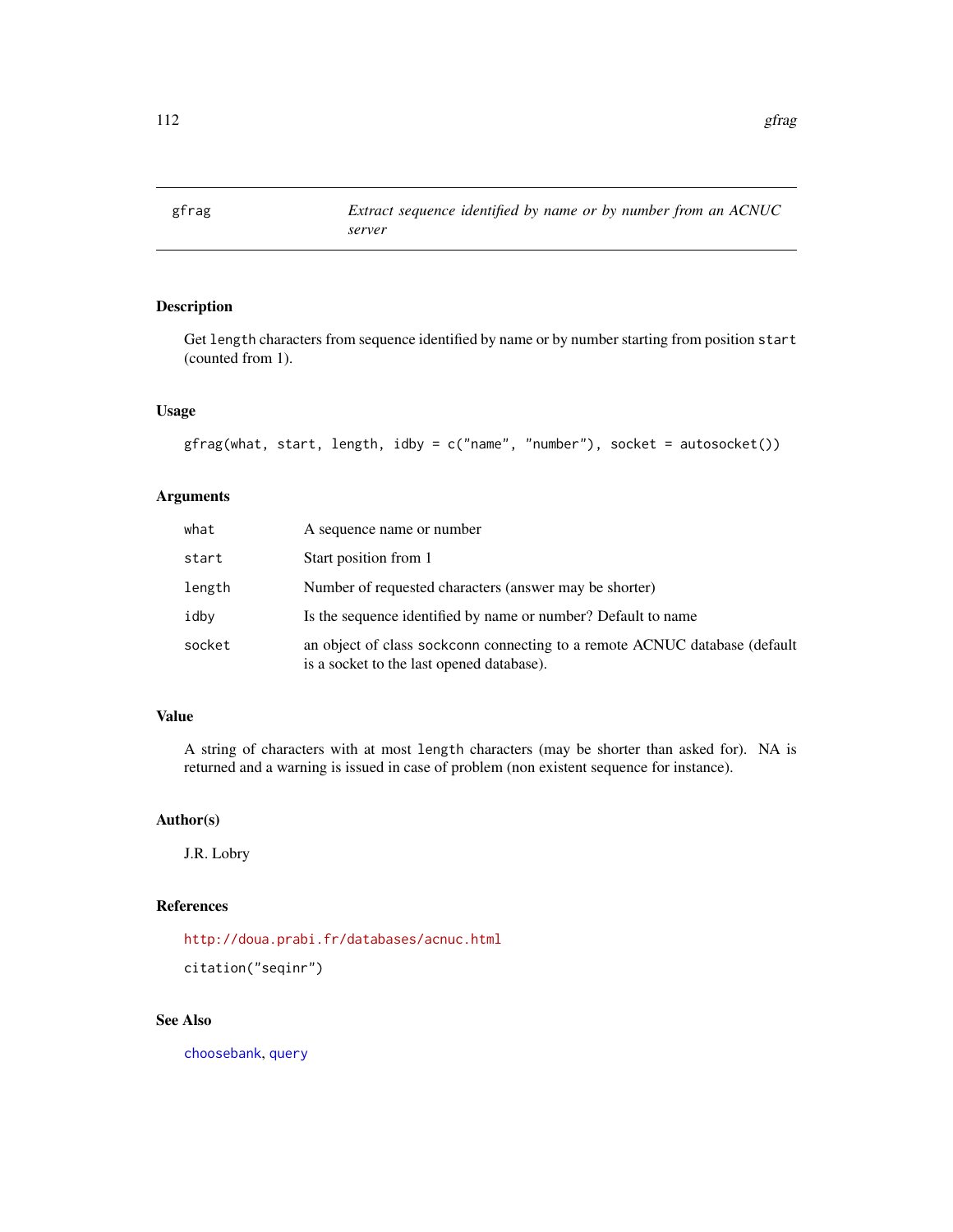#### ghelp 113

# Examples

```
## Not run: # Need internet connection
 choosebank("emblTP")
 gfrag("LMFLCHR36", start = 1, length = 3529852) -> myseq
 stopifnot(nchar(myseq) == 3529852)
 closebank()
## End(Not run)
```
ghelp *Get help from an ACNUC server*

### Description

Reads one item of information in specified help file from an ACNUC server. The are differences between ACNUC clients so that this help could be confusing. However, the query language is common to all clients so that the most recent documentation is most likely here.

### Usage

```
ghelp(item = c("GENERAL", "SELECT", "SPECIES", "KEYWORD"),
file = c("HELP", "HELP_WIN"), socket = autosocket(), catresult = TRUE)
```
### Arguments

| item      | the name of the desired help item                                                                                       |
|-----------|-------------------------------------------------------------------------------------------------------------------------|
| file      | the name of the help file on server side.                                                                               |
| socket    | an object of class sockconn connecting to a remote ACNUC database (default<br>is a socket to the last opened database). |
| catresult | logical. If TRUE output is redirected to the console.                                                                   |

### Value

A vector of string which is returned invisibly and "cated" to the console by default.

### Author(s)

J.R. Lobry

### References

<http://doua.prabi.fr/databases/acnuc.html> citation("seqinr")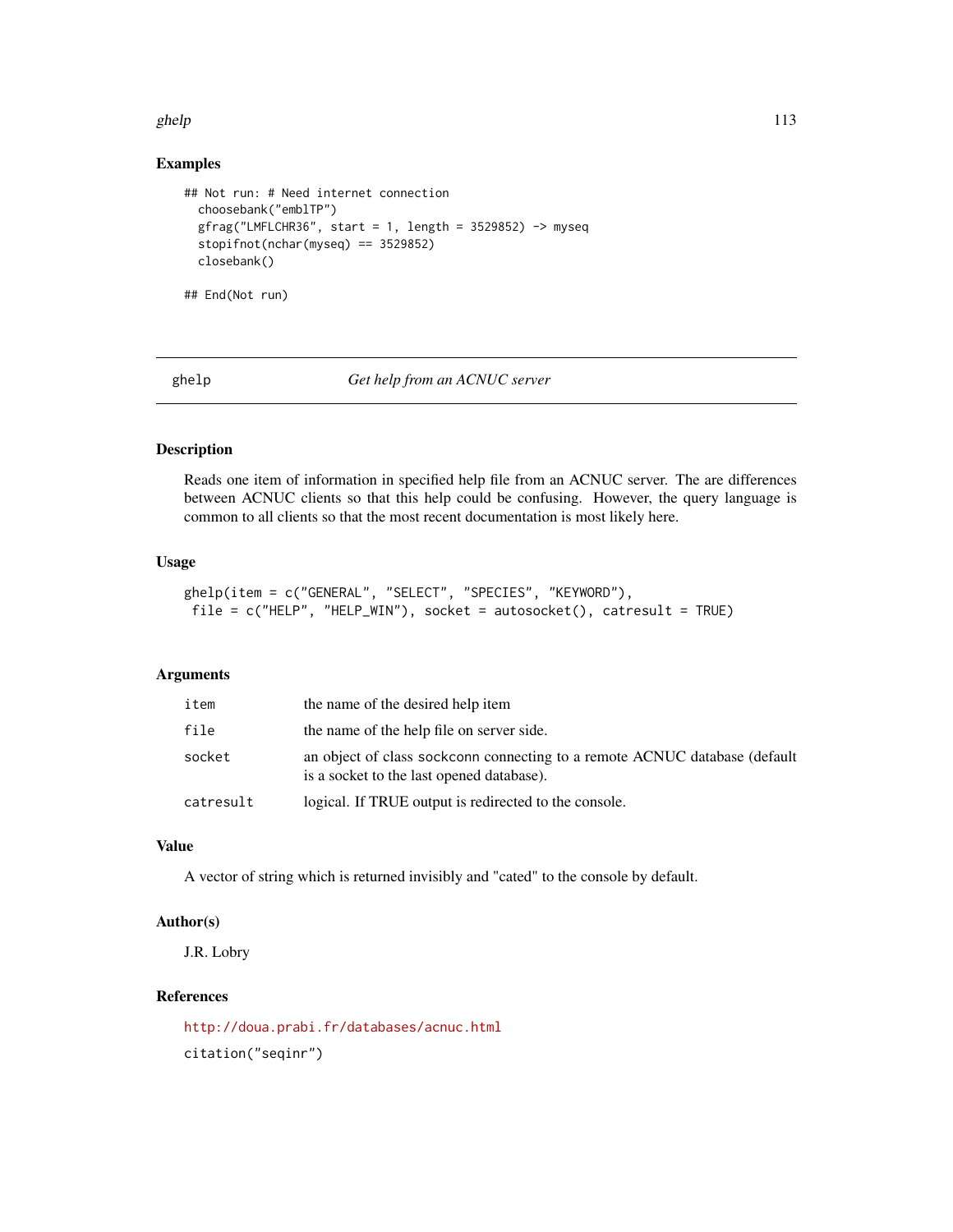#### See Also

[choosebank](#page-41-0), [query](#page-153-0)

#### Examples

```
## Not run:
 ### Need internet connection
 choosebank("emblTP")
 ghelp()
 ghelp("SELECT")
 # To get info about current database:
 ghelp("CONT")
```
## End(Not run)

<span id="page-113-0"></span>gs500liz *GS500LIZ size standards*

### Description

GS500LIZ is an internal size standard often used in capillary electrophoresis. It contains 16 fragments ranging in size from 35 to 500 bp. Note that they are not all used for calibration : fragments at 250 and 340 bp may migrate anomalously (most likey because of secondary structure formation).

#### Usage

```
data(gs500liz)
```
### Format

A list with 3 components.

liz a vector of 16 values for the fragment sizes in bp.

- mask1 a vector of 16 logicals to remove fragments whose migration may be anomalous (250 and 340 bp).
- mask2 a vector of 16 logicals to remove extreme fragments (35, 50, 490, 500 bp) so that the resulting fragments are in the 75-450 bp range.

```
data(gs500liz)
op <- par(no.readonly = TRUE)
par(lend = "butt", mar = c(5,0,4,0)+0.1)
x <- gs500liz$liz
n \leftarrow length(x)
y \leftarrow rep(1, n)plot(x, y, type = "h", yaxt = "n", xlab = "Fragment size [bp]",main = "GS500LIZ size standard", lwd = 2)
```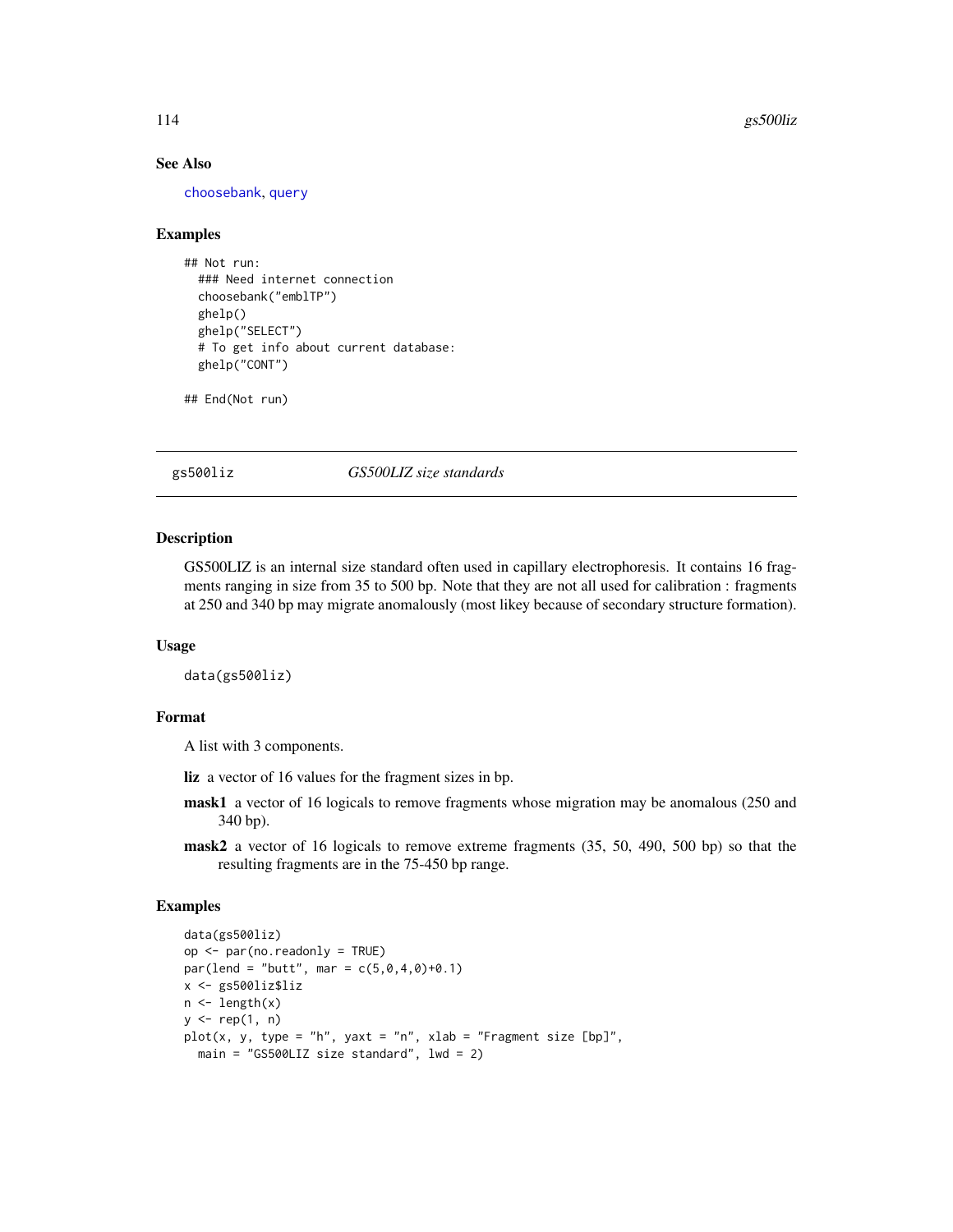#### identifiler the state of the state of the state of the state of the state of the state of the state of the state of the state of the state of the state of the state of the state of the state of the state of the state of th

```
x1 <- x[!gs500liz$mask1]
segments(x1, \theta, x1, 1, col = "red", 1wd = 2)x2 <- x[!gs500liz$mask2]
segments(x2, \theta, x2, 1, col = "blue", lwd = 2)
col <- rep("black", n)
col[!gs500liz$mask1] <- "red"
col[!gs500liz$mask2] <- "blue"
text(x, 1.05, paste(x, "bp"), srt = 90, col = col)legend("top", inset = 0.1, legend = c("regular", "imprecise (mask1)", "extreme (mask2)"),
  lwd = 2, col = c("black", "red", "blue"))par(op)
```
<span id="page-114-0"></span>identifiler *Identifiler allele names*

#### Description

Names of the alleles in the Applied Biosystem identifiler allelic ladder.

#### Usage

data(identifiler)

#### Format

A list with 4 components for the four fluorochromes.

FAM a list of 4 loci VIC a list of 5 loci NED a list of 4 loci PET a list of 3 loci

```
data(identifiler)
op <- par(no.readonly = TRUE)
par(max = c(3, 8, 4, 2)+0.1)allcount <- unlist(lapply(identifiler, function(x) lapply(x, length)))
barplot(allcount[order(allcount)], horiz = TRUE, las = 1,
main = "Allele count per locus", col = "lightblue")
par(op)
```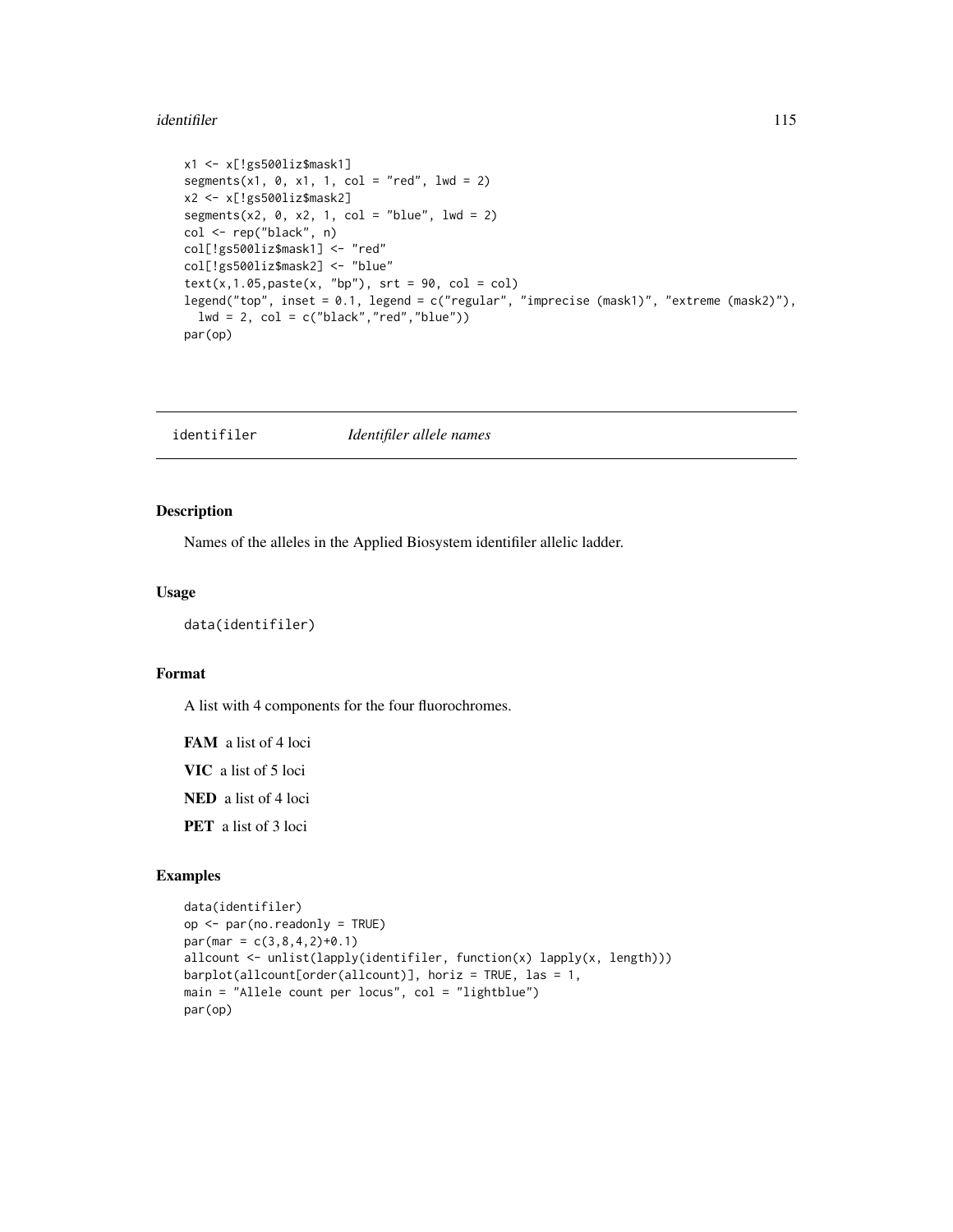isenum *Get the ACNUC number of a sequence from its name or accession number*

## Description

Gives the ACNUC number of a sequence in the number element of the returned list. More informations are returned for subsequences corresponding to coding sequences.

## Usage

```
isenum(what, idby = c("name", "access"), socket = autosocket())
isn(what, ...)
getNumber.socket(socket, name)
getAttributsocket(socket, name)
```
# Arguments

| what       | a sequence name or a sequence accession number                                                                          |
|------------|-------------------------------------------------------------------------------------------------------------------------|
| idby       | is the sequence identified by name or by accession number? Default to name                                              |
| socket     | an object of class sockconn connecting to a remote ACNUC database (default<br>is a socket to the last opened database). |
| $\ddots$ . | arguments passed to isenum.                                                                                             |
| name       | a sequence name.                                                                                                        |

## Value

A list whith the following 6 components:

| number             | numeric. The ACNUC number of the sequence.                                                                                                                                                                           |  |
|--------------------|----------------------------------------------------------------------------------------------------------------------------------------------------------------------------------------------------------------------|--|
| length             | numeric. The length of the sequence.                                                                                                                                                                                 |  |
| frame              | numeric. The reading frame $(0, 1, \text{or } 2)$ of the sequence for CDS.                                                                                                                                           |  |
| gencode            | numeric. ACNUC's genetic code (0 means universal) of the sequence for CDS.                                                                                                                                           |  |
| ncbigc             | numeric. NCBI's genetic code (0 means universal) of the sequence for CDS.                                                                                                                                            |  |
| otheraccessmatches |                                                                                                                                                                                                                      |  |
|                    | logical. If TRUE it means that several sequences are attached to the given acces-<br>sion nunmber, and that only the ACNUC number of the first attached sequence<br>is returned in the number component of the list. |  |

isn(what, ...) is a shortcut for isenum(what, ...)\$number.

As from seqinR 1.1-3 getNumber. socket and getAttributsocket are deprecated (a warning is issued).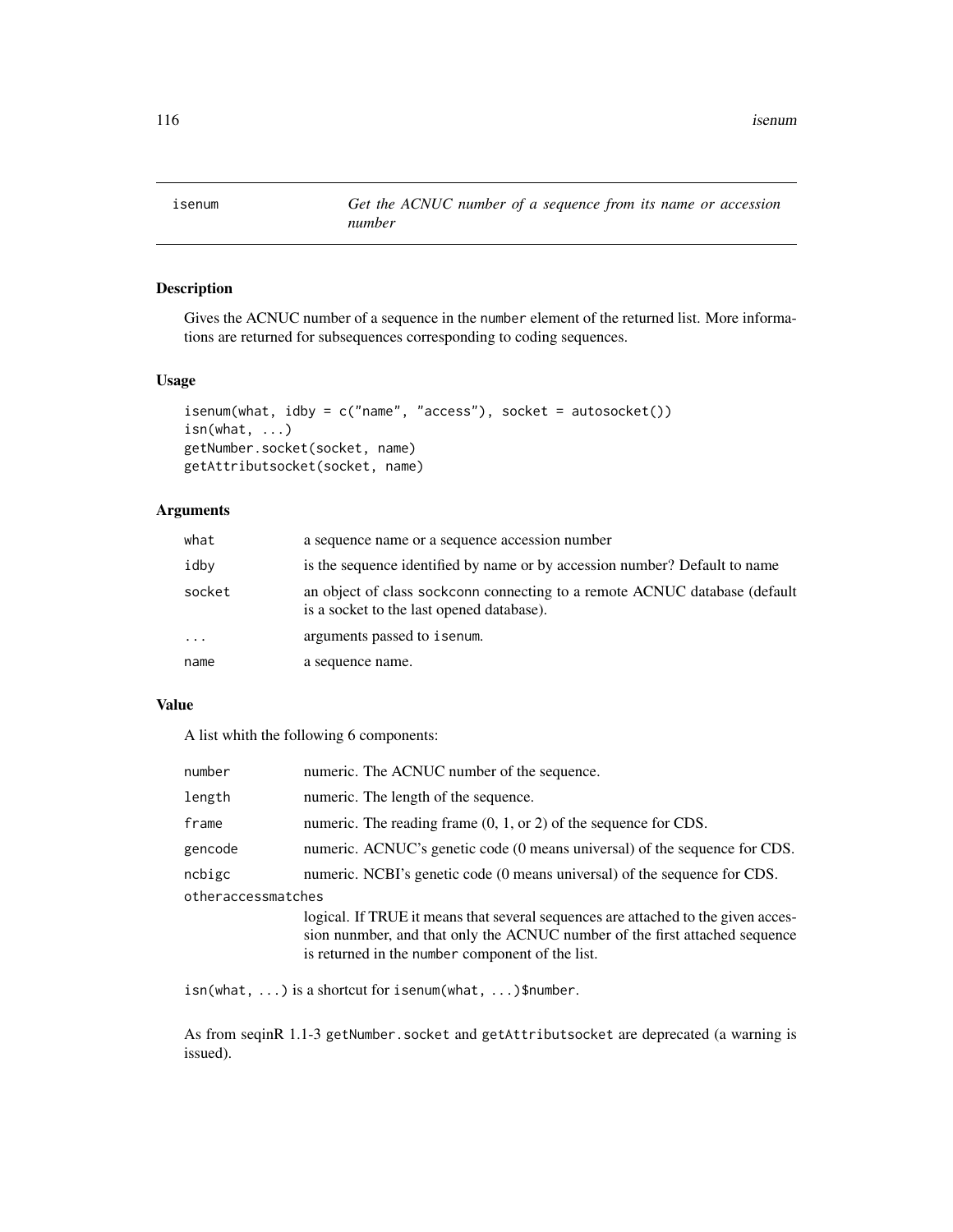## Author(s)

J.R. Lobry

# References

<http://doua.prabi.fr/databases/acnuc.html> citation("seqinr")

### See Also

[choosebank](#page-41-0), [query](#page-153-0)

## Examples

```
## Not run:
 ### Need internet connection
 choosebank("emblTP")
 isenum("LMFLCHR36")
 isn("LMFLCHR36")
 stopifnot(isn("LMFLCHR36") == 13682678)
 # Example with CDS:
 isenum("AB004237")
```
## End(Not run)

<span id="page-116-0"></span>JLO *Forensic Genetic Profile Raw Data*

### Description

This is an example of raw data for a human STR genetic profile at 16 loci (*viz.* D8S1179, D21S11, D7S820, CSF1PO, D3S1358, TH01, D13S317, D16S539, D2S1338, D19S433, vWA, TPOX, D18S51, Amelogenin, D5S818, FGA) which are commonly used in forensic sciences for individual identifications.

### Usage

data(JLO)

### Format

A list with 3 components.

Header a list corresponding to the header in the ABIF file

Directory a data.frame corresponding to the Directory in the ABIF file

Data a list with all raw data in the ABIF file.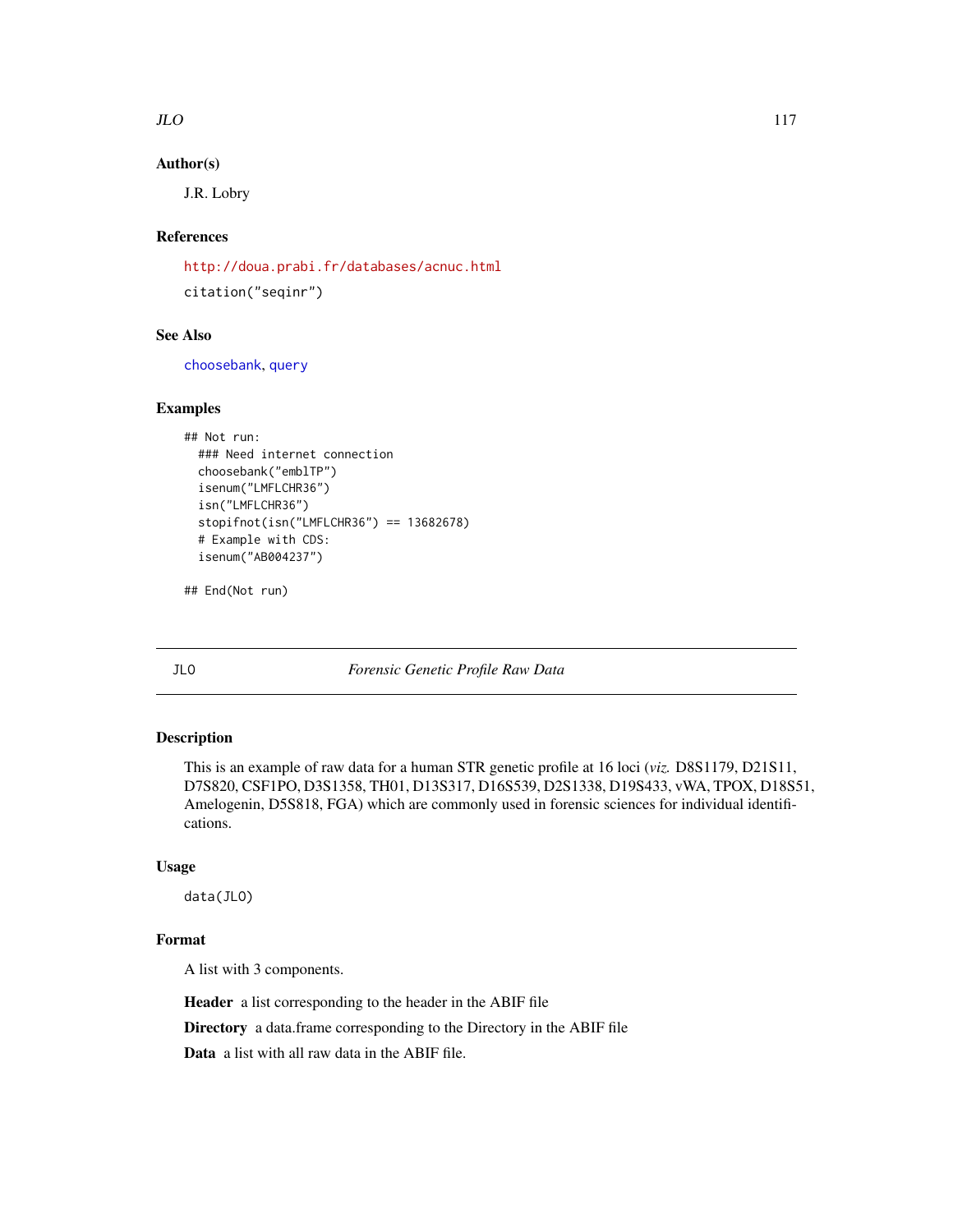### Details

This dataset is the expected result when reading the file 2\_FAC321\_0000205983\_B02\_004.fsa with the function [read.abif](#page-156-0). This dataset is used for the quality check of this function.

#### Author(s)

J.R. Lobry

### Source

The DNA source is from the author so that there are no privacy concern. Data were kindly provided by the INPS (Institut National de Police Scientifique) which is the national forensic sciences institute in France. Experiments were done at the LPS (Laboratoire de Police Scientifique de Lyon) in 2008.

### References

citation("seqinr")

Anonymous (2006) Applied Biosystem Genetic Analysis Data File Format. Available at [https://](https://www.thermofisher.com/at/en/home/brands/applied-biosystems.html) [www.thermofisher.com/at/en/home/brands/applied-biosystems.html](https://www.thermofisher.com/at/en/home/brands/applied-biosystems.html). Last visited on 03- NOV-2008.

#### See Also

function [read.abif](#page-156-0) to import files in ABIF format, data [gs500liz](#page-113-0) for internal size standards, data [ECH](#page-72-0) for the corresponding allelic ladder, data [identifiler](#page-114-0) for allele names in the allelic ladder.

#### Examples

data(JLO)

kaks *Ka and Ks, also known as dn and ds, computation*

### Description

Ks and Ka are, respectively, the number of substitutions per synonymous site and per non-synonymous site between two protein-coding genes. They are also denoted as ds and dn in the literature. The ratio of nonsynonymous (Ka) to synonymous (Ks) nucleotide substitution rates is an indicator of selective pressures on genes. A ratio significantly greater than 1 indicates positive selective pressure. A ratio around 1 indicates either neutral evolution at the protein level or an averaging of sites under positive and negative selective pressures. A ratio less than 1 indicates pressures to conserve protein sequence (*i.e.* purifying selection). This function estimates the Ka and Ks values for a set of aligned sequences using the method published by Li (1993) and gives the associated variance matrix.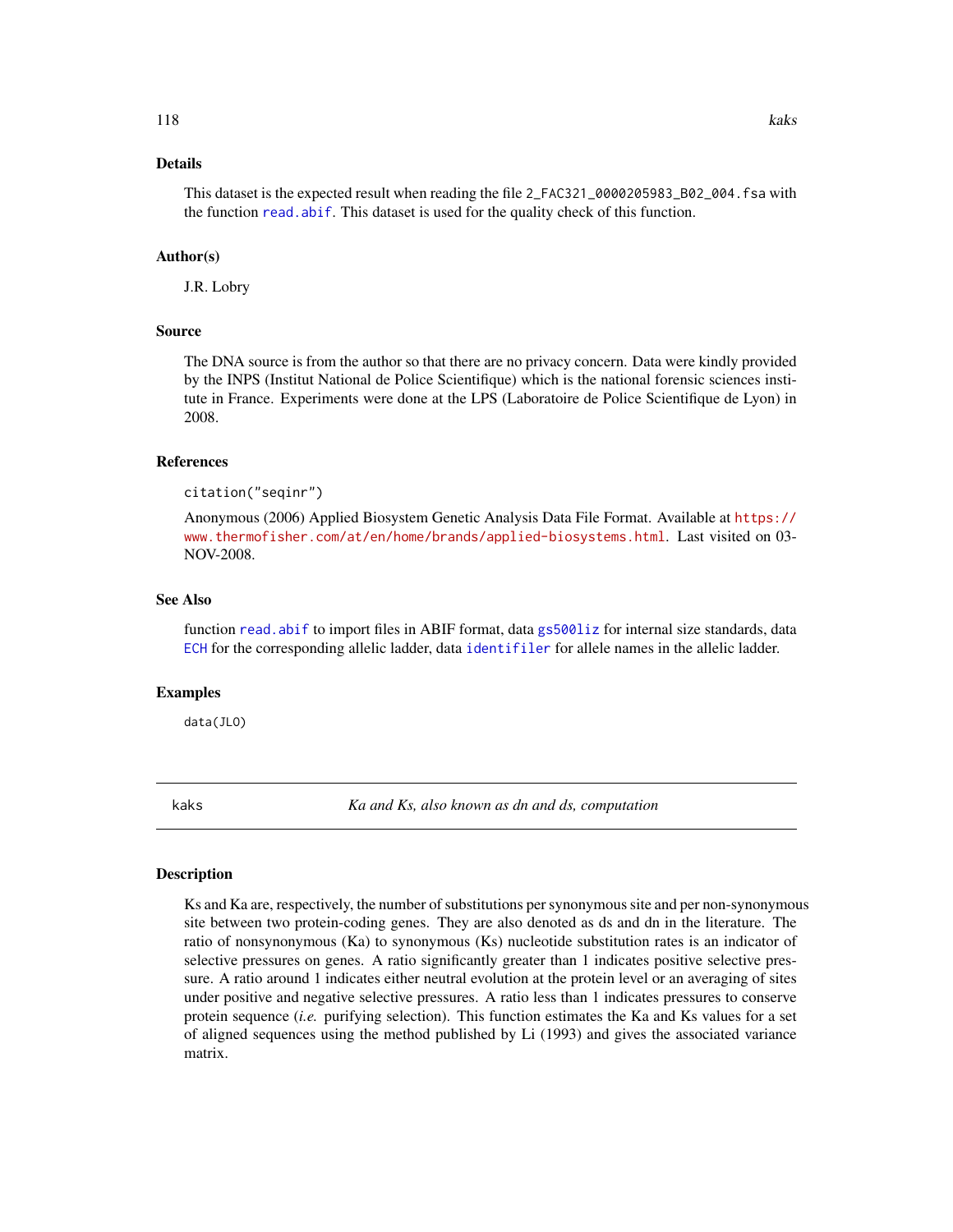#### kaks and the set of the set of the set of the set of the set of the set of the set of the set of the set of the set of the set of the set of the set of the set of the set of the set of the set of the set of the set of the

### Usage

```
kaks(x, verbose = FALSE, debug = FALSE, forceUpperCase = TRUE, rmgap = TRUE)
```
#### Arguments

| $\mathsf{x}$ | An object of class alignment, obtained for instance by importing into R the data<br>from an alignment file with the read. alignment function. This is typically a<br>set of coding sequences aligned at the protein level, see reverse. align.                                                                                                                                                                                     |
|--------------|------------------------------------------------------------------------------------------------------------------------------------------------------------------------------------------------------------------------------------------------------------------------------------------------------------------------------------------------------------------------------------------------------------------------------------|
| verbose      | If TRUE add to the results the value of L0, L2, L4 (respectively the frequency<br>of non-synonymous sites, of 2-fold synonymous sites, of 4-fold synonymous<br>sites), A0, A2, A4 (respectively the number of transitional changes at non-<br>synonymous, 2-fold, and 4-fold synonymous sites ) and B0, B2, B4 (respec-<br>tively the number of transversional changes at non-synonymous, 2-fold, and<br>4-fold synonymous sites). |
| debug        | If TRUE turns debug mode on.                                                                                                                                                                                                                                                                                                                                                                                                       |
|              | forceUpperCase If TRUE, the default value, all character in sequences are forced to the upper<br>case if at least one 'a', 'c', 'g', or 't' is found in the sequences. Turning it to<br>FALSE if the sequences are already in upper case will save time.                                                                                                                                                                           |
| rmgap        | If TRUE all positions with at least one gap are removed. If FALSE only posi-<br>tions with nothing else than gaps are removed.                                                                                                                                                                                                                                                                                                     |

### Value

| ks         | matrix of Ks values   |
|------------|-----------------------|
| ka         | matrix of Ka values   |
| <u>vks</u> | variance matrix of Ks |
| -vka       | variance matrix of Ka |

#### Note

Computing Ka and Ks makes sense for coding sequences that have been aligned at the amino-acid level before retro-translating the alignement at the nucleic acid level to ensure that sequences are compared on a codon-by-codon basis. Function [reverse.align](#page-175-0) may help for this.

As from seqinR 2.0-3, when there is at least one non ACGT base in a codon, this codon is considered as a gap-codon  $(--)$ . This makes the computation more robust with respect to alignments with outof-frame gaps, see example section.

Gap-codons  $(--)$  are not used for computations.

When the alignment does not contain enough information (*i.e.* close to saturation), the Ka and Ks values are forced to 10 (more exactly to 9.999999).

Negative values indicate that Ka and Ks can not be computed.

According to Li (1993) and Pamilo and Bianchi (1993), the rate of synonymous substitutions Ks is computed as:  $Ks = (L2.A2 + L4.A4) / (L2 + L4) + B4$ 

and the rate of non-synonymous substitutions Ka is computed as:  $Ka = A0 + (L0.B0 + L2.B2) / (L0)$  $+ L2)$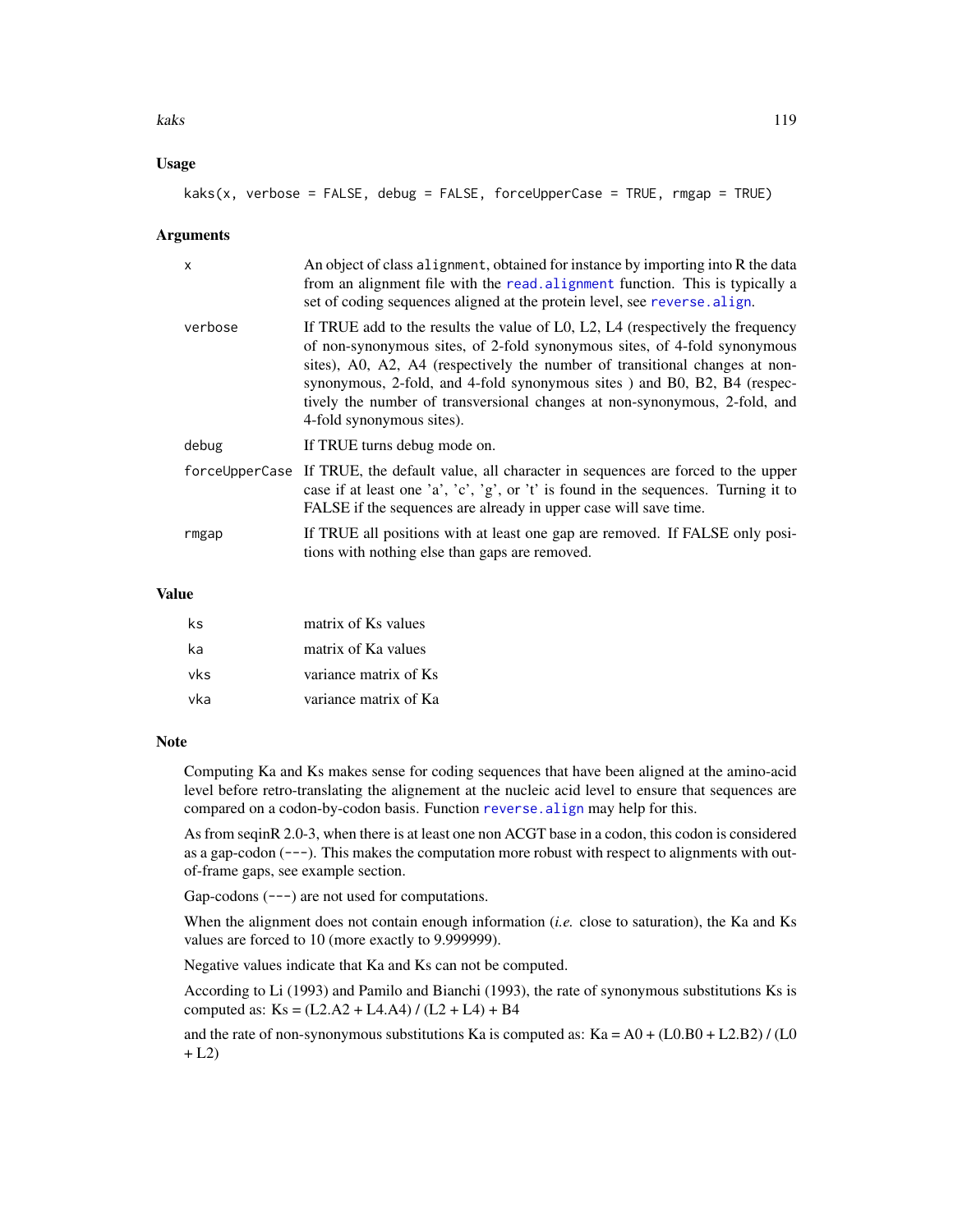### Author(s)

D. Charif, J.R. Lobry

### References

Li, W.-H., Wu, C.-I., Luo, C.-C. (1985) A new method for estimating synonymous and nonsynonymous rates of nucleotide substitution considering the relative likelihood of nucleotide and codon changes. *Mol. Biol. Evol*, 2:150-174

Li, W.-H. (1993) Unbiased estimation of the rates of synonymous and nonsynonymous substitution. *J. Mol. Evol.*, 36:96-99.

Pamilo, P., Bianchi, N.O. (1993) Evolution of the *Zfx* and *Zfy* genes: Rates and interdependence between genes. *Mol. Biol. Evol*, 10:271-281

Hurst, L.D. (2002) The Ka/Ks ratio: diagnosing the form of sequence evolution. *Trends Genet.*, 18:486-486.

The C programm implementing this method was provided by Manolo Gouy. More info is needed here to trace back the original C source so as to credit correct source. The original FORTRAN-77 code by Chung-I Wu modified by Ken Wolfe was available here [http://wolfe.gen.tcd.ie/lab/](http://wolfe.gen.tcd.ie/lab/pub/li93/) [pub/li93/](http://wolfe.gen.tcd.ie/lab/pub/li93/) but this is no more true as 2017-07-01.

For a more recent discussion about the estimation of Ka and Ks see:

Tzeng, Y.H., Pan, R., Li, W.-H. (2004) Comparison of three methods for estimating rates of synonymous and nonsynonymous nucleotide substitutions. *Mol. Biol. Evol*, 21:2290-2298.

The method implemented here is noted LWL85 in the above paper.

The cite this package in a publication, as any R package, try something as citation("seqinr") at your R prompt.

#### See Also

[read.alignment](#page-158-0) to import alignments from files, [reverse.align](#page-175-0) to align CDS at the aa level, [kaksTorture](#page-120-0) for test on one-codon CDS.

```
#
# Simple Toy example:
#
s <- read.alignment(file = system.file("sequences/test.phylip", package = "seqinr"),
format = "phylip")
kaks(s)
#
```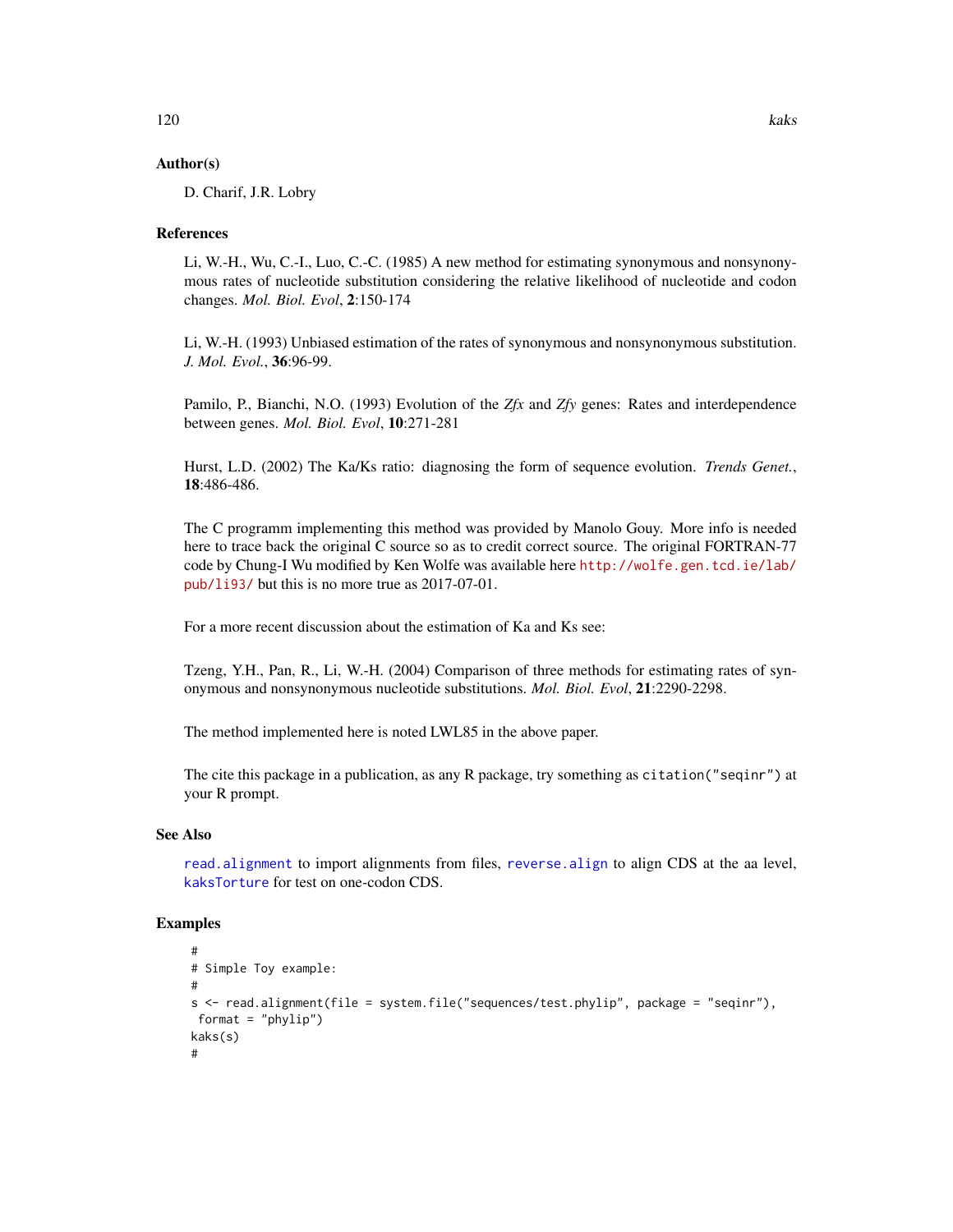```
# Check numeric results on an simple test example:
 #
 data(AnoukResult)
Anouk <- read.alignment(file = system.file("sequences/Anouk.fasta", package = "seqinr"),
  format = "fasta")
 if( ! all.equal(kaks(Anouk), AnoukResult) ) {
   warning("Poor numeric results with respect to AnoukResult standard")
 } else {
   print("Results are consistent with AnoukResult standard")
 }
#
# As from seqinR 2.0-3 the following alignment with out-of-frame gaps
# should return a zero Ka value.
#
# >Reference
# ATGTGGTCGAGATATCGAAAGCTAGGGATATCGATTATATATAGCAAGATCGATAGAGGA
# TCGATGATCGATCGGGATCGACAGCTG
# >With out-of-frame gaps
# AT-TGGTCCAGGTATCGTAAGCTAGGGATATCGATTATATATAGCAAGATCGATAGGGGA
# TCGATGATCGATCGGGA--GACAGCTG
#
# This test example provided by Darren Obbard is now used as a routine check:
#
Darren <- read.alignment(file = system.file("sequences/DarrenObbard.fasta", package = "seqinr"),
  format = "fasta")
 stopifnot( all.equal(kaks(Darren)$ka[1], 0) )
#
# As from seqinR 3.4-0, non-finite values should never be returned for
# Ka and Ks even for small sequences. The following test checks that this
# is true for an alignement of the 64 codons, so that we compute Ka and
# Ks for all possible pairs of codons.
#
wrd \leq as.alignment(nb = 64, nam = words(), seq = words())
res <- kaks(wrd)
if(any(!is.finite(res$ka))) stop("Non finite value returned for Ka")
if(any(!is.finite(res$ks))) stop("Non finite value returned for Ks")
```
<span id="page-120-0"></span>

kaksTorture *Expected numeric results for Ka and Ks in extreme cases*

#### Description

This data set is what should be obtained when runing kaks() on the test file kaks-torture.fasta in the sequences directory of the seqinR package.

#### Usage

data(kaksTorture)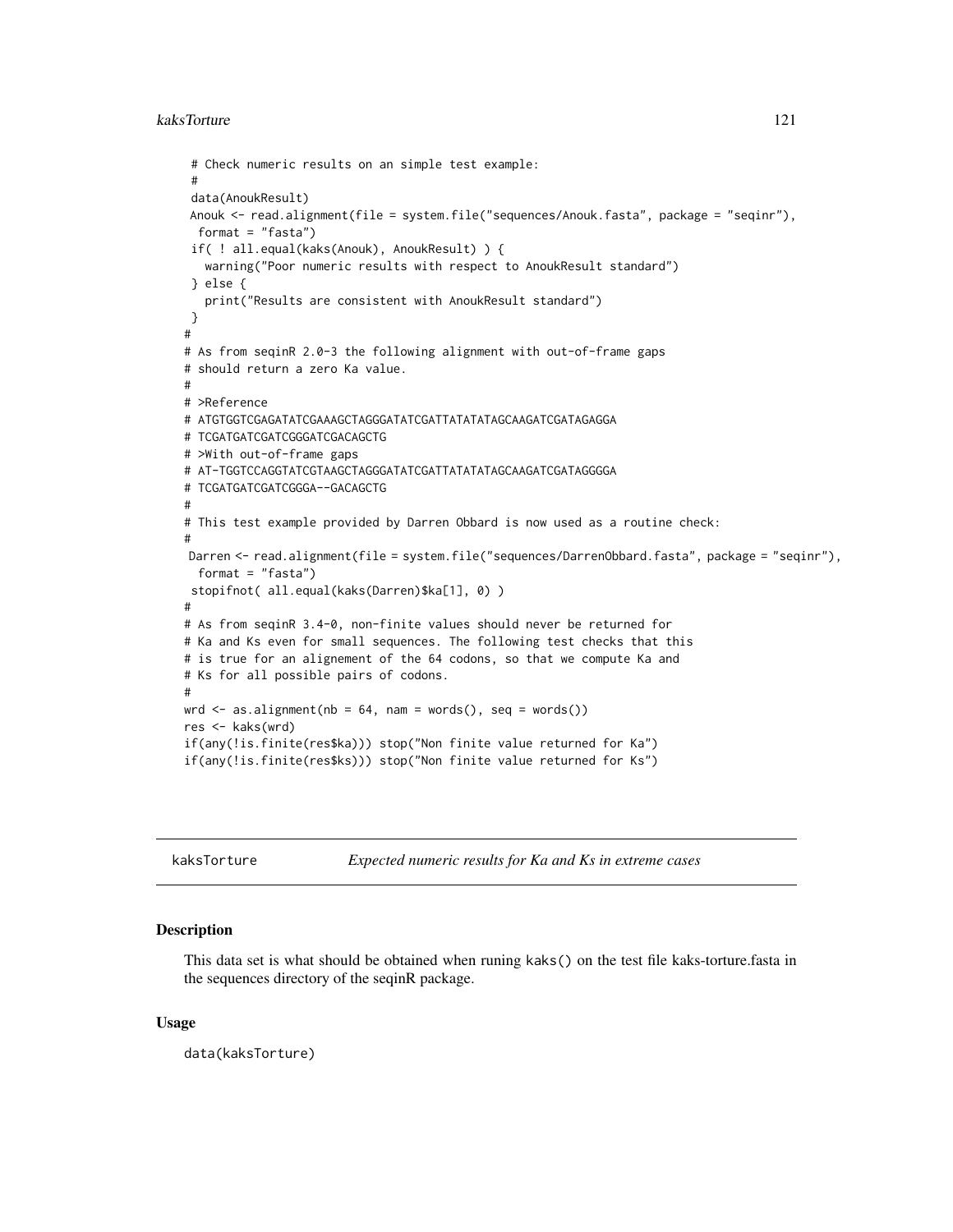#### 122 knowndbs

# Format

A list with 4 components of class dist.

ka Ka ks Ks vka variance for Ka

vks variance for Ks

### Source

See comments in kaks-torture.fasta for R code used to produce it.

#### References

citation("seqinr")

# Examples

```
data(kaksTorture)
kaks.torture <- read.alignment(file = system.file("sequences/kaks-torture.fasta",
  package = "seqinr"), format = "fasta")
#
# Failed on windows :
#
# stopifnot(identical(kaksTorture, kaks(kaks.torture)))
# stopifnot(identical(kaksTorture, kaks(kaks.torture, rmgap = FALSE)))
```
knowndbs *Description of databases known by an ACNUC server*

# Description

Returns, for each database known by the server, its name (a valid value for the bank argument of [choosebank](#page-41-0)), availability (off means temporarily unavailable), and description.

#### Usage

```
knowndbs(tag = c(NA, "TP", "TEST", "DEV"), socket = autosocket())
kdb(tag = c(NA, "TP", "TEST", "DEV"), socket = autosocket())
```
### Arguments

| tag    | default to NA, see details                                                 |
|--------|----------------------------------------------------------------------------|
| socket | an object of class sockconn connecting to a remote ACNUC database (default |
|        | is a socket to the last opened database).                                  |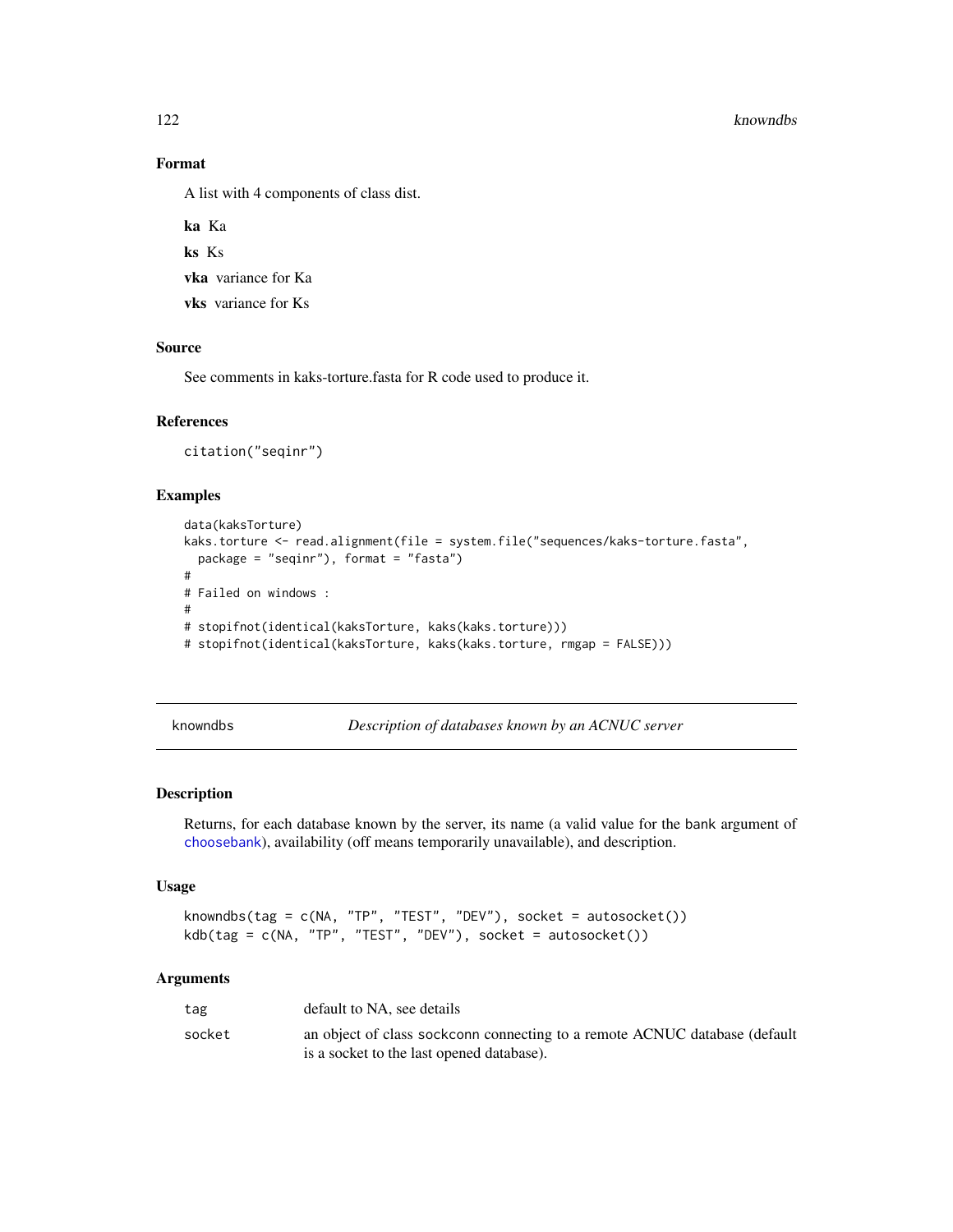### knowndbs 123

# Details

When the optional tag argument is used, only databases tagged with the given string are listed; when this argument is NA (by default), only untagged databases are listed. The tag argument thus allows to identify series of special purpose (tagged) databases, in addition to default (untagged) ones.

# Value

A dataframe with 3 columns:

| bank   | string. Valid bank values known by the ACNUC server               |
|--------|-------------------------------------------------------------------|
| status | string. "on" means available, "off" means temporarily unavailable |
| info   | string. short description of the database                         |

# Author(s)

J.R. Lobry

#### References

<http://doua.prabi.fr/databases/acnuc.html>

citation("seqinr")

The full list of untagged and tagged databases is here : [http://doua.prabi.fr/databases/](http://doua.prabi.fr/databases/acnuc/banques_raa.php) [acnuc/banques\\_raa.php](http://doua.prabi.fr/databases/acnuc/banques_raa.php).

# See Also

[choosebank](#page-41-0) when called without arguments.

## Examples

```
## Not run:
 ### Need internet connection
 choosebank("emblTP")
 kdb()
 closebank()
```
## End(Not run)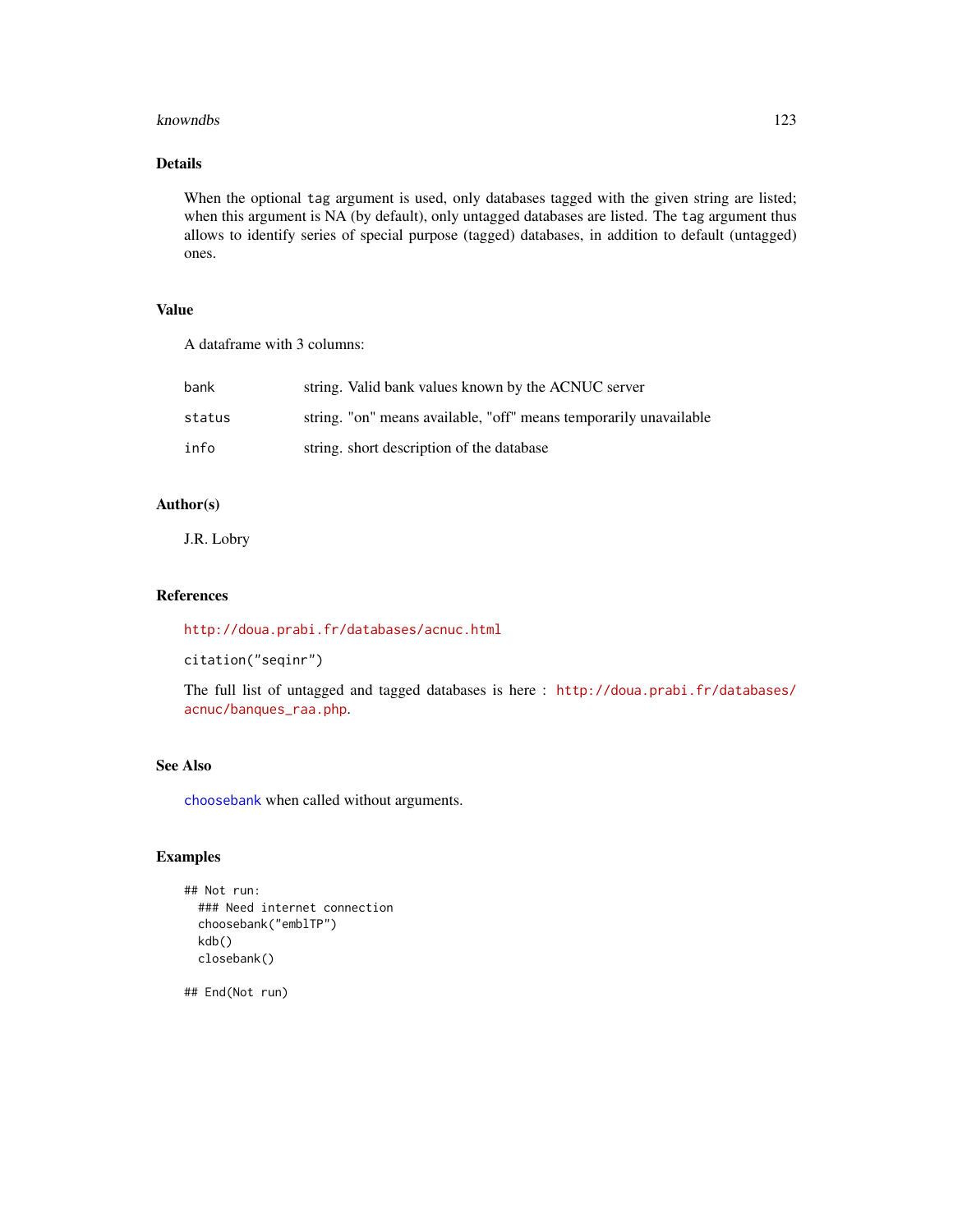# Description

This is just a shortcut for ls("package:seqinr")

# Usage

lseqinr()

## Value

The list of objects in the package seqinr

### Note

Use library(help=seqinr) to have a summary of the functionc available in the package.

### Author(s)

J.R. Lobry

## References

citation("seqinr")

# Examples

lseqinr()

m16j *Fragment of the E. coli chromosome*

# Description

A fragment of the *E. coli* chromosome that was used in Lobry (1996) to show the change in GC skew at the origin of replication (*i.e.* the chirochore structure of bacterial chromosomes)

### Usage

data(m16j)

# Format

A string of 1,616,539 characters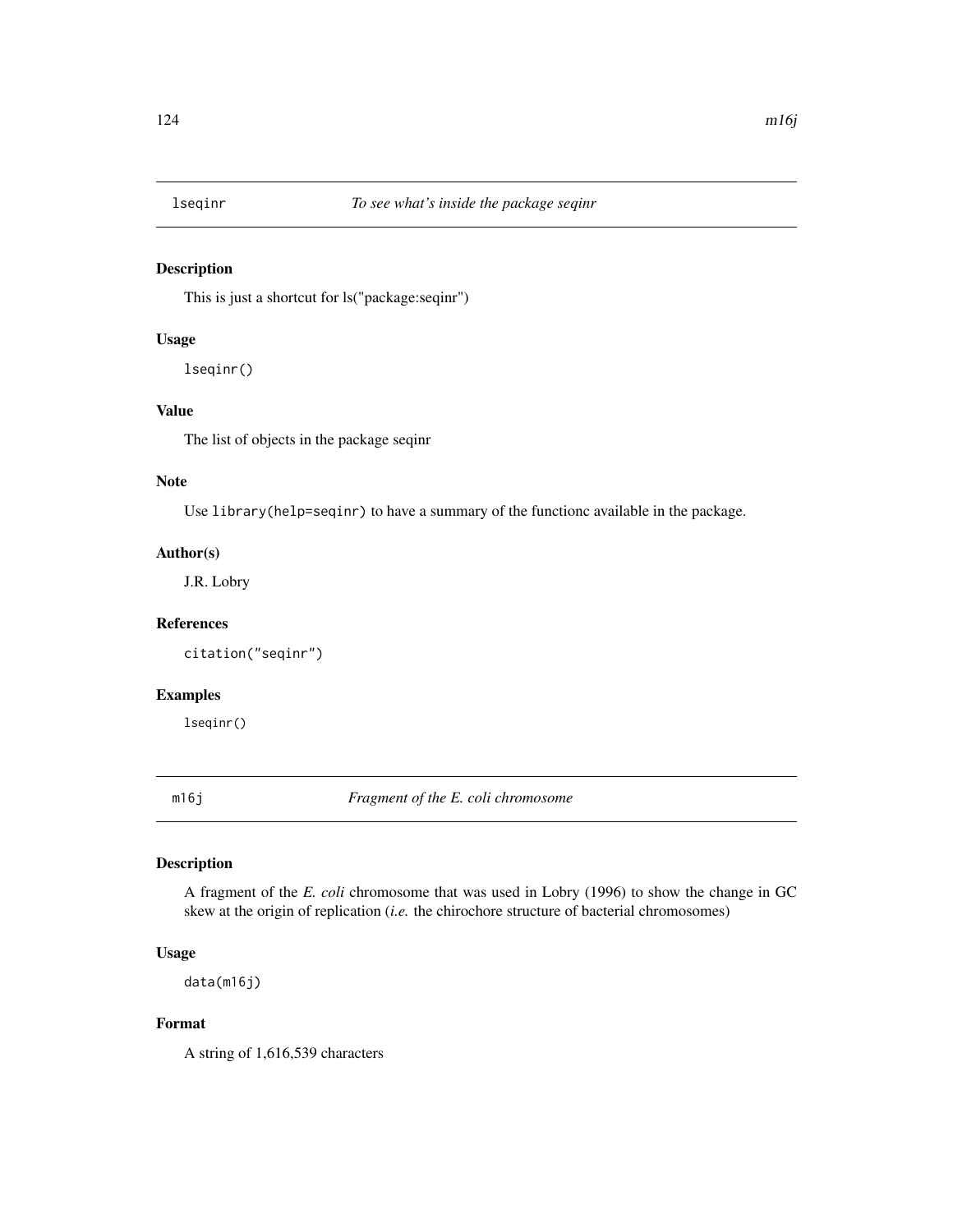# $m16j$  125

# Details

The sequence used in Lobry (1996) was a 1,616,174 bp fragment obtained from the concatenation of nine overlapping sequences (U18997, U00039, L10328, M87049, L19201, U00006, U14003, D10483, D26562. Ambiguities have been resolved since then and its was a chimeric sequence from K-12 strains MG1655 and W3110, the sequence used here is from strain MG1655 only (Blattner *et al.* 1997).

The chirochore structure of bacterial genomes is illustrated below by a screenshot of a part of figure 1 from Lobry (1996). See the example section to reproduce this figure.



#### Source

*Escherichia coli* K-12 strain MG1655. Fragment from U00096 from the EBI Genome Reviews. Acnuc Release 7. Last Updated: Feb 26, 2007. XX DT 18-FEB-2004 (Rel. .1, Created) DT 09-JAN-2007 (Rel. 65, Last updated, Version 70) XX

#### References

Lobry, J.R. (1996) Asymmetric substitution patterns in the two DNA strands of bacteria. *Molecular Biology and Evolution*, 13:660-665.

F.R. Blattner, G. Plunkett III, C.A. Bloch, N.T. Perna, V. Burland, M. Rilley, J. Collado-Vides, J.D. Glasner, C.K. Rode, G.F. Mayhew, J. Gregor, N.W. Davis, H.A. Kirkpatrick, M.A. Goeden, D.J. Rose, B. Mau, and Y. Shao. (1997) The complete genome sequence of *Escherichia coli* K-12. *Science*, 277:1453-1462

citation("seqinr")

```
#
# Load data:
#
data(m16j)
#
# Define a function to compute the GC skew:
#
gcskew <- function(x) {
 if (!is.character(x) || length(x) > 1)
 stop("single string expected")
```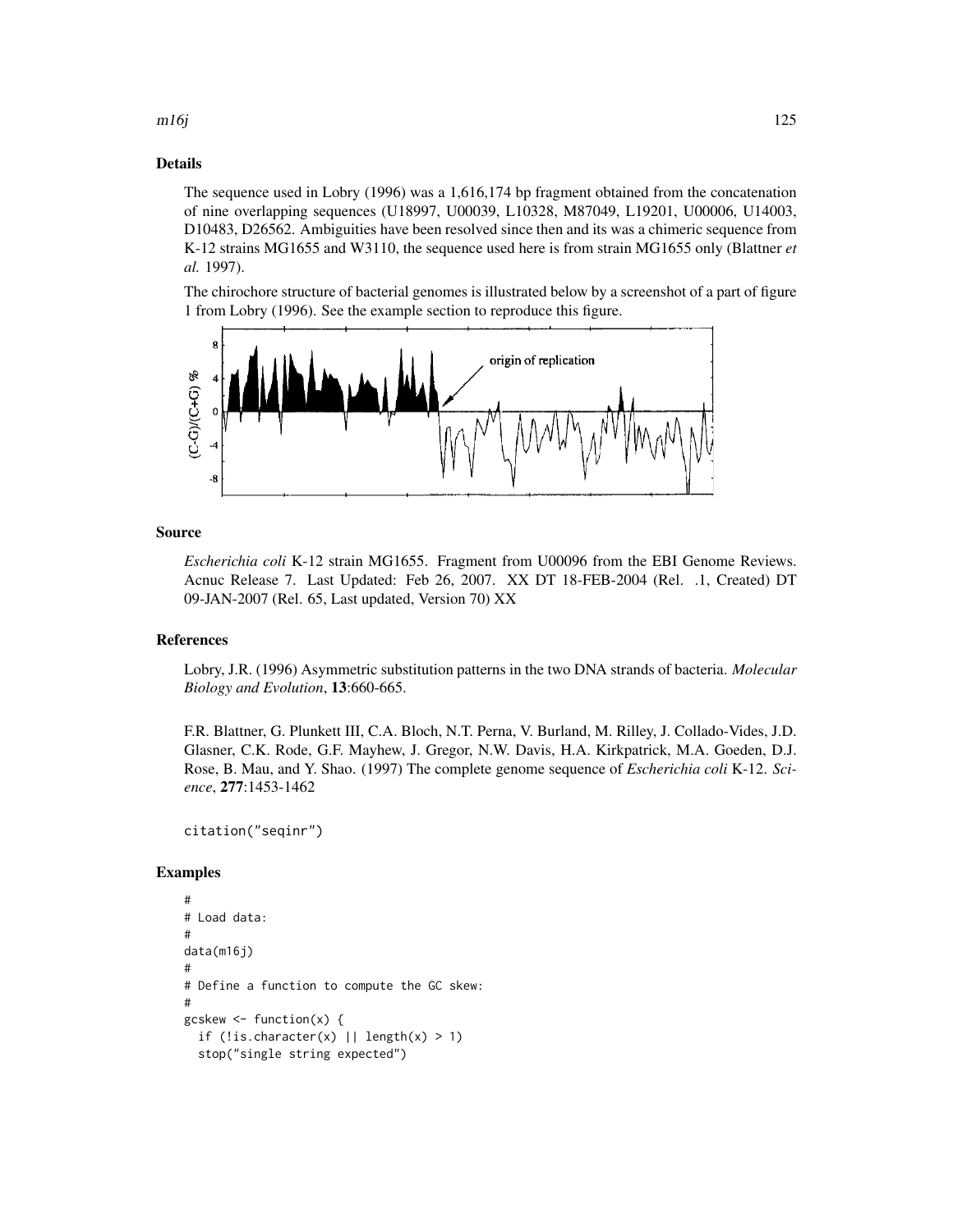```
tmp <- tolower(s2c(x))
  nC \le - \text{sum}(\text{tmp} == "c")nG \leq -sum(tmp == "g")if (nC + nG == 0)return(NA)
  return(100 * (nC - nG)/(nC + nG))
}
#
# Moving window along the sequence:
#
step <- 10000
wsize <- 10000
starts \leq seq(from = 1, to = nchar(m16j), by = step)
starts <- starts[-length(starts)]
n <- length(starts)
result <- numeric(n)
for (i in seq_len(n)) {
  result[i] <- gcskew(substr(m16j, starts[i], starts[i] + wsize - 1))
}
#
# Plot the result:
#
xx <- starts/1000
yy <- result
n <- length(result)
hline <- 0
plot(yy \sim xx, type = "n", axes = FALSE, ann = FALSE, ylim = c(-10, 10))
polygon(c(xx[1], xx, xx[n]), c(min(yy), yy, min(yy)), col = "black", border = NA)
usr <- par("usr")
rect(usr[1], usr[3], usr[2], hline, col = "white", border = NA)
lines(xx, yy)
abline(h = hline)
box()
axis(1, at = seq(0, 1600, by = 200))axis(2, las = 1)title(xlab = "position (Kbp)", ylab = "(C-G)/(C+G) [percent]",
main = expression(paste("GC skew in ", italic(Escherichia~coli))))
arrows(860, 5.5, 720, 0.5, length = 0.1, 1wd = 2)text(860, 5.5, "origin of replication", pos = 4)
```
mase *Example of results obtained after a call to read.alignment*

### Description

This data set gives an example of a protein alignment obtained after a call to the function read.alignment on an alignment file in "mase" format.

#### Usage

data(mase)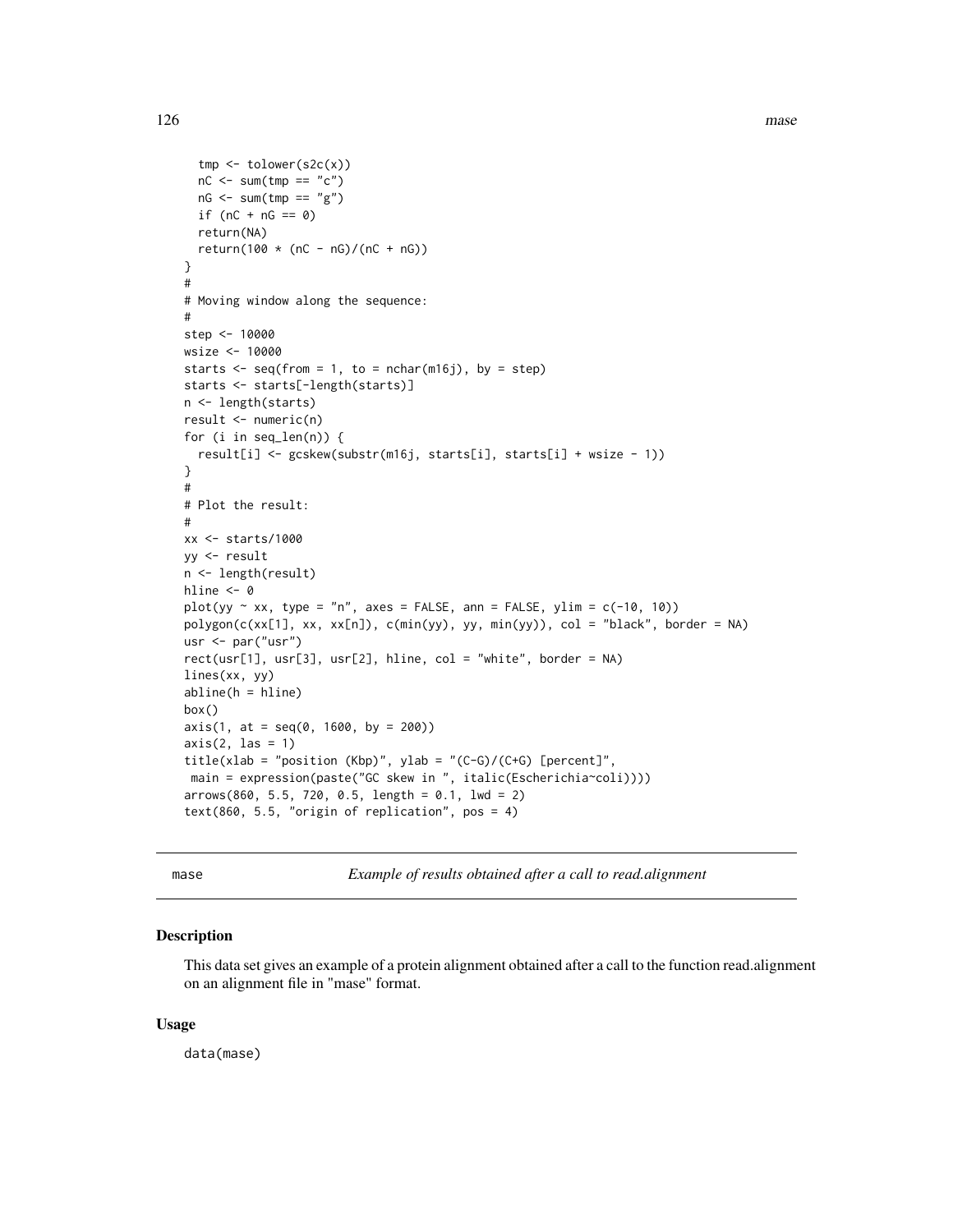## modifylist 127

# Format

A List of class alignment

#### Source

http://www.clustal.org/

## References

Faullcner.D.V. and Jurka,J. (1988) *Multiple sequences alignment editor(MASE).* Trends Biochem. Sa., 13, 321-322.

### modifylist *Modification of an ACNUC list*

### Description

This function modifies a previously existing ACNUC list by selecting sequences either by length, either by date, either for the presence of a given string in annotations.

## Usage

```
modifylist(listname, modlistname = listname, operation,
type = c("length", "date", "scan"), socket = autosocket(),
virtual = FALSE, verbose = FALSE)
```
### Arguments

| listname    | the name of the ACNUC list to modify                                                                                                                     |
|-------------|----------------------------------------------------------------------------------------------------------------------------------------------------------|
| modlistname | the name of the modified ACNUC list. Default is to use the same list name so<br>that previous list is lost.                                              |
| operation   | a string of character describing the operation to be done, see details.                                                                                  |
| type        | the type of operation, could be one of "length", "date", "scan". Default is<br>"length"                                                                  |
| socket      | an object of class sockconn connecting to a remote ACNUC database (default<br>is a socket to the last opened database).                                  |
| virtual     | if TRUE, no attempt is made to retrieve the information about all the elements<br>of the list. In this case, the req component of the list is set to NA. |
| verbose     | logical, if TRUE mode verbose is on                                                                                                                      |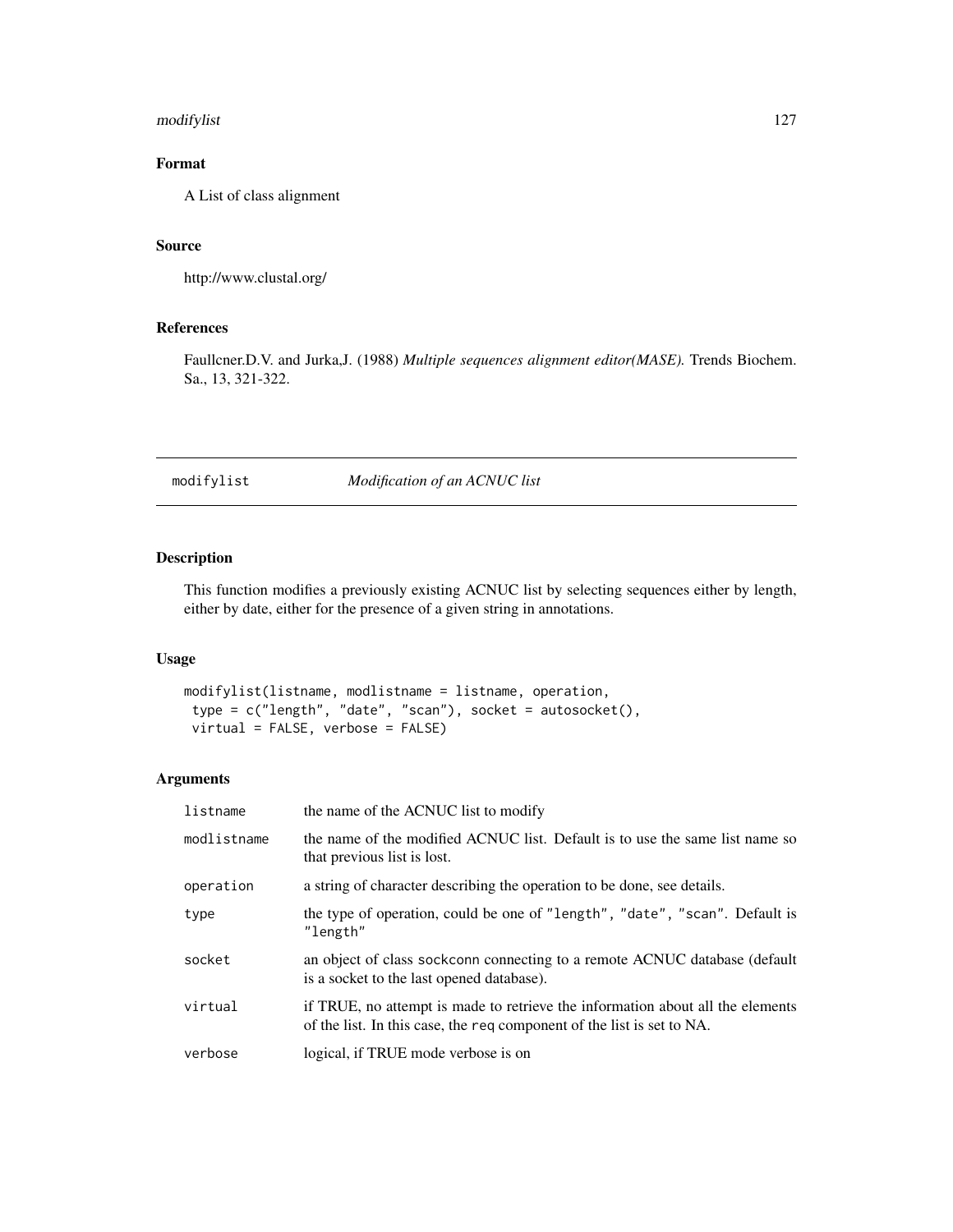## 128 modifylist

### Details

Example of possible values for the argument operation:

length as in "> 10000" or "< 500" date as in "> 1/jul/2001" or "< 30/AUG/98" scan specify the string to be searched for

Character  $\lt$  is to be understood as  $\lt$  = and  $\gt$  likewise.

# Value

The result is directly assigned to the object modlistname in the user workspace. This is an objet of class qaw, a list with the following 6 components:

| call     | the original call                                                                                                                             |
|----------|-----------------------------------------------------------------------------------------------------------------------------------------------|
| name     | the ACNUC list name                                                                                                                           |
| nelem    | the number of elements (for instance sequences) in the ACNUC list                                                                             |
| typelist | the type of the elements of the list. Could be SQ for a list of sequence names,<br>KW for a list of keywords, SP for a list of species names. |
| rea      | a list of sequence names that fit the required criteria or NA when called with<br>parameter virtual is TRUE                                   |
| socket   | the socket connection that was used                                                                                                           |
|          |                                                                                                                                               |

#### Author(s)

J.R. Lobry

### References

<http://doua.prabi.fr/databases/acnuc.html> citation("seqinr")

### See Also

[choosebank](#page-41-0), [query](#page-153-0) and [prepgetannots](#page-147-0) to select the annotation lines for scan.

```
## Not run: # Need internet connection
 choosebank("emblTP")
 mylist <- query("mylist", "sp=felis catus et t=cds", virtual=TRUE)
 mylist$nelem # 603 sequences
 stopifnot(mylist$nelem == 603)
 # select sequences with at least 1000 bp:
 mylist <- modifylist("mylist", operation = ">1000", virtual = TRUE)
 mylist$nelem # now, only 132 sequences
 stopifnot(mylist$nelem == 132)
```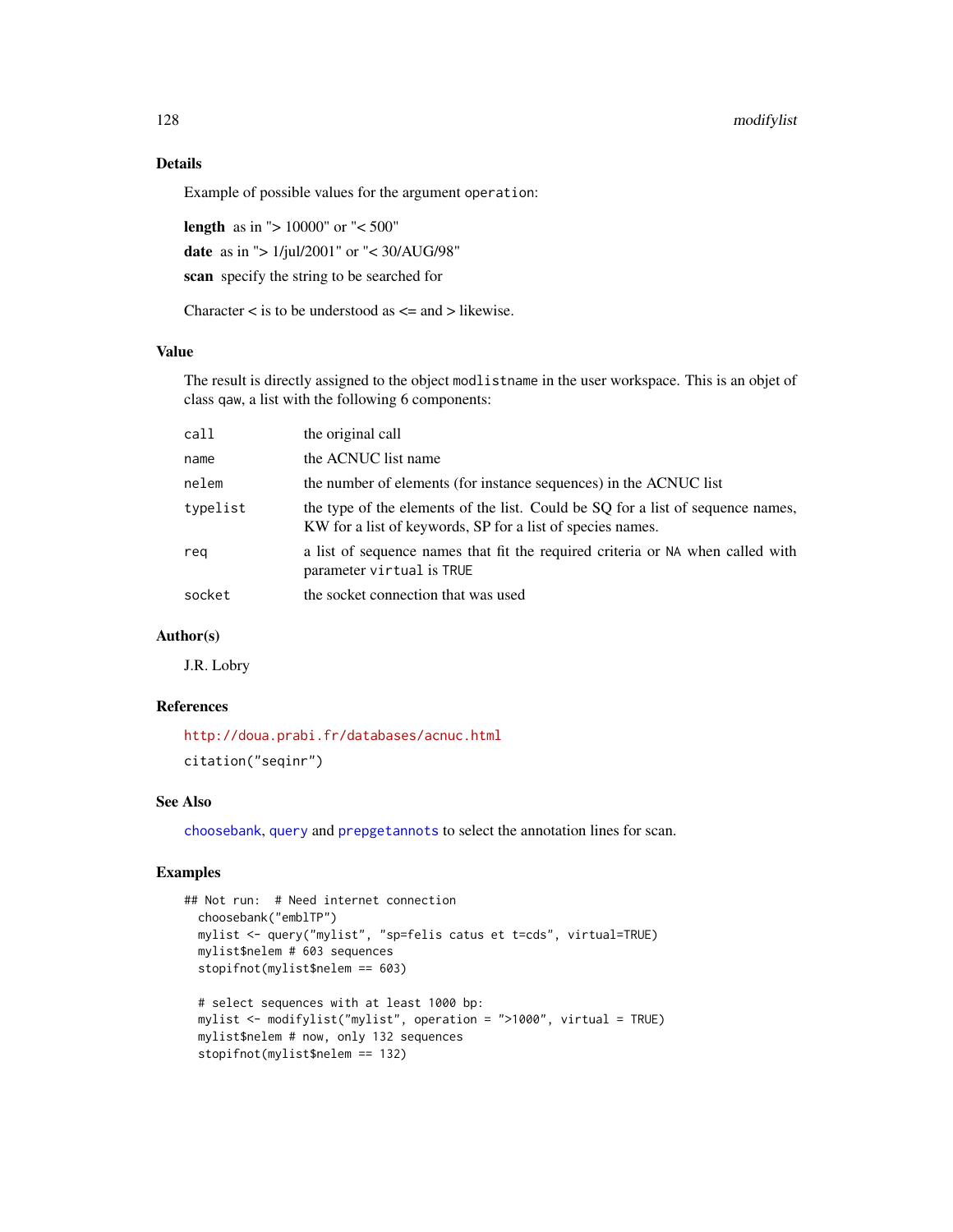```
# scan for "felis" in annotations:
mylist <- modifylist("mylist", op = "felis", type = "scan", virtual = TRUE)
mylist$nelem # now, only 33 sequences
stopifnot(mylist$nelem == 33)
# modify by date:
mylist <- modifylist("mylist", op = "> 1/jul/2001", type = "date", virtual = TRUE)
mylist$nelem # now, only 15 sequences
stopifnot(mylist$nelem == 15)
# Summary of current ACNUC lists, one list called MYLIST on sever:
sapply(alr()$rank, getliststate)
closebank()
```
## End(Not run)

move *Rename an R object*

### Description

Rename object from into to.

#### Usage

move(from, to) mv(from, to)

### Arguments

| from | an R object name      |
|------|-----------------------|
| to   | the new R object name |

### Value

none.

# Author(s)

J.R. Lobry

## References

citation("seqinr")

# See Also

[swap](#page-193-0)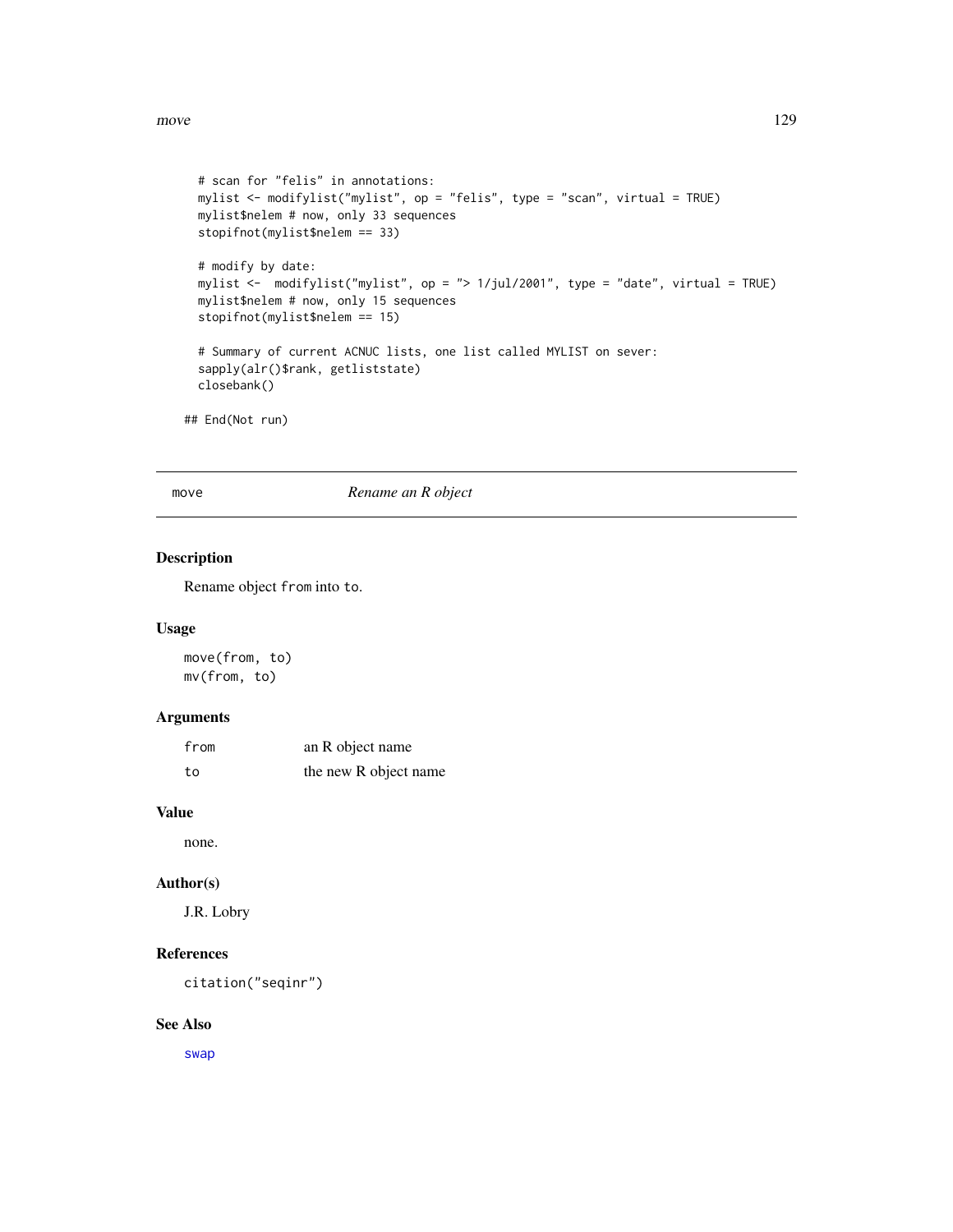130 msf

```
#
# Example in a new empty environment:
#
local({
  zefplock <- pi
  print(ls())
  print(zefplock)
  mv(zefplock, toto)
  print(ls())
  print(toto)
  stopifnot(identical(toto, pi)) # Sanity check
})
#
# Check that self-affectation is possible:
#
mv(mv, mv) # force self-affectation for the function itself
mv(mv, mv) # OK, function mv() still exists
```
msf *Example of results obtained after a call to read.alignment*

### Description

This data set gives an example of a protein alignment obtained after a call to the function read.alignment on an alignment file in "msf" format.

### Usage

data(msf)

#### Format

A List of class alignment

# Source

http://www.ebi.ac.uk/2can/tutorials/formats.html#MSF/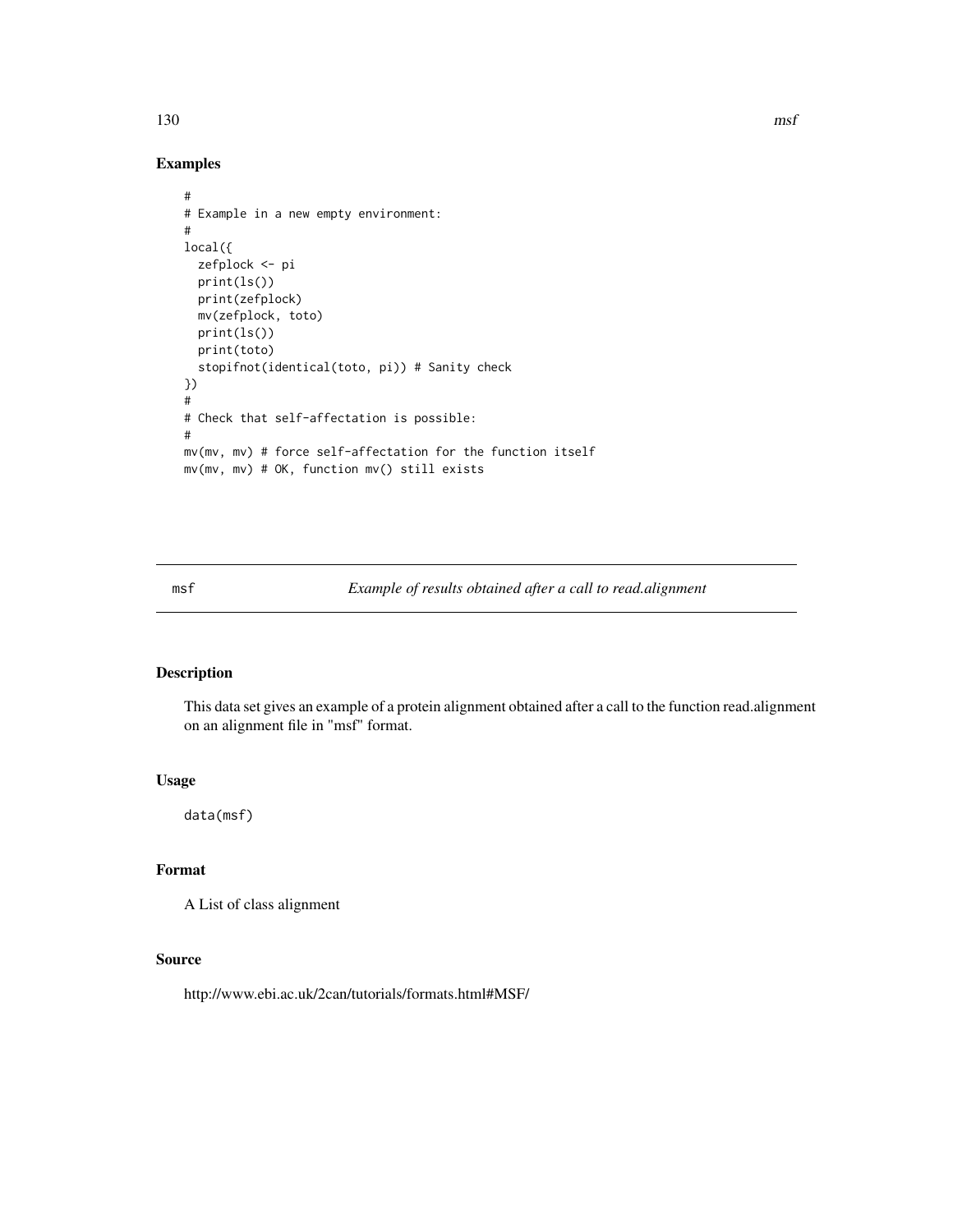n2s *function to convert the numeric encoding of a DNA sequence into a vector of characters*

# Description

By default, if no 'levels' arguments is provided, this function will just transform your vector of integer into a DNA sequence according to the lexical order:  $0 \rightarrow$  "a",  $1 \rightarrow$  "c",  $2 \rightarrow$  "g",  $3 \rightarrow$  "t", others -> NA.

### Usage

```
n2s(nseq, levels = c("a", "c", "g", "t"), base4 = TRUE)
```
#### Arguments

| nsea   | A vector of integers                                                                                                                       |
|--------|--------------------------------------------------------------------------------------------------------------------------------------------|
| levels | the translation vector                                                                                                                     |
| base4  | when this logical is true, the numerical encoding of levels starts at 0, when it<br>is false the numerical encoding of levels starts at 1. |

### Value

a vector of characters

#### Author(s)

J.R. Lobry

### References

```
citation("seqinr")
```
### See Also

[s2n](#page-180-0)

```
##example of the default behaviour:
nseq \le sample(x = 0:3, size = 100, replace = TRUE)
n2s(nseq)
# Show what happens with out-of-range and NA values:
nseq[1] < -NAnseq[2] <- 777
n2s(nseq)[1:10]
# How to get an RNA instead:
n2s(nseq, levels = c("a", "c", "g", "u"))
```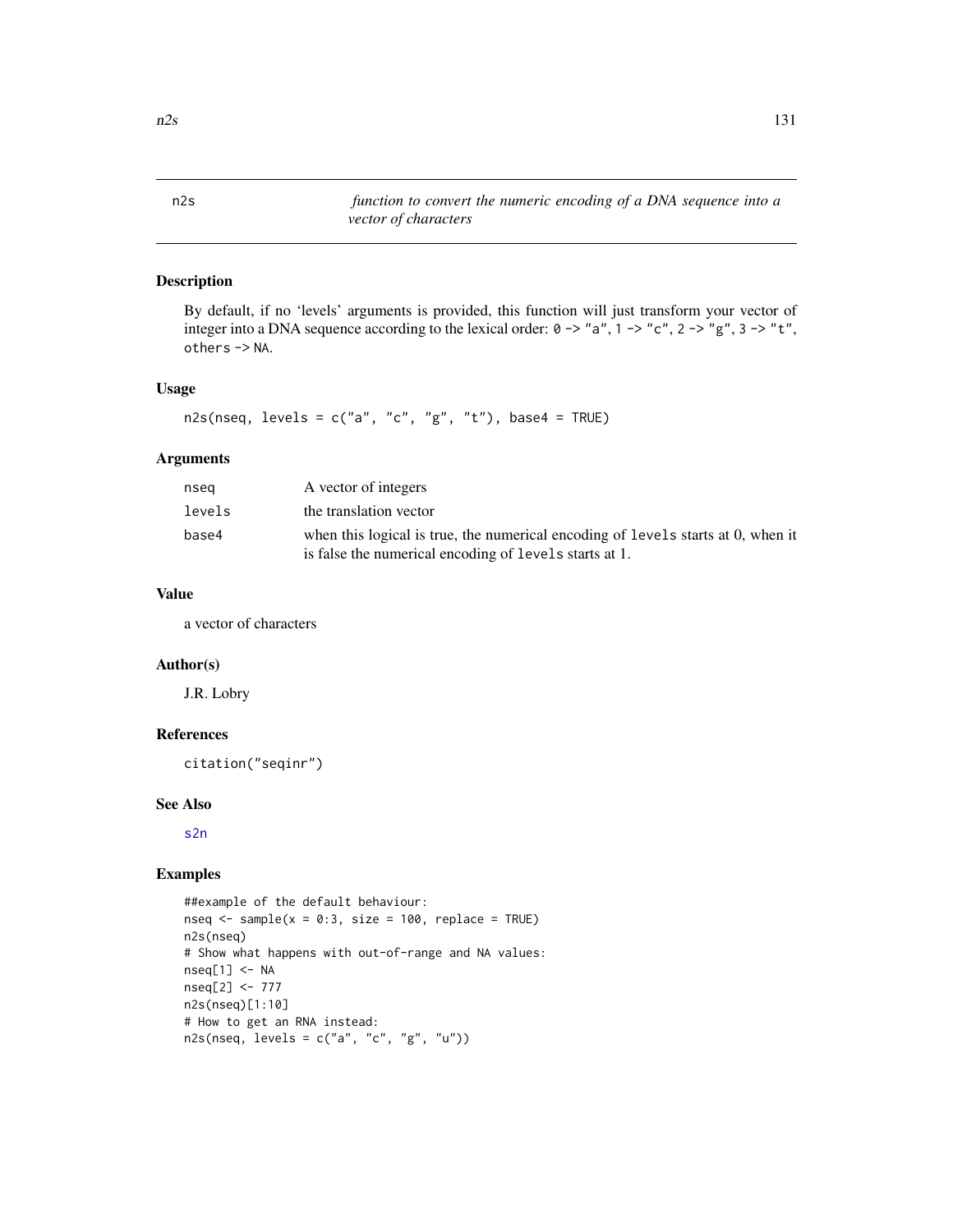# Description

This program finds the putative origin and terminus of replication in procaryotic genomes. The program discriminates between codon positions.

### Usage

```
oriloc(seq.fasta = system.file("sequences/ct.fasta.gz", package = "seqinr"),
g2.coord = system.file("sequences/ct.predict", package = "seqinr"),
glimmer.version = 3,
oldoriloc = FALSE, gbk = NULL, clean.tmp.files = TRUE, rot = 0)
```
### Arguments

| seg.fasta       | Character: the name of a file which contains the DNA sequence of a bacterial<br>chromosome in fasta format. The default value, system. file("sequences/ct.fasta.gz",<br>package ="seqinr") is the fasta file ct. fasta.gz. This is the file for the com-<br>plete genome sequence of <i>Chlamydia trachomatis</i> that was used in Frank and<br>Lobry (2000). You can replace this by something like seq. fasta = "myseq. fasta"<br>to work with your own data if the file myseq. fasta is present in the current<br>working directory (see getwd), or give a full path access to the sequence file<br>(see file.choose). |  |  |
|-----------------|---------------------------------------------------------------------------------------------------------------------------------------------------------------------------------------------------------------------------------------------------------------------------------------------------------------------------------------------------------------------------------------------------------------------------------------------------------------------------------------------------------------------------------------------------------------------------------------------------------------------------|--|--|
| g2.coord        | Character: the name of file which contains the output of glimmer program<br>$(*.$ predict in glimmer version 3)                                                                                                                                                                                                                                                                                                                                                                                                                                                                                                           |  |  |
| glimmer.version |                                                                                                                                                                                                                                                                                                                                                                                                                                                                                                                                                                                                                           |  |  |
|                 | Numeric: glimmer version used, could be 2 or 3                                                                                                                                                                                                                                                                                                                                                                                                                                                                                                                                                                            |  |  |
| oldoriloc       | Logical: to be set at TRUE to reproduce the (deprecated) outputs of previous<br>(publication date: 2000) version of the oriloc program.                                                                                                                                                                                                                                                                                                                                                                                                                                                                                   |  |  |
| gbk             | Character: the URL of a file in GenBank format. When provided oriloc use<br>as input a single GenBank file instead of the seq. fasta and the g2. coord. A<br>local temporary copy of the GenBank file is made with download. file if gbk<br>starts with http:// or ftp:// or file:// and whith file.copy otherwise. The<br>local copy is then used as input for gb2fasta and gbk2g2 to produce a fasta file<br>and a glimmer-like (version 2) file, respectively, to be used by oriloc instead of<br>seq. fasta and g2. coord.                                                                                            |  |  |
| clean.tmp.files |                                                                                                                                                                                                                                                                                                                                                                                                                                                                                                                                                                                                                           |  |  |
|                 | Logical: if TRUE temporary files generated when working with a GenBank file<br>are removed.                                                                                                                                                                                                                                                                                                                                                                                                                                                                                                                               |  |  |
| rot             | Integer, with zero default value, used to permute circurlarly the genome.                                                                                                                                                                                                                                                                                                                                                                                                                                                                                                                                                 |  |  |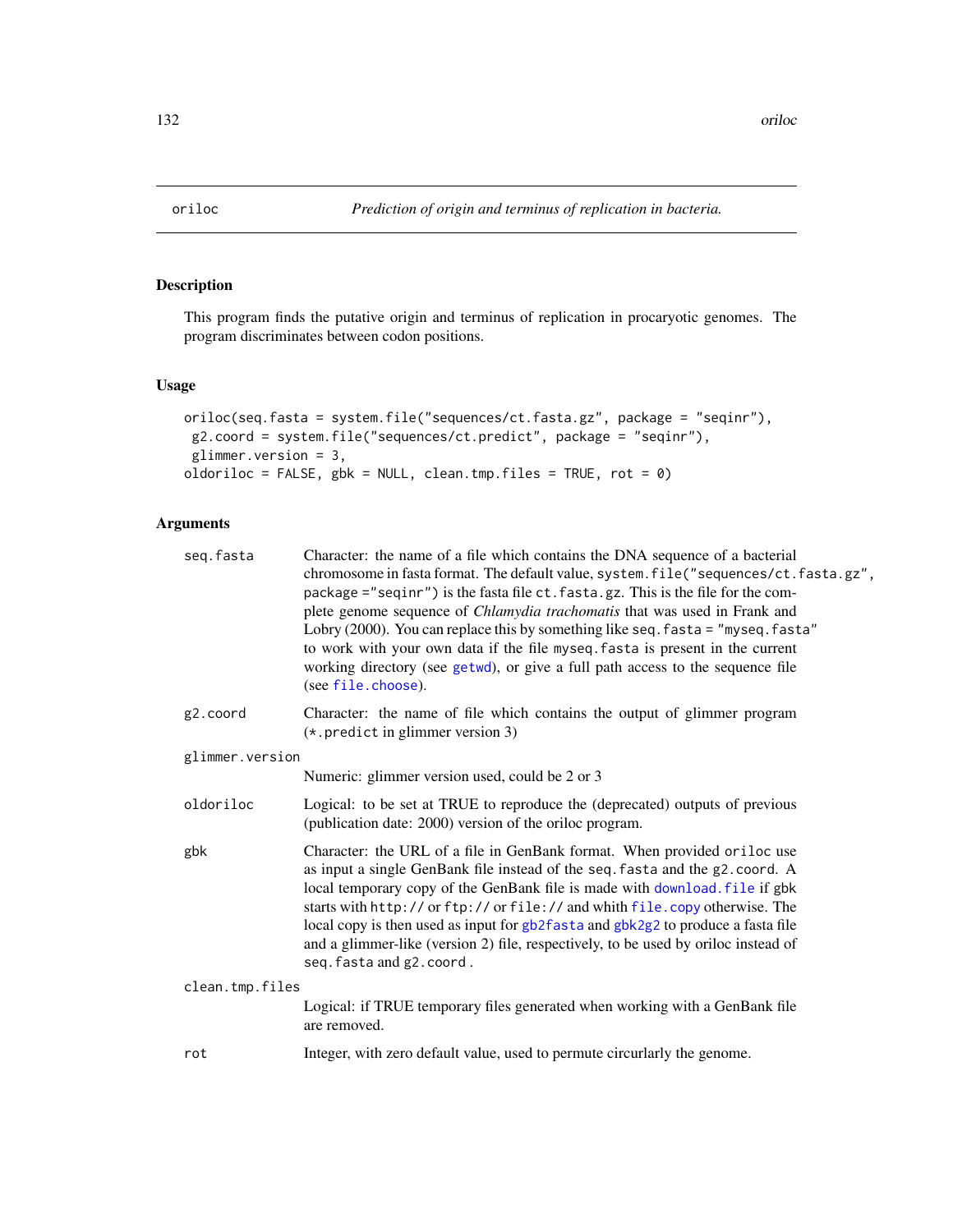#### oriloc 133

### Details

The method builds on the fact that there are compositional asymmetries between the leading and the lagging strand for replication. The programs works only with third codon positions so as to increase the signal/noise ratio. To discriminate between codon positions, the program use as input either an annotated genbank file, either a fasta file and a glimmer2.0 (or glimmer3.0) output file.

#### Value

A data.frame with seven columns: g2num for the CDS number in the g2.coord file, start.kb for the start position of CDS expressed in Kb (this is the position of the first occurence of a nucleotide in a CDS *regardless* of its orientation), end.kb for the last position of a CDS, CDS.excess for the DNA walk for gene orientation (+1 for a CDS in the direct strand, -1 for a CDS in the reverse strand) cummulated over genes, skew for the cummulated composite skew in third codon positions, x for the cummulated T - A skew in third codon position, y for the cummulated C - G skew in third codon positions.

#### Note

The method works only for genomes having a single origin of replication from which the replication is bidirectional. To detect the composition changes, a DNA-walk is performed. In a 2-dimensional DNA walk, a C in the sequence corresponds to the movement in the positive y-direction and G to a movement in the negative y-direction. T and A are mapped by analogous steps along the xaxis. When there is a strand asymmetry, this will form a trajectory that turns at the origin and terminus of replication. Each step is the sum of nucleotides in a gene in third codon positions. Then orthogonal regression is used to find a line through this trajectory. Each point in the trajectory will have a corresponding point on the line, and the coordinates of each are calculated. Thereafter, the distances from each of these points to the origin (of the plane), are calculated. These distances will represent a form of cumulative skew. This permets us to make a plot with the gene position (gene number, start or end position) on the x-axis and the cumulative skew (distance) at the y-axis. Depending on where the sequence starts, such a plot will display one or two peaks. Positive peak means origin, and negative means terminus. In the case of only one peak, the sequence starts at the origin or terminus site.

#### Author(s)

J.R. Lobry, A.C. Frank

### References

More illustrated explanations to help understand oriloc outputs are available there: [https://pbil.](https://pbil.univ-lyon1.fr/software/Oriloc/howto.html) [univ-lyon1.fr/software/Oriloc/howto.html](https://pbil.univ-lyon1.fr/software/Oriloc/howto.html).

Examples of oriloc outputs on real sequence data are there: [https://pbil.univ-lyon1.fr/](https://pbil.univ-lyon1.fr/software/Oriloc/index.html) [software/Oriloc/index.html](https://pbil.univ-lyon1.fr/software/Oriloc/index.html).

#### The original paper for oriloc:

Frank, A.C., Lobry, J.R. (2000) Oriloc: prediction of replication boundaries in unannotated bacterial chromosomes. *Bioinformatics*, 16:566-567.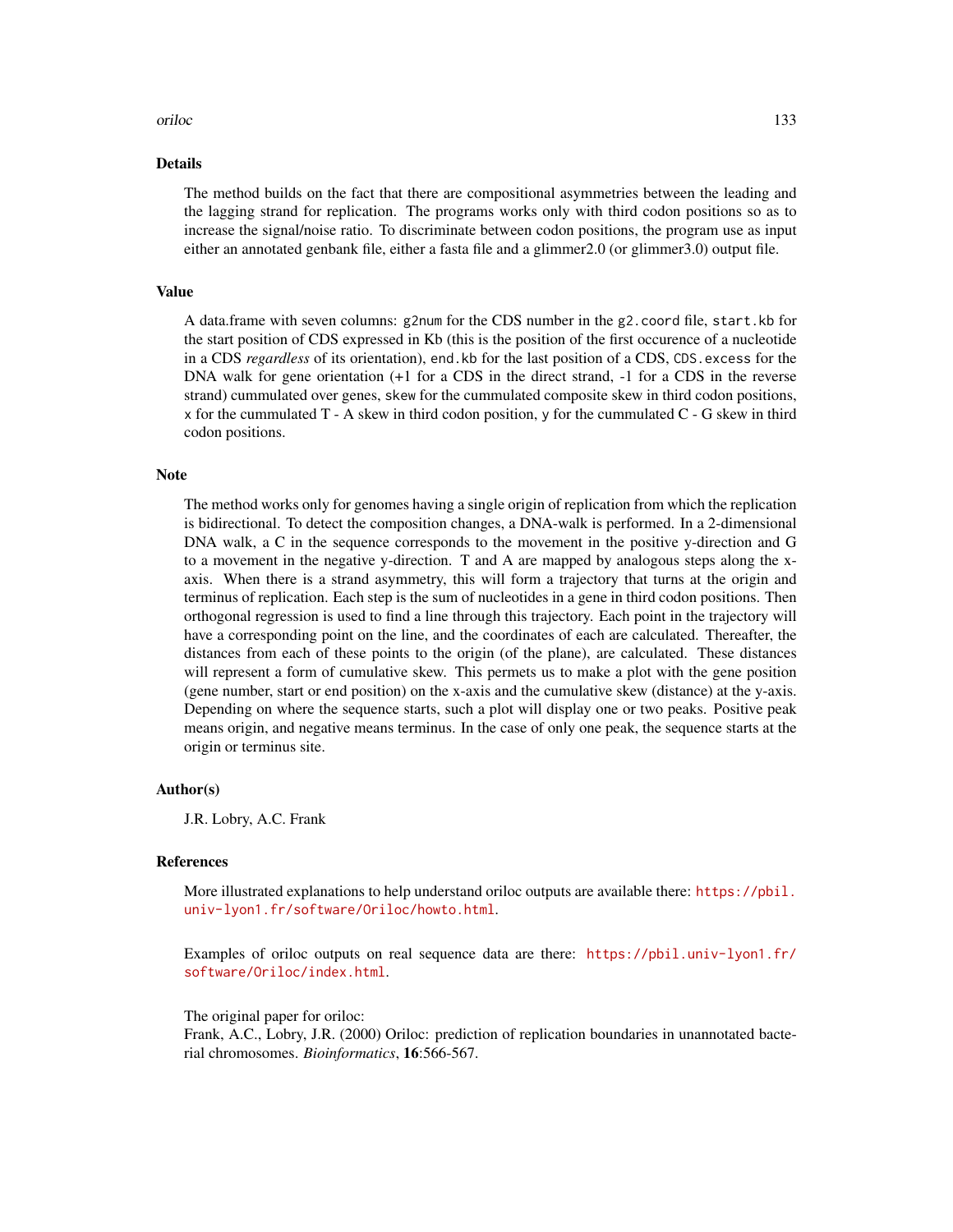#### [doi:10.1093/bioinformatics/16.6.560](https://doi.org/10.1093/bioinformatics/16.6.560)

A simple informal introduction to DNA-walks: Lobry, J.R. (1999) Genomic landscapes. *Microbiology Today*, 26:164-165. [https://seqinr.r-forge.r-project.org/MicrTod\\_1999\\_26\\_164.pdf](https://seqinr.r-forge.r-project.org/MicrTod_1999_26_164.pdf)

An early and somewhat historical application of DNA-walks: Lobry, J.R. (1996) A simple vectorial representation of DNA sequences for the detection of replication origins in bacteria. *Biochimie*, 78:323-326.

Glimmer, a very efficient open source software for the prediction of CDS from scratch in prokaryotic genome, is decribed at <http://ccb.jhu.edu/software/glimmer/index.shtml>. For a description of Glimmer 1.0 and 2.0 see:

Delcher, A.L., Harmon, D., Kasif, S., White, O., Salzberg, S.L. (1999) Improved microbial gene identification with GLIMMER, *Nucleic Acids Research*, 27:4636-4641.

Salzberg, S., Delcher, A., Kasif, S., White, O. (1998) Microbial gene identification using interpolated Markov models, *Nucleic Acids Research*, 26:544-548.

```
citation("seqinr")
```
### See Also

[draw.oriloc](#page-67-0), [rearranged.oriloc](#page-170-0)

```
## Not run:
#
# A little bit too long for routine checks because oriloc() is already
# called in draw.oriloc.Rd documentation file. Try example(draw.oriloc)
# instead, or copy/paste the following code:
#
out <- oriloc()
plot(out$st, out$sk, type = "l", xlab = "Map position in Kb",
   ylab = "Cumulated composite skew",
    main = expression(italic(Chlamydia~~trachomatis)~~complete~~genome))
#
# Example with a single GenBank file:
#
out2 <- oriloc(gbk="https://pbil.univ-lyon1.fr/datasets/seqinr/data/ct.gbk")
draw.oriloc(out2)
#
# (some warnings are generated because of join in features and a gene that
# wrap around the genome)
#
```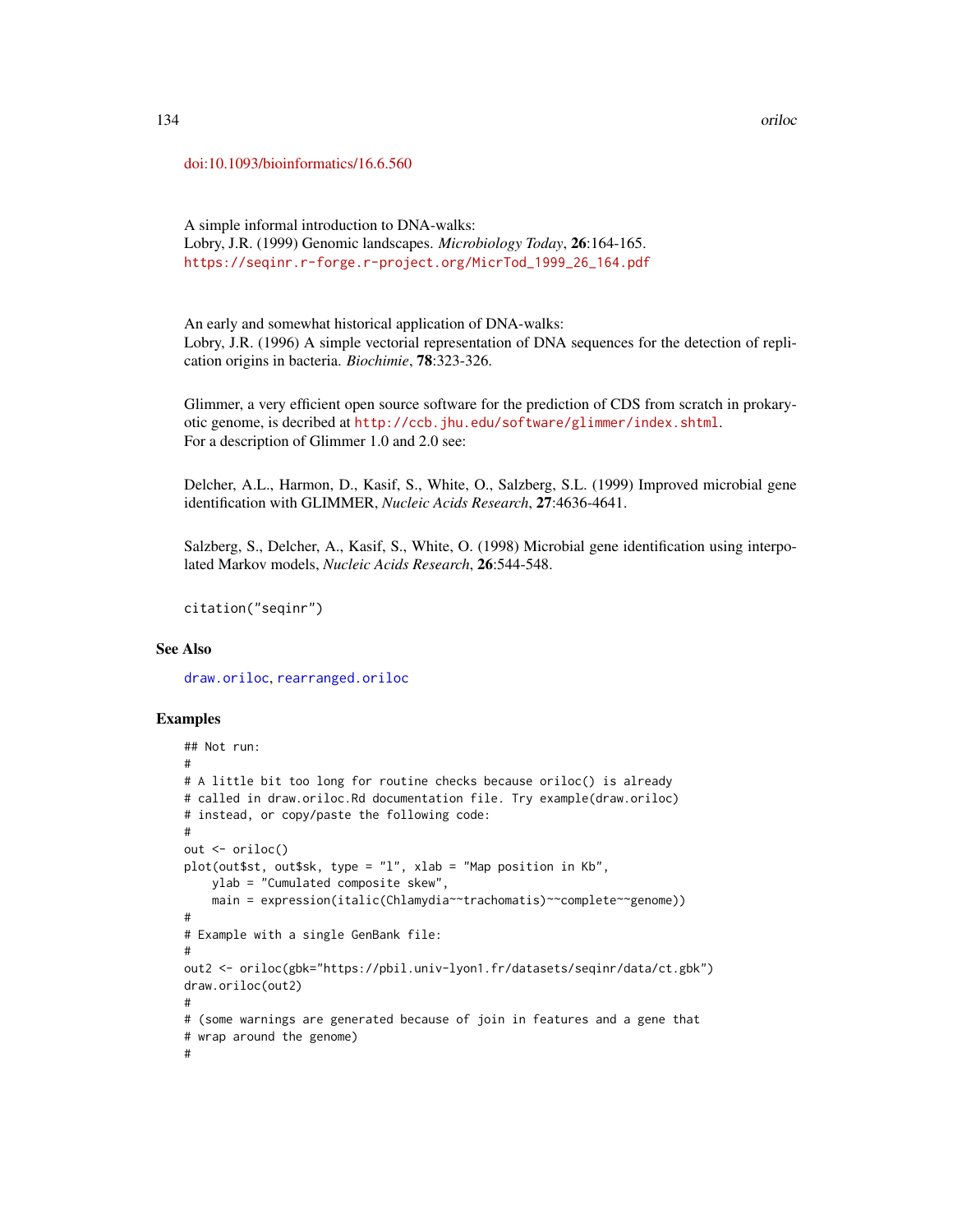# parser.socket 135

## End(Not run)

parser.socket *Utility function to parse answers from an ACNUC server*

### Description

Answers from server looks like : "code=0&lrank=2&count=150513&type=SQ&locus=F".

### Usage

parser.socket(onelinefromserver, verbose = FALSE)

## Arguments

| onelinefromserver |                                     |
|-------------------|-------------------------------------|
|                   | a string                            |
| verbose           | logical, if TRUE mode verbose is on |

#### Value

A vector of mode character or NULL if onelinefromserver is NULL or if its length is 0.

# Author(s)

J.R. Lobry

### References

citation("seqinr")

### See Also

[choosebank](#page-41-0), [query](#page-153-0)

```
stopifnot(all(parser.socket("code=0&lrank=2&count=150513&type=SQ&locus=F")
                                    = c("0", "2", "150513", "SQ", "F"))
```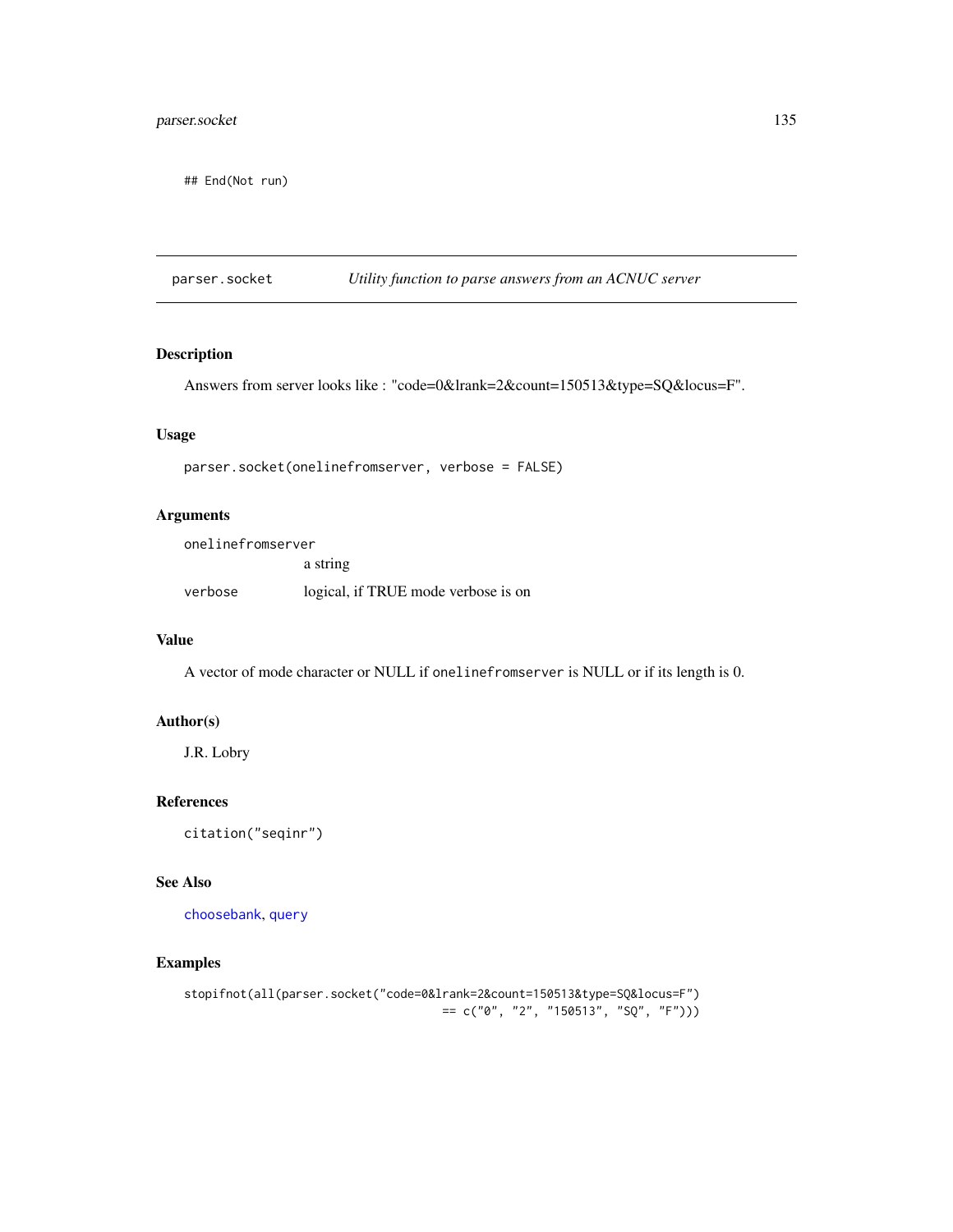<span id="page-135-0"></span>

# Description

Simple peak location for data imported with the [read.abif](#page-156-0) function using cubic spline interpolation.

# Usage

```
peakabif(abifdata,
  chanel,
  npeak,
  thres = 400/yscale,
  fig = TRUE,channel.name = c(1:4,105),
  DATA = paste("DATA", chanel.names[chanel], sep = "."),
  tmin = 1/tscale,
  tmax = abifdata$Data[["SCAN.1"]]/tscale,
  tscale = 1000,
 yscale = 1000,
  irange = (tmin*tscale):(tmax*tscale),
 y = abifdata$Data[[DATA]][irange]/yscale,
 method = "monoH.FC",
 maxrfu = 1000,
  ...)
```
# Arguments

| abifdata     | the result returned by read.abif           |
|--------------|--------------------------------------------|
| chanel       | the dye number                             |
| npeak        | the expected number of peaks               |
| thres        | scaled threshold value                     |
| fig          | logical: should localized peaks be plotted |
| chanel.names | numbers extensions used for the DATA       |
| DATA         | names of the DATA components               |
| tmin         | scaled starting time for the time axis     |
| tmax         | scaled ending time for the time axis       |
| tscale       | scale factor for the time axis             |
| yscale       | scale factor for the y-axis (RFU)          |
| irange       | indices of data to be plotted              |
| V            | values used for the y-axis                 |
| method       | method to be used by splinefun             |
| maxrfu       | argument passed to baselineabif            |
| $\cdots$     | arguments forwarded to plot                |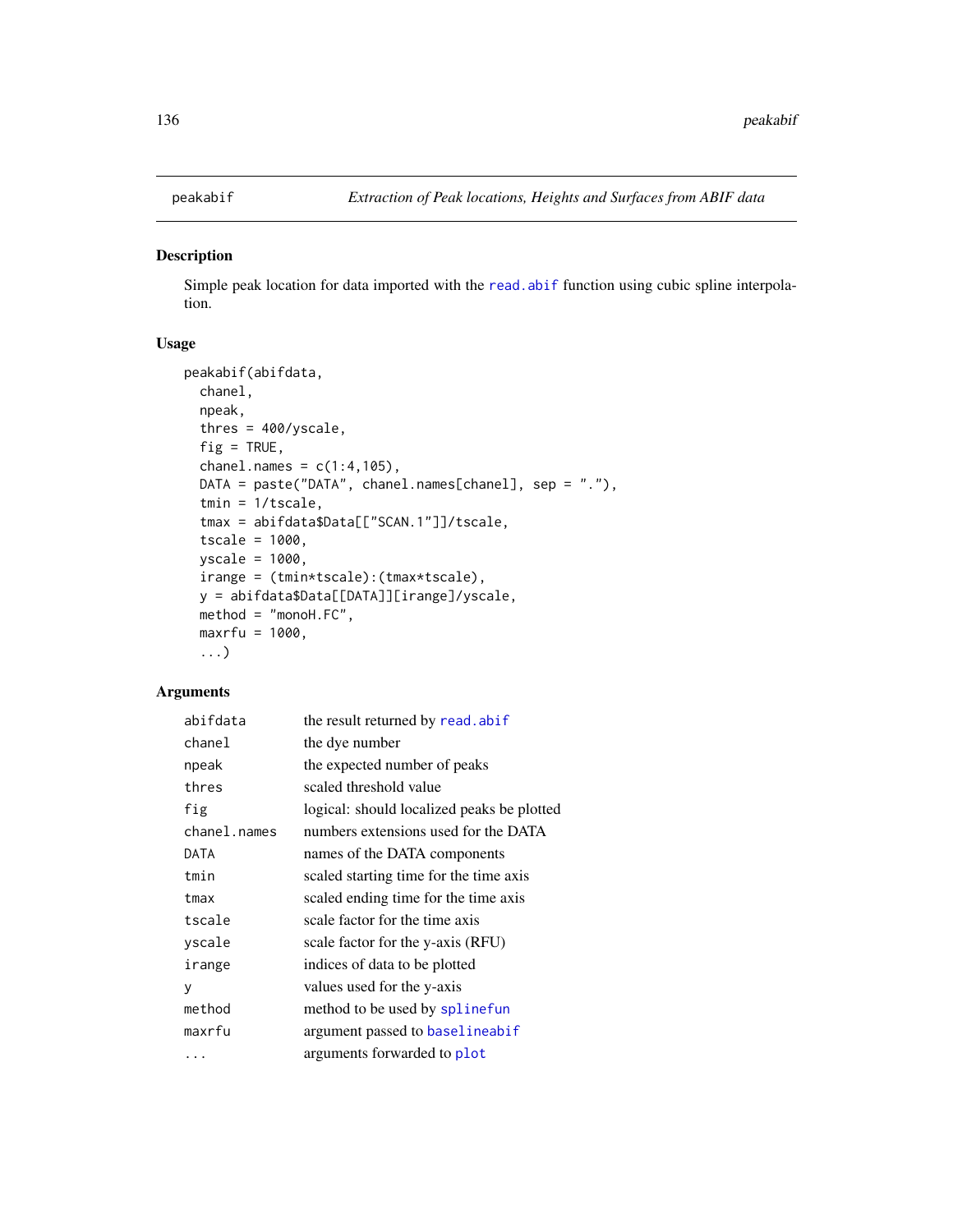### permutation 137

### Value

Returns invisibly a list with the unscaled values for the locations of peaks, heights of peaks and surfaces of peaks and baseline estimate. The peak location are in datapoint units, that is an integer starting at 1 for the first experimental point, 2 for the second experimental point, etc. However, due to interpolation between points the estimated peak location is usually not an integer.

### Author(s)

J.R. Lobry

# References

```
citation("seqinr")
```
# See Also

function [read.abif](#page-156-0) to import files in ABIF format, [plotabif](#page-141-0) to plot them, data [gs500liz](#page-113-0) for internal size standards, data [identifiler](#page-114-0) for allele names in the allelic ladder, data [JLO](#page-116-0) for an example of an individual sample file, data [ECH](#page-72-0) for an example of an allelic lader.

### Examples

```
data(JLO)
JLO.maxis <- peakabif(JLO, 5, npeak = 14, tmin = 2.7, thres = 0.1)$maxis
```

| permutation | Sequence permutation according to several different models |  |
|-------------|------------------------------------------------------------|--|
|             |                                                            |  |

### Description

Generates a random permutation of a given sequence, according to a given model. Available models are : base, position, codon, syncodon.

#### Usage

```
permutation(sequence,modele='base',frame=0,
replace=FALSE,prot=FALSE,numcode=1,ucoweight = NULL)
```
### Arguments

| sequence | A nucleic acids sequence                                                                         |
|----------|--------------------------------------------------------------------------------------------------|
| modele   | A string of characters describing the model chosen for the random generation                     |
| frame    | Only active for the position, codon, syncodon models: starting position of<br>CDS as in splitseq |
| replace  | This option is not active for the syncodon model: if TRUE, sampling is done with<br>replacement  |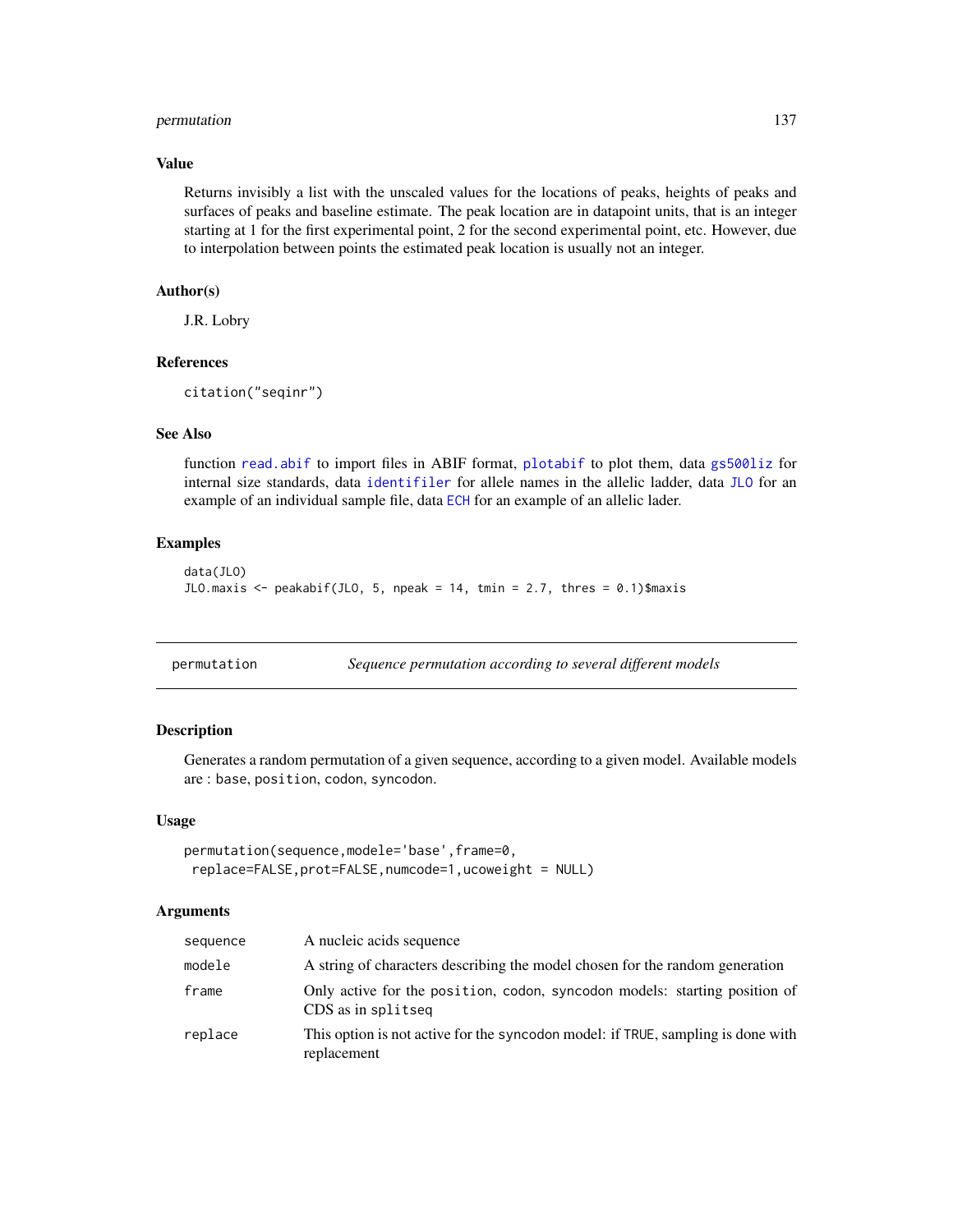138 permutation control and the set of the set of the set of the set of the set of the set of the set of the set of the set of the set of the set of the set of the set of the set of the set of the set of the set of the set

| prot      | Only available for the codon model: if TRUE, the first and last codons are pre-<br>served, and only intern codons are shuffled                               |
|-----------|--------------------------------------------------------------------------------------------------------------------------------------------------------------|
| numcode   | Only available for the syncodon model: the genetic code number as in translate.                                                                              |
| ucoweight | A list of weights containing the desired codon usage bias as generated by ucoweight.<br>If none is specified, the codon usage of the given sequence is used. |

# Details

The base model allows for random sequence generation by shuffling (with/without replacement) of all bases in the sequence.

The position model allows for random sequence generation by shuffling (with/without replacement) of bases within their position in the codon (bases in position I, II or III stay in position I, II or III in the new sequence.

The codon model allows for random sequence generation by shuffling (with/without replacement) of codons.

The syncodon model allows for random sequence generation by shuffling (with/without replacement) of synonymous codons.

#### Value

a sequence generated from the original one by a given model

#### Author(s)

L. Palmeira

#### References

citation("seqinr")

#### See Also

[synsequence](#page-196-0)

```
data(ec999)
sequence=ec999[1][[1]]
```

```
new=permutation(sequence,modele='base')
identical(all.equal(count(new,1),count(sequence,1)),TRUE)
```

```
new=permutation(sequence,modele='position')
identical(all.equal(GC(new),GC(sequence)),TRUE)
identical(all.equal(GC2(new),GC2(sequence)),TRUE)
identical(all.equal(GC3(new),GC3(sequence)),TRUE)
```

```
new=permutation(sequence,modele='codon')
identical(all.equal(uco(new),uco(sequence)),TRUE)
```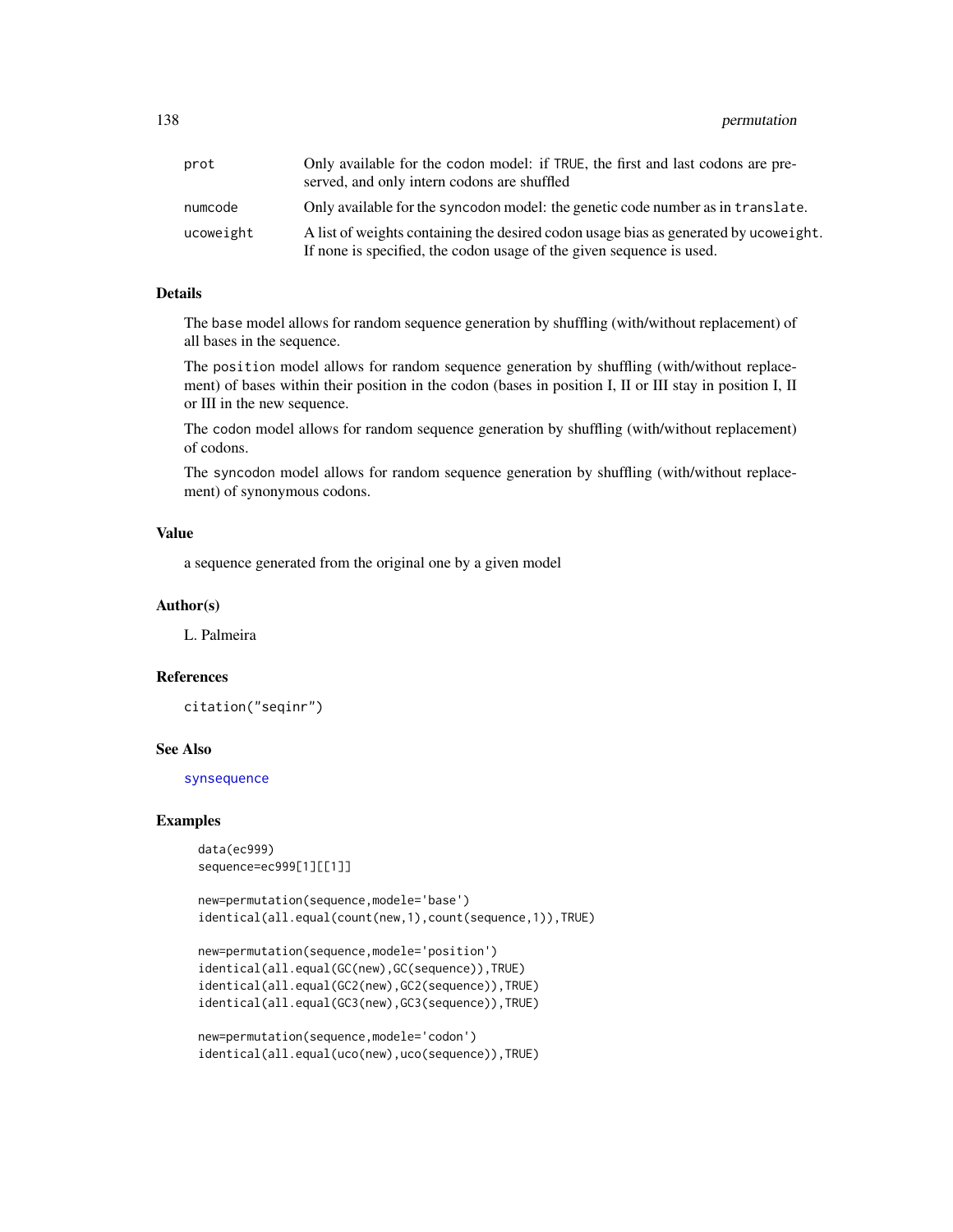#### phylip 139

```
new=permutation(sequence,modele='syncodon',numcode=1)
identical(all.equal(translate(new),translate(sequence)),TRUE)
```
phylip *Example of results obtained after a call to read.alignment*

# Description

This data set gives an example of a amino acids alignment obtained after a call to the function read.alignment on an alignment file in "phylip" format.

### Usage

data(phylip)

### Format

A List of class alignment

### Source

http://evolution.genetics.washington.edu/phylip.html

#### References

http://evolution.genetics.washington.edu/phylip.html

pK *pK values for the side chain of charged amino acids from various sources*

## Description

This compilation of pK values is from Joanna Kiraga (2008).

#### Usage

data(pK)

### Format

A data frame with the seven charged amino-acid in row and six sources in column. The rownames are the one-letter code for amino-acids.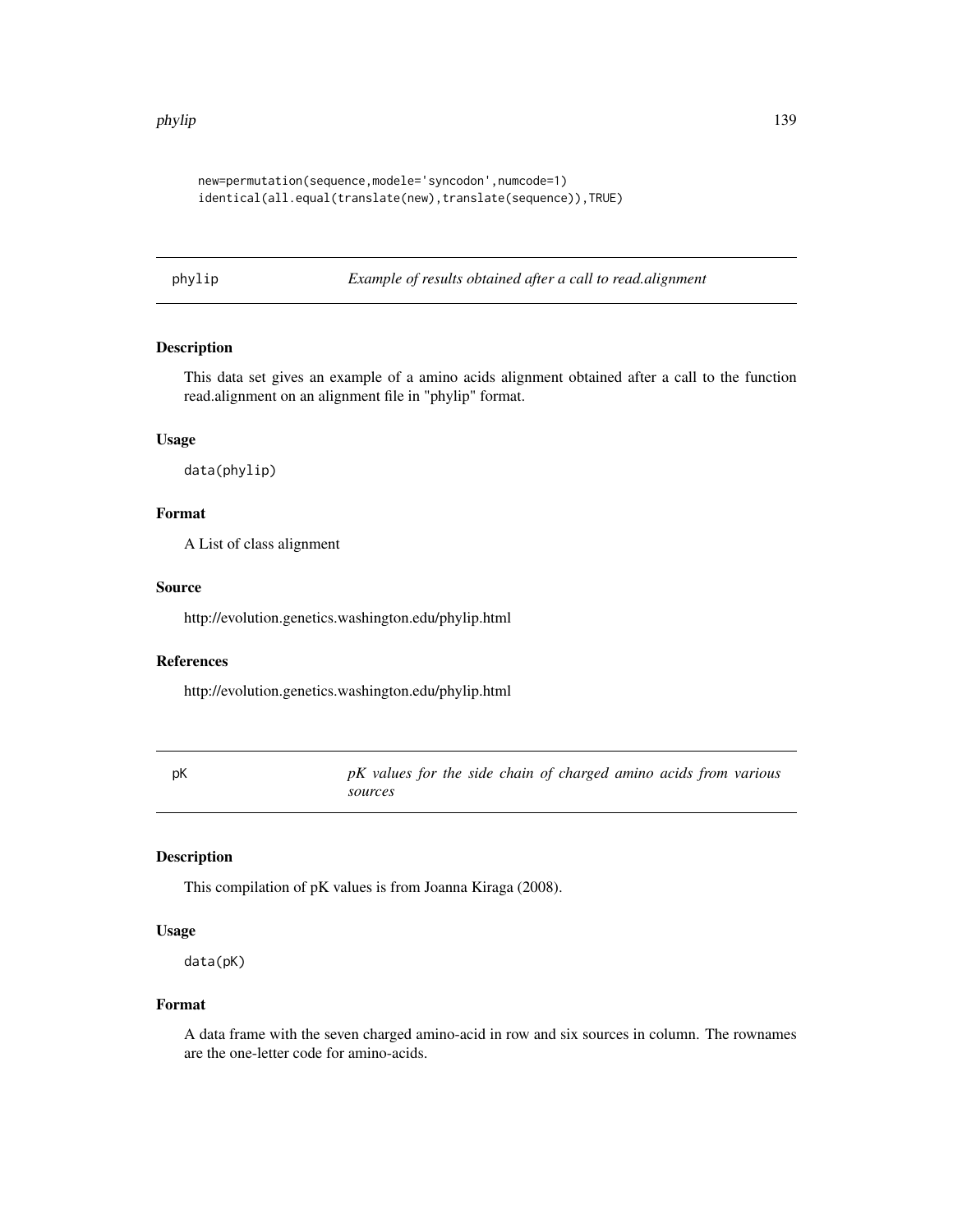## Source

Table 2 in Kiraga (2008).

#### References

Kiraga, J. (2008) Analysis and computer simulations of variability of isoelectric point of proteins in the proteomes. PhD thesis, University of Wroclaw, Poland.

Bjellqvist, B., Hughes, G.J., Pasquali, Ch., Paquet, N., Ravier, F., Sanchez, J.Ch., Frutige,r S., Hochstrasser D. (1993) The focusing positions of polypeptides in immobilized pH gradients can be predicted from their amino acid sequences. *Electrophoresis*, 14:1023-1031.

EMBOSS data were from release 5.0 and were still the same in release 6.6 [http://emboss.](http://emboss.sourceforge.net/apps/release/6.6/emboss/apps/iep.html) [sourceforge.net/apps/release/6.6/emboss/apps/iep.html](http://emboss.sourceforge.net/apps/release/6.6/emboss/apps/iep.html) last visited 2016-06-03.

Murray, R.K., Granner, D.K., Rodwell, V.W. (2006) *Harper's illustrated Biochemistry.* 27th edition. Published by The McGraw-Hill Companies.

Sillero, A., Maldonado, A. (2006) Isoelectric point determination of proteins and other macromolecules: oscillating method. *Comput Biol Med.*, 36:157-166.

Solomon, T.W.G. (1998) *Fundamentals of Organic Chemistry*, 5th edition. Published by Wiley.

Stryer L. (1999) *Biochemia*. czwarta edycja. Wydawnictwo Naukowe PWN.

citation("seqinr")

```
data(pK)
data(SEQINR.UTIL) # for N and C terminal pK values
prot <- s2c("ACDEFGHIKLMNPQRSTVWY")
compoAA <- table(factor(prot, levels = LETTERS))
nTermR <- which(LETTERS == prot[1])
cTermR <- which(LETTERS == prot[length(seq)])
computeCharge <- function(pH, compoAA, pK, nTermResidue, cTermResidue){
 cter <- 10^(-SEQINR.UTIL$pk[cTermResidue,1]) /
     (10^(-SEQINR.UTIL$pk[cTermResidue,1]) + 10^(-pH))
 nter <- 10^(-pH) / (10^(-SEQINR.UTIL$pk[nTermResidue,2]) + 10^(-pH))
 carg <- as.vector(compoAA['R'] * 10^(-pH) / (10^(-pK['R']) + 10^(-pH)))
 chis <- as.vector(compoAA['H'] * 10^(-pH) / (10^(-pK['H']) + 10^(-pH)))
 clys <- as.vector(compoAA['K'] * 10^(-pH) / (10^(-pK['K']) + 10^(-pH)))
 casp <- as.vector(compoAA['D'] * 10^(-pK['D']) /(10^(-pK['D']) + 10^(-pH)))
 cglu <- as.vector(compoAA['E'] * 10^(-pK['E']) / (10^(-pK['E']) + 10^(-pH)))
 ccys <- as.vector(compoAA['C'] * 10^(-pK['C']) / (10^(-pK['C']) + 10^(-pH)))
 ctyr <- as.vector(compoAA['Y'] * 10^(-pK['Y']) / (10^(-pK['Y']) + 10^(-pH)))
 charge \le - carg + clys + chis + nter - (casp + cglu + ctyr + ccys + cter)
 return(charge)
}
pHseq \leq seq(from = 0, to = 14, by = 0.1)
Bje <- pK$Bjellqvist
names(Bje) <- rownames(pK)
res <- computeCharge(pHseq, compoAA, Bje, nTermR, cTermR)
```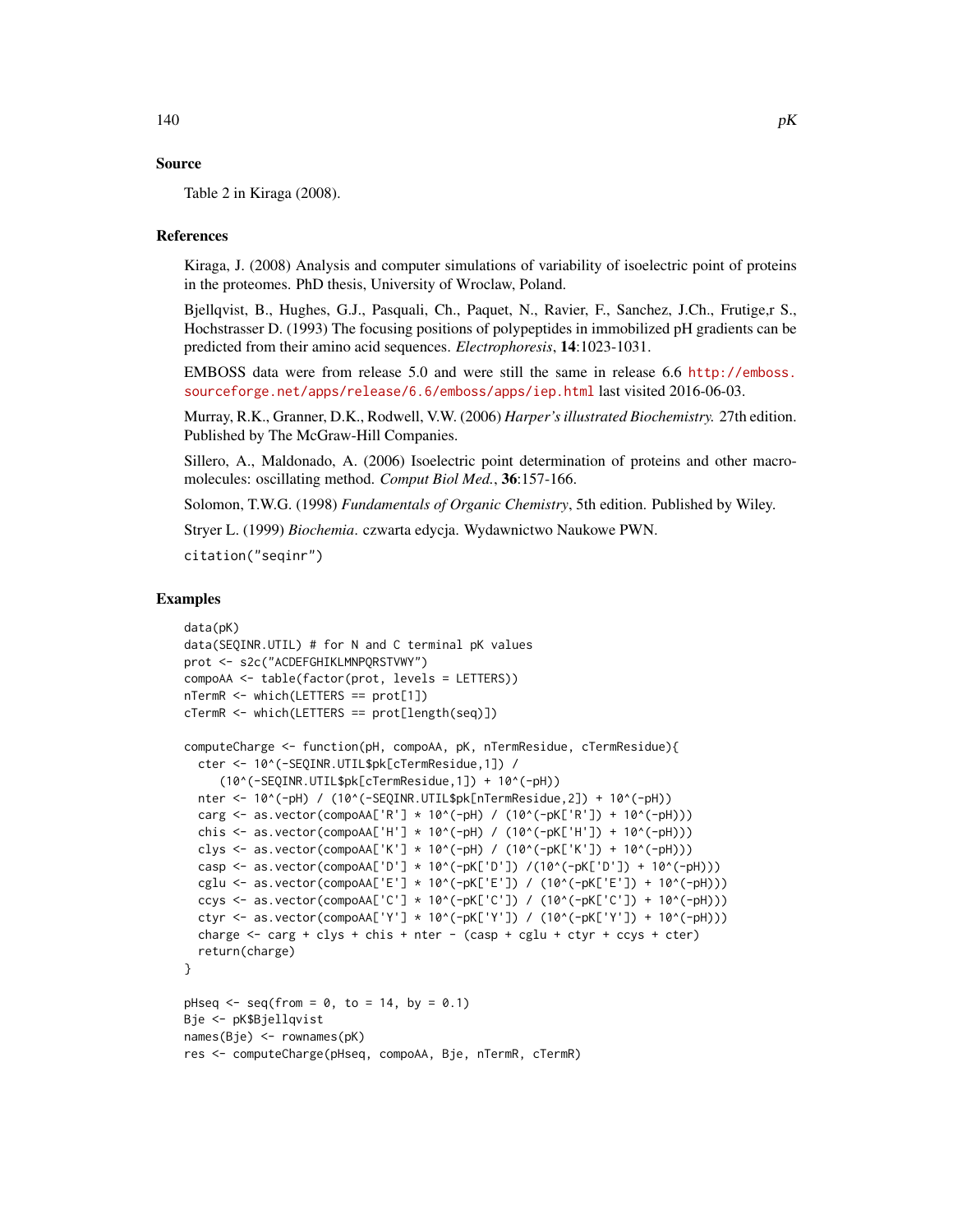## plot.SeqAcnucWeb 141

```
plot(pHseq, res, type = "l", ylab = "Charge", las = 1,
  main = paste("Charge of protein\n",c2s(prot)),
  xlab = "pH")for(j in 2:ncol(pK)){
 src < - pK[, j]names(src) <- rownames(pK)
  res <- computeCharge(pHseq, compoAA, src, nTermR, cTermR)
  lines(pHseq, res, lty = j, col = rainbow(5)[j])
}
abline(h=0)
abline(v=computePI(prot))
legend("bottomleft", inset = 0.01, colnames(pK), lty = 1:6, col = c("black", rainbow(5)))
```
plot.SeqAcnucWeb *To Plot Subsequences on the Parent Sequence*

#### Description

This function plots all the type of subsequences on a parent sequence. Subsequences are represented by colored rectangle on the parent sequence. For example, types could be CDS, TRNA, RRNA .... In order to get all the types that are available for the selected database, use getType.

### Usage

```
## S3 method for class 'SeqAcnucWeb'
plot(x, types = getType()$sname, socket = autosocket(), ...)
```
#### Arguments

| x         | A sequence of class SeqAcnucWeb                                                                                         |
|-----------|-------------------------------------------------------------------------------------------------------------------------|
| types     | The type of subsequences to plot. Default value is to consider all possible sub-<br>sequence types.                     |
| socket    | an object of class sockconn connecting to a remote ACNUC database (default<br>is a socket to the last opened database). |
| $\ddotsc$ | not currently used                                                                                                      |

### Value

An invisible list giving, for each subsequence, its position on the parent sequence.

## Author(s)

D. Charif, J.R. Lobry

### References

<http://doua.prabi.fr/databases/acnuc.html> citation("seqinr")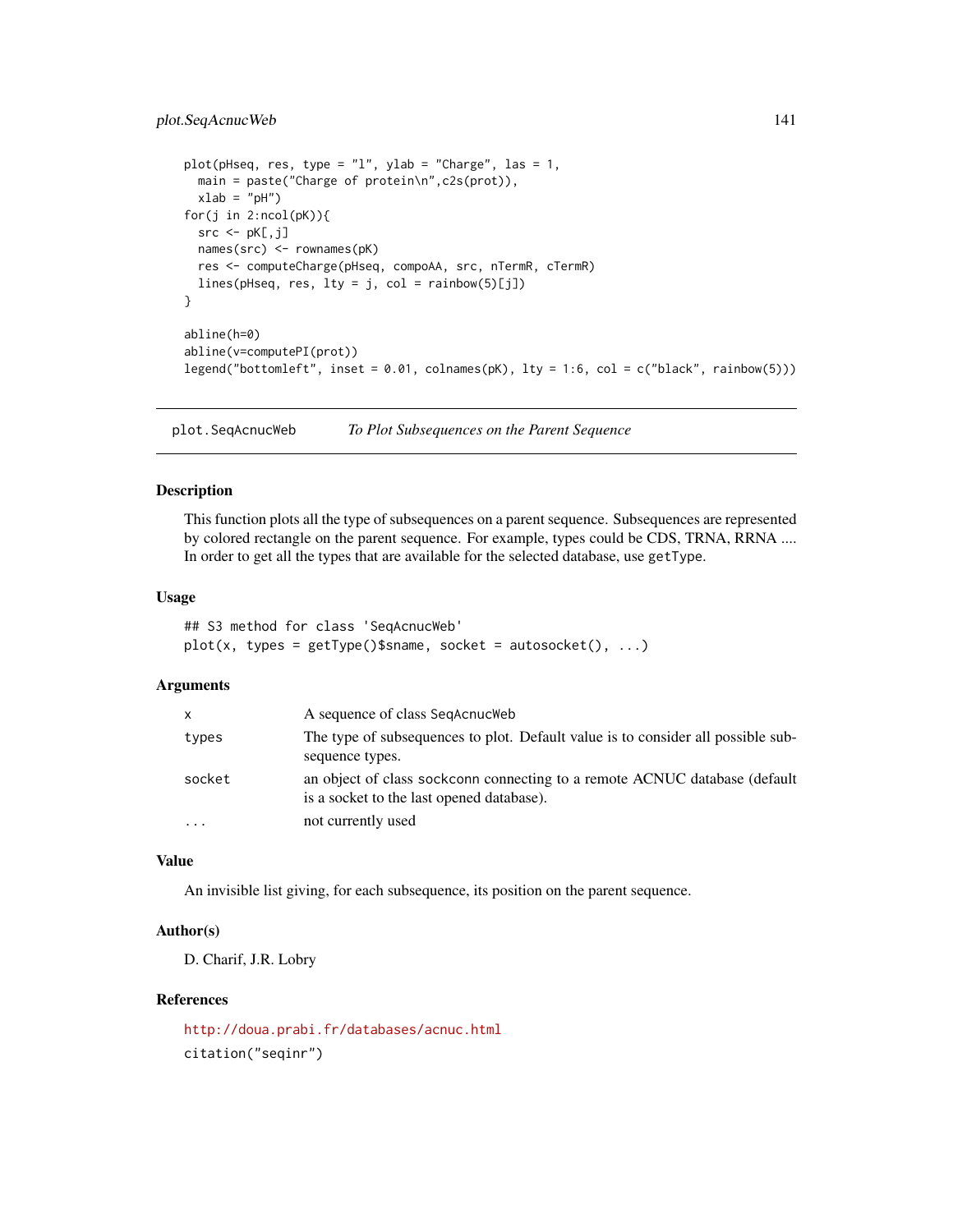## See Also

[getType](#page-110-0), [query](#page-153-0)

### Examples

```
## Not run:
 ### Need internet connection
 choosebank("emblTP")
 mylist <- query("mylist", "AC=AB078009")
 plot(mylist$req[[1]])
```

```
## End(Not run)
```
### <span id="page-141-0"></span>plotabif *Electrophoregram plot for ABIF data*

#### Description

Simple chromatogram plot for data imported with the [read.abif](#page-156-0) function.

#### Usage

```
plotabif(abifdata,
  channel = 1,
  tmin = 1/tscale,
  tmax = abifdata$Data[["SCAN.1"]]/tscale,
  tscale = 1000,yscale = 1000, type = "l", las = 1,
  xlab = paste("Time", tscale, sep = "/"),
 ylab = paste("RFU", yscale, sep = "/"),
  irange = (tmin*tscale):(tmax*tscale),
  x = irange/tscale,
  xlim = c(tmin, tmax),
  chanel.names = c(1:4,105),
 DATA = paste("DATA", chanel.names[chanel], sep = "."),
 y = abifdata$Data[[DATA]][irange]/yscale,
 ylim = c(min(y), max(y)),dyn = abifdata$Data[[paste("DyeN", chanel, sep = ".")]],
 main = paste(deparse(substitute(abifdata)), chanel, dyn, sep = " ; "),
  calibr = NULL,
  ladder.bp = NULL,allele.names = "identifiler",
  ladder.lab = TRUE,
  ...)
```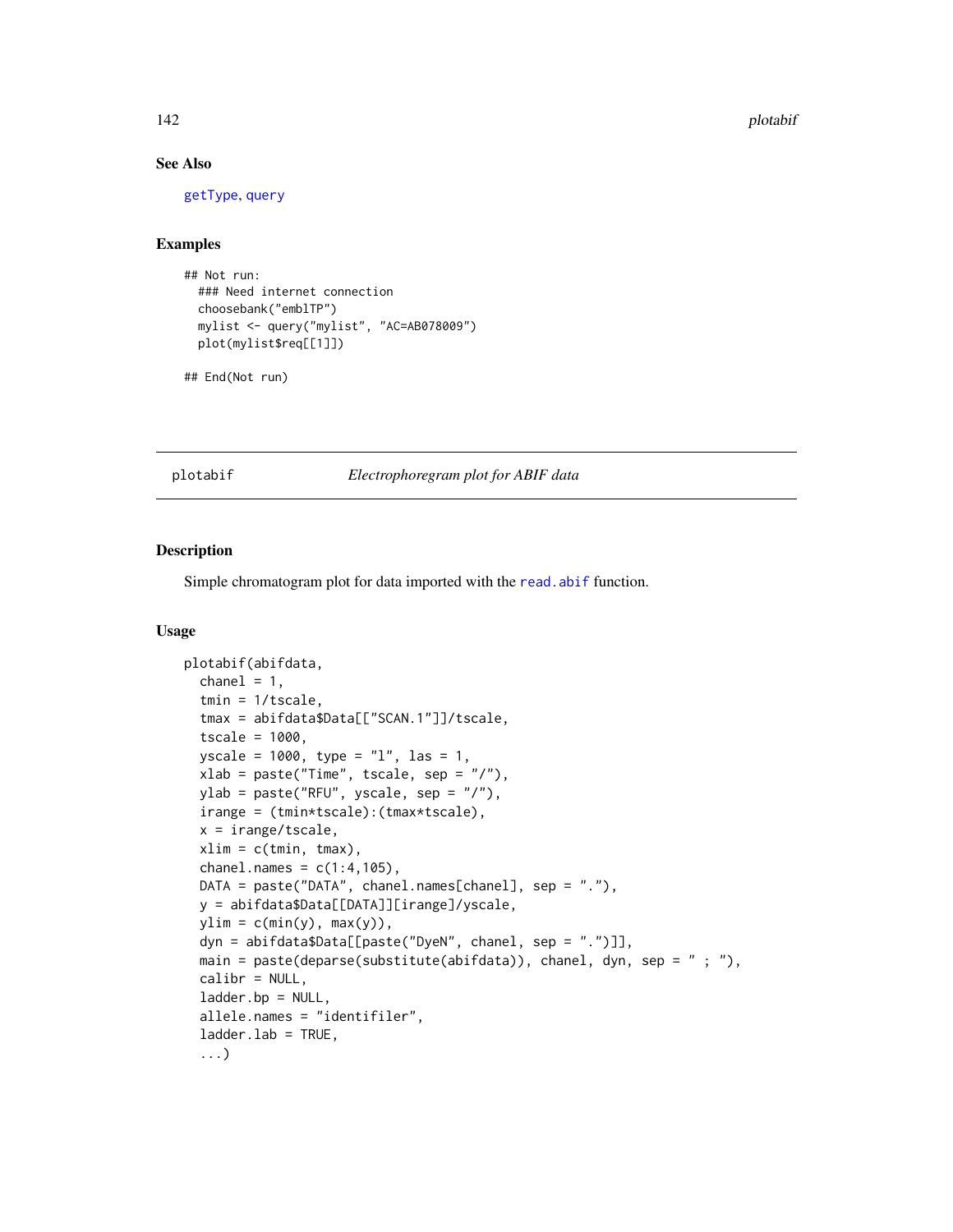#### plotabif the contract of the contract of the contract of the contract of the contract of the contract of the contract of the contract of the contract of the contract of the contract of the contract of the contract of the c

# Arguments

| abifdata     | the result returned by read.abif                         |
|--------------|----------------------------------------------------------|
| chanel       | the dye number                                           |
| tmin         | scaled starting time for the time axis                   |
| tmax         | scaled ending time for the time axis                     |
| tscale       | scale factor for the time axis                           |
| yscale       | scale factor for the y-axis (RFU)                        |
| type         | type of line drawing forwarded to plot                   |
| las          | orientation of axis labels forwarded to plot             |
| xlab         | x-axis label forwarded to plot                           |
| ylab         | y-axis label forwarded to plot                           |
| irange       | indices of data to be plotted                            |
| x            | values used for the x-axis                               |
| xlim         | limits for the x-axis forwarded to plot                  |
| chanel.names | numbers extensions used for the DATA                     |
| DATA         | names of the DATA components                             |
| у            | values used for the y-axis                               |
| ylim         | limits for the y-axis forwarded to plot                  |
| dyn          | dye name                                                 |
| main         | title for the plot forwarded to plot                     |
| calibr       | an optional calibration function to convert time into bp |
| ladder.bp    | an optional ladder scale in bp (calibr must be provided) |
| allele.names | name of the dataset with allele names                    |
| ladder.lab   | logical: should allele names be added on plot            |
| .            | arguments forwarded to plot                              |
|              |                                                          |

# Value

Returns invisibly its local graphical parameter settings.

# Author(s)

J.R. Lobry

### References

citation("seqinr")

## See Also

function [read.abif](#page-156-0) to import files in ABIF format, data gs5001iz for internal size standards, data [identifiler](#page-114-0) for allele names in the allelic ladder, data [JLO](#page-116-0) for an example of an individual sample file, data [ECH](#page-72-0) for an example of an allelic lader.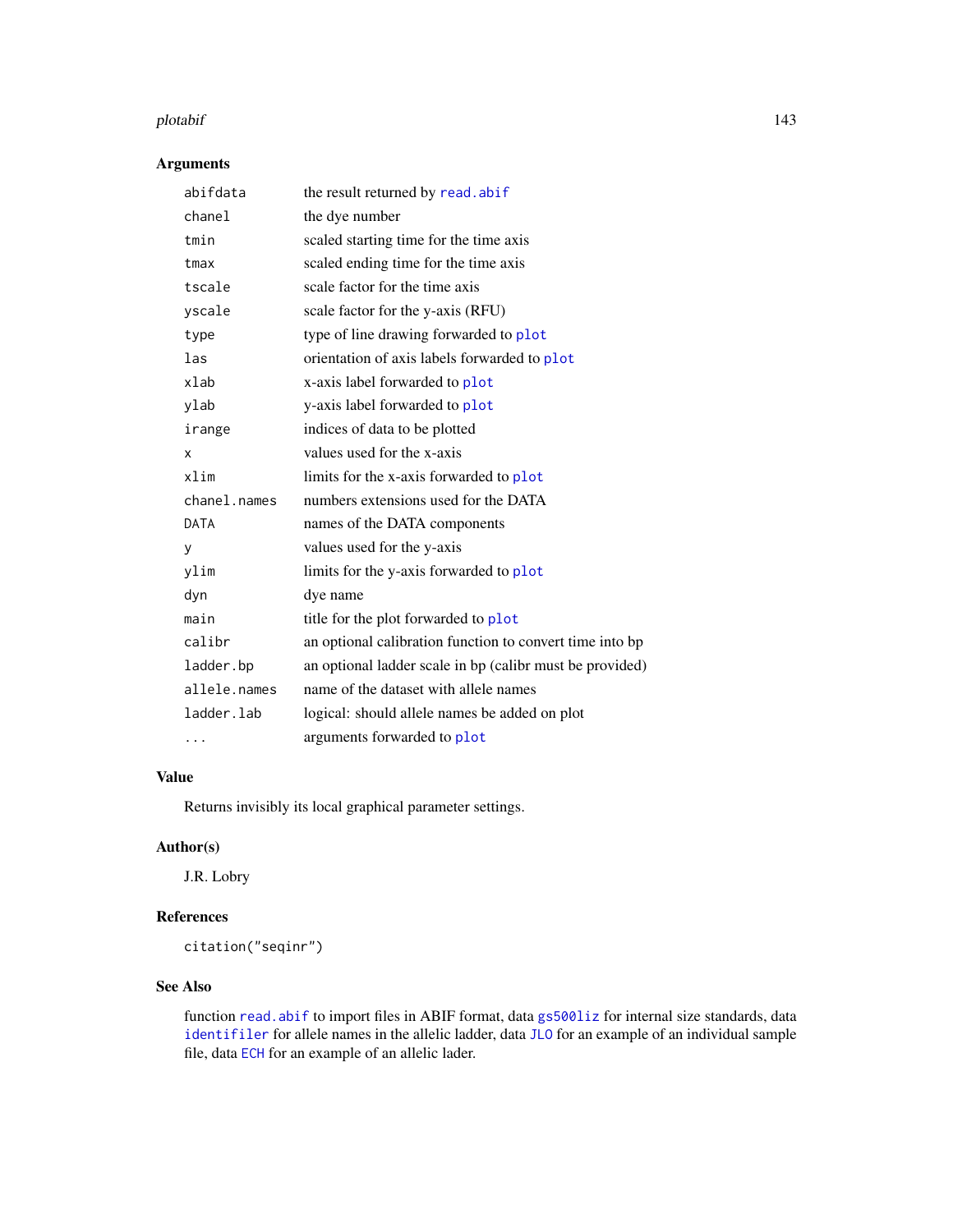### Examples

```
data(ECH)
plotabit(ECH, channel = 1, tmin = 3.2, tmax = 6.1)
```
plotladder *Simple plot of an allelic ladder from ABIF data*

|  |  |  |  | Simple plot of an allelic ladder from ABIF data |  |  |
|--|--|--|--|-------------------------------------------------|--|--|
|--|--|--|--|-------------------------------------------------|--|--|

### Description

Simple representation of an observed allelic ladder.

### Usage

```
plotladder(abifdata, chanel, calibr, allele.names = "identifiler", npeak = NULL, ...)
```
## Arguments

| abifdata     | the result returned by read. abif                                       |
|--------------|-------------------------------------------------------------------------|
| chanel       | the dye number                                                          |
| calibr       | a mandatory calibration function to convert time into bp                |
| allele.names | name of the dataset which contains allele names as in link{identifiler} |
| npeak        | expected number of peaks, deduced from allele. names by default         |
| $\cdots$     | arguments forwarded to peakabif                                         |

### Value

Returns invisibly the location of peaks in bp.

#### Author(s)

J.R. Lobry

### References

citation("seqinr")

# See Also

function [read.abif](#page-156-0) to import files in ABIF format, [plotabif](#page-141-0) to plot them, data [gs500liz](#page-113-0) for internal size standards, data [identifiler](#page-114-0) for allele names in the allelic ladder, data [JLO](#page-116-0) for an example of an individual sample file, data [ECH](#page-72-0) for an example of an allelic lader.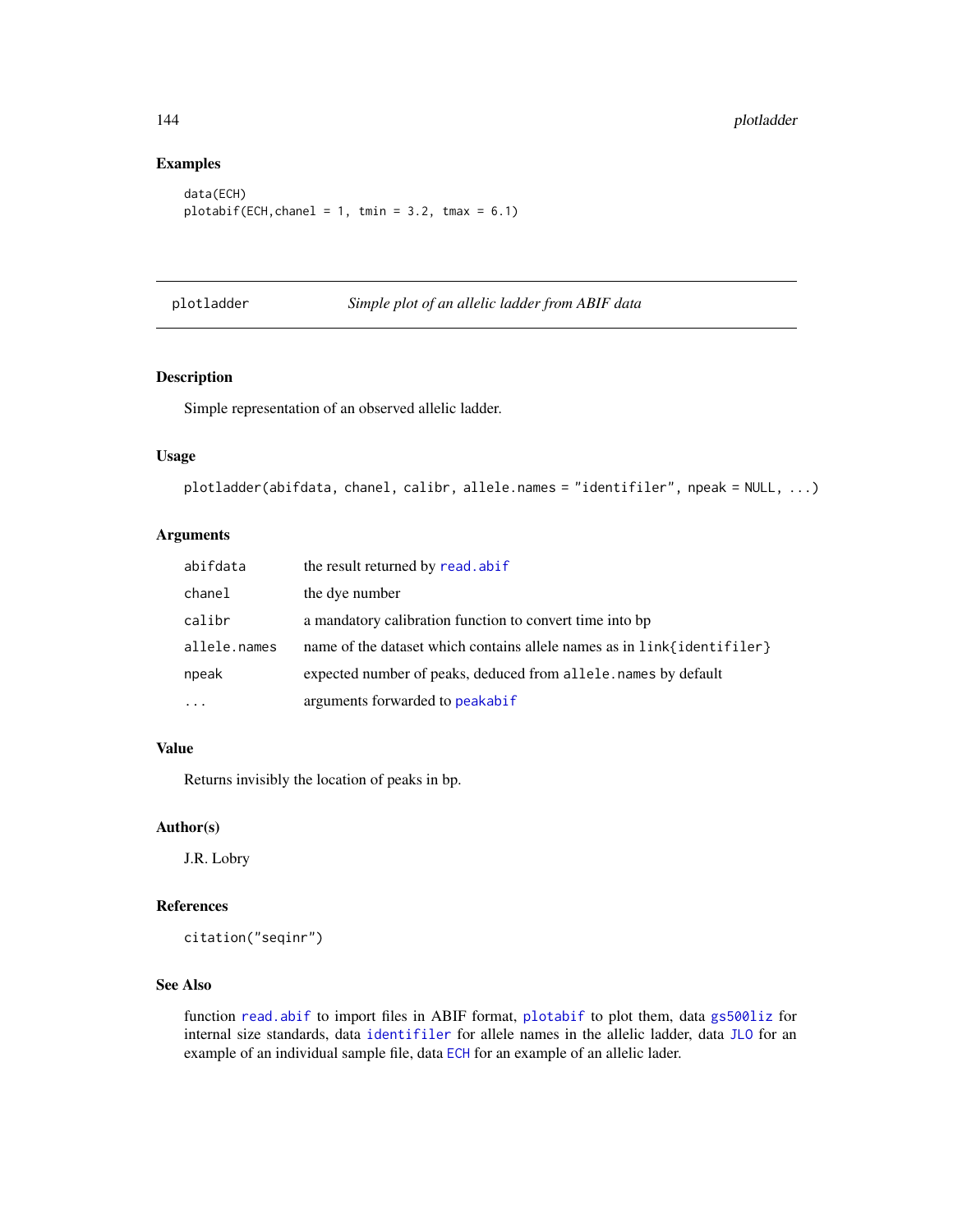#### plotPanels 145

### Examples

```
#
  # load an example of allelic ladder results from an ABIF (*.fsa) file:
  #
data(ECH)
  #
  # Extract from internal size standard chanel number 5 the location
  # of 14 peaks:
  #
ECH.maxis \leq peakabif(ECH, 5, npeak = 14, tmin = 2.7, thres = 0.1, fig = FALSE)$maxis
  #
  # Load data about the expected size of peaks in bp for calibration:
  #
data(gs500liz)
lizbp <- gs500liz$liz # All peaks size in bp
lizbp[!gs500liz$mask1 | !gs500liz$mask2] <- NA # Mark useless peaks
lizbp \leftarrow lizbp[-c(1,2)] # The first two peaks are not extracted from ECH
ECH.calibr <- splinefun(ECH.maxis[!is.na(lizbp)], lizbp[!is.na(lizbp)])
  #
  # Show the allelic ladder for the 4 dyes:
  #
plotladder(ECH, 1, ECH.calibr, tmin = 3.1, thres = 0.3, fig = FALSE)
plotladder(ECH, 2, ECH.calibr, tmin = 3.1, thres = 0.35, fig = FALSE)
plotladder(ECH, 3, ECH.calibr, tmin = 3.1, thres = 0.2, fig = FALSE)
plotladder(ECH, 4, ECH.calibr, tmin = 3.1, thres = 0.2, fig = FALSE)
```

```
plotPanels Representation of Amplicon Size Ranges of a STR kit.
```
# Description

Plot amplicon size ranges grouped by dye color.

#### Usage

```
plotPanels(kitname, data, xlim = NULL, cex = 0.75, alpha = 0.5)
```
### Arguments

| kitname | string of characters for the kit name.  |
|---------|-----------------------------------------|
| data    | an output from the readPanels function. |
| xlim    | x-axis range.                           |
| cex     | character expansion factor.             |
| alpha   | alpha transparency chanel for colors.   |

#### Value

none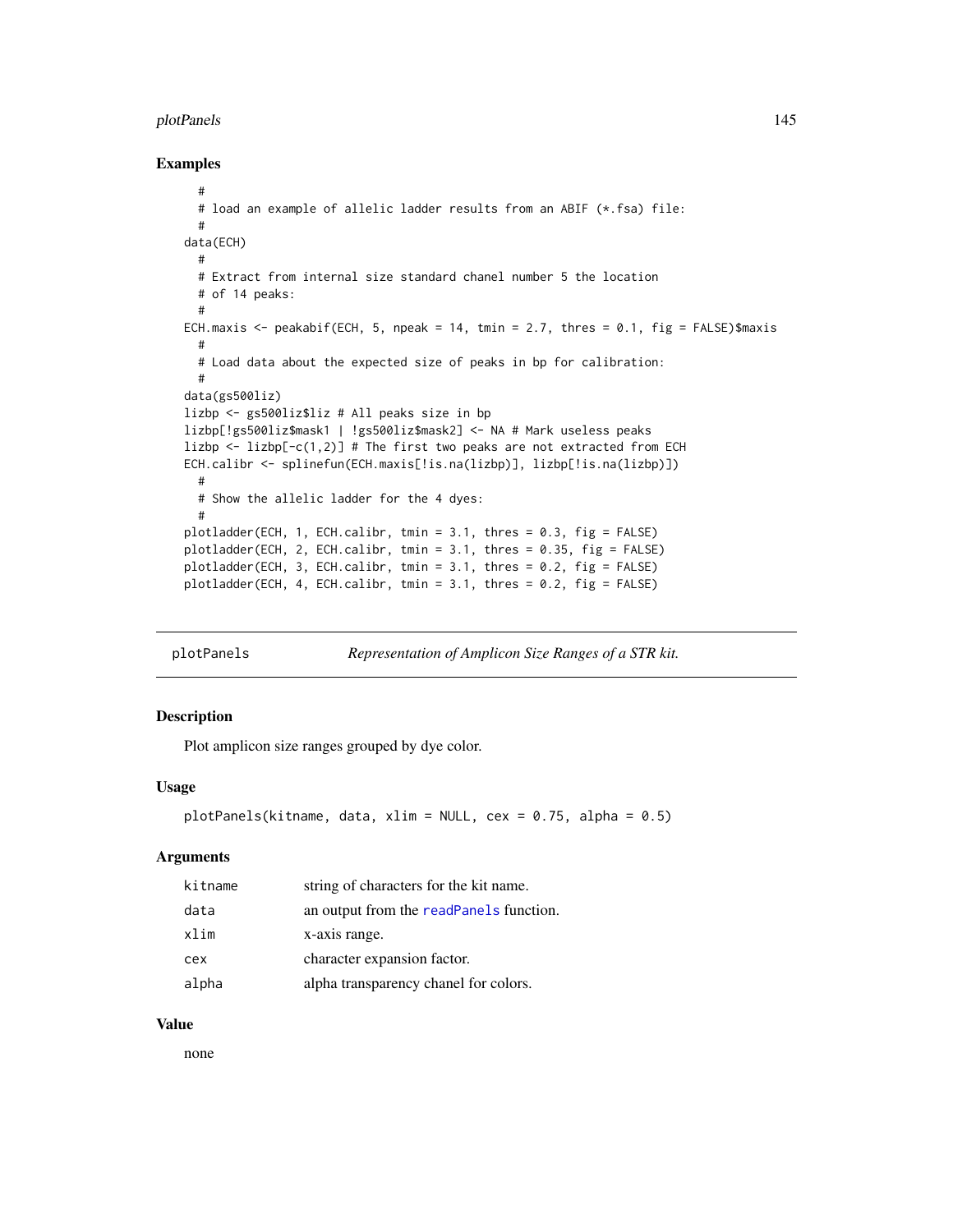146 **pmw** 

### Author(s)

J.R. Lobry

## See Also

[readPanels](#page-167-0).

## Examples

```
path1 <- system.file("abif/AmpFLSTR_Panels_v1.txt", package = "seqinr")
res1 <- readPanels(path1)
```

```
par(mfrow = c(2,1))plotPanels("Identifiler_v1", res1)
plotPanels("SEfiler_v1", res1)
```
## pmw *Protein Molecular Weight*

## Description

With default parameter values, returns the apparent molecular weight of one mole (6.0221415 e+23) of the input protein expressed in gram at see level on Earth with terrestrial isotopic composition.

## Usage

```
pmw(seqaa, Ar = c(C = 12.0107, H = 1.00794, O = 15.9994,
N = 14.0067, P = 30.973762, S = 32.065), gravity = 9.81,
unit = "gram", checkseqaa = TRUE)
```
## Arguments

| segaa      | a protein sequence as a vector of single chars. Allowed values are "*ACDE-<br>FGHIKLMNPQRSTVWY", non allowed values are ignored.                                                                                                                                                       |
|------------|----------------------------------------------------------------------------------------------------------------------------------------------------------------------------------------------------------------------------------------------------------------------------------------|
| Ar         | a named vector for the mean relative atomic masses of CHONPS atoms. De-<br>faults values are from to the natural terrestrial sources according to the 43rd<br>IUPAC General Assembly in Beijing, China in August 2005 (See https://<br>iupac.org/category/recent-releases/forupdates). |
| gravity    | gravitational field constant in standard units. Defaults to $9.81 \text{ m/s}$ , that is to the<br>average value at see level on Earth. Negative values are not allowed.                                                                                                               |
| unit       | a string that could be "gram" to get the result in grams $(1 g = 0.001 kg)$ or "N"<br>to get the result in Newton units $(1 N = 1 kg.m/s2)$ .                                                                                                                                          |
| checksegaa | if TRUE pmw() warns if a non-allowed character in sequal is found.                                                                                                                                                                                                                     |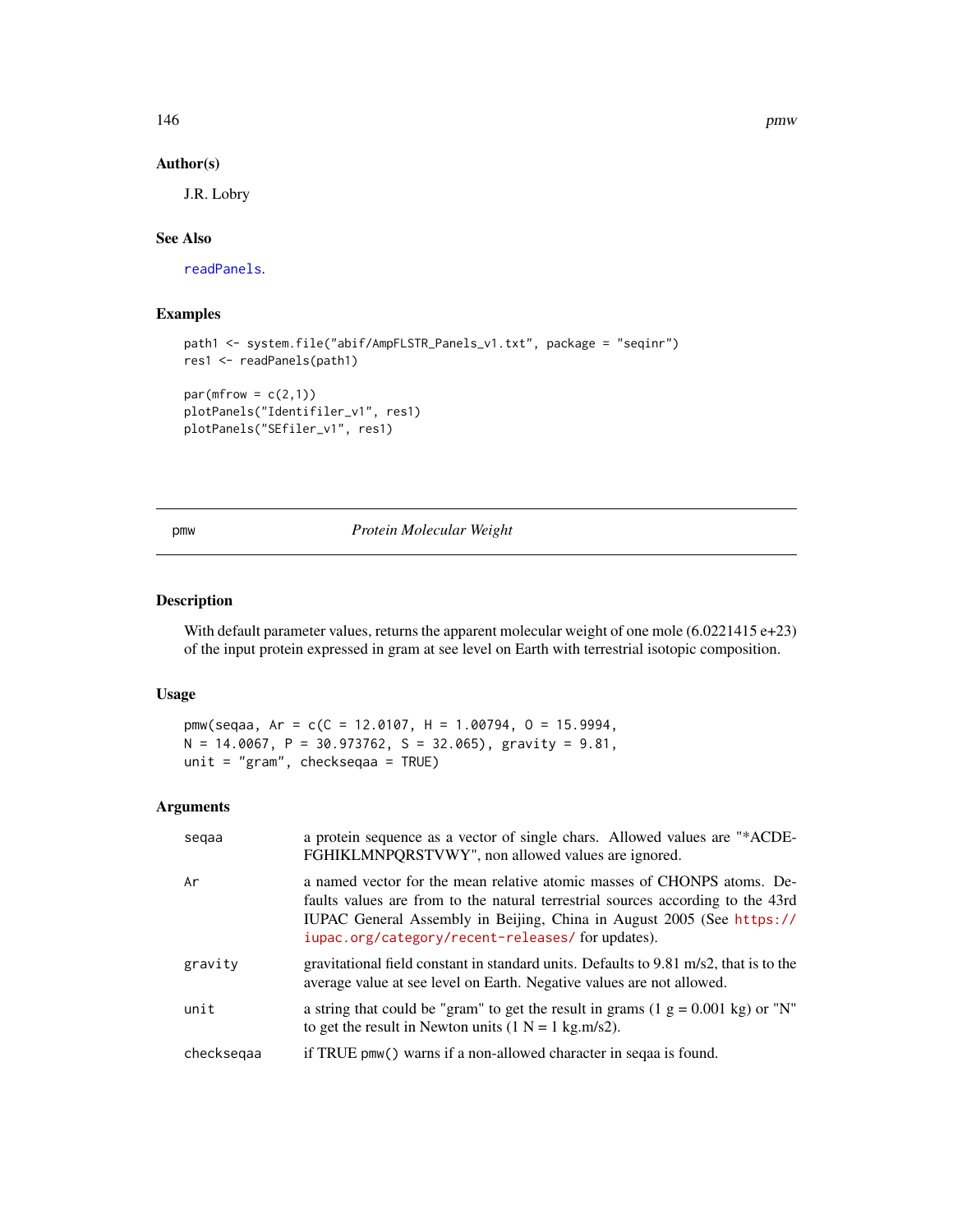### Details

- Algorithm Computing the molecular mass of a protein is close to a linear form on amino-acid frequencies, but not exactly since we have to remove n - 1 water molecules for peptidic bound formation.
- Cysteine All cysteines are supposed to be in reduced (-SH) form.
- Methionine All methionines are supposed to be not oxidized.
- Modifications No post-traductional modifications (such as phosphorylations) are taken into account.
- Rare Rare amino-acids (pyrolysine and selenocysteine) are not handled.
- **Warning** Do not use defaults values for Ar to compute the molecular mass of alien's proteins: the isotopic composition for CHONPS atoms could be different from terrestrial data in a xenobiotic context. Some aliens are easily offended, make sure not to initiate one more galactic war by repporting wrong results.

### Value

The protein molecular weight as a single numeric value.

#### Author(s)

J.R. Lobry

#### References

citation("seqinr")

#### See Also

[s2c](#page-179-0), [c2s](#page-34-0), [aaa](#page-5-0), [a](#page-4-0)

```
allowed <- s2c("*ACDEFGHIKLMNPQRSTVWY") # All allowed chars in a protein
pmw(allowed)
all.equal(pmw(allowed), 2395.71366) # Should be true on most platforms
#
# Compute the apparent molecular weight on Moon surface:
#
pmw(allowed, g = 1.6#
# Compute the apparent molecular weight in absence of gravity:
#
pmw(allowed, g = 0) # should be zero
#
# Reports results in Newton units:
#
pmw(allowed, unit = "N")
#
# Compute the mass in kg of one mol of this protein:
```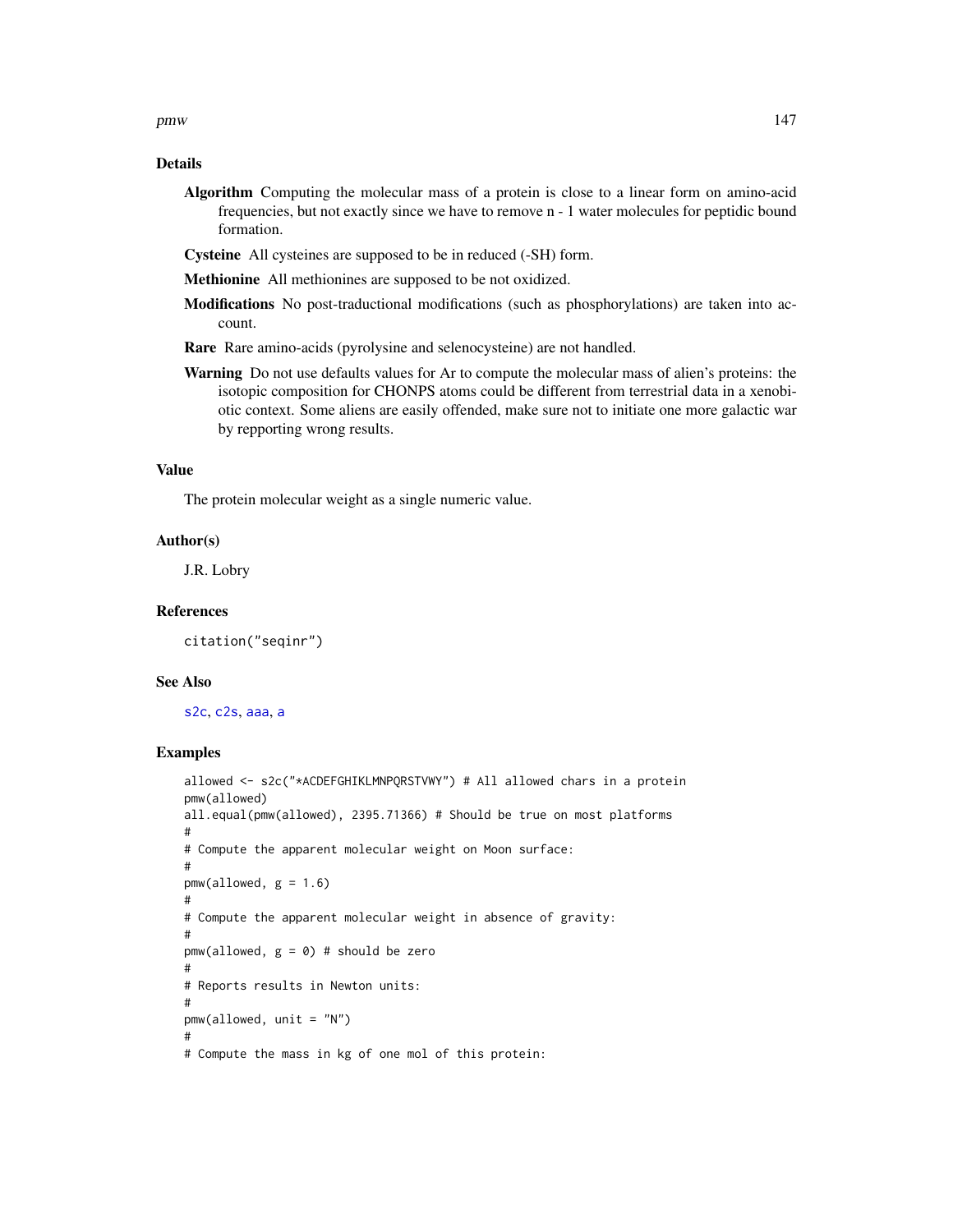```
#
pmw(allowed)/10^3
#
# Compute the mass for all amino-acids:
#
sapply(allowed[-1], pmw) -> aamw
names(aamw) <- aaa(names(aamw))
aamw
```
prepgetannots *Select annotation lines in an ACNUC database*

### Description

This function is called before using [getAnnot](#page-95-0) or [modifylist](#page-126-0) with a scan type operation to select the annotation lines to be returned or scanned.

#### Usage

```
prepgetannots(what = "all", setfor = c("scan", "getannots"),
                       socket = autosocket(), verbose = FALSE)
pga(what = "all", setfor = c("scan", "getannots"),
                       socket = autosocket(), verbose = FALSE)
```
#### Arguments

| what    | the default "all" means that all annotation lines are selected. This can be more<br>specific, see details.                                                                                                                                                         |
|---------|--------------------------------------------------------------------------------------------------------------------------------------------------------------------------------------------------------------------------------------------------------------------|
| setfor  | this is used when what has its default "all" value. The behaviour is different<br>for getAnnot and modifylist with a scan type operation: annotations but not<br>sequences are scanned, but sequences can be returned by getAnnot. The default<br>value is "scan". |
| socket  | an object of class sockconn connecting to an ACNUC server                                                                                                                                                                                                          |
| verbose | logical, if TRUE mode verbose is on                                                                                                                                                                                                                                |

## Details

The names of annotation lines in the opened ACNUC database is returned by [countfreelists](#page-53-0), they are forced to upper case letters by prepgetannots when supplied with the what argument.

For the EMBL/SWISSPROT format, keys are: ALL, AC, DT, KW, OS, OC, OG, OH, RN, RC, RP, RX, RA, RG, RT, RL, DR, AH, AS, CC, FH, FT, SQ, SEQ.

For GenBank: ALL, ACCESSION, VERSION, KEYWORDS, SOURCE, ORGANISM, REFER-ENCE, AUTHORS, CONSRTM, TITLE, JOURNAL, PUBMED, REMARK, COMMENT, FEA-TURES, ORIGIN, SEQUENCE.

For FT (embl, swissprot) and FEATURES (GenBank), one or more specific feature keys can be specified using lines with only uppercase and such as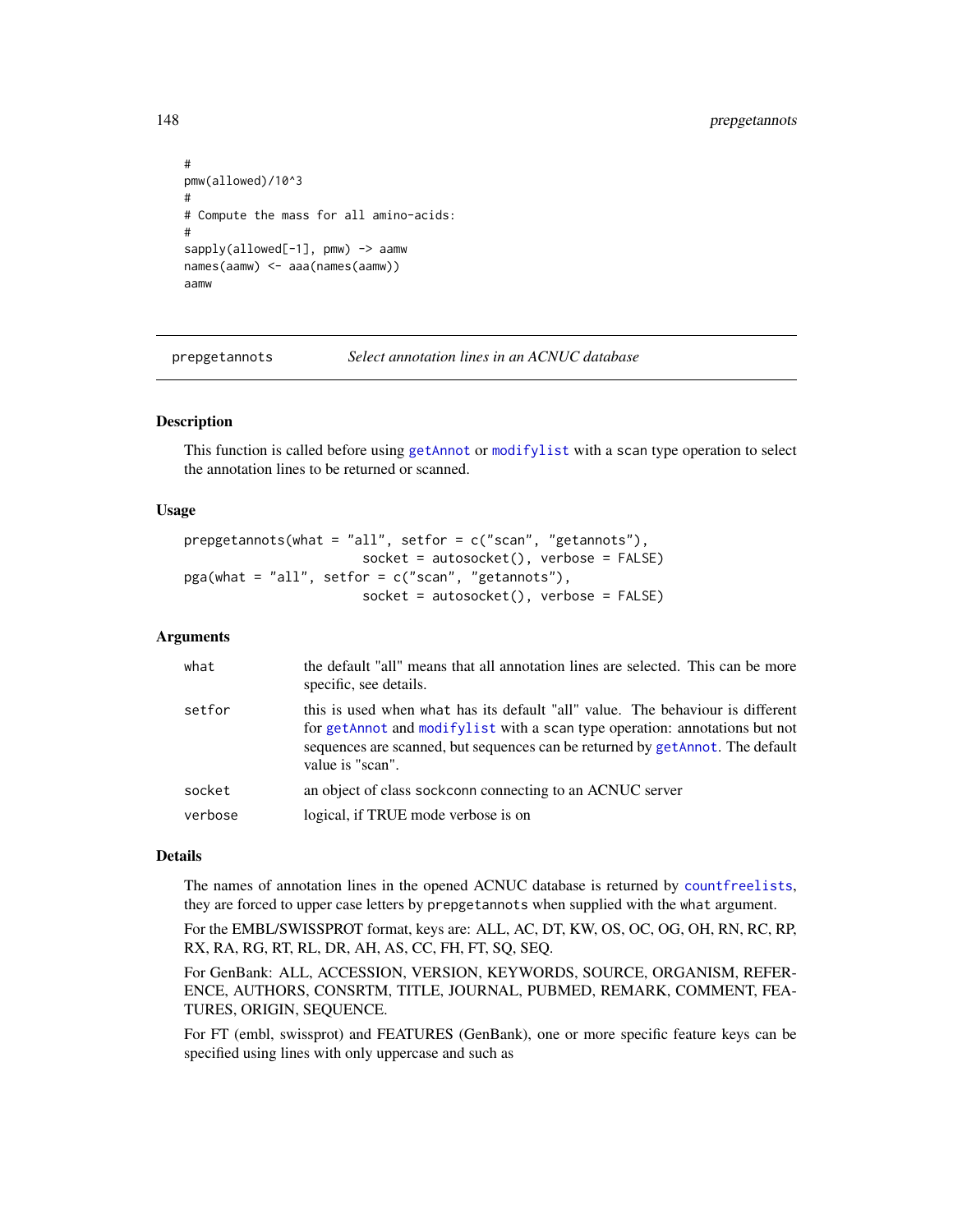#### prettyseq 149

## FEATURESICDS FTITRNA

Keys ALL and SEQ/SEQUENCE stand for all annotation and sequence lines, respectively. For the scan operation, key ALL stand for the DE/DEFINITION lines, and SEQ/SEQUENCE cannot be used (annotations but not sequence are scanned).

#### Value

The function returns invisibly the annotation lines names.

## Author(s)

J.R. Lobry

## References

```
citation("seqinr")
```
## See Also

[getAnnot](#page-95-0), [modifylist](#page-126-0), [countfreelists](#page-53-0)

## Examples

```
## Not run: # Need internet connection
choosebank("genbank")
mylist <- query("mylist","n=AQF16SRRN")
pga() # We want to scan all annotations, including FEATURES
mylist <- modifylist("mylist", operation = "strain", type = "scan")
mylist$nelem # should be 1
```
## End(Not run)

prettyseq *Text representation of a sequence from an ACNUC server*

## Description

To get a text representation of sequence of rank num and of its subsequences, with bpl bases per line (default  $= 60$ ), and with optional translation of protein-coding subsequences

#### Usage

```
prettyseq(num, bpl = 60, translate = TRUE, socket = autosocket())
```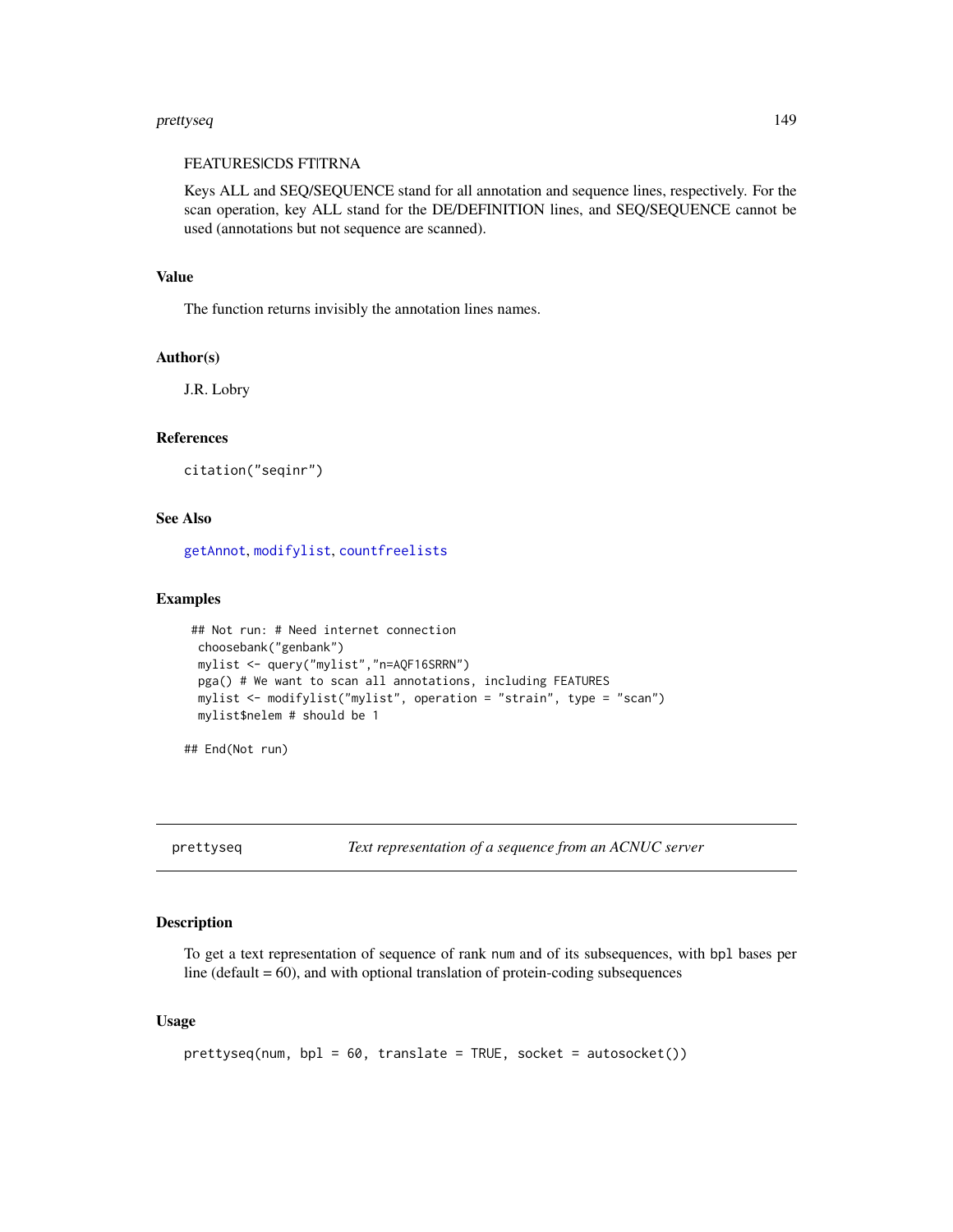## Arguments

| num       | rank of the sequence in the ACNUC database                                                                              |
|-----------|-------------------------------------------------------------------------------------------------------------------------|
| bpl       | number of base per line                                                                                                 |
| translate | should coding sequences be translated?                                                                                  |
| socket    | an object of class sockconn connecting to a remote ACNUC database (default<br>is a socket to the last opened database). |

# Value

An invisible vector of string. The output is redirected to the console.

## Author(s)

J.R. Lobry

## References

<http://doua.prabi.fr/databases/acnuc.html> citation("seqinr")

## See Also

[choosebank](#page-41-0), [query](#page-153-0)

## Examples

```
## Not run:
  ### Need internet connection
  choosebank("emblTP")
  prettyseq(111)
```
## End(Not run)

print.qaw *Print method for objects from class qaw*

## Description

Print the number of elements, their type and the corresponding query.

## Usage

```
## S3 method for class 'qaw'
print(x, \ldots)
```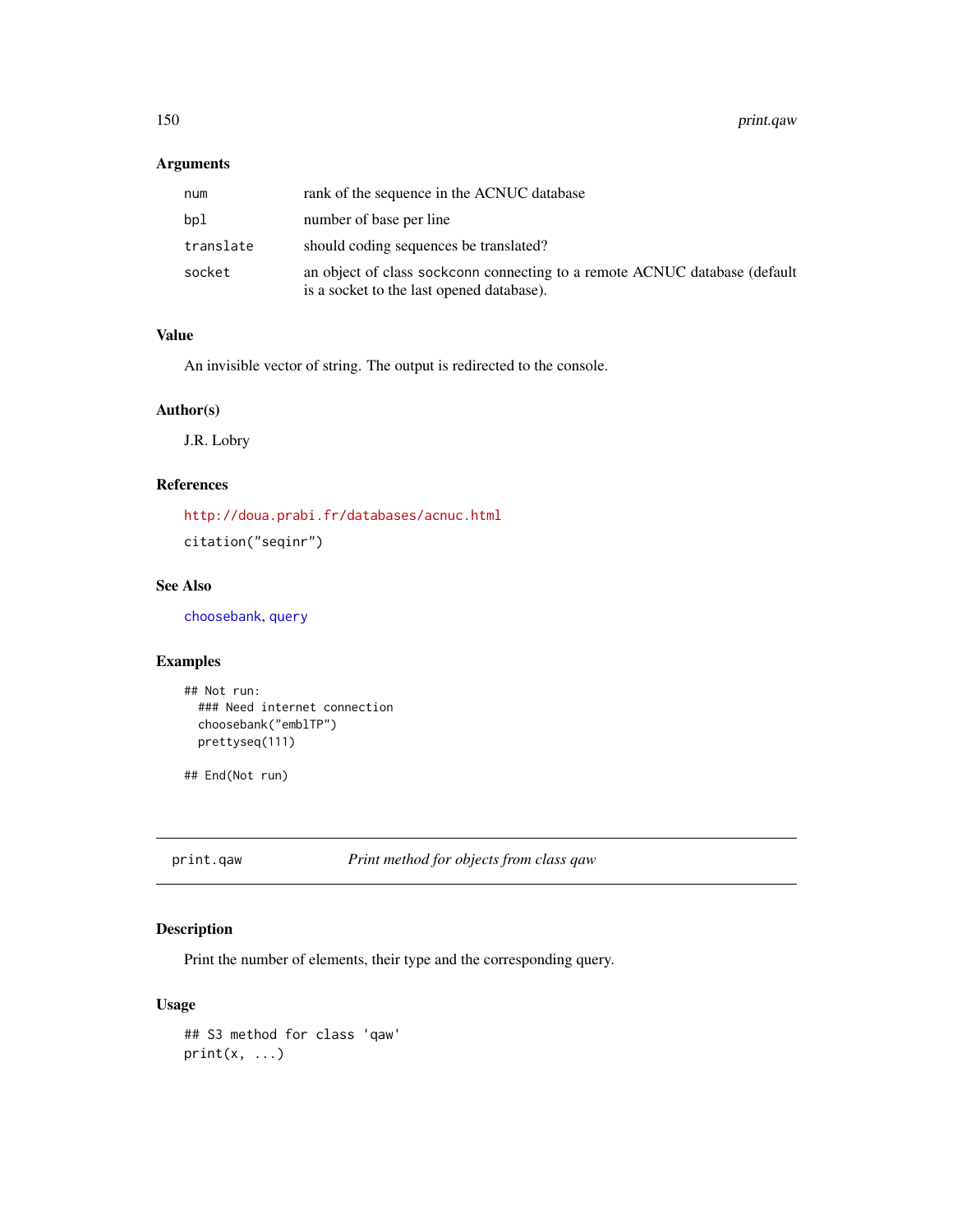## print.SeqAcnucWeb 151

# Arguments

| X       | A objet of class gaw |
|---------|----------------------|
| $\cdot$ | not used             |

## Value

None.

## Author(s)

J.R. Lobry

# References

citation("seqinr")

## See Also

[print](#page-0-0)

# Examples

```
## Not run:
  ### Need internet connection
 choosebank("emblTP")
 list1 <- query("sp=felis catus")
 list1
  # 4732 SQ for sp=felis catus
```
## End(Not run)

print.SeqAcnucWeb *Print method for objects from class SeqAcnucWeb*

## Description

Print the name, length, frame and genetic code number.

## Usage

```
## S3 method for class 'SeqAcnucWeb'
print(x, \ldots)
```
## Arguments

|          | A sequence of class SeqAcnucWeb |
|----------|---------------------------------|
| $\cdots$ | Arguments passed to print       |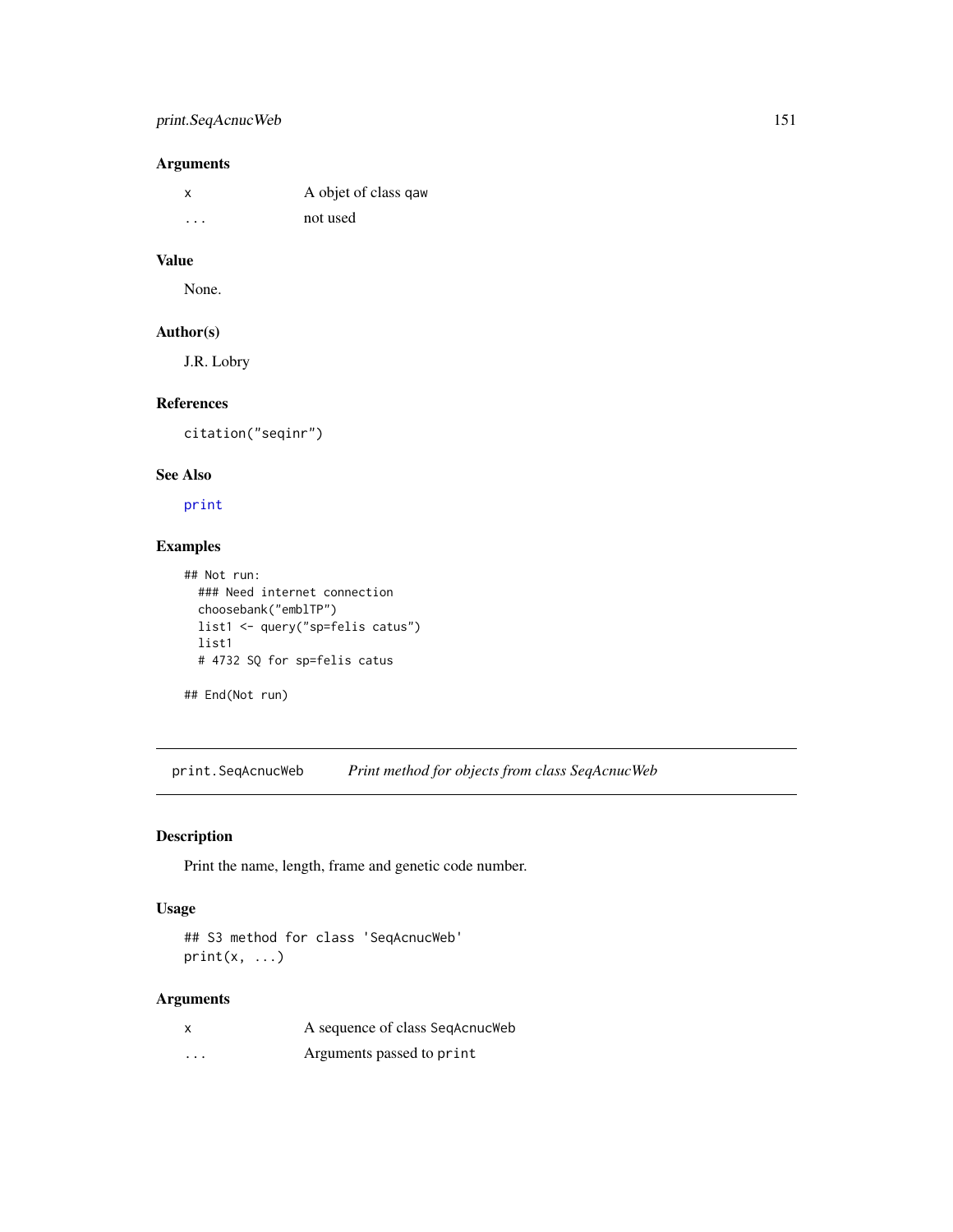152 prochlo and the contract of the contract of the contract of the contract of the prochlo

## Value

None.

### Author(s)

J.R. Lobry

## References

citation("seqinr")

#### See Also

[print](#page-0-0)

## Examples

```
## Not run:
 ### Need internet connection
 choosebank("emblTP")
 mylist <- query("mylist", "sp=felis catus")
 mylist$req[[1]]
 # name length frame ncbigc
 # "A06937" "34" "0" "1"
```
## End(Not run)

#### prochlo *Zscore on three strains of Prochlorococcus marinus*

## Description

This dataset contains the zscores computed with the codon model on all CDS from 3 strains of Procholorococcus marinus (as retrieved from Genome Reviews database on June 16, 2005)

#### Usage

data(prochlo)

#### Format

List of three dataframes of the zscore of each of the 16 dinucleotides on each CDS retrieved from the specific strain.

- BX548174 strain adapted to living at a depth of 5 meters (high levels of UV exposure) base model on each intergenic sequence
- AE017126 strain adapted to living at a depth of 120 meters (low levels of UV exposure)

BX548175 strain adapted to living at a depth of 135 meters (low levels of UV exposure)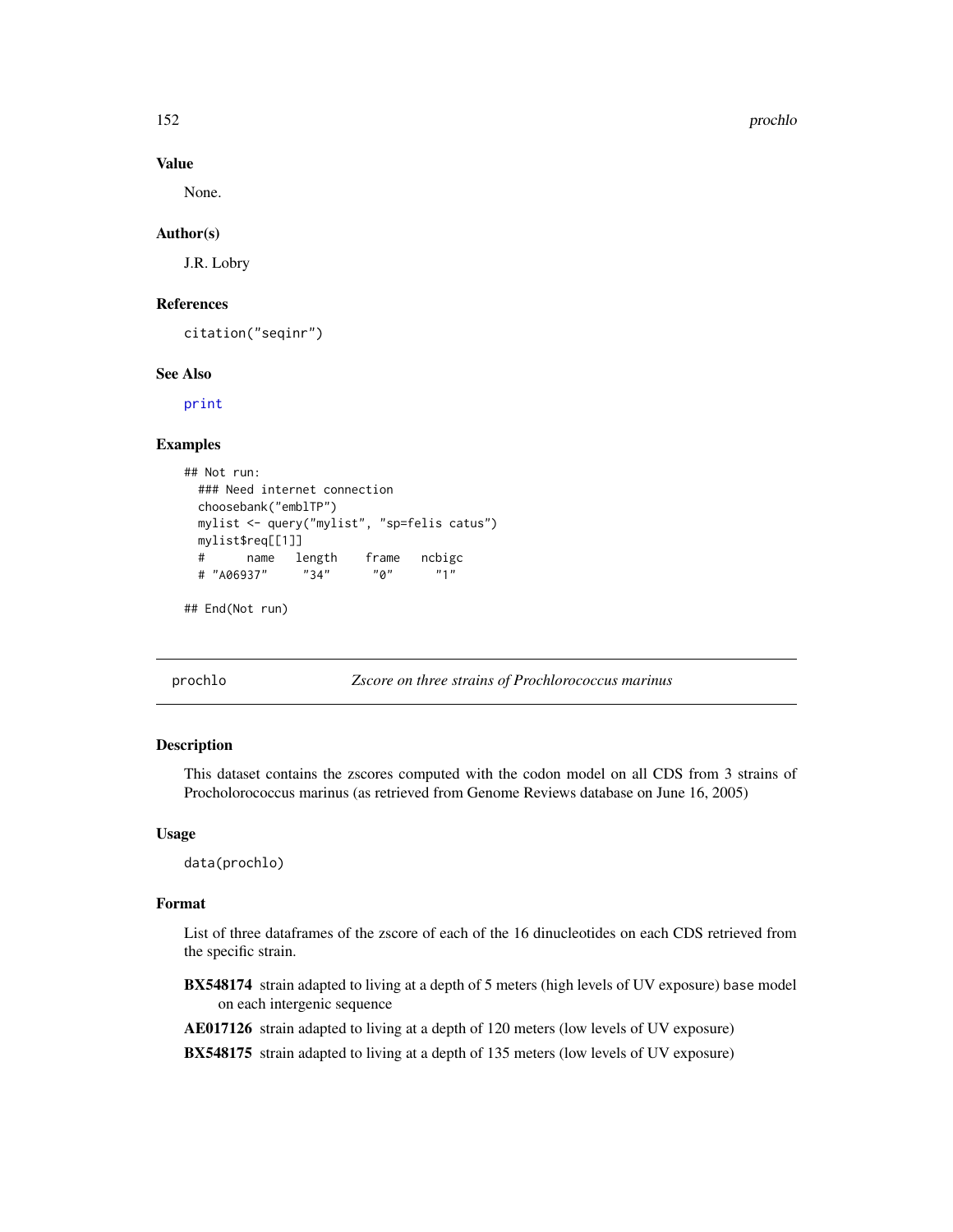#### prochlo that the contract of the contract of the contract of the contract of the contract of the contract of the contract of the contract of the contract of the contract of the contract of the contract of the contract of t

### References

Palmeira, L., Guéguen, L. and Lobry JR. (2006) UV-targeted dinucleotides are not depleted in lightexposed Prokaryotic genomes. *Molecular Biology and Evolution*, 23:2214-2219. <https://academic.oup.com/mbe/article/23/11/2214/1335460>

```
citation("seqinr")
```
#### See Also

[zscore](#page-61-0)

```
#
# Show the four YpY for the three ecotypes:
#
data(prochlo)
oneplot \leq function(x){
 plot(density(prochlo$BX548174[, x]),
   ylim = c(0, 0.4), xlim = c(-4, 4), 1ty=3,main = paste(substr(x,1,1), "p", substr(x,2,2), " bias", sep = ""),
   xlab="",ylab="",las=1, type = "n")
  rect(-10,-1,-1.96,10, col = "yellow", border = "yellow")
  rect(1.96, -1, 10, 10, col = "yellow", border = "yellow")lines(density(prochlo$BX548174[, x]),lty=3)
  lines(density(prochlo$AE017126[, x]),lty=2)
  lines(density(prochlo$BX548175[, x]),lty=1)
  abline(v=c(-1.96,1.96),lty=5)
  box()
}
par(mfrow=c(2,2),mar=c(2,3,2,0.5) + 0.1)oneplot("CT")
oneplot("TC")
oneplot("CC")
oneplot("TT")
#
# Show YpY biases with respect to light exposure
#
curdev <- getOption("device")
OK <- FALSE
devlist <- c("X11", "windows", "quartz") # interactive with width and height in inches
for(i in devlist){
  if(exists(i) && identical(get(i), curdev)){
   OK <- TRUE
    break
  }
}
if(OK){
  curdevwidth = 18, height = 11)
  par(oma = c(0, 0, 3, 0), mfrow = c(1, 2), mar = c(5, 4, 0, 0), cex = 1.5)
```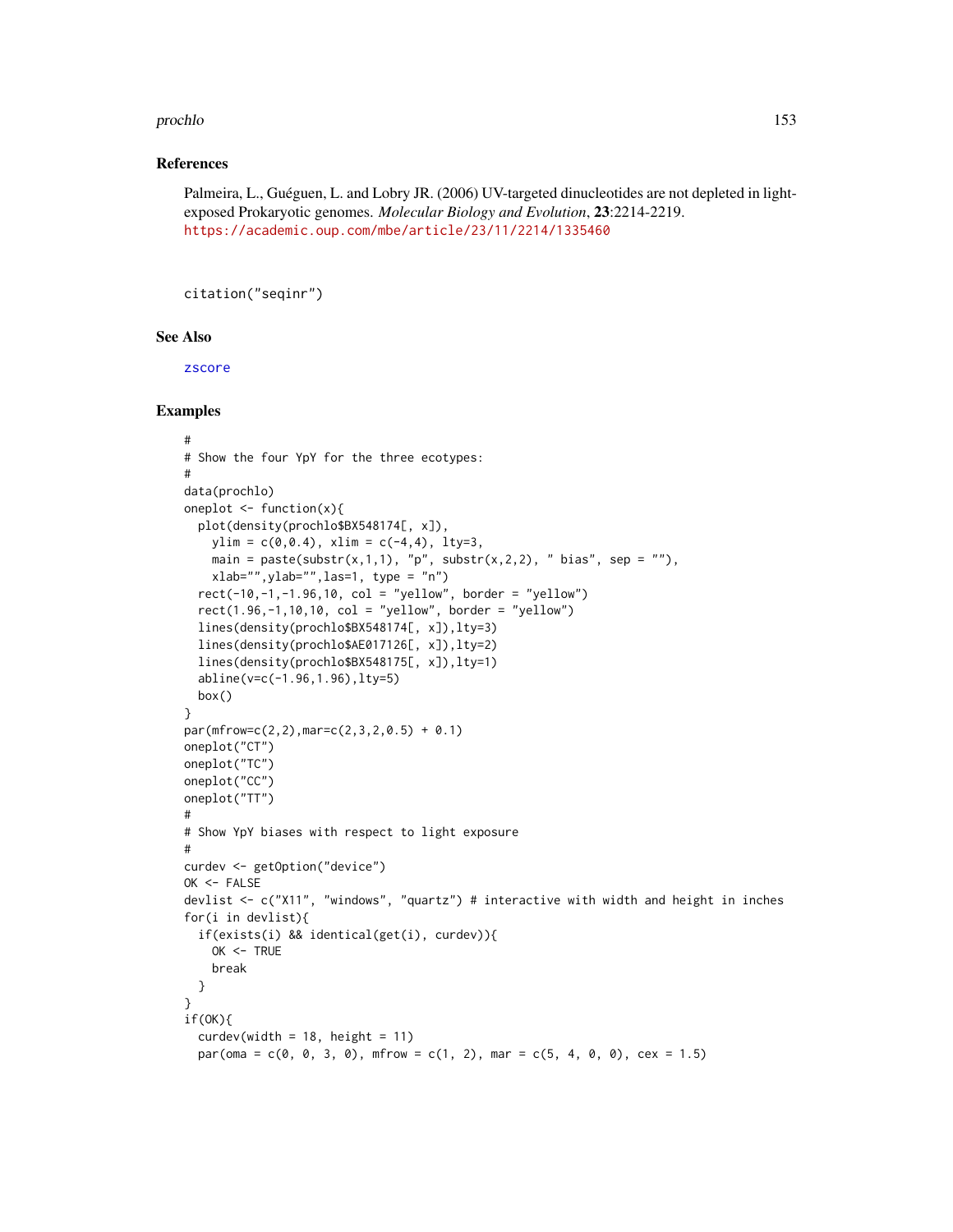```
example(waterabs, ask = FALSE) #left figure
par(max = c(5, 0, 0, 2))plot(seq(-5, 3, by = 1), seq(0, 150, length = 9), col = "white",ann = FALSE, axes = FALSE, xaxs = "i", yaxs = "i")
axis(1, at = c(-1.96, 0, 1.96), labels = c(-1.96, 0, 1.96))lines(rep(-1.96, 2),c(0, 150),lty=2)
lines(rep(1.96, 2), c(0, 150),lty=2)
title(xlab = "zscore distribution", cex = 1.5, adj = 0.65)
selcol <- c(6, 8, 14, 16)
z5 <- prochlo$BX548174[, selcol]
z120 <- prochlo$AE017126[, selcol]
z135 <- prochlo$BX548175[, selcol]
todo <- function(who, xx, col = "black", bottom, loupe){
 dst <- density(who[, xx])
 sel \le which(dst$x \ge -3)
   lines(dst$x[sel], dst$y[sel]*loupe + (bottom), col = col)
}
todo2 <- function(who, bottom, loupe){
  todo(who, "CC", "blue", bottom, loupe)
  todo(who, "CT", "red", bottom, loupe)
  todo(who, "TC", "green", bottom, loupe)
  todo(who, "TT", "black", bottom, loupe)
}
todo3 \le function(bottom, who, leg, loupe = 90){
  lines(c(-5,-3), c(150 - leg, bottom + 20))
  rect(-3,bottom,3,bottom+40)
  text(-2.6,bottom+38, paste(leg, "m"))
  todo2(who, bottom, loupe)
}
todo3(bottom = 110, who = z5, leg = 5)todo3(bottom = 50, who = z120, leg = 120)todo3(bottom = 5, who = z135, leg = 135)legend(-4.5,110,c('CpC','CpT','TpC','TpT'),lty=1,pt.cex=cex,
  col=c('blue','red','green','black'))
mtext(expression(paste("Dinucleotide composition for three ",
  italic("Prochlorococcus marinus")," ecotypes")), outer = TRUE, cex = 2, line = 1)
}
```
<span id="page-153-0"></span>query *To get a list of sequence names from an ACNUC data base located on the web*

#### **Description**

This is a major command of the package. It executes all sequence retrievals using any selection criteria the data base allows. The sequences are coming from ACNUC data base located on the web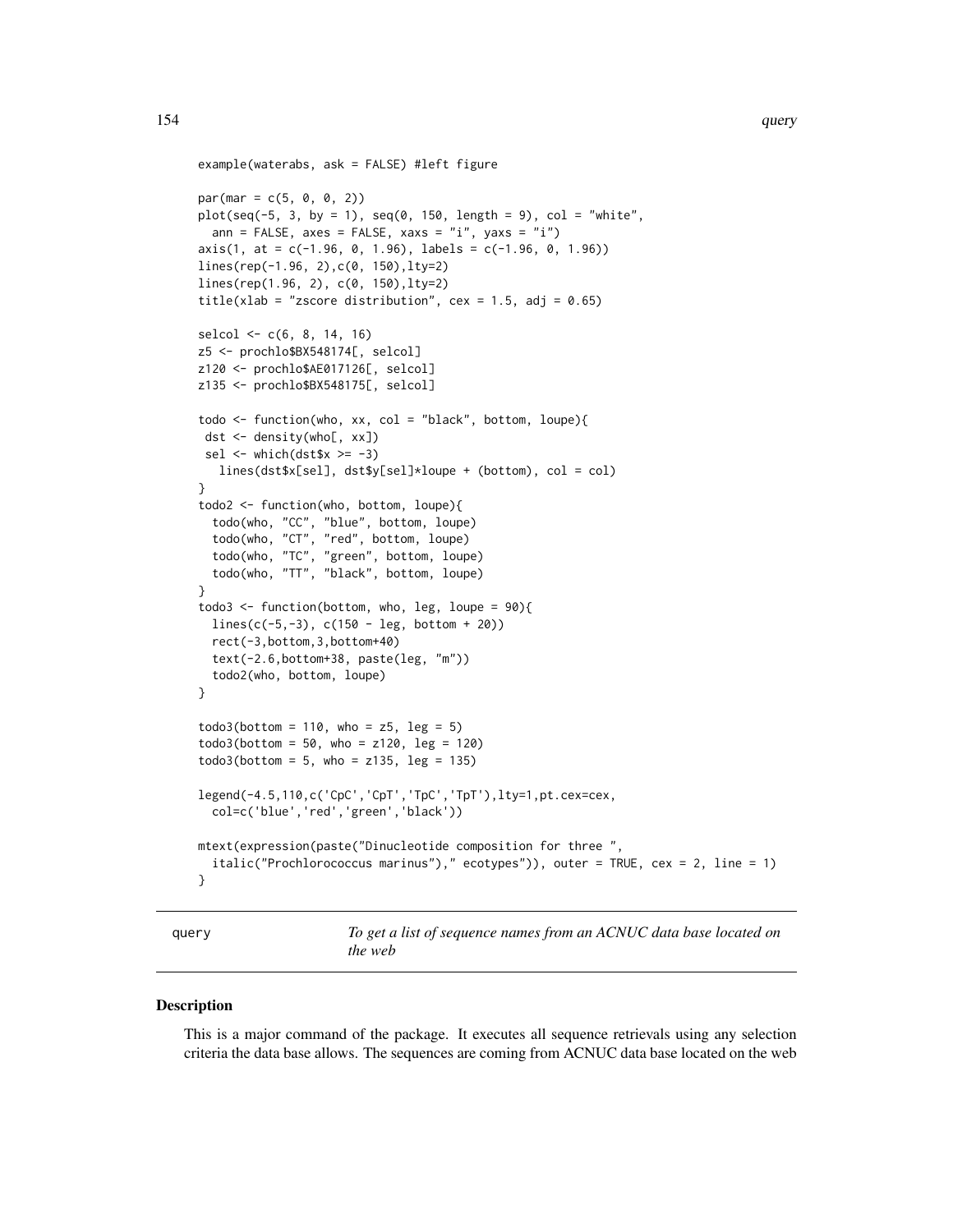#### query and the contract of the contract of the contract of the contract of the contract of the contract of the contract of the contract of the contract of the contract of the contract of the contract of the contract of the

and they are transfered by socket. The command produces the list of all sequence names that fit the required criteria. The sequence names belong to the class of sequence SeqAcnucWeb.

### Usage

```
query(listname, query, socket = autosocket(),
invisible = TRUE, verbose = FALSE, virtual = FALSE)
```
### Arguments

| listname  | The name of the list as a quoted string of chars                                                                                                         |
|-----------|----------------------------------------------------------------------------------------------------------------------------------------------------------|
| querv     | A quoted string of chars containing the request with the syntax given in the<br>details section                                                          |
| socket    | an object of class sockconn connecting to a remote ACNUC database (default<br>is a socket to the last opened database).                                  |
| invisible | if FALSE, the result is returned visibly.                                                                                                                |
| verbose   | if TRUE, verbose mode is on                                                                                                                              |
| virtual   | if TRUE, no attempt is made to retrieve the information about all the elements of<br>the list. In this case, the req component of the list is set to NA. |

## Details

The query language defines several selection criteria and operations between lists of elements matching criteria. It creates mainly lists of sequences, but also lists of species (or, more generally, taxa) and of keywords. See [http://doua.prabi.fr/databases/acnuc/cfonctions.html#](http://doua.prabi.fr/databases/acnuc/cfonctions.html#QUERYLANGUAGE) [QUERYLANGUAGE](http://doua.prabi.fr/databases/acnuc/cfonctions.html#QUERYLANGUAGE) for the last update of the description of the query language.

Selection criteria (no space before the  $=$  sign) are:

SP=taxon seqs attached to taxon or any other below in tree; @ wildcard possible

TID=id seqs attached to given numerical NCBI's taxon id

K=keyword seqs attached to keyword or any other below in tree; @ wildcard possible

T=type seqs of specified type

**J=journalname** seqs published in journal specified using defined journal code

R=refcode seqs from reference specified such as in jcode/volume/page (e.g., JMB/13/5432)

AU=name seqs from references having specified author (only last name, no initial)

AC=accessionno seqs attached to specified accession number

N=seqname seqs of given name (ID or LOCUS); @ wildcard possible

**Y**=year seqs published in specified year;  $>$  and  $<$  can be used instead of  $=$ 

O=organelle seqs from specified organelle named following defined code (e.g., chloroplast)

M=molecule seqs from specified molecule as named in ID or LOCUS annotation records

ST=status seqs from specified data class (EMBL) or review level (UniProt)

F=filename seqs whose names are in given file, one name per line (unimplemented use [clfcd](#page-56-0) instead)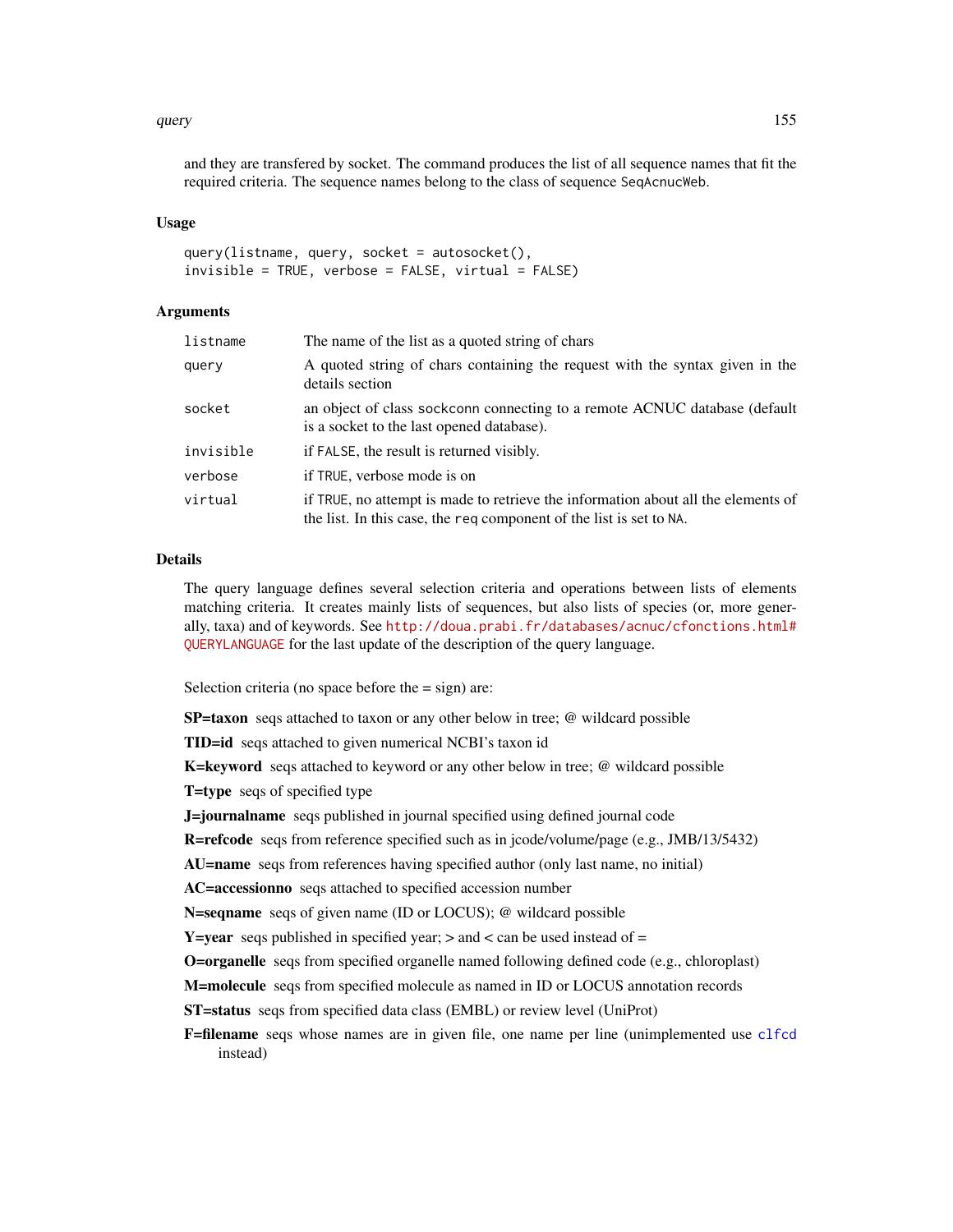- FA=filename seqs attached to accession numbers in given file, one number per line (unimplemented use [clfcd](#page-56-0) instead)
- FK=filename produces the list of keywords named in given file, one keyword per line (unimplemented use [clfcd](#page-56-0) instead)
- **FS=filename** produces the list of species named in given file, one species per line (unimplemented use [clfcd](#page-56-0) instead)
- listname the named list that must have been previously constructed

Operators (always followed and preceded by blanks or parentheses) are:

AND intersection of the 2 list operands

OR union of the 2 list operands

NOT complementation of the single list operand

PAR compute the list of parent seqs of members of the single list operand

SUB add subsequences of members of the single list operand

PS project to species: list of species attached to member sequences of the operand list

- PK project to keywords: list of keywords attached to member sequences of the operand list
- UN unproject: list of seqs attached to members of the species or keywords list operand
- SD compute the list of species placed in the tree below the members of the species list operand

KD compute the list of keywords placed in the tree below the members of the keywords list operand

The query language is case insensitive.Three operators (AND, OR, NOT) can be ambiguous because they can also occur within valid criterion values. Such ambiguities can be solved by encapsulating elementary selection criteria between escaped double quotes.

## Value

The result is directly assigned to the object listname in the user workspace. This is an objet of class qaw, a list with the following 6 components:

| call     | the original call                                                                                                                             |
|----------|-----------------------------------------------------------------------------------------------------------------------------------------------|
| name     | the ACNUC list name                                                                                                                           |
| nelem    | the number of elements (for instance sequences) in the ACNUC list                                                                             |
| typelist | the type of the elements of the list. Could be SQ for a list of sequence names,<br>KW for a list of keywords, SP for a list of species names. |
| reg      | a list of sequence names that fit the required criteria or NA when called with<br>parameter virtual is TRUE                                   |
| socket   | the socket connection that was used                                                                                                           |

#### **Note**

Most of the documentation was imported from ACNUC help files written by Manolo Gouy

#### Author(s)

J.R. Lobry, D. Charif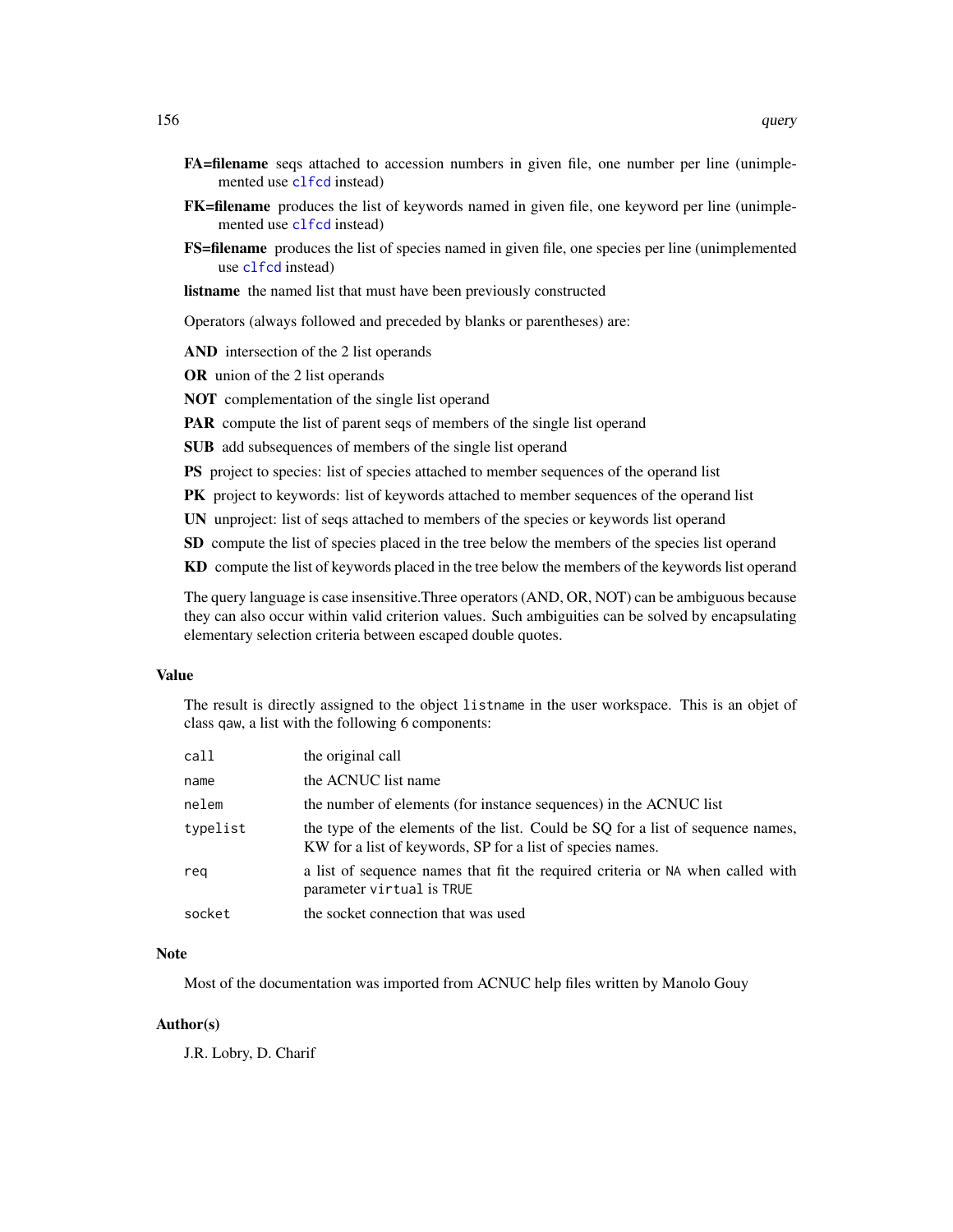#### read.abif 157

#### References

To get the release date and content of all the databases located at the pbil, please look at the following url: <http://doua.prabi.fr/search/releases>

Gouy, M., Milleret, F., Mugnier, C., Jacobzone, M., Gautier,C. (1984) ACNUC: a nucleic acid sequence data base and analysis system. *Nucl. Acids Res.*, 12:121-127.

Gouy, M., Gautier, C., Attimonelli, M., Lanave, C., Di Paola, G. (1985) ACNUC - a portable retrieval system for nucleic acid sequence databases: logical and physical designs and usage. *Comput. Appl. Biosci.*, 3:167-172.

Gouy, M., Gautier, C., Milleret, F. (1985) System analysis and nucleic acid sequence banks. *Biochimie*, 67:433-436.

```
citation("seqinr")
```
# See Also

[choosebank](#page-41-0), [getSequence](#page-105-0), [getName](#page-104-0), [crelistfromclientdata](#page-56-1)

#### Examples

```
## Not run:
# Need internet connection
choosebank("genbank")
bb <- query("bb", "sp=Borrelia burgdorferi")
# To get the names of the 4 first sequences:
sapply(bb$req[1:4], getName)
# To get the 4 first sequences:
sapply(bb$req[1:4], getSequence, as.string = TRUE)
```

```
## End(Not run)
```
read.abif *Read ABIF formatted files*

## **Description**

ABIF stands for Applied Biosystem Inc. Format, a binary fromat modeled after TIFF format. Corresponding files usually have an  $\star$ . ab1 or  $\star$ . fsa extension.

#### Usage

```
read.abif(filename, max.bytes.in.file = file.info(filename)$size,
pied.de.pilote = 1.2, verbose = FALSE)
```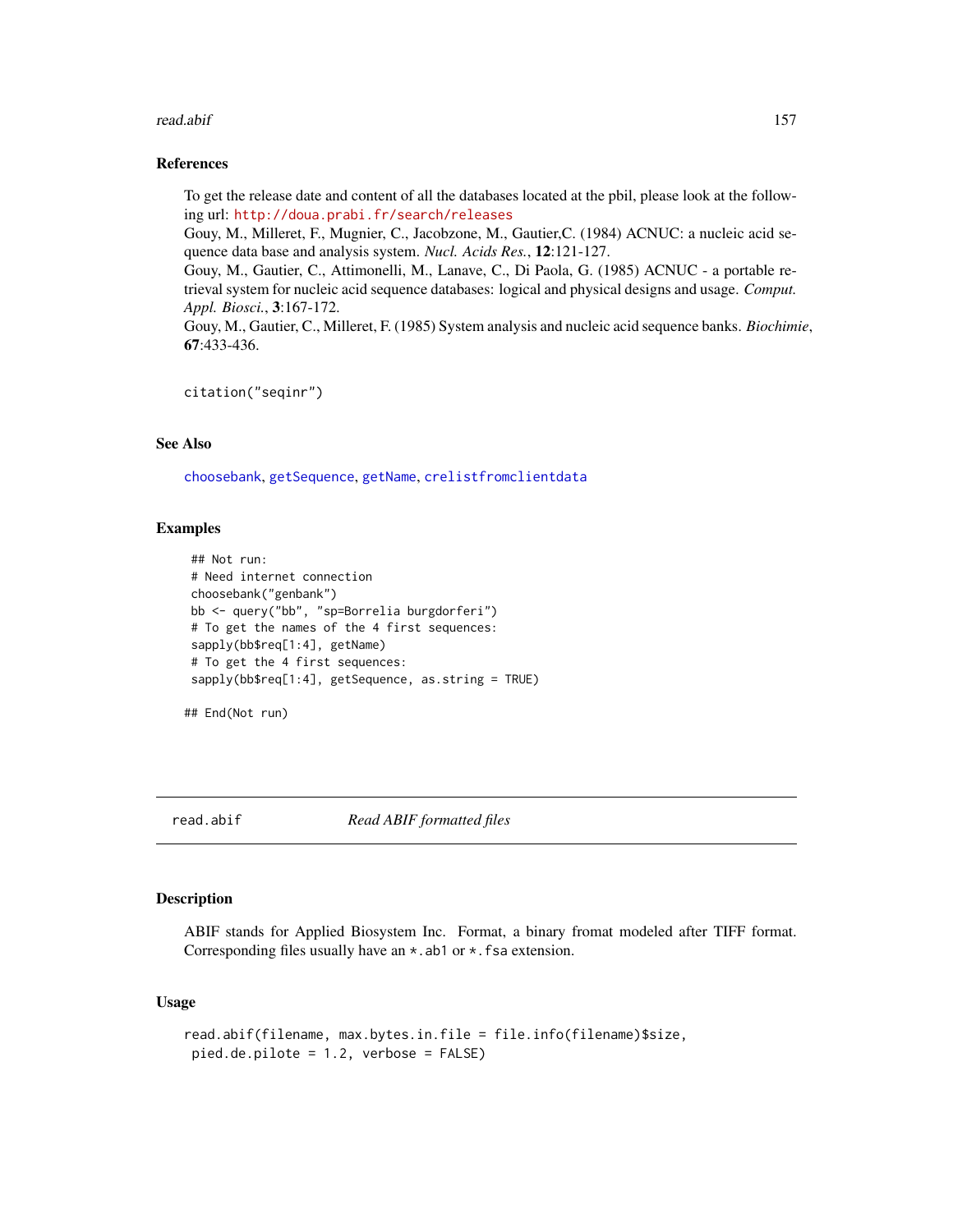158 read.abif **158** read.abif **158** read.abif **158** read.abif **158** read.abif **158** read.abif **158** read.abif **158** read.abif **158** read.abif **158** read.abif **158** read.abif **158** read.abif **158** read.abif **158** read.abif

### Arguments

| filename          | The name of the file.                                                                               |
|-------------------|-----------------------------------------------------------------------------------------------------|
| max.bytes.in.file |                                                                                                     |
|                   | The size in bytes of the file, defaulting to what is returned by file. info                         |
|                   | pied.de.pilote Safety factor: the argument n to readBin is set as pied.de.pilote*max.bytes.in.file. |
| verbose           | logical [FALSE]. If TRUE verbose mode is on.                                                        |

#### Details

All data are imported into memory, there is no attempt to read items on the fly.

## Value

A list with three components: Header which is a list that contains various low-level information, among which numelements is the number of elements in the directory and dataoffset the offset to find the location of the directory. Directory is a data.frame for the directory of the file with the number of row being the number of elements in the directory and the 7 columns describing various low-level information about the elements. Data is a list with the number of components equal to the number of elements in the directory.

#### Author(s)

J.R. Lobry

#### **References**

citation("seqinR")

Anonymous (2006) Applied Biosystem Genetic Analysis Data File Format. Available at [https://](https://www.thermofisher.com/at/en/home/brands/applied-biosystems.html) [www.thermofisher.com/at/en/home/brands/applied-biosystems.html](https://www.thermofisher.com/at/en/home/brands/applied-biosystems.html). Last visited on 03- NOV-2008.

The figure in the example section is an attempt to reproduce figure 1A from:

Krawczyk, J., Goesmann, A., Nolte, R., Werber, M., Weisshaar, B. (2009) Trace2PS and FSA2PS: two software toolkits for converting trace and fsa files to PostScript format. *Source Code for Biology and Medicine*, 4:4.

#### See Also

[readBin](#page-0-0) which is used here to import the binary file and [file.info](#page-0-0) to get the size of the file. See [JLO](#page-116-0) for the files used in quality check.

```
#
# Quality check:
#
data(JLO)
JLO.check <- read.abif(system.file("abif/2_FAC321_0000205983_B02_004.fsa",
```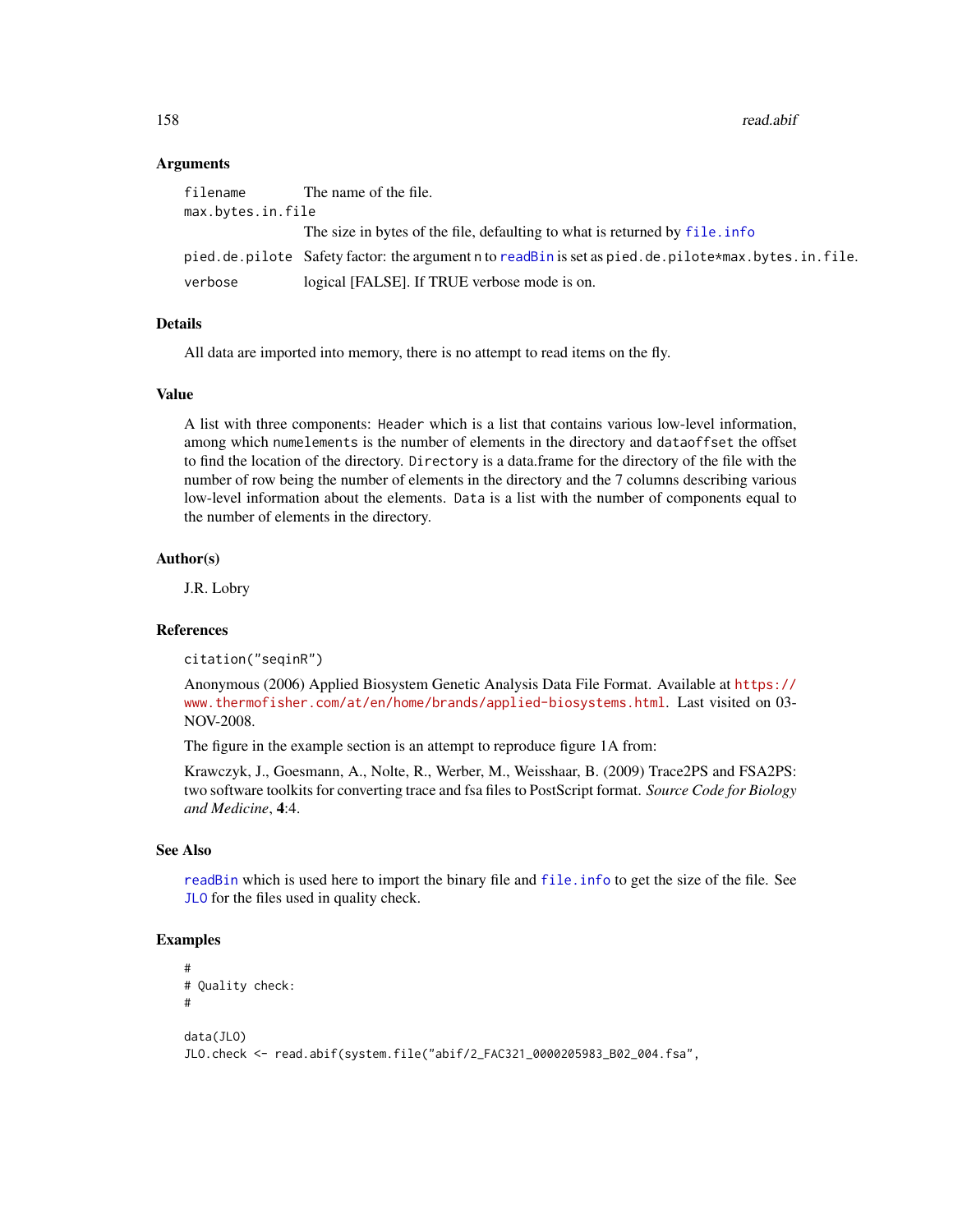## read.alignment 159

```
package = "seqinr"))
stopifnot(identical(JLO, JLO.check))
#
# Try to reproduce figure 1A from Krawczyk et al. 2009:
#
Krawczyk <- read.abif(system.file("abif/samplefsa2ps.fsa",
  package = "seqinr"))$Data
x <- 1:length(Krawczyk[["DATA.1"]])
par(max = c(2, 4, 2, 0)+0.1, cex = 0.5)plot(x, Krawczyk[["DATA.1"]], type = "l", col = "blue",
  ylab = "", xlab = "",ylim = c(-2000, 10000), cex = 0.5,main = "Figure 1A from Krawczyk et al. 2009",
  xaxs = "i", yaxs = "i",xaxt = "n", yaxt = "n")
axis(1, at = seq(2000, 24000, by = 2000))
axis(2, at = seq(-1000, 10000, by = 1000), las = 1)lines(x, Krawczyk[["DATA.2"]], col = "green")
lines(x, Krawczyk[["DATA.3"]], col = "black")
lines(x, Krawczyk[["DATA.4"]], col = "red")
```
<span id="page-158-0"></span>

| read.alignment | Read aligned sequence files in mase, clustal, phylip, fasta or msf for- |
|----------------|-------------------------------------------------------------------------|
|                | mat                                                                     |

## Description

Read a file in mase, clustal, phylip, fasta or msf format. These formats are used to store nucleotide or protein multiple alignments.

## Usage

```
read.alignment(file, format, forceToLower = TRUE, ...)
```
### Arguments

| file         | the name of the file which the aligned sequences are to be read from. If it does<br>not contain an absolute or relative path, the file name is relative to the current<br>working directory, getwd. |
|--------------|-----------------------------------------------------------------------------------------------------------------------------------------------------------------------------------------------------|
| format       | a character string specifying the format of the file : mase, clustal, phylip,<br>fasta or msf                                                                                                       |
| forceToLower | a logical defaulting to TRUE stating whether the returned characters in the se-<br>quence should be in lower case (introduced in seginR release 1.1-3).                                             |
| $\cdot$      | For the fasta format, extra arguments are passed to the read, fasta function.                                                                                                                       |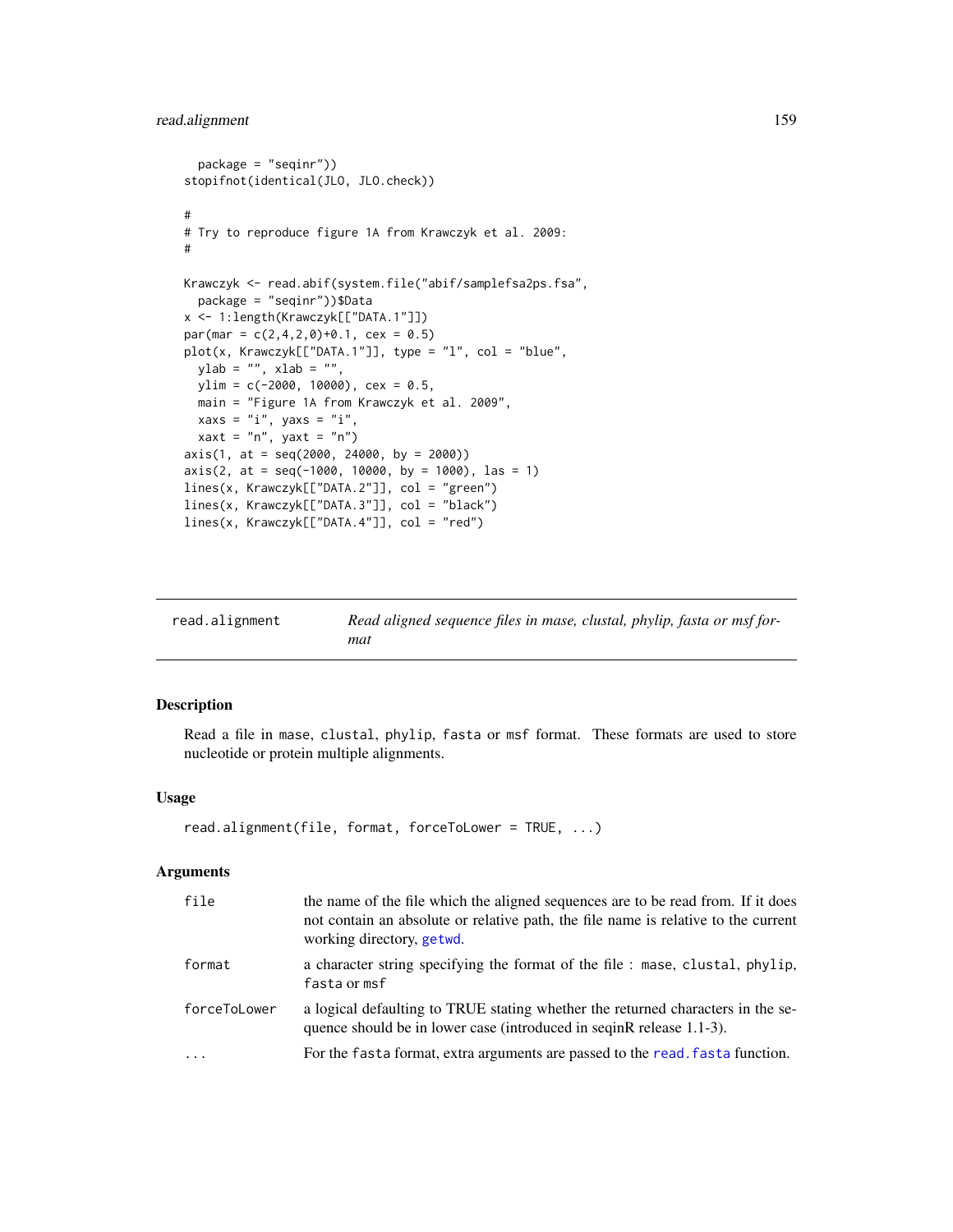## Details

- "mase" The mase format is used to store nucleotide or protein multiple alignments. The beginning of the file must contain a header containing at least one line (but the content of this header may be empty). The header lines must begin by ;;. The body of the file has the following structure: First, each entry must begin by one (or more) commentary line. Commentary lines begin by the character ;. Again, this commentary line may be empty. After the commentaries, the name of the sequence is written on a separate line. At last, the sequence itself is written on the following lines.
- "clustal" The CLUSTAL format (\*.aln) is the format of the ClustalW multialignment tool output. It can be described as follows. The word CLUSTAL is on the first line of the file. The alignment is displayed in blocks of a fixed length, each line in the block corresponding to one sequence. Each line of each block starts with the sequence name (maximum of 10 characters), followed by at least one space character. The sequence is then displayed in upper or lower cases, '-' denotes gaps. The residue number may be displayed at the end of the first line of each block.
- **"msf"** MSF is the multiple sequence alignment format of the GCG sequence analysis package. It begins with the line (all uppercase) !!NA\\_MULTIPLE\\_ALIGNMENT 1.0 for nucleic acid sequences or !!AA\\_MULTIPLE\\_ALIGNMENT 1.0 for amino acid sequences. Do not edit or delete the file type if its present.(optional). A description line which contains informative text describing what is in the file. You can add this information to the top of the MSF file using a text editor.(optional) A dividing line which contains the number of bases or residues in the sequence, when the file was created, and importantly, two dots (..) which act as a divider between the descriptive information and the following sequence information.(required) msf files contain some other information: the Name/Weight, a Separating Line which must include two slashes (//) to divide the name/weight information from the sequence alignment.(required) and the multiple sequence alignment.
- "phylip" PHYLIP is a tree construction program. The format is as follows: the number of sequences and their length (in characters) is on the first line of the file. The alignment is displayed in an interleaved or sequential format. The sequence names are limited to 10 characters and may contain blanks.
- "fasta" Sequence in fasta format begins with a single-line description (distinguished by a greaterthan (>) symbol), followed by sequence data on the next line.

## Value

An object of class alignment which is a list with the following components:

| nb  | the number of aligned sequences                                                  |
|-----|----------------------------------------------------------------------------------|
| nam | a vector of strings containing the names of the aligned sequences                |
| seg | a vector of strings containing the aligned sequences                             |
| com | a vector of strings containing the commentaries for each sequence or NA if there |
|     | are no comments                                                                  |

#### Author(s)

D. Charif, J.R. Lobry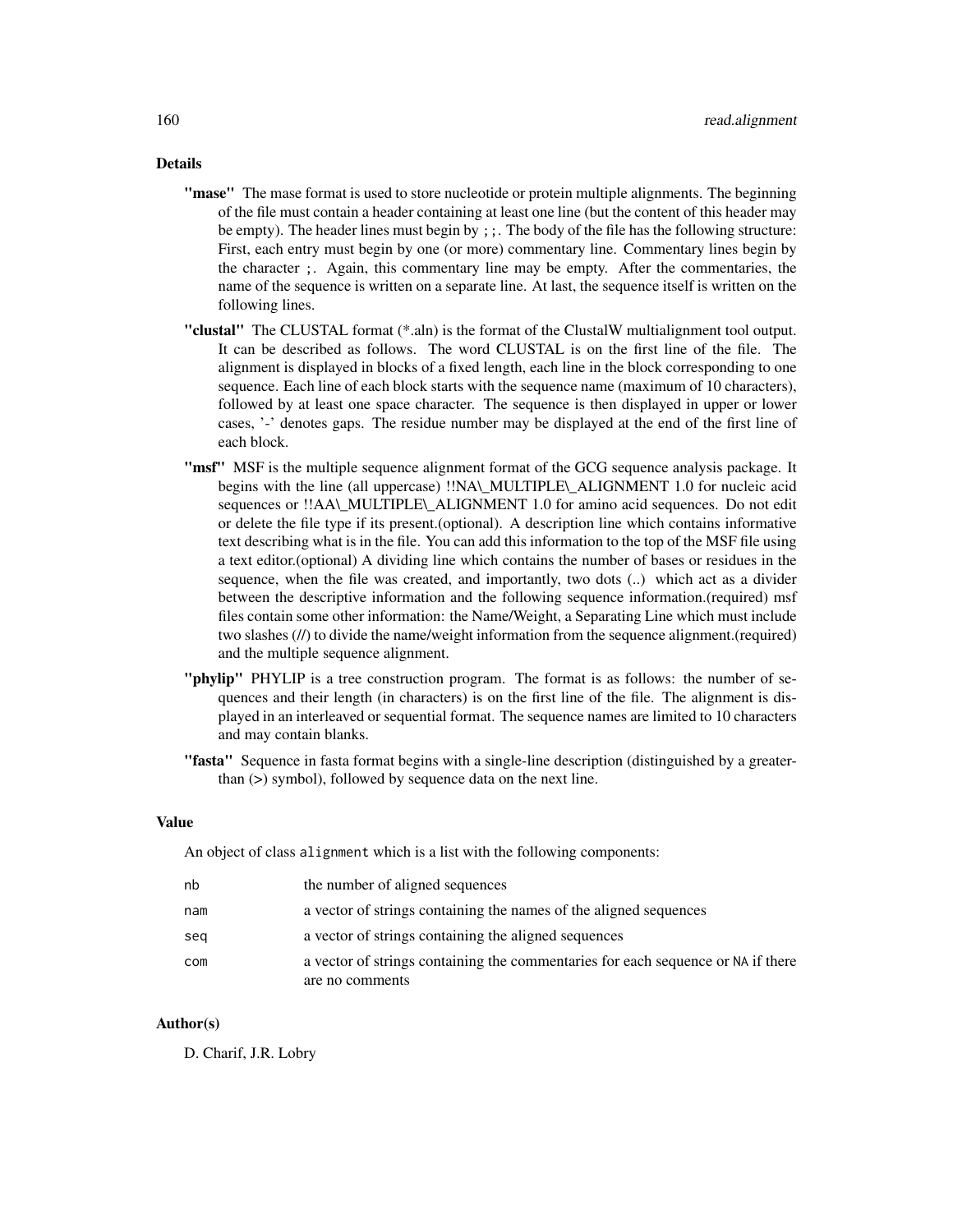### read.alignment 161

#### References

citation("seqinr")

## See Also

To read aligned sequences in NEXUS format, see the function read.nexus that was available in the CompPairWise package (not sure it is still maintained as of 09/09/09). The NEXUS format was mainly used by the non-GPL commercial PAUP software.

Related functions: [as.matrix.alignment](#page-30-0), [read.fasta](#page-161-0), [write.fasta](#page-217-0), [reverse.align](#page-175-0), [dist.alignment](#page-63-0).

```
mase.res <- read.alignment(file = system.file("sequences/test.mase", package = "seqinr"),
format = "mase")
clustal.res <- read.alignment(file = system.file("sequences/test.aln", package = "seqinr"),
format="clustal")
phylip.res <- read.alignment(file = system.file("sequences/test.phylip", package = "seqinr"),
format = "phylip")
msf.res <- read.alignment(file = system.file("sequences/test.msf", package = "seqinr"),
format = "msf")
fasta.res <- read.alignment(file = system.file("sequences/Anouk.fasta", package = "seqinr"),
format = "fasta")
#
# Quality control routine sanity checks:
#
data(mase); stopifnot(identical(mase, mase.res))
data(clustal); stopifnot(identical(clustal, clustal.res))
data(phylip); stopifnot(identical(phylip, phylip.res))
data(msf); stopifnot(identical(msf, msf.res))
data(fasta); stopifnot(identical(fasta, fasta.res))
#
# Example of using extra arguments from the read.fasta function, here to keep
# whole headers for sequences names.
#
whole.header.test <-
read.alignment(file = system.file("sequences/LTPs128_SSU_aligned_First_Two.fasta",
package = "seqinr"), format = "fasta", whole.header = TRUE)
whole.header.test$nam
# Sould be:
#
# [1] "D50541\t1\t1411\t1411bp\trna\tAbiotrophia defectiva\tAerococcaceae"
# [2] "KP233895\t1\t1520\t1520bp\trna\tAbyssivirga alkaniphila\tLachnospiraceae"
#
```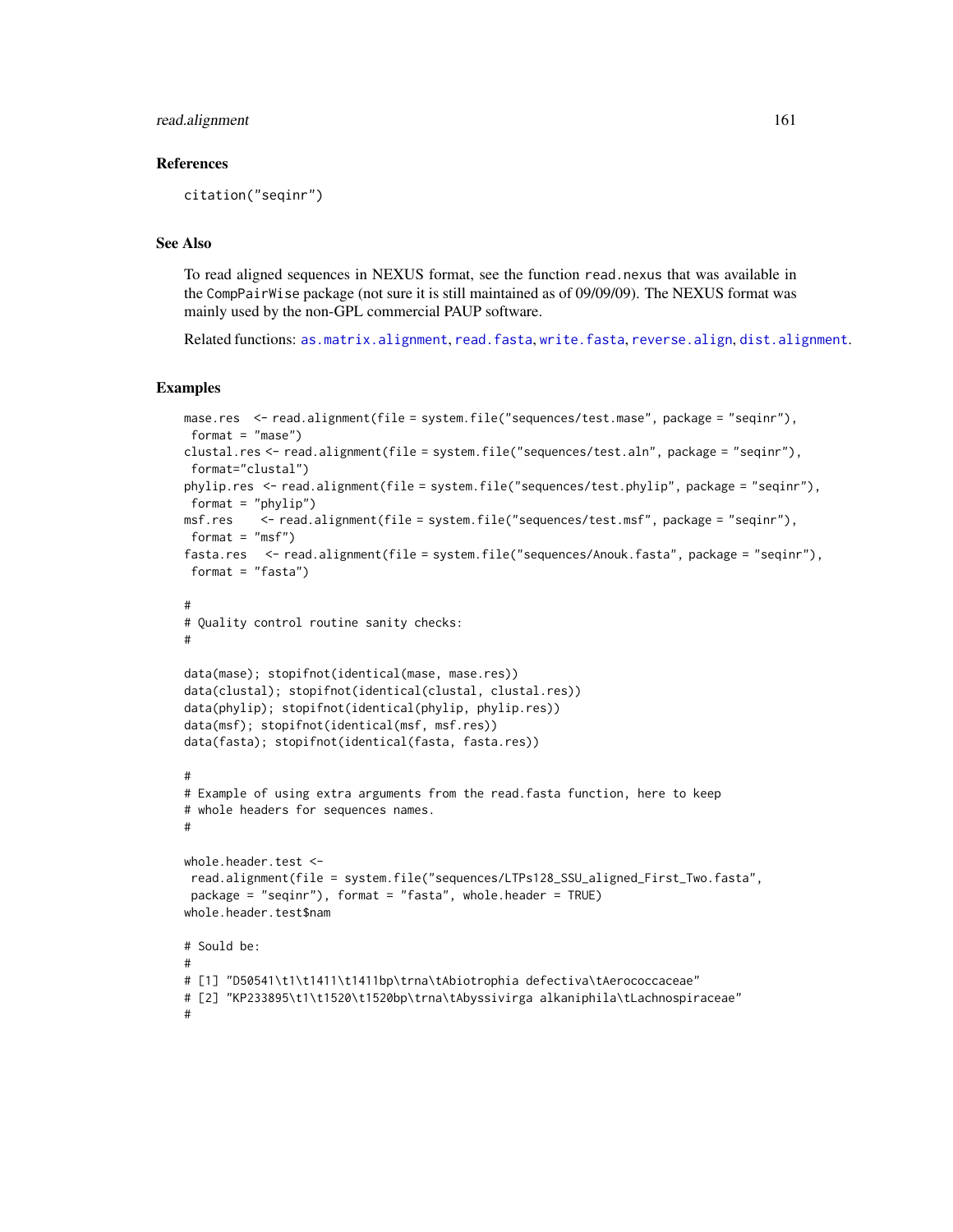<span id="page-161-0"></span>

## Description

Read nucleic or amino-acid sequences from a file in FASTA format.

### Usage

```
read.fasta(file = system.file("sequences/ct.fasta.gz", package = "seqinr"),
  seqtype = c("DNA", "AA"), as.string = FALSE, forceDNAtolower = TRUE,
 set.attributes = TRUE, legacy.mode = TRUE, seqonly = FALSE, strip.desc = FALSE,
 whole.header = FALSE,
 bfa = FALSE, sizeof.longlong = .Machine$sizeof.longlong,
  endian = .Platform$endian, apply.mask = TRUE)
```
# Arguments

| file            | The name of the file which the sequences in fasta format are to be read from. If<br>it does not contain an absolute or relative path, the file name is relative to the<br>current working directory, getwd. The default here is to read the ct. fasta.gz<br>file which is present in the sequences folder of the seqinR package. |
|-----------------|----------------------------------------------------------------------------------------------------------------------------------------------------------------------------------------------------------------------------------------------------------------------------------------------------------------------------------|
| seqtype         | the nature of the sequence: DNA or AA, defaulting to DNA                                                                                                                                                                                                                                                                         |
| as.string       | if TRUE sequences are returned as a string instead of a vector of single charac-<br>ters                                                                                                                                                                                                                                         |
| forceDNAtolower |                                                                                                                                                                                                                                                                                                                                  |
|                 | whether sequences with seqtype == "DNA" should be returned as lower case<br>letters                                                                                                                                                                                                                                              |
|                 | set.attributes whether sequence attributes should be set                                                                                                                                                                                                                                                                         |
| legacy.mode     | if TRUE lines starting with a semicolon ';' are ignored                                                                                                                                                                                                                                                                          |
| segonly         | if TRUE, only sequences as returned without attempt to modify them or to get<br>their names and annotations (execution time is divided approximately by a factor<br>3)                                                                                                                                                           |
| strip.desc      | if TRUE the '>' at the beginning of the description lines is removed in the an-<br>notations of the sequences                                                                                                                                                                                                                    |
| whole.header    | if TRUE the whole header line, except the first '>' character, is kept for se-<br>quence name. If FALSE, the default, the name is truncated at the first space ("<br>") character.                                                                                                                                               |
| bfa             | logical. If TRUE the fasta file is in MAQ binary format (see details). Only for<br>DNA sequences.                                                                                                                                                                                                                                |
| sizeof.longlong |                                                                                                                                                                                                                                                                                                                                  |
|                 | the number of bytes in a C long long type. Only relevant for $bf = TRUE$ . See<br>.Machine                                                                                                                                                                                                                                       |
|                 |                                                                                                                                                                                                                                                                                                                                  |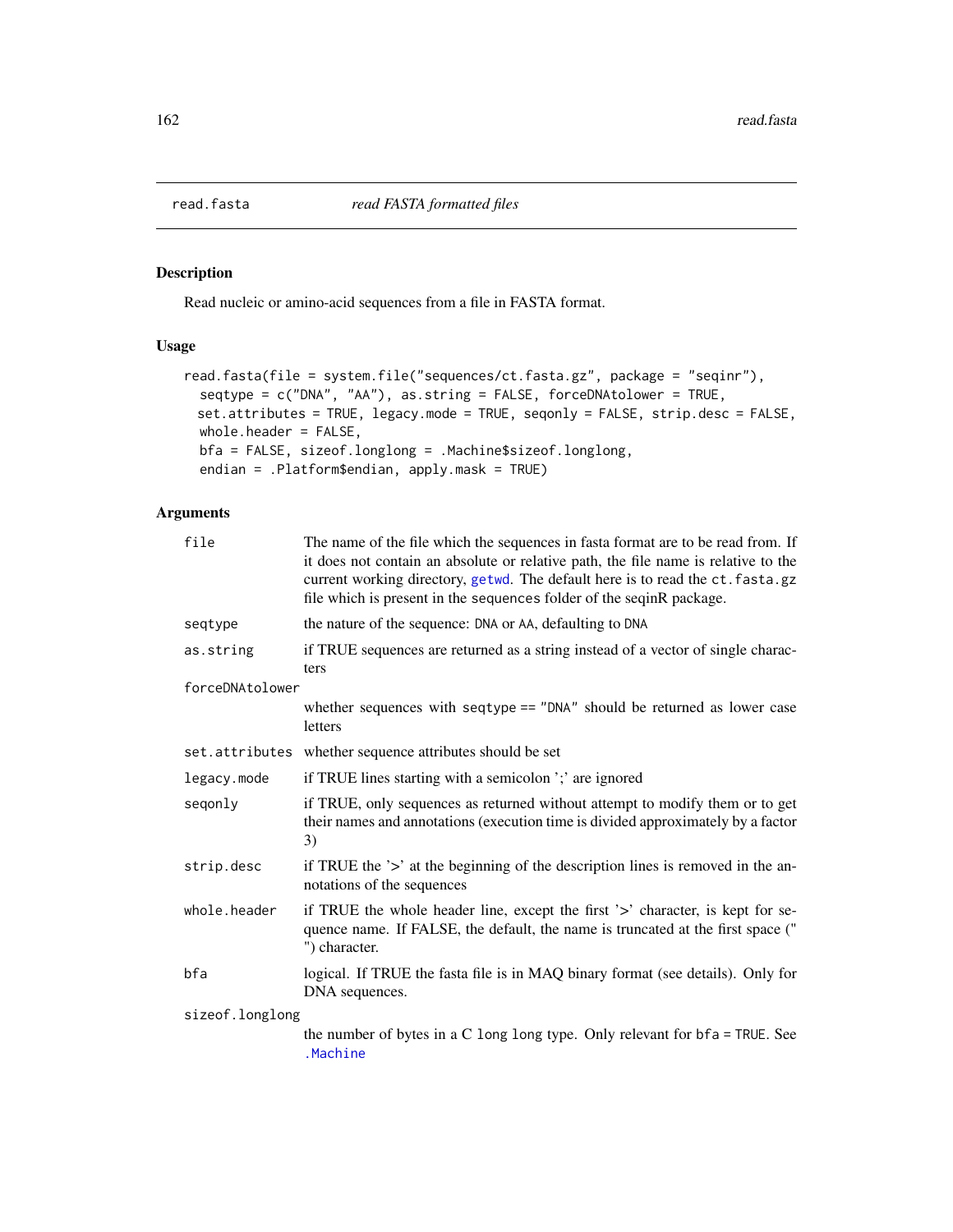#### read.fasta 163

| endian     | character string, "big" or "little", giving the endianness of the processor in<br>use. Only relevant for bfa = TRUE. See . Platform                                                                                                                                                                          |
|------------|--------------------------------------------------------------------------------------------------------------------------------------------------------------------------------------------------------------------------------------------------------------------------------------------------------------|
| apply.mask | logical defaulting to TRUE. Only relevant for $bf a = TRUE$ . When this flag is TRUE<br>the mask in the MAO binary format is used to replace non acgt characters in the<br>sequence by the n character. For pure acgt sequences (without gaps or ambigu-<br>ous bases) turning this to FALSE will save time. |

## Details

FASTA is a widely used format in biology, some FASTA files are distributed with the seqinr package, see the examples section below. Sequence in FASTA format begins with a single-line description (distinguished by a greater-than '>' symbol), followed by sequence data on the next lines. Lines starting by a semicolon ';' are ignored, as in the original FASTA program (Pearson and Lipman 1988). The sequence name is just after the '>' up to the next space ' ' character, trailling infos are ignored for the name but saved in the annotations.

There is no standard file extension name for a FASTA file. Commonly found values are .fasta, .fas, .fa and .seq for generic FASTA files. More specific file extension names are also used for fasta sequence alignement (.fsa), fasta nucleic acid (.fna), fasta functional nucleotide (.ffn), fasta amino acid (.faa), multiple protein fasta (.mpfa), fasta RNA non-coding (.frn).

The MAQ fasta binary format was introduced in seqinR 1.1-7 and has not been extensively tested. This format is used in the MAQ (Mapping and Assembly with Qualities) software ([http://maq.](http://maq.sourceforge.net/) [sourceforge.net/](http://maq.sourceforge.net/)). In this format the four nucleotides are coded with two bits and the sequence is stored as a vector of C unsigned long long. There is in addition a mask to locate non-acgt characters.

### Value

By default read.fasta return a list of vector of chars. Each element is a sequence object of the class SeqFastadna or SeqFastaAA.

### **Note**

The old argument File that was deprecated since seqinR  $\ge$  = 1.1-3 is no more valid since seqinR  $\ge$  = 2.0-6. Just use file instead.

#### Author(s)

D. Charif, J.R. Lobry

#### References

Pearson, W.R. and Lipman, D.J. (1988) Improved tools for biological sequence comparison. *Proceedings of the National Academy of Sciences of the United States of America*, 85:2444-2448

According to MAQ's FAQ page <http://maq.sourceforge.net/faq.shtml> last consulted 2016- 06-07 the MAQ manuscript has not been published.

citation("seqinr")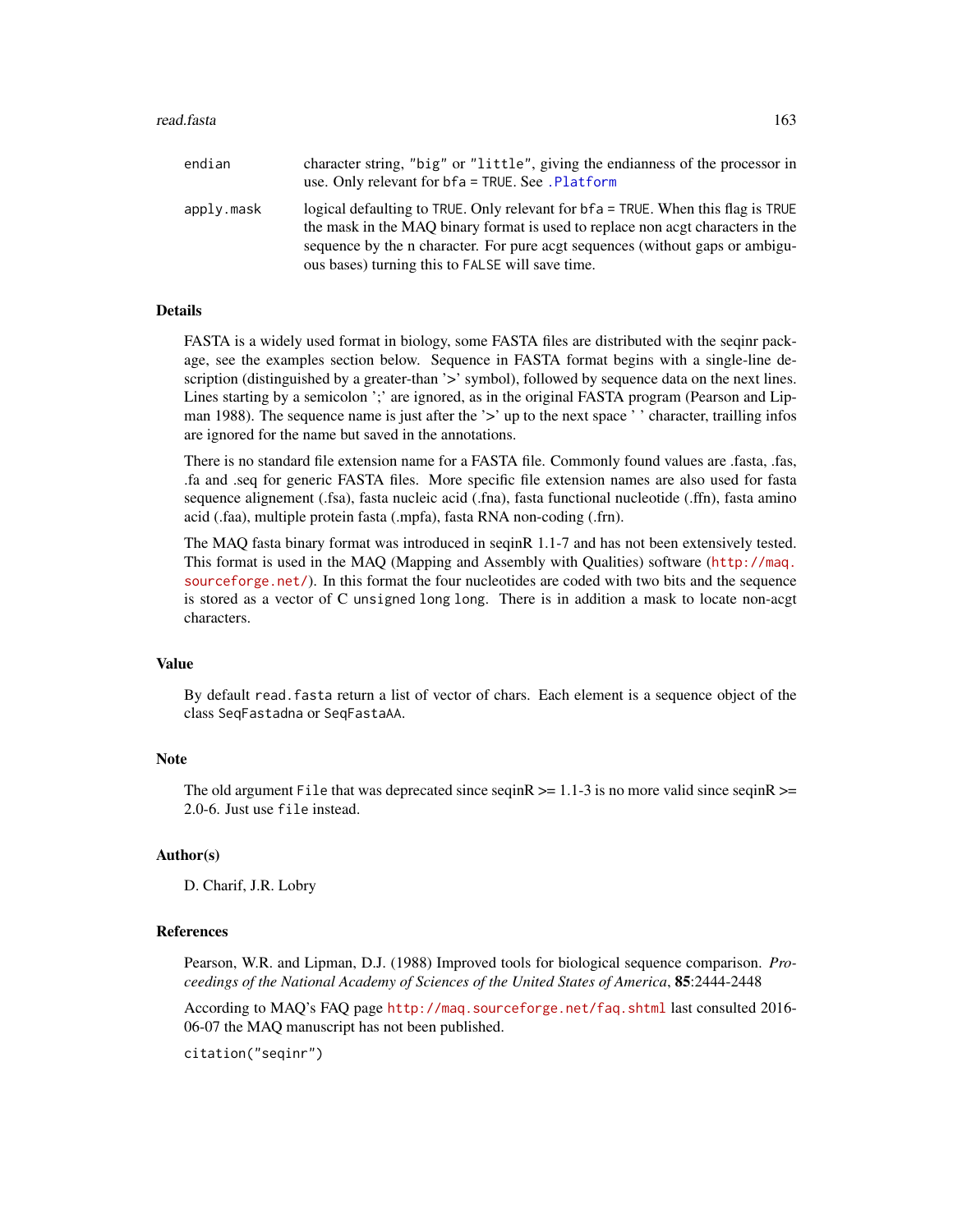### See Also

[write.fasta](#page-217-0) to write sequences in a FASTA file, [gb2fasta](#page-88-0) to convert a GenBank file into a FASTA file, read. alignment to read aligned sequences, reverse. align to get an alignment at the nucleic level from the one at the amino-acid level

```
#
# Simple sanity check with a small FASTA file:
#
 smallFastaFile <- system.file("sequences/smallAA.fasta", package = "seqinr")
 mySmallProtein <- read.fasta(file = smallFastaFile, as.string = TRUE, seqtype = "AA")[[1]]
 stopifnot(mySmallProtein == "SEQINRSEQINRSEQINRSEQINR*")
#
# Simple sanity check with the gzipped version of the same small FASTA file:
#
 smallFastaFile <- system.file("sequences/smallAA.fasta.gz", package = "seqinr")
 mySmallProtein <- read.fasta(file = smallFastaFile, as.string = TRUE, seqtype = "AA")[[1]]
 stopifnot(mySmallProtein == "SEQINRSEQINRSEQINRSEQINR*")
#
# Example of a DNA file in FASTA format:
#
 dnafile <- system.file("sequences/malM.fasta", package = "seqinr")
#
# Read with defaults arguments, looks like:
#
# $XYLEECOM.MALM
# [1] "a" "t" "g" "a" "a" "a" "a" "t" "g" "a" "a" "t" "a" "a" "a" "a" "g" "t"
# ...
 read.fasta(file = dnafile)
#
# The same but do not turn the sequence into a vector of single characters, looks like:
#
# $XYLEECOM.MALM
# [1] "atgaaaatgaataaaagtctcatcgtcctctgtttatcagcagggttactggcaagcgc
# ...
 read.fasta(file = dnafile, as.string = TRUE)
#
# The same but do not force lower case letters, looks like:
#
# $XYLEECOM.MALM
# [1] "ATGAAAATGAATAAAAGTCTCATCGTCCTCTGTTTATCAGCAGGGTTACTGGCAAGC
#...
 read.fasta(file = dnafile, as.string = TRUE, forceDNAtolower = FALSE)
#
# Example of a protein file in FASTA format:
#
 aafile <- system.file("sequences/seqAA.fasta", package = "seqinr")
#
# Read the protein sequence file, looks like:
#
# $A06852
```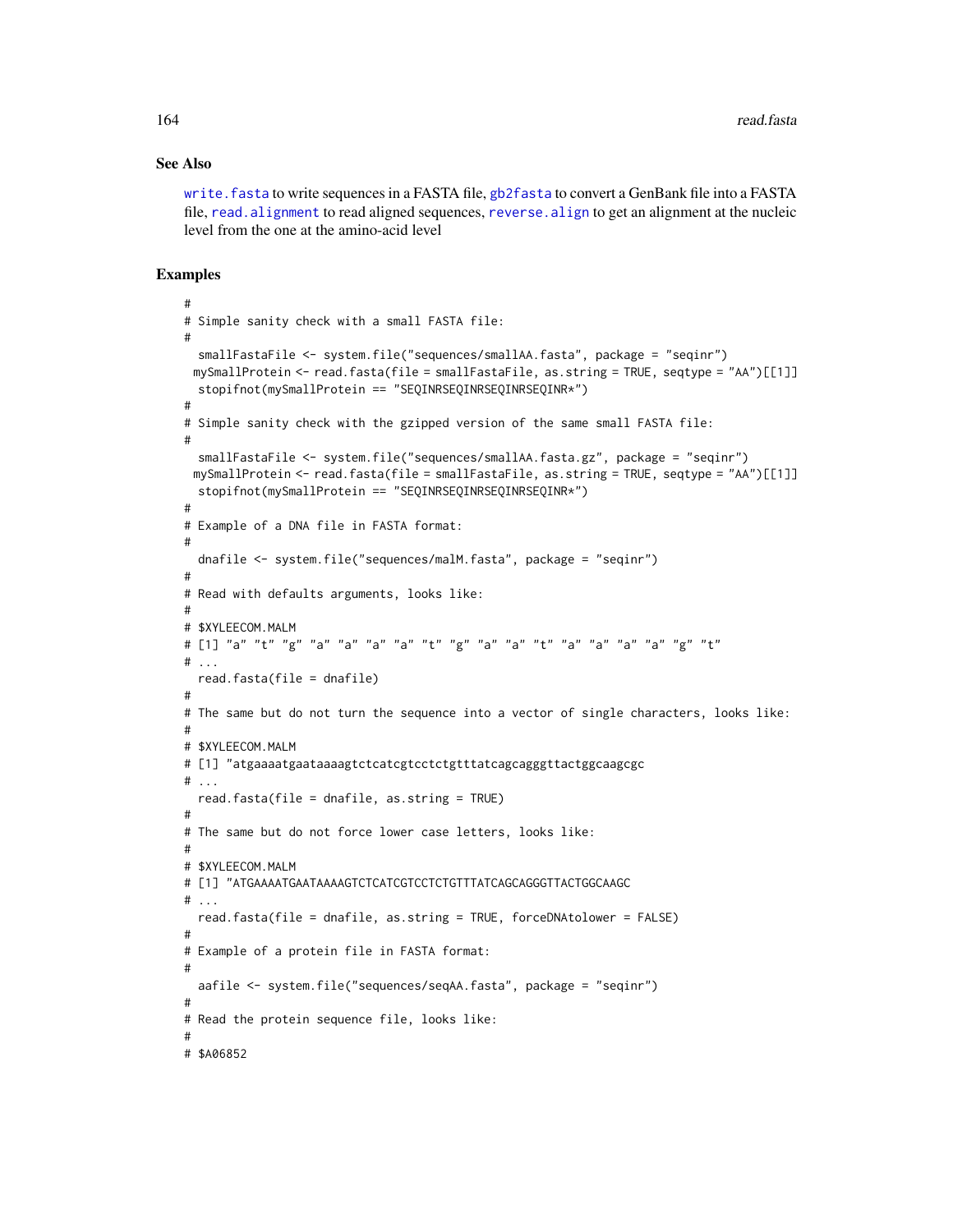#### readBins 165

```
# [1] "M" "P" "R" "L" "F" "S" "Y" "L" "L" "G" "V" "W" "L" "L" "L" "S" "Q" "L"
# ...
 read.fasta(aafile, seqtype = "AA")
#
# The same, but as string and without attributes, looks like:
#
# $A06852
# [1] "MPRLFSYLLGVWLLLSQLPREIPGQSTNDFIKACGRELVRLWVEICGSVSWGRTALSLEEP
# QLETGPPAETMPSSITKDAEILKMMLEFVPNLPQELKATLSERQPSLRELQQSASKDSNLNFEEFK
# KIILNRQNEAEDKSLLELKNLGLDKHSRKKRLFRMTLSEKCCQVGCIRKDIARLC*"
#
 read.fasta(aafile, seqtype = "AA", as.string = TRUE, set.attributes = FALSE)
#
# Example with a FASTA file that contains comment lines starting with
# a semicolon character ';'
#
 legacyfile <- system.file("sequences/legacy.fasta", package = "seqinr")
 legacyseq <- read.fasta(file = legacyfile, as.string = TRUE)
 stopifnot( nchar(legacyseq) == 921 )
#
# Example of a MAQ binary fasta file produced with maq fasta2bfa ct.fasta ct.bfa
# on a platform where .Platform$endian == "little" and .Machine$sizeof.longlong == 8
#
 fastafile <- system.file("sequences/ct.fasta.gz", package = "seqinr")
 bfafile <- system.file("sequences/ct.bfa", package = "seqinr")
 original <- read.fasta(fastafile, as.string = TRUE, set.att = FALSE)
 bfavers <- read.fasta(bfafile, as.string = TRUE, set.att = FALSE, bfa = TRUE,
    endian = "little", sizeof.longlong = 8)
 if(!identical(original, bfavers)){
    warning(paste("trouble reading bfa file on a platform with endian =",
     .Platform$endian, "and sizeof.longlong =", .Machine$sizeof.longlong))
 }
```
<span id="page-164-0"></span>

readBins *Import GenMapper Bins configuration file*

#### **Description**

In a Bins configuration file there is a description for a given identification kit of the expected allele sizes for all the markers available in the kit.

#### Usage

```
readBins(file,
  colnames = c("allele.name", "size.bp", "minus.bp", "plus.bp"))
```
#### Arguments

| file     | The name of the Bins configuration file.                 |
|----------|----------------------------------------------------------|
| colnames | The names to be used for the columns of the data.frames. |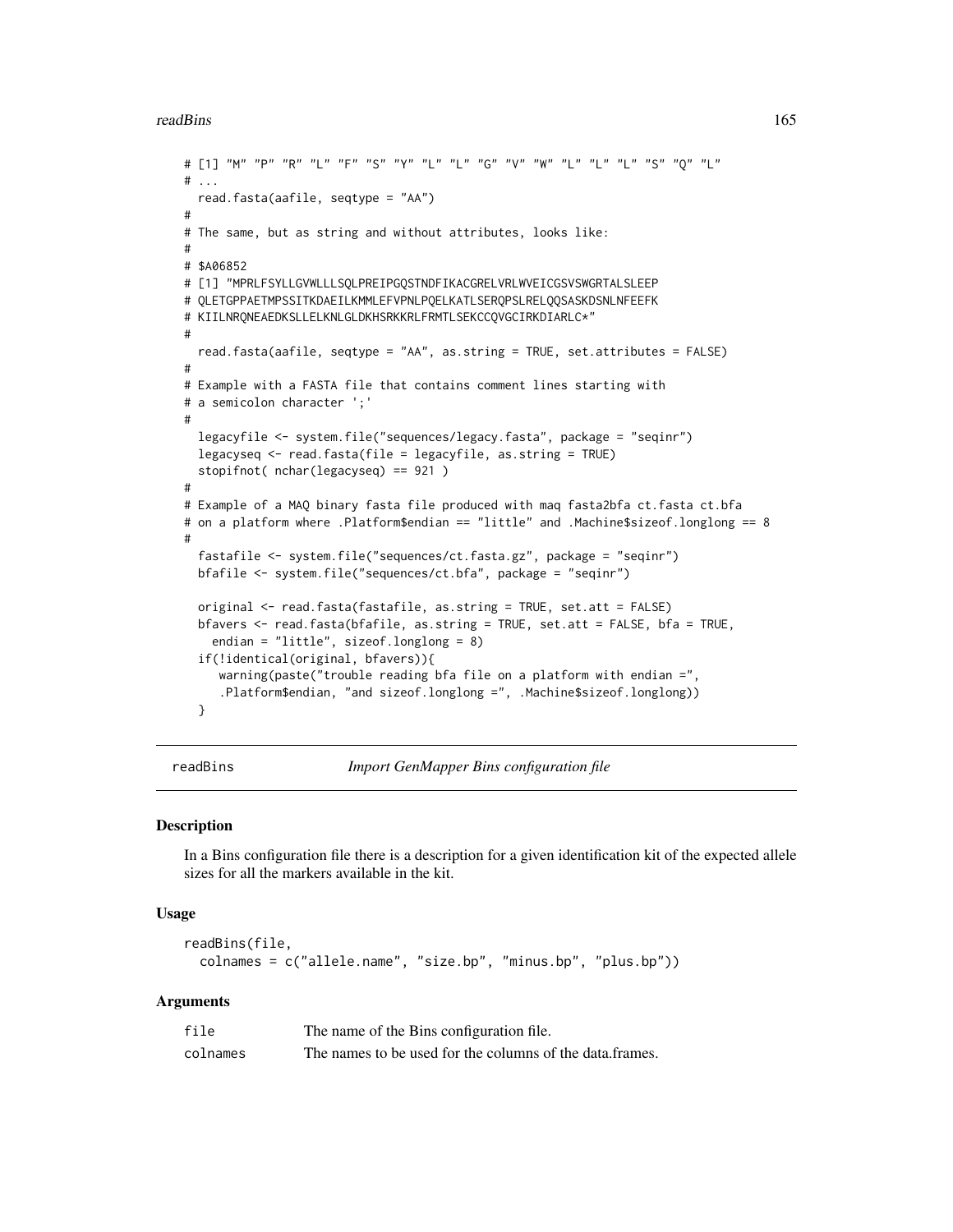## Details

The expected allele sizes are typically plus or minus 0.5 bp.

#### Value

A list whose first element is the file header info and following elements are lists, one for each kit encountered in the file. For each kit we have a list of data.frames, one per marker.

#### Author(s)

J.R. Lobry

## References

citation("seqinR")

#### See Also

[readPanels](#page-167-0).

```
#
# Check that we can read the 2 exemple files in the seqinR package:
#
path1 <- system.file("abif/AmpFLSTR_Bins_v1.txt", package = "seqinr")
resbin1 <- readBins(path1)
path2 <- system.file("abif/Promega_Bins_v1.txt", package = "seqinr")
resbin2 <- readBins(path2)
#
# Show the kits described in resbin1:
#
names(resbin1)
#
# Show the markers in a given kit:
#
names(resbin1[["Identifiler_v1"]])
#
# Show alleles expected sizes for a given marker:
#
resbin1[["Identifiler_v1"]][["D8S1179"]]
#
# Simple quality check since seqinr 2.0-4 with a configuration file
# containing trailling tabulations:
#
path3 <- system.file("abif/Prototype_PowerPlex_EP01_Bins.txt", package = "seqinr")
resbin3 <- readBins(path3)
ncols <- sapply(resbin3[[2]], ncol)
stopifnot(all(ncols == 4))
```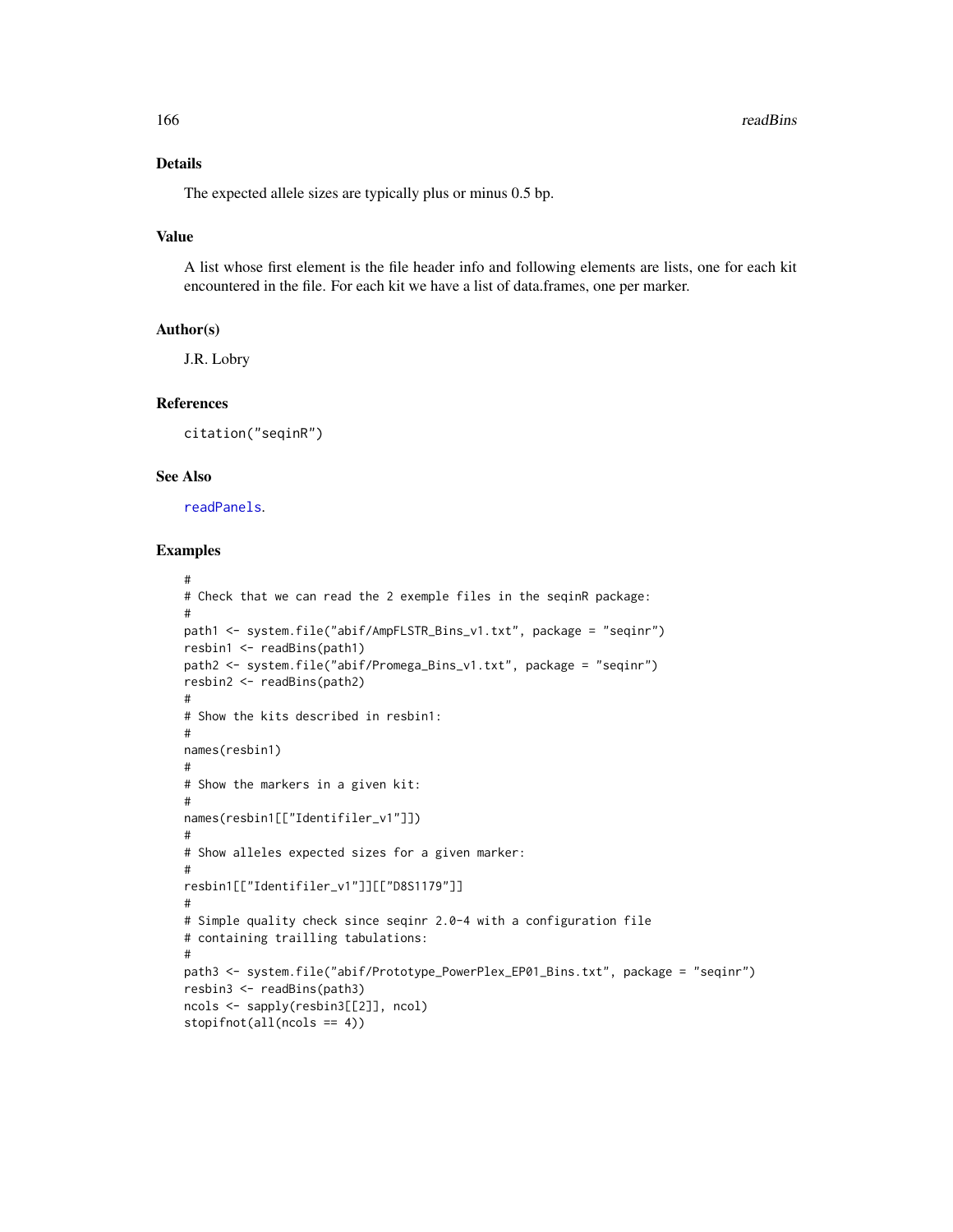<span id="page-166-0"></span>

#### Description

Called without arguments, the list of available values for argument type is returned.

#### Usage

```
readfirstrec(socket = autosocket(), type)
```
## Arguments

| socket | an object of class sockconn connecting to a remote ACNUC database (default |
|--------|----------------------------------------------------------------------------|
|        | is a socket to the last opened database).                                  |
| type   | the ACNUC index file                                                       |

# Details

Available index files are:

- AUT AUTHOR one record for each author name (last name only, no initials)
- BIB BIBLIO one record for each reference
- ACC ACCESS one record for each accession number
- SMJ SMJYT one record for each status, molecule, journal, year, type, organelle, division, and db structure information
- SUB SUBSEQ one record for each parent or sub-sequence
- LOC LOCUS one record for each parent sequence
- KEY KEYWORDS one record for each keyword
- SPEC SPECIES one record for each taxon

SHRT SHORTL mostly, one record for each element of a short list

- LNG LONGL one record for each group of SUBINLNG elements of a long list
- EXT EXTRACT (for nucleotide databases only) one record for each exon of each subsequence
- TXT TEXT one lrtxt-character record for each label of a species, keyword, or SMJYT

### Value

The record count of ACNUC index file, or NA if missing (typically when asking for type = EXT on a protein database).

### Author(s)

J.R. Lobry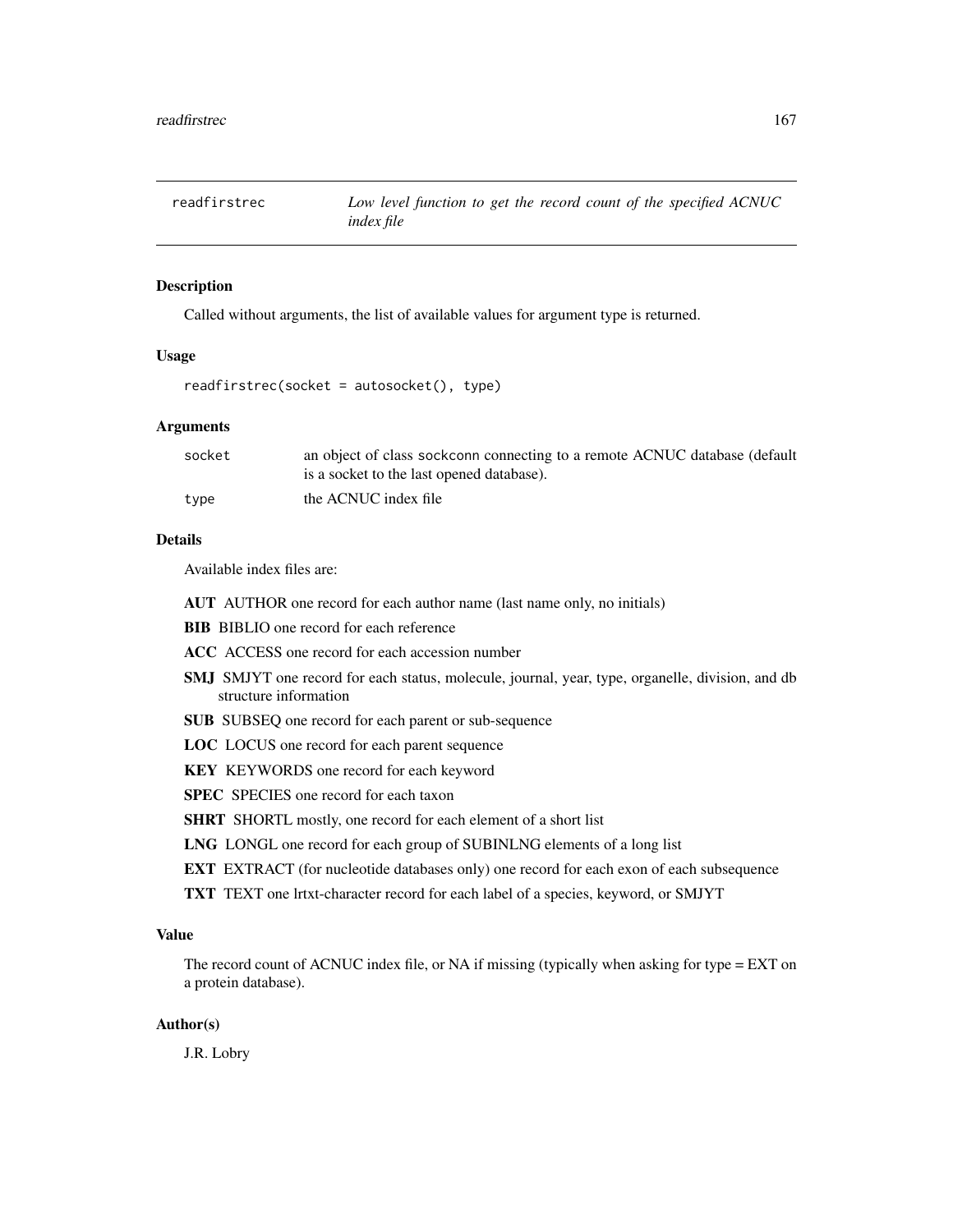#### References

See ACNUC physical structure at <http://doua.prabi.fr/databases/acnuc/structure.html>.

citation("seqinr")

#### See Also

[choosebank](#page-41-0)

## Examples

```
## Not run:
# Need internet connection
 choosebank("genbank")
 allowedtype <- readfirstrec()
 sapply(allowedtype, function(x) readfirstrec(type = x))
```
## End(Not run)

<span id="page-167-0"></span>readPanels *Import GenMapper Panels configuration file*

### Description

In a Panel configuration file there is a description for a given identification kit of the marker names, their dye label color, expected size range, expected positive control genotypes, number of bases in core repeat, stutter percentages, and allele names.

#### Usage

```
readPanels(file,
  colnames = c("marker", "dye.col", "min.bp", "max.bp", "exp.pcg", "repeat.bp",
    "stutter.pc", "uknw", "allele names"))
```
## Arguments

| file     | The name of the Panel configuration file.                |
|----------|----------------------------------------------------------|
| colnames | The names to be used for the columns of the data.frames. |

# Details

Number of bases in core repeat is set to 9 for Amelogenin locus.

#### Value

A list whose first element is the file header info and following elements data.frames, one for each kit encountered in the file.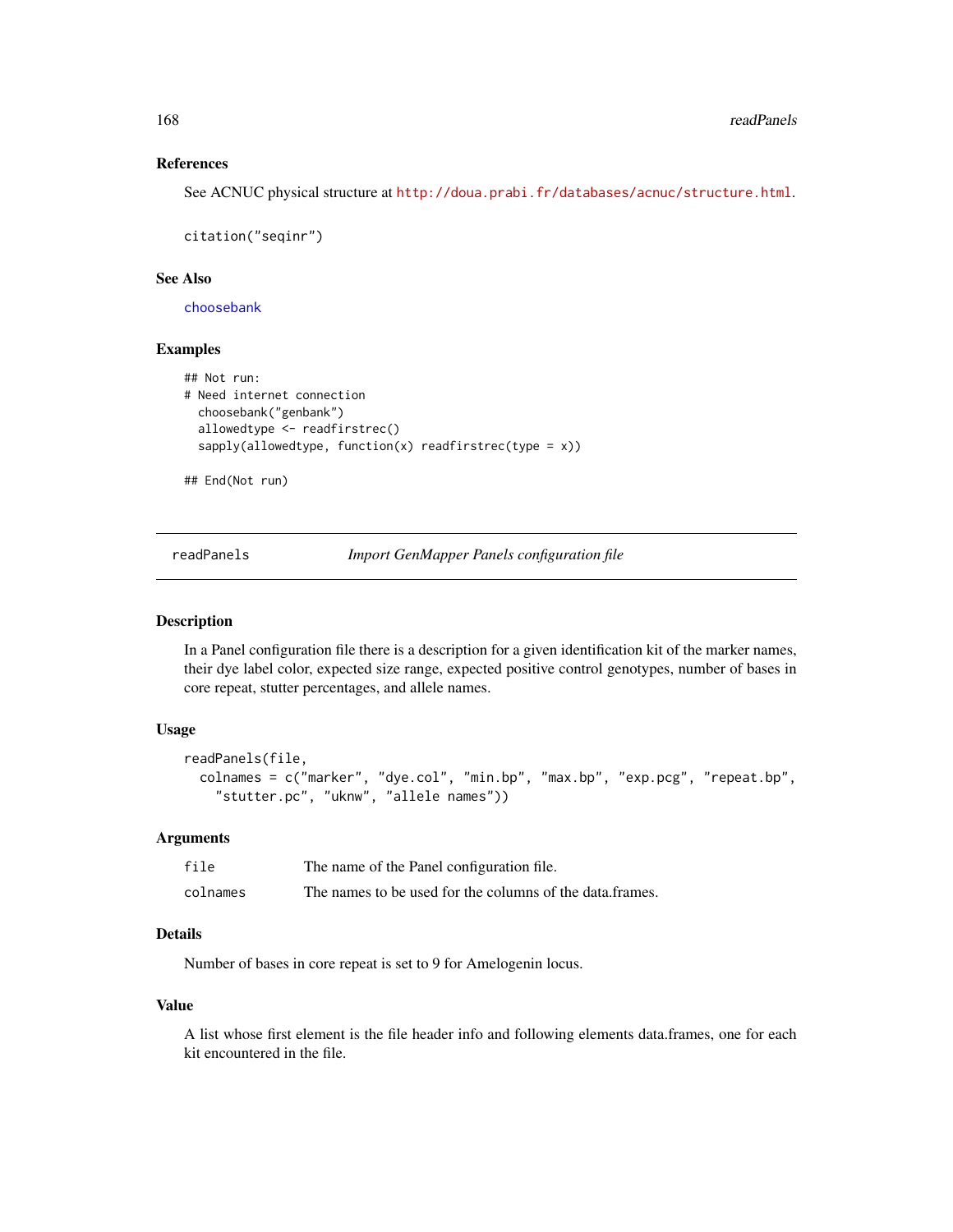readsmj 169

#### Author(s)

J.R. Lobry

### References

citation("seqinR")

## See Also

[readBins](#page-164-0), [plotPanels](#page-144-0).

## Examples

```
#
# Check that we can read the 2 exemple files in the seqinR package:
#
path1 <- system.file("abif/AmpFLSTR_Panels_v1.txt", package = "seqinr")
res1 <- readPanels(path1)
path2 <- system.file("abif/Promega_Panels_v1.txt", package = "seqinr")
res2 <- readPanels(path2)
#
# Show the kits described in res1:
#
names(res1)
#
# Show some data for a given kit:
#
res1[["Identifiler_v1"]][, 1:7]
#
# Plot a simple summary of two kits:
#
par(mfrow = c(2,1))plotPanels("Identifiler_v1", res1)
plotPanels("PowerPlex_16_v1", res2)
#
# Simple quality check since seqinR 2.0-4 with a file which containing
# a non constant number of tabulations as separator:
#
path3 <- system.file("abif/Prototype_PowerPlex_EP01_Pa.txt", package = "seqinr")
res3 <- readPanels(path3)
```
readsmj *Low level function to read ACNUC SMJYT index files*

#### Description

Extract informations from the SMJYT index file for status, molecule, journal, year, type, organelle, division, and db structure information.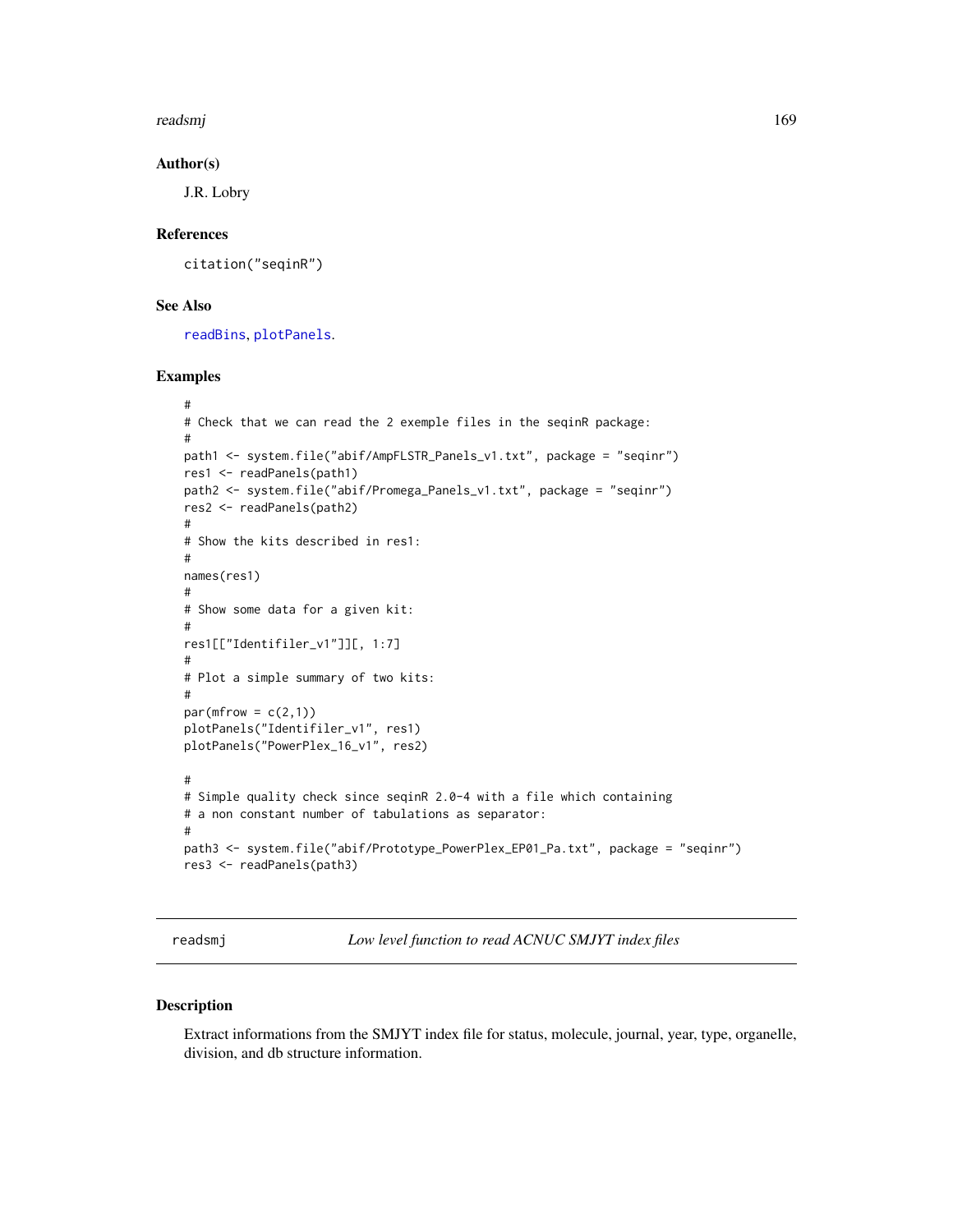## Usage

```
readsmj(sockets = autosocket(), num = 2, nl = 10, rernum.add = FALSE, nature.add = TRUE,plong.add = FALSE, libel.add = FALSE, sname.add = FALSE, all.add = FALSE)
```
## Arguments

| socket     | an object of class sockconn connecting to a remote ACNUC database (default<br>is a socket to the last opened database).                                                                 |
|------------|-----------------------------------------------------------------------------------------------------------------------------------------------------------------------------------------|
| num        | rank number of first record.                                                                                                                                                            |
| nl         | number of records to read.                                                                                                                                                              |
| recnum.add | to extract record numbers.                                                                                                                                                              |
| nature.add | to extract as a factor with human understandable levels the nature of the name.<br>Unordered levels are: status, molecule, journal, year, type, organelle, division<br>and dbstrucinfo. |
| plong.add  | to extract the plong.                                                                                                                                                                   |
| libel.add  | to extract the label of the name.                                                                                                                                                       |
| sname.add  | to extract the short version of the name, that is without the first two characters.                                                                                                     |
| all.add    | to extract all (all flags set to TRUE).                                                                                                                                                 |

# Value

A data.frame with requested columns.

## Author(s)

J.R. Lobry

### References

See ACNUC physical structure at: <http://doua.prabi.fr/databases/acnuc/structure.html>.

citation("seqinr")

# See Also

[choosebank](#page-41-0) to start a session and [readfirstrec](#page-166-0) to get the total number of records.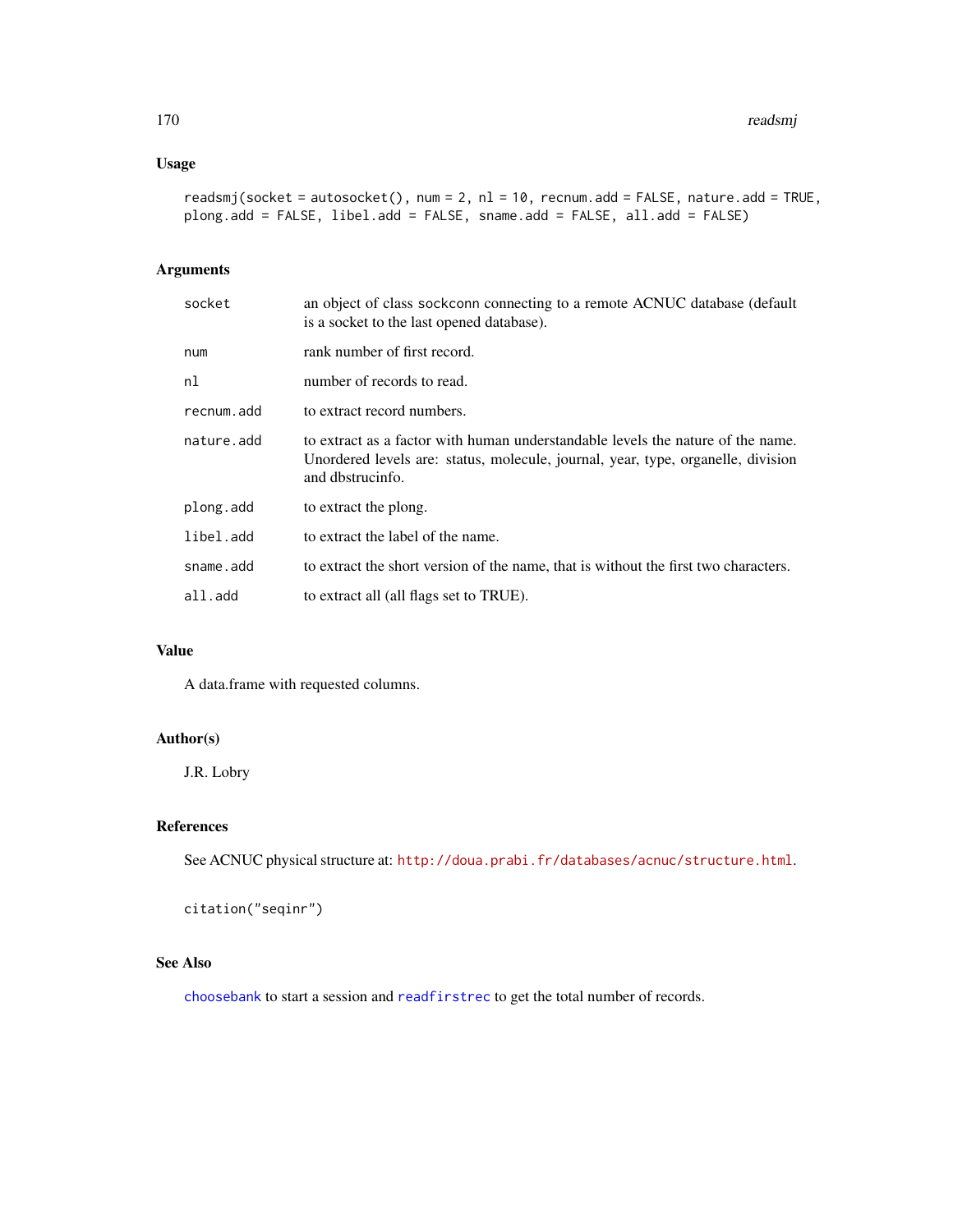rearranged.oriloc *Detection of replication-associated effects on base composition asymmetry in prokaryotic chromosomes.*

### **Description**

Detection of replication-associated effects on base composition asymmetry in prokaryotic chromosomes.

#### Usage

```
rearranged.oriloc(seq.fasta = system.file("sequences/ct.fasta.gz", package = "seqinr"),
 g2.coord = system.file("sequences/ct.predict", package = "seqinr"))
```
#### Arguments

| seg.fasta | The path of the file containing a FASTA-format sequence. Default value: the<br>FASTA sequence of the Chlamydia trachomatis chromosome.                                                                                                                                                                                                                                                                                                                                                         |
|-----------|------------------------------------------------------------------------------------------------------------------------------------------------------------------------------------------------------------------------------------------------------------------------------------------------------------------------------------------------------------------------------------------------------------------------------------------------------------------------------------------------|
| g2.coord  | The path of the file containing the coordinates of the protein coding genes found<br>on this chromosome. This file can be obtained using the function gbk2g2. The<br>format of the file is similar to the output of the Glimmer2 program. The first<br>column contains the index or the name of the gene, the second one contains<br>the start position and the third column contains the end position. For reverse<br>transcribed genes, the start position is greater than the end position. |

#### Details

The purpose of this method is to decouple replication-related and coding sequence-related effects on base composition asymmetry. In order to do so, the analyzed chromosome is artificially rearranged to obtain a perfect gene orientation bias - all forward transcribed genes on the first half of the chromosome, and all reverse transcribed genes on the other half. This rearrangement conserves the relative order of genes within each of the two groups - both forward-encoded and reverse-encoded genes are placed on the rearranged chromosome in increasing order of their coordinates on the real chromosome. If the replication mechanism has a significant effect on base composition asymmetry, this should be seen as a change of slope in the nucleotide skews computed on the rearranged chromosome; the change of slope should take place at the origin or the terminus of replication. Use extract.breakpoints to detect the position of the changes in slope on the rearranged nucleotide skews.

#### Value

A data.frame with six columns: meancoord.rearr contains the gene index on the rearranged chromosome; gcskew.rearr contains the normalized  $GC$ -skew  $((G-C)/(G+C))$  computed on the third codon positions of protein coding genes, still on the rearranged chromosome; atskew.rearr contains the normalized AT-skew ((A-T)/(A+T)) computed on the third codon positions of protein coding genes; strand.rearr contains the transcription strand of the gene (either "forward" or "reverse"); order contains the permutation that was used to obtain a perfect gene orientation bias;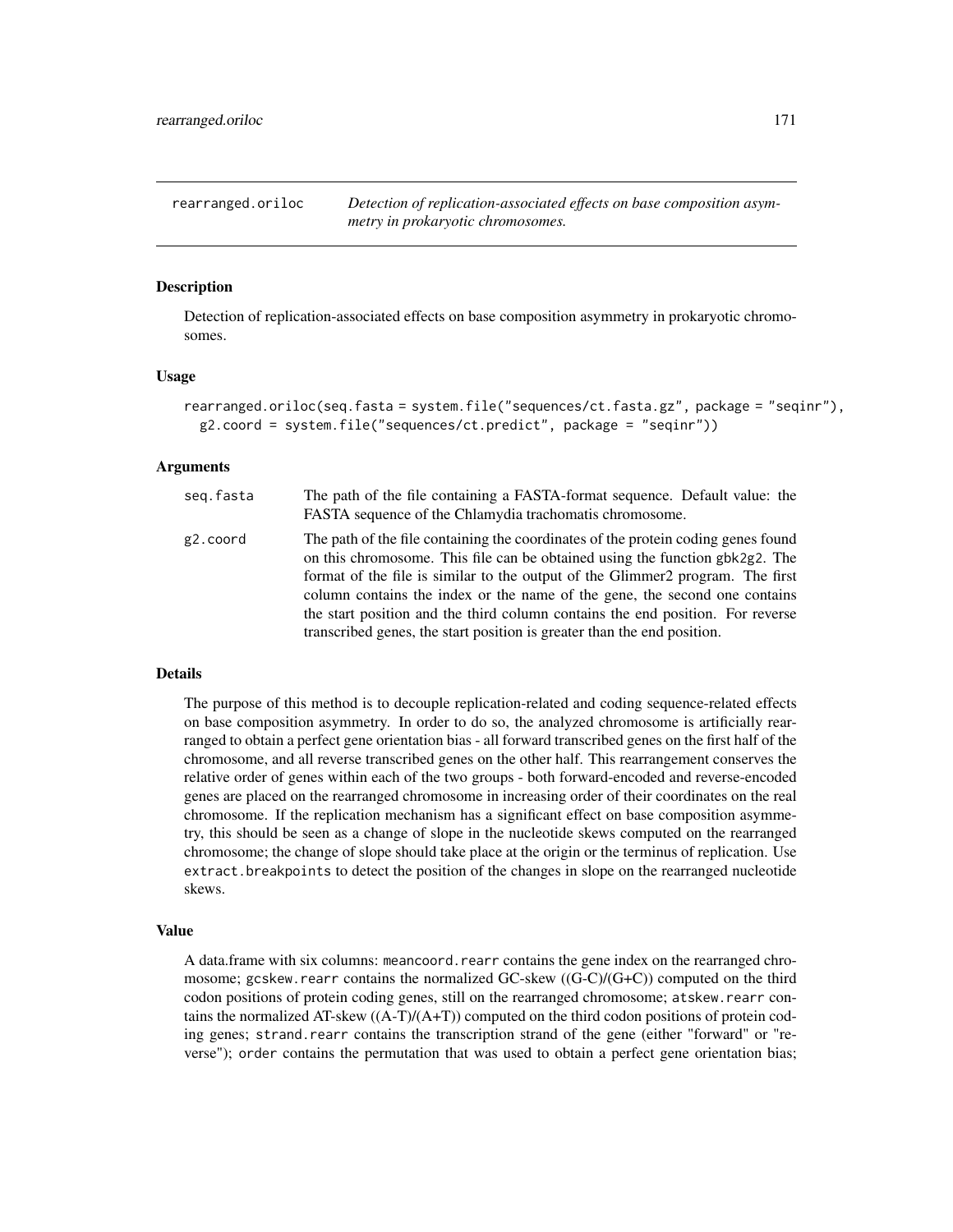meancoord.real contains the mid-coordinate of the genes on the real chromosome (before the rearrangement).

#### Author(s)

A. Necșulea

#### References

Nec<sub>sulea</sub>, A. and Lobry, J.R. (2007) A New Method for Assessing the Effect of Replication on DNA Base Composition Asymmetry. *Molecular Biology and Evolution*, 24:2169-2179.

#### See Also

[oriloc](#page-131-0), [draw.rearranged.oriloc](#page-69-0), [extract.breakpoints](#page-76-0)

## Examples

### Example for Chlamydia trachomatis ####

### Rearrange the chromosome and compute the nucleotide skews ###

```
## Not run: r.ori <- rearranged.oriloc(seq.fasta =
  system.file("sequences/ct.fasta.gz", package = "seqinr"),
   g2.coord = system.file("sequences/ct.predict", package = "seqinr"))
## End(Not run)
```
### Extract the breakpoints for the rearranged nucleotide skews ###

```
## Not run: breaks <- extract.breakpoints(r.ori, type = c("gcfw", "gcrev"),
nbreaks =c(2, 2), gridsize = 50, it.max = 100)
## End(Not run)
```
### Draw the rearranged nucleotide skews and place the position of the breakpoints ### ### on the graphics ###

```
## Not run: draw.rearranged.oriloc(r.ori, breaks.gcfw = breaks$gcfw$breaks,
breaks.gcrev = breaks$gcrev$breaks)
## End(Not run)
```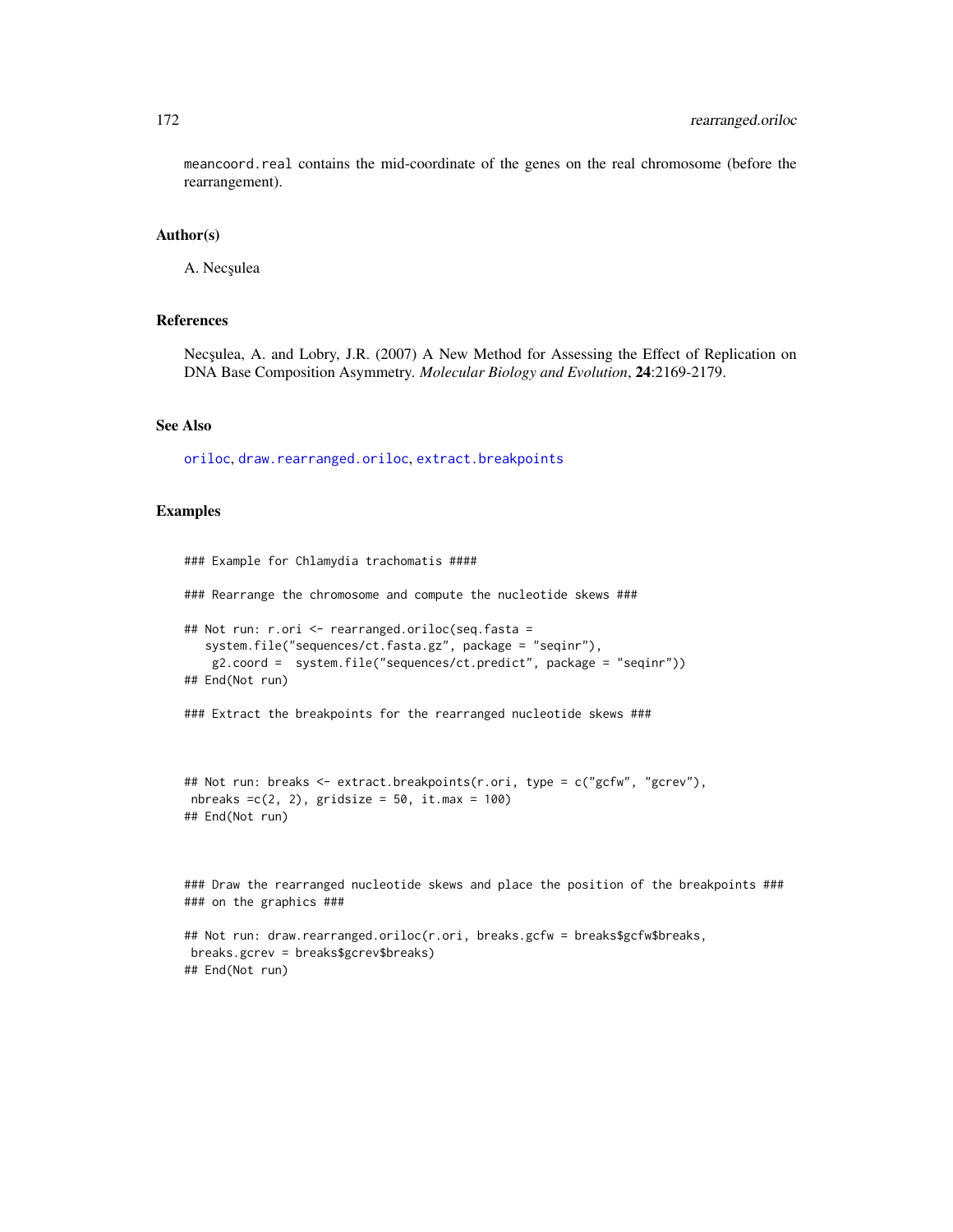#### Description

This function aims at predicting the position of Coding DNA Sequences (CDS) through the use of a Correspondence Analysis (CA) computed on codon composition, this for the three reading frames of a DNA strand.

#### Usage

recstat(seq, sizewin =  $90$ , shift =  $30$ , seqname = "no name")

## Arguments

| seg     | a nucleic acid sequence as a vector of characters                             |
|---------|-------------------------------------------------------------------------------|
| sizewin | an integer, multiple of 3, giving the length of the sliding window            |
| shift   | an integer, multiple of 3, giving the length of the steps between two windows |
| segname | the name of the sequence                                                      |

## Details

The method is built on the hypothesis that the codon composition of a CDS is biased while it is not the case outside these regions. In order to detect such bias, a CA on codon frequencies is computed on the six possible reading frames of a DNA sequence (three from the direct strand and three from the reverse strand). When there is a CDS in one of the reading frame, it is expected that the CA factor scores observed in this frame (fot both rows and columns) will be significantly different from those in the two others.

## Value

This function returns a list containing the following components:

| seg     | a single DNA sequence as a vector of characters      |
|---------|------------------------------------------------------|
| sizewin | length of the sliding window                         |
| shift   | length of the steps between windows                  |
| segsize | length of the sequence                               |
| segname | name of the sequence                                 |
| vdep    | a vector containing the positions of windows starts  |
| vind    | a vector containing the reading frame of each window |
| vstopd  | a vector of stop codons positions in direct strand   |
| vstopr  | a vector of stop codons positions in reverse strand  |
| vinitd  | a vector of start codons positions in direct strand  |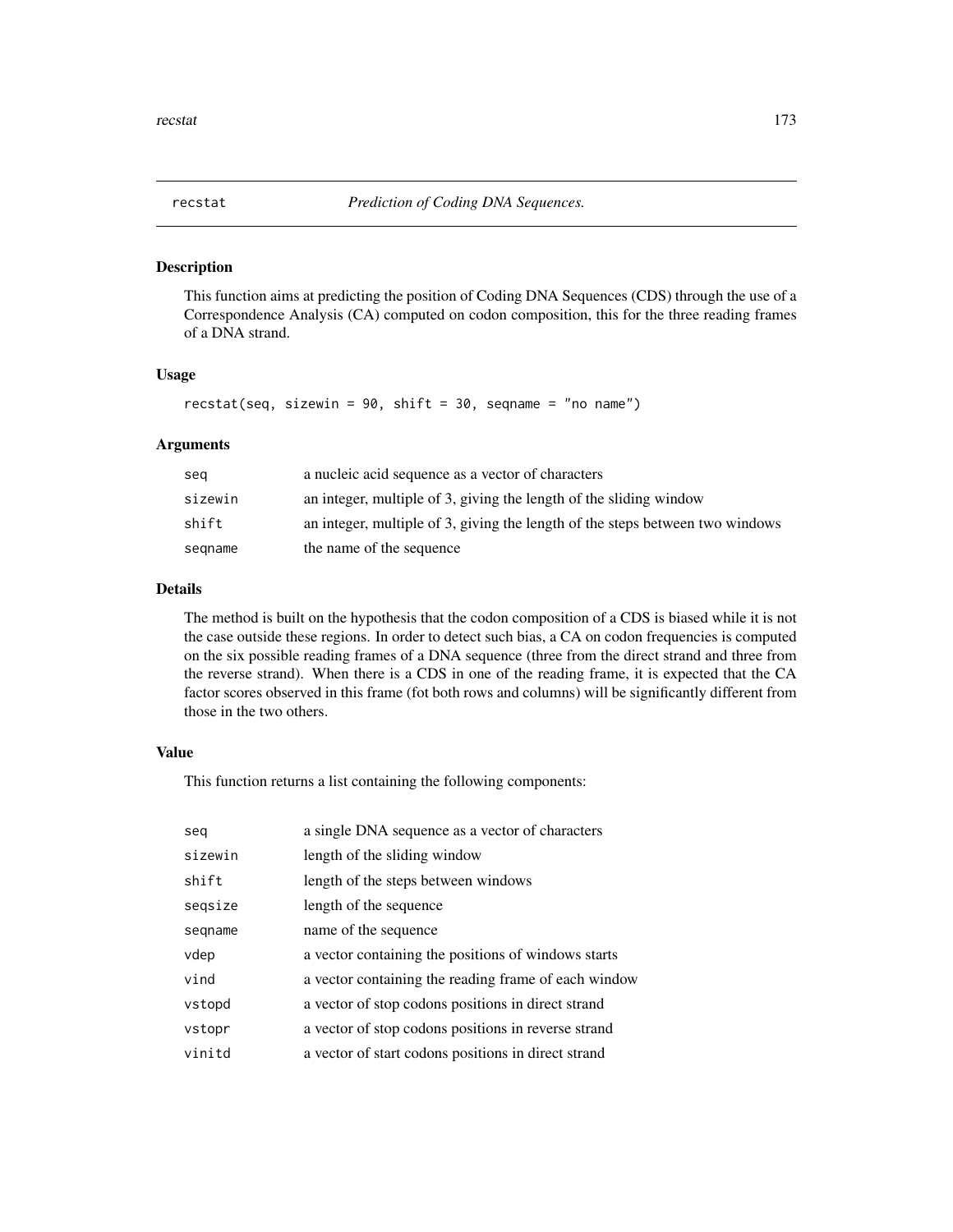| vinitr   | a vector of start codons positions in reverse strand                                                                   |
|----------|------------------------------------------------------------------------------------------------------------------------|
| resd     | a matrix containing codons frequencies for all the windows in the three frames<br>of the direct strand                 |
| resr     | a matrix containing codons frequencies for all the windows in the three frames<br>of the reverse strand                |
| resd.coa | list of class coa and dudi containing the result of the CA computed on the<br>codons frequencies in the direct strand  |
| resr.coa | list of class coa and dudi containing the result of the CA computed on the<br>codons frequencies in the reverse strand |

## Note

This method works only with DNA sequences long enough to obtain a sufficient number of windows. As the optimal windows length has been estimated to be 90 bp by Fichant and Gautier (1987), the minimal sequence length is around 500 bp. The method can be used on prokaryotic and eukaryotic sequences. Also, only the four first factors of the CA are kept. Indeed, most of the time, only the first factor is relevant in order to detect CDS.

## Author(s)

O. Clerc, G. Perrière

### References

The original paper describing recstat is:

Fichant, G., Gautier, C. (1987) Statistical method for predicting protein coding regions in nucleic acid sequences. *Comput. Appl. Biosci.*, 3, 287–295. <https://academic.oup.com/bioinformatics/article-abstract/3/4/287/218186>

## See Also

[draw.recstat](#page-70-0), [test.li.recstat](#page-200-0), [test.co.recstat](#page-199-0)

```
ff <- system.file("sequences/ECOUNC.fsa", package = "seqinr")
seq <- read.fasta(ff)
rec <- recstat(seq[[1]], seqname = getName(seq))
```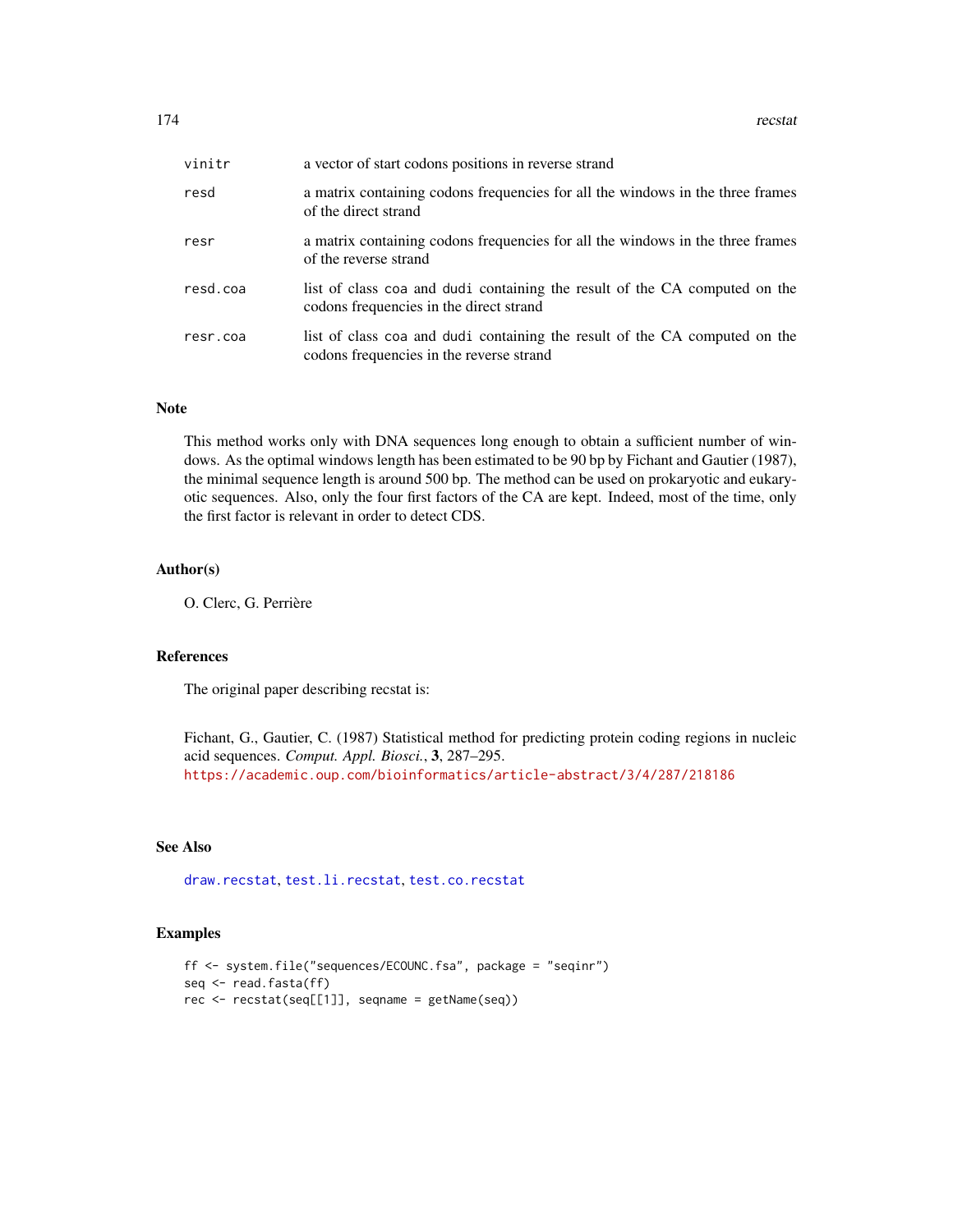## Description

Computes the total number of residues (nucleotides or aminoacids) in all sequences of the list of specified rank.

### Usage

residuecount(lrank, socket = autosocket())

## Arguments

| lrank  | the list rank on the ACNUC server                                                                                       |
|--------|-------------------------------------------------------------------------------------------------------------------------|
| socket | an object of class sockconn connecting to a remote ACNUC database (default<br>is a socket to the last opened database). |

# Value

A single numeric value corresponding to the total number of residues or NA in case of problem.

#### Author(s)

J.R. Lobry

## References

<http://doua.prabi.fr/databases/acnuc.html> citation("seqinr")

#### See Also

[choosebank](#page-41-0), [query](#page-153-0), [glr](#page-100-0)

### Examples

```
## Not run:
 ### Need internet connection
 choosebank("emblTP")
 mylist <- query("mylist", "t=CDS", virtual = TRUE)
 stopifnot(residuecount(glr("mylist")) == 1611439240)
 stopifnot(is.na(residuecount(glr("unknowlist")))) # A warning is issued
```
## End(Not run)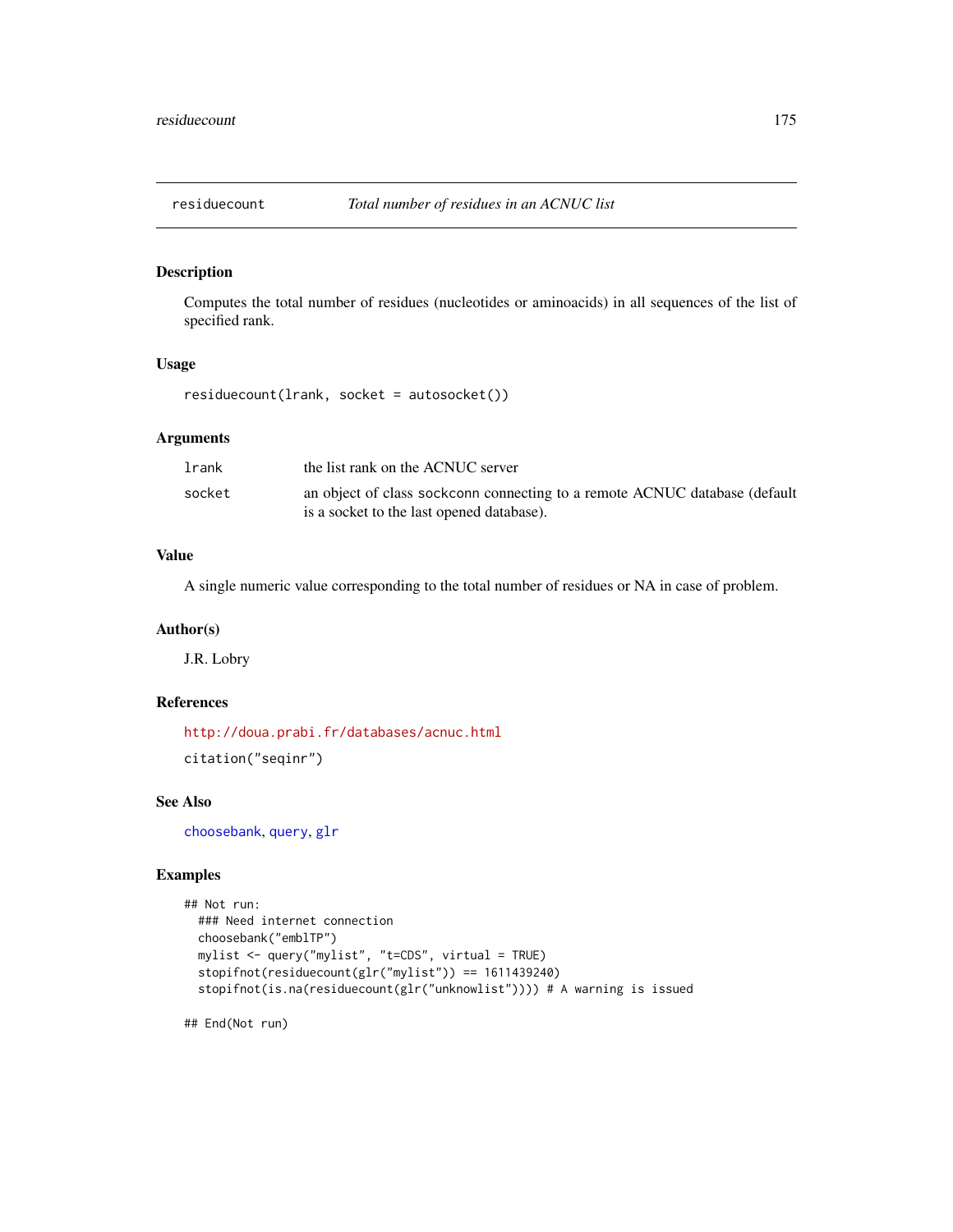## Description

This dataset is used as a sanity check in [reverse.align](#page-175-0).

### Usage

```
data(revaligntest)
```
# Format

An object of class alignment with 3 sequences.

#### References

citation("seqinr")

#### See Also

[reverse.align](#page-175-0)

#### Examples

data(revaligntest)

<span id="page-175-0"></span>reverse.align *Reverse alignment - from protein sequence alignment to nucleic sequence alignment*

### Description

This function produces an alignment of nucleic protein-coding sequences, using as a guide the alignment of the corresponding protein sequences.

## Usage

```
reverse.align(nucl.file, protaln.file, input.format = 'fasta', out.file,
 output.format = 'fasta', align.prot = FALSE, numcode = 1,
  clustal.path = NULL, forceDNAtolower = TRUE, forceAAtolower = FALSE)
```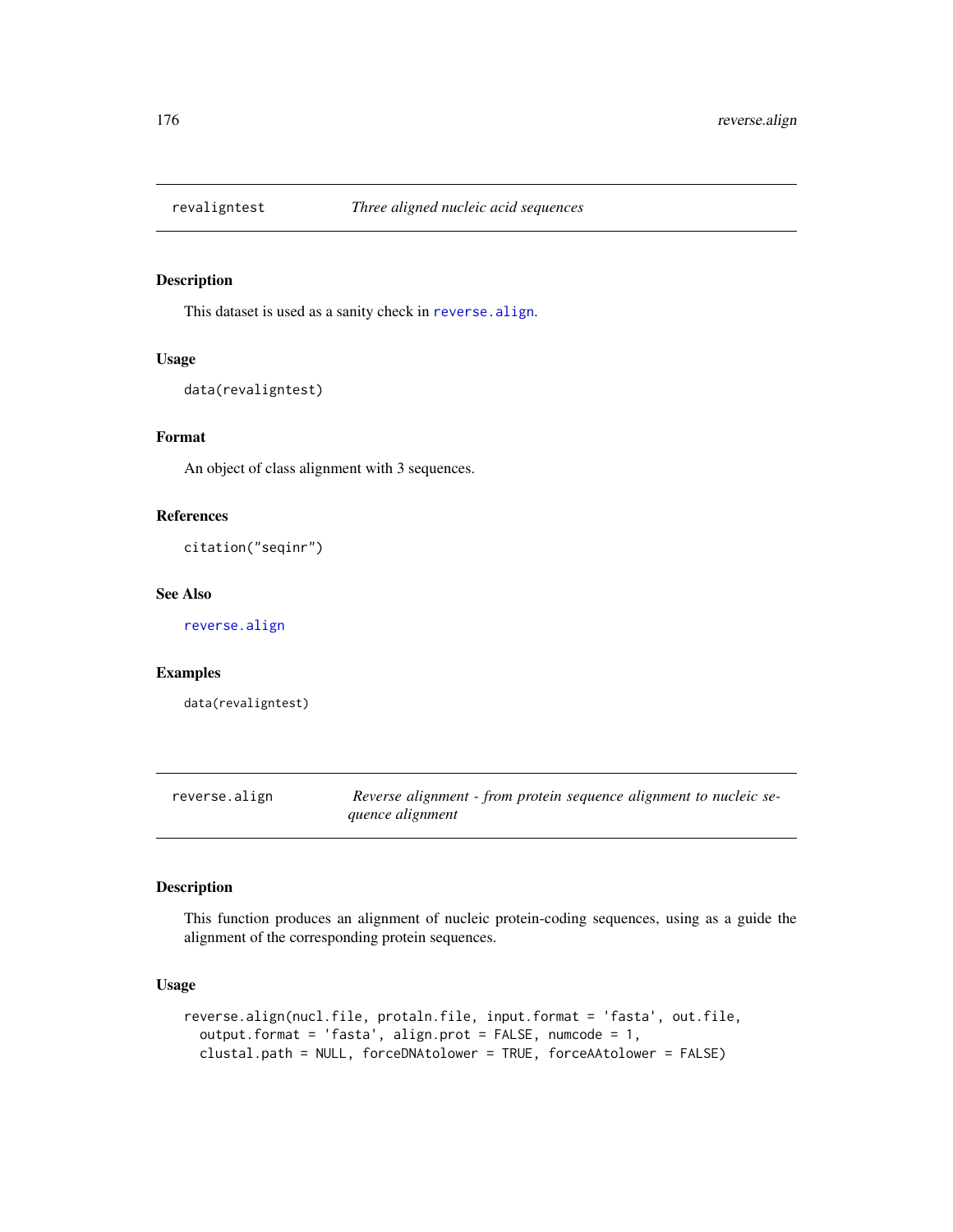## reverse.align 177

#### **Arguments**

| nucl.file       | A character string specifying the name of the FASTA format file containing the<br>nucleotide sequences.                                                                                              |
|-----------------|------------------------------------------------------------------------------------------------------------------------------------------------------------------------------------------------------|
| protaln.file    | A character string specifying the name of the file containing the aligned protein<br>sequences. This argument must be provided if align prot is set to FALSE.                                        |
| input.format    | A character string specifying the format of the protein alignment file : 'mase',<br>'clustal', 'phylip', 'fasta' or 'msf'.                                                                           |
| out.file        | A character string specifying the name of the output file.                                                                                                                                           |
| output.format   | A character string specifying the format of the output file. Currently the only<br>implemented format is 'fasta'.                                                                                    |
| align.prot      | Boolean. If TRUE, the nucleic sequences are translated and then the protein<br>sequences are aligned with the ClustalW program. The path of the ClustalW<br>binary must also be given (clustal.path) |
| numcode         | The NCBI genetic code number for the translation of the nucleic sequences. By<br>default the standard genetic code is used.                                                                          |
| clustal.path    | The path of the ClustalW binary. This argument only needs to be setif align. prot<br>is TRUE.                                                                                                        |
| forceDNAtolower |                                                                                                                                                                                                      |
|                 | logical passed to read. fasta for reading the nucleic acid file.                                                                                                                                     |
|                 |                                                                                                                                                                                                      |

forceAAtolower logical passed to [read.alignment](#page-158-0) for reading the aligned protein sequence file.

#### Details

This function an alignment of nucleic protein-coding sequences using as a guide the alignment of the corresponding protein sequences. The file containing the nucleic sequences is given in the compulsory argument 'nucl.file'; this file must be written in the FASTA format.

The alignment of the protein sequences can either be provided directly, trough the 'protaln.file' parameter, or reconstructed with ClustalW, if the parameter 'align.prot' is set to TRUE. In the latter case, the pathway of the ClustalW binary must be given in the 'clustal.path' argument.

The protein and nucleic sequences must have the same name in the files nucl. file and protaln. file.

The reverse-aligned nucleotide sequences are written to the file specified in the compulsory 'out.file' argument. For now, the only output format implemented is FASTA.

Warning: the 'align.prot=TRUE' option has only been tested on LINUX operating systems. ClustalW must be installed on your system in order for this to work.

## Value

NULL

# Author(s)

A. Necșulea

### References

citation('seqinr')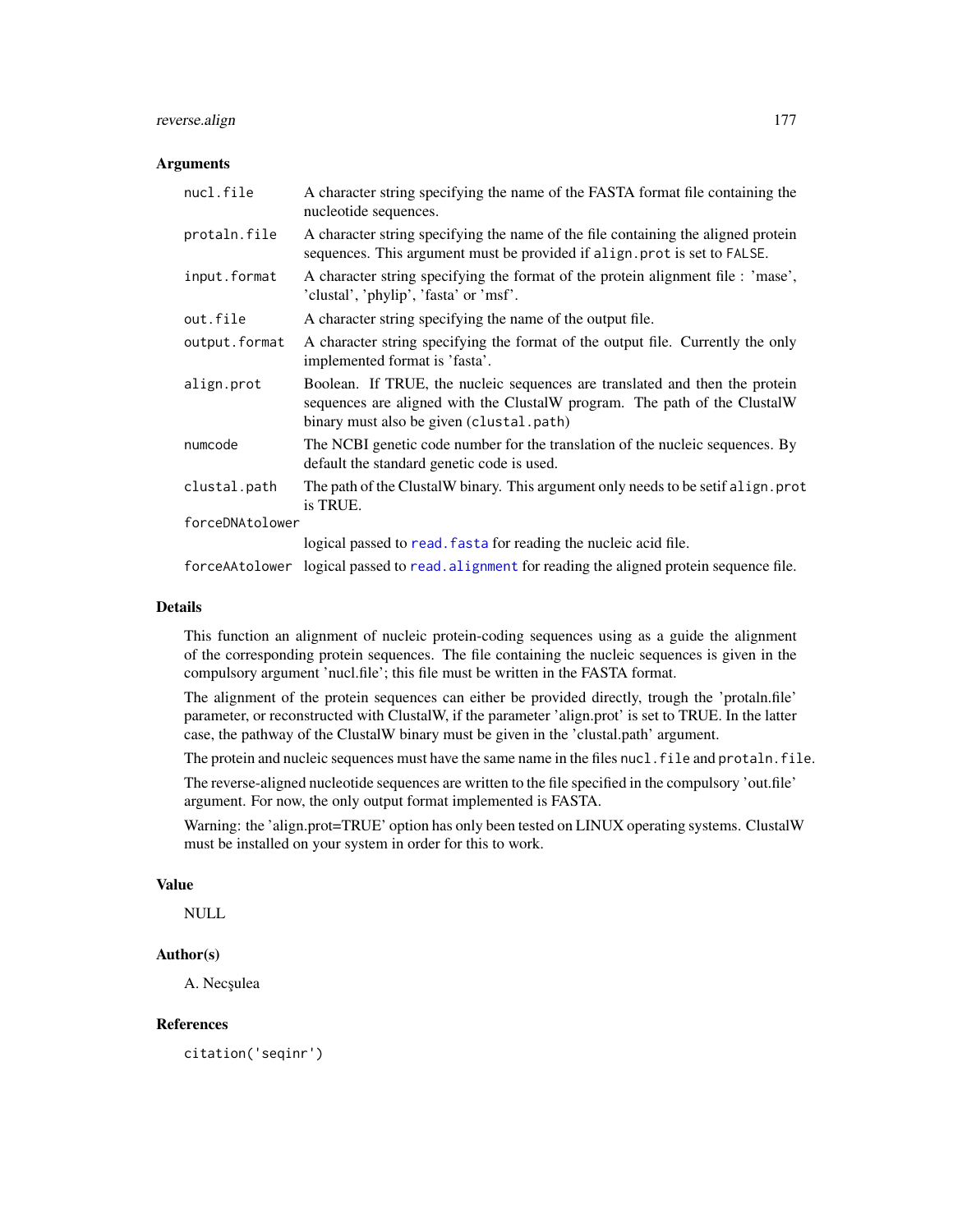### See Also

[read.alignment](#page-158-0), [read.fasta](#page-161-0), [write.fasta](#page-217-0)

### Examples

```
#
# Read example 'bordetella.fasta': a triplet of orthologous genes from
# three bacterial species (Bordetella pertussis, B. parapertussis and
# B. bronchiseptica):
#
nucl.file <- system.file('sequences/bordetella.fasta', package = 'seqinr')
triplet <- read.fasta(nucl.file)
#
# For this example, 'bordetella.pep.aln' contains the aligned protein
# sequences, in the Clustal format:
#
protaln.file <- system.file('sequences/bordetella.pep.aln', package = 'seqinr')
triplet.pep<- read.alignment(protaln.file, format = 'clustal')
#
# Call reverse.align for this example:
#
myOutFileName <-tempfile(pattern = "test", tmpdir = tempdir(), fileext = "revalign")
tempdir(check = FALSE)
#reverse.align(nucl.file = nucl.file, protaln.file = protaln.file,
# input.format = 'clustal', out.file = 'test.revalign')
reverse.align(nucl.file = nucl.file, protaln.file = protaln.file,
                     input.format = 'clustal', out.file = myOutFileName)
#
# Simple sanity check against expected result:
#
#res.new <- read.alignment("test.revalign", format = "fasta")
res.new <- read.alignment(myOutFileName, format = "fasta")
data(revaligntest)
stopifnot(identical(res.new, revaligntest))
#
# Alternatively, we can use ClustalW to align the translated nucleic
# sequences. Here the ClustalW program is accessible simply by the
# 'clustalw' name.
#
```
## Not run: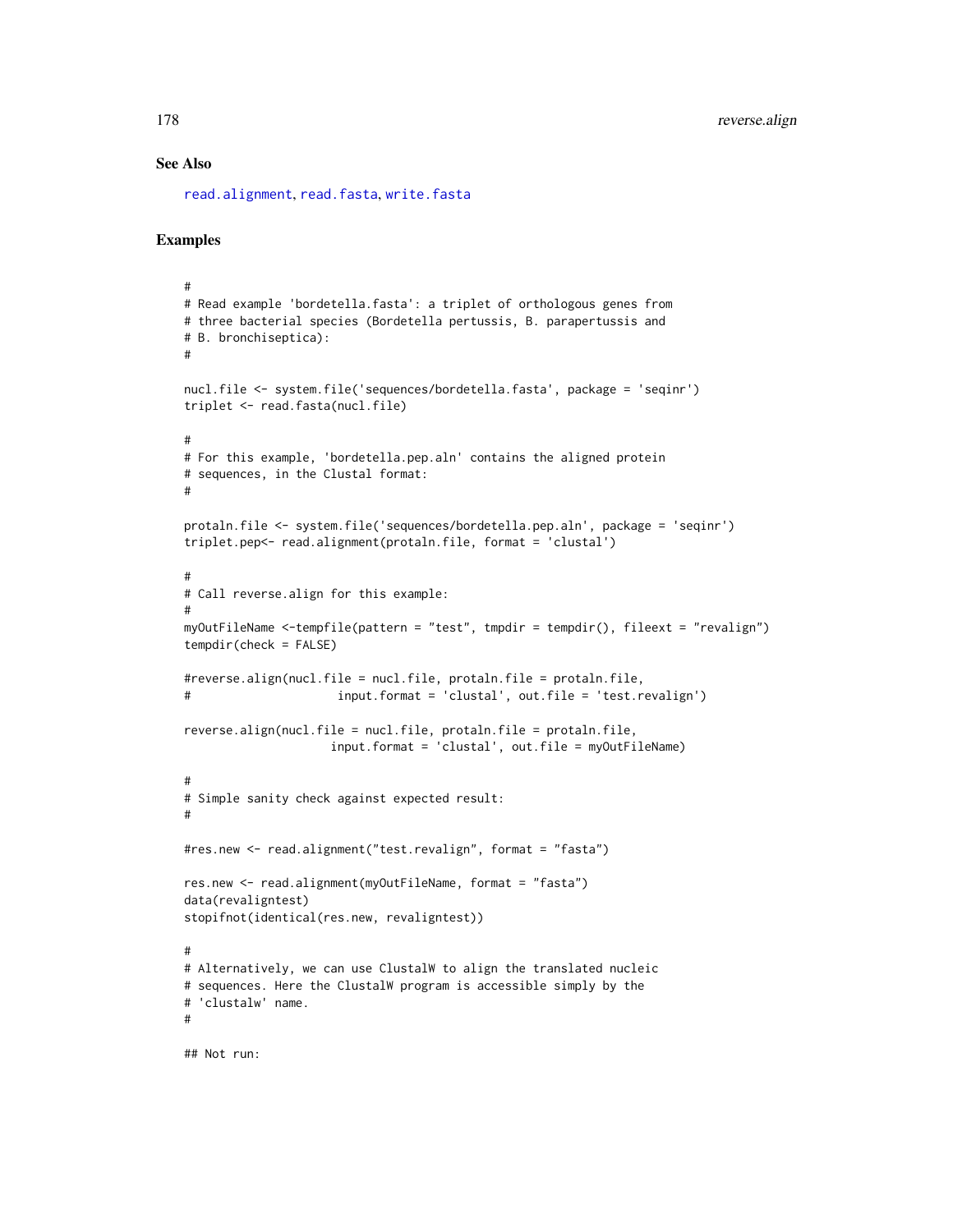```
reverse.align(nucl.file = nucl.file, out.file = 'test.revalign.clustal',
  align.prot = TRUE, clustal.path = 'clustalw')
## End(Not run)
```
rot13 *Ergheaf gur EBG-13 pvcurevat bs n fgevat*

## Description

rot13 applied to the above title returns the string "Returns the ROT-13 ciphering of a string".

### Usage

rot13(string)

#### Arguments

string a string of characters.

# Value

a string of characters.

## Author(s)

J.R. Lobry

## References

citation("seqinr")

### See Also

[chartr](#page-0-0)

```
##
## Simple ciphering of a string:
##
message <- "Hello, world!"
rot13(message) # "Uryyb, jbeyq!"
##
## Routine sanity check:
##
stopifnot(identical(rot13(rot13(message)), message))
```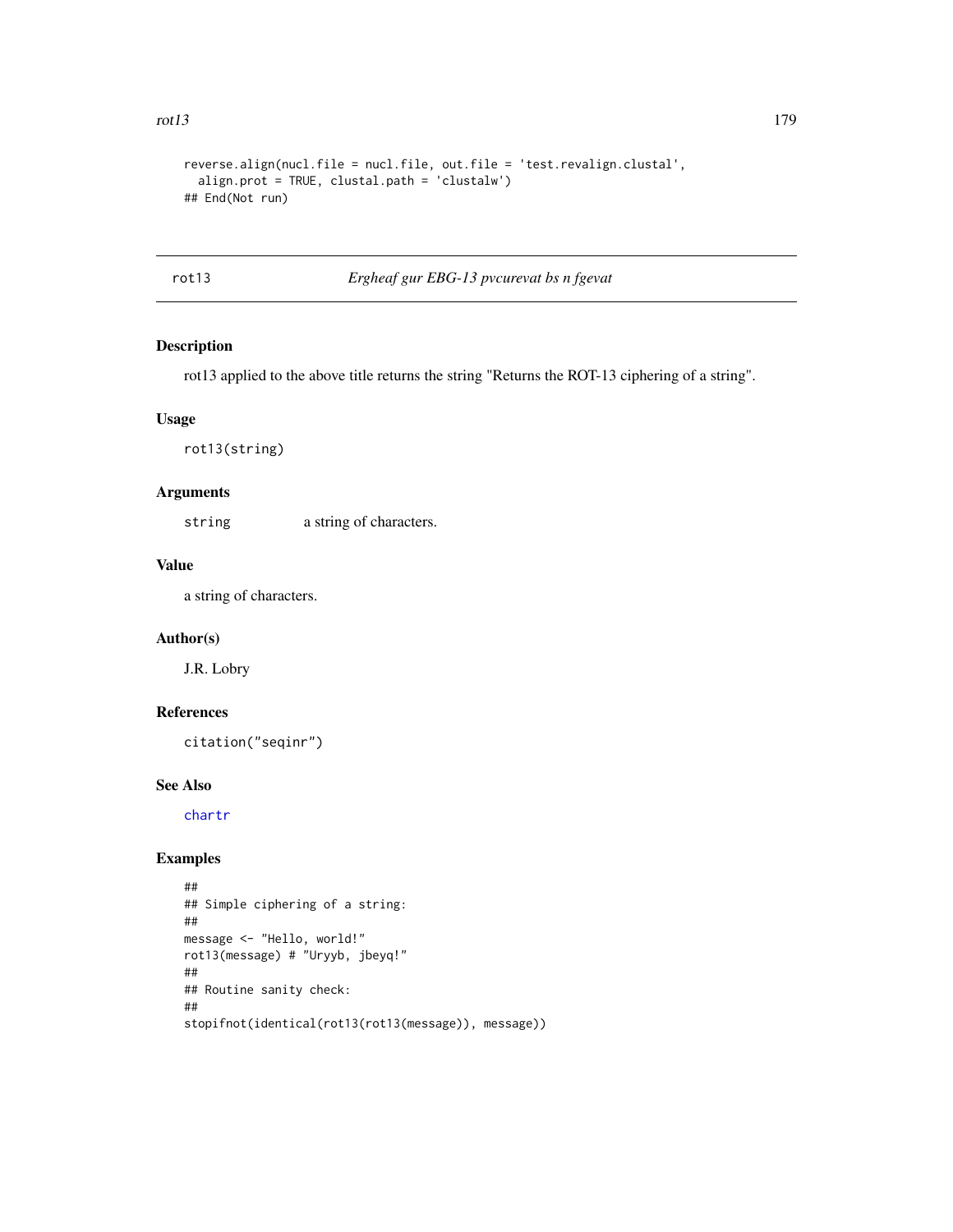<span id="page-179-0"></span>

## Description

This is a simple utility function to convert a single string such as "BigBang" into a vector of chars such as c("B", "i", "g", "B", "a", "n", "g").

## Usage

s2c(string)

## Arguments

string a string of chars

# Value

a vector of chars. If supplied argument is not a single string, a warning is issued and NA returned.

# Author(s)

J.R. Lobry

#### References

citation("seqinr")

# See Also

[c2s](#page-34-0)

# Examples

stopifnot(all(s2c("BigBang") == c("B", "i", "g", "B", "a", "n", "g")))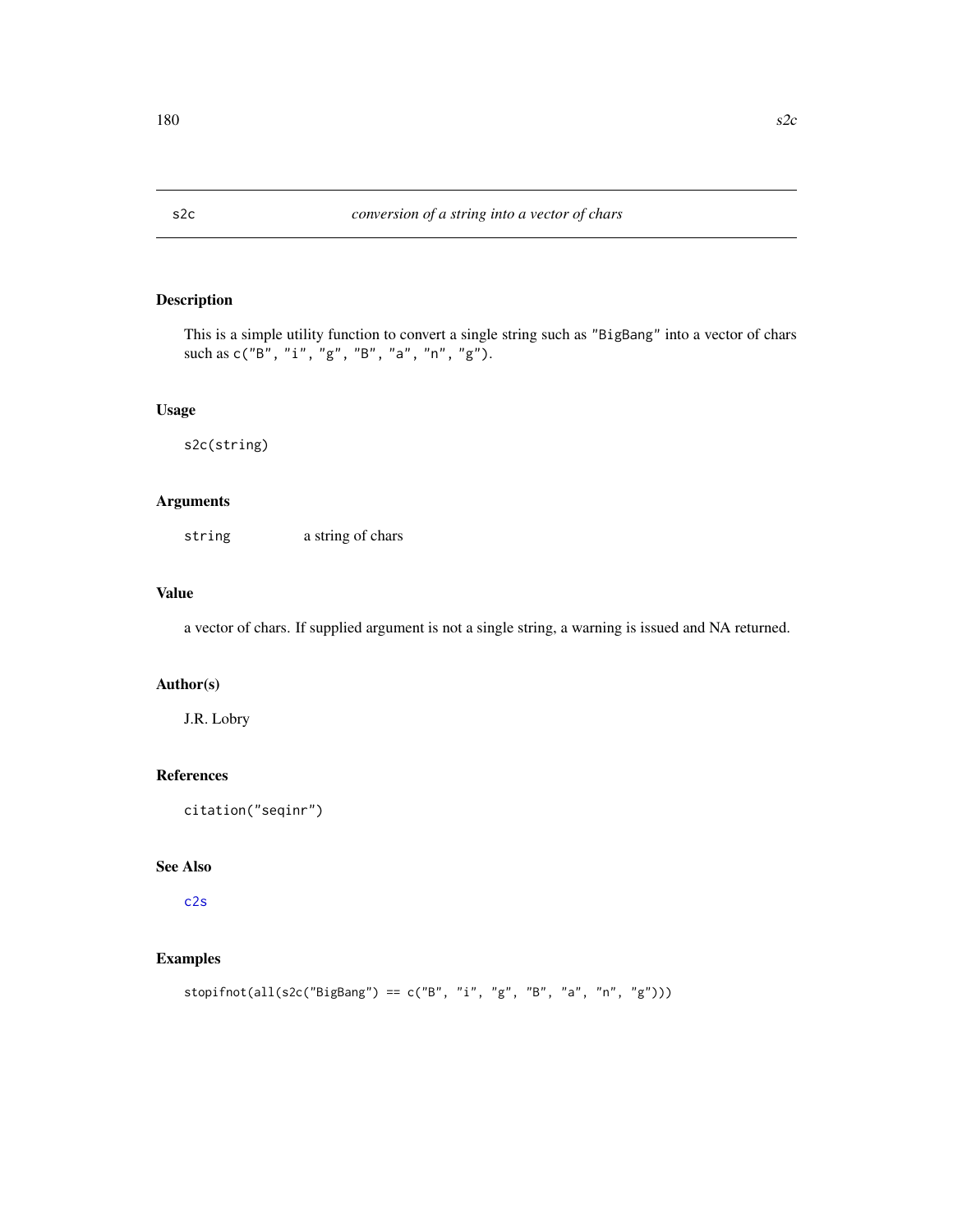By default, if no levels arguments is provided, this function will just code your DNA sequence in integer values following the lexical order ( $a > c > g > t$ ), that is 0 for "a", 1 for "c", 2 for "g", 3 for "t" and NA for ambiguous bases.

## Usage

```
s2n(seq, levels = s2c("acgt"), base4 = TRUE, forceToLower = TRUE)
```
## Arguments

| seg          | the sequence as a vector of single chars                      |
|--------------|---------------------------------------------------------------|
| levels       | allowed char values, by default a, c, g and t                 |
| base4        | if TRUE the numerical encoding will start at O, if FALSE at 1 |
| forceToLower | if TRUE the sequence is forced to lower case caracters        |

#### Value

a vector of integers

# Note

The idea of starting numbering at 0 by default is that it enforces a kind of isomorphism between the paste operator on DNA chars and the + operator on integer coding for DNA chars. By this way, you can work either in the char set, either in the integer set, depending on what is more convenient for your purpose, and then switch from one set to the other one as you like.

#### Author(s)

J.R. Lobry

# References

citation("seqinr")

## See Also

[n2s](#page-130-0), [factor](#page-0-0), [unclass](#page-0-0)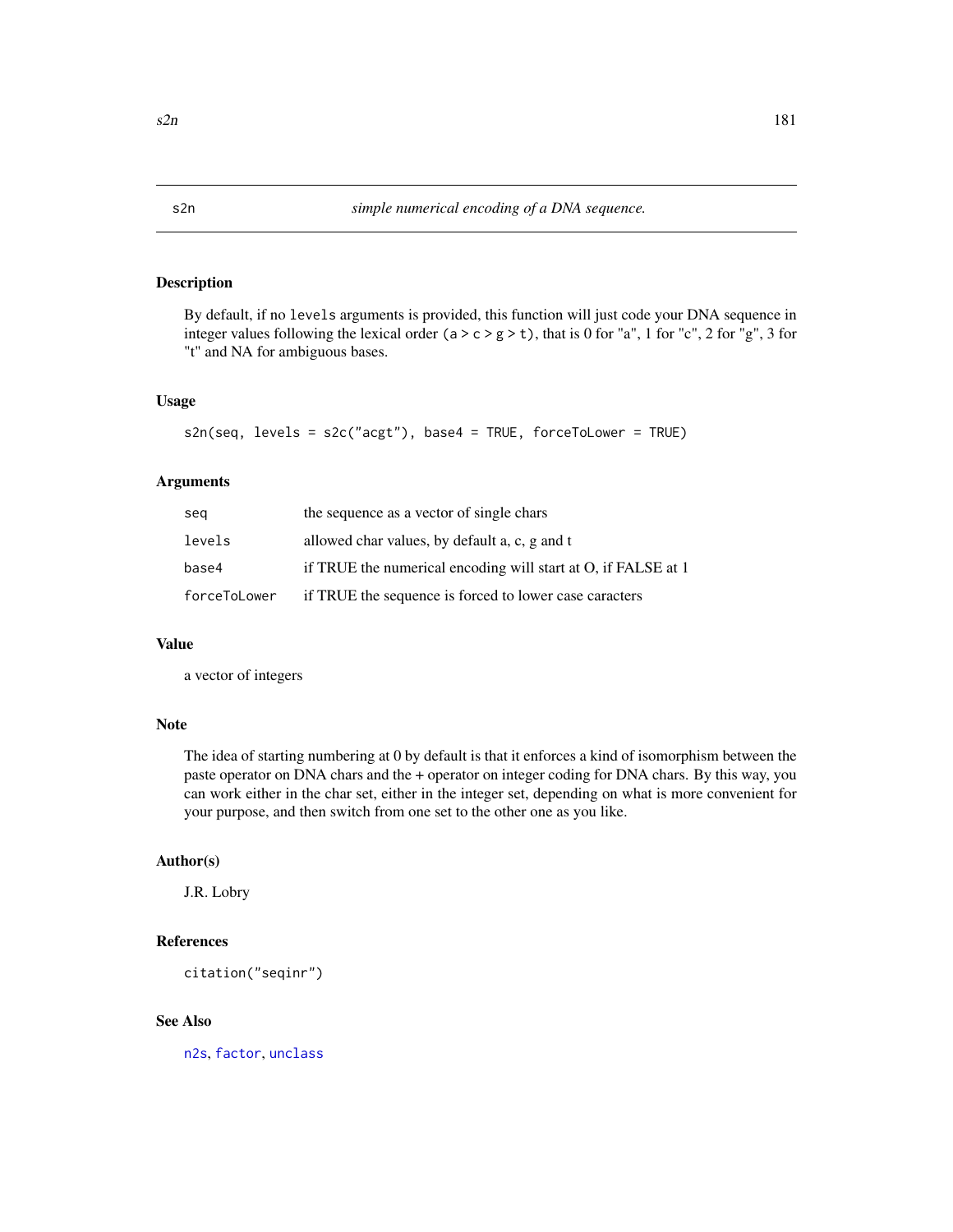182 savelist and the same state of the same state of the same state of the same state of the same state of the same state of the same state of the same state of the same state of the same state of the same state of the sam

# Examples

```
##
## Example of default behaviour:
##
urndna <- s2c("acgt")
seq <- sample( urndna, 100, replace = TRUE ) ; seq
s2n(seq)
##
## How to deal with RNA:
##
urnrna <- s2c("acgt")
seq <- sample( urnrna, 100, replace = TRUE ) ; seq
s2n(seq)
##
## what happens with unknown characters:
##
urnmess <- c(urndna,"n")
seq <- sample( urnmess, 100, replace = TRUE ) ; seq
s2n(seq)
##
## How to change the encoding for unknown characters:
##
tmp \leftarrow s2n(seq); tmp[i s .na(tmp)] \leftarrow -1; tmp##
## Simple sanity check:
##
stopifnot(all(s2n(s2c("acgt")) == 0:3))
```
savelist *Save sequence names or accession numbers into a file*

## Description

This function retrieves all sequence names or all accession number from an ACNUC list and saves them into a file.

# Usage

```
savelist(lrank, type = c("N", "A"),
                 filename = paste(gln(lrank), ifelse(type == "N", "mne", "acc"),
     sep = "."), socket = autosocket(), warnme = TRUE)
```
## Arguments

| lrank    | the rank of the ACNUC list to consider.                                                    |
|----------|--------------------------------------------------------------------------------------------|
| type     | use "N" for sequence names (mnemonics) and "A" for accession numbers. De-<br>fault is "N". |
| filename | a string of character giving the name of the file to save results.                         |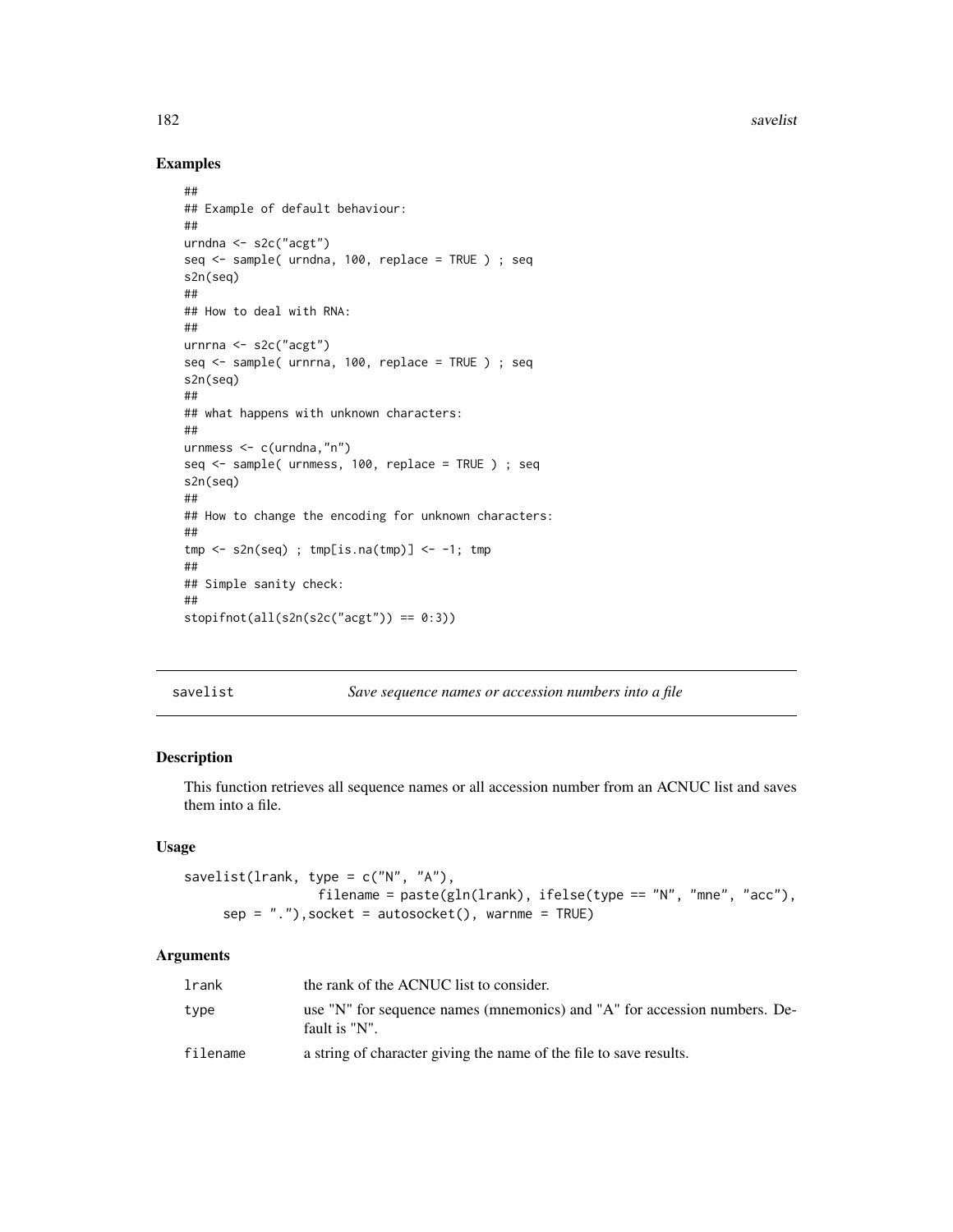# SeqAcnucWeb 183

| socket | an object of class sockconn connecting to a remote ACNUC database (default |
|--------|----------------------------------------------------------------------------|
|        | is a socket to the last opened database).                                  |
| warnme | if TRUE a message is issued on the console when complete.                  |

# Value

none.

#### Author(s)

J.R. Lobry

## References

<http://doua.prabi.fr/databases/acnuc.html> citation("seqinr")

# See Also

[choosebank](#page-41-0), [query](#page-153-0), [glr](#page-100-0) to get a list rank from its name, [clfcd](#page-56-0) for the inverse operation of savelist

# Examples

```
## Not run:
 ### Need internet connection
 choosebank("emblTP")
 mylist <- query("mylist", "sp=felis catus et t=cds", virtual=TRUE)
 savelist(glr("mylist"))
 # 603 sequence mnemonics written into file: MYLIST.mne
 savelist(glr("mylist"), type = "A")
 # 603 sequence accession numbers written into file: MYLIST.acc
```
## End(Not run)

SeqAcnucWeb *Sequence coming from a remote ACNUC data base*

# Description

as.SeqAcnucWeb is called by many functions, for instance by query, and should not be directly called by the user. It creates an object of class SeqAcnucWeb. is.SeqAcnucWeb returns TRUE if the object is of class SeqAcnucWeb.

```
as.SeqAcnucWeb(object, length, frame, ncbigc)
is.SeqAcnucWeb(object)
```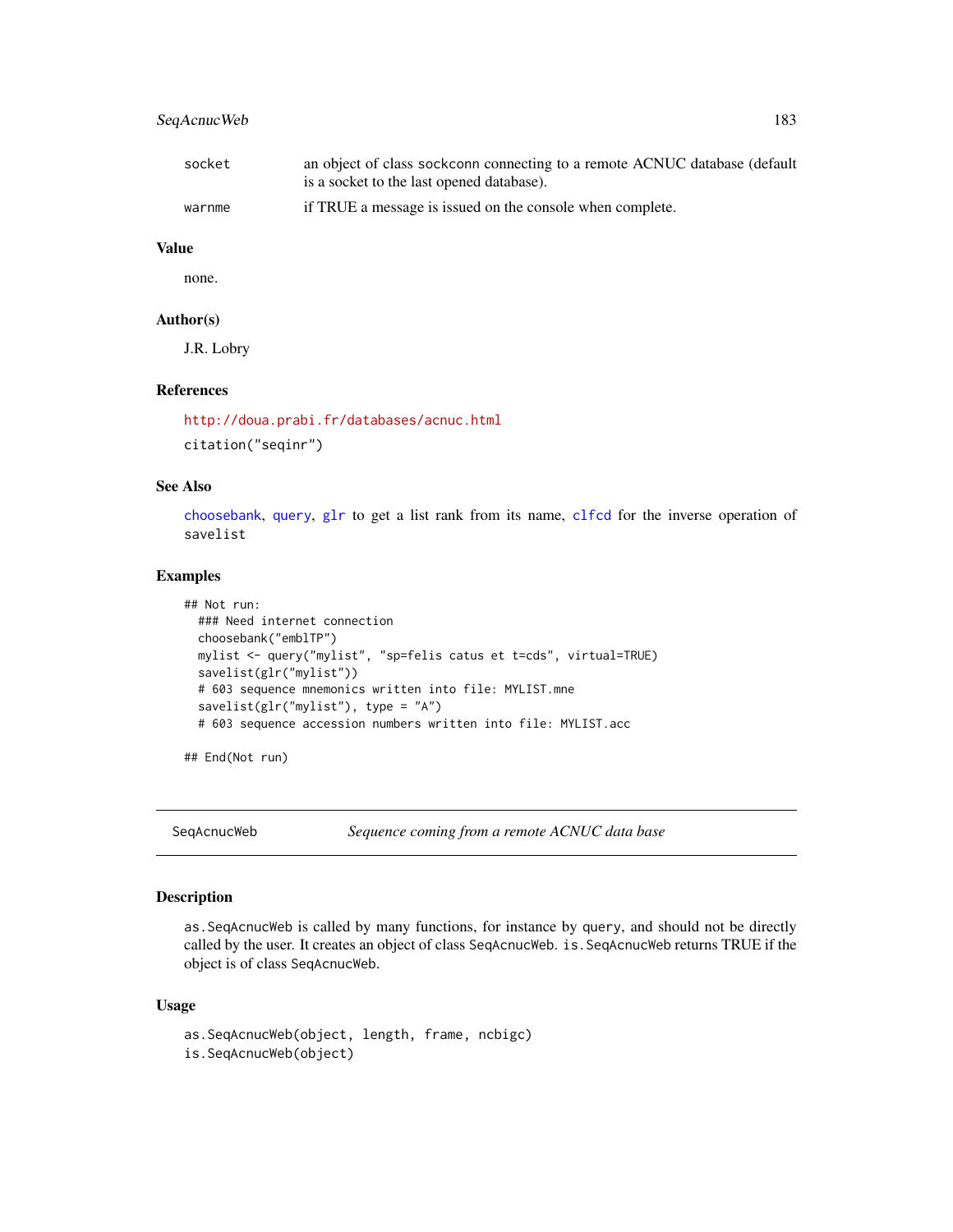#### Arguments

| object | a string giving the name of a sequence present in the data base                |
|--------|--------------------------------------------------------------------------------|
| length | a string giving the length of the sequence present in the data base            |
| frame  | a string giving the frame of the sequence present in the data base             |
| ncbigc | a string giving the nobi genetic code of the sequence present in the data base |

## Value

as.SeqAcnucWeb returns an object sequence of class SeqAcnucWeb. Note that as from seqinR 1.1-3 the slot socket has been deleted to save space for long lists.

## Author(s)

D. Charif, J.R. Lobry

#### References

citation("seqinr")

#### Examples

```
## Not run: # Need internet connection
choosebank("emblTP")
mylist <- query("mylist", "sp=felis catus et t=cds et o=mitochondrion")
stopifnot(is.SeqAcnucWeb(mylist$req[[1]]))
closebank()
```
## End(Not run)

SeqFastaAA *AA sequence in Fasta Format*

#### Description

as.SeqFastaAA is called by the function as read.fasta. It creates an object of class SeqFastaAA. is.SeqFastaAA returns TRUE if the object is of class SeqFastaAA. summary.SeqFastaAA gives the AA composition of an object of class SeqFastaAA.

```
as.SeqFastaAA(object, name = NULL, Annot = NULL)
is.SeqFastaAA(object)
## S3 method for class 'SeqFastaAA'
summary(object,...)
```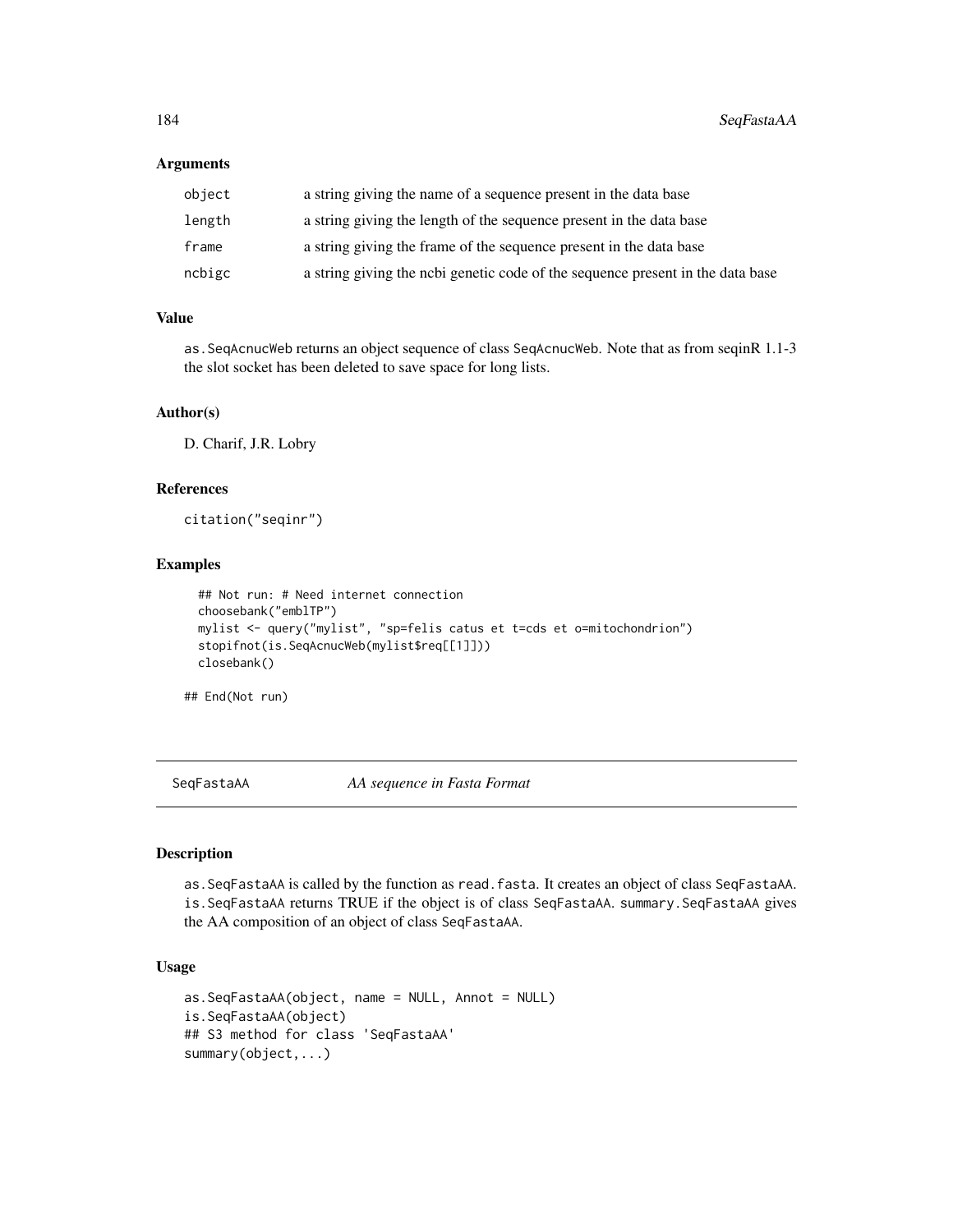# SeqFastadna 185

#### **Arguments**

| object                  | a vector of chars representing a biological sequence                 |
|-------------------------|----------------------------------------------------------------------|
| name                    | NULL a character string specifying a name for the sequence           |
| Annot                   | NULL a character string specifying some annotations for the sequence |
| $\cdot$ $\cdot$ $\cdot$ | additional arguments affecting the summary produced                  |

# Value

as.SeqFastaAA returns an object sequence of class SeqFastaAA. summary.SeqFastaAA returns a list which the following components:

| composition | the AA counting of the sequence                                                                                            |  |
|-------------|----------------------------------------------------------------------------------------------------------------------------|--|
| AA.Property | the percentage of each group of amino acid in the sequence. By example, the<br>groups are small, tiny, aliphatic, aromatic |  |

# Author(s)

D. Charif

# References

citation("seqinr")

#### Examples

```
s <- read.fasta(file = system.file("sequences/seqAA.fasta", package = "seqinr"), seqtype="AA")
is.SeqFastaAA(s[[1]])
summary(s[[1]])
myseq <- s2c("MSPTAYRRGSPAFLV*")
as.SeqFastaAA(myseq, name = "myseq", Annot = "blablabla")
myseq
```
SeqFastadna *Class for DNA sequence in Fasta Format*

#### Description

as.SeqFastadna is called by many functions as read.fasta. It creates an object of class SeqFastadna. is.SeqFastadna returns TRUE if the object is of class SeqFastadna. summary.SeqFastadna gives the base composition of an object of class SeqFastadna.

```
as.SeqFastadna(object, name = NULL, Annot = NULL)
is.SeqFastadna(object)
## S3 method for class 'SeqFastadna'
summary(object, alphabet = s2c("acgt"), ...)
```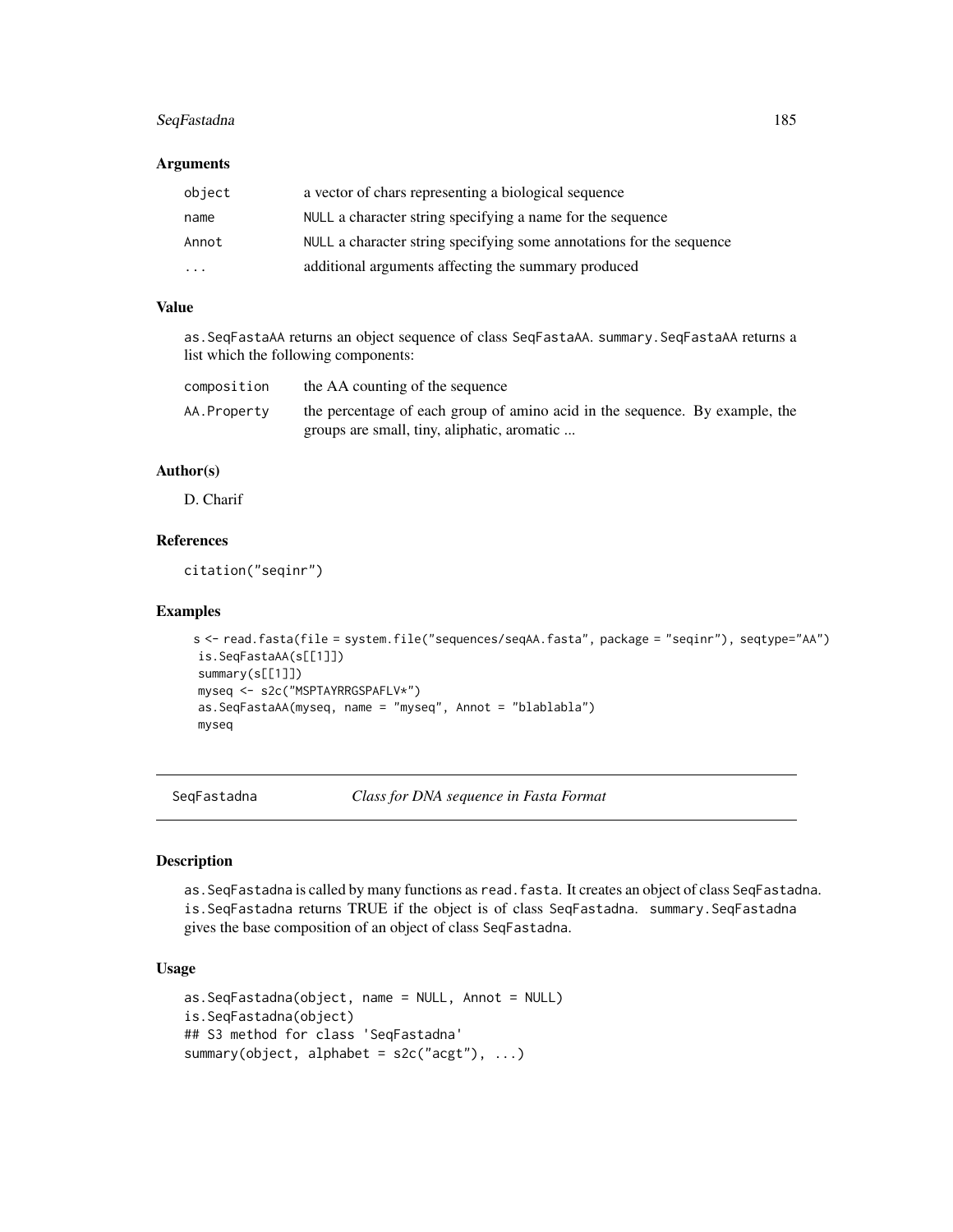# Arguments

| object   | a vector of chars representing a biological sequence                 |
|----------|----------------------------------------------------------------------|
| name     | NULL a character string specifying a name for the sequence           |
| Annot    | NULL a character string specifying some annotations for the sequence |
| .        | additional arguments affecting the summary produced                  |
| alphabet | a vector of single characters                                        |

## Value

as.SeqFastadna returns an object sequence of class SeqFastadna. summary.SeqFastadna returns a list which the following components:

| length | the legth of the sequence             |
|--------|---------------------------------------|
| compo  | the base counting of the sequence     |
| GC     | the percentage of G+C in the sequence |

# Author(s)

D. Charif

# References

citation("seqinr")

# Examples

```
s <- read.fasta(system.file("sequences/malM.fasta",package="seqinr"))
is.SeqFastadna(s[[1]])
summary(s[[1]])
myseq <- s2c("acgttgatgctagctagcatcgat")
as.SeqFastadna(myseq, name = "myseq", Annot = "blablabla")
myseq
```

|  | Segrrag |
|--|---------|
|  |         |

Class for sub-sequences

## Description

as.SeqFrag is called by all methods of [getFrag](#page-96-0), but not directly by the users. It creates an object sequence of class SeqFrag.

```
as.SeqFrag(object, begin, end, name)
is.SeqFrag(object)
```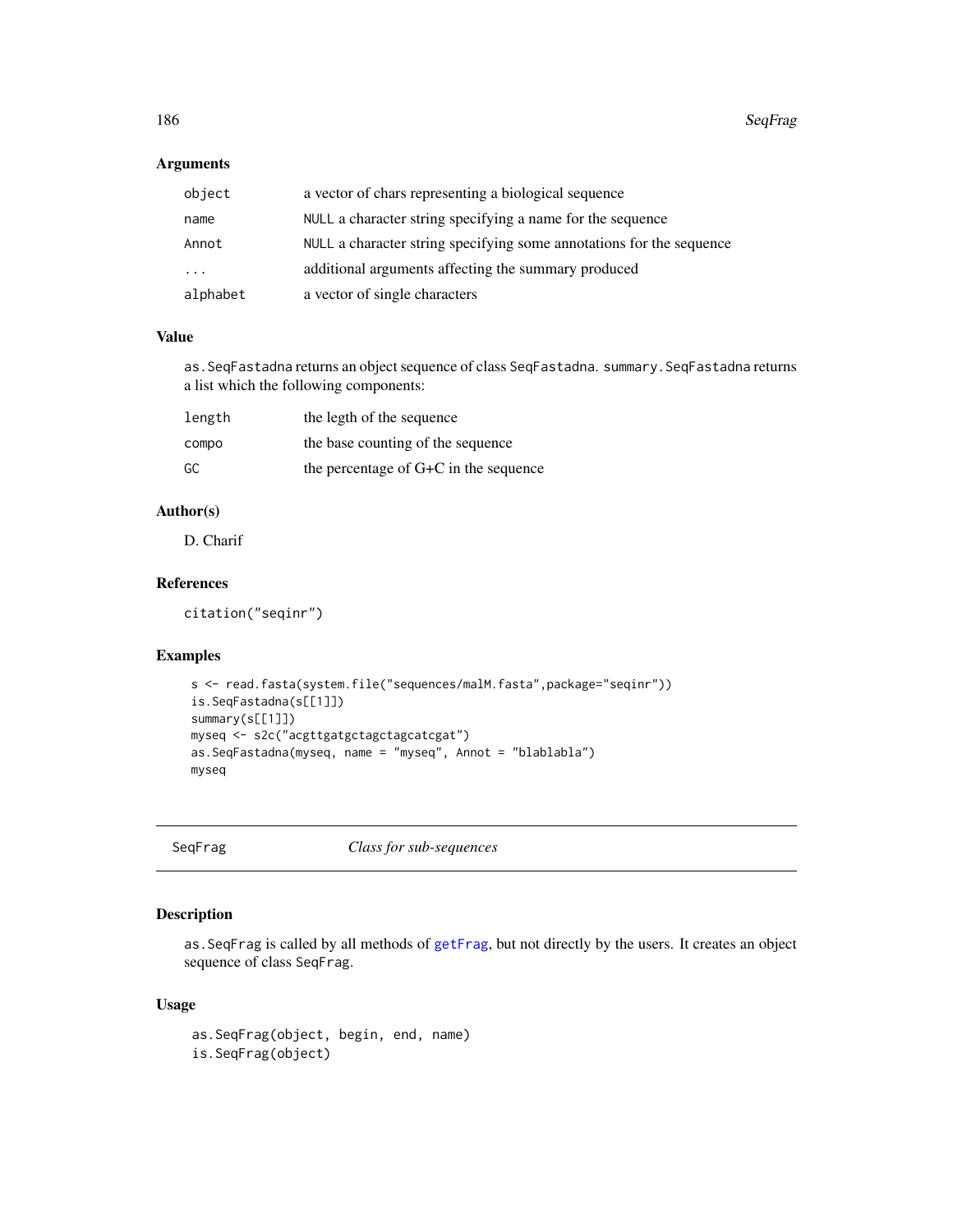# SEQINR.UTIL 187

## Arguments

| object | an object sequence of class seqFastadna, seqFastaAA, seqAcnucWeb or seqFrag |
|--------|-----------------------------------------------------------------------------|
| begin  | the first base of the fragment to get                                       |
| end    | the last base of the fragment to get                                        |
| name   | the name of the sequence                                                    |

#### Value

as.SeqFrag returns a biological sequence with the following attributes:

| segMother | the name of the sequence from which the sequence comes                |
|-----------|-----------------------------------------------------------------------|
| begin     | the position of the first base of the fragment on the mother sequence |
| end       | the position of the last base of the fragment on the mother sequence  |
| class     | SeqFrag which is the classfor sub-sequence                            |

is.SeqFrag returns TRUE if the object is of class Seqfrag.

# Author(s)

D. Charif, J.R. Lobry

## References

citation("seqinr")

# See Also

[getFrag](#page-96-0), [getLength](#page-99-0), [getName](#page-104-0), [getSequence](#page-105-0), [getTrans](#page-107-0)

## Examples

```
s <- read.fasta(file = system.file("sequences/malM.fasta", package = "seqinr"))
getFrag(s[[1]], 1, 10)
```
<span id="page-186-0"></span>SEQINR.UTIL *utility data for seqinr*

# Description

This data set gives the genetics code, the name of each codon, the IUPAC one-letter code for amino acids and the physico-chemical class of amino acid and the pK values of amino acids described in Bjellqvist *et al.* (1993).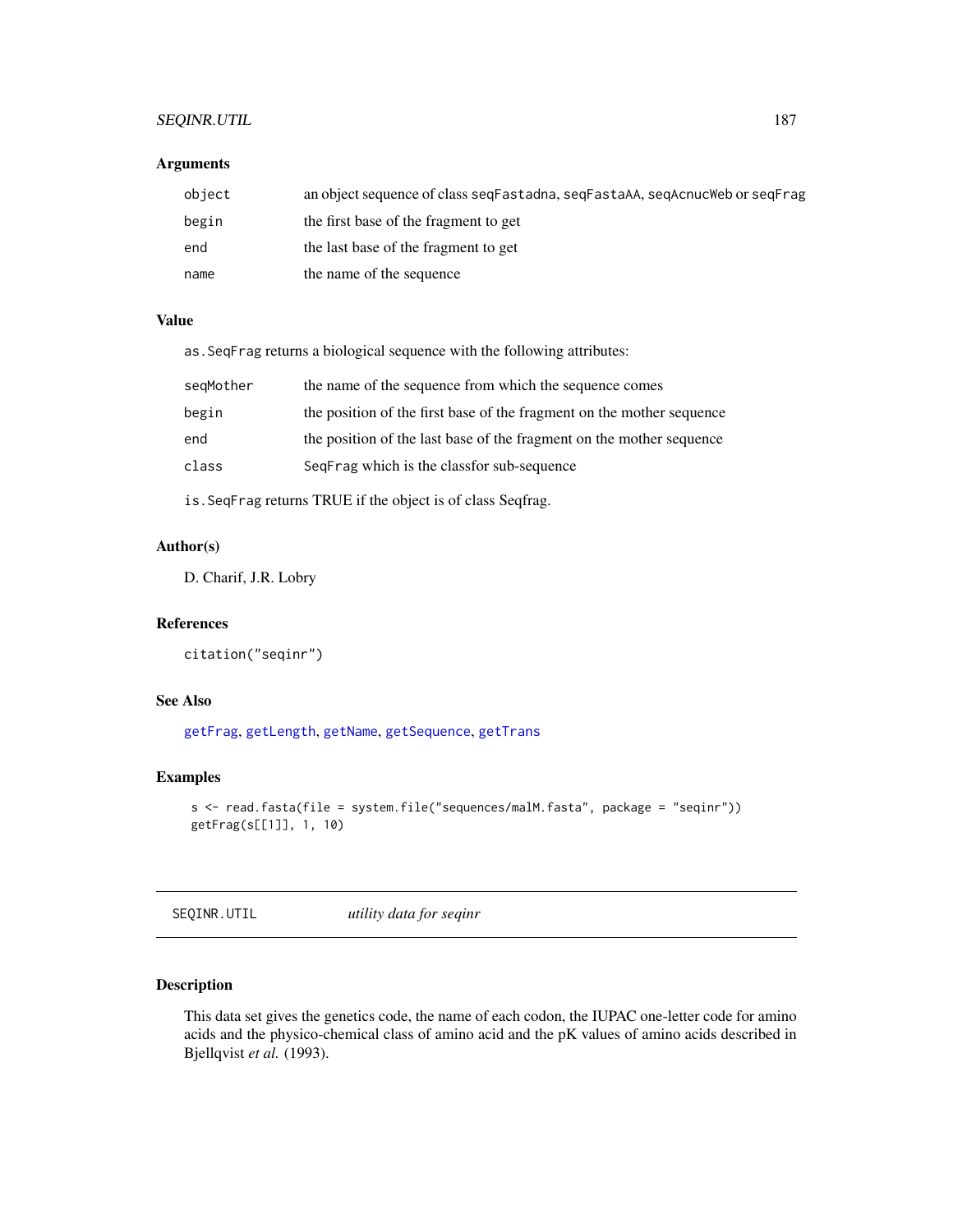#### Format

SEQINR.UTIL is a list containing the 4 following objects:

- CODES.NCBI is a data frame containing the genetics code : The standard ('Universal') genetic code with a selection of non-standard codes.
- CODON.AA is a three columns data frame. The first column is a factor containing the codon. The second column is a factor giving the aminoacids names for each codon. The last column is a factor giving the IUPAC one-letter code for aminoacids
- AA.PROPERTY is a list giving the physico-chemical class of amino acid. The differents classes are the following one : Tiny, Small, Aliphatic, Aromatic, Non.polar, Polar, Charged, Basic, Acidic
- pK is a data frame. It gives the pK values of amino acids described in Bjellqvist *et al.* (1993) , which were defined by examining polypeptide migration between pH 4.5 to 7.3 in an immobilised pH gradient gel environment with 9.2M and 9.8M urea at 15 degree or 25 degree

#### Source

Data prepared by D. Charif.

The genetic codes have been taken from the ncbi database: [https://www.ncbi.nlm.nih.gov/](https://www.ncbi.nlm.nih.gov/Taxonomy/Utils/wprintgc.cgi) [Taxonomy/Utils/wprintgc.cgi](https://www.ncbi.nlm.nih.gov/Taxonomy/Utils/wprintgc.cgi). Last visited on 2016-10-05 corresponding to last update of the Genetic Codes: April 30, 2013.

The IUPAC one-letter code for aminoacids is descibed at: [https://www.bioinformatics.org/](https://www.bioinformatics.org/sms/iupac.html) [sms/iupac.html](https://www.bioinformatics.org/sms/iupac.html). pK values of amino acids were taken from Bjellqvist et al.

Bjellqvist, B.,Hughes, G.J., Pasquali, Ch., Paquet, N., Ravier, F., Sanchez, J.-Ch., Frutiger, S. & Hochstrasser, D.F.(1993) The focusing positions of polypeptides in immobilized pH gradients can be predicted from their amino acid sequences. *Electrophoresis*, 14, 1023-1031.

## References

citation("seqinr")

#### Examples

data(SEQINR.UTIL)

setlistname *Sets the name of an ACNUC list identified by its rank*

#### Description

This is a low level function to set the name of a list from an ACNUC server. It should not be used directly by end users.

```
setlistname(lrank, name = "list1", socket = autosocket())
```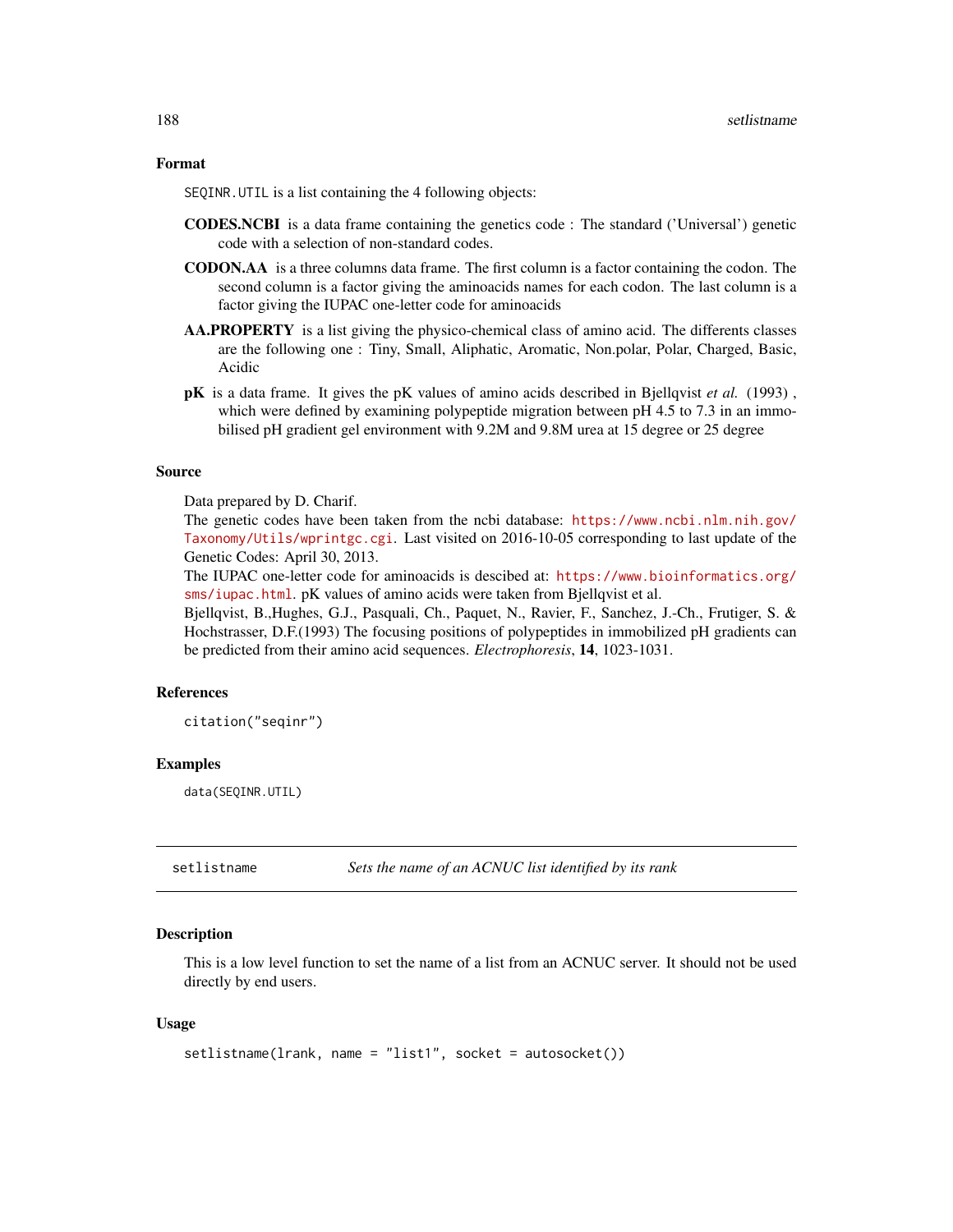#### setlistname and the setler of the setler of the set of the set of the set of the set of the set of the set of the set of the set of the set of the set of the set of the set of the set of the set of the set of the set of th

## Arguments

| lrank  | the list rank on the ACNUC server                                                                                       |
|--------|-------------------------------------------------------------------------------------------------------------------------|
| name   | the name to use for this list                                                                                           |
| socket | an object of class sockconn connecting to a remote ACNUC database (default<br>is a socket to the last opened database). |

# Value

A single numeric value corresponding to:

| <b>NA</b>      | Empty answer from server.                                       |
|----------------|-----------------------------------------------------------------|
| 0              | OK.                                                             |
| 3              | if another list with that name already existed and was deleted. |
| $\overline{4}$ | no list of rank 1 rank exists.                                  |

# Author(s)

J.R. Lobry

# References

<http://doua.prabi.fr/databases/acnuc.html> citation("seqinr")

# See Also

[choosebank](#page-41-0), [query](#page-153-0), [glr](#page-100-0)

# Examples

```
## Not run:
  ### Need internet connection
  choosebank("emblTP")
  mylist <- query("mylist", "sp=felis catus et t=CDS", virtual = TRUE)
  # Change list name on server:
  setlistname(lrank = glr("mylist"), name = "feliscatus") # 0, OK.
  glr("mylist") # 0, list doesn't exist no more.
  glr("feliscatus") # 2, this list exists.
  # Note the danger here: the object mylist is still present in the user workspace
  # while the corresponding list was deleted from server.
```
## End(Not run)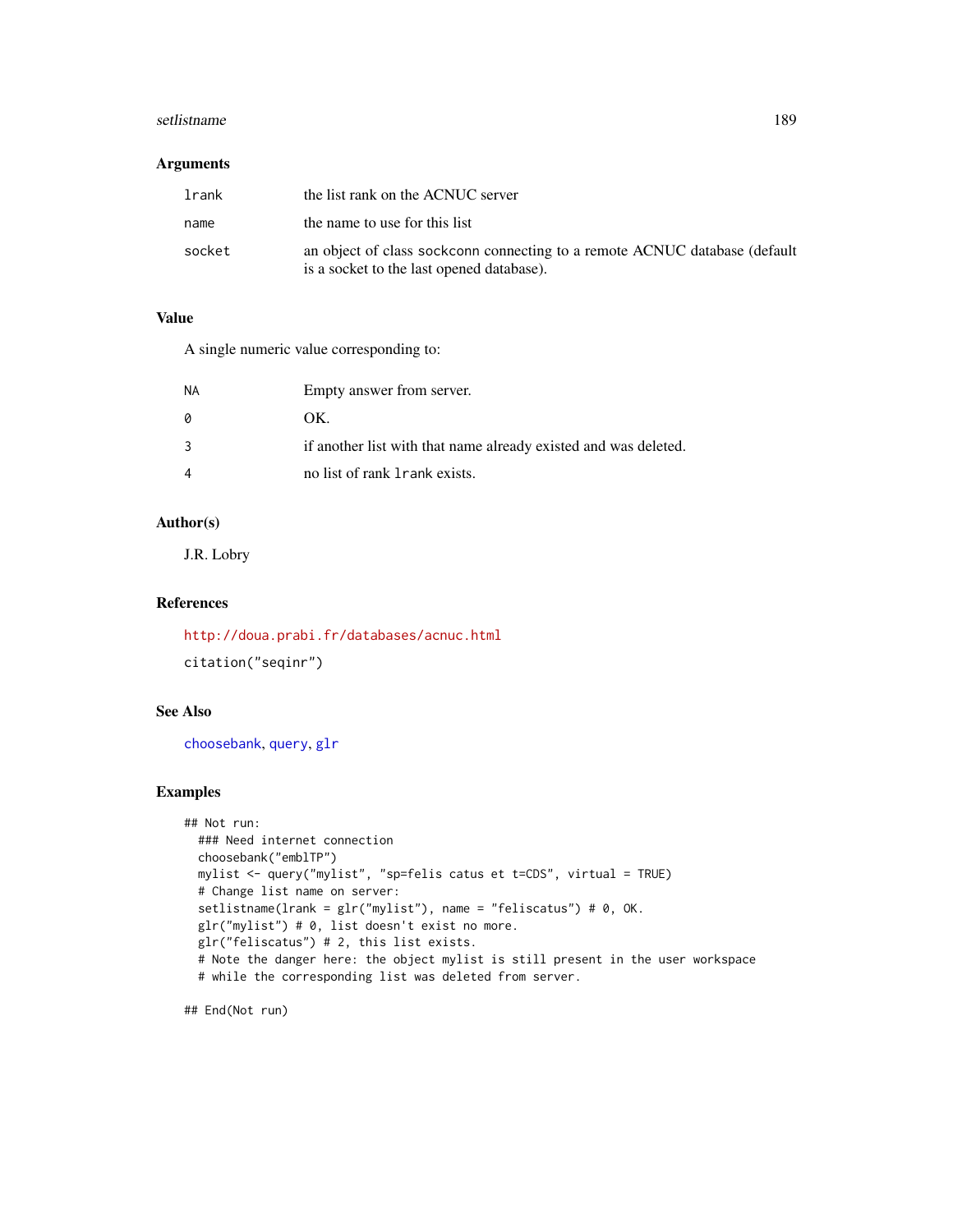Split a sequence into sub-sequences of 3 (the default size) with no overlap between the sub-sequences.

## Usage

```
splitseq(seq, frame = 0, word = 3)
```
# Arguments

| sea   | a vector of chars                                                         |
|-------|---------------------------------------------------------------------------|
| frame | an integer $(0, 1, 2)$ giving the starting position to split the sequence |
| word  | an integer giving the size of the sub-sequences                           |

# Value

This function returns a vector which contains the sub-sequences.

## Author(s)

J.R. Lobry

# References

citation("seqinr")

# See Also

[split](#page-0-0)

```
cds <- s2c("aacgttgcaggtcgctcgctacgtagctactgttt")
#
# To obtain the codon sequence in frame 0:
#
stopifnot(identical(splitseq(cds),
  c("aac", "gtt", "gca", "ggt", "cgc", "tcg", "cta", "cgt", "agc", "tac", "tgt")))
#
# Show the effect of frame and word with a ten char sequence:
#
(tenchar <- s2c("1234567890"))
splitseq(tenchar, frame = 0)
splitseq(tenchar, frame = 1)
```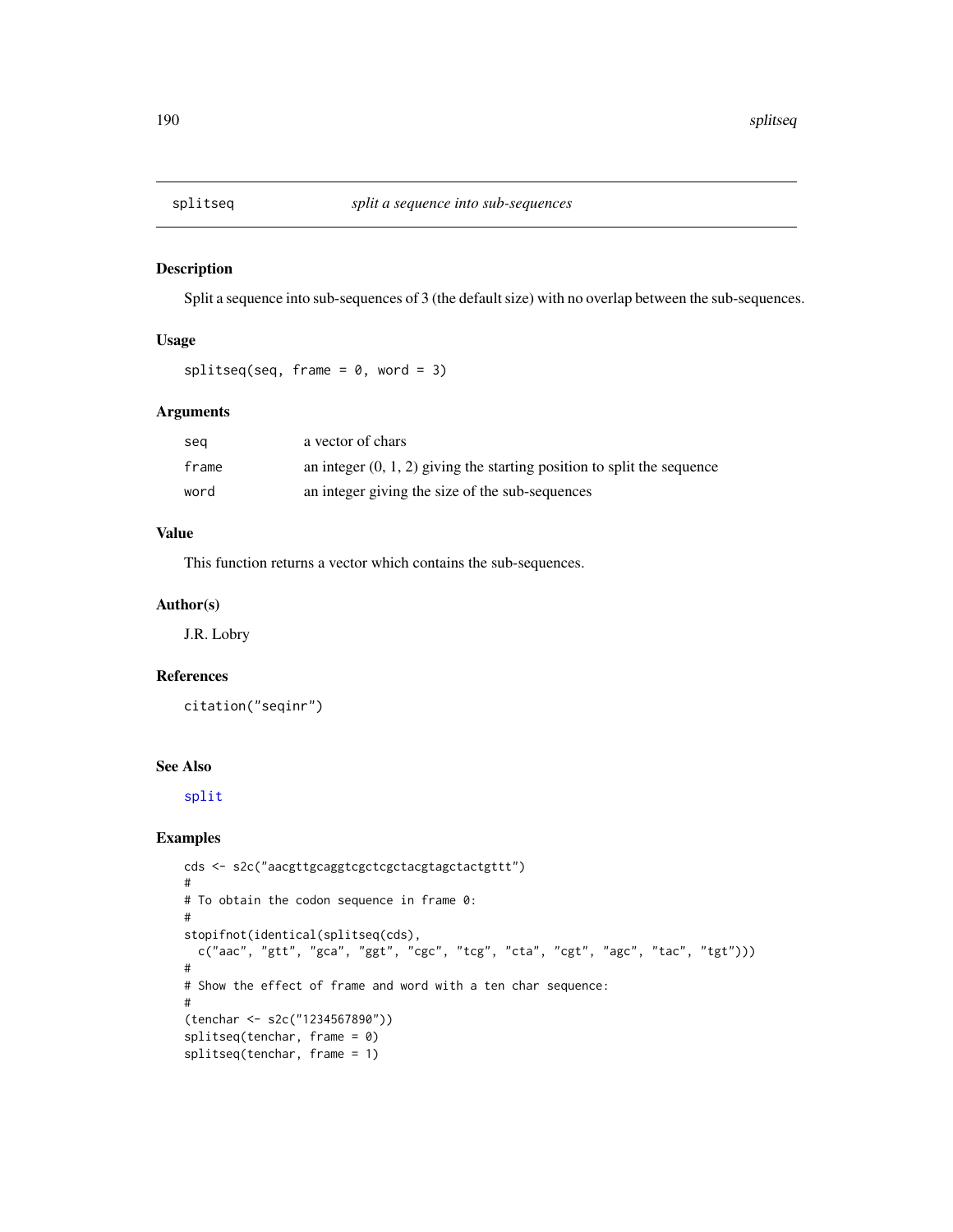stresc and the stress of the stress of the stress of the stress of the stress of the stress of the stress of the stress of the stress of the stress of the stress of the stress of the stress of the stress of the stress of t

```
splitseq(tenchar, frame = 2)
splitseq(tenchar, frame = 0, word = 2)splitseq(tenchar, frame = 0, word = 1)
```
stresc *Utility function to escape LaTeX special characters present in a string*

# Description

This function returns a vector of strings in which LaTeX special characters are escaped, this was useful in conjunction with xtable.

# Usage

stresc(strings)

# Arguments

strings A vector of strings to deal with.

#### Value

Returns a vector of strings with escaped characters within each string.

# Author(s)

J.R. Lobry

# References

citation("seqinr")

#### See Also

[s2c](#page-179-0)

```
stresc("MISC_RNA")
stresc(c("BB_0001","BB_0002"))
```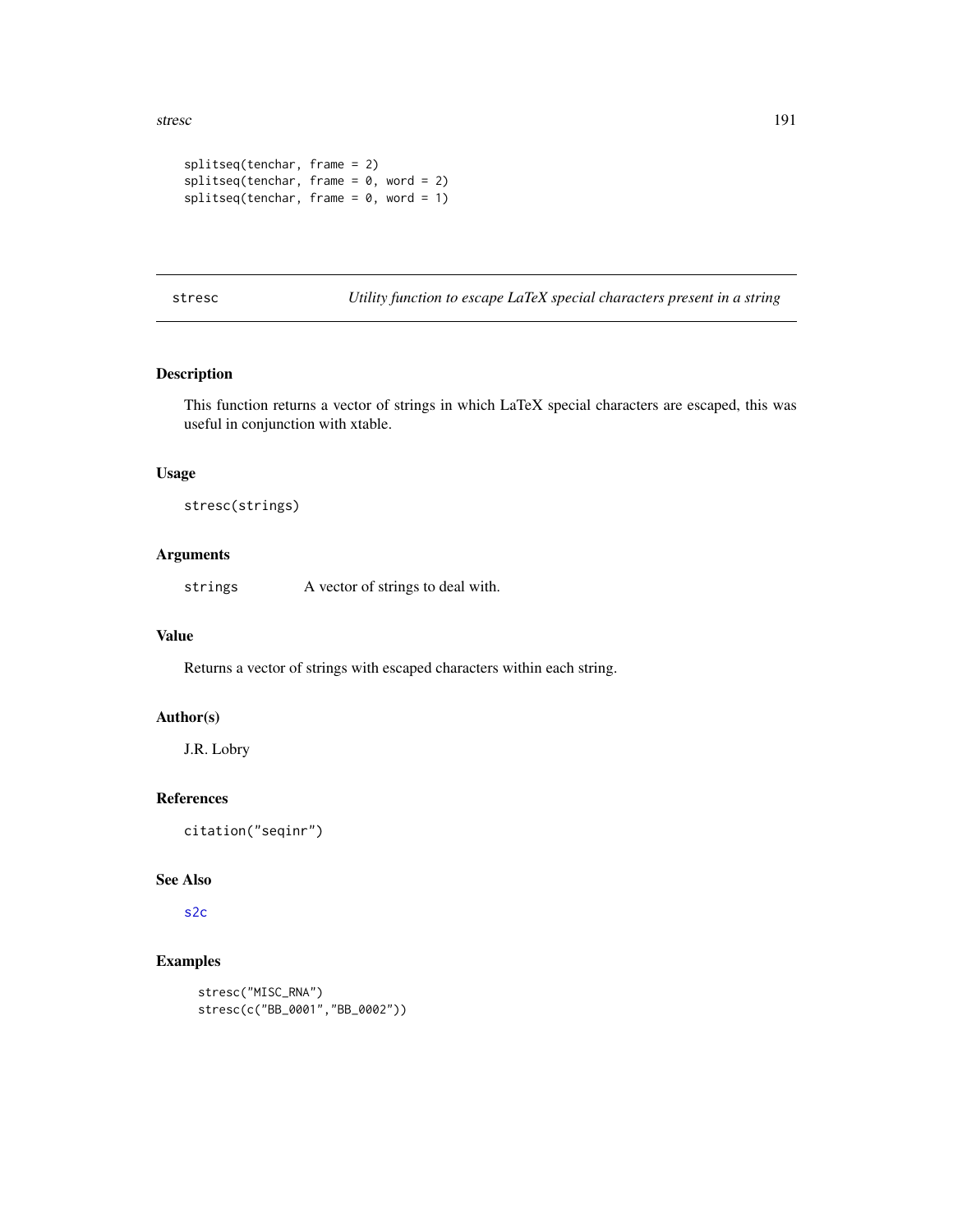This function tries to estimate the stutter ratio, either in terms of peak heigth ratios or peak surface ratio.

# Usage

```
stutterabif(abifdata, chanel, poswild, datapointbefore = 70,
datapointafter = 20, datapointsigma = 3.5,
chanel.names = c(1:4, 105), DATA = paste("DATA", chanel.names[chanel], sep = "."),
maxrfu = 1000, method = "monoH.FC", pms = 6, fig = FALSE)
```
# Arguments

| abifdata        | the result returned by read. abif                                                                                                                 |
|-----------------|---------------------------------------------------------------------------------------------------------------------------------------------------|
| chanel          | the dye number                                                                                                                                    |
| poswild         | the position in datapoint units of the allele at the origin of the stutter product,<br>typically obtained after a call to peakabif                |
| datapointbefore |                                                                                                                                                   |
|                 | how many datapoints before poswilld to be include in analysis                                                                                     |
|                 | datapointafter how many datapoints after poswild to be include in analysis                                                                        |
|                 | datapointsigma initial guess for the standard deviation of a peak                                                                                 |
| chanel.names    | numbers extensions used for the DATA                                                                                                              |
| DATA            | names of the DATA components                                                                                                                      |
| maxrfu          | argument passed to baselineabif                                                                                                                   |
| method          | method to be used by splinefun                                                                                                                    |
| pms             | how many standard deviations (after gaussian fit) before and after the mean peak<br>values should be considered for spline function interpolation |
| fig             | should a summary plot be produced?                                                                                                                |

### Details

FIXME, See R code for now

# Value

A list with the following components:

| rh | Stutter ratio computed as the height of the stutter divided by the height of its<br>corresponding allele   |
|----|------------------------------------------------------------------------------------------------------------|
| rs | Stutter ratio computed as the surface of the stutter divided by the surface of its<br>corresponding allele |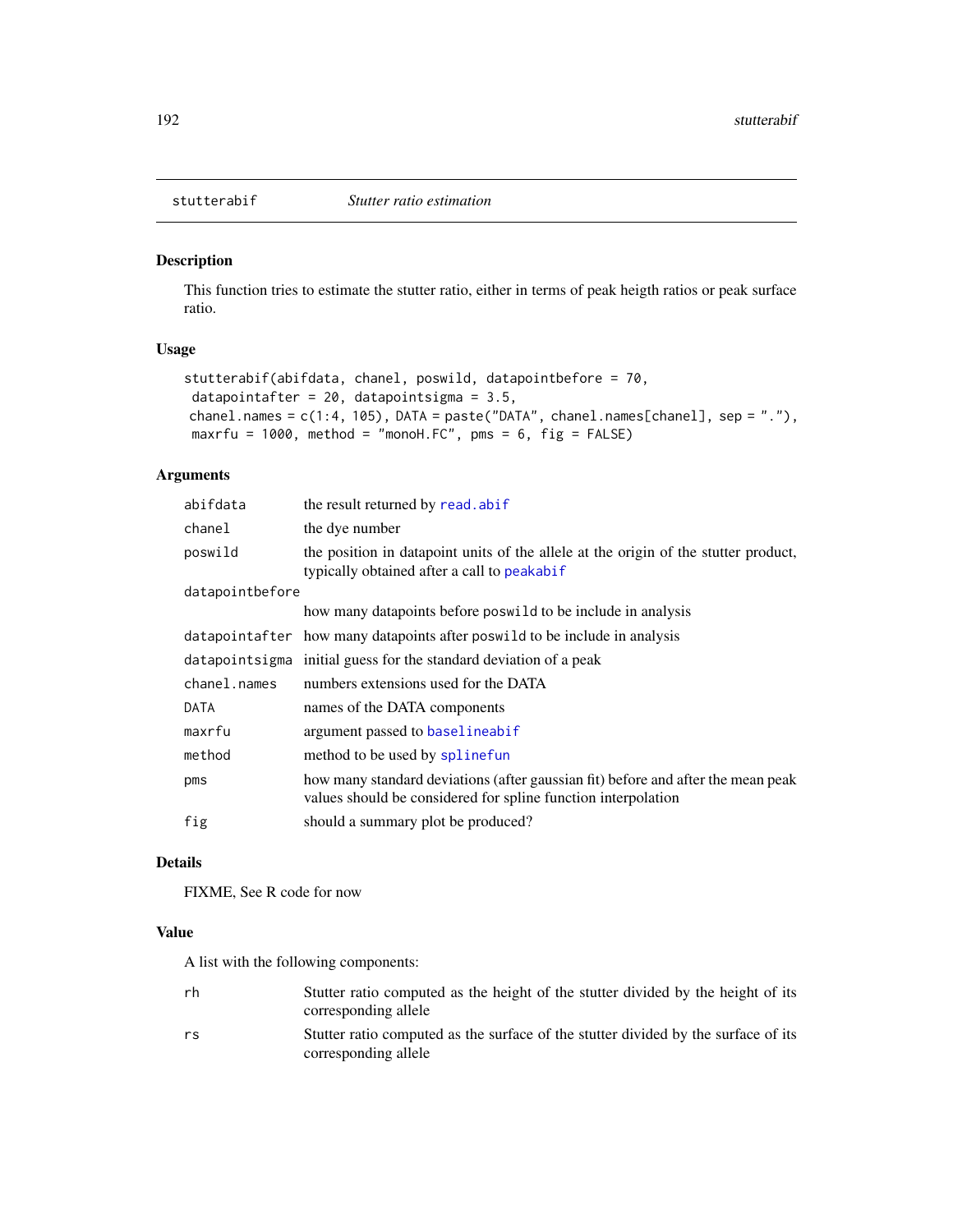#### stutterabif 193

| h1 | The height of the stutter with baseline at 0                       |
|----|--------------------------------------------------------------------|
| h2 | The height of the allele with baseline at 0                        |
| s1 | The surface of the stutter                                         |
| s2 | The surface of the allele                                          |
| p  | A list of additional parameter that could be usesfull, see example |

# Author(s)

J.R. Lobry

# See Also

[JLO](#page-116-0) for a dataset example, [peakabif](#page-135-0) to get an estimate of peak location.

```
#
 # Load pre-defined dataset, same as what would be obtained with read.abif:
 #
data(JLO)
 #
 # Get peak locations in the blue channel:
 #
maxis <- peakabif(JLO, 1, npeak = 6, tmin = 3, fig = FALSE)$maxis
 #
 # Compute stutter ratio for first peak and ask for a figure:
 #
tmp <- stutterabif(JLO, 1, maxis[1], fig = TRUE)
 #
 # Show in addition the normal approximation used at the stutter peak:
 #
xx < - seq(tmp$p$mu1 - 6*tmp$p$sd1, tmp$p$mu1 + 6*tmp$p$sd1, le = 100)
lines(xx, tmp$p$p1*dnorm(xx, tmp$p$mu1, tmp$p$sd1), col = "darkgreen")
 #
 # Show in addition the normal approximation used at allele peak:
 #
xx <- seq(tmp$p$mu2 - 6*tmp$p$sd2, tmp$p$mu2 + 6*tmp$p$sd2, le = 100)
lines(xx, tmp$p$p2*dnorm(xx, tmp$p$mu2, tmp$p$sd2), col = "darkgreen")
```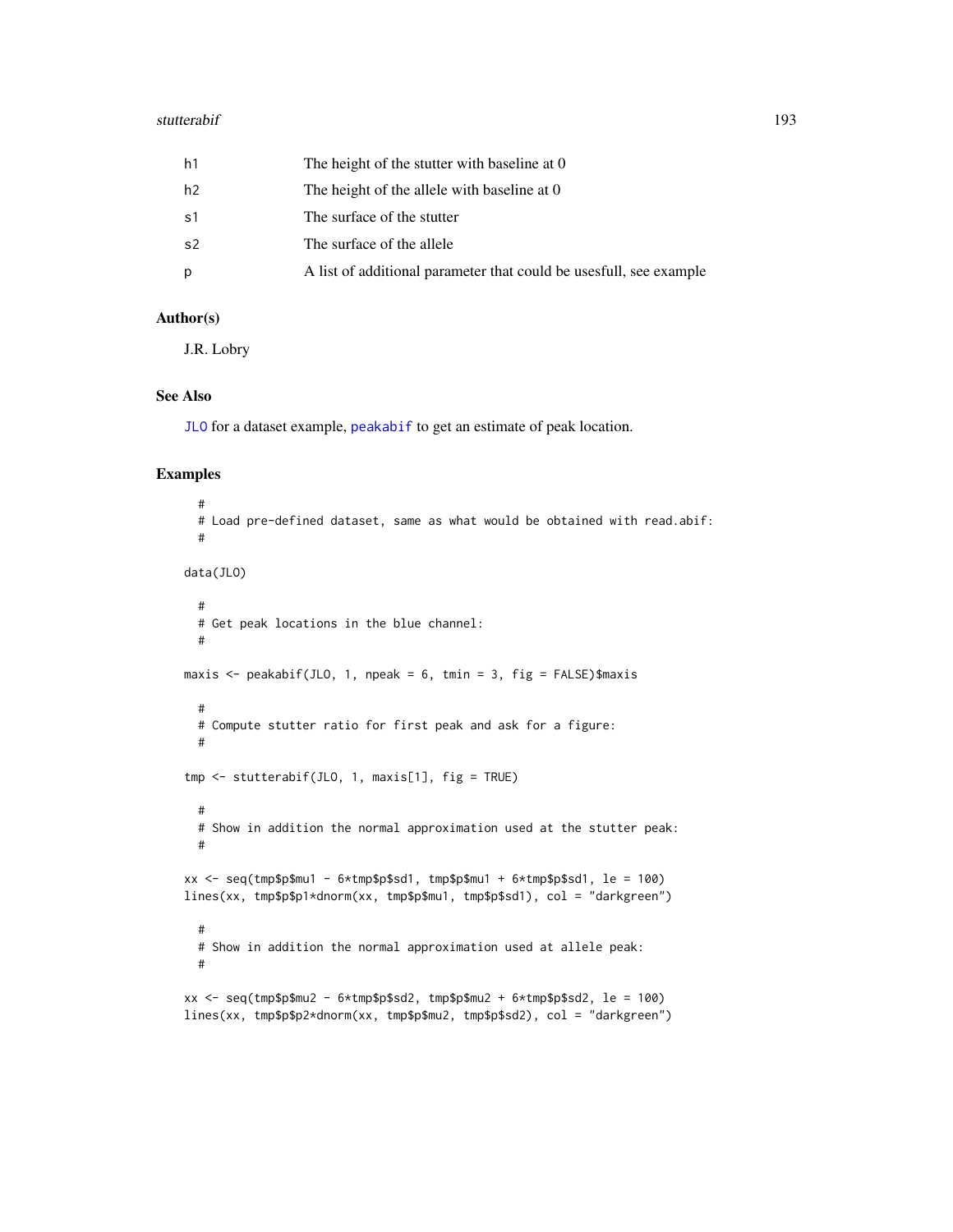Exchange object x with object y.

# Usage

swap(x, y)

# Arguments

| X        | an R object |
|----------|-------------|
| <b>V</b> | an R object |

# Value

none.

## Author(s)

J.R. Lobry

## References

citation("seqinr")

# See Also

[move](#page-128-0)

```
#
# Example in a new empty environment:
#
local({
 x < -0.9y \le -10:19print(x)
  print(y)
  swap(x[1], y[2])
  print(x)
  print(y)
})
#
# Sanity check with a bubble sort:
#
```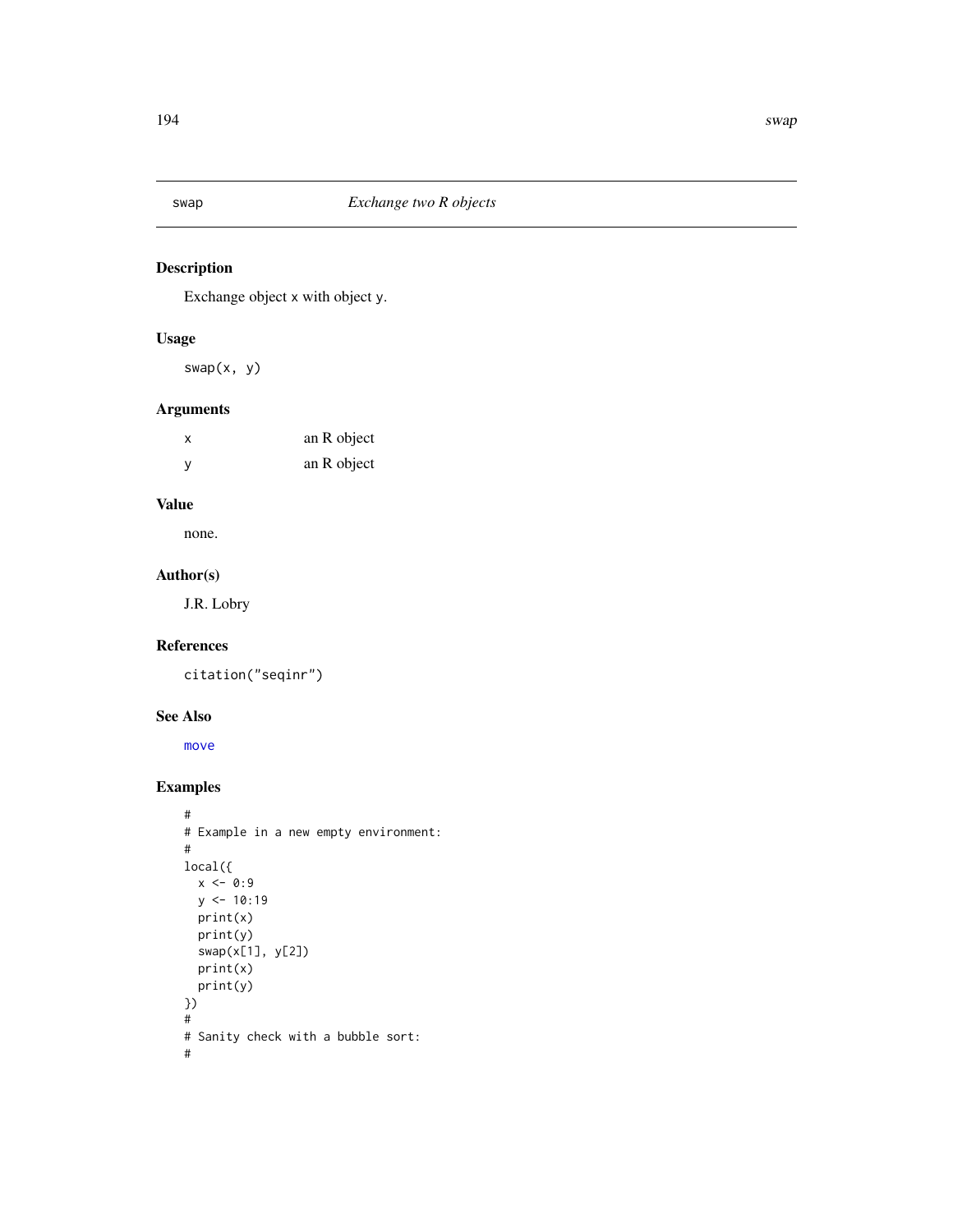# syncodons 195

```
bubble.sort <- function(tab, n = length(tab)){
  i \leq 1while(i < n){
    if(tab[i + 1] < tab[i]){
      swap(tab[i], tab[i+1])
      i \leq 1} else {
      i \leftarrow i+1}
  }
  return(tab)
}
set.seed(1)
x \leftarrow \text{norm}(10)stopifnot(identical(sort(x), bubble.sort(x)))
```
#### <span id="page-194-0"></span>syncodons *Synonymous codons*

# Description

Returns all synonymous codons for each codon given

#### Usage

syncodons(codons, numcode = 1)

# Arguments

| codons  | A sequence of codons as generated by splitseq |
|---------|-----------------------------------------------|
| numcode | The genetic code number as in translate       |

# Value

a list containing, for each codon given (list tags), all synonymous codons (including the original one)

#### Author(s)

L. Palmeira, J.R. Lobry

# References

citation("seqinr")

# See Also

[synsequence](#page-196-0)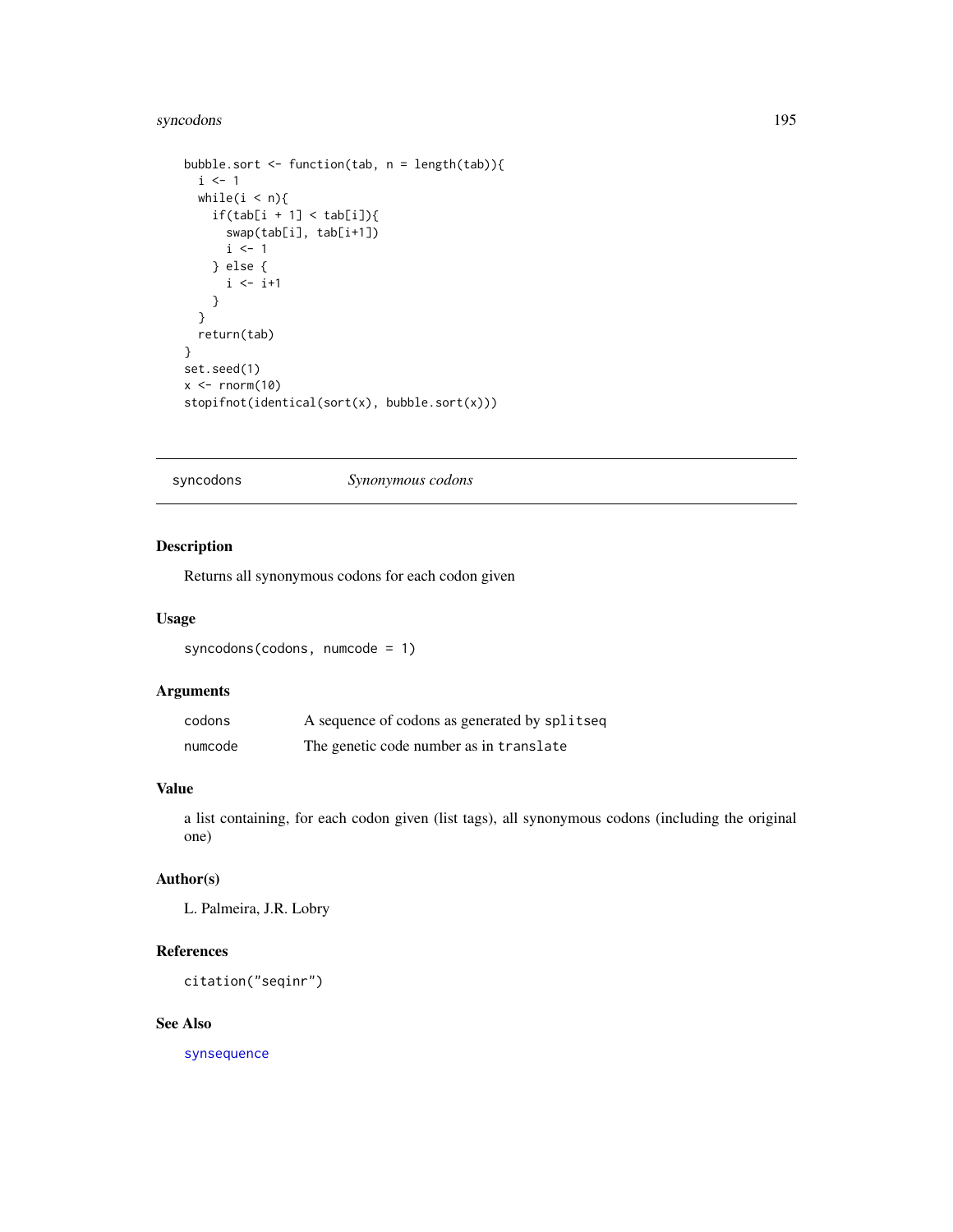```
#
# The four synonymous codons for Alanine in the standard genetic code:
#
syncodons("ggg")
#
# With a sequence:
#
toycds <- s2c("tctgagcaaataaatcgg")
syncodons(splitseq(toycds))
#
# Sanity check with the standard genetic code:
#
stdgencode <- structure(list(
 ttt = c("ttc", "ttt"),ttc = c("ttc", "ttt"),tta = c("cta", "ctc", "ctg", "ctt", "tta", "ttg"),
  ttg = c("cta", "ctc", "ctg", "ctt", "tta", "ttg"),
  \text{tct} = c("age", "agt", "tca", "tcc", "tcg", "tct"),tcc = c("agc", "agt", "tca", "tcc", "tcg", "tct"),
  tca = c("agc", "agt", "tca", "tcc", "tcg", "tct"),
  tcg = c("agc", "agt", "tca", "tcc", "tcg", "tct"),
  tat = c("tac", "tat"),tac = c("tac", "tat"),taa = c("taa", "tag", "tga"),
  tag = c("taa", "tag", "tga"),tgt = c("tgc", "tgt"),tgc = c("tgc", "tgt").tga = c("taa", "tag", "tga"),
  tgg = "tgg",ctt = c("cta", "ctc", "ctg", "ctt", "tta", "ttg"),
  ctc = c("cta", "ctc", "ctg", "ctt", "tta", "ttg"),
  cta = c("cta", "ctc", "ctg", "ctt", "tta", "ttg"),
  ctg = c("cta", "ctc", "ctg", "ctt", "tta", "ttg"),
  cct = c("cca", "ccc", "ccg", "cct"),ccc = c("cca", "ccc", "ccg", "cct"),cca = c("cca", "ccc", "ccg", "cct"),ccg = c("cca", "ccc", "ccg", "cct"),cat = c("cac", "cat"),\text{cac} = \text{c}("\text{cac}'', "\text{cat}''),caa = c("caa", "cag"),cag = c("caa", "cag"),cgt = c("aga", "agg", "cga", "cgc", "cgg", "cgt"),
  cgc = c("aga", "agg", "cga", "cgc", "cgg", "cgt"),
  cga = c("aga", "agg", "cga", "cgc", "cgg", "cgt"),
  cgg = c("aga", "agg", "cga", "cgc", "cgg", "cgt"),
  att = c("ata", "atc", "att"),
  atc = c("ata", "atc", "att"),
  ata = c("ata", "atc", "att"),
  \text{atg} = " \text{atg}'',act = c("aca", "acc", "acg", "act"),acc = c("aca", "acc", "acg", "act"),
```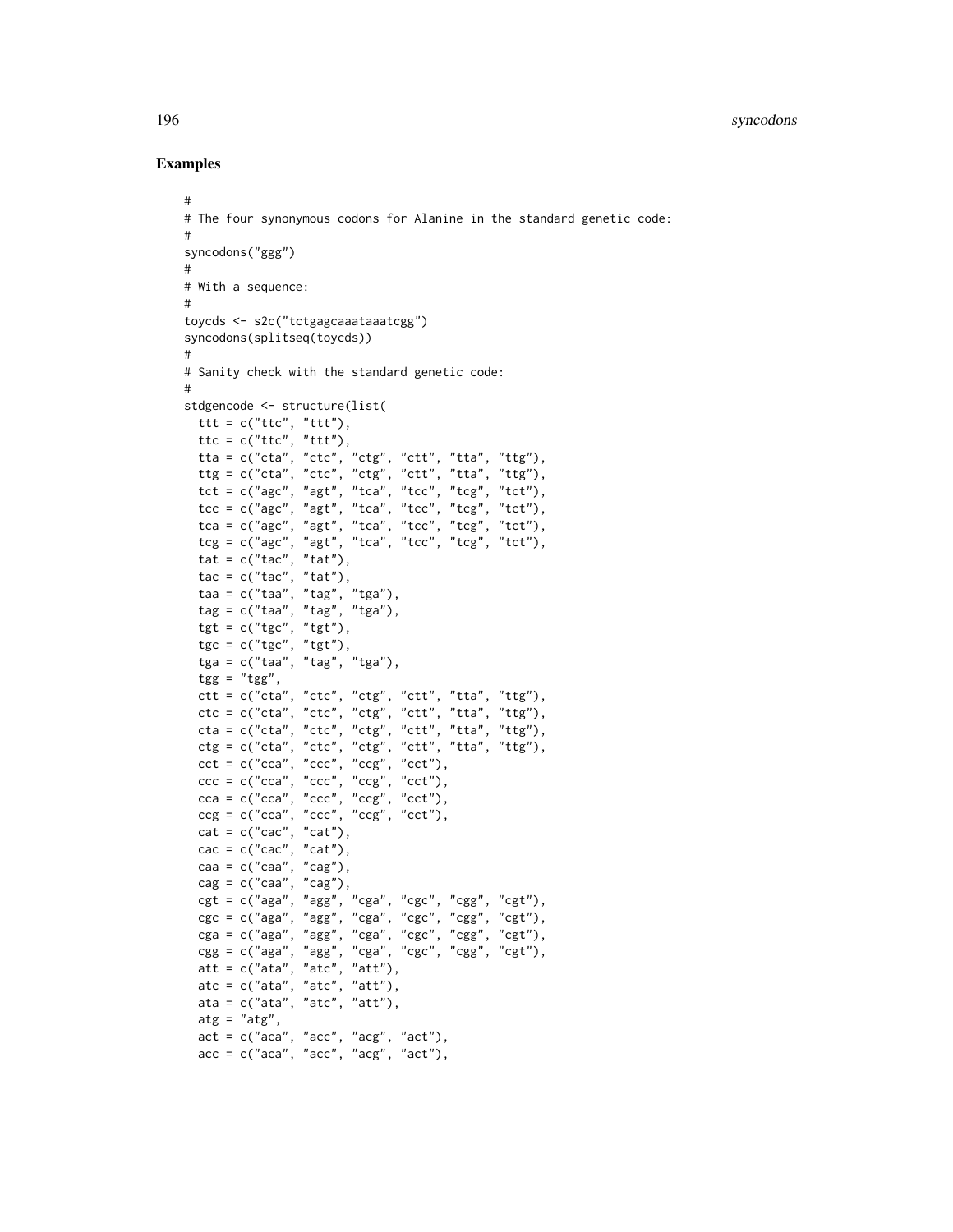```
aca = c("aca", "acc", "acg", "act"),\text{arg} = \text{c}(" \text{aca}", " \text{acc}", " \text{agg}", " \text{act}"),aat = c("aac", "aat"),
  \text{aac} = \text{c}(" \text{aac}'', " \text{aat}''),aaa = c("aaa", "aag"),
  aag = c("aaa", "aag"),agt = c("age", "agt", "tca", "tcc", "tcg", "tct"),\text{age} = \text{c("age", "agt", "tca", "tcc", "tcg", "tct"),}aga = c("aga", "agg", "cga", "cgc", "cgg", "cgt"),
  agg = c("aga", "agg", "cga", "cgc", "cgg", "cgt"),
  gtt = c("gta", "gtc", "gtg", "gtt"),
  gtc = c("gta", "gtc", "gtg", "gtt"),
  gta = c("gta", "gtc", "gtg", "gtt"),
  gtg = c("gta", "gtc", "gtg", "gtt"),
  \text{gct} = c("gca", "gcc", "gcg", "gct"),gcc = c("gca", "gcc", "gcg", "gct"),
  gca = c("gca", "gcc", "gcg", "gct"),
  gcg = c("gca", "gcc", "gcg", "gct"),gat = c("gac", "gat"),\text{gac} = \text{c}(' \text{gac}'', ' \text{gat}''),gaa = c("gaa", "gag"),
  gag = c("gaa", "gag"),ggt = c("gga", "ggc", "ggg", "ggt"),ggc = c("gga", "ggc", "ggg", "ggt"),
  gga = c("gga", "ggc", "ggg", "ggt"),
  ggg = c("gga", "ggc", "ggg", "ggt")),
.Names = c("ttt", "ttc", "tta", "ttg", "tct", "tcc", "tca", "tcg", "tat", "tac",
"taa", "tag", "tgt", "tgc", "tga", "tgg", "ctt", "ctc", "cta",
"ctg", "cct", "ccc", "cca", "ccg", "cat", "cac", "caa", "cag",
"cgt", "cgc", "cga", "cgg", "att", "atc", "ata", "atg", "act",
"acc", "aca", "acg", "aat", "aac", "aaa", "aag", "agt", "agc",
"aga", "agg", "gtt", "gtc", "gta", "gtg", "gct", "gcc", "gca",
"gcg", "gat", "gac", "gaa", "gag", "ggt", "ggc", "gga", "ggg"))
#
# Now the check:
#
currentresult <- syncodons(words(alphabet = s2c("tcag")))
stopifnot(identical(stdgencode, currentresult))
```
<span id="page-196-0"></span>synsequence *Random synonymous coding sequence generation*

#### **Description**

Generates a random synonymous coding sequence, according to a certain codon usage bias

```
synsequence(sequence, numcode = 1, ucoveright = NULL)
```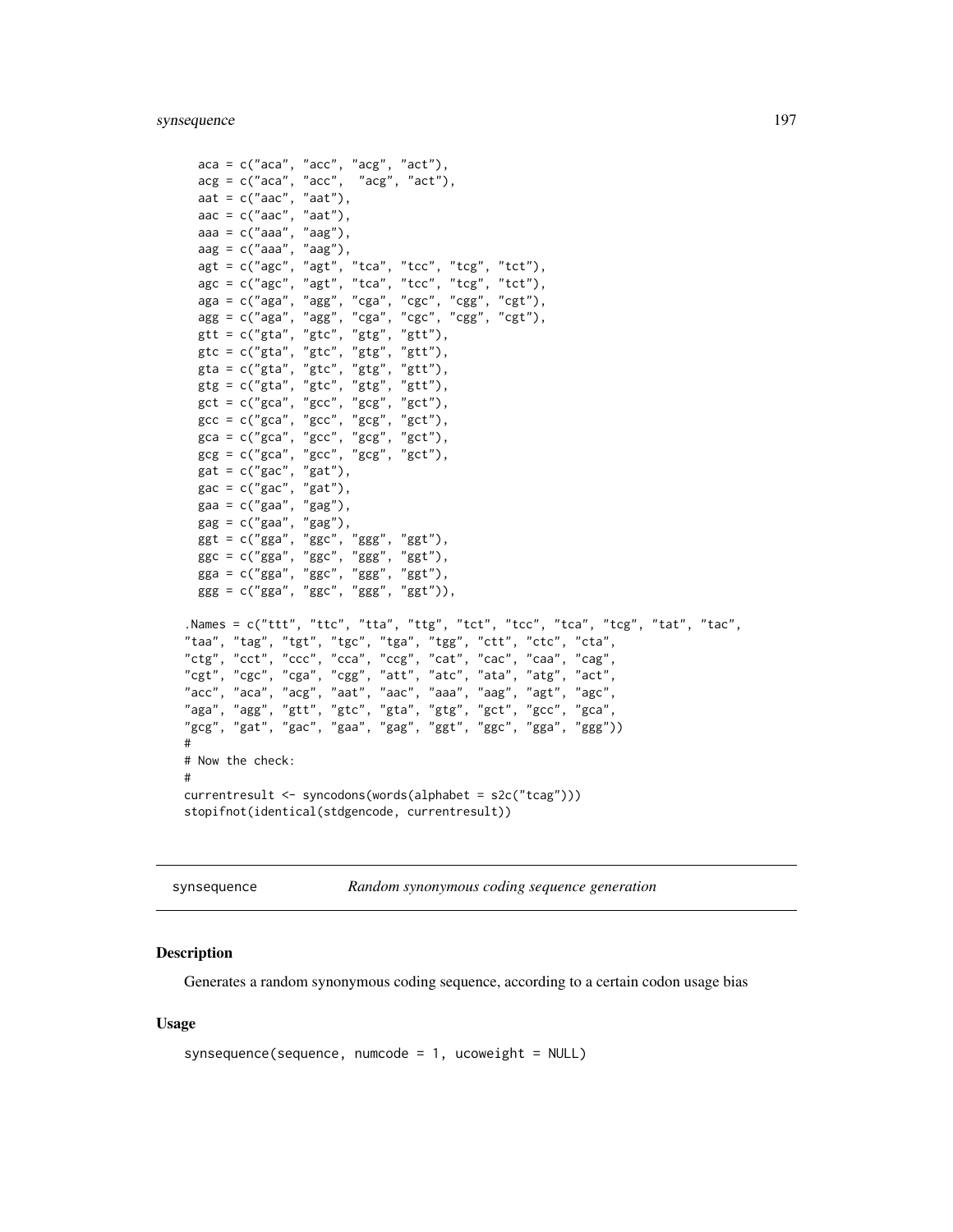#### Arguments

| sequence  | A nucleic acids sequence                                                            |
|-----------|-------------------------------------------------------------------------------------|
| numcode   | The genetic code number as in translate                                             |
| ucoweight | A list of weights containing the desired codon usage bias as generated by ucoweight |

# Value

a sequence translating to the same protein sequence as the original one (cf. translate), but containing synonymous codons

## Author(s)

L. Palmeira

#### References

citation("seqinr")

## See Also

[ucoweight](#page-210-0)

# Examples

```
data(ec999)
sequence=ec999[1][[1]]
synsequence(sequence,1,ucoweight(sequence))
```
<span id="page-197-0"></span>tablecode *to plot genetic code as in textbooks*

## Description

This function plots a genetic code table as in textbooks, that is following the order  $T > C > A > G$  so that synonymous codons are almost always in the same boxes.

```
tablecode(numcode = 1, urn.rna = s2c("TCAG"), dia = FALSE, latexfile = NULL,
label = latexfile, size = "normalsize", caption = NULL,
preaa = rep("", 64), postaa = rep("", 64),
precodon = preaa, postcodon = postaa)
```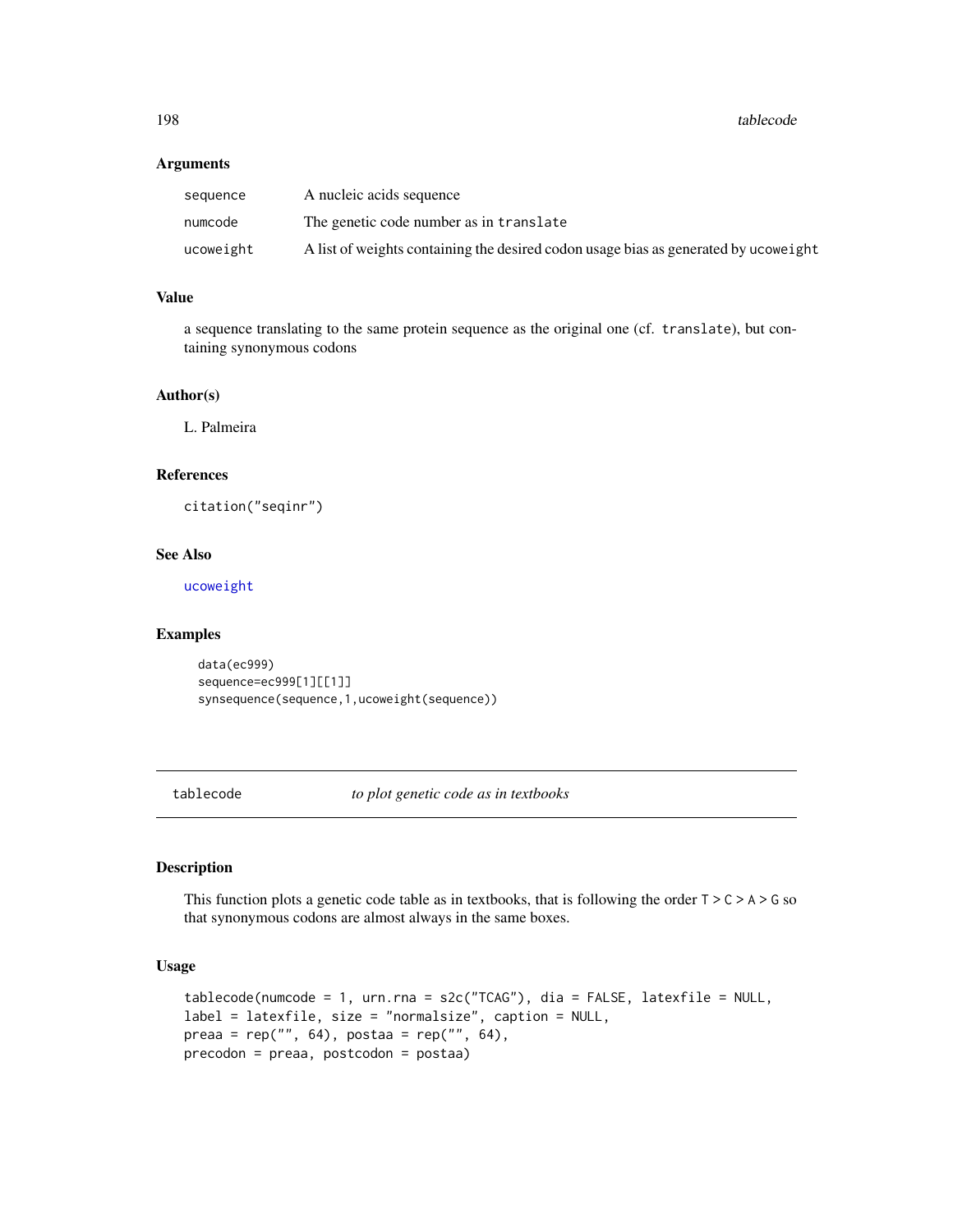#### tablecode the contract of the contract of the contract of the contract of the contract of the contract of the contract of the contract of the contract of the contract of the contract of the contract of the contract of the

## Arguments

| numcode   | The genetic code number as in translate                                                         |
|-----------|-------------------------------------------------------------------------------------------------|
| urn.rna   | The letters to display codons, use s2c("UCAG") if you want the code in terms<br>of RNA sequence |
| latexfile | The name of a LaTex file if you want to redirect the output                                     |
| label     | The label for the LaTeX table                                                                   |
| size      | The LaTex size of characters for the LaTeX table                                                |
| preaa     | A string to insert before the amino-acid in the LaTeX table                                     |
| postaa    | A string to insert after the amino-acid in the LaTeX table                                      |
| precodon  | A string to insert before the codon in the LaTeX table                                          |
| postcodon | A string to insert after the codon in the LaTeX table                                           |
| caption   | The caption of the LaTeX table                                                                  |
| dia       | to produce a yellow/blue plot for slides                                                        |

# Details

The codon order for preaa, postaa, precodon, and postcodon should be the same as in paste(paste(rep(s2c("tcag"), each =16), s2c("tcag"), sep = ""), rep(s2c("tcag"), each = 4), sep = "")

# Author(s)

J.R. Lobry

# References

```
citation("seqinr")
```
# See Also

[translate](#page-203-0), [syncodons](#page-194-0)

```
#
# Show me the standard genetic code:
#
 tablecode()
```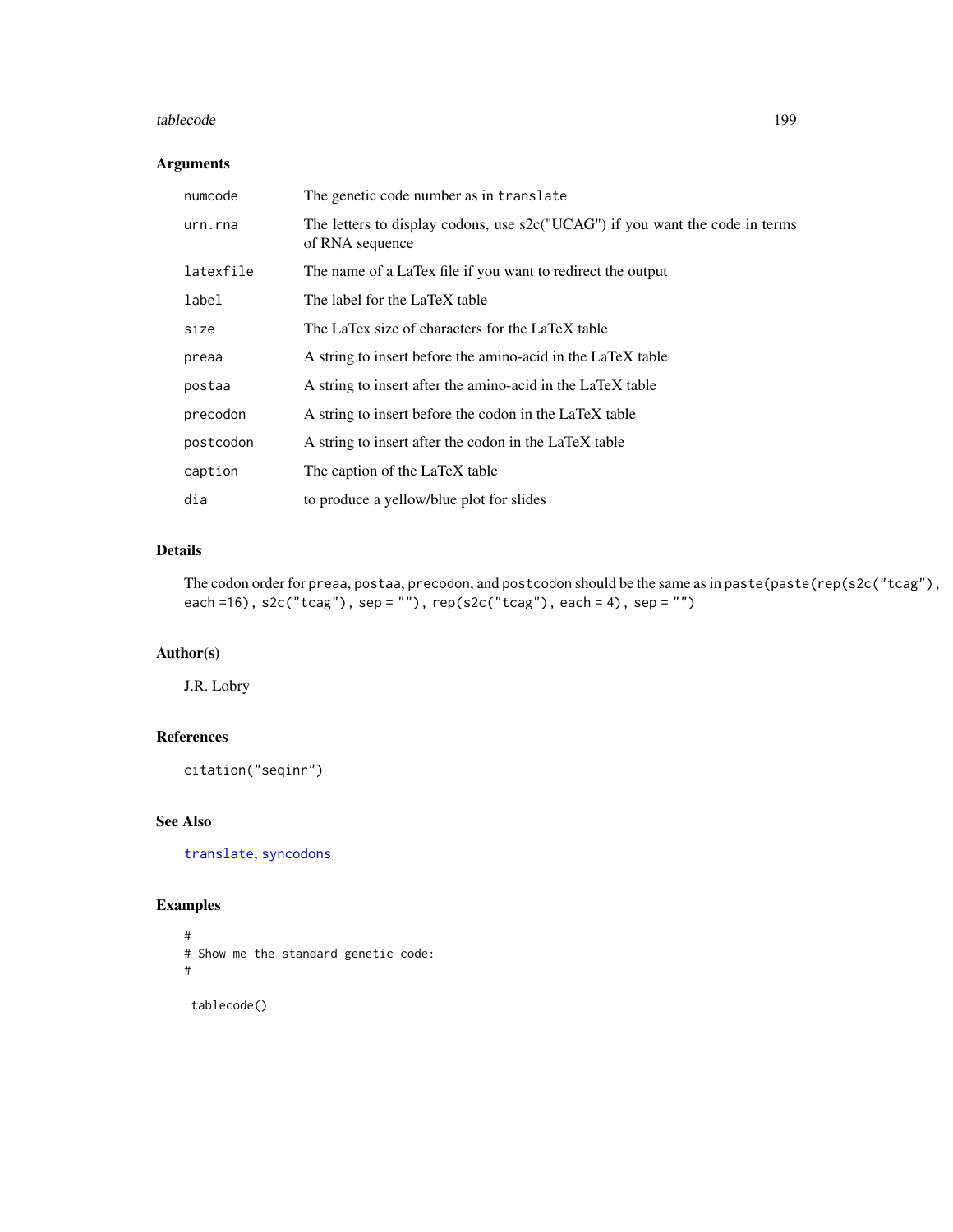<span id="page-199-0"></span>

This test uses columns (codons) factor scores computed by recstat in order to determine if the regions located between two Stop codons correspond to putative CDSs.

#### Usage

```
test.co.recstat(rec, fac = 1, length.min = 150, stop.max = 0.2, win.lim = 0.8,
   direct = TRUE, level = 0.01)
```
#### **Arguments**

| rec        | list of elements returned by recstat function.                                                                             |
|------------|----------------------------------------------------------------------------------------------------------------------------|
| fac        | axis of the CA to use for test (4 $\geq$ fac $\geq$ 1).                                                                    |
| length.min | minimal length between two Stop codons.                                                                                    |
| stop.max   | threshold for Stop codons relative position in a window to determine if this win-<br>dow can be used for test computation. |
| win.lim    | minimum proportion of windows inside a region showing a p-value below the<br>threshold for Kruskal-Wallis test.            |
| direct     | a logical for the choice of direct or reverse strand.                                                                      |
| level      | p-value threshold for Kruskal-Wallis test.                                                                                 |

# Details

The test is computed for all windows located between two Stop codons separated by at least length.min nucleotides. For each window inside a region considered, a Kruskal-Wallis test is computed on the factor scores of the codons found in this window, this for the three possible reading frames. If a proportion of at least win.lim windows in the region reject the null hypothesis of means equality between the reading frames, then, there is a good probability that a CDS is located in the region.

Inside the first and the last windows of a region submitted to the test, the relative position of the two Stop codons is used to determine if those windows can be used in the analysis. If the first Stop is located within the stop.max fraction of the 5' end of the window, then this window is kept in the analysis. In the same way, if the second Stop is located within the stop.max fraction of the 3' end of the window, this window is also kept in the analysis.

## Value

The result is returned as a list containing three matrices (one for each reading frame). All matrices have the same structure, with rows corresponding to the regions between two Stop codons. Columns Start and End give the location of starting and ending positions of the region; and CDS is a binary indicator equal to 1 if a putative CDS is predicted, and to 0 if not.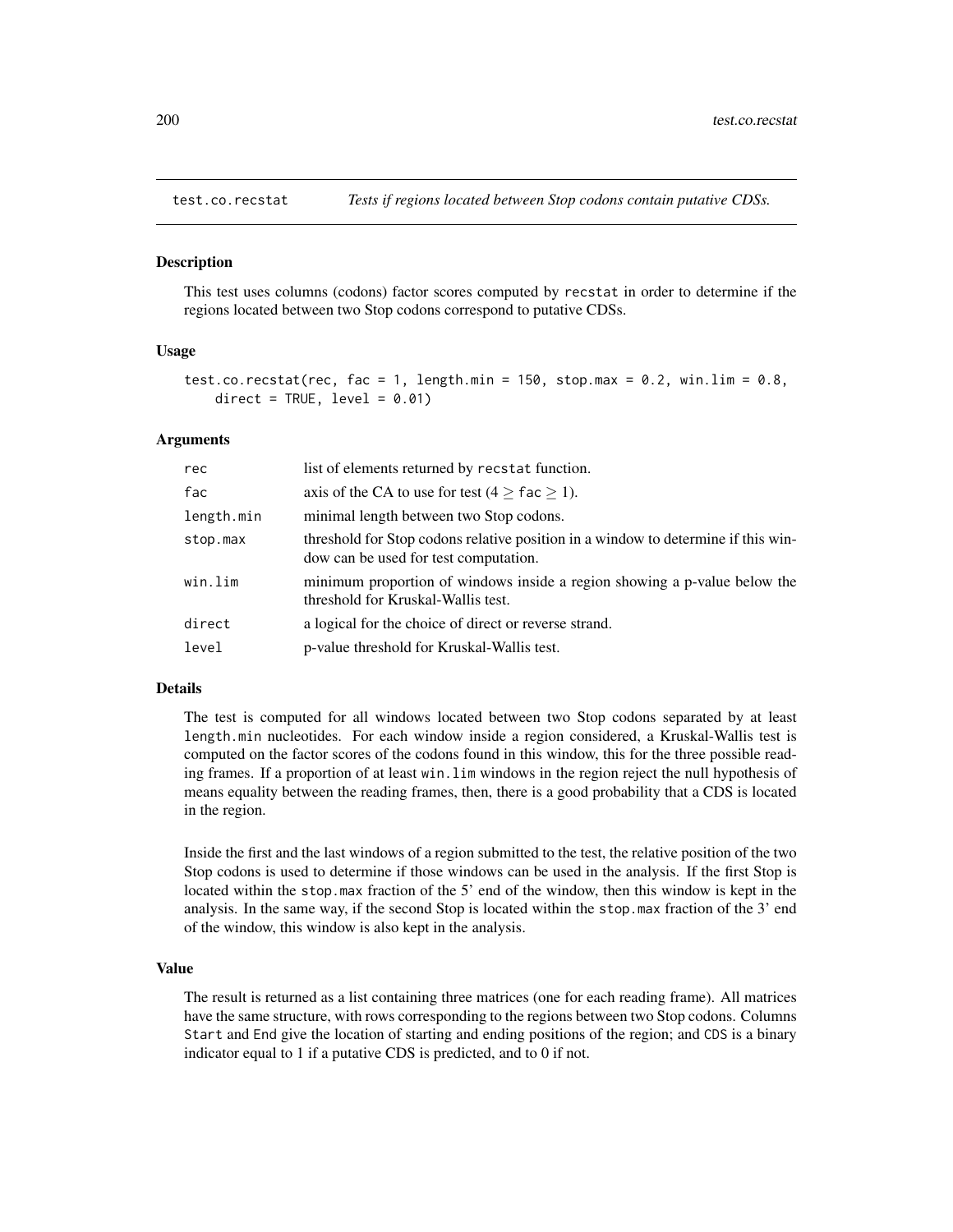## test.li.recstat 201

# Author(s)

O. Clerc, G. Perrière

# See Also

[test.li.recstat](#page-200-0)

# Examples

```
## Not run: # CPU time is too long with windows
ff <- system.file("sequences/ECOUNC.fsa", package = "seqinr")
seq <- read.fasta(ff)
rec <- recstat(seq[[1]], seqname = getName(seq))
test.co.recstat(rec)
## End(Not run)
```
<span id="page-200-0"></span>test.li.recstat *Tests if regions located between Stop codons contain putative CDSs.*

## Description

This test uses rows (windows) factor scores computed by recstat in order to determine if the regions located between two Stop codons correspond to putative CDSs.

#### Usage

```
test.li.recstat(rec, fac = 1, length.min = 150, stop.max = 0.2,
   direct = TRUE, level = 0.05)
```
#### Arguments

| rec        | list of elements returned by recstat function.                                                                             |
|------------|----------------------------------------------------------------------------------------------------------------------------|
| fac        | axis of the CA to use for test $(4 >$ fac $> 1$ ).                                                                         |
| length.min | minimal length between two Stop codons.                                                                                    |
| stop.max   | threshold for Stop codons relative position in a window to determine if this win-<br>dow can be used for test computation. |
| direct     | a logical for the choice of direct or reverse strand.                                                                      |
| level      | p-value threshold for t-test.                                                                                              |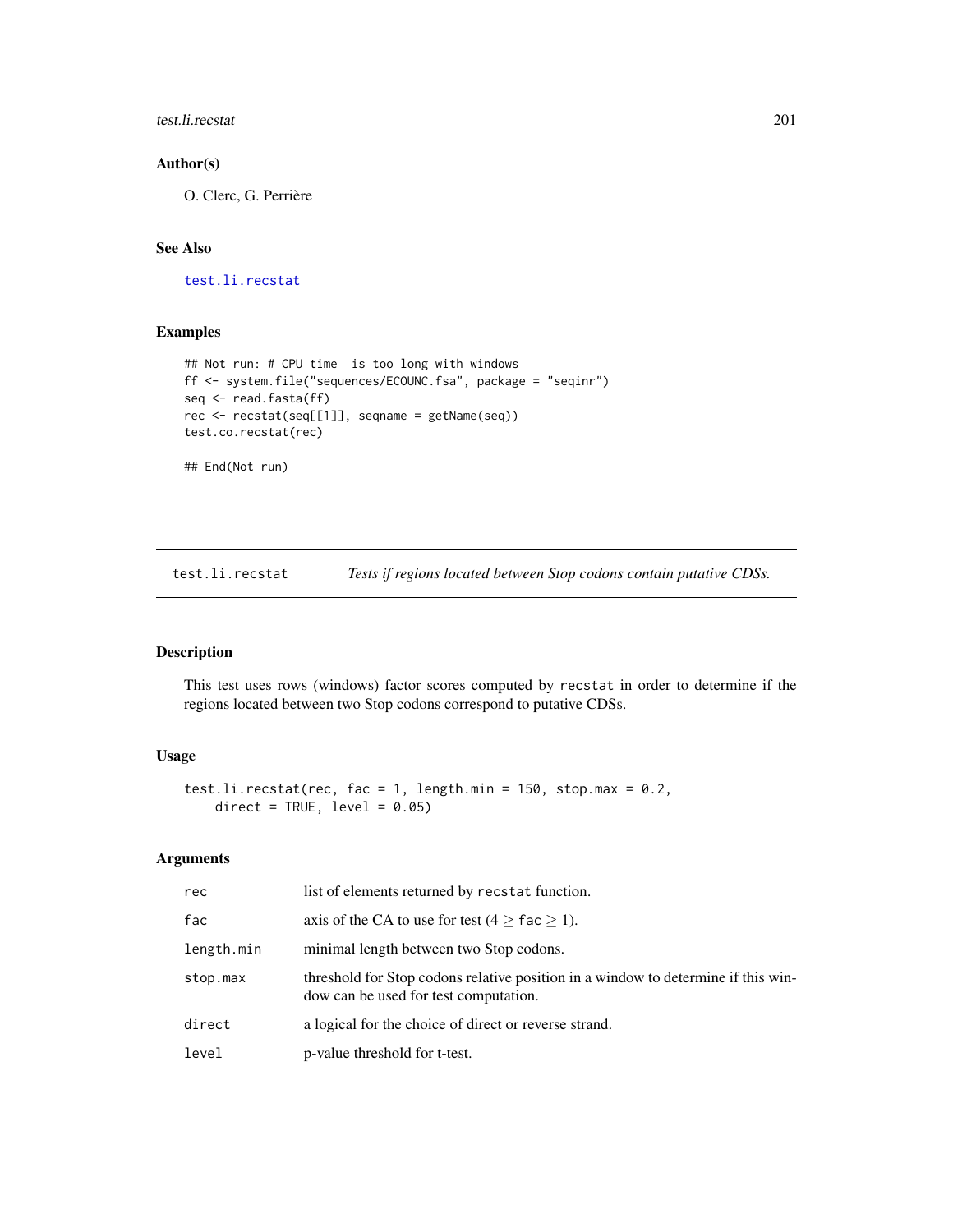## Details

The test is computed for all regions between two Stop codons separated by at least length.min nucleotides, this for the three possible reading frames of a DNA strand. For each region considered, two t-tests are computed for comparing the mean of the factor scores of the windows from the reading frame in which the region is located with the means of the factor scores from the corresponding windows in the two other reading frames. If both t-tests reject the null hypothesis of means equality, then there is a good probability that a CDS is located in the region.

Inside the first and the last windows of a region submitted to the test, the relative position of the two Stop codons is used to determine if those windows can be used in the analysis. If the first Stop is located within the stop.max fraction of the 5' end of the window, then this window is kept in the analysis. In the same way, if the second Stop is located within the stop.max fraction of the 3' end of the window, this window is also kept in the analysis.

# Value

The result is returned as a list containing three matrices (one for each reading frame). All matrices have the same structure, with rows corresponding to the regions between two Stop codons. Columns Start and End give the location of starting and ending positions of the region; Mean i gives the mean of the factor scores for the windows located in the region, this for reading frame i;  $t(i,j)$ gives the p-value of the t-test computed between the means from reading frames i and j; and CDS is a binary indicator equal to 1 if a putative CDS is predicted, and to 0 if not.

#### Author(s)

O. Clerc, G. Perrière

## See Also

[test.co.recstat](#page-199-0)

#### Examples

```
ff <- system.file("sequences/ECOUNC.fsa", package = "seqinr")
seq \leq read. fasta(ff)
rec \leq recstat(seq[[1]], seqname = getName(seq))
test.li.recstat(rec)
```
toyaa *A toy example of amino-acid counts in three proteins*

#### Description

This is a toy data set to illustrate the importance of metric choice.

#### Usage

data(toyaa)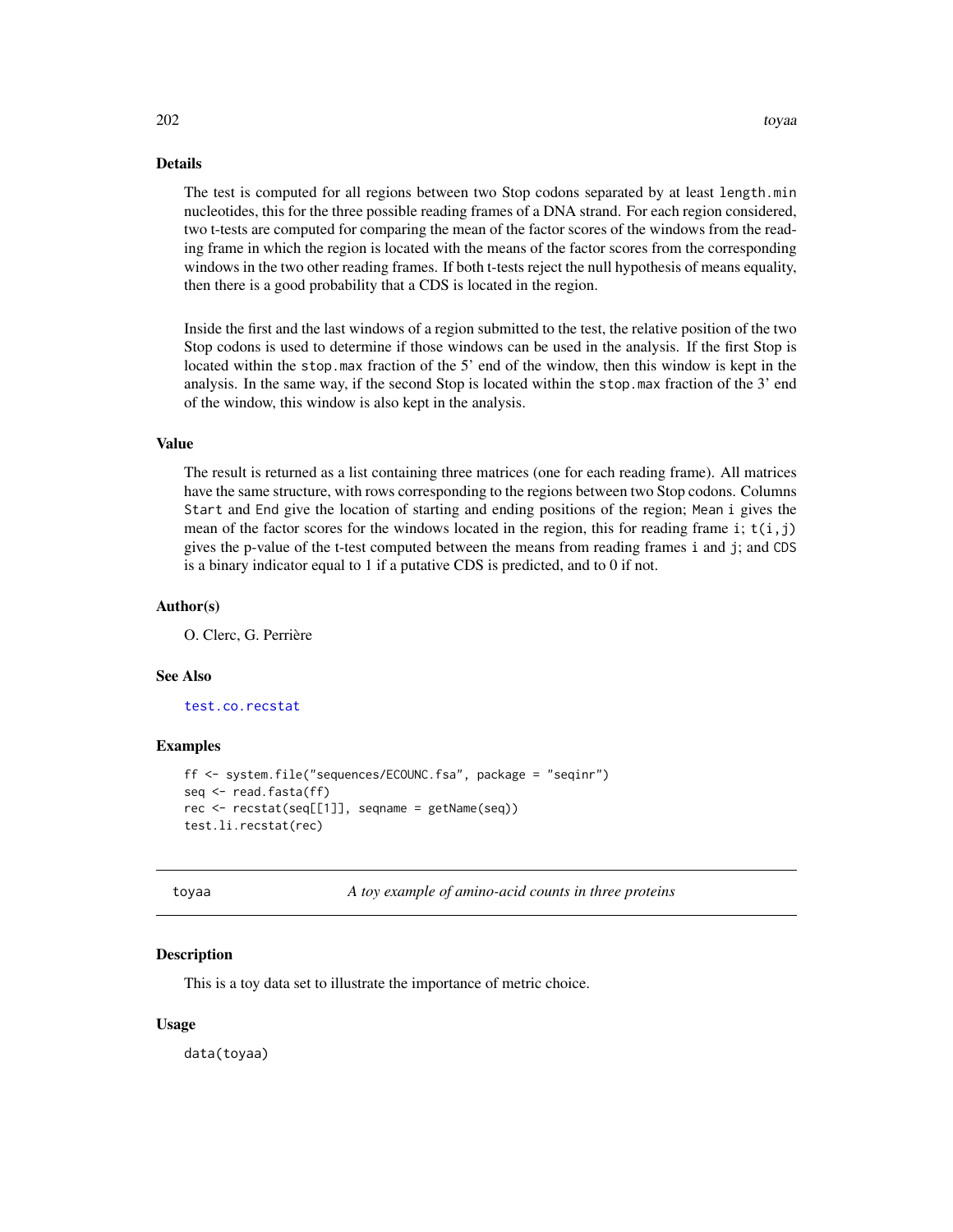#### toycodon 203

# Format

A data frame with 3 observations on the following 3 variables:

Ala Alanine counts

Val Valine counts

Cys Cysteine counts

# Source

This toy example was inspired by Gautier, C: Analyses statistiques et évolution des séquences d'acides nucléiques. PhD thesis (1987), Université Claude Bernard - Lyon I.

#### References

citation("seqinr")

#### Examples

data(toyaa)

toycodon *A toy example of codon counts in three coding sequences*

#### Description

This is a toy data set to illustrate synonymous and non-synonymous codon usage analyses.

#### Usage

data(toyaa)

# Format

A data frame with 3 observations (coding sequences) for 10 codons.

#### Source

Created for release 1.0-4 of seqinr's vignette.

## References

citation("seqinr")

# Examples

data(toycodon)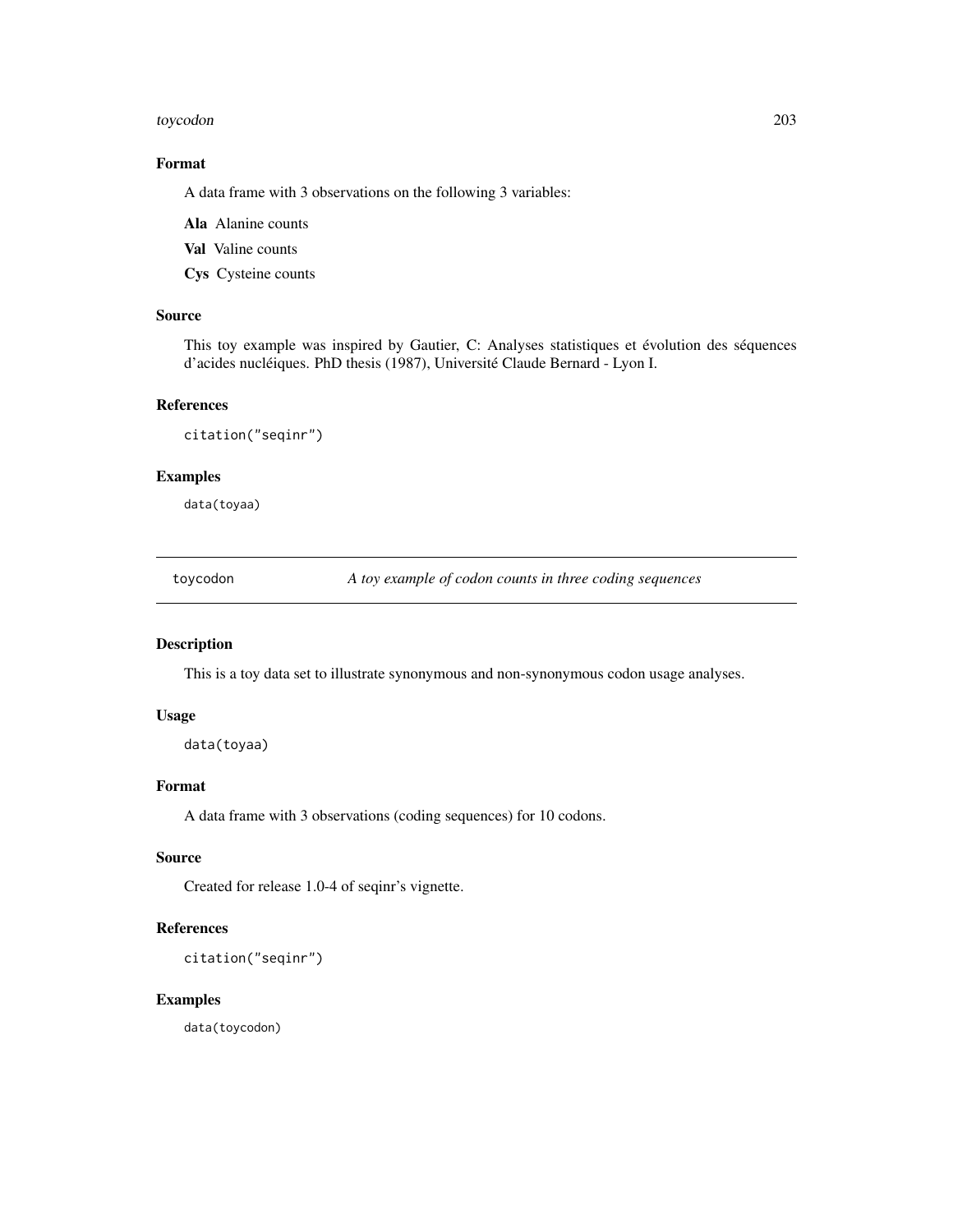<span id="page-203-0"></span>

This function translates nucleic acid sequences into the corresponding peptide sequence. It can translate in any of the 3 forward or three reverse sense frames. In the case of reverse sense, the reverse-complement of the sequence is taken. It can translate using the standard (universal) genetic code and also with non-standard codes. Ambiguous bases can also be handled.

## Usage

```
translate(seq, frame = 0, sens = "F", numcode = 1, NAstring = "X", ambiguous = FALSE)
```
#### Arguments

| seg       | the sequence to translate as a vector of single characters in lower case letters.                                              |
|-----------|--------------------------------------------------------------------------------------------------------------------------------|
| frame     | Frame(s) $(0,1,2)$ to translate. By default the frame $\theta$ is used.                                                        |
| sens      | Sense to translate: F for forward sense and R for reverse sense.                                                               |
| numcode   | The nobi genetic code number for translation. By default the standard genetic<br>code is used.                                 |
| NAstring  | How to translate amino-acids when there are ambiguous bases in codons.                                                         |
| ambiguous | If TRUE, ambiguous bases are taken into account so that for instance GGN is<br>translated to Gly in the standard genetic code. |

## Details

The following genetic codes are described here. The number preceding each code corresponds to numcode.

- 1 standard
- 2 vertebrate.mitochondrial
- 3 yeast.mitochondrial
- 4 protozoan.mitochondrial+mycoplasma
- 5 invertebrate.mitochondrial
- 6 ciliate+dasycladaceal
- 9 echinoderm+flatworm.mitochondrial

10 euplotid

- 11 bacterial+plantplastid
- 12 alternativeyeast
- 13 ascidian.mitochondrial
- 14 alternativeflatworm.mitochondrial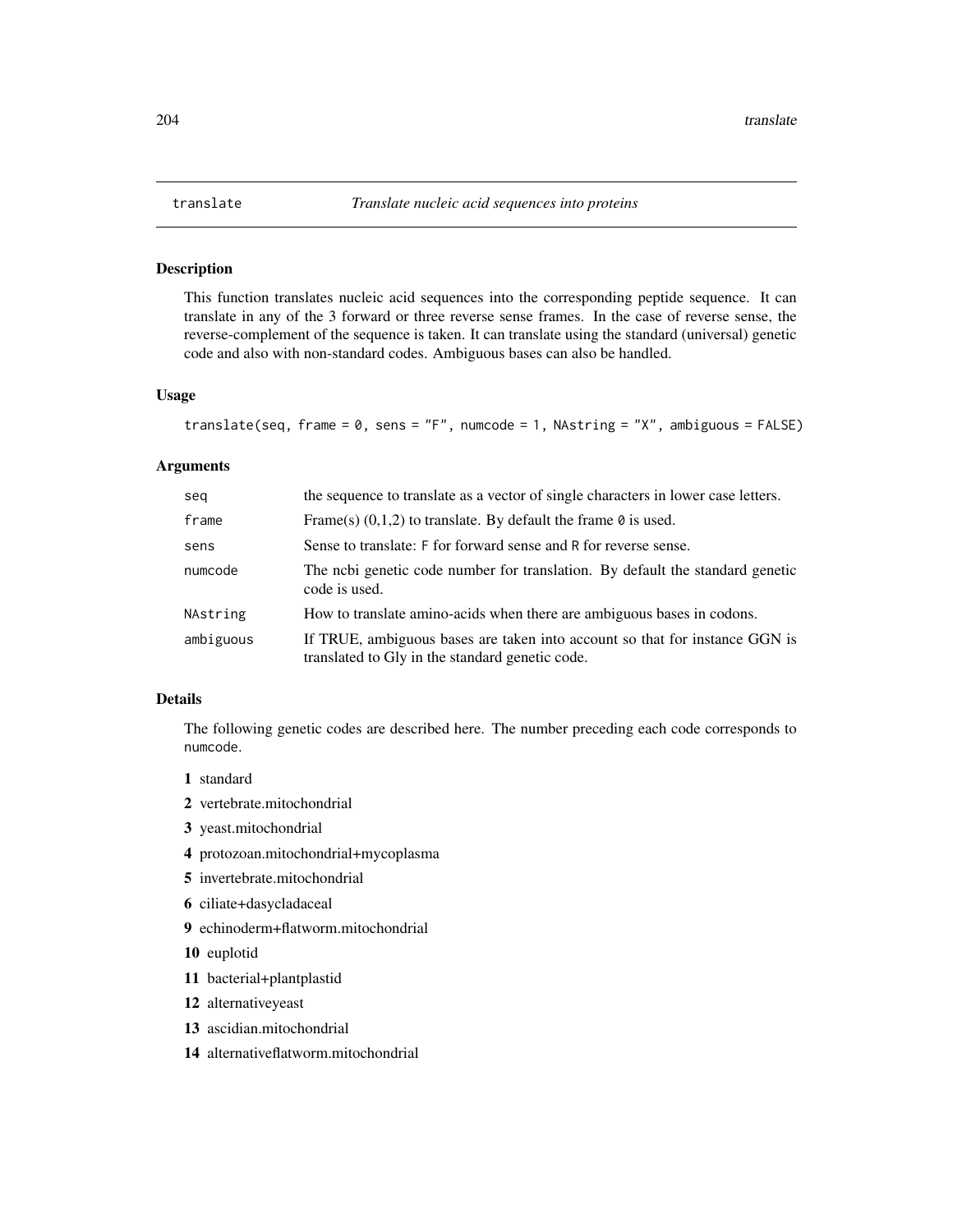#### translate 205

- 15 blepharism
- 16 chlorophycean.mitochondrial
- 21 trematode.mitochondrial
- 22 scenedesmus.mitochondrial
- 23 thraustochytrium.mitochondria
- 24 Pterobranchia.mitochondrial
- 25 CandidateDivision.SR1+Gracilibacteria
- 26 Pachysolen.tannophilus

## Value

translate returns a vector of single characters containing the peptide sequence in the standard one-letter IUPAC code. Termination (STOP) codons are translated by the character '\*'.

# Author(s)

D. Charif, J.R. Lobry

#### References

The genetic codes have been taken from the ncbi taxonomy database: [https://www.ncbi.nlm.](https://www.ncbi.nlm.nih.gov/Taxonomy/Utils/wprintgc.cgi) [nih.gov/Taxonomy/Utils/wprintgc.cgi](https://www.ncbi.nlm.nih.gov/Taxonomy/Utils/wprintgc.cgi). Last update October 05, 2000. The IUPAC one-letter code for aminoacids is described at: [https://www.bioinformatics.org/](https://www.bioinformatics.org/sms/iupac.html) [sms/iupac.html](https://www.bioinformatics.org/sms/iupac.html)

citation("seqinr")

#### See Also

Use [tolower](#page-0-0) to change upper case letters into lower case letters. For coding sequences obtained from an ACNUC server with [query](#page-153-0) it's better to use the function [getTrans](#page-107-0) so that the relevant genetic code and the relevant frame are automatically used. The genetic codes are given in the object [SEQINR.UTIL](#page-186-0), a more human readable form is given by the function [tablecode](#page-197-0). Use [aaa](#page-5-0) to get the three-letter code for amino-acids.

```
##
## Toy CDS example invented by Leonor Palmeira:
##
toycds <- s2c("tctgagcaaataaatcgg")
translate(seq = toycds) # should be c("S", "E", "Q", "I", "N", "R")##
## Toy CDS example with ambiguous bases:
##
toycds2 <- s2c("tcngarcarathaaycgn")
translate(toycds2) # should be c("X", "X", "X", "X", "X", "X")translate(toycds2, ambiguous = TRUE) # should be c("S", "E", "Q", "I", "N", "R")
translate(toycds2, ambiguous = TRUE, numcode = 2) # should be c("S", "E", "Q", "X", "N", "R")
```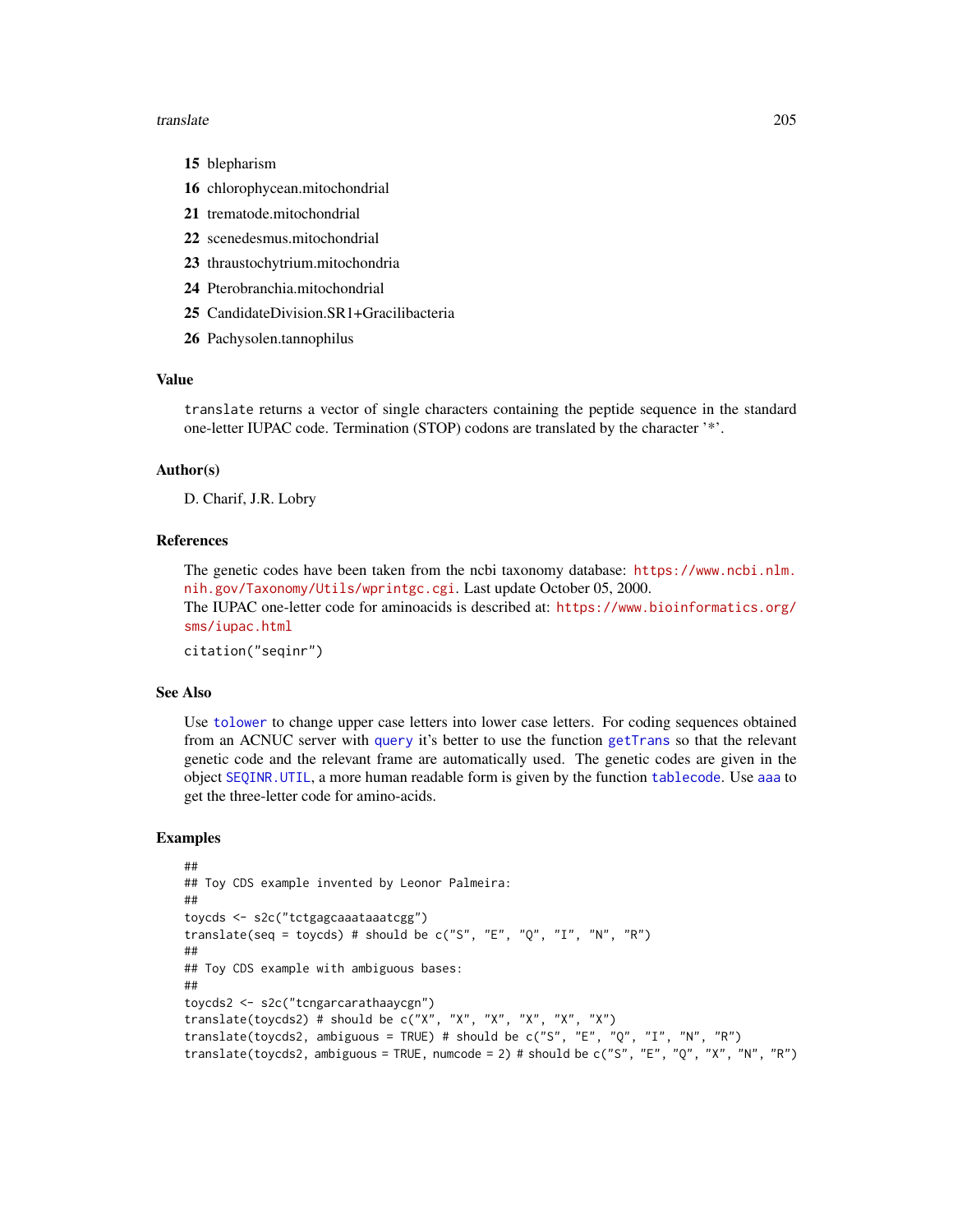```
##
## Real CDS example:
##
realcds <- read.fasta(file = system.file("sequences/malM.fasta", package ="seqinr"))[[1]]
translate(seq = realcds)
# Biologically correct, only one stop codon at the end
translate(seq = realcds, frame = 3, sens = "R", numcode = 6)
# Biologically meaningless, note the in-frame stop codons
# Read from an alignment as suggested by Dr. H. Suzuki
fasta.res <- read.alignment(file = system.file("sequences/Anouk.fasta", package = "seqinr"),
format = "fasta")
AA1 <- seqinr::getTrans(s2c(fasta.res$seq[[1]]))
AA2 <- seqinr::translate(s2c(fasta.res$seq[[1]]))
identical(AA1, AA2)
AA1 <- lapply(fasta.res$seq, function(x) seqinr::getTrans(s2c(x)))
AA2 <- lapply(fasta.res$seq, function(x) seqinr::translate(s2c(x)))
identical(AA1, AA2)
## Not run:
## Need internet connection.
## Translation of the following EMBL entry:
##
## FT CDS join(complement(153944..154157),complement(153727..153866),
## FT complement(152185..153037),138523..138735,138795..138955)
## FT /codon_start=1
## FT /db_xref="FLYBASE:FBgn0002781"
## FT /db_xref="GOA:Q86B86"
## FT /db_xref="TrEMBL:Q86B86"
## FT /note="mod(mdg4) gene product from transcript CG32491-RZ;
## FT trans splicing"
## FT /gene="mod(mdg4)"
## FT /product="CG32491-PZ"
## FT /locus_tag="CG32491"
## FT /protein_id="AAO41581.1"
## FT /translation="MADDEQFSLCWNNFNTNLSAGFHESLCRGDLVDVSLAAEGQIVKA
## FT HRLVLSVCSPFFRKMFTQMPSNTHAIVFLNNVSHSALKDLIQFMYCGEVNVKQDALPAF
## FT ISTAESLQIKGLTDNDPAPQPPQESSPPPAAPHVQQQQIPAQRVQRQQPRASARYKIET
## FT VDDGLGDEKQSTTQIVIQTTAAPQATIVQQQQPQQAAQQIQSQQLQTGTTTTATLVSTN
## FT KRSAQRSSLTPASSSAGVKRSKTSTSANVMDPLDSTTETGATTTAQLVPQQITVQTSVV
## FT SAAEAKLHQQSPQQVRQEEAEYIDLPMELPTKSEPDYSEDHGDAAGDAEGTYVEDDTYG
## FT DMRYDDSYFTENEDAGNQTAANTSGGGVTATTSKAVVKQQSQNYSESSFVDTSGDQGNT
## FT EAQVTQHVRNCGPQMFLISRKGGTLLTINNFVYRSNLKFFGKSNNILYWECVQNRSVKC
## FT RSRLKTIGDDLYVTNDVHNHMGDNKRIEAAKAAGMLIHKKLSSLTAADKIQGSWKMDTE
## FT GNPDHLPKM"
choosebank("emblTP")
trans <- query("trans", "N=AE003734.PE35")
trans1 <- getTrans(trans$req[[1]])
## Complex transsplicing operations, the correct frame and the correct
## genetic code are automatically used for translation into protein.
seq <- getSequence(trans$req[[1]])
```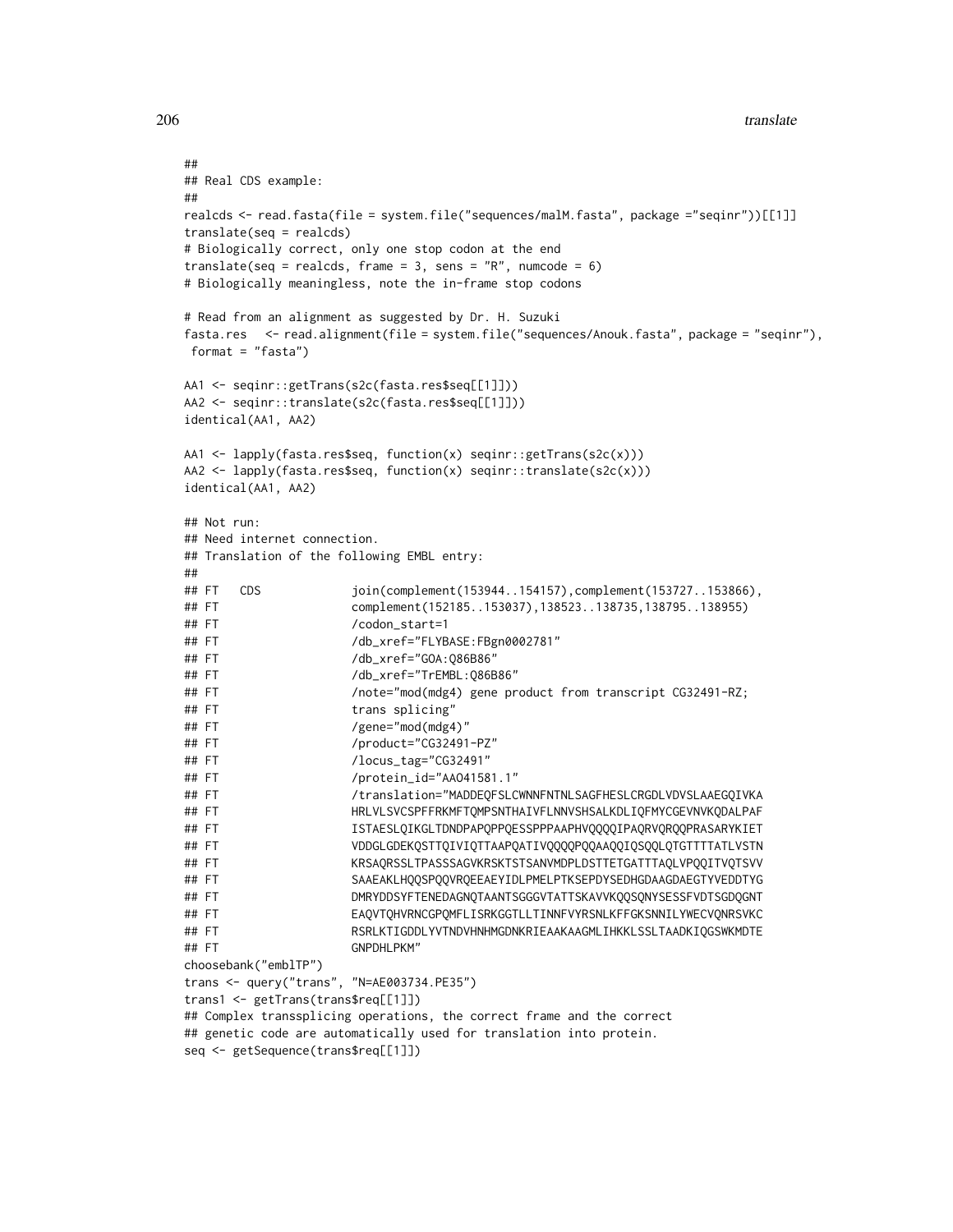#### trimSpace 207

```
identical(translate(seq),trans1)
#default frame and genetic code are correct
trans <- query("trans", "N=AB004237")
trans1 <- getTrans(trans$req[[1]])
## Complex transsplicing operations, the correct frame and the correct
## genetic code are automatically used for translation into protein.
seq <- getSequence(trans$req[[1]])
identical(translate(seq),trans1)
#default genetic code is not correct
identical(translate(seq,numcode=2),trans1)
#genetic code is 2
```

```
## End(Not run)
```
trimSpace *Trim leading and/or trailing spaces in strings*

#### Description

This function removes from a character vector the longest successive run of space characters starting at the begining of the strings (leading space), or the longest successive run of space characters at the end of the strings (trailing space), or both (and this is the default behaviour).

#### Usage

```
trimSpace(x, leading = TRUE, trailing = TRUE, space = "[:space:]")
```
## Arguments

| X        | a character vector                                                |
|----------|-------------------------------------------------------------------|
| leading  | logical defaulting to TRUE: should leading spaces be trimed off?  |
| trailing | logical defaulting to TRUE: should trailing spaces be trimed off? |
| space    | an extended regular expression defining space characters          |

#### Details

The default value for the space character definition is large: in addition to the usual space, other character such as the tabulation and newline character are considered as space characters. See extended regular expression for a complete list.

# Value

a character vector with the same length as x.

## Author(s)

J.R. Lobry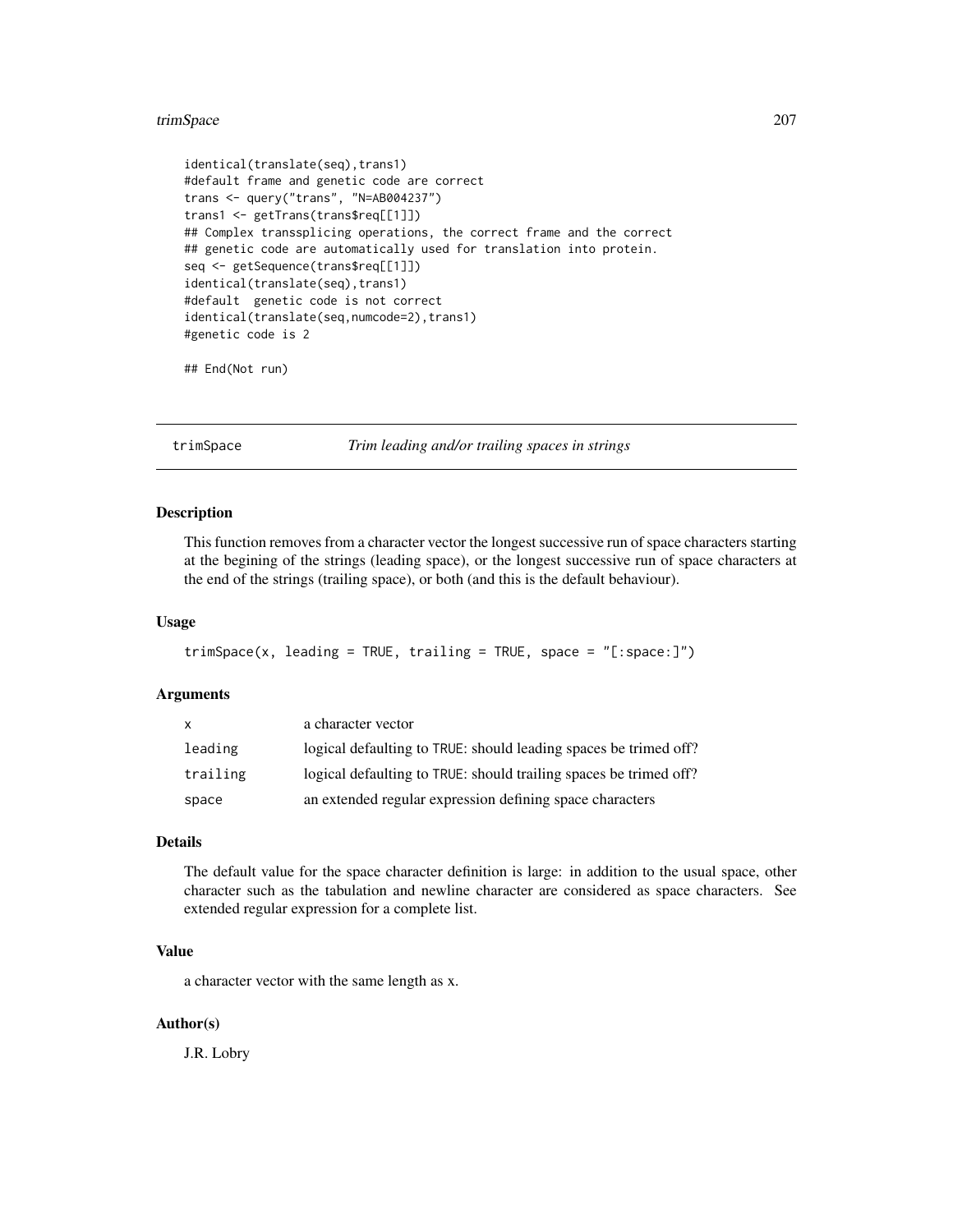#### References

```
citation("seqinr").
```
#### See Also

Extended regular expressionsare described in [regular expression](#page-0-0) (aka [regexp](#page-0-0)).

```
#
 # Simple use:
 #
stopifnot( trimSpace(" seqinR ") == "seqinR" )
 #
 # Basic use, remove space at both ends:
 #
testspace <- c(" with leading space", "with trailing space ", " with both ")
stopifnot(all( trimSpace(testspace) == c("with leading space",
                                        "with trailing space",
 "with both")))
 #
 # Remove only leading space:
  #
stopifnot(all( trimSpace(testspace, trailing = FALSE) == c("with leading space",
                                                          "with trailing space ",
   "with both ")))
 #
 # Remove only trailing space:
  #
stopifnot(all( trimSpace(testspace, leading = FALSE) == c(" with leading space",
                                                         "with trailing space",
 " with both")))
 #
 # This should do nothing:
  #
stopifnot(all( trimSpace(testspace, leading = FALSE, trailing = FALSE) == testspace))
 #
 # How to use alternative space characters:
 #
allspaces <- "\t\n\f\r seqinR \t\n\f\r"
stopifnot(trimSpace(allspaces) == "seqinR")
stopifnot(trimSpace(allspaces, space = "\t\n") == "\f\r seqinR \t\n\f\r")
```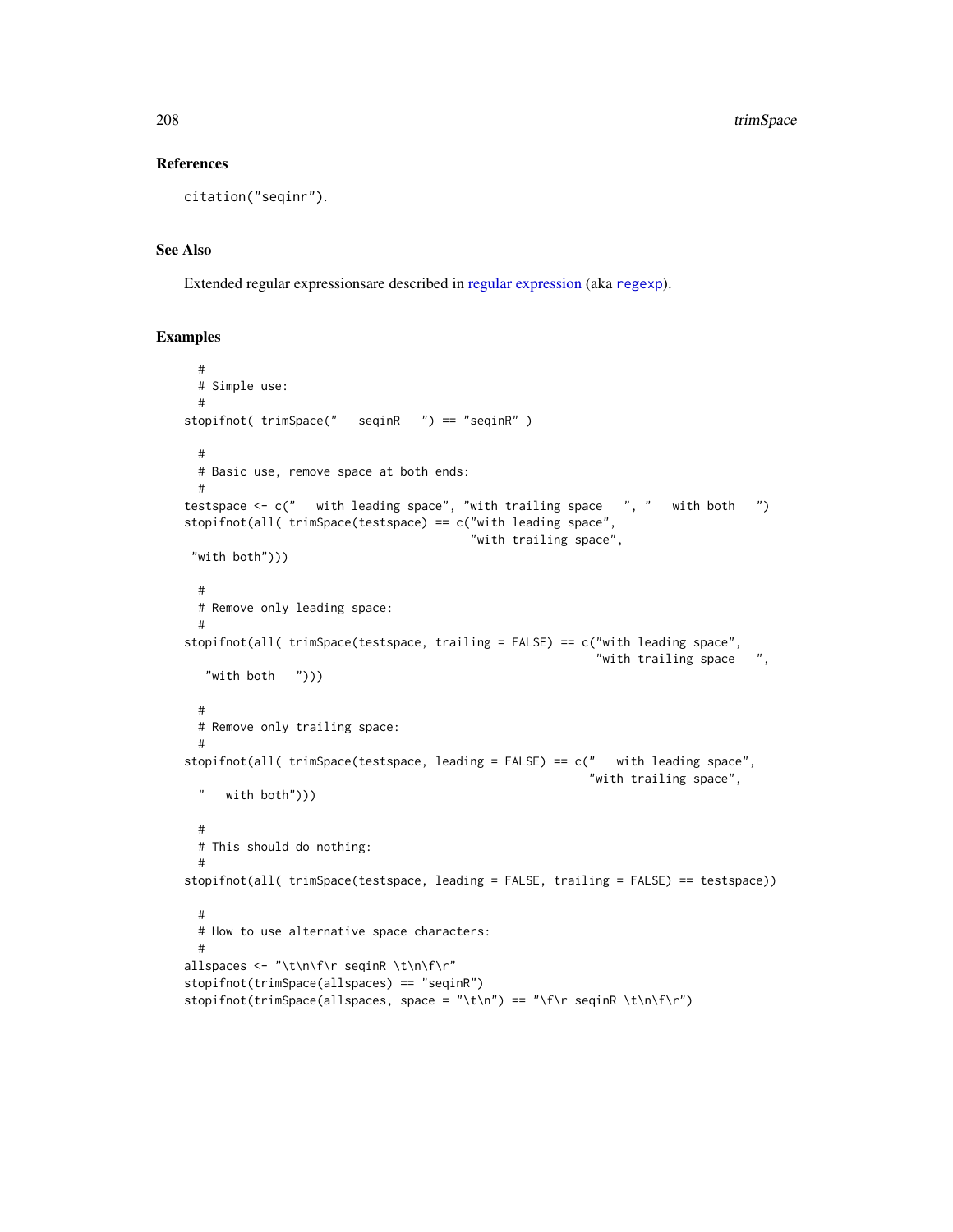uco calculates some codon usage indices: the codon counts eff, the relative frequencies freq or the Relative Synonymous Codon Usage rscu.

#### Usage

```
uco(seq, frame = 0, index = c("eff", "freq", "rscu"), as.data.frame = FALSE,
NA.rscu = NA)
```
#### Arguments

| seq           | a coding sequence as a vector of chars                                                                                                                                            |
|---------------|-----------------------------------------------------------------------------------------------------------------------------------------------------------------------------------|
| frame         | an integer $(0, 1, 2)$ giving the frame of the coding sequence                                                                                                                    |
| index         | codon usage index choice, partial matching is allowed. eff for codon counts,<br>freq for codon relative frequencies, and r scu the RSCU index.                                    |
|               | "eff", "freq", and "rscu" correspond to "R0", "R1", and "R3", respectively, in<br>Suzuki et al. (2005) "2.2 Normalization of codon usage data".                                   |
|               | "eff" and "rscu" correspond to "AF" and "RSCU", respectively, in Suzuki et al.<br>$(2008)$ "2.2. Definitions of codon usage data".                                                |
| as.data.frame | logical. If TRUE: all indices are returned into a data frame.                                                                                                                     |
| NA.rscu       | when an amino-acid is missing, RSCU are no more defined and repported as<br>missing values $(NA)$ . You can force them to another value (typically 0 or 1) with<br>this argument. |

## Details

Codons with ambiguous bases are ignored.

RSCU is a simple measure of non-uniform usage of synonymous codons in a coding sequence (Sharp *et al.* 1986). RSCU values are the number of times a particular codon is observed, relative to the number of times that the codon would be observed for a uniform synonymous codon usage (i.e. all the codons for a given amino-acid have the same probability). In the absence of any codon usage bias, the RSCU values would be 1.00 (this is the case for sequence cds in the exemple thereafter). A codon that is used less frequently than expected will have an RSCU value of less than 1.00 and vice versa for a codon that is used more frequently than expected.

Do not use correspondence analysis on RSCU tables as this is a source of artifacts (Perrière and Thioulouse 2002, Suzuki *et al.* 2008). Within-aminoacid correspondence analysis is a simple way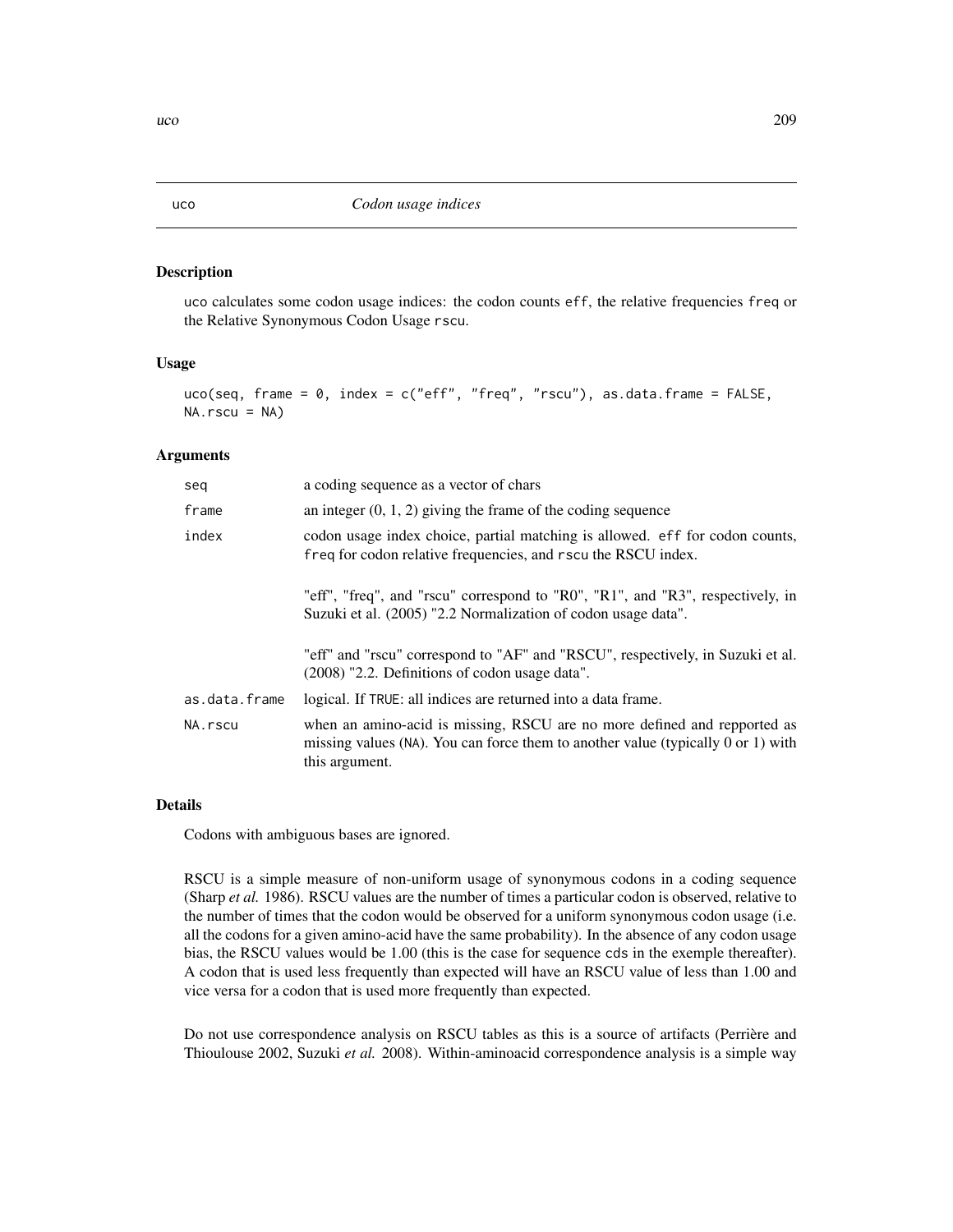to study synonymous codon usage (Charif *et al.* 2005). For an introduction to correspondence analysis and within-aminoacid correspondence analysis see the chapter titled *Multivariate analyses* in the seqinR manual that ships with the seqinR package in the **doc** folder. You can also use internal correspondence analysis if you want to analyze simultaneously a row-block structure such as the within and between species variability (Lobry and Chessel 2003).

If as.data.frame is FALSE, uco returns one of these:

eff a table of codon counts

freq a table of codon relative frequencies

rscu a numeric vector of relative synonymous codon usage values

If as.data.frame is TRUE, uco returns a data frame with five columns:

aa a vector containing the name of amino-acid

codon a vector containing the corresponding codon

eff a numeric vector of codon counts

freq a numeric vector of codon relative frequencies

rscu a numeric vector of RSCU index

#### Value

If as.data.frame is FALSE, the default, a table for eff and freq and a numeric vector for rscu. If as.data.frame is TRUE, a data frame with all indices is returned.

## Author(s)

D. Charif, J.R. Lobry, G. Perrière

#### References

citation("seqinr")

Sharp, P.M., Tuohy, T.M.F., Mosurski, K.R. (1986) Codon usage in yeast: cluster analysis clearly differentiates highly and lowly expressed genes. *Nucl. Acids. Res.*, 14:5125-5143.

Perrière, G., Thioulouse, J. (2002) Use and misuse of correspondence analysis in codon usage studies. *Nucl. Acids. Res.*, 30:4548-4555.

Lobry, J.R., Chessel, D. (2003) Internal correspondence analysis of codon and amino-acid usage in thermophilic bacteria. *Journal of Applied Genetics*, 44:235-261. [http://jag.igr.poznan.pl/](http://jag.igr.poznan.pl/2003-Volume-44/2/pdf/2003_Volume_44_2-235-261.pdf) [2003-Volume-44/2/pdf/2003\\_Volume\\_44\\_2-235-261.pdf](http://jag.igr.poznan.pl/2003-Volume-44/2/pdf/2003_Volume_44_2-235-261.pdf).

Charif, D., Thioulouse, J., Lobry, J.R., Perrière, G. (2005) Online Synonymous Codon Usage Analyses with the ade4 and seqinR packages. *Bioinformatics*, 21:545-547. [https://pbil.univ-lyon1.](https://pbil.univ-lyon1.fr/members/lobry/repro/bioinfo04/) [fr/members/lobry/repro/bioinfo04/](https://pbil.univ-lyon1.fr/members/lobry/repro/bioinfo04/).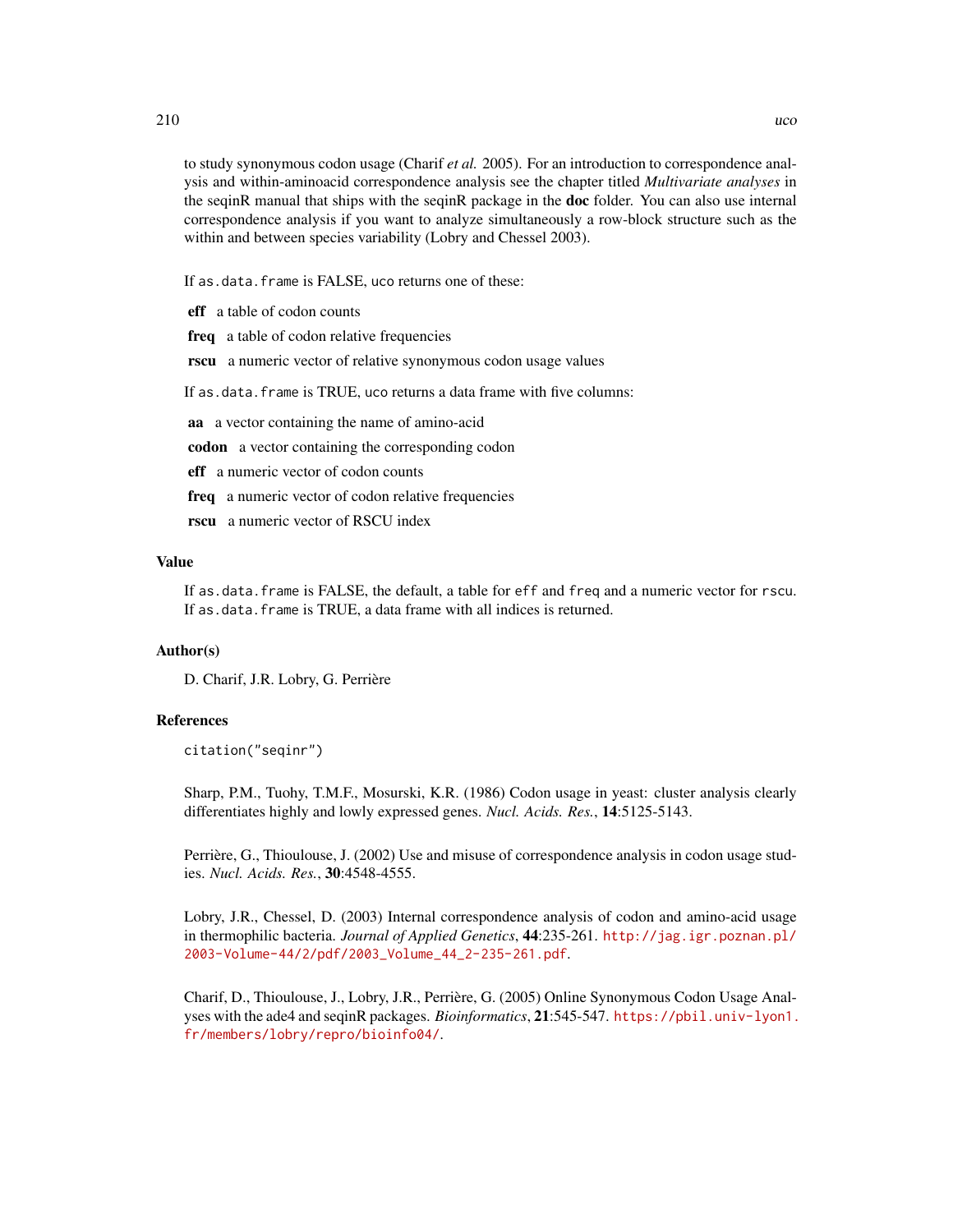#### ucoweight 211

Suzuki, H., Saito, R. Tomita, R. (2005) A problem in multivariate analysis of codon usage data and a possible solution. *FEBS Lett.*, 579:6499-504. [https://febs.onlinelibrary.wiley.com/doi/](https://febs.onlinelibrary.wiley.com/doi/full/10.1016/j.febslet.2005.10.032) [full/10.1016/j.febslet.2005.10.032](https://febs.onlinelibrary.wiley.com/doi/full/10.1016/j.febslet.2005.10.032).

Suzuki, H., Brown, C.J., Forney, L.J., Top, E. (2008) Comparison of Correspondence Analysis Methods for Synonymous Codon Usage in Bacteria. *DNA Research*, 15:357-365. [https:](https://academic.oup.com/dnaresearch/article/15/6/357/513030) [//academic.oup.com/dnaresearch/article/15/6/357/513030](https://academic.oup.com/dnaresearch/article/15/6/357/513030).

#### Examples

```
## Show all possible codons:
words()
## Make a coding sequence from this:
(cds <- s2c(paste(words(), collapse = "")))
## Get codon counts:
uco(cds, index = "eff")## Get codon relative frequencies:
uco(cds, index = "freq")
## Get RSCU values:
uco(cds, index = "rscu")## Show what happens with ambiguous bases:
uco(s2c("aaannnttt"))
## Use a real coding sequence:
rcds <- read.fasta(file = system.file("sequences/malM.fasta", package = "seqinr"))[[1]]
uco( rcds, index = "freq")
uco( rcds, index = "eff")
uco( rcds, index = "rscu")
uco( rcds, as.data.frame = TRUE)
## Show what happens with RSCU when an amino-acid is missing:
ecolicgpe5 <- read.fasta(file = system.file("sequences/ecolicgpe5.fasta",package="seqinr"))[[1]]
uco(ecolicgpe5, index = "rscu")
## Force NA to zero:
uco(ecolicgpe5, index = "rscu", NA.rscu = 0)
```
<span id="page-210-0"></span>ucoweight *Weight of each synonymous codon*

# Description

Returns a list containing, for each of the 20 amino acids + STOP codon, the codon usage bias of each of the synonymous codon according to a given codon sequence.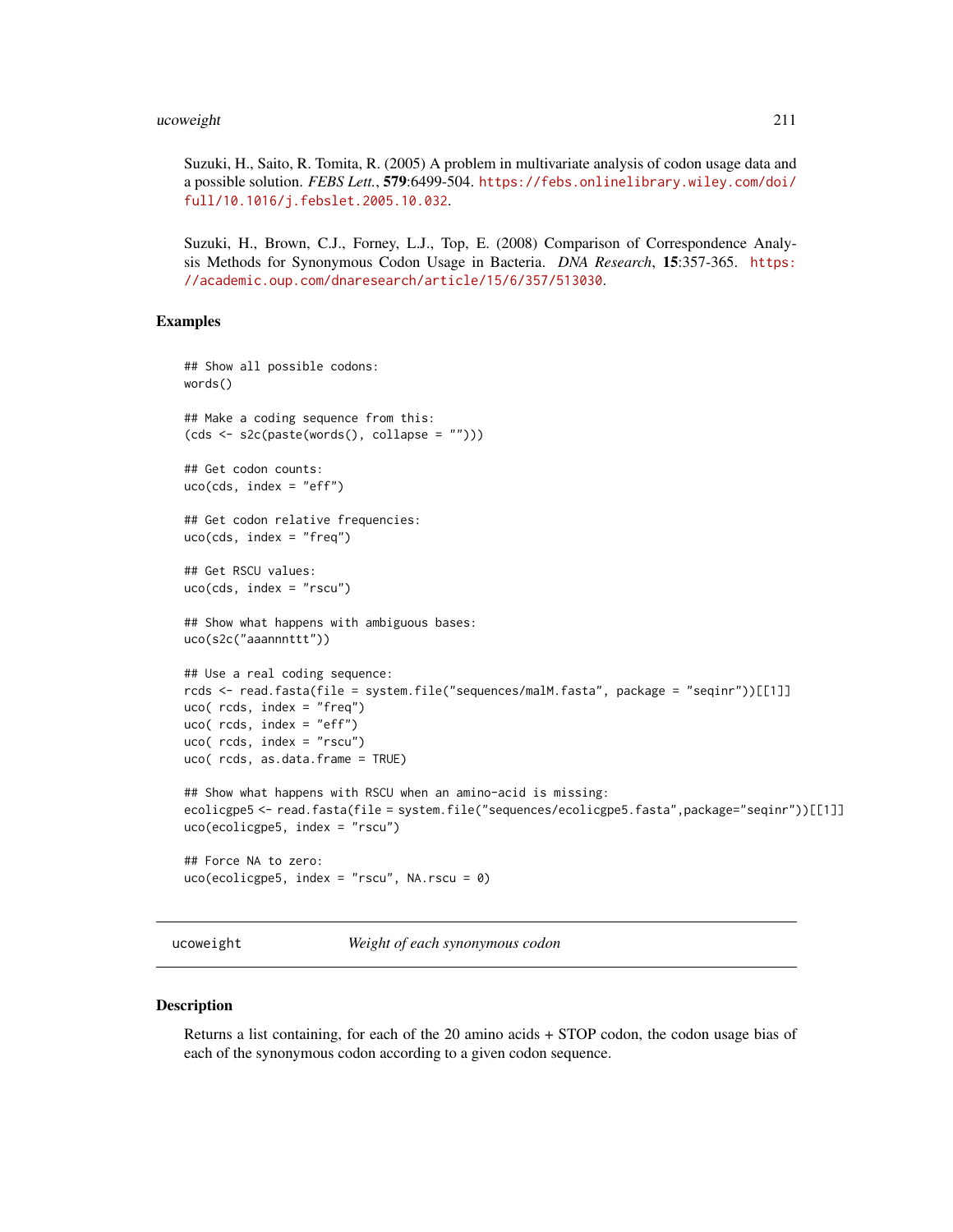#### 212 waterabs

# Usage

```
ucoweight(sequence, numcode = 1)
```
## Arguments

| sequence | A nucleic acids sequence                |
|----------|-----------------------------------------|
| numcode  | The genetic code number as in translate |

#### Value

a list containing, for each of the 20 amino acids and STOP codon (list tags), the weight of each synonymous codon (including the original one).

#### Author(s)

L. Palmeira

# References

citation("seqinr")

#### See Also

[synsequence](#page-196-0)

#### Examples

data(ec999) ucoweight(ec999[1][[1]])

waterabs *Light absorption by the water column*

#### Description

The absorption of light by water is highly dependent on the wavelength, this dataset gives the absorption coefficients from 200 to 700 nm.

## Usage

data(waterabs)

## Format

A data.frame with 2 columns:

lambda wavelength in nm

abs absorption coefficient in 1/cm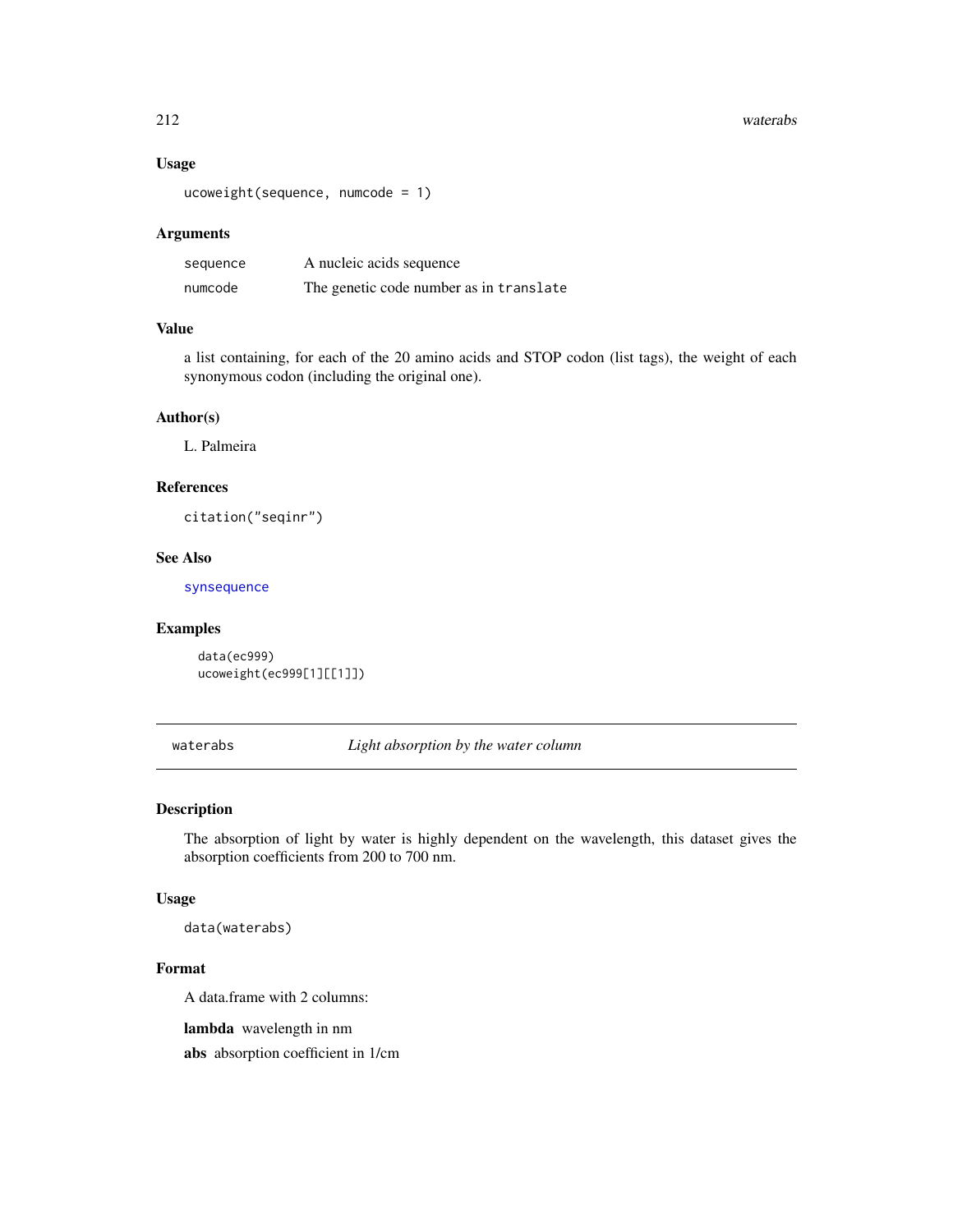#### waterabs 213

## Source

Data were compiled by Palmeira (2007) from the cited references.

The example section allows to reproduce the left part of figure 2.7 from Palmeira (2007):



## References

Palmeira, L. (2007) *Analyse et modélisation des dépendances entre sites voisins dans l'évolution des séquences d'ADN*, PhD thesis, Université Claude Bernard - Lyon I.

Litjens R. A., Quickenden T. I. and Freeman C. G. (1999). Visible and near-ultraviolet absorption spectrum of liquid water. *Applied Optics*, 38:1216-1223.

Quickenden T. I. & Irvin J. A. (1980). The ultraviolet absorption spectrum of liquid water. *The Journal of Chemical Physics*, 72:4416-4428.

```
citation("seqinr")
```

```
data(waterabs)
d \le 100*seq(from = 0, to = 150, by = 1) # depth in cm
lambda <- waterabs$lambda # wavelength in nm
abs <- waterabs$absorption # absorption coefficient cm-1
#
# Smooth signal with cubic splines
#
 tmp <- spline(lambda, abs, n = 255)
 lambda <- tmp$x
```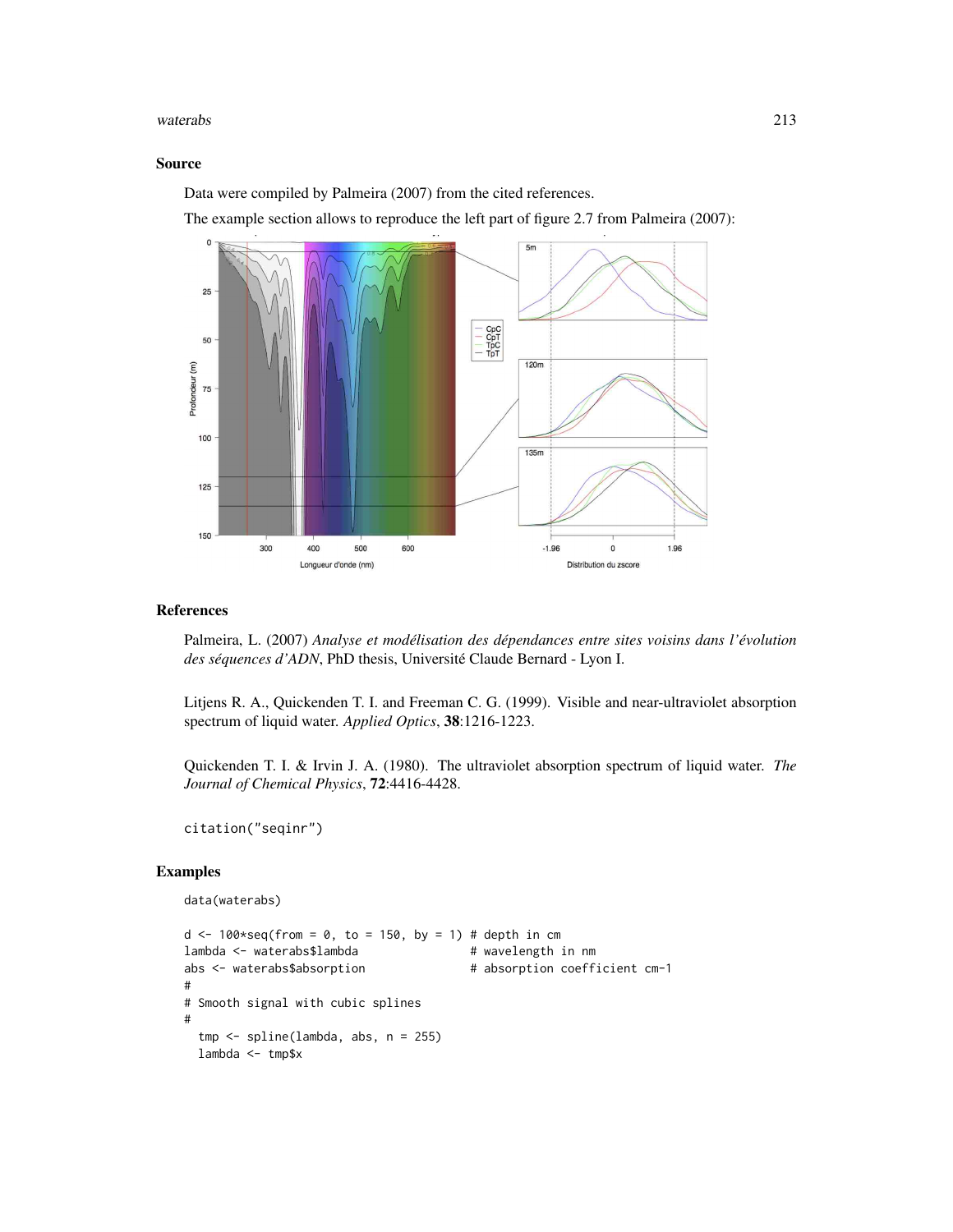```
abs <- tmp$y
 zun \leq sapply(abs, function(x) 10^(-x*d))
 z \leq sapply(nrow(zun):1, function(x) zun[x,])
#
# Set up world coordinates:
#
 plot.new()
 plot.window(xlim = range(lambda), ylim = range(d), xaxs = "i", yaxs = "i")
#
# Annotate:
#
 title(ylab = 'Depth under water surface (m)', xlab = "Wavelength (nm)",
 main = "Light absorption by the water column")
 axis(2, at = seq(0, 15000, 1 = 7),labels = rev(c("0","25","50","75","100","125","150")), las = 1)
 axis(1,at=(3:6)*100,labels= TRUE)
#
# Show me rainbow colors:
#
 alpha <- 1
 coul=c(rep(rgb(1,1,1, 1, alpha = alpha), 181),rev(hsv(h=seq(0,5/6,l=320),alpha = alpha)))
 rect(seq(200,699), 0, seq(201,700), 15000 , col = coul, border = coul)
#
# Grey scale:
#
 ngris <- 5
 image(x = lambda, y = d, z = z, col = rgb(1:ngris, 1:ngris, 1:ngris, alpha = 0.7*(ngris:1),max = ngris,
 axes = F, add = TRUE,
 breaks = seq(from = min(z), to = max(z), length = ngris + 1)#
# Contour lines:
#
 contour(x = lambda, y = d, z = z, add = TRUE, drawlabels = TRUE, labcex= 0.75,
 col='black',
 levels = seq(from = min(z), to = max(z), length = ngris + 1)box()
```
where.is.this.acc *Scans databases for a given sequence accession number*

#### Description

This function loops over all availabale ACNUC databases to look for a given sequence accession number. This is useful when you have a sequence accession number and you don't know in which database it is present.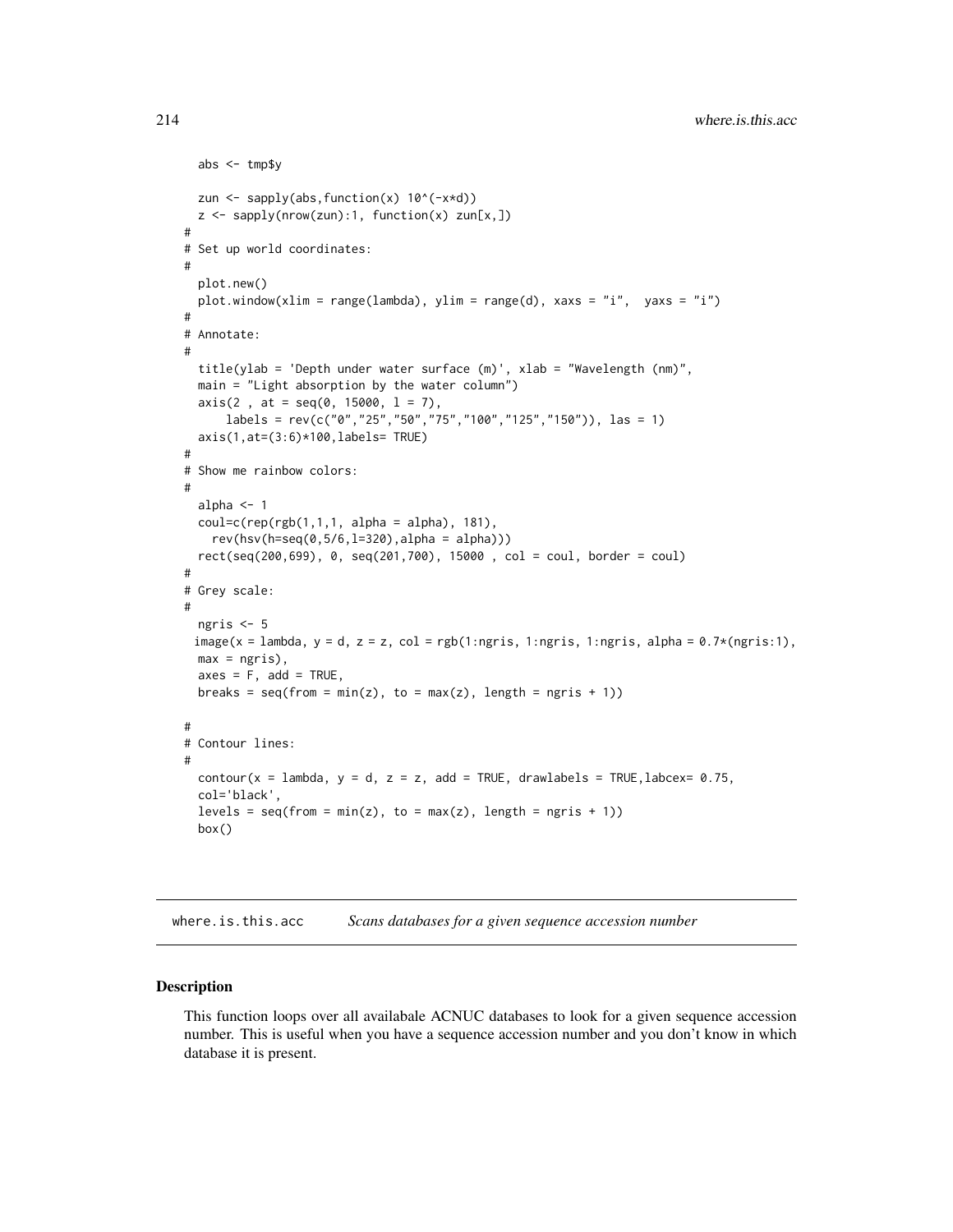#### words 215

#### Usage

where.is.this.acc(acc, stopAtFirst = TRUE, ...)

#### Arguments

| acc                     | An accession number as a string of characters such as "NC_001416".                                              |
|-------------------------|-----------------------------------------------------------------------------------------------------------------|
| stopAtFirst             | Logical. If TRUE, the default, the function stops at the first database where the<br>accession number is found. |
| $\cdot$ $\cdot$ $\cdot$ | Arguments passed to the function choosebank.                                                                    |

# Value

The function resturns invisibly a vector of strings of characters for the names of the ACNUC databases in which the accession number was found.

# Author(s)

J.R. Lobry

# References

citation("seqinr")

## See Also

[choosebank](#page-41-0) to open a given ACNUC database.

## Examples

```
## Not run: # Need internet connection
where.is.this.acc("NC_001416") # first found in phever2dna bank (2016-06-01)
```
## End(Not run)

words *To get all words from an alphabet.*

# Description

Generates a vectors of all the words from a given alphabet, with right positions varying faster, for instance if the alphabet is (c("0","1") and the length is 2 you will obtain c("00", "01", "10", "11")

```
words(length = 3, alphabet = s2c("acyt"))
```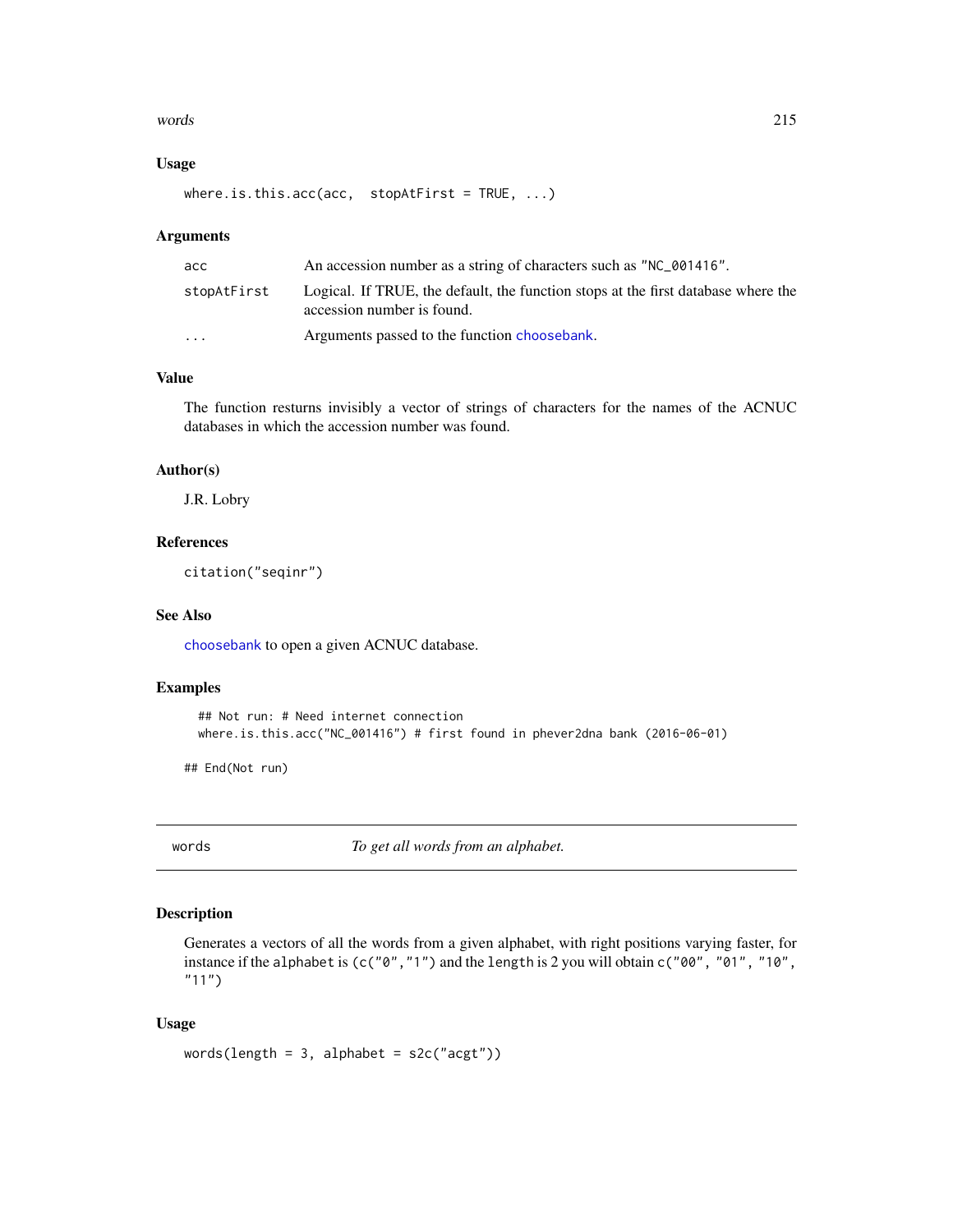## Arguments

| length   | the number of characters in the words |
|----------|---------------------------------------|
| alphabet | a vector of characters                |

# Value

A vector of string whith length characters.

### Author(s)

J.R. Lobry

# References

citation("seqinr")

# See Also

[kronecker](#page-0-0), [outer](#page-0-0)

```
#
# Get all 64 codons:
#
stopifnot(all(words() ==
c("aaa", "aac", "aag", "aat", "aca", "acc", "acg", "act", "aga", "agc", "agg",
   "agt", "ata", "atc", "atg", "att","caa", "cac", "cag", "cat", "cca", "ccc",
   "ccg", "cct", "cga", "cgc", "cgg", "cgt", "cta", "ctc", "ctg", "ctt", "gaa",
   "gac", "gag", "gat", "gca", "gcc", "gcg", "gct", "gga", "ggc", "ggg", "ggt",
   "gta", "gtc", "gtg", "gtt", "taa", "tac", "tag", "tat", "tca", "tcc", "tcg",
   "tct", "tga", "tgc", "tgg", "tgt", "tta", "ttc", "ttg", "ttt")))
#
# Get all codons with u c a g for bases:
#
words(alphabet = s2c("ucag"))
#
# Get all tetranucleotides:
#
words(length = 4)#
# Get all dipeptides:
#
words(length = 2, alphabet = a()[-1])
```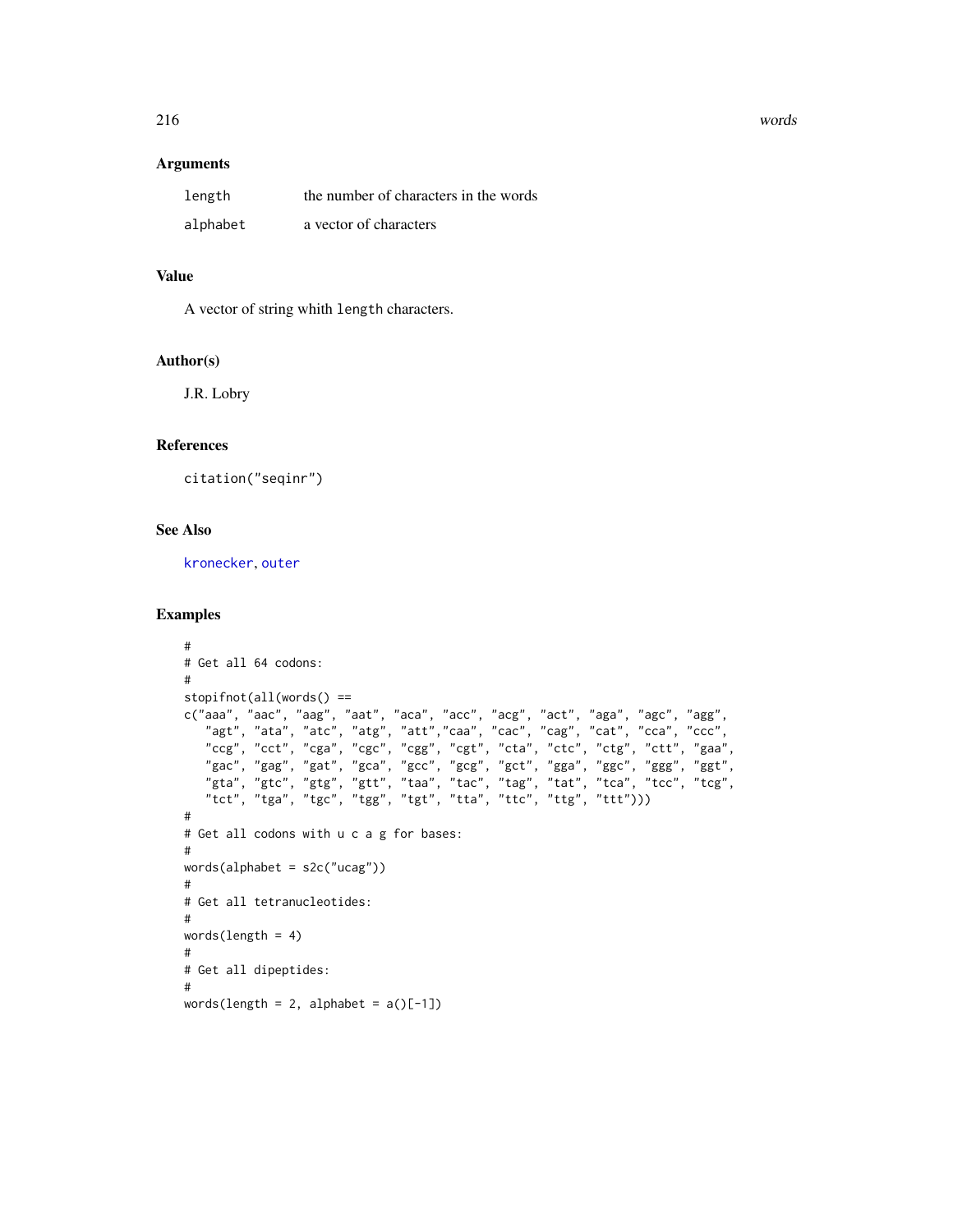<span id="page-216-0"></span>

# Description

word.pos searches all the occurences of the motif pattern within the sequence text and returns their positions. This function is based on regexp allowing thus for complex motif searches. The main difference with [gregexpr](#page-0-0) is that non disjoint matches are reported here.

## Usage

```
words.pos(pattern, text, ignore.case = FALSE,
                     perl = TRUE, fixed = FALSE, useBytes = TRUE, ...
```
# Arguments

| pattern     | character string containing a regular expression (or character string for fixed =<br>TRUE) to be matched in the given character vector. |
|-------------|-----------------------------------------------------------------------------------------------------------------------------------------|
| text        | a character vector where matches are sought.                                                                                            |
| ignore.case | if FALSE, the pattern matching is case sensitive and if TRUE, case is ignored<br>during matching.                                       |
| perl        | logical. Should perl-compatible regexps be used if available? Has priority over<br>extended.                                            |
| fixed       | logical. If TRUE, pattern is a string to be matched as is. Overrides all conflicting<br>arguments.                                      |
| useBytes    | logical. If TRUE the matching is done byte-by-byte rather than character-by-<br>character.                                              |
| $\ddotsc$   | arguments passed to regexpr.                                                                                                            |

## Details

Default parameter values have been tuned for speed when working biological sequences.

#### Value

a vector of positions for which the motif pattern was found in the sequence text.

#### Author(s)

J.R. Lobry

#### References

citation("seqinr")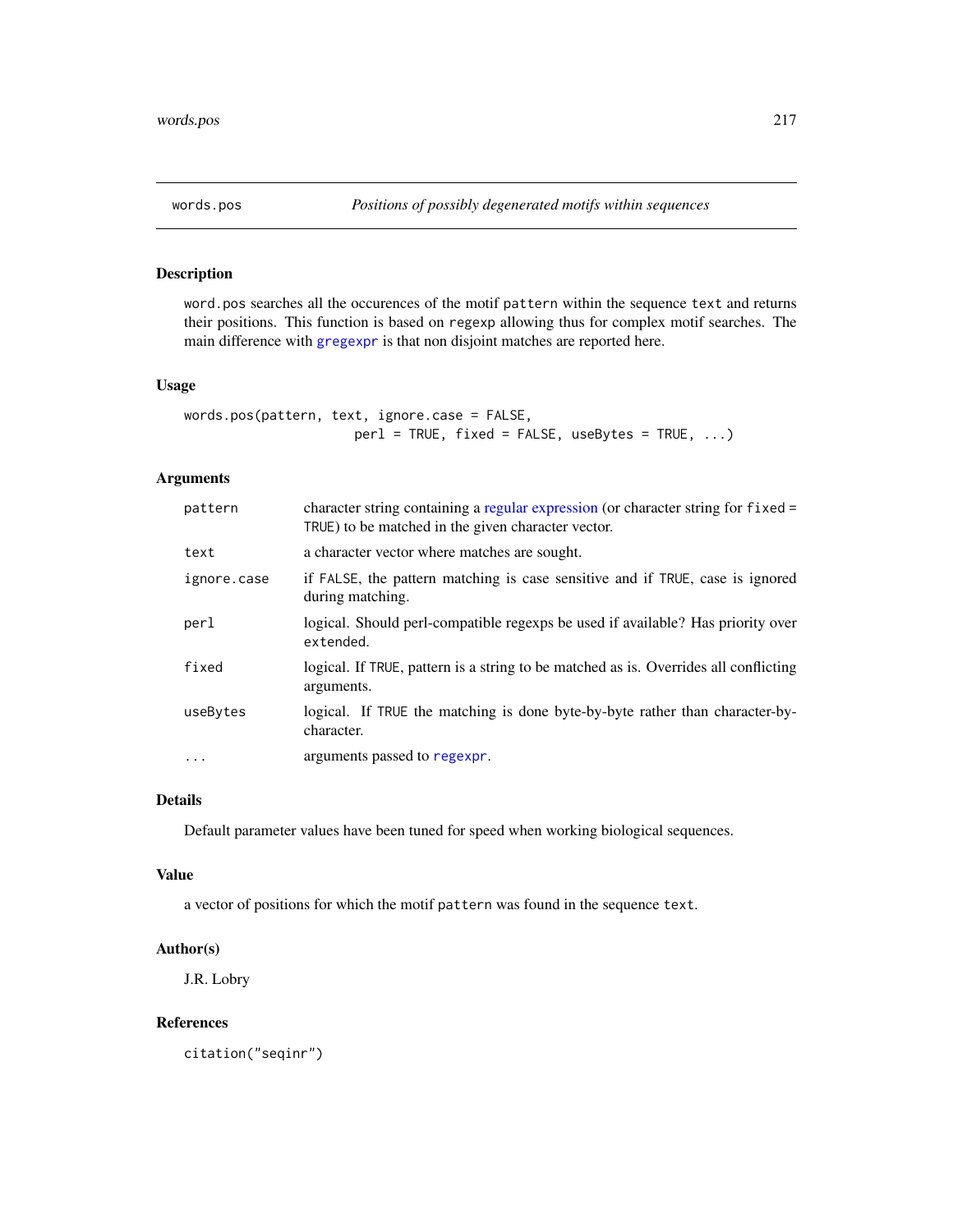# See Also

[regexpr](#page-0-0)

# Examples

```
myseq <- "tatagaga"
words.pos("t", myseq) # Should be 1 3
words.pos("tag", myseq) # Should be 3
words.pos("ga", myseq) # Should be 5 7
# How to specify ambiguous base ? Look for YpR motifs by
words.pos("[ct][ag]", myseq) # Should be 1 3
#
# Show the difference with gregexpr:
#
words.pos("toto", "totototo") # 1 3 5 (three overlapping matches)
unlist(gregexpr("toto", "totototo")) # 1 5 (two disjoint matches)
```
write.fasta *Write sequence(s) into a file in fasta format*

# Description

Writes one or more sequences into a file in FASTA format.

#### Usage

```
write.fasta(sequences, names, file.out, open = "w", nbchar = 60, as.string = FALSE)
```
#### Arguments

| sequences | A DNA or protein sequence (in the form of a vector of single characters by<br>default) or a list of such sequences.          |
|-----------|------------------------------------------------------------------------------------------------------------------------------|
| as.string | FALSE. When set to TRUE sequences are in the form of strings instead of vec-<br>tors of single characters.                   |
| names     | The name(s) of the sequences.                                                                                                |
| nbchar    | The number of characters per line (default: 60)                                                                              |
| file.out  | The name of the output file.                                                                                                 |
| open      | Mode to open the output file, use "w" to write into a new file, use "a" to append<br>at the end of an already existing file. |

# Value

none.

### Author(s)

A. Necșulea

<span id="page-217-0"></span>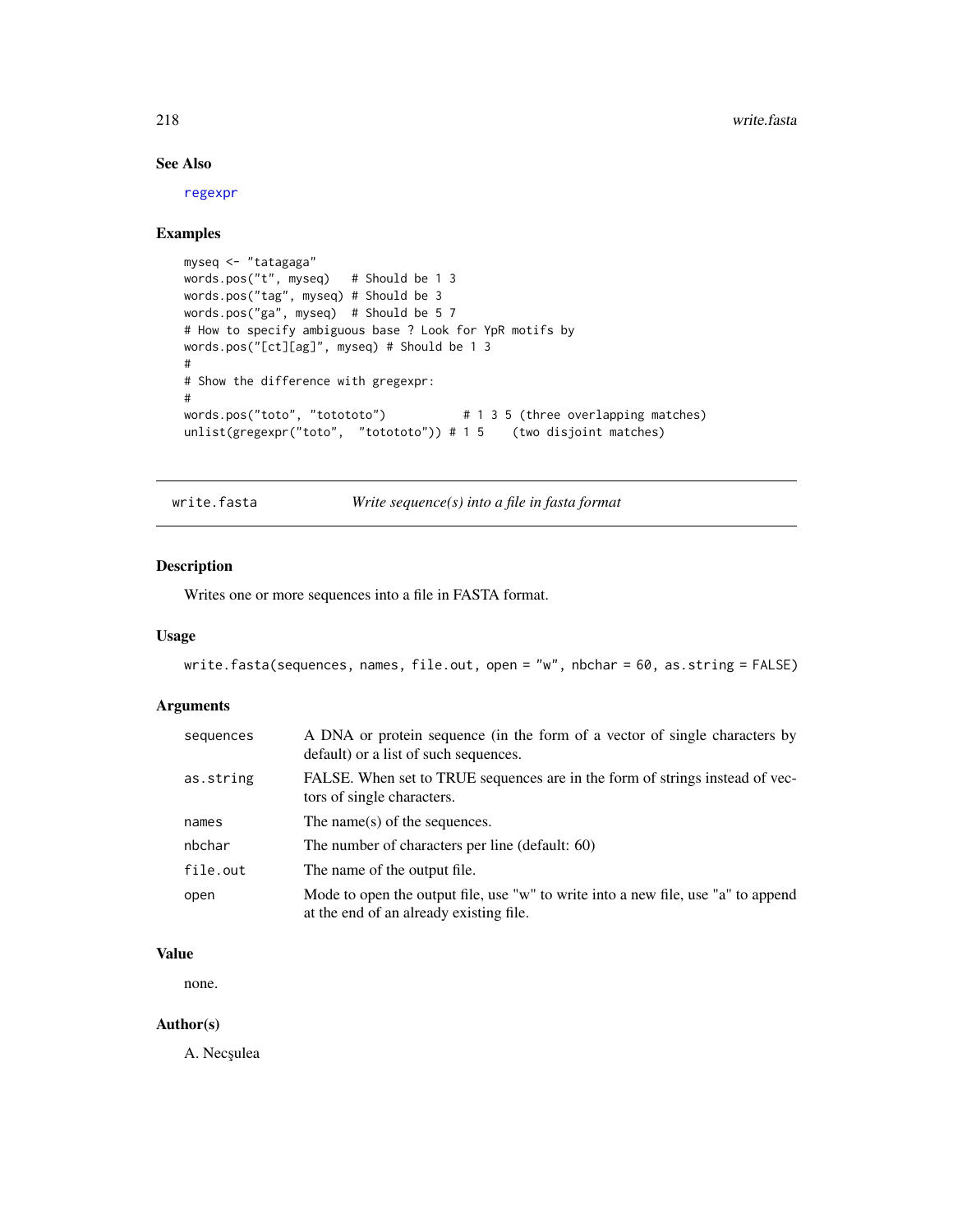#### <span id="page-218-0"></span>write.fasta 219

# References

citation("seqinr")

#### See Also

[read.fasta](#page-161-0)

#### Examples

```
## Read 3 sequences from a FASTA file:
ortho <- read.fasta(file = system.file("sequences/ortho.fasta", package =
"seqinr"))
## Select only third codon positions:
ortho3 <- lapply(ortho, function(x) x[seq(from = 3, to = length(x), by = 3)])
## Write the 3 modified sequences to a file:
fname <- tempfile(pattern = "ortho3", tmpdir = tempdir(), fileext = "fasta")
#write.fasta(sequences = ortho3, names = names(ortho3), nbchar = 80, file.out = "ortho3.fasta")
write.fasta(sequences = ortho3, names = names(ortho3), nbchar = 80, file.out = fname)
## Read them again from the same file and check that sequences are preserved:
ortho3bis <- read.fasta(fname, set.attributes = FALSE)
stopifnot(identical(ortho3bis, ortho3))
```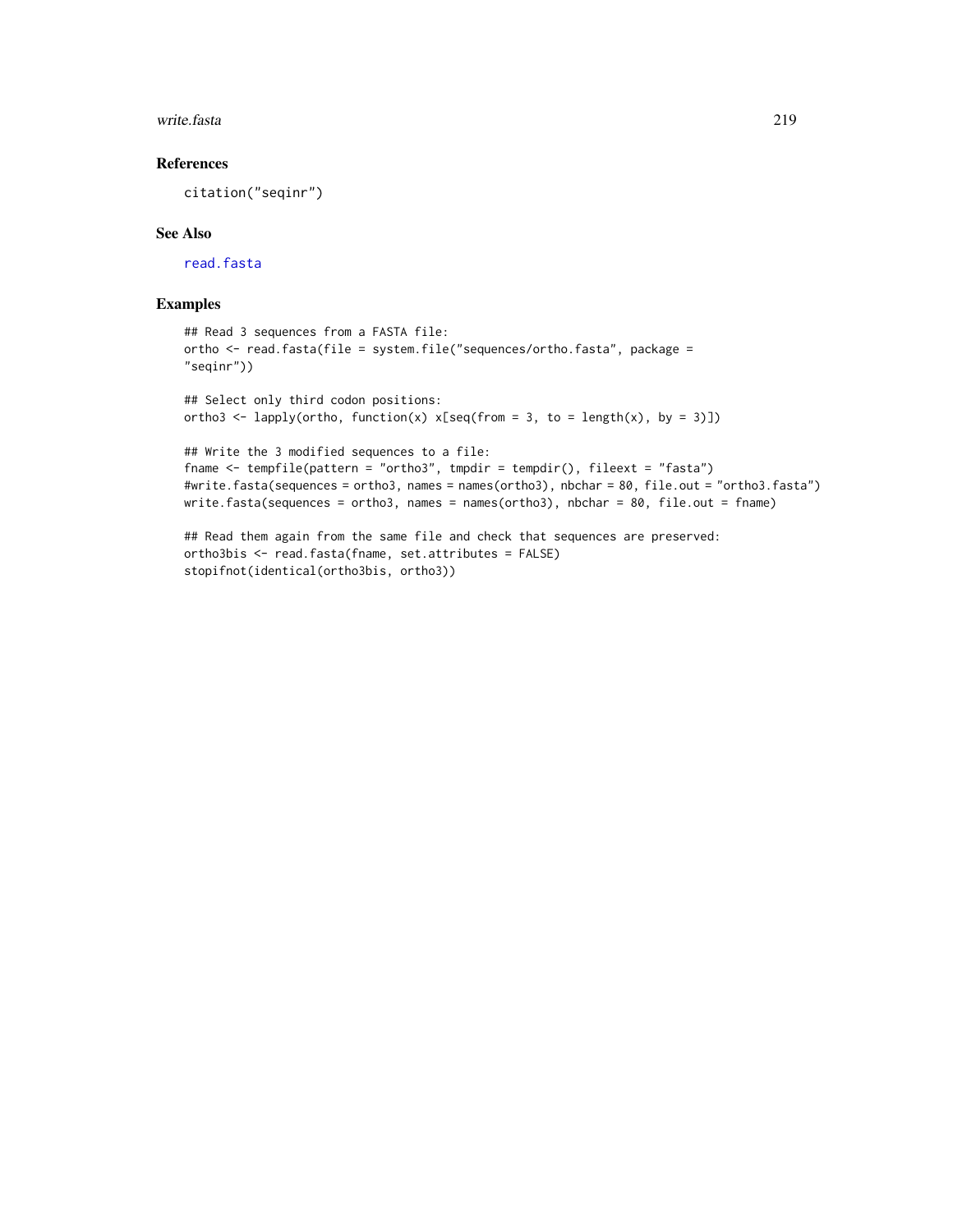# Index

∗ correspondence analysis draw.recstat, [71](#page-70-0) recstat, [173](#page-172-0) test.co.recstat, [200](#page-199-0) test.li.recstat, [201](#page-200-0) ∗ datasets aacost, [8](#page-7-0) aaindex, [10](#page-9-0) AnoukResult, [30](#page-29-0) caitab, [38](#page-37-0) chargaff, [39](#page-38-0) clustal, [46](#page-45-0) dinucl, [60](#page-59-0) ec999, [72](#page-71-0) EXP, [74](#page-73-0) fasta, [80](#page-79-0) kaksTorture, [121](#page-120-0) m16j, [124](#page-123-0) mase, [126](#page-125-0) msf, [130](#page-129-0) phylip, [139](#page-138-0) pK, [139](#page-138-0) revaligntest, [176](#page-175-0) toyaa, [202](#page-201-0) toycodon, [203](#page-202-0) waterabs, [212](#page-211-0) ∗ hplot dotchart.uco, [65](#page-64-0) draw.oriloc, [68](#page-67-0) plot.SeqAcnucWeb, [141](#page-140-0) ∗ manip choosebank, [42](#page-41-0) closebank, [45](#page-44-0) computePI, [49](#page-48-0) count, [52](#page-51-0) dist.alignment, [64](#page-63-0) G+C Content, [85](#page-84-0) print.SeqAcnucWeb, [151](#page-150-0) reverse.align, [176](#page-175-0)

rot13, [179](#page-178-0) splitseq, [190](#page-189-0) translate, [204](#page-203-0) trimSpace, [207](#page-206-0) uco, [209](#page-208-0) ∗ package seqinr-package, [5](#page-4-0) ∗ sequence draw.recstat, [71](#page-70-0) recstat, [173](#page-172-0) test.co.recstat, [200](#page-199-0) test.li.recstat, [201](#page-200-0) ∗ utilities a, [5](#page-4-0) aaa, [6](#page-5-0) AAstat, [23](#page-22-0) acnucopen, [24](#page-23-0) alllistranks, [27](#page-26-0) amb, [28](#page-27-0) autosocket, [32](#page-31-0) c2s, [35](#page-34-0) countfreelists, [54](#page-53-0) countsubseqs, [56](#page-55-0) crelistfromclientdata, [57](#page-56-0) dia.bactgensize, [59](#page-58-0) dotPlot, [66](#page-65-0) extract.breakpoints, [77](#page-76-0) extractseqs, [78](#page-77-0) gb2fasta, [89](#page-88-0) gbk2g2, [90](#page-89-0) gbk2g2.euk, [91](#page-90-0) get.db.growth, [94](#page-93-0) getAnnot, [96](#page-95-0) getFrag, [97](#page-96-0) getKeyword, [99](#page-98-0) getLength, [100](#page-99-0) getlistrank, [101](#page-100-0) getliststate, [102](#page-101-0) getLocation, [104](#page-103-0)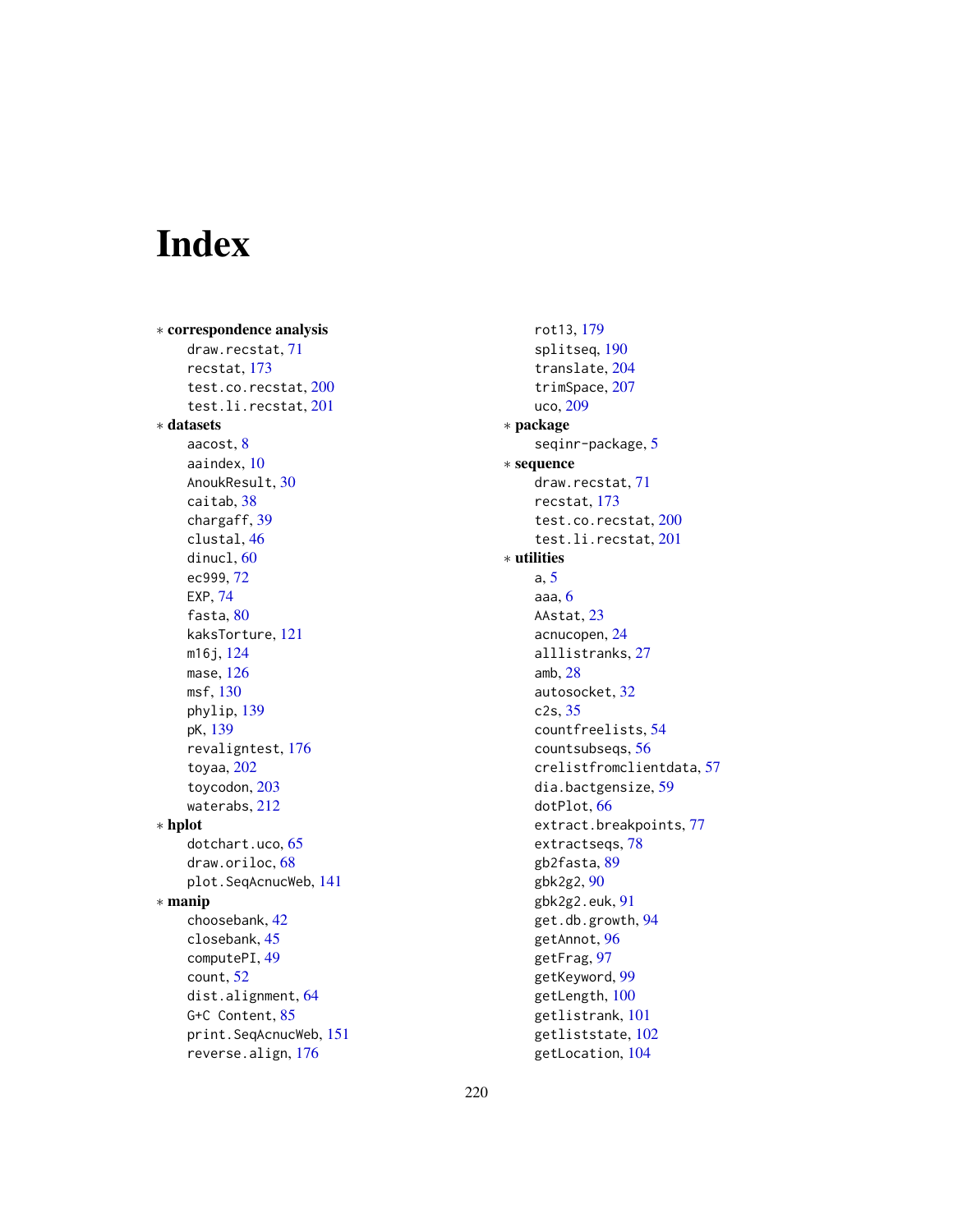#### INDEX  $221$

getName, [105](#page-104-0) getSequence , [106](#page-105-0) getTrans, [108](#page-107-0) getType , [111](#page-110-0) ghelp , [113](#page-112-0) isenum, [116](#page-115-0) knowndbs , [122](#page-121-0) lseqinr , [124](#page-123-0) modifylist , [127](#page-126-0) n2s , [131](#page-130-0) parser.socket , [135](#page-134-0) permutation , [137](#page-136-0) pmw , [146](#page-145-0) prepgetannots , [148](#page-147-0) prettyseq , [149](#page-148-0) query , [154](#page-153-0) readfirstrec , [167](#page-166-0) readsmj , [169](#page-168-0) rearranged.oriloc , [171](#page-170-0) residuecount , [175](#page-174-0) s2c , [180](#page-179-0) s2n , [181](#page-180-0) savelist , [182](#page-181-0) SeqAcnucWeb, [183](#page-182-0) SeqFastaAA , [184](#page-183-0) SeqFastadna , [185](#page-184-0) SeqFrag , [186](#page-185-0) setlistname , [188](#page-187-0) syncodons , [195](#page-194-0) synsequence , [197](#page-196-0) tablecode , [198](#page-197-0) ucoweight , [211](#page-210-0) words , [215](#page-214-0) write.fasta , [218](#page-217-0) .Machine , *[162](#page-161-1)* .Platform , *[163](#page-162-0)* a , [5](#page-4-0) , *[7](#page-6-0)* , *[147](#page-146-0)* aaa , *[6](#page-5-0)* , [6](#page-5-0) , *[66](#page-65-0)* , *[109](#page-108-0)* , *[147](#page-146-0)* , *[205](#page-204-0)* aacost , [8](#page-7-0) aaindex , [10](#page-9-0) AAstat , [23](#page-22-0) acnucclose *(*acnucopen *)* , [24](#page-23-0) acnucopen , [24](#page-23-0) al2bp , [26](#page-25-0) alllistranks , [27](#page-26-0) alr , *[103](#page-102-0)* alr *(*alllistranks *)* , [27](#page-26-0) amb , [28](#page-27-0) , *[35](#page-34-0)*

AnoukResult, [30](#page-29-0) as.alignment, [30](#page-29-0) as.matrix.alignment , *[31](#page-30-0)* , [31](#page-30-0) , *[161](#page-160-0)* as.SeqAcnucWeb *(*SeqAcnucWeb *)* , [183](#page-182-0) as.SeqFastaAA *(*SeqFastaAA *)* , [184](#page-183-0) as.SeqFastadna *(*SeqFastadna *)* , [185](#page-184-0) as.SeqFrag *(*SeqFrag *)* , [186](#page-185-0) autosocket , [32](#page-31-0) baselineabif , [33](#page-32-0) , *[136](#page-135-0)* , *[192](#page-191-0)* bma , *[29](#page-28-0)* , [34](#page-33-0) , *[51](#page-50-0)* c2s , [35](#page-34-0) , *[96](#page-95-0)* , *[147](#page-146-0)* , *[180](#page-179-0)* cai , [36](#page-35-0) , *[38](#page-37-0) , [39](#page-38-0)* caitab , *[37](#page-36-0)* , [38](#page-37-0) cfl *(*countfreelists *)* , [54](#page-53-0) chargaff , [39](#page-38-0) chartr , *[179](#page-178-0)* choosebank , *[24](#page-23-0) , [25](#page-24-0)* , *[28](#page-27-0)* , *[33](#page-32-0)* , [42](#page-41-0) , *[46](#page-45-0)* , *[55](#page-54-0) , [56](#page-55-0)* , *[58](#page-57-0)* , *[80](#page-79-0)* , *[98](#page-97-0) , [99](#page-98-0)* , *[102](#page-101-0) [–104](#page-103-0)* , *[111](#page-110-0) , [112](#page-111-0)* , *[114](#page-113-0)* , *[117](#page-116-0)* , *[122](#page-121-0) , [123](#page-122-0)* , *[128](#page-127-0)* , *[135](#page-134-0)* , *[150](#page-149-0)* , *[157](#page-156-0)* , *[168](#page-167-0)* , *[170](#page-169-0)* , *[175](#page-174-0)* , *[183](#page-182-0)* , *[189](#page-188-0)* , *[215](#page-214-0)* circle , [44](#page-43-0) clfcd , *[155](#page-154-0) , [156](#page-155-0)* , *[183](#page-182-0)* clfcd *(*crelistfromclientdata *)* , [57](#page-56-0) clientid *(*acnucopen *)* , [24](#page-23-0) closebank , *[24](#page-23-0) , [25](#page-24-0)* , [45](#page-44-0) clustal , [46](#page-45-0) col2alpha , [47](#page-46-0) col2rgb , *[47](#page-46-0)* colors , *[47](#page-46-0)* comp , [48](#page-47-0) computePI , *[24](#page-23-0)* , [49](#page-48-0) con *(*consensus *)* , [50](#page-49-0) connection , *[44](#page-43-0)* connections , *[33](#page-32-0)* consensus , [50](#page-49-0) count , [52](#page-51-0) countfreelists , [54](#page-53-0) , *[148](#page-147-0) , [149](#page-148-0)* countsubseqs , [56](#page-55-0) crelistfromclientdata , [57](#page-56-0) , *[157](#page-156-0)* css *(*countsubseqs *)* , [56](#page-55-0) density , *[60](#page-59-0)* dia.bactgensize , [59](#page-58-0) dia.db.growth *(*get.db.growth *)* , [94](#page-93-0)

dimnames , *[53](#page-52-0)* dinucl,  $60$ 

dinucleotides , [62](#page-61-0)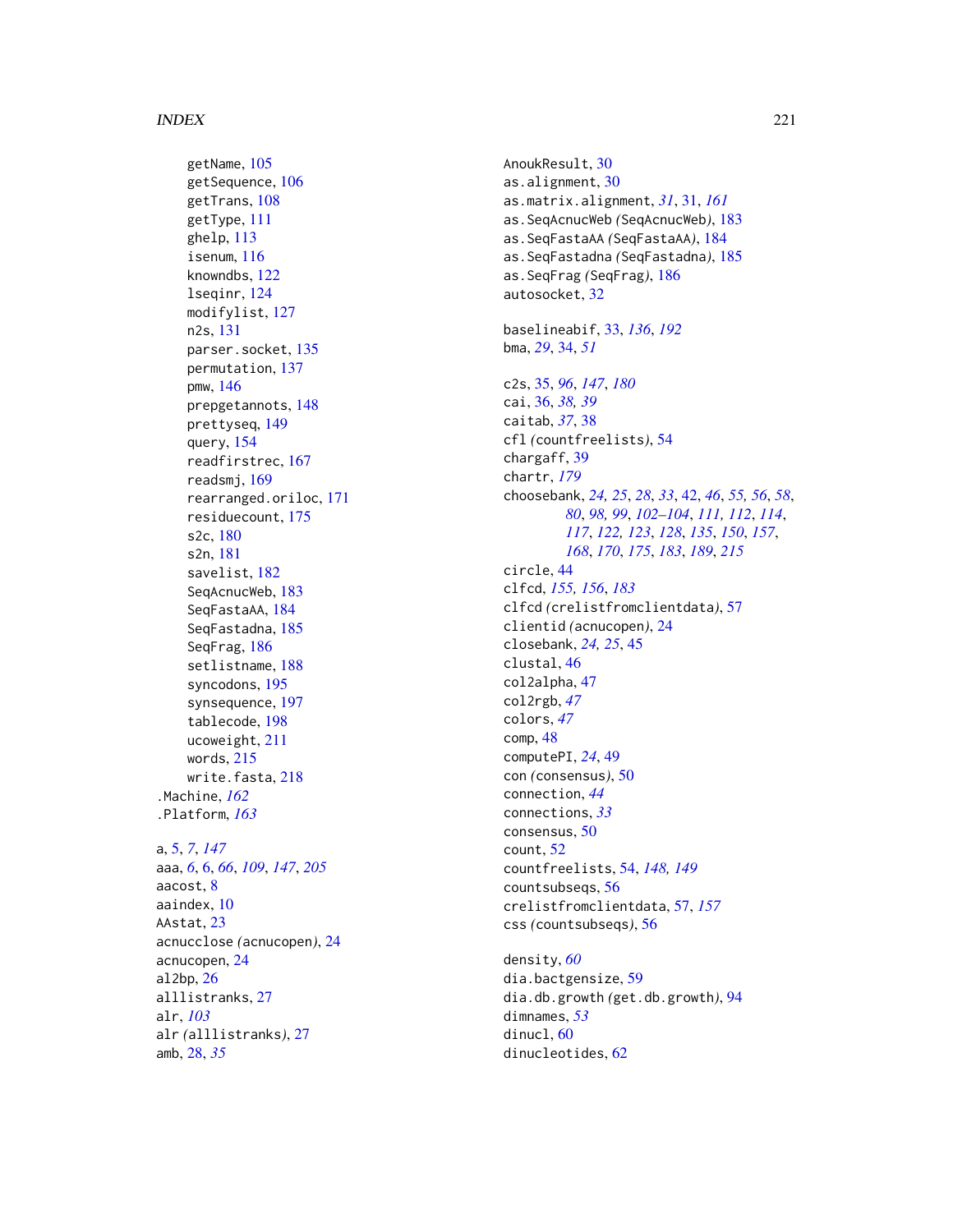#### 222 INDEX

dist.alignment, *[31](#page-30-0)*, [64,](#page-63-0) *[161](#page-160-0)* dotchart, *[65,](#page-64-0) [66](#page-65-0)* dotchart.uco, [65](#page-64-0) dotPlot, [66](#page-65-0) download.file, *[132](#page-131-0)* draw.oriloc, [68,](#page-67-0) *[134](#page-133-0)* draw.rearranged.oriloc, [70,](#page-69-0) *[78](#page-77-0)*, *[172](#page-171-0)* draw.recstat, [71,](#page-70-0) *[174](#page-173-0)*

ec999, [72](#page-71-0) ECH, [73,](#page-72-0) *[118](#page-117-0)*, *[137](#page-136-0)*, *[143,](#page-142-0) [144](#page-143-0)* EXP, [74](#page-73-0) exseq *(*extractseqs*)*, [78](#page-77-0) extract.breakpoints, *[69](#page-68-0)*, *[71](#page-70-0)*, [77,](#page-76-0) *[172](#page-171-0)* extractseqs, [78](#page-77-0)

factor, *[181](#page-180-0)* FASTA *(*read.fasta*)*, [162](#page-161-1) fasta, [80](#page-79-0) fastacc, [81](#page-80-0) file.choose, *[132](#page-131-0)* file.copy, *[132](#page-131-0)* file.info, *[158](#page-157-0)*

G+C Content, [85](#page-84-0) gb2fasta, [89,](#page-88-0) *[132](#page-131-0)*, *[164](#page-163-0)* gbk2g2, [90,](#page-89-0) *[92](#page-91-0)*, *[132](#page-131-0)* gbk2g2.euk, *[91](#page-90-0)*, [91](#page-90-0) GC *(*G+C Content*)*, [85](#page-84-0) gc, *[86](#page-85-0)* GC1 *(*G+C Content*)*, [85](#page-84-0) GC2 *(*G+C Content*)*, [85](#page-84-0) GC3 *(*G+C Content*)*, [85](#page-84-0) gcO2, [92](#page-91-0) GCpos *(*G+C Content*)*, [85](#page-84-0) gcT, [93](#page-92-0) get.db.growth, [94](#page-93-0) getAnnot, [96,](#page-95-0) *[148,](#page-147-0) [149](#page-148-0)* getAttributsocket *(*isenum*)*, [116](#page-115-0) getFrag, [97,](#page-96-0) *[186,](#page-185-0) [187](#page-186-0)* getKeyword, [99](#page-98-0) getLength, [100,](#page-99-0) *[187](#page-186-0)* getlistrank, *[80](#page-79-0)*, [101](#page-100-0) getliststate, [102](#page-101-0) getLocation, [104](#page-103-0) getName, [105,](#page-104-0) *[157](#page-156-0)*, *[187](#page-186-0)* getNumber.socket *(*isenum*)*, [116](#page-115-0) getSequence, [106,](#page-105-0) *[157](#page-156-0)*, *[187](#page-186-0)* getTrans, [108,](#page-107-0) *[187](#page-186-0)*, *[205](#page-204-0)*

getType, [111,](#page-110-0) *[142](#page-141-0)* getwd, *[132](#page-131-0)*, *[159](#page-158-0)*, *[162](#page-161-1)* gfrag, [112](#page-111-0) ghelp, [113](#page-112-0) gln *(*getliststate*)*, [102](#page-101-0) glr, *[56](#page-55-0)*, *[103](#page-102-0)*, *[175](#page-174-0)*, *[183](#page-182-0)*, *[189](#page-188-0)* glr *(*getlistrank*)*, [101](#page-100-0) gls *(*getliststate*)*, [102](#page-101-0) gregexpr, *[217](#page-216-0)* gs500liz, *[74](#page-73-0)*, [114,](#page-113-0) *[118](#page-117-0)*, *[137](#page-136-0)*, *[143,](#page-142-0) [144](#page-143-0)*

identifiler, *[27](#page-26-0)*, *[74](#page-73-0)*, [115,](#page-114-0) *[118](#page-117-0)*, *[137](#page-136-0)*, *[143,](#page-142-0) [144](#page-143-0)* image, *[67](#page-66-0)* integer, *[81](#page-80-0)* is.SeqAcnucWeb *(*SeqAcnucWeb*)*, [183](#page-182-0) is.SeqFastaAA *(*SeqFastaAA*)*, [184](#page-183-0) is.SeqFastadna *(*SeqFastadna*)*, [185](#page-184-0) is.SeqFrag *(*SeqFrag*)*, [186](#page-185-0) isenum, [116](#page-115-0) isn *(*isenum*)*, [116](#page-115-0)

# JLO, *[33](#page-32-0)*, *[74](#page-73-0)*, [117,](#page-116-0) *[137](#page-136-0)*, *[143,](#page-142-0) [144](#page-143-0)*, *[158](#page-157-0)*, *[193](#page-192-0)*

kaks, *[30](#page-29-0)*, [118](#page-117-0) kaksTorture, *[120](#page-119-0)*, [121](#page-120-0) kdb *(*knowndbs*)*, [122](#page-121-0) knowndbs, [122](#page-121-0) kronecker, *[216](#page-215-0)*

lseqinr, [124](#page-123-0)

m16j, [124](#page-123-0) mase, [126](#page-125-0) modifylist, [127,](#page-126-0) *[148,](#page-147-0) [149](#page-148-0)* move, [129,](#page-128-0) *[194](#page-193-0)* msf, [130](#page-129-0) mv *(*move*)*, [129](#page-128-0)

n2s, [131,](#page-130-0) *[181](#page-180-0)* NA, *[26](#page-25-0)*

oriloc, *[69](#page-68-0)*, *[78](#page-77-0)*, *[89](#page-88-0)*, *[91,](#page-90-0) [92](#page-91-0)*, [132,](#page-131-0) *[172](#page-171-0)* outer, *[216](#page-215-0)*

parser.socket, [135](#page-134-0) peakabif, *[33](#page-32-0)*, [136,](#page-135-0) *[144](#page-143-0)*, *[192,](#page-191-0) [193](#page-192-0)* permutation, *[62,](#page-61-0) [63](#page-62-0)*, [137](#page-136-0) pga *(*prepgetannots*)*, [148](#page-147-0) phylip, [139](#page-138-0) pK, [139](#page-138-0)